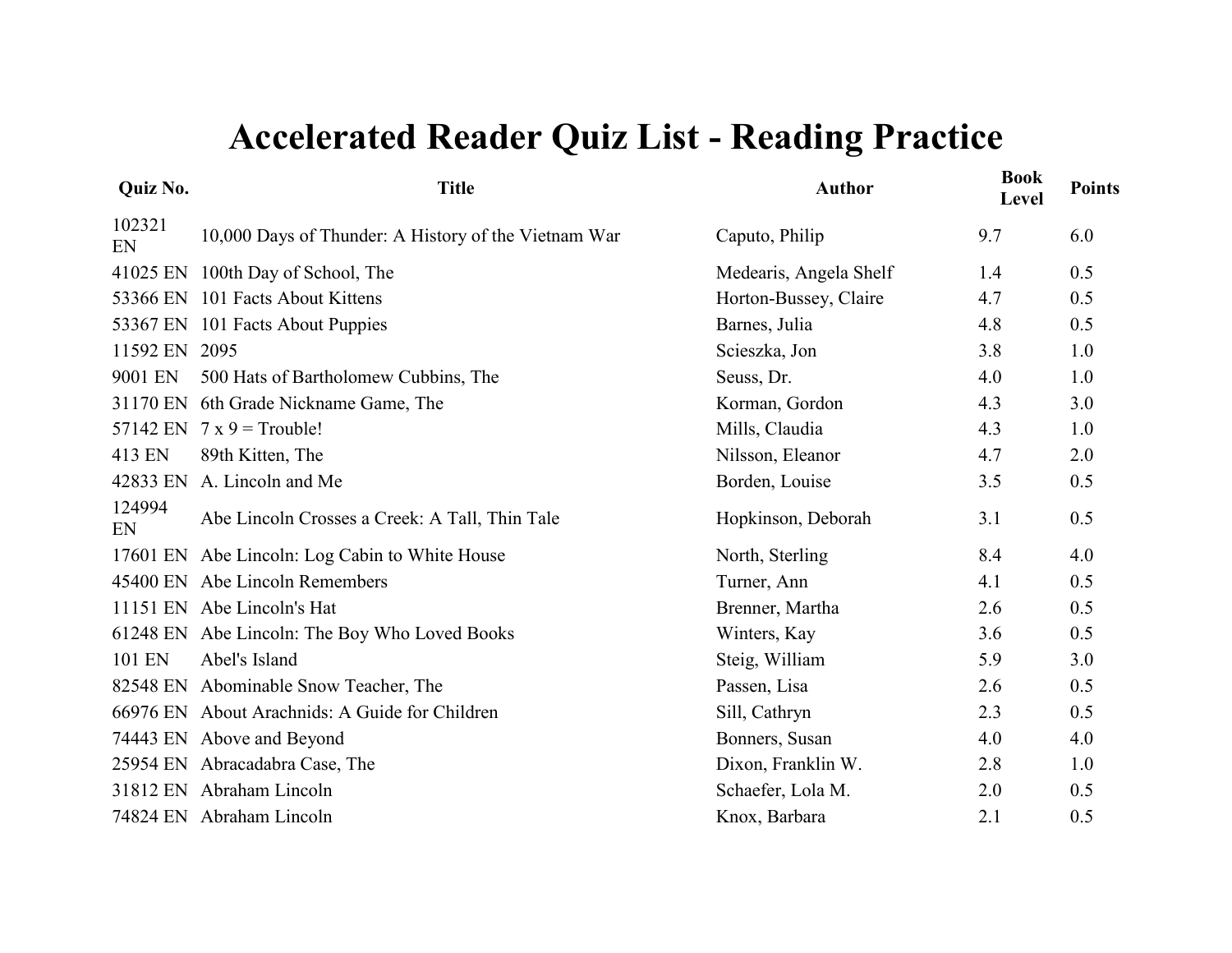| <b>Quiz No.</b> | <b>Title</b>                                                          | <b>Author</b>         | <b>Book</b><br>Level | <b>Points</b> |
|-----------------|-----------------------------------------------------------------------|-----------------------|----------------------|---------------|
|                 | 83361 EN Abraham Lincoln                                              | Walker, Pamela        | 1.5                  | 0.5           |
| 118049<br>EN    | Abraham Lincoln: A Life of Honesty                                    | Leslie, Tonya         | 3.9                  | 0.5           |
|                 | 45920 EN Abraham Lincoln: Lawyer, Leader, Legend                      | Fontes, Justine/Ron   | 5.3                  | 0.5           |
|                 | 84076 EN Abraham Lincoln: The Life of America's Sixteenth President   | Jeffrey, Gary         | 5.5                  | 1.0           |
|                 | 29341 EN Abraham's Battle                                             | Banks, Sara Harrell   | 5.3                  | 2.0           |
|                 | 17651 EN Absent Author, The                                           | Roy, Ron              | 3.4                  | 1.0           |
|                 | 11577 EN Absolutely Normal Chaos                                      | Creech, Sharon        | 4.7                  | 7.0           |
| 17501 EN Abuela |                                                                       | Dorros, Arthur        | 2.5                  | 0.5           |
|                 | 17701 EN Abuela's Weave                                               | Castañeda, Omar S.    | 5.2                  | 0.5           |
| 102 EN          | <b>Across Five Aprils</b>                                             | Hunt, Irene           | 6.6                  | 10.0          |
|                 | 18801 EN Across the Lines                                             | Reeder, Carolyn       | 6.3                  | 10.0          |
|                 | 17602 EN Across the Wide and Lonesome Prairie: The Oregon Trail Diary | Gregory, Kristiana    | 5.5                  | 4.0           |
|                 | 36046 EN Adaline Falling Star                                         | Osborne, Mary Pope    | 4.6                  | 4.0           |
| $1$ EN          | Adam of the Road                                                      | Gray, Elizabeth Janet | 6.5                  | 9.0           |
| 7651 EN         | Addy Learns a Lesson                                                  | Porter, Connie        | 3.9                  | 1.0           |
| 127629<br>EN    | Adventures of Hercules, The                                           | Powell, Martin        | 3.7                  | 0.5           |
| 501 EN          | Adventures of Huckleberry Finn (Unabridged), The                      | Twain, Mark           | 6.6                  | 18.0          |
| 401 EN          | Adventures of Ratman, The                                             | Weiss, Ellen          | 3.3                  | 1.0           |
| 125533<br>EN    | Adventures of Sir Givret the Short, The                               | Morris, Gerald        | 4.5                  | 2.0           |
| 502 EN          | Adventures of Tom Sawyer (Unabridged), The                            | Twain, Mark           | 8.1                  | 12.0          |
| 13501 EN        | African-American Inventors                                            | Amram, Fred           | 5.9                  | 1.0           |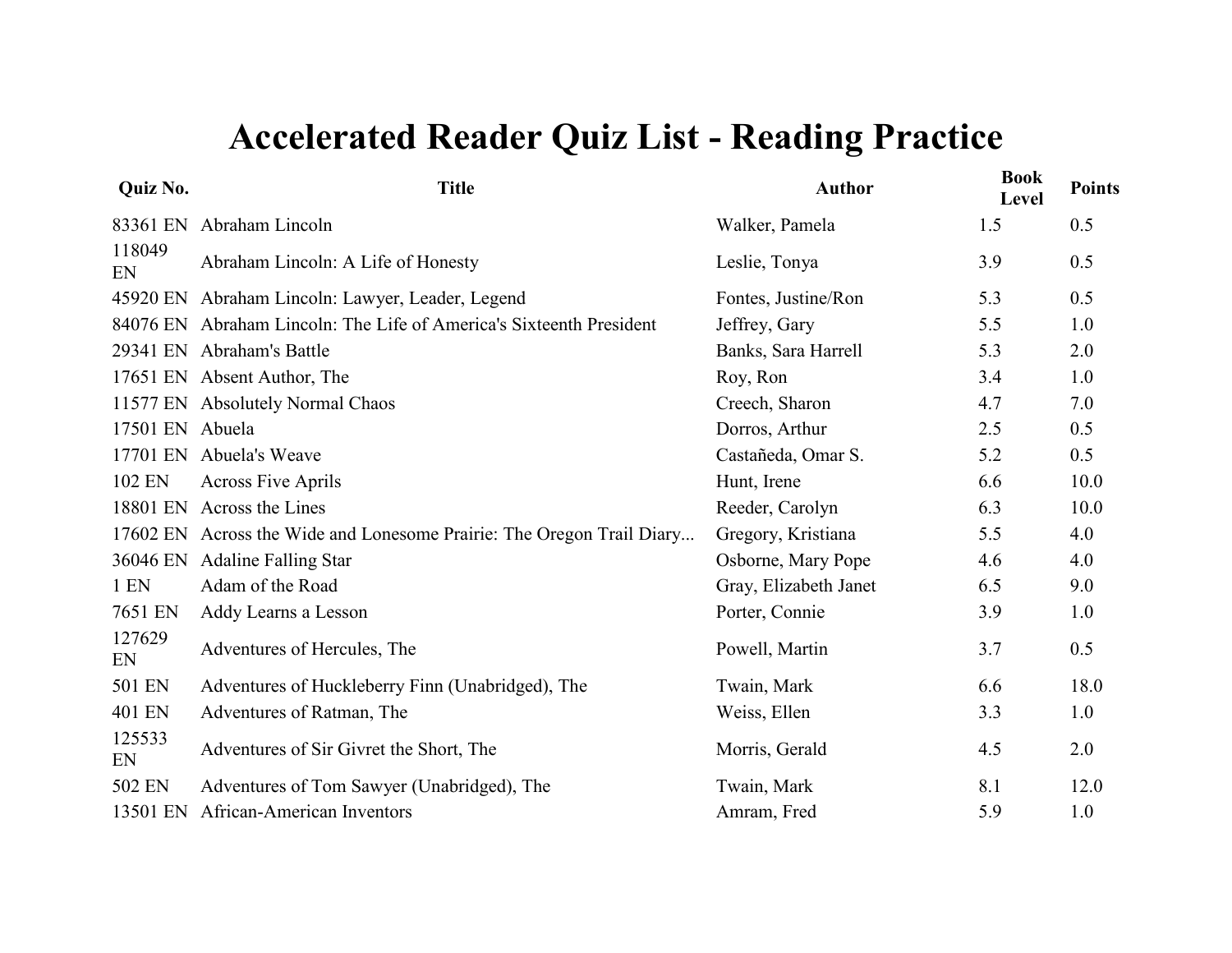| Quiz No.     | <b>Title</b>                                        | <b>Author</b>                      | <b>Book</b><br>Level | <b>Points</b> |
|--------------|-----------------------------------------------------|------------------------------------|----------------------|---------------|
|              | 59348 EN After the Rain: Virginia's Civil War Diary | Osborne, Mary Pope                 | 4.6                  | 2.0           |
| 14651 EN     | Afternoon on the Amazon                             | Osborne, Mary Pope                 | 2.6                  | 1.0           |
| 201 EN       | Agony of Alice, The                                 | Naylor, Phyllis Reynolds           | 5.3                  | 5.0           |
| 115156<br>EN | Ahoy, Ghost Ship Ahead!                             | James, Brian                       | 3.0                  | 1.0           |
| 83024 EN     | Akhenaten Adventure, The                            | Kerr, P.B.                         | 5.7                  | 13.0          |
| 27701 EN     | Akiak: A Tale from the Iditarod                     | Blake, Robert J.                   | 3.3                  | 0.5           |
| 104783<br>EN | Akimbo and the Elephants                            | McCall Smith, Alexander            | 4.9                  | 1.0           |
| 102913<br>EN | Akimbo and the Lions                                | McCall Smith, Alexander            | 5.0                  | 1.0           |
| 74909 EN     | Al Capone Does My Shirts                            | Choldenko, Gennifer                | 3.5                  | 7.0           |
|              | 15718 EN Alabama (One Nation)                       | Kummer, Patricia K.                | 4.4                  | 0.5           |
|              | 13145 EN Alamo, The                                 | Sorensen, Lynda                    | 4.4                  | 0.5           |
|              | 30753 EN Alaska (One Nation)                        | Kummer, Patricia K.                | 4.7                  | 1.0           |
|              | 76971 EN Albert Einstein                            | McPherson, Stephanie<br>Sammartino | 4.7                  | 1.0           |
| 70355 EN     | Albert Einstein                                     | Schaefer, Lola M.                  | 2.3                  | 0.5           |
| 18601 EN     | Albert's Christmas                                  | Tryon, Leslie                      | 2.4                  | 0.5           |
| 5401 EN      | Aldo Ice Cream                                      | Hurwitz, Johanna                   | 4.8                  | 2.0           |
| 6251 EN      | Aldo Peanut Butter                                  | Hurwitz, Johanna                   | 4.4                  | 3.0           |
| 5451 EN      | Alexander and theVery Bad Day                       | Viorst, Judith                     | 3.7                  | 0.5           |
| 27821 EN     | Alexander Graham Bell                               | Joseph, Paul                       | 4.5                  | 0.5           |
|              | 68101 EN Alexander Graham Bell                      | Schaefer, Lola M.                  | 2.1                  | 0.5           |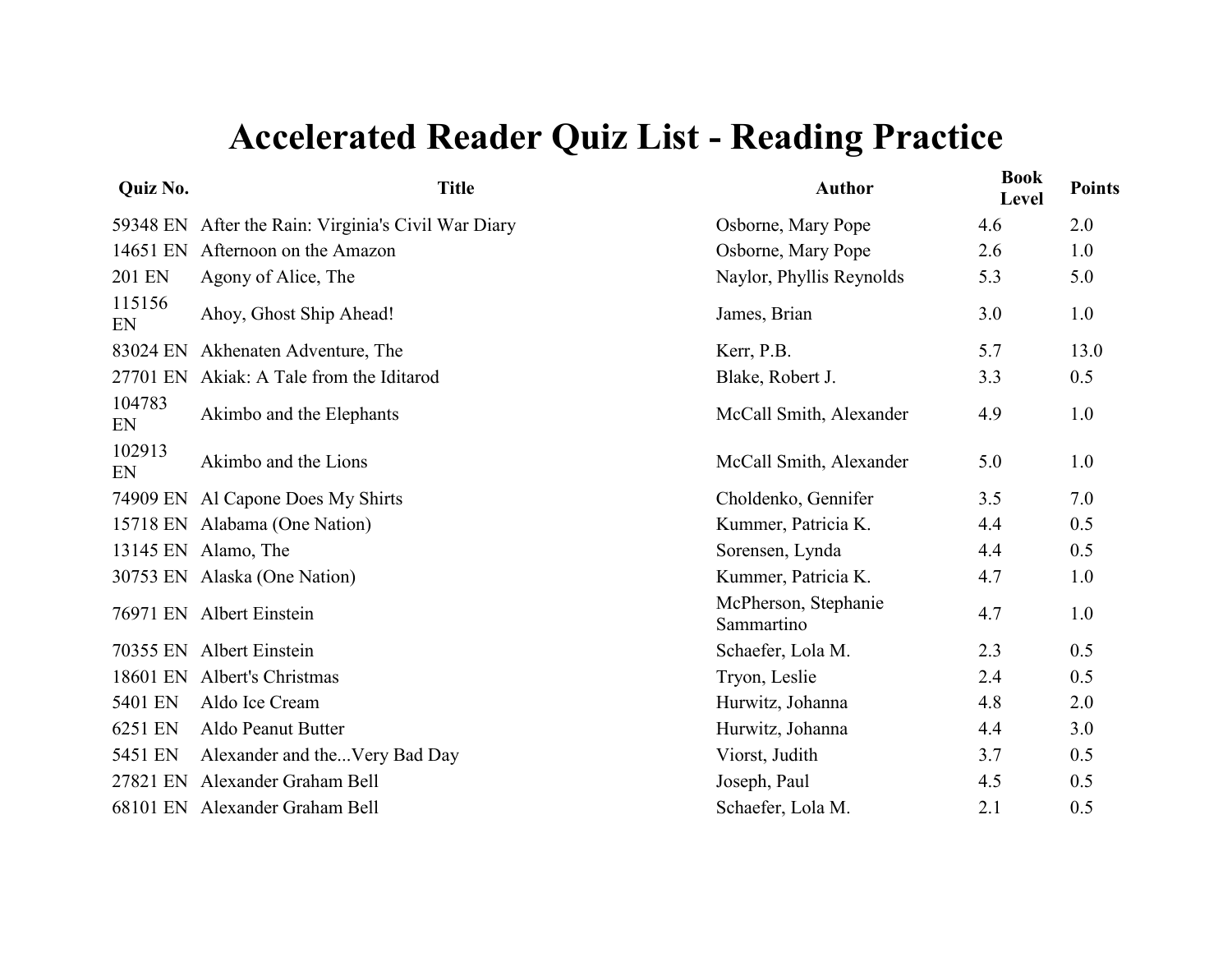| <b>Quiz No.</b>    | <b>Title</b>                                                          | <b>Author</b>           | <b>Book</b><br>Level | <b>Points</b> |
|--------------------|-----------------------------------------------------------------------|-------------------------|----------------------|---------------|
|                    | 17603 EN Alexia Ellery Finsdale: San Francisco, 1905                  | Duey, Kathleen          | 4.9                  | 4.0           |
|                    | 13339 EN Algonquian, The                                              | D'Apice, Rita           | 6.7                  | 1.0           |
|                    | 46056 EN Alice and the Birthday Giant                                 | Green, John             | 2.9                  | 0.5           |
| 503 EN             | Alice in Wonderland and Through the Looking-Glass                     | Carroll, Lewis          | 7.8                  | 10.0          |
| 52290 EN           | Alice's Adventures in Wonderland (Unabridged)                         | Carroll, Lewis          | 7.4                  | 5.0           |
|                    | 10651 EN Aliens Don't Wear Braces                                     | Dadey/Jones             | 3.7                  | 1.0           |
| 402 EN             | Aliens for Breakfast                                                  | Etra, Jonathan          | 3.2                  | 1.0           |
|                    | 24934 EN Aliens for Dinner                                            | Spinner, Stephanie      | 3.4                  | 1.0           |
|                    | 67400 EN Aliens from Earth: When Animals and Plants Invade Ecosystems | Batten, Mary            | 6.7                  | 0.5           |
|                    | 14652 EN Alison Walks the Wire                                        | Sinykin, Sheri Cooper   | 4.7                  | 1.0           |
| 70105 EN All Alone |                                                                       | Henkes, Kevin           | 1.8                  | 0.5           |
| 7202 EN            | All by Myself                                                         | Mayer, Mercer           | 1.3                  | 0.5           |
| 4771 EN            | All Kinds of Farms                                                    | Hansen, Ann Larkin      | 3.8                  | 0.5           |
| 2 EN               | All-of-a-Kind Family                                                  | Taylor, Sydney          | 4.9                  | 5.0           |
| 53782 EN           | All the Way Home                                                      | Giff, Patricia Reilly   | 4.5                  | 5.0           |
| 5351 EN            | All Together Now                                                      | Hughes, Dean            | 4.1                  | 2.0           |
| 64422 EN           | All You Need for a Snowman                                            | Schertle, Alice         | 2.3                  | 0.5           |
| 6551 EN            | Alligators & Crocodiles (Zoobooks)                                    | Wexo, John Bonnett      | 5.4                  | 0.5           |
| 17604 EN           | Aloha Means Come Back: The Story of a World War II Girl               | Hoobler, Dorothy/Thomas | 4.1                  | 1.0           |
| 17752 EN           | <b>Alphabet City Ballet</b>                                           | Tamar, Erika            | 4.0                  | 5.0           |
|                    | 70132 EN Alphabet Mystery                                             | Wood, Audrey            | 3.1                  | 0.5           |
|                    | 83300 EN Alphathoughts: Alphabet Poems                                | Hopkins, Lee Bennett    | 3.2                  | 0.5           |
| 9251 EN            | Amanda Pig on Her Own                                                 | Leeuwen, Jean Van       | 2.4                  | 0.5           |
|                    | 18602 EN Amanda Pig, Schoolgirl                                       | Leeuwen, Jean Van       | 2.5                  | 0.5           |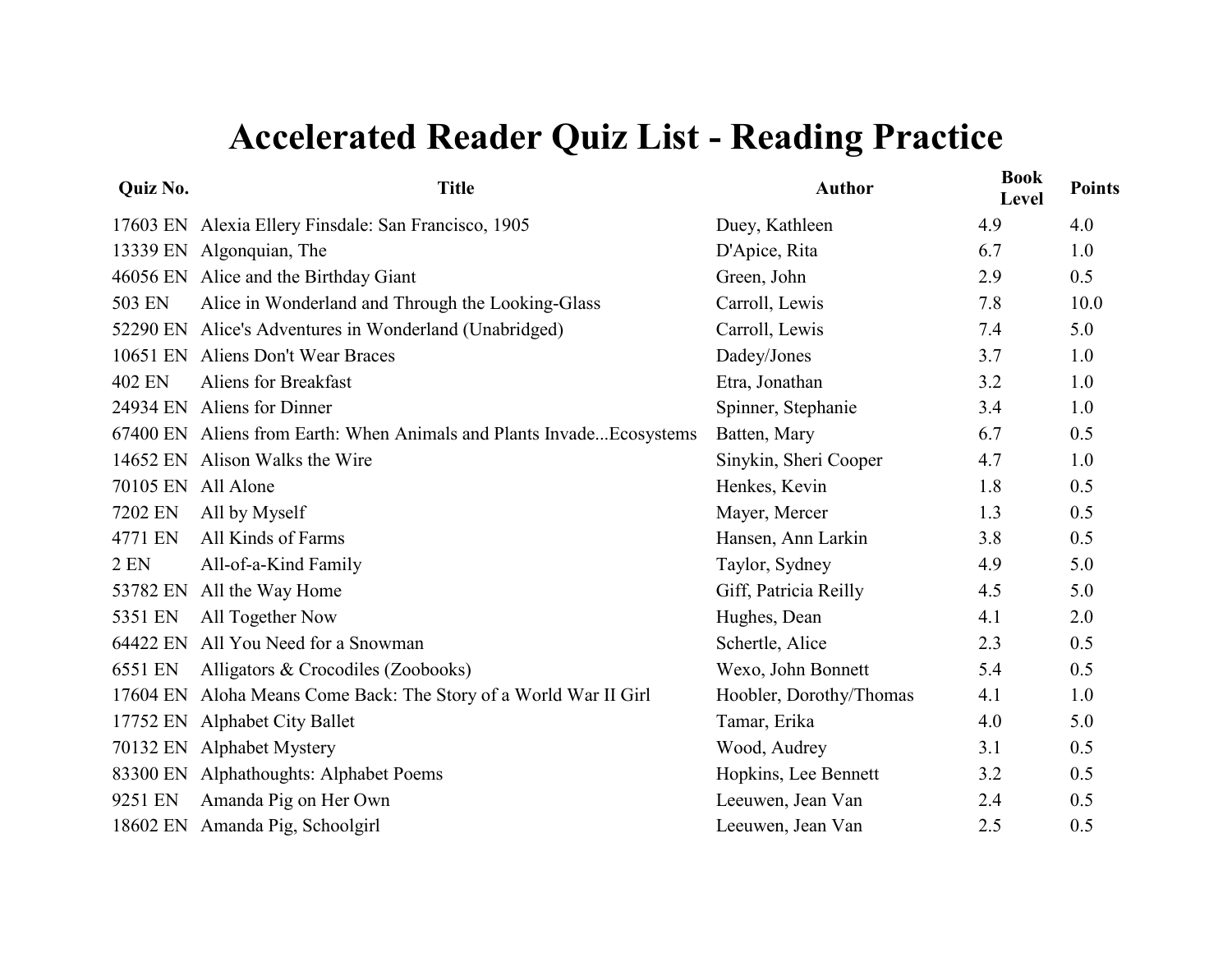| Quiz No.     | <b>Title</b>                                                | <b>Author</b>             | <b>Book</b><br>Level | <b>Points</b> |
|--------------|-------------------------------------------------------------|---------------------------|----------------------|---------------|
| 62823 EN     | <b>Amazing Animals</b>                                      | Franco, Betsy             | 1.7                  | 0.5           |
| 5452 EN      | <b>Amazing Grace</b>                                        | Hoffman, Mary             | 3.5                  | 0.5           |
| 53446 EN     | Amber Was Brave, Essie Was Smart                            | Williams, Vera B.         | 4.2                  | 0.5           |
| 5453 EN      | Amelia Bedelia                                              | Parish, Peggy             | 2.5                  | 0.5           |
|              | 34872 EN Amelia Bedelia 4 Mayor                             | Parish, Herman            | 2.5                  | 0.5           |
|              | 67185 EN Amelia Earhart                                     | Sutcliffe, Jane           | 3.8                  | 0.5           |
|              | 17605 EN Amelia Earhart: Courage in the Sky                 | Kerby, Mona               | 4.6                  | 1.0           |
|              | 61696 EN Amelia Earhart (First Biographies)                 | Schaefer, Lola M.         | 2.3                  | 0.5           |
|              | 30950 EN Amelia Earhart (Photo-Illustrated Biographies)     | Rosenthal/Freeman         | 3.8                  | 0.5           |
|              | 29330 EN Amelina Carrett: Bayou Grand Coeur, Louisiana 1863 | Duey, Kathleen            | 5.5                  | 4.0           |
|              | 17606 EN American Dreams                                    | Banim, Lisa               | 4.2                  | 2.0           |
|              | 13148 EN American Eagle, The                                | Sorensen, Lynda           | 4.5                  | 0.5           |
|              | 13149 EN American Flag, The                                 | Sorensen, Lynda           | 4.5                  | 0.5           |
|              | 72092 EN American Heroes (Compass Point Phonics Readers)    | Albee, Jo                 | 2.2                  | 0.5           |
|              | 17607 EN American Revolution, The                           | Bliven, Bruce             | 7.6                  | 5.0           |
|              | 89157 EN American Revolutionary War, The                    | Poulakidas, Georgene      | 5.5                  | 0.5           |
| 119309<br>EN | American Shorthair Cats                                     | Perkins, Wendy            | 2.0                  | 0.5           |
| 56208 EN     | Amerigo Vespucci (Famous Explorers)                         | Donaldson-Forbes, Jeff    | 5.4                  | 0.5           |
| 5454 EN      | Amigo                                                       | Baylor, Byrd              | 3.6                  | 0.5           |
| 43533 EN     | Amish Christmas, An                                         | Ammon, Richard            | 4.3                  | 0.5           |
|              | 69053 EN Among the Barons                                   | Haddix, Margaret Peterson | 4.8                  | 6.0           |
|              | 59349 EN Among the Betrayed                                 | Haddix, Margaret Peterson | 4.9                  | 5.0           |
|              | 78248 EN Among the Brave                                    | Haddix, Margaret Peterson | 5.1                  | 7.0           |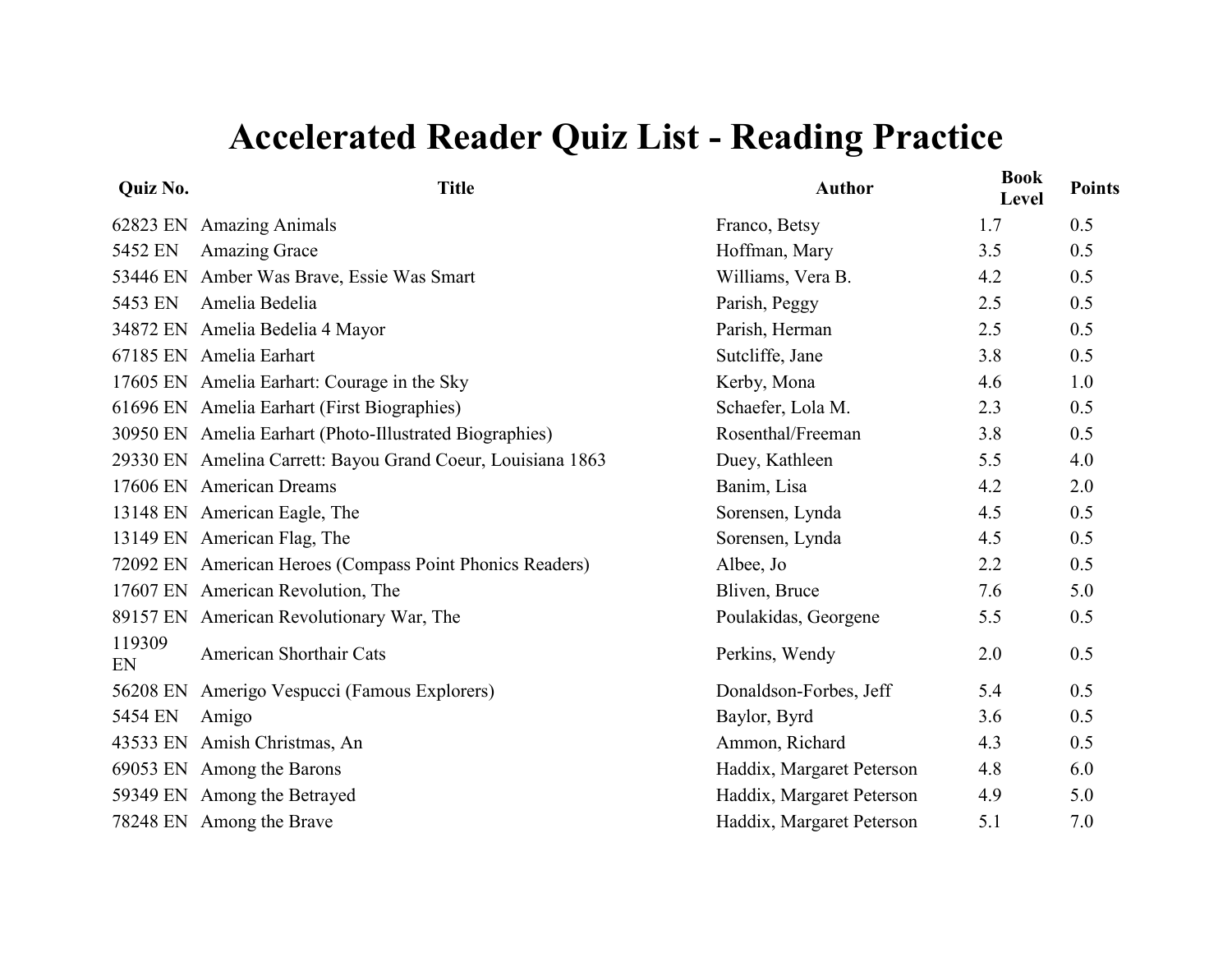| Quiz No.        | <b>Title</b>                                             | <b>Author</b>                  | <b>Book</b><br>Level | <b>Points</b> |
|-----------------|----------------------------------------------------------|--------------------------------|----------------------|---------------|
|                 | 87624 EN Among the Enemy                                 | Haddix, Margaret Peterson      | 5.3                  | 7.0           |
| 106210<br>EN    | Among the Free                                           | Haddix, Margaret Peterson      | 5.6                  | 7.0           |
| 29501 EN        | Among the Hidden                                         | Haddix, Margaret Peterson      | 4.8                  | 5.0           |
| 50379 EN        | Among the Impostors                                      | Haddix, Margaret Peterson      | 4.9                  | 5.0           |
| 3 EN            | Amos Fortune, Free Man                                   | Yates, Elizabeth               | 6.5                  | 5.0           |
| 5325 EN         | Amusement Park Mystery, The                              | Warner, Gertrude Chandler      | 3.8                  | 2.0           |
| 20206 EN        | Amy's Story                                              | Pfeffer, Susan Beth            | 4.1                  | 1.0           |
| 32896 EN        | Anansi the Spider: A Tale from the Ashanti               | McDermott, Gerald              | 2.8                  | 0.5           |
| 202 EN          | Anastasia Krupnik                                        | Lowry, Lois                    | 4.5                  | 3.0           |
| 17608 EN        | And Now, a Word from Our Sponsor: The Story of a Roaring | Hoobler, Dorothy/Thomas        | 4.0                  | 1.0           |
| 4 <sub>EN</sub> | And Now Miguel                                           | Krumgold, Joseph               | 4.8                  | 8.0           |
| 5402 EN         | And Then What Happened, Paul Revere?                     | Fritz, Jean                    | 5.3                  | 1.0           |
| 9002 EN         | And to Think That IMulberry Street                       | Seuss, Dr.                     | 3.6                  | 0.5           |
| 28782 EN        | Andy and the Lion                                        | Daugherty, James               | 3.6                  | 0.5           |
| 5455 EN         | Angel Child, Dragon Child                                | Surat, Michele Maria           | 2.8                  | 0.5           |
| 403 EN          | Angel in Charge                                          | Delton, Judy                   | 4.7                  | 3.0           |
| 6552 EN         | Animal Champions (Zoobooks)                              | Wexo, John Bonnett             | 4.8                  | 0.5           |
| 5322 EN         | Animal Shelter Mystery, The                              | Warner, Gertrude Chandler      | 4.2                  | 3.0           |
| 5403 EN         | Animal, the Vegetable and John D Jones, The              | Byars, Betsy                   | 4.6                  | 4.0           |
| 6553 EN         | Animal Wonders (Zoobooks)                                | Wexo, John Bonnett             | 4.9                  | 0.5           |
| 112653<br>EN    | Animals in the Garden                                    | Lambilly-Bresson, Elisabeth de | 1.9                  | 0.5           |
|                 | 41846 EN Animals on the Go                               | Brett, Jessica                 | 1.6                  | 0.5           |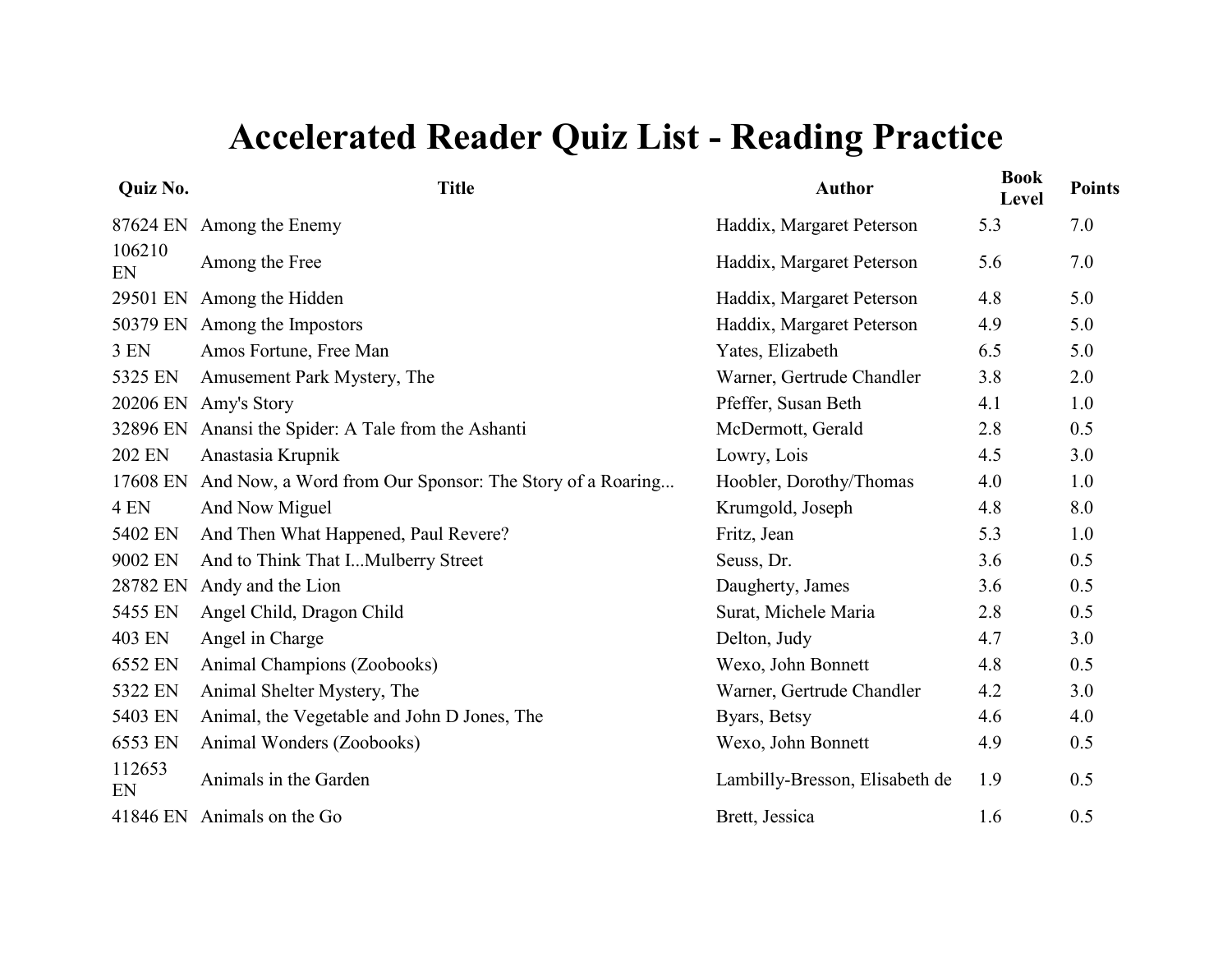| Quiz No.     | <b>Title</b>                                                        | <b>Author</b>           | <b>Book</b><br>Level | <b>Points</b> |
|--------------|---------------------------------------------------------------------|-------------------------|----------------------|---------------|
| 17609 EN     | Anisett Lundberg: California, 1851                                  | Duey, Kathleen          | 5.0                  | 4.0           |
| 29998 EN     | Anna Is Still Here                                                  | Vos, Ida                | 3.3                  | 4.0           |
| 203 EN       | Anne of Green Gables                                                | Montgomery, L.M.        | 7.3                  | 17.0          |
| 652 EN       | Annie and the Old One                                               | Miles, Miska            | 4.4                  | 0.5           |
| 20668 EN     | Annie Bananie and the Pain Sisters                                  | Komaiko, Leah           | 2.9                  | 1.0           |
| 24972 EN     | Annie Bananie Best Friends to the End                               | Komaiko, Leah           | 2.7                  | 1.0           |
|              | 72161 EN Ant and the Grasshopper: A Retelling of Aesop's Fable, The | White, Mark             | 1.9                  | 0.5           |
|              | 52870 EN Ant: Energetic Worker, The                                 | Gomel/Laird             | 4.6                  | 0.5           |
|              | 18603 EN Ant Plays Bear                                             | Byars, Betsy            | 1.6                  | 0.5           |
| 19203 EN     | Antarctica                                                          | Cowcher, Helen          | 3.2                  | 0.5           |
| 60983 EN     | Antarctica                                                          | Fowler, Allan           | 2.4                  | 0.5           |
| 104093<br>EN | Antarctica                                                          | Schaefer, A. R.         | 4.3                  | 0.5           |
| 108220<br>EN | Ants                                                                | Green, Emily K.         | 1.3                  | 0.5           |
| 29322 EN     | Anywhere But Here                                                   | Dueck, Adele            | 4.6                  | 4.0           |
| 10053 EN     | Apache Indians, The                                                 | Claro, Nicole           | 5.8                  | 1.0           |
| 112656<br>EN | Apatosaurus                                                         | Mattern, Joanne         | 1.9                  | 0.5           |
| 6554 EN      | Apes (Zoobooks), The                                                | Wexo, John Bonnett      | 6.5                  | 0.5           |
| 108177<br>EN | Appaloosa, The                                                      | Criscione, Rachel Damon | 5.3                  | 0.5           |
| 32069 EN     | Apple Trees (Plants: Life Cycles)                                   | Saunders-Smith, Gail    | 1.3                  | 0.5           |
| 4790 EN      | Apple Trees (Trees)                                                 | Prevost, John F.        | 4.2                  | 0.5           |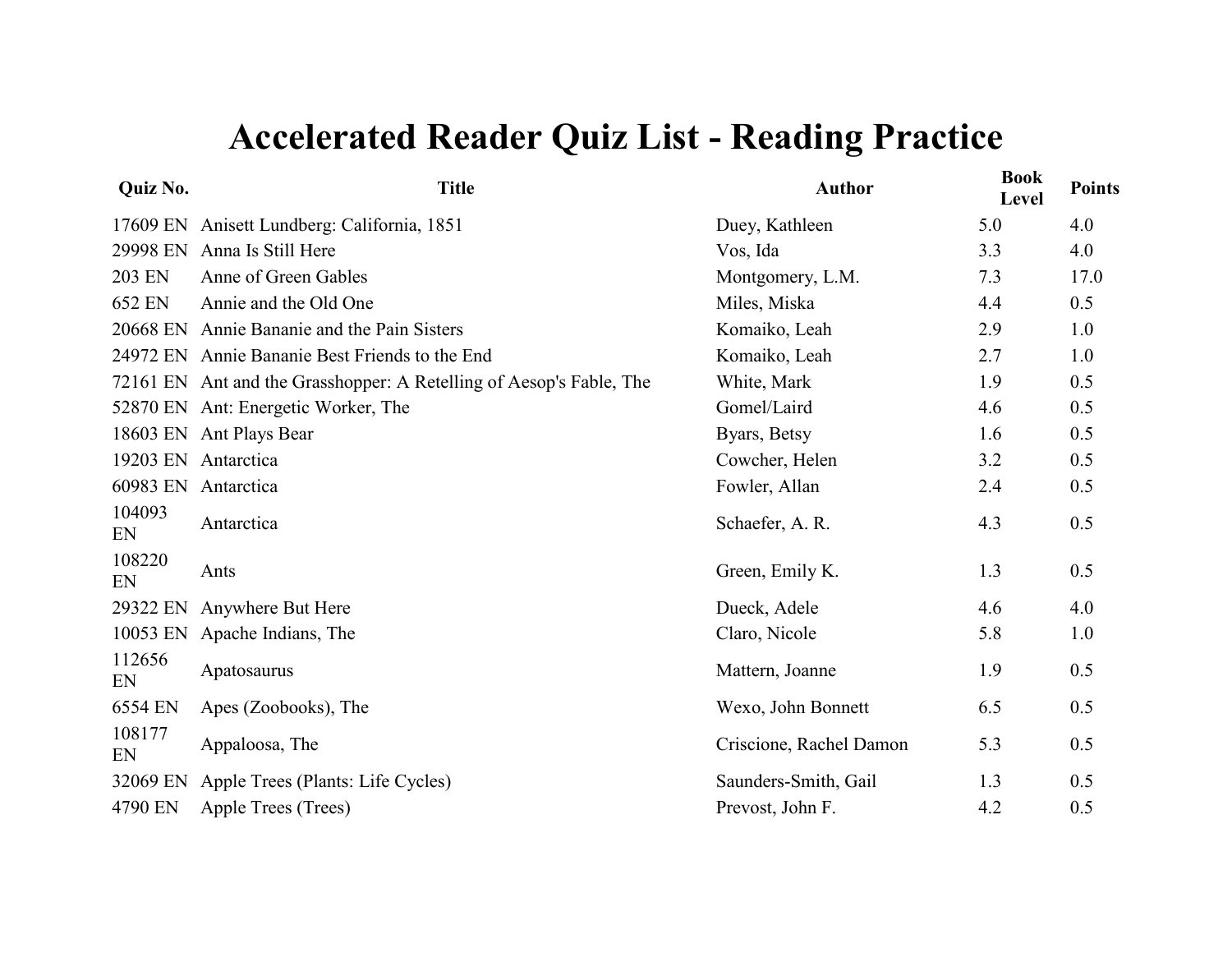#### **Quiz No.**

| <b>Quiz No.</b> | <b>Title</b>                                            | <b>Author</b>            | <b>Book</b><br>Level | <b>Points</b> |
|-----------------|---------------------------------------------------------|--------------------------|----------------------|---------------|
| 81197 EN        | Apples to Oregon                                        | Hopkinson, Deborah       | 4.1                  | 0.5           |
| 74825 EN        | <b>Arctic Foxes</b>                                     | Townsend, Emily Rose     | 1.9                  | 0.5           |
| 5456 EN         | Are You My Mother?                                      | Eastman, P.D.            | 1.6                  | 0.5           |
| 5055 EN         | Are You There God? It's Me, Margaret.                   | Blume, Judy              | 3.6                  | 4.0           |
| 15719 EN        | Arizona (One Nation)                                    | Capstone-Geography-Dept. | 4.5                  | 0.5           |
| 106408<br>EN    | Ark Angel                                               | Horowitz, Anthony        | 5.0                  | 12.0          |
|                 | 30754 EN Arkansas (One Nation)                          | Kummer, Patricia K.      | 4.9                  | 0.5           |
|                 | 70342 EN Armadillos (Desert Animals)                    | Townsend, Emily Rose     | 1.6                  | 0.5           |
|                 | 72436 EN Around One Cactus: Owls, Bats and Leaping Rats | Fredericks, Anthony D.   | 6.1                  | 0.5           |
|                 | 51291 EN Art Box, The                                   | Gibbons, Gail            | 2.4                  | 0.5           |
|                 | 54675 EN Artemis Fowl                                   | Colfer, Eoin             | 5.0                  | 9.0           |
|                 | 51891 EN Arthur and the Best Coach Ever                 | Brown/Krensky            | 3.3                  | 1.0           |
| 102063<br>EN    | Arthur and the Big Snow                                 | Brown, Marc              | 1.5                  | 0.5           |
|                 | 20003 EN Arthur and the Crunch Cereal Contest           | Brown/Krensky            | 3.0                  | 1.0           |
|                 | 34563 EN Arthur and the Poetry Contest                  | Krensky, Stephen         | 3.4                  | 1.0           |
|                 | 49397 EN Arthur and the Race to Read                    | Brown/Krensky            | 3.4                  | 1.0           |
|                 | 50940 EN Arthur and the Recess Rookie                   | Brown/Krensky            | 3.1                  | 1.0           |
| 1948 EN         | Arthur, Clean Your Room!                                | Brown, Marc              | 2.4                  | 0.5           |
| <b>204 EN</b>   | Arthur, for the Very First Time                         | MacLachlan, Patricia     | 4.2                  | 3.0           |
| 1949 EN         | Arthur in a Pickle                                      | Brown, Marc              | 2.1                  | 0.5           |
| 6051 EN         | Arthur Meets the President                              | Brown, Marc              | 3.2                  | 0.5           |
| 10451 EN        | Arthur's April Fool                                     | Brown, Marc              | 2.7                  | 0.5           |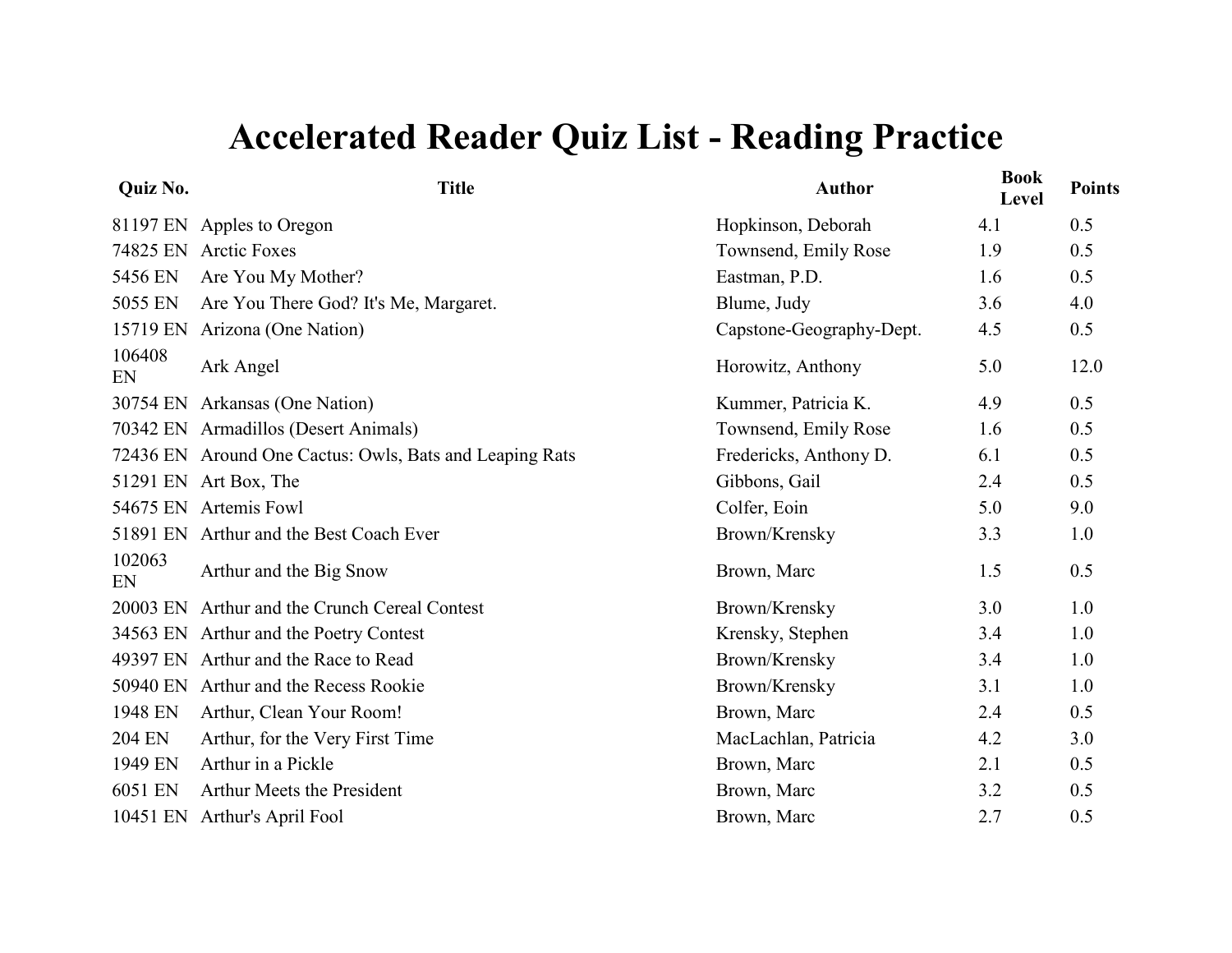| Quiz No.     | <b>Title</b>                              | <b>Author</b>   | <b>Book</b><br>Level | <b>Points</b> |
|--------------|-------------------------------------------|-----------------|----------------------|---------------|
| 16968 EN     | Arthur's Birthday                         | Brown, Marc     | 2.3                  | 0.5           |
| 9106 EN      | Arthur's Chicken Pox                      | Brown, Marc     | 2.9                  | 0.5           |
| 10452 EN     | <b>Arthur's Christmas</b>                 | Brown, Marc     | 3.0                  | 0.5           |
|              | 16973 EN Arthur's Computer Disaster       | Brown, Marc     | 2.4                  | 0.5           |
| 9755 EN      | Arthur's Eyes                             | Brown, Marc     | 2.2                  | 0.5           |
| 9051 EN      | Arthur's Family Vacation                  | Brown, Marc     | 2.7                  | 0.5           |
| 12759 EN     | Arthur's First Sleepover                  | Brown, Marc     | 2.7                  | 0.5           |
|              | 11157 EN Arthur's New Puppy               | Brown, Marc     | 2.7                  | 0.5           |
| 16970 EN     | Arthur's Nose                             | Brown, Marc     | 1.6                  | 0.5           |
|              | 44362 EN Arthur's Perfect Christmas       | Brown, Marc     | 2.4                  | 0.5           |
|              | 16971 EN Arthur's Pet Business            | Brown, Marc     | 2.4                  | 0.5           |
|              | 13948 EN Arthur's Teacher Trouble         | Brown, Marc     | 2.7                  | 0.5           |
| 10453 EN     | Arthur's Thanksgiving                     | Brown, Marc     | 3.1                  | 0.5           |
| 5502 EN      | Arthur's Tooth                            | Brown, Marc     | 2.8                  | 0.5           |
| 16972 EN     | Arthur's TV Trouble                       | Brown, Marc     | 2.6                  | 0.5           |
|              | 34597 EN Arthur's Underwear               | Brown, Marc     | 2.9                  | 0.5           |
| 10454 EN     | <b>Arthur's Valentine</b>                 | Brown, Marc     | 2.5                  | 0.5           |
| 118919<br>EN | At Ellis Island: A History in Many Voices | Peacock, Louise | 4.0                  | 1.0           |
| 9252 EN      | At the Ball Game                          | Kramer, S.A.    | 3.4                  | 0.5           |
| 5457 EN      | At the Crossroads                         | Isadora, Rachel | 1.9                  | 0.5           |
| 58823 EN     | Atlantic                                  | Karas, G. Brian | 3.3                  | 0.5           |
| 111688<br>EN | Atoms and Chemical Reactions              | Slade, Suzanne  | 6.1                  | 0.5           |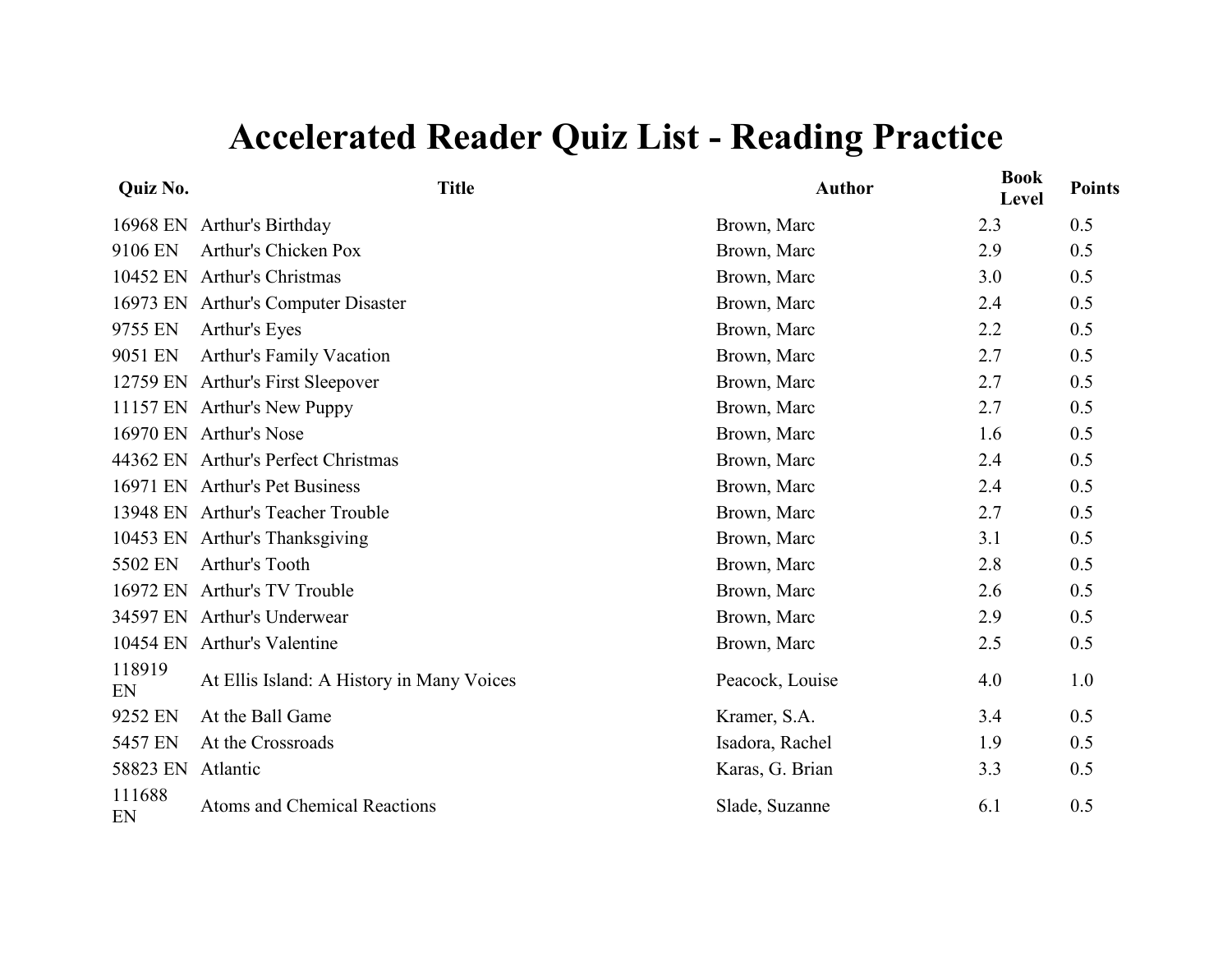| <b>Quiz No.</b> | <b>Title</b>                                                  | <b>Author</b>           | <b>Book</b><br>Level | <b>Points</b> |
|-----------------|---------------------------------------------------------------|-------------------------|----------------------|---------------|
| 9601 EN         | Attack of the Mutant                                          | Stine, R.L.             | 3.5                  | 3.0           |
| 74527 EN        | Attack of the Mutant Underwear                                | Birdseye, Tom           | 4.6                  | 5.0           |
| 117703<br>EN    | Attack on the High Seas!                                      | James, Brian            | 3.3                  | 1.0           |
|                 | 52678 EN Aurora: A Tale of the Northern Lights                | Dwyer, Mindy            | 4.9                  | 0.5           |
|                 | 41280 EN Austere Academy, The                                 | Snicket, Lemony         | 6.7                  | 6.0           |
|                 | 76417 EN Away We Go                                           | Editors, Scott Foresman | 1.2                  | 0.5           |
|                 | 14653 EN B. Bear Scouts and the Coughing Catfish, The         | Berenstain, Stan/Jan    | 4.5                  | 2.0           |
|                 | 14654 EN B. Bear Scouts and the Humongous Pumpkin, The        | Berenstain, Stan/Jan    | 4.0                  | 1.0           |
|                 | 21841 EN B. Bear Scouts and the Ice Monster, The              | Berenstain, Stan/Jan    | 4.4                  | 1.0           |
|                 | 20666 EN B. Bear Scouts and the Really Big Disaster, The      | Berenstain, Stan/Jan    | 4.7                  | 1.0           |
|                 | 14655 EN B. Bear Scouts and the Terrible Talking Termite, The | Berenstain, Stan/Jan    | 4.1                  | 1.0           |
|                 | 14656 EN B. Bear Scouts in Giant Bat Cave, The                | Berenstain, Stan/Jan    | 4.4                  | 1.0           |
|                 | 14657 EN B. Bear Scouts Meet Bigpaw, The                      | Berenstain, Stan/Jan    | 4.4                  | 1.0           |
|                 | 20667 EN B. Bear Scouts Scream Their Heads Off, The           | Berenstain, Stan/Jan    | 4.7                  | 1.0           |
|                 | 10653 EN B. Bears and the Dress Code, The                     | Berenstain, Stan/Jan    | 4.2                  | 1.0           |
| 9254 EN         | B. Bears and the Galloping Ghost, The                         | Berenstain, Stan/Jan    | 4.4                  | 1.0           |
| 9255 EN         | B. Bears and the Giddy Grandma, The                           | Berenstain, Stan/Jan    | 3.9                  | 1.0           |
| 9009 EN         | B. Bears and the Missing Dinosaur Bone, The                   | Berenstain, Stan/Jan    | 1.8                  | 0.5           |
| 24966 EN        | B. Bears and the Perfect Crime (Almost), The                  | Berenstain, Stan/Jan    | 4.7                  | 1.0           |
| 9046 EN         | B. Bears and the Spooky Old Tree, The                         | Berenstain, Stan/Jan    | 1.1                  | 0.5           |
| 653 EN          | B. Bears and Too Much TV, The                                 | Berenstain, Stan/Jan    | 3.8                  | 0.5           |
| 9257 EN         | B. Bears at Camp Crush, The                                   | Berenstain, Stan/Jan    | 4.2                  | 1.0           |
| 130450          | B. Bears' Family Reunion, The                                 | Berenstain, Stan        | 1.8                  | 0.5           |
|                 |                                                               |                         |                      |               |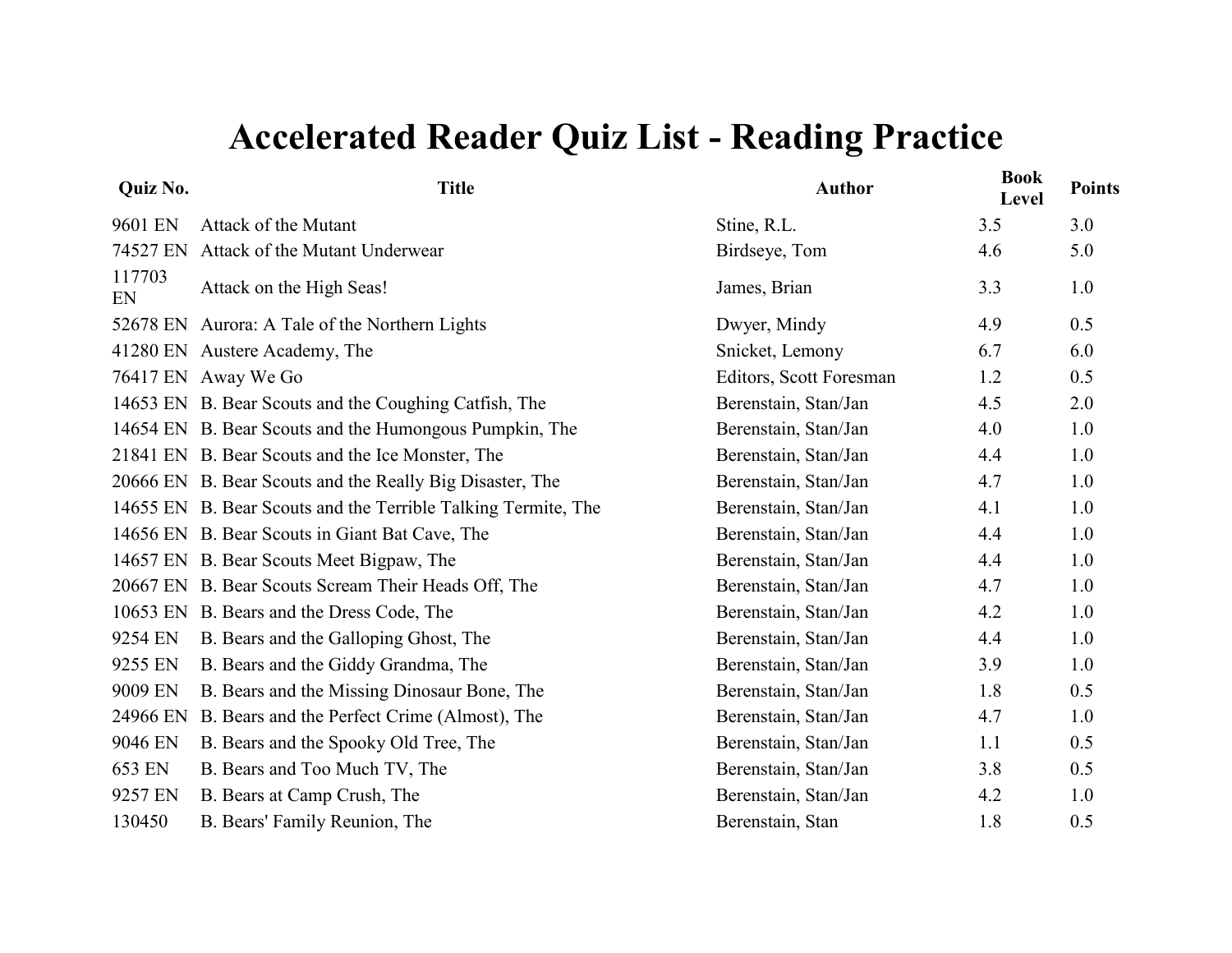| <b>Quiz No.</b>  | <b>Title</b>                             | <b>Author</b>        | <b>Book</b><br>Level | <b>Points</b> |
|------------------|------------------------------------------|----------------------|----------------------|---------------|
| EN               |                                          |                      |                      |               |
|                  | 25834 EN B. Bears Go Platinum, The       | Berenstain, Stan/Jan | 4.7                  | 1.0           |
|                  | 10654 EN B. Bears' Media Madness, The    | Berenstain, Stan/Jan | 4.4                  | 1.0           |
| 9256 EN          | B. Bears' New Neighbors, The             | Berenstain, Stan/Jan | 3.4                  | 0.5           |
| 5 EN             | <b>B</b> Is for Betsy                    | Haywood, Carolyn     | 4.3                  | 2.0           |
| 74541 EN         | B Is for Buckaroo: A Cowboy Alphabet     | Whitney, Louise      | 6.0                  | 1.0           |
| 28287 EN Babcock |                                          | Cottonwood, Joe      | 3.5                  | 7.0           |
| 36037 EN         | Babe & Me: A Baseball Card Adventure     | Gutman, Dan          | 4.3                  | 4.0           |
| 205 EN           | Babe, the Gallant Pig                    | King-Smith, Dick     | 5.6                  | 3.0           |
| 8506 EN          | Baby                                     | MacLachlan, Patricia | 4.0                  | 2.0           |
| 6556 EN          | Baby Animals 2 (Zoobooks)                | Elwood, Ann          | 5.0                  | 0.5           |
| 6555 EN          | Baby Animals (Zoobooks)                  | Wexo, John Bonnett   | 5.2                  | 0.5           |
| 121492<br>EN     | Baby Bear, Baby Bear, What Do You See?   | Martin Jr., Bill     | 2.1                  | 0.5           |
| <b>206 EN</b>    | Baby-sitting Is a Dangerous Job          | Roberts, Willo Davis | 5.3                  | 6.0           |
| 79252 EN         | Back to School, Mallory                  | Friedman, Laurie B.  | 3.7                  | 2.0           |
| 5352 EN          | Backup Goalie                            | Hughes, Dean         | 4.2                  | 2.0           |
| 41281 EN         | Bad Beginning, The                       | Snicket, Lemony      | 6.4                  | 4.0           |
| 72738 EN         | <b>Bad Boys</b>                          | Palatini, Margie     | 2.7                  | 0.5           |
| 27685 EN         | Bad Case of Stripes, A                   | Shannon, David       | 3.8                  | 0.5           |
| 25944 EN         | <b>Bad Day for Ballet</b>                | Keene, Carolyn       | 3.2                  | 1.0           |
| 115020<br>EN     | Bad Dog, Marley!                         | Grogan, John         | 2.2                  | 0.5           |
|                  | 32043 EN Bad Hair Day (Teacher's Choice) | Nichols, Kay         | 1.0                  | 0.5           |
|                  |                                          |                      |                      |               |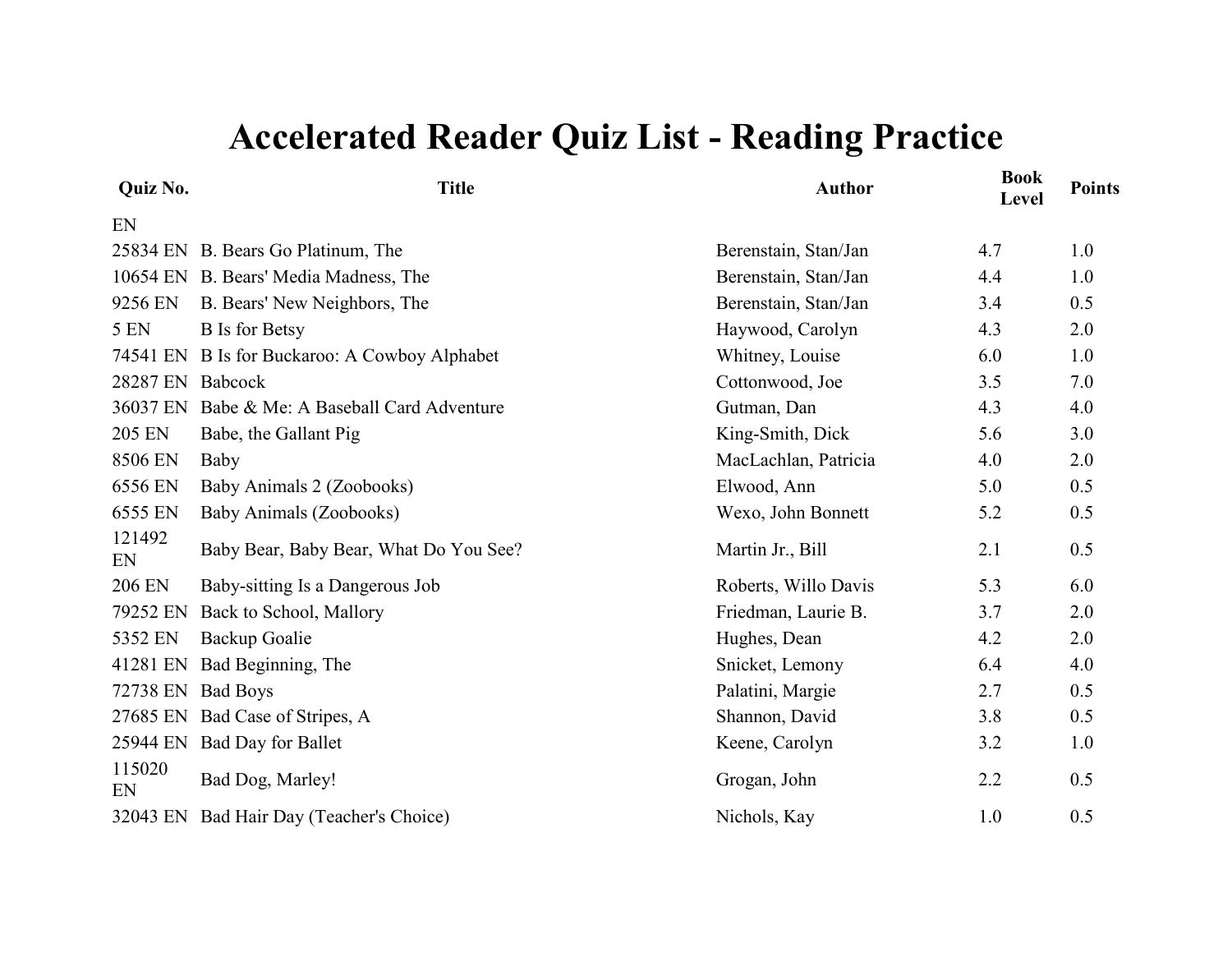| <b>Quiz No.</b>    |                                      | <b>Title</b> | <b>Author</b>               | <b>Book</b><br>Level | <b>Points</b> |
|--------------------|--------------------------------------|--------------|-----------------------------|----------------------|---------------|
|                    | 14933 EN Bad Hare Day                |              | Stine, R.L.                 | 2.9                  | 3.0           |
|                    | 57970 EN Bad Luck Brad               |              | Herman, Gail                | 2.3                  | 0.5           |
|                    | 74826 EN Badgers (Grassland Animals) |              | Murphy, Patricia J.         | 1.6                  | 0.5           |
|                    | 17657 EN Bald Bandit, The            |              | Roy, Ron                    | 3.2                  | 1.0           |
| 9352 EN            | Ball Book, The                       |              | Hillert, Margaret           | 1.0                  | 0.5           |
| 30338 EN           | Ballad of the Civil War, A           |              | Stolz, Mary                 | 4.0                  | 1.0           |
| 130545<br>EN       | <b>Ballet Bullies</b>                |              | Maddox, Jake                | 3.6                  | 1.0           |
| 49835 EN           | Baloney (Henry P.)                   |              | Scieszka, Jon               | 2.7                  | 0.5           |
| 6 EN               | Bambi                                |              | Salten, Felix               | 4.9                  | 6.0           |
| 29532 EN           | <b>Bandit's Moon</b>                 |              | Fleischman, Sid             | 4.2                  | 3.0           |
| 207 EN             | Banner in the Sky                    |              | <b>Ullman, James Ramsey</b> | 5.1                  | 11.0          |
|                    | 60640 EN Barber's Cutting Edge, The  |              | Battle-Lavert, Gwendolyn    | 2.6                  | 0.5           |
| 6252 EN            | Bargain for Frances, A               |              | Hoban, Russell              | 2.8                  | 0.5           |
| 36594 EN           | Bark, George                         |              | Feiffer, Jules              | 1.3                  | 0.5           |
|                    | 42450 EN Barn Burner, The            |              | Willis, Patricia            | 4.9                  | 6.0           |
|                    | 61657 EN Barn Raising                |              | Brown, Craig                | 2.9                  | 0.5           |
| 10894 EN Barn, The |                                      |              | Avi                         | 3.9                  | 2.0           |
| 9003 EN            | Bartholomew and the Oobleck          |              | Seuss, Dr.                  | 3.2                  | 0.5           |
| 5353 EN            | <b>Baseball Fever</b>                |              | Hurwitz, Johanna            | 5.0                  | 2.0           |
|                    | 10652 EN Baseball Flyhawk            |              | Christopher, Matt           | 3.6                  | 2.0           |
|                    | 67105 EN Baseball for Fun!           |              | Will, Sandra                | 5.0                  | 0.5           |
| 6253 EN            | <b>Baseball Pals</b>                 |              | Christopher, Matt           | 3.0                  | 1.0           |
| 9253 EN            | <b>Baseball's Greatest Pitchers</b>  |              | Kramer, S.A.                | 4.2                  | 1.0           |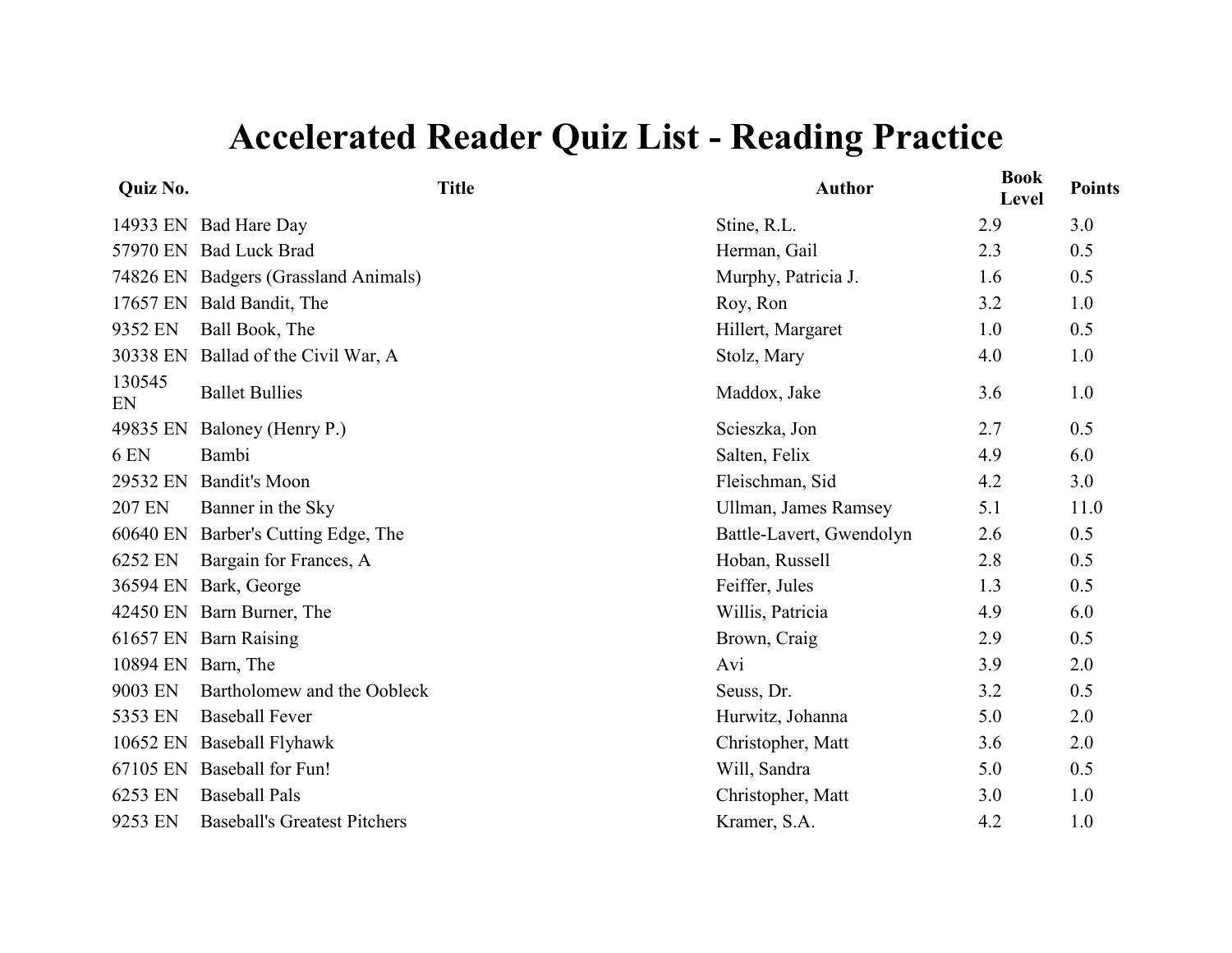| Quiz No.     | <b>Title</b>                                               | <b>Author</b>        | <b>Book</b><br>Level | <b>Points</b> |
|--------------|------------------------------------------------------------|----------------------|----------------------|---------------|
| 7656 EN      | <b>Basil of Baker Street</b>                               | Titus, Eve           | 4.7                  | 1.0           |
| 5354 EN      | Basket Counts, The                                         | Christopher, Matt    | 4.3                  | 2.0           |
| 67106 EN     | <b>Basketball for Fun!</b>                                 | Eule, Brian          | 4.6                  | 0.5           |
| 110028<br>EN | <b>Bats</b>                                                | O'Donnell, Kerri     | 3.5                  | 0.5           |
| 43605 EN     | Bats Around the Clock                                      | Appelt, Kathi        | 3.5                  | 0.5           |
| 105809<br>EN | Bats at the Beach                                          | Lies, Brian          | 3.4                  | 0.5           |
| 72108 EN     | Bats (Compass Point Phonics Readers)                       | Boynton, Bibi        | 1.3                  | 0.5           |
| 6557 EN      | Bats (Zoobooks)                                            | Wood/Rink            | 4.8                  | 0.5           |
| 80347 EN     | Battle of Gettysburg and Lincoln's Gettysburg Address, The | Ford, Carin T.       | 5.6                  | 1.0           |
| 45188 EN     | Battle of Gettysburg, The                                  | Burgan, Michael      | 6.2                  | 0.5           |
| 122983<br>EN | Battle of the Labyrinth, The                               | Riordan, Rick        | 4.1                  | 12.0          |
| 57699 EN     | Battle of Yorktown (Let Freedom Ring), The                 | Ready, Dee           | 6.0                  | 1.0           |
| 57700 EN     | Battles of Lexington and Concord (Let Freedom Ring), The   | Peacock, Judith      | 6.2                  | 1.0           |
| 153 EN       | Be a Perfect Person in Just Three Days!                    | Manes, Stephen       | 4.2                  | 1.0           |
| 9602 EN      | Be Careful What You Wish For                               | Stine, R.L.          | 3.7                  | 3.0           |
| 16332 EN     | Beagle, The                                                | Wilcox, Charlotte    | 3.9                  | 0.5           |
| 126148<br>EN | <b>Beagles</b>                                             | Green, Sara          | 3.4                  | 0.5           |
| 9004 EN      | Bear Detectives, The                                       | Berenstain, Stan/Jan | 2.2                  | 0.5           |
| 9005 EN      | Bear Scouts, The                                           | Berenstain, Stan/Jan | 2.3                  | 0.5           |
| 9632 EN      | Beardance                                                  | Hobbs, Will          | 5.7                  | 8.0           |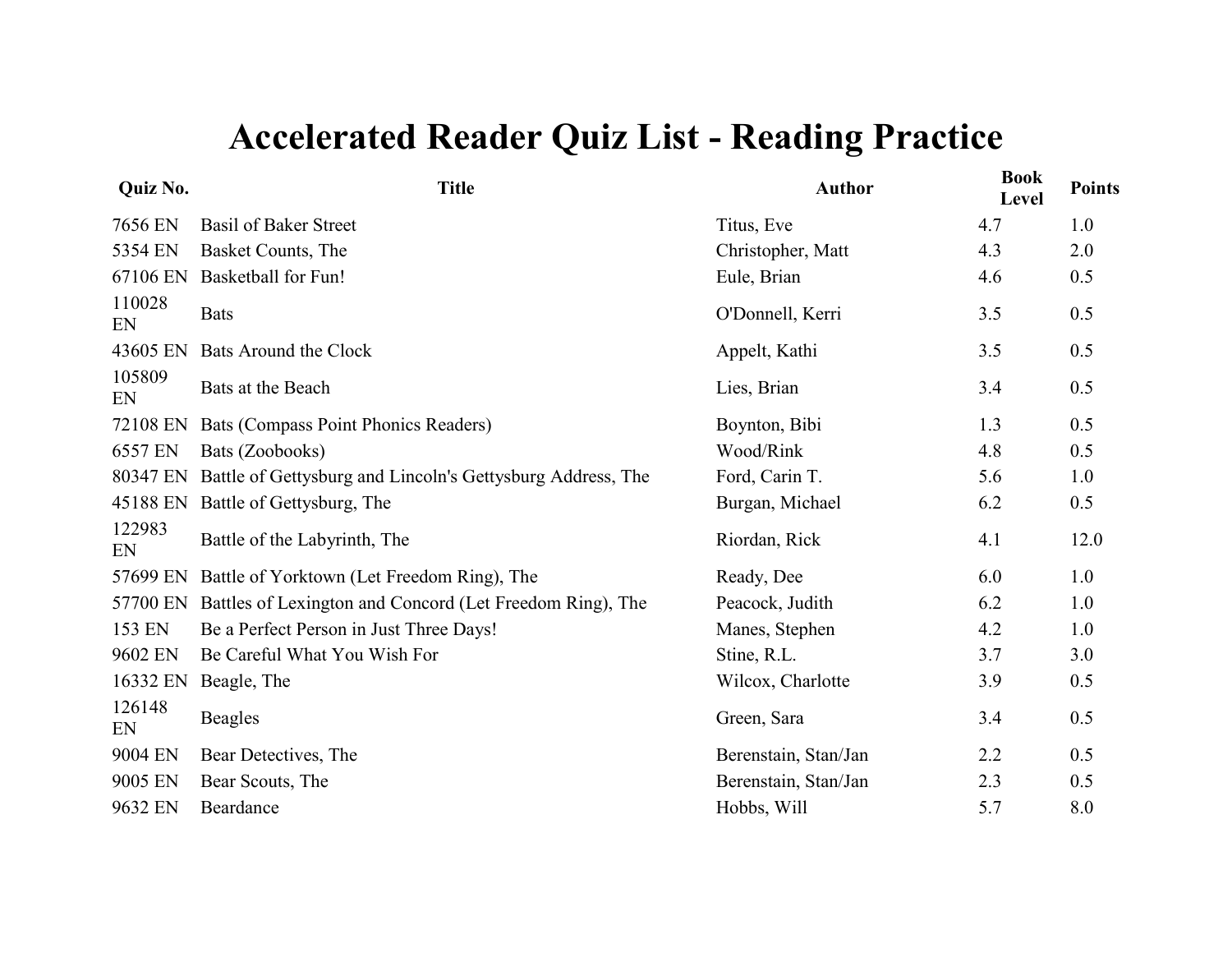| Quiz No.     | <b>Title</b>                                                  | <b>Author</b>             | <b>Book</b><br>Level | <b>Points</b> |
|--------------|---------------------------------------------------------------|---------------------------|----------------------|---------------|
| 9006 EN      | Bears' Christmas, The                                         | Berenstain, Stan/Jan      | 1.9                  | 0.5           |
| 43129 EN     | Bears on Hemlock Mountain, The                                | Dalgliesh, Alice          | 3.5                  | 1.0           |
| 9008 EN      | Bears' Picnic, The                                            | Berenstain, Stan/Jan      | 1.9                  | 0.5           |
| 9007 EN      | Bears' Vacation, The                                          | Berenstain, Stan/Jan      | 2.0                  | 0.5           |
| 6558 EN      | Bears (Zoobooks)                                              | Wexo, John Bonnett        | 5.4                  | 0.5           |
| 5057 EN      | Bearstone                                                     | Hobbs, Will               | 5.0                  | 6.0           |
| 5207 EN      | Beast in Ms. Rooney's Room, The                               | Giff, Patricia Reilly     | 2.9                  | 1.0           |
| 82078 EN     | Beatrice Doesn't Want To                                      | Numeroff, Laura           | 2.2                  | 0.5           |
| 74838 EN     | Beavers (Wetland Animals)                                     | Hall, Margaret            | 1.7                  | 0.5           |
| 65076 EN     | Because of Anya                                               | Haddix, Margaret Peterson | 4.6                  | 3.0           |
| 39557 EN     | Because of Winn-Dixie                                         | DiCamillo, Kate           | 3.9                  | 3.0           |
| 59555 EN     | <b>Becoming Butterflies</b>                                   | Rockwell, Anne            | 3.0                  | 0.5           |
| 82864 EN     | Becoming Naomi Leon                                           | Ryan, Pam Muñoz           | 5.4                  | 6.0           |
| 356 EN       | Beetles, Lightly Toasted                                      | Naylor, Phyllis Reynolds  | 5.7                  | 5.0           |
| 304 EN       | Beezus and Ramona                                             | Cleary, Beverly           | 4.8                  | 3.0           |
| 25085 EN     | Beezy                                                         | McDonald, Megan           | 2.0                  | 0.5           |
| 39791 EN     | Beezy at Bat                                                  | McDonald, Megan           | 2.0                  | 0.5           |
| 18754 EN     | Behind the Bedroom Wall                                       | Williams, Laura E.        | 4.4                  | 4.0           |
| 83052 EN     | Behind the Desk with Matt Christopher#1 Sportswriter for Kids | Christopher, Dale         | 6.8                  | 3.0           |
| 117748<br>EN | Being Bee                                                     | Bateson, Catherine        | 4.4                  | 4.0           |
| 27946 EN     | Being Youngest                                                | Heynen, Jim               | 5.0                  | 10.0          |
| 118912<br>EN | Belle                                                         | Mills, Elizabeth          | 3.3                  | 0.5           |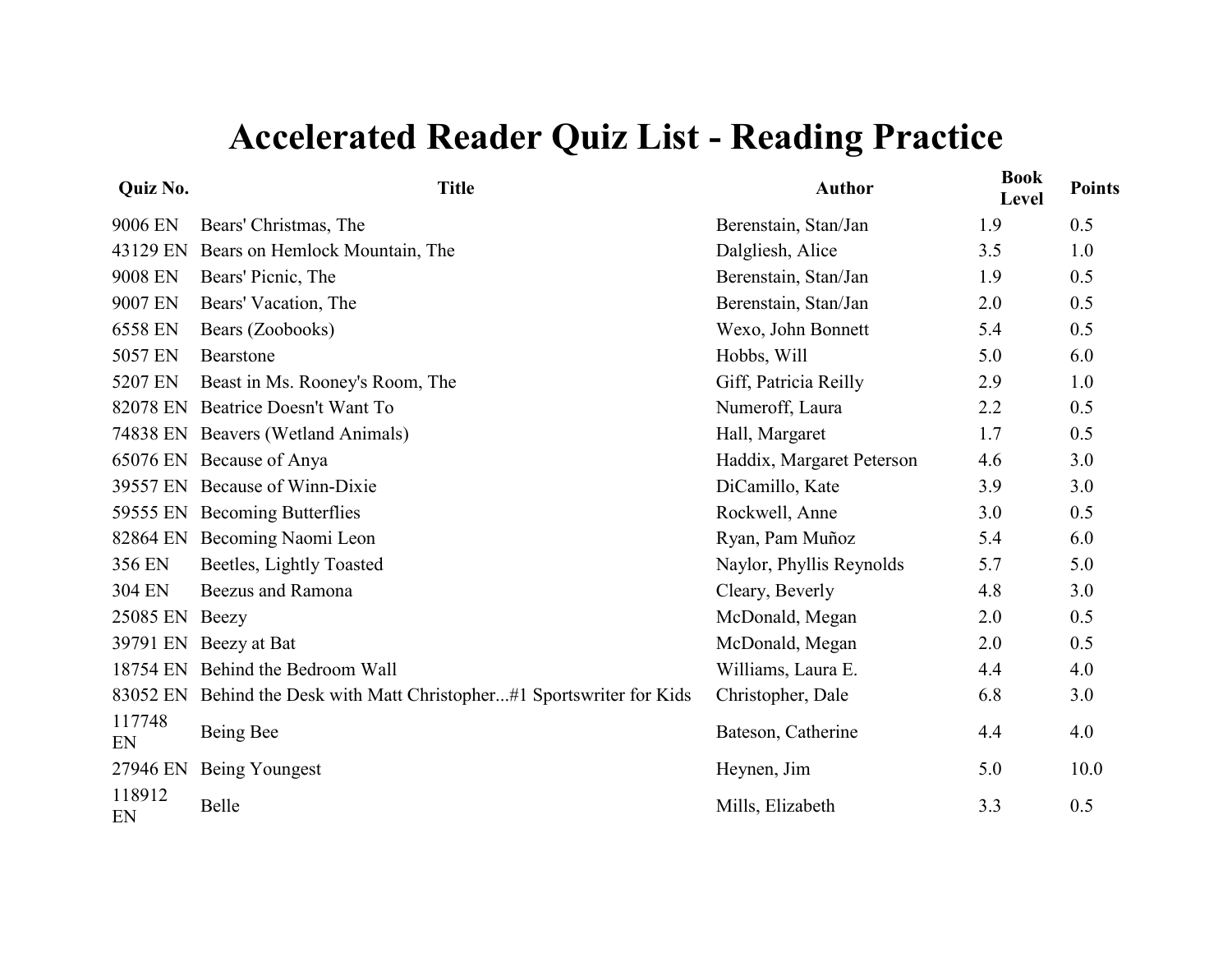| <b>Quiz No.</b> | <b>Title</b>                                      | <b>Author</b>             | <b>Book</b><br>Level | <b>Points</b> |
|-----------------|---------------------------------------------------|---------------------------|----------------------|---------------|
|                 | 54093 EN Belle Teal                               | Martin, Ann M.            | 4.8                  | 6.0           |
|                 | 57601 EN Beloved Dearly, The                      | Cooney, Doug              | 4.5                  | 5.0           |
| <b>208 EN</b>   | Ben and Me                                        | Lawson, Robert            | 6.9                  | 3.0           |
| 17610 EN        | Ben Franklin of Old Philadelphia                  | Cousins, Margaret         | 6.5                  | 4.0           |
| 89582 EN        | Benjamin Banneker                                 | Braun, Eric               | 2.3                  | 0.5           |
| 104067<br>EN    | Benjamin Banneker: Astronomer and Mathematician   | Lassieur, Allison         | 4.6                  | 0.5           |
| 27816 EN        | Benjamin Franklin                                 | Joseph, Paul              | 4.8                  | 0.5           |
| 50964 EN        | Benjamin Franklin                                 | Rustad, Martha E.H.       | 2.3                  | 0.5           |
| 5355 EN         | Benjy the Football Hero                           | Leeuwen, Jean Van         | 4.0                  | 4.0           |
| 27483 EN        | Benny Goes into Business                          | Warner, Gertrude Chandler | 2.3                  | 0.5           |
| 25090 EN        | Benny's New Friend                                | Warner, Gertrude Chandler | 2.1                  | 0.5           |
| 5319 EN         | Benny Uncovers a Mystery                          | Warner, Gertrude Chandler | 3.8                  | 2.0           |
|                 | 68134 EN Bernie Magruder & the Bats in the Belfry | Naylor, Phyllis Reynolds  | 5.8                  | 4.0           |
|                 | 64499 EN Bernie Magruder & the Pirate's Treasure  | Naylor, Phyllis Reynolds  | 5.4                  | 4.0           |
| 209 EN          | <b>Berries Goodman</b>                            | Neville, Emily Cheney     | 4.4                  | 5.0           |
|                 | 89583 EN Bessie Coleman                           | Braun, Eric               | 2.2                  | 0.5           |
|                 | 73490 EN Best Book of Snakes, The                 | Gunzi, Christiane         | 5.6                  | 0.5           |
| 253 EN          | Best Christmas Pageant Ever, The                  | Robinson, Barbara         | 5.1                  | 2.0           |
| 5458 EN         | <b>Best Friends for Frances</b>                   | Hoban, Russell            | 3.4                  | 0.5           |
|                 | 80687 EN Best Halloween Ever, The                 | Robinson, Barbara         | 5.4                  | 2.0           |
|                 | 19847 EN Best Nest, The                           | Eastman, P.D.             | 2.1                  | 0.5           |
|                 | 27983 EN Best Pet Yet, The                        | Tidd, Louise Vitellaro    | 2.0                  | 0.5           |
|                 | 10212 EN Best School Year Ever, The               | Robinson, Barbara         | 5.4                  | 3.0           |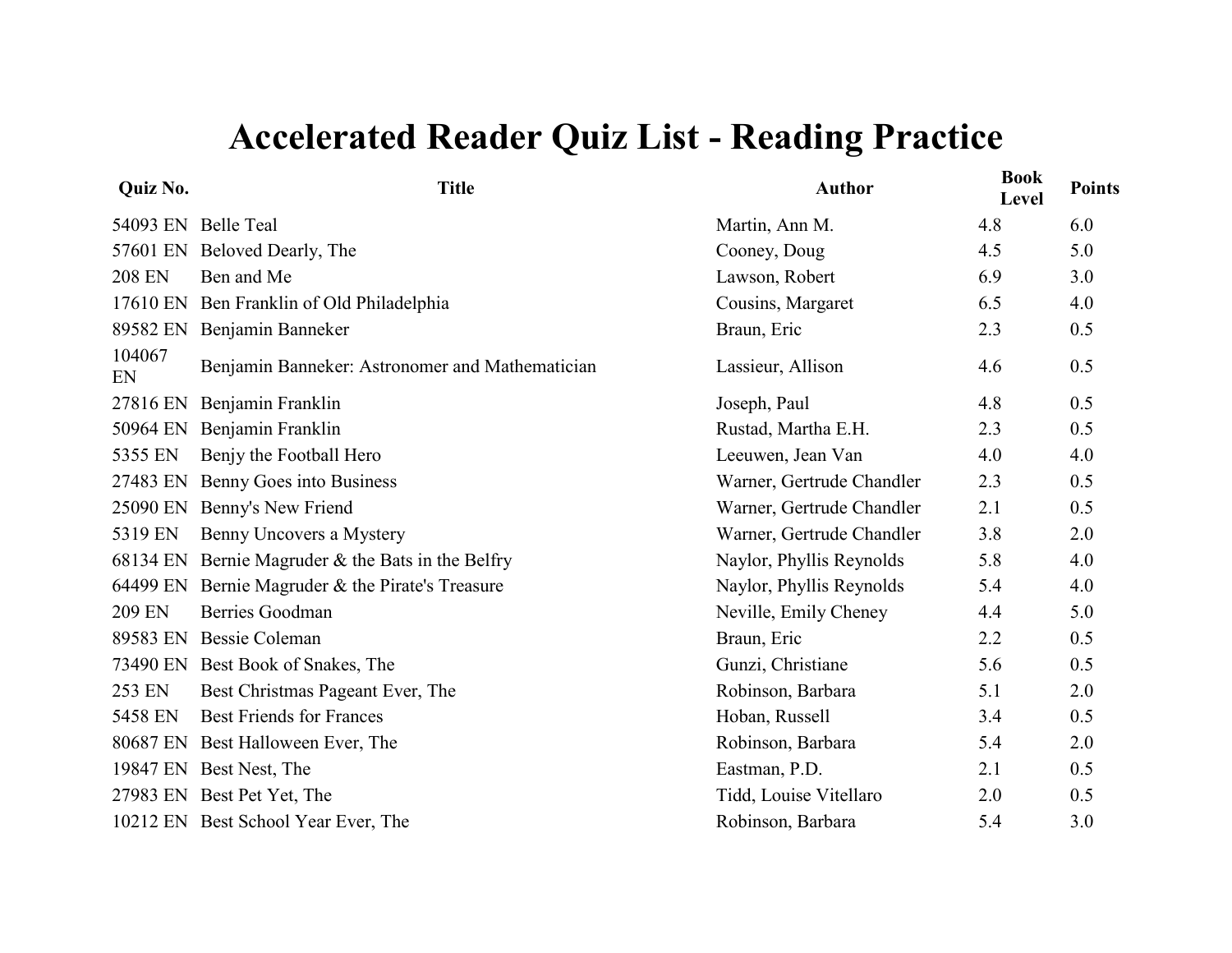| Quiz No.     | <b>Title</b>                       | <b>Author</b>             | <b>Book</b><br>Level | <b>Points</b> |
|--------------|------------------------------------|---------------------------|----------------------|---------------|
|              | 14658 EN Best Worst Day, The       | Graves, Bonnie            | 3.1                  | 1.0           |
| 20205 EN     | <b>Beth's Story</b>                | Pfeffer, Susan Beth       | 4.2                  | 1.0           |
| 5404 EN      | Betsy and the Circus               | Haywood, Carolyn          | 3.8                  | 3.0           |
| 112204<br>EN | <b>Betsy Ross</b>                  | Mader, Jan                | 2.0                  | 0.5           |
| 59782 EN     | Betsy Ross and the Silver Thimble  | Greene, Stephanie         | 2.3                  | 0.5           |
| <b>7 EN</b>  | Betsy-Tacy                         | Lovelace, Maud Hart       | 4.0                  | 3.0           |
| 44808 EN     | Betsy Zane, the Rose of Fort Henry | Durrant, Lynda            | 4.9                  | 6.0           |
| 18604 EN     | <b>Better Than TV</b>              | Miller, Sara Swan         | 2.0                  | 0.5           |
| 49738 EN     | <b>Betty Doll</b>                  | Polacco, Patricia         | 4.3                  | 0.5           |
|              | 33096 EN Beware of the Bears!      | MacDonald, Alan           | 3.0                  | 0.5           |
|              | 58634 EN Beyond the Deepwoods      | Stewart, Paul             | 4.9                  | 7.0           |
| 130961<br>EN | Beyond the Grave                   | Watson, Jude              | 4.0                  | 5.0           |
| 5315 EN      | <b>Bicycle Mystery</b>             | Warner, Gertrude Chandler | 3.2                  | 2.0           |
| 6254 EN      | Big Al                             | Clements, Andrew          | 3.8                  | 0.5           |
| 67122 EN     | Big Al and Shrimpy                 | Clements, Andrew          | 2.5                  | 0.5           |
| 57428 EN     | Big and Small (My World)           | Granowsky, Alvin          | 1.4                  | 0.5           |
| 31584 EN     | <b>Big Brown Bear</b>              | McPhail, David            | 0.4                  | 0.5           |
| 35765 EN     | Big Buck Adventure, The            | Gill/Tobola               | 3.0                  | 0.5           |
| 6559 EN      | Big Cats (Zoobooks)                | Wexo, John Bonnett        | 5.5                  | 0.5           |
| 9010 EN      | Big Honey Hunt, The                | Berenstain, Stan/Jan      | 1.7                  | 0.5           |
| 5356 EN      | Big-League Break                   | Freeman, Mark             | 4.7                  | 5.0           |
| 45904 EN     | <b>Big Machines</b>                | Wallace, Karen            | 2.3                  | 0.5           |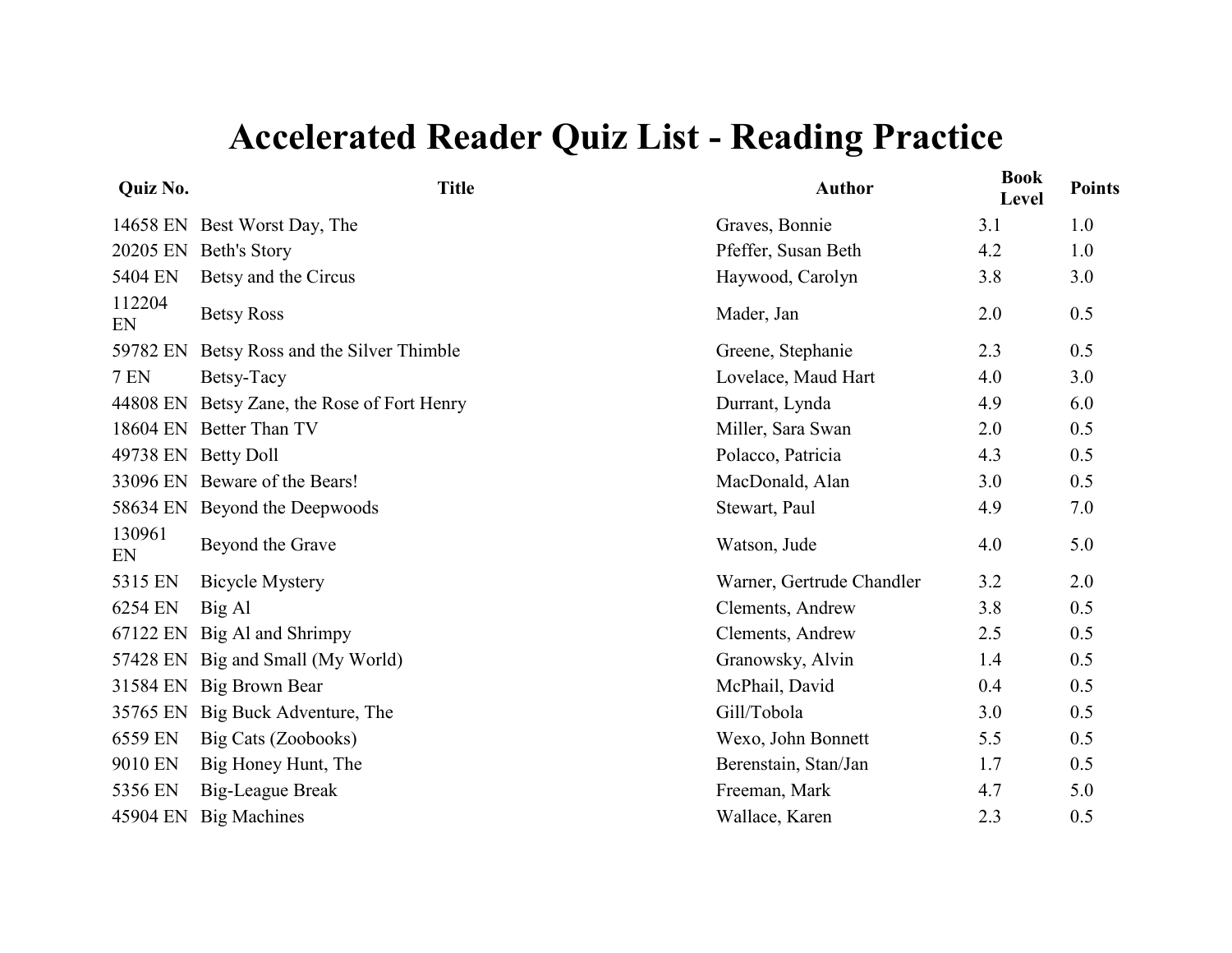| Quiz No.     | <b>Title</b>                                             | <b>Author</b>           | <b>Book</b><br>Level | <b>Points</b> |
|--------------|----------------------------------------------------------|-------------------------|----------------------|---------------|
| 103 EN       | Big Red                                                  | Kjelgaard, Jim          | 5.6                  | 9.0           |
| 7358 EN      | Big Snow, The                                            | Hader, Berta/Elmer      | 4.3                  | 0.5           |
| 6656 EN      | Big Wander, The                                          | Hobbs, Will             | 5.1                  | 8.0           |
| 34831 EN     | Biggest, Best Snowman, The                               | Cuyler, Margery         | 3.6                  | 0.5           |
| 32379 EN     | Biggest Klutz in Fifth Grade, The                        | Wallace, Bill           | 4.1                  | 4.0           |
| 48397 EN     | Biggest Snowball of All, The                             | Moncure, Jane Belk      | 2.2                  | 0.5           |
| 9011 EN      | Bike Lesson, The                                         | Berenstain, Stan/Jan    | 1.6                  | 0.5           |
| 102927<br>EN | Bill Nye the Science Guy's Great Big Book of Tiny Germs  | Nye, Bill               | 6.1                  | 1.0           |
| 123839<br>EN | Bill of Rights in Translation: What It Really Means, The | Leavitt, Amie Jane      | 5.9                  | 0.5           |
| 50131 EN     | Bill of Rights, The                                      | Burgan, Michael         | 7.5                  | 1.0           |
| 7604 EN      | <b>Billy and Blaze</b>                                   | Anderson, C.W.          | 3.7                  | 0.5           |
| 80327 EN     | Billy the Kid: Wild West Outlaw                          | Landau, Elaine          | 3.7                  | 1.0           |
| 122352<br>EN | <b>Bird Lake Moon</b>                                    | Henkes, Kevin           | 4.9                  | 4.0           |
| 128270<br>EN | <b>Birds</b>                                             | Henkes, Kevin           | 2.1                  | 0.5           |
| 6560 EN      | Birds of Prey (Zoobooks)                                 | Wexo, John Bonnett      | 5.2                  | 0.5           |
| 136400<br>EN | Birthday Ball, The                                       | Lowry, Lois             | 5.2                  | 4.0           |
| 79908 EN     | <b>Birthday Pony</b>                                     | Haas, Jessie            | 3.0                  | 1.0           |
| 31587 EN     | <b>Biscuit</b>                                           | Capucilli, Alyssa Satin | 1.4                  | 0.5           |
|              | 43663 EN Biscuit Finds a Friend                          | Capucilli, Alyssa Satin | 0.8                  | 0.5           |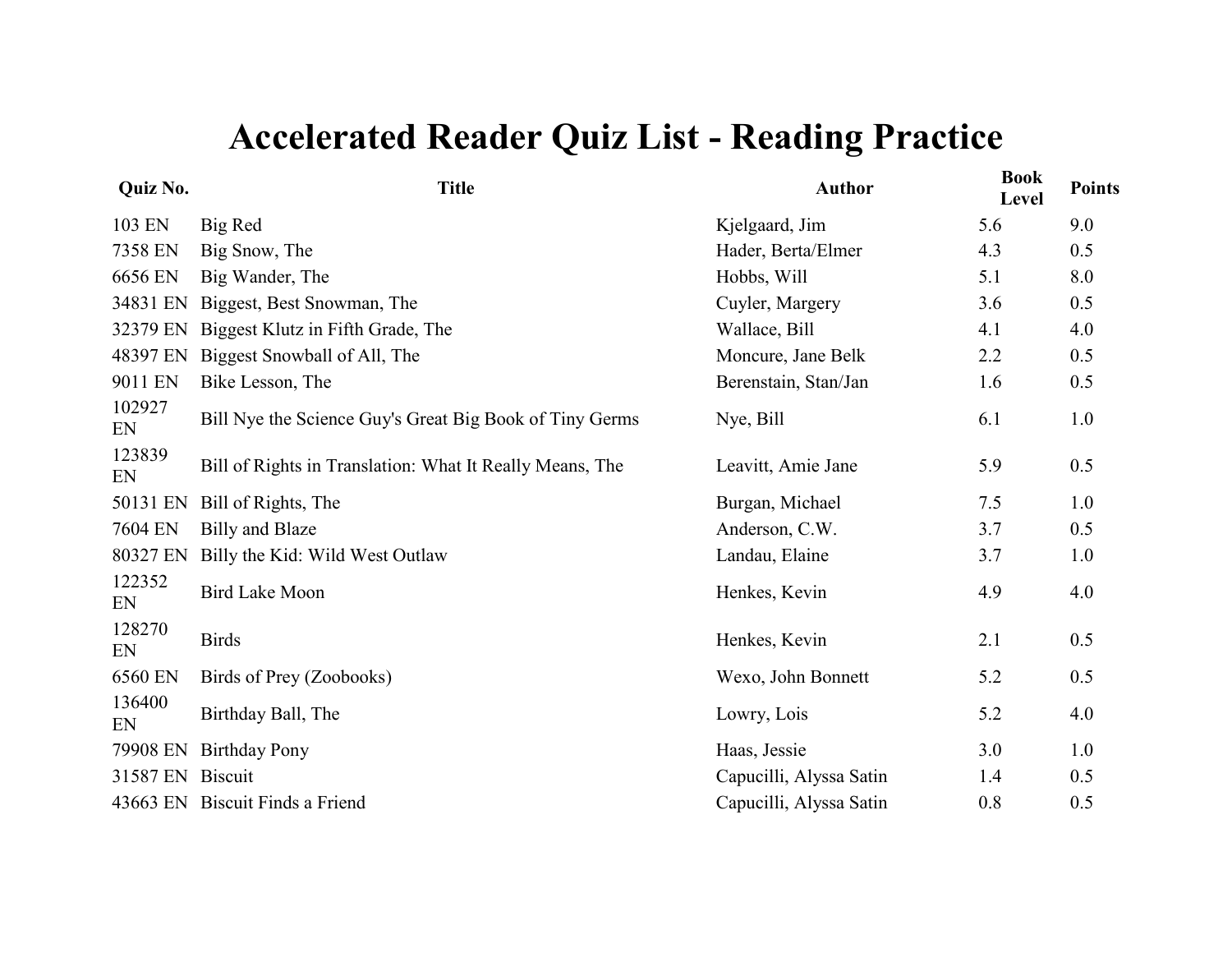#### **Quiz No.**

| <b>Quiz No.</b>     | <b>Title</b>                                           | <b>Author</b>           | <b>Book</b><br>Level | <b>Points</b> |
|---------------------|--------------------------------------------------------|-------------------------|----------------------|---------------|
|                     | 70783 EN Biscuit's Big Friend                          | Capucilli, Alyssa Satin | 0.8                  | 0.5           |
|                     | 49399 EN Biscuit's New Trick                           | Capucilli, Alyssa Satin | 1.0                  | 0.5           |
|                     | 45490 EN Biscuit Wants to Play                         | Capucilli, Alyssa Satin | 0.9                  | 0.5           |
| 48000 EN Bitty Fish |                                                        | deRubertis, Barbara     | 1.3                  | 0.5           |
|                     | 85084 EN Black Bears (Animals That Live in the Forest) | Macken, JoAnn Early     | 1.7                  | 0.5           |
| <b>8 EN</b>         | <b>Black Beauty</b>                                    | Sewell, Anna            | 7.7                  | 11.0          |
| 210 EN              | Black Cauldron, The                                    | Alexander, Lloyd        | 5.2                  | 7.0           |
| 132348<br>EN        | Black Circle, The                                      | Carman, Patrick         | 4.7                  | 5.0           |
| 104 EN              | Black Pearl, The                                       | O'Dell, Scott           | 5.4                  | 4.0           |
| 105 EN              | Black Stallion, The                                    | Farley, Walter          | 5.2                  | 7.0           |
| 88999 EN            | <b>Black Storm Comin'</b>                              | Wilson, Diane Lee       | 5.5                  | 13.0          |
|                     | 56388 EN Black Widow (The Library of Spiders), The     | McGinty, Alice B.       | 4.4                  | 0.5           |
|                     | 71612 EN Blast off Kid, The                            | Driscoll, Laura         | 2.8                  | 0.5           |
|                     | 17510 EN Blaze and the Gray Spotted Pony               | Anderson, C.W.          | 3.2                  | 0.5           |
|                     | 41417 EN Blaze and the Mountain Lion                   | Anderson, C.W.          | 3.8                  | 0.5           |
|                     | 41418 EN Blaze and Thunderbolt                         | Anderson, C.W.          | 4.1                  | 0.5           |
|                     | 43113 EN Blaze Finds the Trail                         | Anderson, C.W.          | 3.9                  | 0.5           |
|                     | 41419 EN Blaze Shows the Way                           | Anderson, C.W.          | 3.4                  | 0.5           |
| 51656 EN Blizzard   |                                                        | Gerber, Carole          | 1.7                  | 0.5           |
| 127517<br>EN        | Blizzard!                                              | Maddox, Jake            | 3.1                  | 1.0           |
| 109522<br>EN        | Blizzard of the Blue Moon                              | Osborne, Mary Pope      | 3.9                  | 2.0           |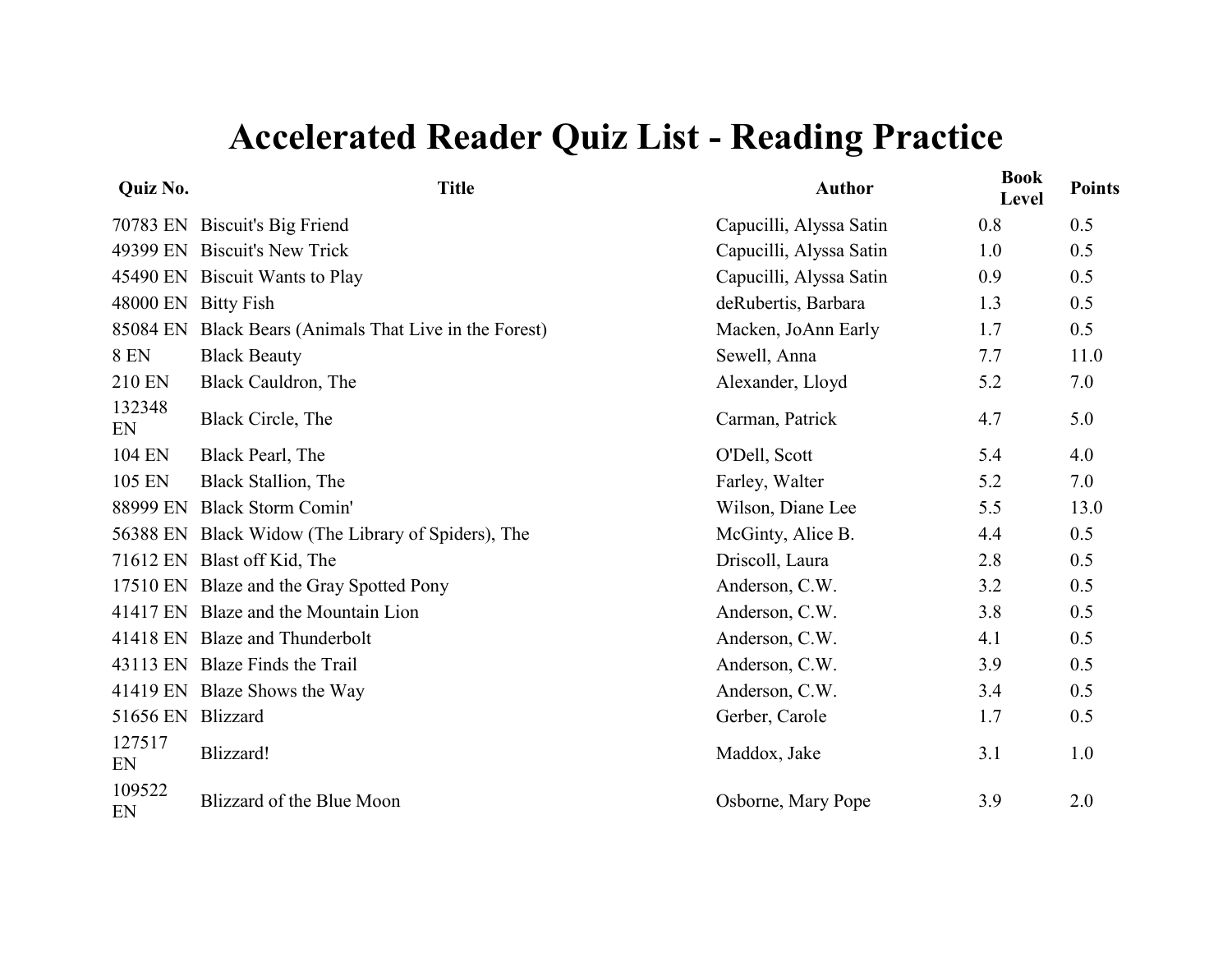| Quiz No.     | <b>Title</b>                                              | <b>Author</b>             | <b>Book</b><br>Level | <b>Points</b> |
|--------------|-----------------------------------------------------------|---------------------------|----------------------|---------------|
| 126160<br>EN | <b>Blizzards</b>                                          | Manolis, Kay              | 3.7                  | 0.5           |
| 110301<br>EN | <b>Blood:</b> The Circulatory System                      | Houghton, Gillian         | 5.4                  | 0.5           |
| 65763 EN     | <b>Bloodhounds</b> (Dogs)                                 | Murray, Julie             | 4.0                  | 0.5           |
| 6453 EN      | Blubber                                                   | Blume, Judy               | 3.8                  | 4.0           |
| 84940 EN     | Blue Angels, The                                          | Braulick, Carrie A.       | 2.9                  | 0.5           |
| 5306 EN      | <b>Blue Bay Mystery</b>                                   | Warner, Gertrude Chandler | 2.9                  | 2.0           |
| 104779<br>EN | Blue Djinn of Babylon, The                                | Kerr, P.B.                | 5.9                  | 14.0          |
| 57126 EN     | <b>Blue Eyes Better</b>                                   | Wallace-Brodeur, Ruth     | 3.8                  | 3.0           |
| 106 EN       | Blue Sword, The                                           | McKinley, Robin           | 6.8                  | 17.0          |
| <b>9 EN</b>  | <b>Blue Willow</b>                                        | Gates, Doris              | 6.5                  | 6.0           |
| 5459 EN      | <b>Blueberries</b> for Sal                                | McCloskey, Robert         | 4.1                  | 0.5           |
| 117300<br>EN | <b>Boas</b>                                               | Fiedler, Julie            | 4.4                  | 0.5           |
| 85452 EN     | Bobbsey Twins' Adventure in the Country, The              | Hope, Laura Lee           | 4.3                  | 4.0           |
| 85453 EN     | Bobbsey Twins' Adventure in Washington, The               | Hope, Laura Lee           | 4.4                  | 4.0           |
| 85448 EN     | Bobbsey Twins and the Mystery at Snow Lodge, The          | Hope, Laura Lee           | 4.8                  | 5.0           |
| 85454 EN     | Bobbsey Twins' Big Adventure at Home, The                 | Hope, Laura Lee           | 4.6                  | 4.0           |
| 85455 EN     | Bobbsey Twins' Mystery at Meadowbrook, The                | Hope, Laura Lee           | 4.2                  | 4.0           |
| 85456 EN     | Bobbsey Twins' Mystery at School, The                     | Hope, Laura Lee           | 4.2                  | 4.0           |
|              | 85457 EN Bobbsey Twins' Mystery on the Deep Blue Sea, The | Hope, Laura Lee           | 4.5                  | 5.0           |
|              | 85449 EN Bobbsey Twins of Lakeport, The                   | Hope, Laura Lee           | 4.5                  | 5.0           |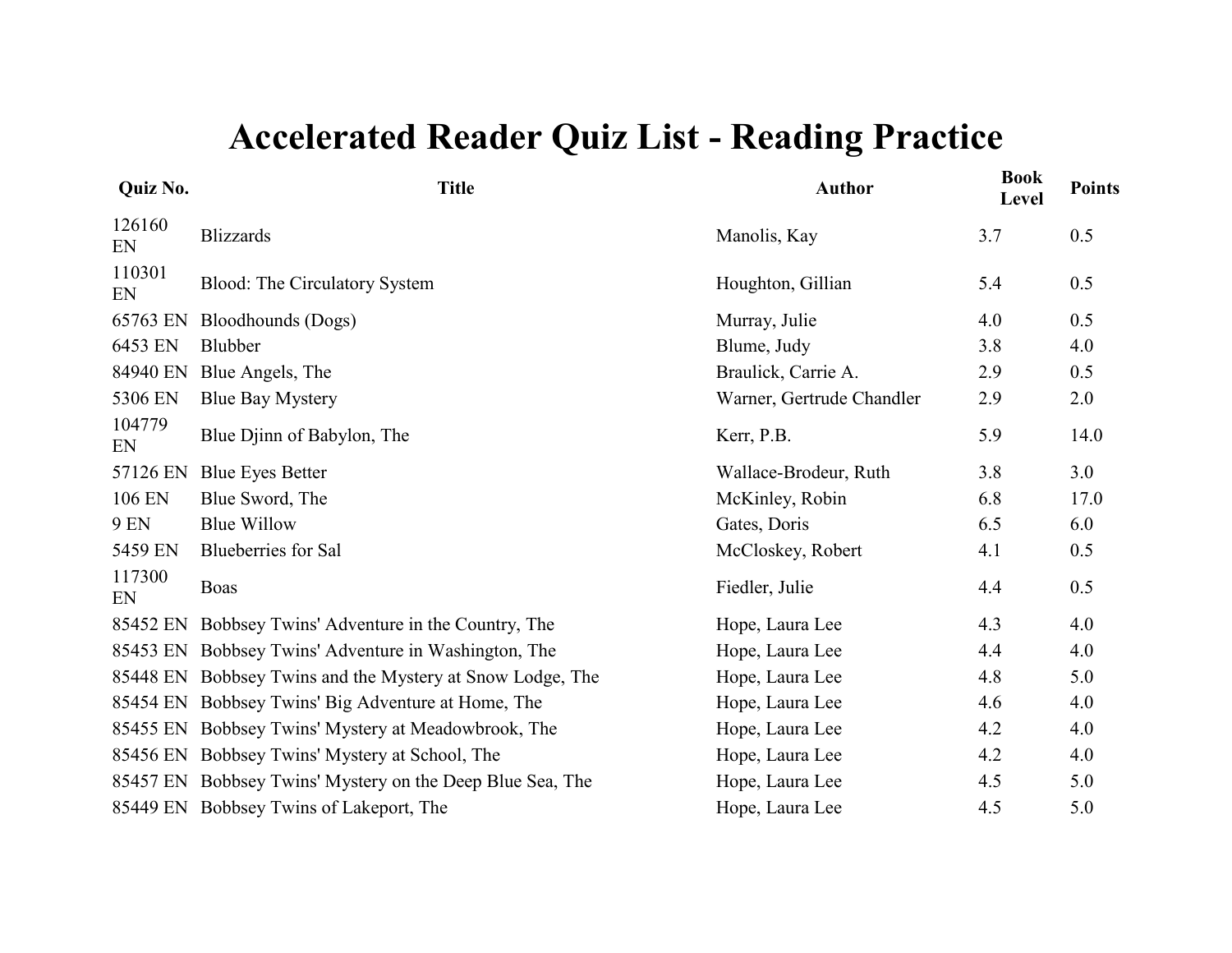| Quiz No.     | <b>Title</b>                                                | <b>Author</b>            | <b>Book</b><br>Level | <b>Points</b> |
|--------------|-------------------------------------------------------------|--------------------------|----------------------|---------------|
|              | 85450 EN Bobbsey Twins on a Houseboat, The                  | Hope, Laura Lee          | 5.0                  | 5.0           |
|              | 85451 EN Bobbsey Twins on Blueberry Island, The             | Hope, Laura Lee          | 4.6                  | 5.0           |
|              | 85458 EN Bobbsey Twins' Search in the Great City, The       | Hope, Laura Lee          | 4.6                  | 5.0           |
|              | 24957 EN Body Snatcher, The                                 | Stevenson/Kulling        | 3.7                  | 1.0           |
|              | 30503 EN Bold Journey: West with Lewis and Clark            | Bohner, Charles          | 5.5                  | 6.0           |
| 110302<br>EN | Bones: The Skeletal System                                  | Houghton, Gillian        | 4.7                  | 0.5           |
|              | 49766 EN Book of Coupons, A                                 | Morgenstern, Susie Hoch  | 5.6                  | 1.0           |
|              | 88384 EN Book Without Words: A Fable of Medieval Magic, The | Avi                      | 4.4                  | 5.0           |
|              | 68103 EN Booker T. Washington                               | Schaefer, Lola M.        | 2.1                  | 0.5           |
|              | 89610 EN Booker T. Washington: Educator and Leader          | Thoennes Keller, Kristin | 4.1                  | 0.5           |
|              | 11161 EN Bookstore Cat                                      | Wheeler, Cindy           | 1.4                  | 0.5           |
|              | 25276 EN Bookstore Ghost, The                               | Maitland, Barbara        | 1.9                  | 0.5           |
|              | 13856 EN Bookworm Buddies                                   | Delton, Judy             | 3.6                  | 1.0           |
|              | 34658 EN Boom Town                                          | Levitin, Sonia           | 3.7                  | 0.5           |
|              | 19209 EN Boomer Goes to School                              | McGeorge, Constance W.   | 2.3                  | 0.5           |
|              | 19210 EN Boomer's Big Day                                   | McGeorge, Constance W.   | 2.8                  | 0.5           |
| <b>10 EN</b> | Borrowers, The                                              | Norton, Mary             | 5.3                  | 5.0           |
|              | 21208 EN Boss of the Plains                                 | Carlson, Laurie          | 4.9                  | 0.5           |
|              | 57701 EN Boston Massacre (Let Freedom Ring), The            | Ready, Dee               | 5.5                  | 1.0           |
|              | 57702 EN Boston Tea Party (Let Freedom Ring), The           | Furstinger, Nancy        | 6.3                  | 1.0           |
|              | 42137 EN Bounce, Tigger, Bounce                             | Milne/Gaines             | 1.8                  | 0.5           |
|              | 67706 EN Bow Wow Meow Meow: It's Rhyming Cats and Dogs      | Florian, Douglas         | 2.4                  | 0.5           |
|              | 30574 EN Box Top Dreams                                     | Glassman, Miriam         | 5.3                  | 6.0           |
|              |                                                             |                          |                      |               |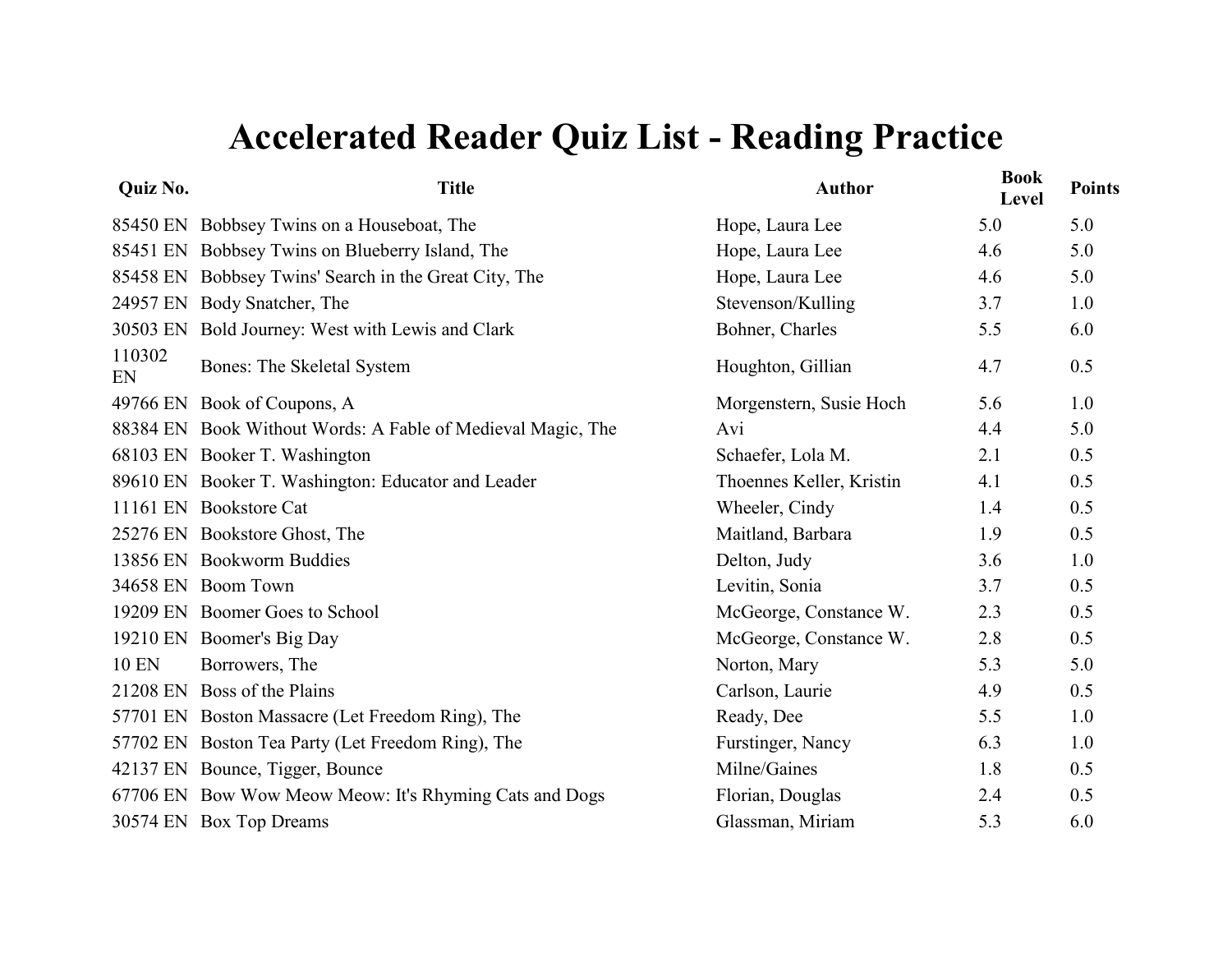| Quiz No.     | <b>Title</b>                                            | <b>Author</b>             | <b>Book</b><br>Level | <b>Points</b> |
|--------------|---------------------------------------------------------|---------------------------|----------------------|---------------|
| 5301 EN      | Boxcar Children, The                                    | Warner, Gertrude Chandler | 3.9                  | 2.0           |
| 14659 EN     | Boy Named Boomer, A                                     | Esiason, Boomer           | 2.9                  | 0.5           |
| 5460 EN      | Boy of the Three-Year Nap, The                          | Snyder, Dianne            | 3.7                  | 0.5           |
| 74913 EN     | Boy on Fairfield StreetGrew Up to Become Dr. Seuss, The | Krull, Kathleen           | 5.7                  | 1.0           |
| 9543 EN      | Boy: Tales of Childhood                                 | Dahl, Roald               | 6.0                  | 6.0           |
| 404 EN       | Boy Who Ate Dog Biscuits, The                           | Sachs, Betsy              | 2.6                  | 1.0           |
| 59390 EN     | Boy Who Could Fly Without a Motor, The                  | Taylor, Theodore          | 5.6                  | 2.0           |
| 54491 EN     | Boy Who Cried Bigfoot, The                              | Greenburg, Dan            | 3.2                  | 1.0           |
| 77097 EN     | Boy Who Looked Like Lincoln, The                        | Reiss, Mike               | 2.1                  | 0.5           |
| 29999 EN     | Boy Who Lost His Face, The                              | Sachar, Louis             | 4.0                  | 6.0           |
| 70572 EN     | Boy Who Saved Baseball, The                             | Ritter, John H.           | 4.4                  | 7.0           |
| 105495<br>EN | Boy Who Saved Cleveland: Based on a True Story, The     | Giblin, James Cross       | 4.6                  | 1.0           |
| 24971 EN     | Boy with the Helium Head, The                           | Naylor, Phyllis Reynolds  | 3.8                  | 0.5           |
| 32501 EN     | Bozo the Clone                                          | Greenburg, Dan            | 3.1                  | 1.0           |
| 44050 EN     | Brand New Kid, The                                      | Couric, Katie             | 3.8                  | 0.5           |
| 10655 EN     | Brave Maddie Egg                                        | Standiford, Natalie       | 2.8                  | 1.0           |
| 54474 EN     | <b>Brave Norman</b>                                     | Clements, Andrew          | 2.0                  | 0.5           |
| 6255 EN      | Bravest Dog Ever: The True Story of Balto, The          | Standiford, Natalie       | 2.5                  | 0.5           |
| 16865 EN     | Bread and Jam for Frances                               | Hoban, Russell            | 3.4                  | 0.5           |
| 132327<br>EN | Break a Leg! (And Other Odd Things We Say)              | Klingel, Cynthia          | 3.2                  | 0.5           |
| 49400 EN     | Breakout at the Bug Lab                                 | Horowitz, Ruth            | 2.5                  | 0.5           |
| 110303       | Breath: The Respiratory System                          | Houghton, Gillian         | 4.5                  | 0.5           |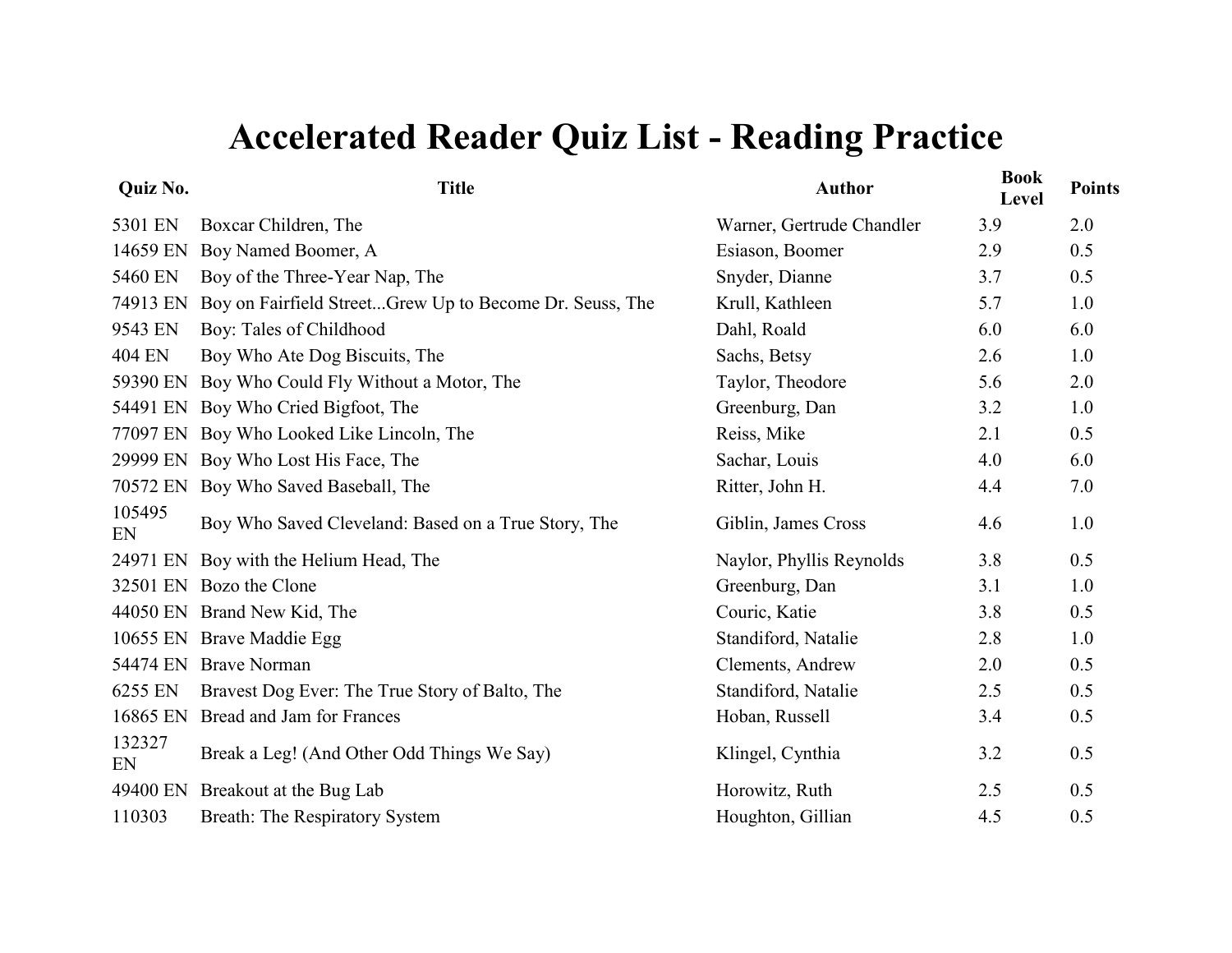| Quiz No.     | <b>Title</b>                                 | <b>Author</b>            | <b>Book</b><br>Level | <b>Points</b> |
|--------------|----------------------------------------------|--------------------------|----------------------|---------------|
| EN           |                                              |                          |                      |               |
| 76894 EN     | Brian's Hunt                                 | Paulsen, Gary            | 5.9                  | 3.0           |
| 25297 EN     | Brian's Return                               | Paulsen, Gary            | 5.5                  | 4.0           |
| 11704 EN     | Brian's Winter                               | Paulsen, Gary            | 5.9                  | 5.0           |
| 11 EN        | Bridge to Terabithia                         | Paterson, Katherine      | 4.6                  | 5.0           |
| 34702 EN     | <b>Bright Freedom's Song</b>                 | Houston, Gloria          | 5.7                  | 6.0           |
| <b>12 EN</b> | Brighty of the Grand Canyon                  | Henry, Marguerite        | 5.6                  | 7.0           |
| 13 EN        | Bronze Bow, The                              | Speare, Elizabeth George | 5.0                  | 10.0          |
| 10261 EN     | <b>Brown Angels</b>                          | Myers, Walter Dean       | 4.2                  | 0.5           |
|              | 31752 EN Brown Bears (Bears)                 | Freeman, Marcia S.       | 1.1                  | 0.5           |
|              | 70133 EN Bruh Rabbit and the Tar Baby Girl   | Hamilton, Virginia       | 3.2                  | 0.5           |
|              | 68251 EN Bub, Snow, and the Burly Bear Scare | Wallace, Carol           | 3.7                  | 3.0           |
|              | 29554 EN Bud, Not Buddy                      | Curtis, Christopher Paul | 5.0                  | 8.0           |
|              | 31058 EN Buffalo Before Breakfast            | Osborne, Mary Pope       | 3.3                  | 1.0           |
|              | 40699 EN Bug, a Bear, and a Boy, A           | McPhail, David           | 1.3                  | 0.5           |
|              | 58838 EN Bugliest Bug, The                   | Shields, Carol Diggory   | 3.1                  | 0.5           |
|              | 39796 EN Bugs, Beetles, and Butterflies      | Ziefert, Harriet         | 1.5                  | 0.5           |
| 108221<br>EN | <b>Bumblebees</b>                            | Green, Emily K.          | 2.1                  | 0.5           |
| 5601 EN      | Bungalow Mystery, The                        | Keene, Carolyn           | 5.6                  | 5.0           |
| 57127 EN     | Bunnies in the Bathroom                      | Baglio, Ben M.           | 4.1                  | 4.0           |
| 7254 EN      | Bunny Hop, The                               | Slater, Teddy            | 1.0                  | 0.5           |
| 43023 EN     | Bunny Who Found Easter, The                  | Zolotow, Charlotte       | 4.1                  | 0.5           |
| 211 EN       | Burning Questions of Bingo Brown, The        | Byars, Betsy             | 4.1                  | 4.0           |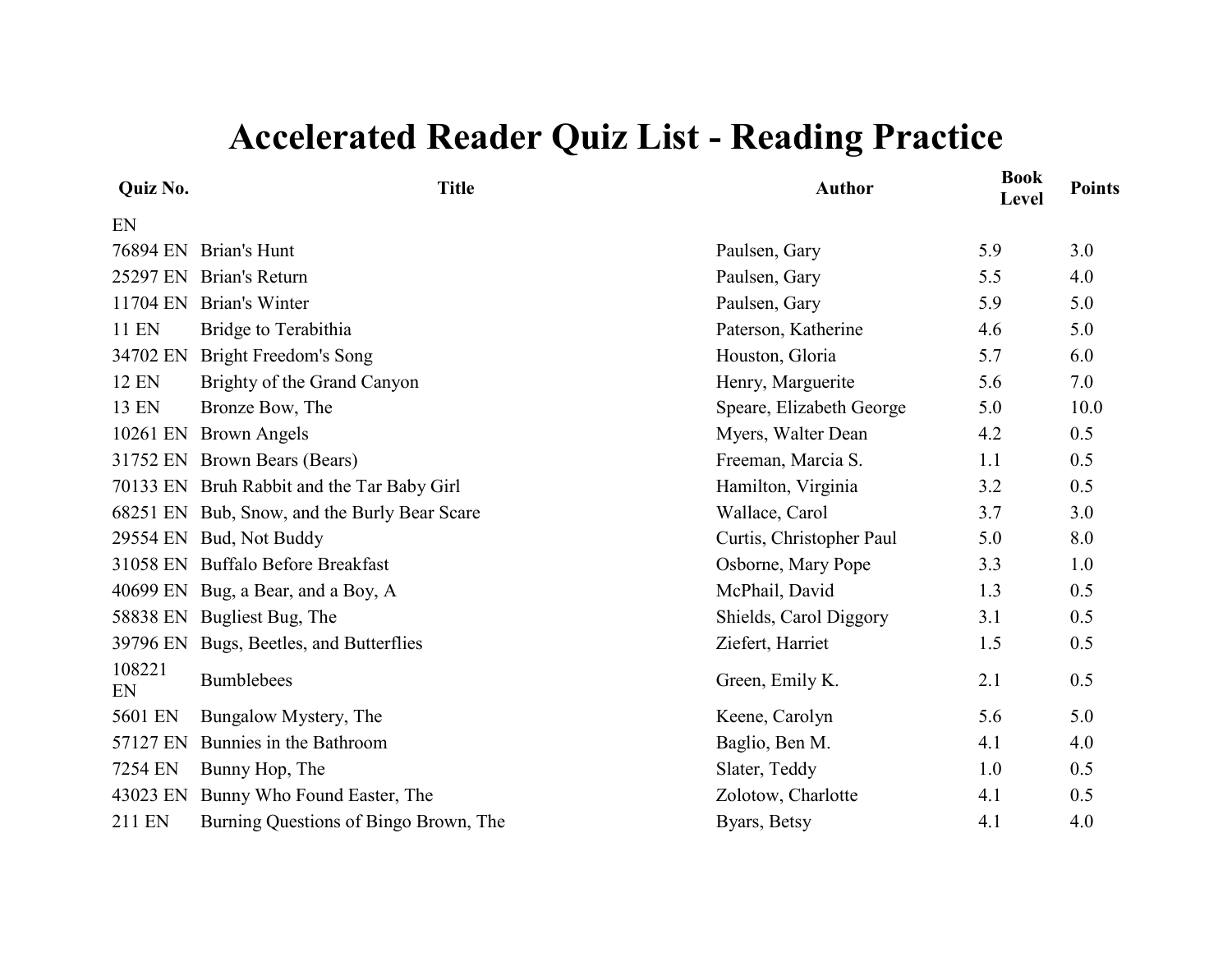| Quiz No.     | <b>Title</b>                                                           | <b>Author</b>             | <b>Book</b><br>Level | <b>Points</b> |
|--------------|------------------------------------------------------------------------|---------------------------|----------------------|---------------|
| 5318 EN      | <b>Bus Station Mystery</b>                                             | Warner, Gertrude Chandler | 3.6                  | 2.0           |
| 14252 EN     | Buster and the Dandelions                                              | Madokoro, Hisako          | 1.5                  | 0.5           |
|              | 14253 EN Buster and the Little Kitten                                  | Madokoro, Hisako          | 1.5                  | 0.5           |
|              | 14254 EN Buster Catches Cold                                           | Madokoro, Hisako          | 1.6                  | 0.5           |
| 122594<br>EN | Buster Goes to Cowboy Camp                                             | Fleming, Denise           | 3.0                  | 0.5           |
| 88503 EN     | Buster on the Farm                                                     | Brown, Marc Tolon         | 2.4                  | 0.5           |
|              | 14255 EN Buster's Blustery Day                                         | Madokoro, Hisako          | 1.7                  | 0.5           |
|              | 25213 EN Buster's Dino Dilemma                                         | Brown, Marc               | 3.2                  | 1.0           |
|              | 14257 EN Buster's First Thunderstorm                                   | Madokoro, Hisako          | 1.8                  | 0.5           |
|              | 49905 EN Busy World of Richard Scarry: Mr. Fixit's Magnet Machine, The | Herman, Gail              | 2.2                  | 0.5           |
| 9012 EN      | Butter Battle Book, The                                                | Seuss, Dr.                | 3.9                  | 0.5           |
| 118031<br>EN | <b>Butterflies</b>                                                     | Rustad, Martha E.H.       | 1.9                  | 0.5           |
| 6561 EN      | Butterflies (Zoobooks)                                                 | Brust, Beth Wagner        | 5.7                  | 0.5           |
| 34836 EN     | <b>Butterfly House</b>                                                 | Bunting, Eve              | 3.4                  | 0.5           |
|              | 43946 EN Butterfly, The                                                | Polacco, Patricia         | 3.8                  | 0.5           |
| 79372 EN     | Buttermilk Hill                                                        | White, Ruth               | 4.9                  | 5.0           |
| 13779 EN Buz |                                                                        | Egielski, Richard         | 1.4                  | 0.5           |
|              | 31612 EN Buzzzz Said the Bee                                           | Lewison, Wendy Cheyette   | 1.4                  | 0.5           |
| 212 EN       | By the Shores of Silver Lake                                           | Wilder, Laura Ingalls     | 5.3                  | 9.0           |
| 68338 EN     | C Is for Coyote: A Southwest Alphabet Book                             | Helman, Andrea            | 4.7                  | 0.5           |
| 68252 EN     | Cabin in the Snow                                                      | Hopkinson, Deborah        | 3.5                  | 1.0           |
| 5311 EN      | Caboose Mystery                                                        | Warner, Gertrude Chandler | 3.2                  | 2.0           |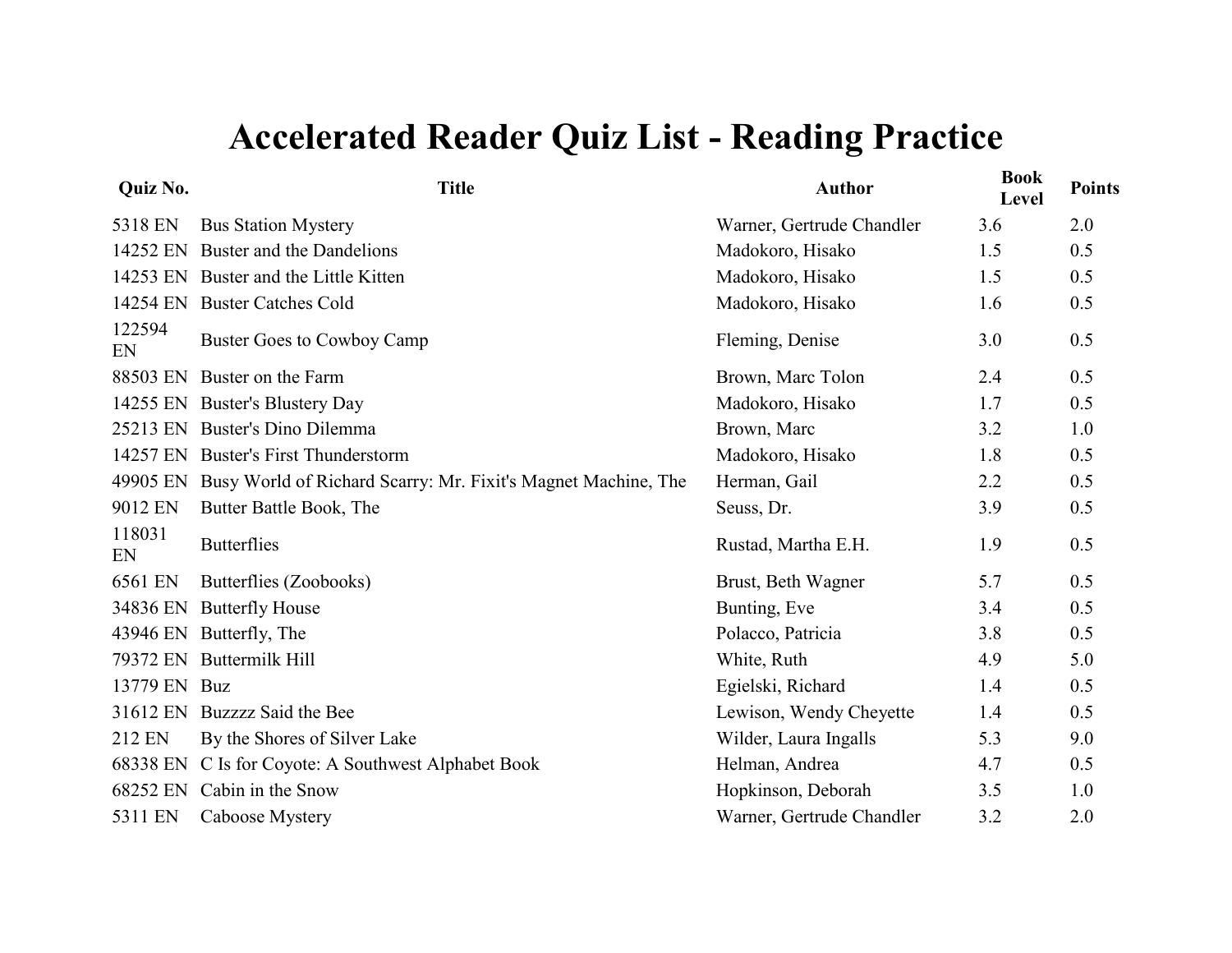| Quiz No.     | <b>Title</b>                                              | <b>Author</b>             | <b>Book</b><br>Level | <b>Points</b> |
|--------------|-----------------------------------------------------------|---------------------------|----------------------|---------------|
| 27517 EN     | Cactus Hotel                                              | Guiberson, Brenda Z.      | 4.7                  | 0.5           |
| <b>14 EN</b> | Caddie Woodlawn                                           | Brink, Carol Ryrie        | 6.0                  | 8.0           |
|              | 41027 EN Cafeteria Lady from the Black Lagoon, The        | Thaler, Mike              | 2.8                  | 0.5           |
| 14994 EN     | Caleb's Choice                                            | Wisler, G. Clifton        | 4.8                  | 5.0           |
| 53784 EN     | Caleb's Story                                             | MacLachlan, Patricia      | 2.9                  | 2.0           |
| 17611 EN     | California Gold Rush, The                                 | McNeer, May               | 6.0                  | 4.0           |
| 15720 EN     | California (One Nation)                                   | Capstone-Geography-Dept.  | 4.3                  | 0.5           |
| 15 EN        | Call It Courage                                           | Sperry, Armstrong         | 6.2                  | 3.0           |
| 107 EN       | Call of the Wild, The                                     | London, Jack              | 8.0                  | 7.0           |
| 135331<br>EN | Calvin Coconut: Dog Heaven                                | Salisbury, Graham         | 2.8                  | 2.0           |
| 132133<br>EN | Calvin Coconut: The Zippy Fix                             | Salisbury, Graham         | 2.9                  | 2.0           |
| 129254<br>EN | Calvin Coconut: Trouble Magnet                            | Salisbury, Graham         | 2.8                  | 2.0           |
|              | 17661 EN Cam Jansen and the Mystery of the Carnival Prize | Adler, David A.           | 3.7                  | 1.0           |
|              | 83533 EN Cam Jansen and the Snowy Day Mystery             | Adler, David A.           | 3.4                  | 1.0           |
|              | 17666 EN Cam Jansen and the Triceratops Pops Mystery      | Adler, David A.           | 3.7                  | 1.0           |
|              | 20777 EN Cam JansenCatnapping Mystery                     | Adler, David A.           | 3.4                  | 1.0           |
|              | 14660 EN Cam JansenGhostly Mystery                        | Adler, David A.           | 3.4                  | 1.0           |
| 14661 EN     | Cam JansenMysteryU.F.O.                                   | Adler, David A.           | 3.4                  | 1.0           |
| 6562 EN      | Camels (Zoobooks)                                         | Wexo, John Bonnett        | 5.5                  | 0.5           |
| 405 EN       | Camp Ghost-Away                                           | Delton, Judy              | 3.1                  | 1.0           |
| 5327 EN      | Camp-Out Mystery, The                                     | Warner, Gertrude Chandler | 3.3                  | 2.0           |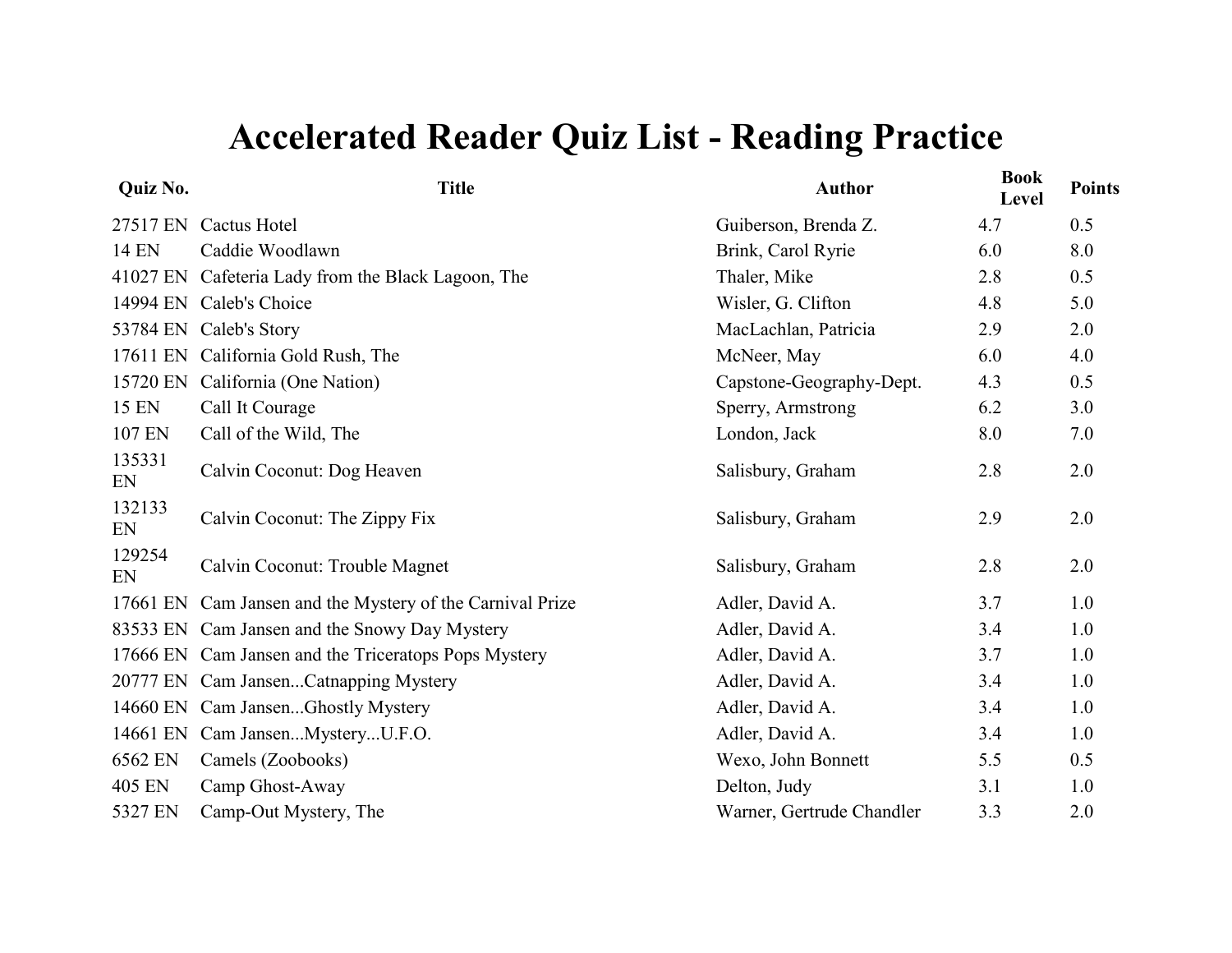| <b>Quiz No.</b> | <b>Title</b>                                                | <b>Author</b>             | <b>Book</b><br>Level | <b>Points</b> |
|-----------------|-------------------------------------------------------------|---------------------------|----------------------|---------------|
| 119373<br>EN    | <b>Campfire Mallory</b>                                     | Friedman, Laurie          | 4.0                  | 2.0           |
| 57429 EN        | Can I Help? (My World)                                      | Granowsky, Alvin          | 1.6                  | 0.5           |
| 5405 EN         | Can't You Make Them Behave, King George?                    | Fritz, Jean               | 5.6                  | 1.0           |
| 60627 EN        | Can You Hear a Rainbow? The Story of a Deaf Boy Named Chris | Heelan, Jamee Riggio      | 3.9                  | 0.5           |
| 6256 EN         | Canada Geese Quilt, The                                     | Kinsey-Warnock, Natalie   | 4.1                  | 1.0           |
| 20014 EN        | Canary Caper, The                                           | Roy, Ron                  | 3.4                  | 1.0           |
| 9258 EN         | Canoe Trip Mystery, The                                     | Warner, Gertrude Chandler | 4.1                  | 2.0           |
| 131026<br>EN    | Capitol Building, The                                       | Piehl, Janet              | 3.9                  | 0.5           |
| 5461 EN         | Caps for Sale                                               | Slobodkina, Esphyr        | 3.1                  | 0.5           |
| 34555 EN        | Captain Contest, The                                        | Christopher, Matt         | 3.9                  | 1.0           |
| 15078 EN        | Captive!                                                    | Paulsen, Gary             | 3.7                  | 1.0           |
| 70101 EN        | Capture, The                                                | Lasky, Kathryn            | 4.8                  | 7.0           |
|                 | 42102 EN Career Day                                         | Rockwell, Anne            | 2.8                  | 0.5           |
| 119297<br>EN    | Caring for Your Bird                                        | Preszler, June            | 3.0                  | 0.5           |
| 86191 EN        | Carnival at Candlelight                                     | Osborne, Mary Pope        | 3.9                  | 2.0           |
| 63667 EN        | Carnivorous Carnival, The                                   | Snicket, Lemony           | 6.6                  | 7.0           |
|                 | 48002 EN Carrie Measures Up                                 | Aber, Linda Williams      | 2.4                  | 0.5           |
| 29233 EN        | Carrot Seed, The                                            | Krauss, Ruth              | 1.9                  | 0.5           |
| <b>16 EN</b>    | Carry on, Mr. Bowditch                                      | Latham, Jean              | 4.1                  | 8.0           |
| 5406 EN         | Case for Jenny Archer, A                                    | Conford, Ellen            | 3.0                  | 1.0           |
|                 | 34924 EN Case of Hermie the Missing Hamster, The            | Preller, James            | 2.9                  | 1.0           |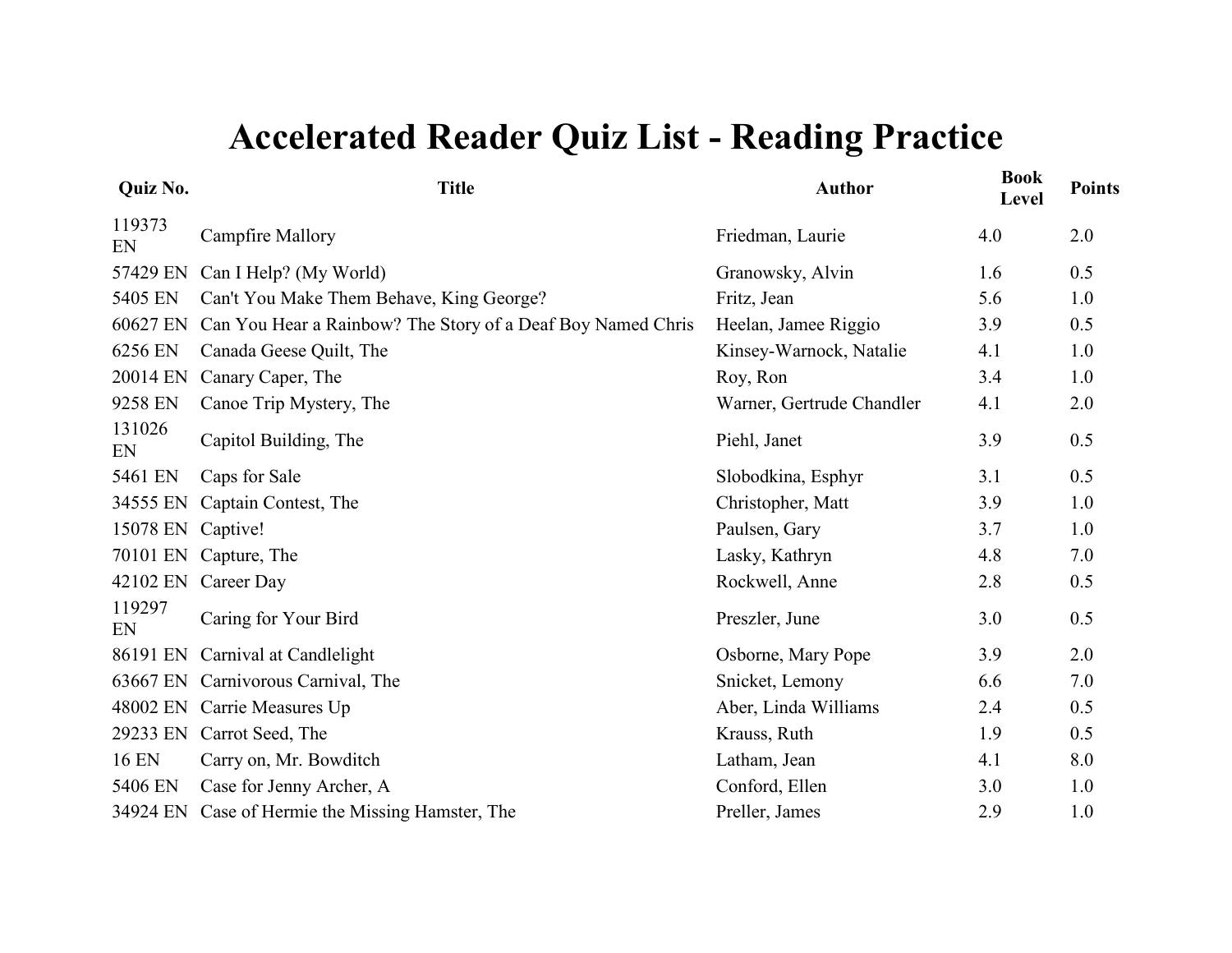| Quiz No.     | <b>Title</b>                                               | <b>Author</b>         | <b>Book</b><br>Level | <b>Points</b> |
|--------------|------------------------------------------------------------|-----------------------|----------------------|---------------|
| 6997 EN      | Case of the Baker Street Irregular, The                    | Newman, Robert        | 4.5                  | 6.0           |
| 62260 EN     | Case of the Bear Scare, The                                | Preller, James        | 3.0                  | 1.0           |
|              | 53074 EN Case of the Bicycle Bandit, The                   | Preller, James        | 2.9                  | 1.0           |
|              | 34921 EN Case of the Christmas Snowman, The                | Preller, James        | 3.0                  | 1.0           |
|              | 53075 EN Case of the Class Clown, The                      | Preller, James        | 2.8                  | 1.0           |
|              | 43690 EN Case of the Climbing Cat, The                     | Rylant, Cynthia       | 2.5                  | 0.5           |
| 6257 EN      | Case of the Cool-Itch Kid, The                             | Giff, Patricia Reilly | 2.4                  | 1.0           |
| 105034<br>EN | Case of the Crybaby Cowboy, The                            | Marsh, Carole         | 3.1                  | 0.5           |
|              | 53076 EN Case of the Detective in Disguise, The            | Preller, James        | 3.2                  | 1.0           |
|              | 10656 EN Case of the Double Bumblebee Sting, The           | Erickson, John R.     | 4.8                  | 3.0           |
|              | 19670 EN Case of the Floating Crime, The                   | Keene, Carolyn        | 5.1                  | 5.0           |
|              | 89013 EN Case of the Frog-jumping Contest, The             | Preller, James        | 3.1                  | 1.0           |
|              | 53577 EN Case of the Gasping Garbage, The                  | Torrey, Michele       | 3.7                  | 1.0           |
|              | 53077 EN Case of the Ghostwriter, The                      | Preller, James        | 2.9                  | 1.0           |
|              | 64112 EN Case of the Golden Key, The                       | Preller, James        | 3.2                  | 1.0           |
|              | 34920 EN Case of the Great Sled Race, The                  | Preller, James        | 2.9                  | 1.0           |
|              | 54817 EN Case of the Haunted Scarecrow, The                | Preller, James        | 3.0                  | 1.0           |
| 110638<br>EN | Case of the Left-Handed Lady: An Enola Holmes Mystery, The | Springer, Nancy       | 7.0                  | 7.0           |
| 53078 EN     | Case of the Marshmallow Monster, The                       | Preller, James        | 2.8                  | 1.0           |
| 10657 EN     | Case of the Midnight Rustler, The                          | Erickson, John R.     | 5.5                  | 3.0           |
| 104964<br>EN | Case of the Missing Marquess: An Enola Holmes Mystery, The | Springer, Nancy       | 6.6                  | 6.0           |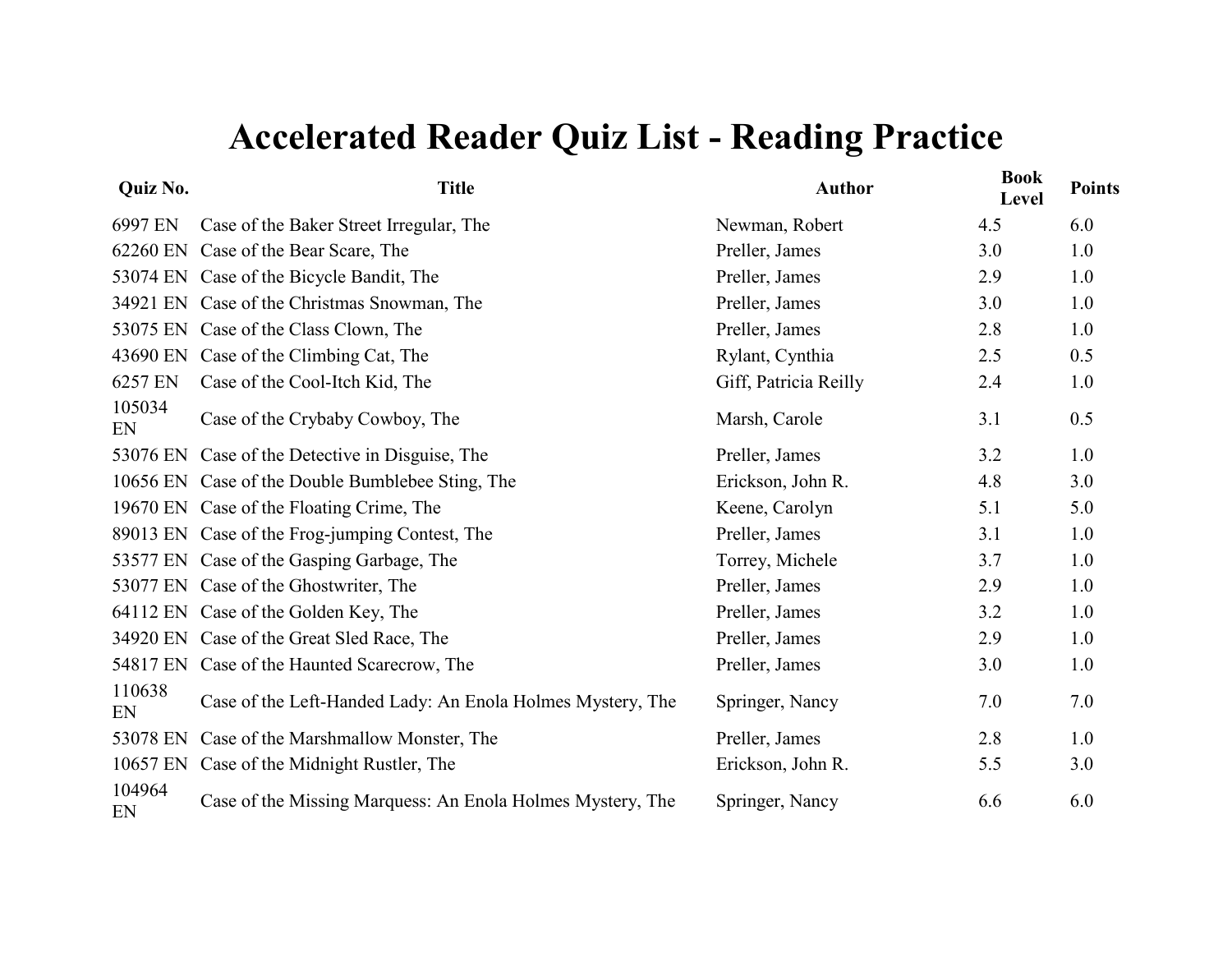| <b>Quiz No.</b> | <b>Title</b>                                     | <b>Author</b>             | <b>Book</b><br>Level | <b>Points</b> |
|-----------------|--------------------------------------------------|---------------------------|----------------------|---------------|
|                 | 43691 EN Case of the Missing Monkey, The         | Rylant, Cynthia           | 2.3                  | 0.5           |
|                 | 34926 EN Case of the Mummy Mystery, The          | Preller, James            | 3.1                  | 1.0           |
|                 | 78987 EN Case of the Perfect Prank, The          | Preller, James            | 3.2                  | 1.0           |
|                 | 75653 EN Case of the Race Against Time, The      | Preller, James            | 3.1                  | 1.0           |
|                 | 34925 EN Case of the Runaway Dog, The            | Preller, James            | 3.1                  | 1.0           |
|                 | 11162 EN Case of the Scaredy Cats, The           | Bonsall, Crosby           | 2.0                  | 0.5           |
|                 | 34922 EN Case of the Secret Valentine, The       | Preller, James            | 2.9                  | 1.0           |
|                 | 34923 EN Case of the Spooky Sleepover, The       | Preller, James            | 2.8                  | 1.0           |
|                 | 35389 EN Case of the Stinky Science Project, The | Preller, James            | 2.9                  | 1.0           |
| 5908 EN         | Case of the Stolen Baseball Cards, The           | Preller, James            | 3.1                  | 1.0           |
| 10658 EN        | Case of the Vampire Cat, The                     | Erickson, John R.         | 5.0                  | 3.0           |
| 9259 EN         | Castle Mystery, The                              | Warner, Gertrude Chandler | 3.9                  | 2.0           |
| 125505<br>EN    | Castles                                          | Murrell, Deborah          | 5.6                  | 1.0           |
| 213 EN          | Cat Ate My Gymsuit, The                          | Danziger, Paula           | 3.9                  | 4.0           |
| 9013 EN         | Cat in the Hat Comes Back, The                   | Seuss, Dr                 | 2.1                  | 0.5           |
| 6107 EN         | Cat in the Hat, The                              | Seuss, Dr                 | 2.1                  | 0.5           |
| 9014 EN         | Cat's Quizzer, The                               | Seuss, Dr.                | 2.7                  | 0.5           |
| <b>17 EN</b>    | Cat Who Went to Heaven, The                      | Coatsworth, Elizabeth     | 5.9                  | 2.0           |
| 36423 EN        | Catch Me If You Can!                             | Most, Bernard             | 1.7                  | 0.5           |
| 5357 EN         | <b>Catch That Pass!</b>                          | Christopher, Matt         | 3.9                  | 2.0           |
| 25209 EN        | Catcher's Mask, The                              | Christopher, Matt         | 4.2                  | 1.0           |
| 132824<br>EN    | <b>Catching Fire</b>                             | Collins, Suzanne          | 5.3                  | 16.0          |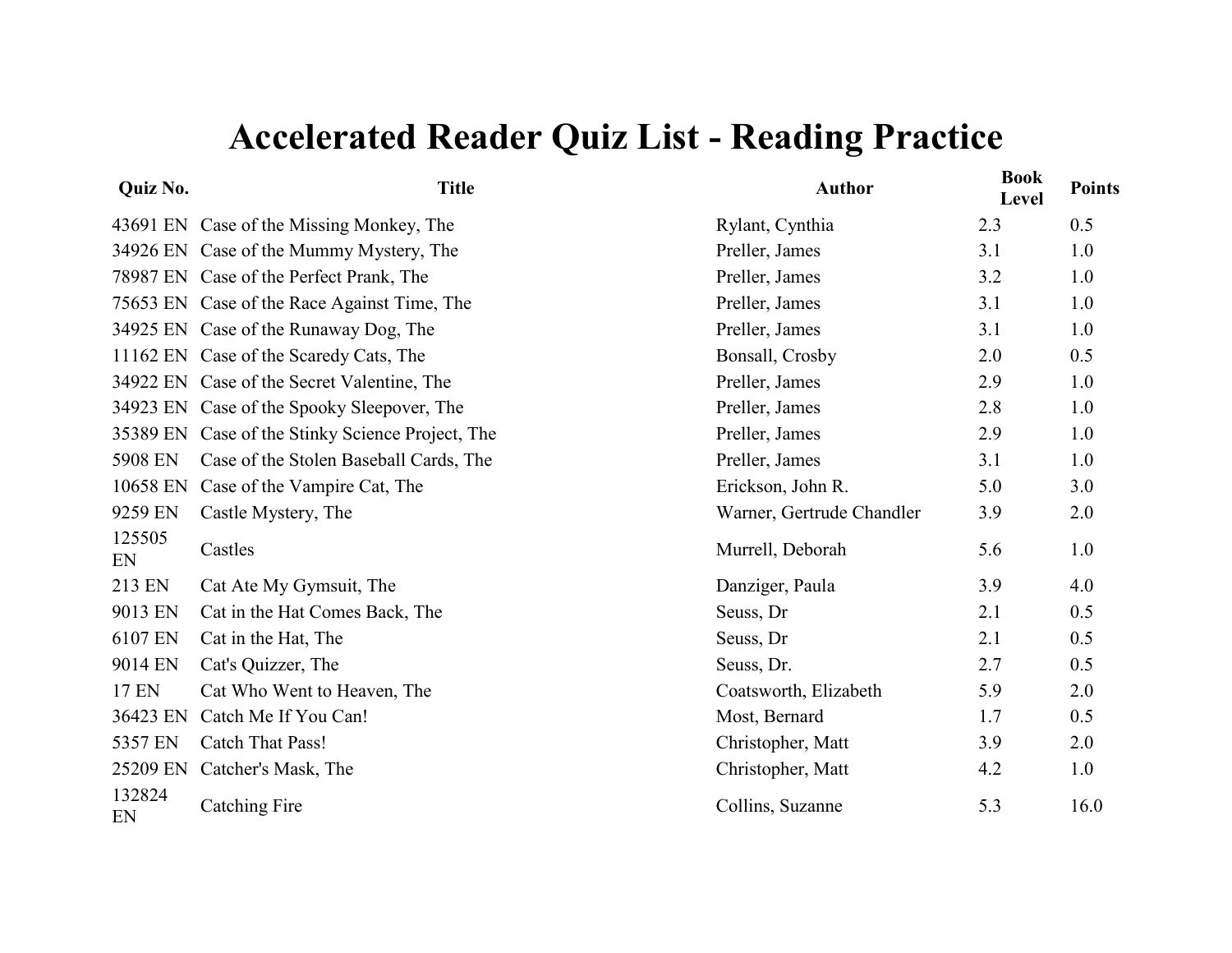| Quiz No.     | <b>Title</b>                                               | <b>Author</b>       | <b>Book</b><br>Level | <b>Points</b> |
|--------------|------------------------------------------------------------|---------------------|----------------------|---------------|
| 31802 EN     | Caterpillars (Butterflies)                                 | Frost, Helen        | 2.1                  | 0.5           |
| 118097<br>EN | Cats                                                       | Endres, Hollie      | 1.0                  | 0.5           |
| 36785 EN     | Cats (All About Pets)                                      | Frost, Helen        | 0.6                  | 0.5           |
| 68090 EN     | Cats on the Farm                                           | Schuh, Mari C.      | 1.0                  | 0.5           |
| 604 EN       | Caught in the Act                                          | Nixon, Joan Lowery  | 5.0                  | 6.0           |
| 114829<br>EN | Cave Detectives: Unraveling the Mystery of an Ice Age Cave | Harrison, David L.  | 5.7                  | 1.0           |
| 108 EN       | Cay, The                                                   | Taylor, Theodore    | 5.3                  | 4.0           |
| 129864<br>EN | Celestine, Drama Queen                                     | Ives, Penny         | 3.2                  | 0.5           |
| 17629 EN     | Celou Sudden Shout: Idaho, 1826                            | Duey, Kathleen      | 6.1                  | 5.0           |
| <b>18 EN</b> | Centerburg Tales                                           | McCloskey, Robert   | 6.0                  | 5.0           |
| 31811 EN     | Cesar Chavez                                               | Schaefer, Lola M.   | 2.1                  | 0.5           |
| 5407 EN      | Changes for Kirsten                                        | Shaw, Janet         | 3.9                  | 1.0           |
| 5408 EN      | Changes for Molly                                          | Tripp, Valerie      | 3.7                  | 1.0           |
| 5409 EN      | Changes for Samantha                                       | Tripp, Valerie      | 3.9                  | 1.0           |
| 104069<br>EN | Charles Drew: Pioneer in Medicine                          | Salas, Laura Purdie | 5.1                  | 0.5           |
| 84749 EN     | Charles M. Schulz                                          | Carlson, Cheryl     | 1.9                  | 0.5           |
| <b>20 EN</b> | Charlie and the Chocolate Factory                          | Dahl, Roald         | 4.8                  | 5.0           |
| 115222<br>EN | Charlie Bone and the Beast                                 | Nimmo, Jenny        | 4.5                  | 9.0           |
| 19 EN        | Charlotte's Web                                            | White, E.B.         | 4.4                  | 5.0           |
|              |                                                            |                     |                      |               |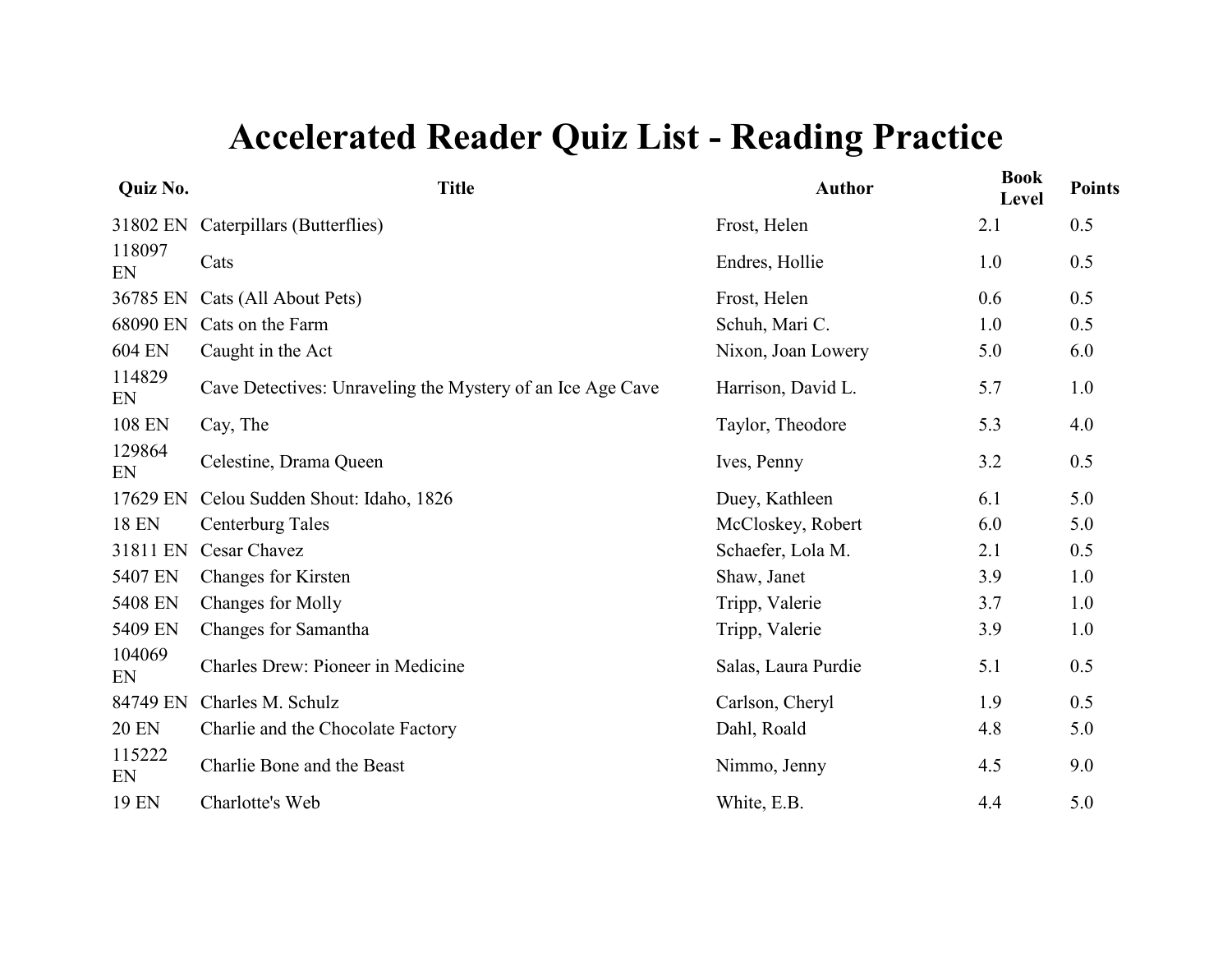| <b>Quiz No.</b> | <b>Title</b>                                            | <b>Author</b>                | <b>Book</b><br>Level | <b>Points</b> |
|-----------------|---------------------------------------------------------|------------------------------|----------------------|---------------|
|                 | 78186 EN Chasing Vermeer                                | Balliett, Blue               | 5.4                  | 6.0           |
| 214 EN          | Cheaper by the Dozen                                    | Gilbreth, Ernestine/Frank    | 6.0                  | 10.0          |
| 75685 EN        | Cheerleading for Fun!                                   | Gruber, Beth                 | 5.4                  | 1.0           |
| 6563 EN         | Cheetahs (Zoobooks)                                     | Wood/Jenson                  | 5.4                  | 0.5           |
| 78685 EN        | Chestnut                                                | McGeorge, Constance W.       | 3.5                  | 0.5           |
| 17283 EN        | Chicken Doesn't Skate, The                              | Korman, Gordon               | 4.8                  | 6.0           |
| 127017<br>EN    | Chicken Said, "Cluck!"                                  | Grant, Judyann Ackerman      | 1.6                  | 0.5           |
| 50967 EN        | Chickens on the Farm                                    | Schuh, Mari C.               | 1.4                  | 0.5           |
| 57972 EN        | Chickens on the Move                                    | Pollack/Belviso              | 2.4                  | 0.5           |
| 102936<br>EN    | Chicks and Salsa                                        | Reynolds, Aaron              | 4.5                  | 0.5           |
| 75345 EN        | Chig and the Second Spread                              | Swain, Gwenyth               | 5.5                  | 6.0           |
| 17612 EN        | Children of Flight Pedro Pan                            | Acierno, Maria Armengol      | 5.0                  | 2.0           |
| 6564 EN         | Chimpanzees and Bonobos (Zoobooks)                      | Elwood, Ann                  | 5.1                  | 0.5           |
| 79424 EN        | Chimpanzees: Living in Communities                      | Shores, Erika L.             | 3.0                  | 0.5           |
| 5462 EN         | Chita's Christmas Tree                                  | Howard, Elizabeth Fitzgerald | 2.5                  | 0.5           |
| 5215 EN         | Chocolate Fever                                         | Smith, Robert Kimmel         | 4.2                  | 1.0           |
|                 | 82066 EN Chris Van Allsburg (Children's Illustrators)   | Wheeler, Jill C.             | 5.0                  | 0.5           |
|                 | 55193 EN Christmas After All: The Diary of Minnie Swift | Lasky, Kathryn               | 5.4                  | 5.0           |
|                 | 34794 EN Christmas Blizzard, The                        | Ketteman, Helen              | 3.8                  | 0.5           |
|                 | 58025 EN Christmas in Camelot                           | Osborne, Mary Pope           | 3.7                  | 2.0           |
|                 | 14887 EN Christmas Miracle of Jonathan Toomey, The      | Wojciechowski, Susan         | 4.5                  | 0.5           |
|                 | 43747 EN Christmas Rat, The                             | Avi                          | 3.7                  | 3.0           |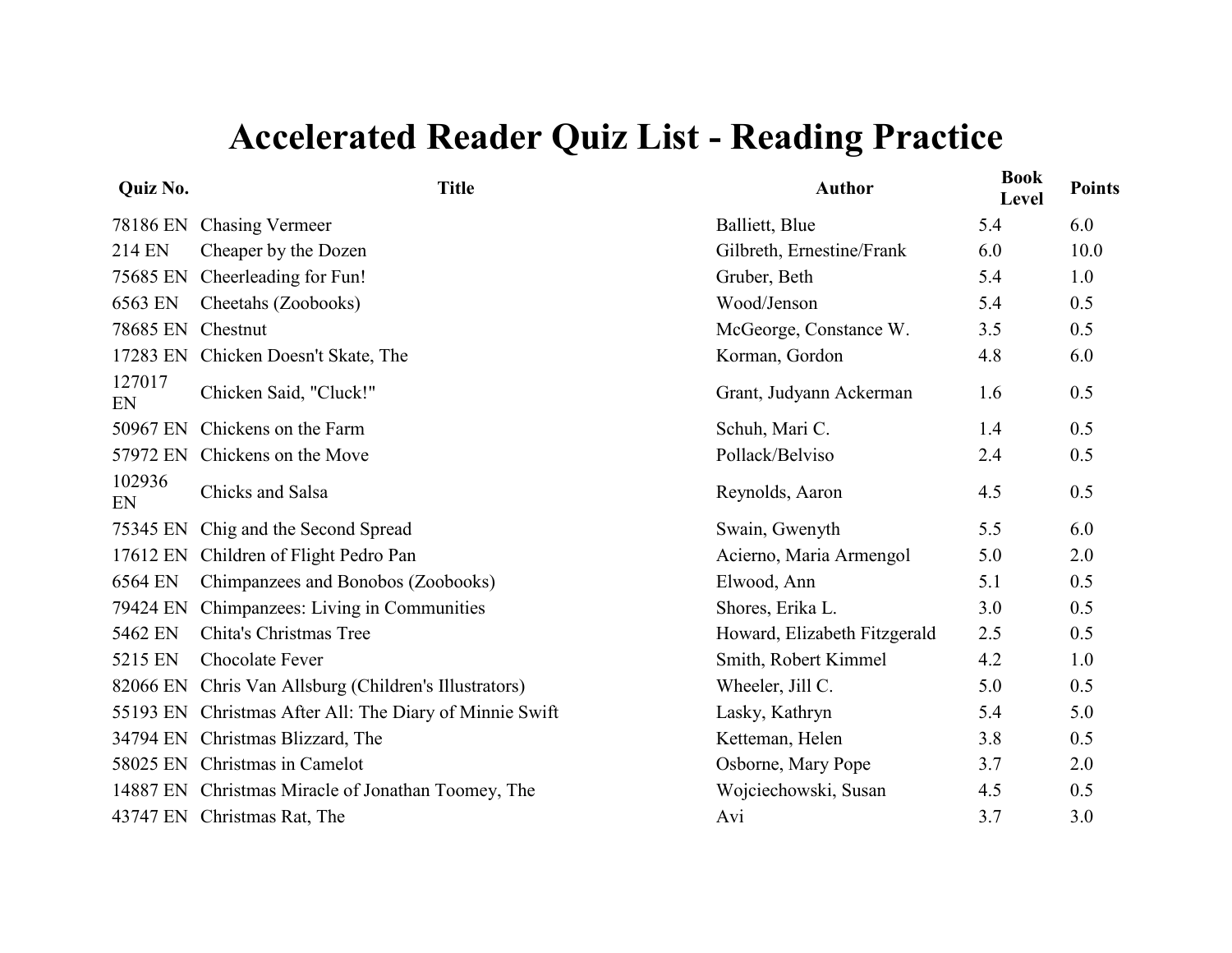| Quiz No.     | <b>Title</b>                                      | <b>Author</b>          | <b>Book</b><br>Level | <b>Points</b> |
|--------------|---------------------------------------------------|------------------------|----------------------|---------------|
| 18605 EN     | Christmas Star Called Hannah, A                   | French, Vivian         | 2.8                  | 0.5           |
| 6258 EN      | <b>Christopher Columbus</b>                       | Krensky, Stephen       | 2.7                  | 0.5           |
| 56265 EN     | <b>Christopher Columbus</b>                       | Schaefer, Lola M.      | 2.2                  | 0.5           |
| 45637 EN     | Christopher Columbus (Famous Explorers)           | Larkin, Tanya          | 4.7                  | 0.5           |
| 63341 EN     | Cinderella                                        | Wade, Barrie           | 2.3                  | 0.5           |
| 27491 EN     | Cinderella's Rat                                  | Meddaugh, Susan        | 2.5                  | 0.5           |
| 2497 EN      | Circle Dogs                                       | Henkes, Kevin          | 1.7                  | 0.5           |
| 46342 EN     | Circles                                           | Kottke, Jan            | 1.6                  | 0.5           |
| 9356 EN      | Circus Fun                                        | Hillert, Margaret      | 0.8                  | 0.5           |
|              | 69274 EN City of Ember, The                       | DuPrau, Jeanne         | 5.0                  | 9.0           |
|              | 83520 EN City of Snow: The Great Blizzard of 1888 | High, Linda Oatman     | 5.4                  | 0.5           |
|              | 44894 EN Civil War on Sunday                      | Osborne, Mary Pope     | 3.4                  | 1.0           |
| 89159 EN     | Civil War, The                                    | Poulakidas, Georgene   | 5.8                  | 0.5           |
| 7309 EN      | Clara and the Bookwagon                           | Levinson, Nancy Smiler | 2.2                  | 0.5           |
| 61697 EN     | Clara Barton                                      | Schaefer, Lola M.      | 2.2                  | 0.5           |
|              | 87480 EN Clarice Bean Spells Trouble              | Child, Lauren          | 5.3                  | 4.0           |
| 53215 EN     | Class Artist, The                                 | Karas, G. Brian        | 2.6                  | 0.5           |
| 406 EN       | <b>Class President</b>                            | Hurwitz, Johanna       | 4.3                  | 2.0           |
| 66199 EN     | Class Trip                                        | Mayer, Mercer          | 1.9                  | 0.5           |
| 101188<br>EN | <b>Claude Monet</b>                               | Nichols, Catherine     | 5.2                  | 0.5           |
| 47406 EN     | Clay                                              | Rodowsky, Colby        | 4.9                  | 5.0           |
| 54678 EN     | Clem's Chances                                    | Levitin, Sonia         | 5.2                  | 10.0          |
| 108873       | Clementine                                        | Pennypacker, Sara      | 4.5                  | 2.0           |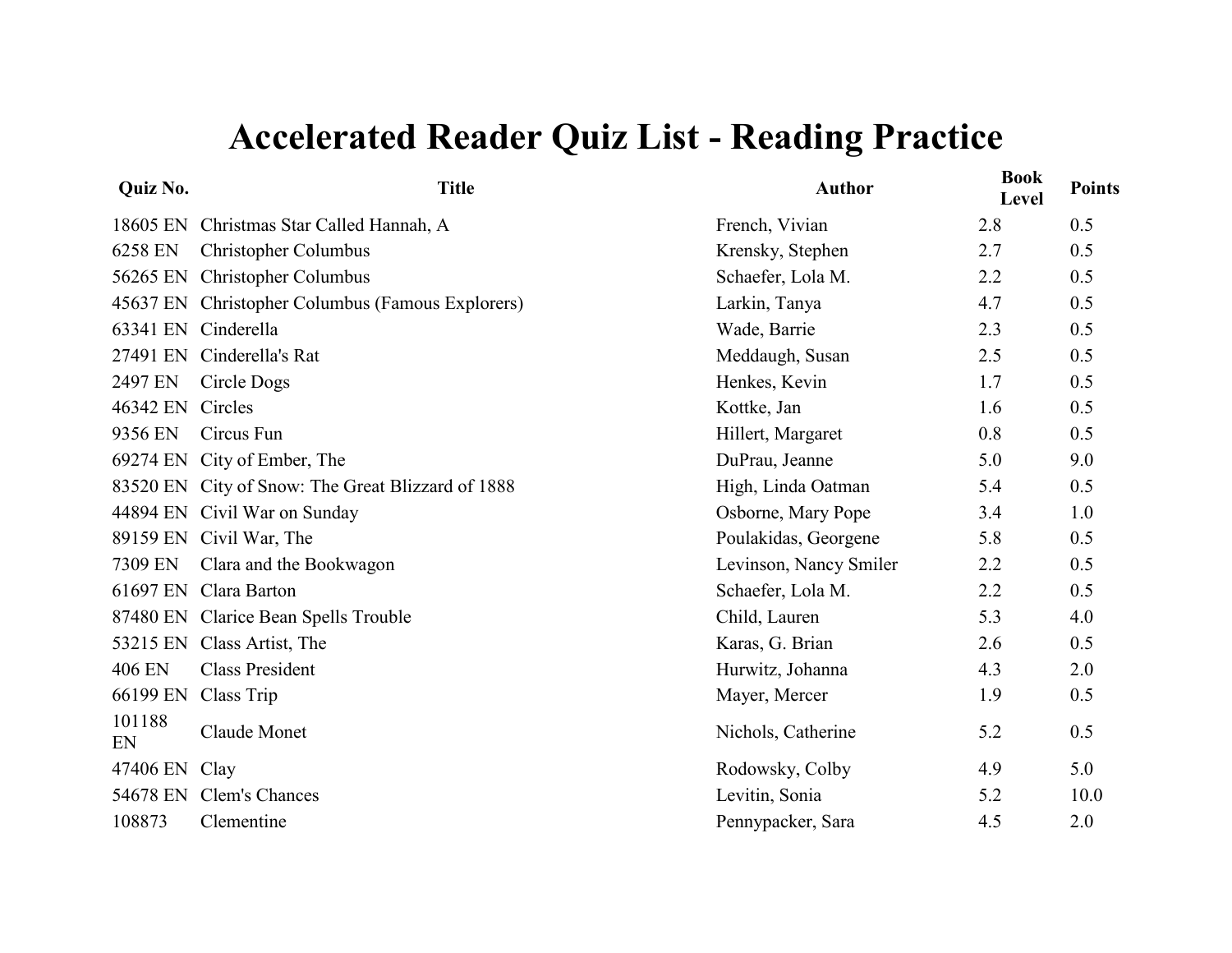| Quiz No.     | <b>Title</b>                                | <b>Author</b>      | <b>Book</b><br>Level | <b>Points</b> |
|--------------|---------------------------------------------|--------------------|----------------------|---------------|
| EN           |                                             |                    |                      |               |
| 122882<br>EN | Cleopatra                                   | Adil, Janeen R.    | 3.2                  | 0.5           |
| 32238 EN     | Cleopatra VII: Daughter of the Nile         | Gregory, Kristiana | 6.2                  | 6.0           |
| 118056<br>EN | Click                                       | Park, Linda Sue    | 4.7                  | 7.0           |
|              | 45430 EN Click, Clack, Moo: Cows That Type  | Cronin, Doreen     | 2.3                  | 0.5           |
|              | 14608 EN Clifford and the Grouchy Neighbors | Bridwell, Norman   | 2.0                  | 0.5           |
|              | 14609 EN Clifford at the Circus             | Bridwell, Norman   | 2.1                  | 0.5           |
|              | 83076 EN Clifford for President             | Figueroa, Acton    | 2.7                  | 0.5           |
|              | 41848 EN Clifford Gets a Job                | Bridwell, Norman   | 1.8                  | 0.5           |
|              | 41849 EN Clifford Goes to Hollywood         | Bridwell, Norman   | 2.0                  | 0.5           |
|              | 36692 EN Clifford Keeps Cool                | Bridwell, Norman   | 2.0                  | 0.5           |
|              | 41850 EN Clifford Makes a Friend            | Bridwell, Norman   | 0.4                  | 0.5           |
|              | 42142 EN Clifford's First School Day        | Bridwell, Norman   | 2.2                  | 0.5           |
|              | 41851 EN Clifford's First Snow Day          | Bridwell, Norman   | 1.7                  | 0.5           |
|              | 10513 EN Clifford's Good Deeds              | Bridwell, Norman   | 2.2                  | 0.5           |
| 11164 EN     | Clifford's Kitten                           | Bridwell, Norman   | 1.9                  | 0.5           |
| 9567 EN      | <b>Clifford's Manners</b>                   | Bridwell, Norman   | 1.9                  | 0.5           |
| 7258 EN      | Clifford's Puppy Days                       | Bridwell, Norman   | 1.9                  | 0.5           |
| 42143 EN     | Clifford's Riddles                          | Bridwell, Norman   | 1.4                  | 0.5           |
| 17518 EN     | <b>Clifford's Tricks</b>                    | Bridwell, Norman   | 1.8                  | 0.5           |
| 41852 EN     | Clifford's Word Book                        | Bridwell, Norman   | 1.2                  | 0.5           |
| 6059 EN      | Clifford the Big Red Dog                    | Bridwell, Norman   | 1.2                  | 0.5           |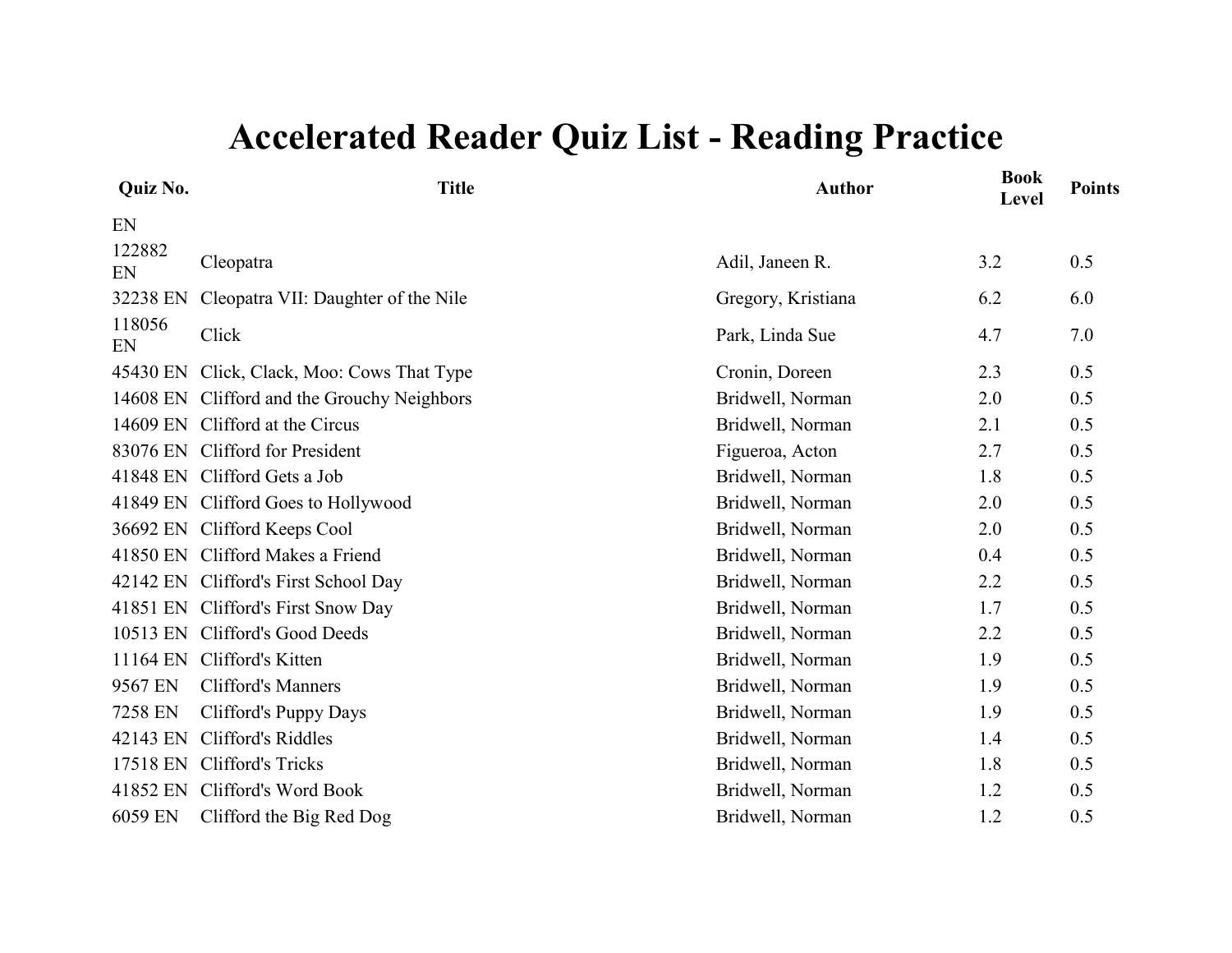| Quiz No.     | <b>Title</b>                          | <b>Author</b>         | <b>Book</b><br>Level | <b>Points</b> |
|--------------|---------------------------------------|-----------------------|----------------------|---------------|
|              | 10512 EN Clifford the Firehouse Dog   | Bridwell, Norman      | 2.0                  | 0.5           |
|              | 14611 EN Clifford the Small Red Puppy | Bridwell, Norman      | 2.1                  | 0.5           |
|              | 36693 EN Clifford to the Rescue       | Bridwell, Norman      | 1.6                  | 0.5           |
| 108104<br>EN | Climate Maps                          | Mahaney, Ian F.       | 5.3                  | 0.5           |
| 130870<br>EN | Closed for the Season                 | Hahn, Mary Downing    | 4.4                  | 6.0           |
| 31583 EN     | Cloudy Day Sunny Day                  | Crews, Donald         | 0.7                  | 0.5           |
| 5463 EN      | Cloudy with a Chance of Meatballs     | Barrett, Judi         | 4.3                  | 0.5           |
| 79527 EN     | Clown Fish                            | Lindeen, Carol K.     | 1.8                  | 0.5           |
| 6259 EN      | Clue at the Zoo, The                  | Giff, Patricia Reilly | 2.5                  | 1.0           |
| 5602 EN      | Clue in the Crossword Cipher, The     | Keene, Carolyn        | 5.6                  | 6.0           |
| 5603 EN      | Clue in the Crumbling Wall, The       | Keene, Carolyn        | 5.1                  | 5.0           |
| 5604 EN      | Clue in the Diary, The                | Keene, Carolyn        | 5.5                  | 5.0           |
| 5605 EN      | Clue in the Jewel Box, The            | Keene, Carolyn        | 5.2                  | 5.0           |
| 5606 EN      | Clue in the Old Album, The            | Keene, Carolyn        | 5.1                  | 5.0           |
| 5608 EN      | Clue of the Black Keys, The           | Keene, Carolyn        | 4.8                  | 5.0           |
| 5609 EN      | Clue of the Broken Locket, The        | Keene, Carolyn        | 5.4                  | 5.0           |
| 5610 EN      | Clue of the Dancing Puppet, The       | Keene, Carolyn        | 5.5                  | 5.0           |
| 6807 EN      | Clue of the Hissing Serpent, The      | Dixon, Franklin W.    | 4.9                  | 5.0           |
| 5611 EN      | Clue of the Leaning Chimney, The      | Keene, Carolyn        | 5.5                  | 5.0           |
| 5655 EN      | Clue of the Screeching Owl, The       | Dixon, Franklin W.    | 5.8                  | 5.0           |
| 5612 EN      | Clue of the Tapping Heels, The        | Keene, Carolyn        | 4.9                  | 5.0           |
| 5613 EN      | Clue of the Velvet Mask, The          | Keene, Carolyn        | 5.3                  | 5.0           |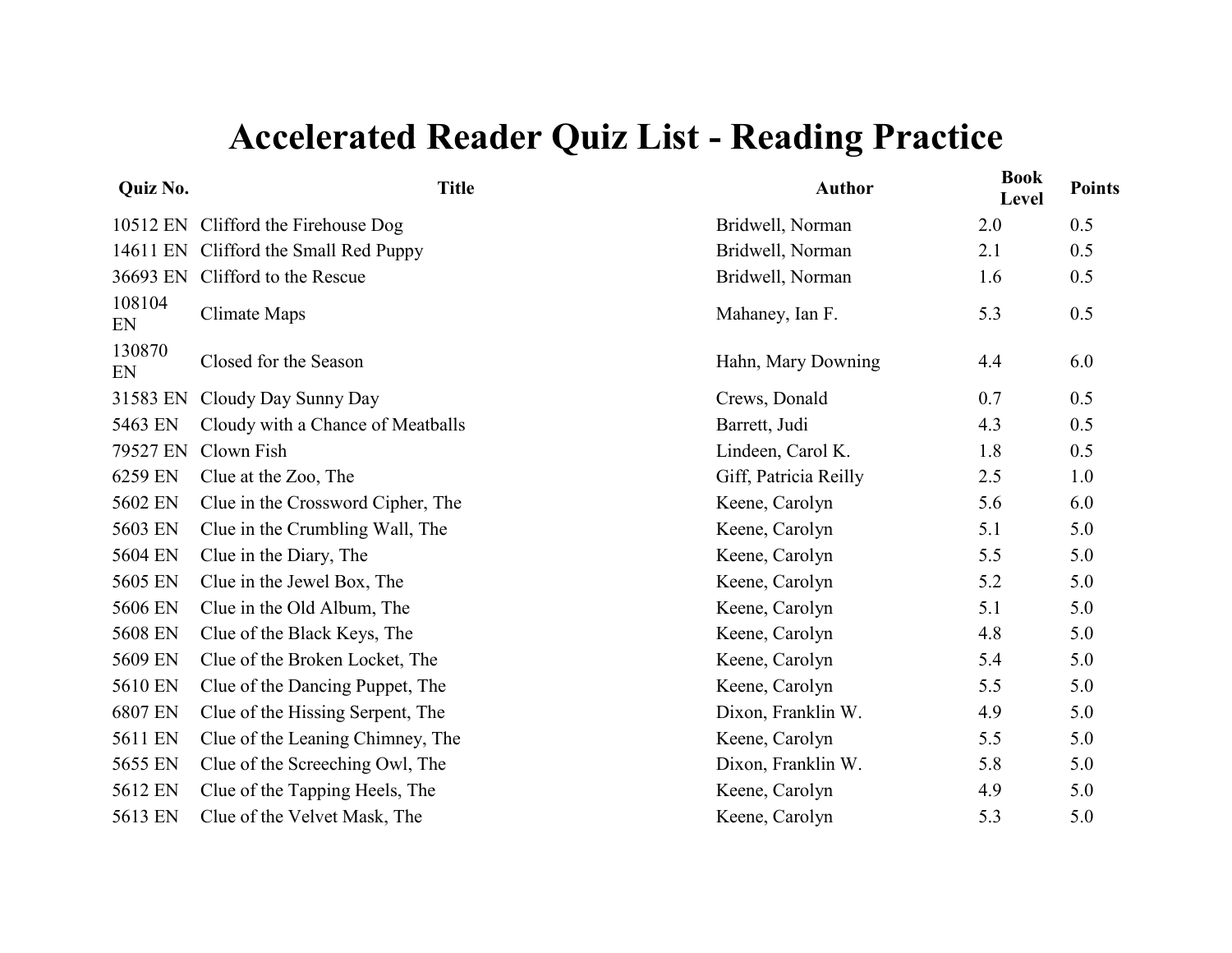| <b>Quiz No.</b> | <b>Title</b>                                                      | <b>Author</b>              | <b>Book</b><br>Level | <b>Points</b> |
|-----------------|-------------------------------------------------------------------|----------------------------|----------------------|---------------|
| 5614 EN         | Clue of the Whistling Bagpipes, The                               | Keene, Carolyn             | 5.8                  | 6.0           |
| 42429 EN        | Coal Miner's Bride: The Diary of Anetka Kaminska, A               | Bartoletti, Susan Campbell | 5.5                  | 6.0           |
| 112567<br>EN    | Cobra King of Kathmandu, The                                      | Kerr, P.B.                 | 5.8                  | 14.0          |
| 117301<br>EN    | Cobras                                                            | Fiedler, Julie             | 4.6                  | 0.5           |
| 51921 EN        | Cobweb Confession, The                                            | Stanley, George Edward     | 3.5                  | 1.0           |
| 85819 EN        | Code Talker: A Novel About the Navajo Marines of World War<br>Two | Bruchac, Joseph            | 6.4                  | 9.0           |
| 407 EN          | Cold and Hot Winter, The                                          | Hurwitz, Johanna           | 4.4                  | 3.0           |
| 24055 EN        | Collie, The                                                       | Wilcox, Charlotte          | 3.9                  | 0.5           |
| 115670<br>EN    | Collies                                                           | Rake, Jody Sullivan        | 1.9                  | 0.5           |
| 126150<br>EN    | Color                                                             | Manolis, Kay               | 3.4                  | 0.5           |
| 117776<br>EN    | Color: I Like Red!                                                | Hewitt, Sally              | 3.0                  | 0.5           |
| 35834 EN        | Color Me Dark: The Diary of Nellie Lee Love                       | McKissack, Patricia C.     | 4.9                  | 5.0           |
| 15721 EN        | Colorado (One Nation)                                             | Capstone-Geography-Dept.   | 4.5                  | 0.5           |
| 57430 EN        | Colors (My World)                                                 | Granowsky, Alvin           | 1.5                  | 0.5           |
| 110428<br>EN    | Colt on Christmas Eve                                             | Baglio, Ben M.             | 5.3                  | 4.0           |
| 29512 EN        | Come Along Daisy                                                  | Simmons, Jane              | 1.3                  | 0.5           |
| 14888 EN        | Come Morning                                                      | Guccione, Leslie Davis     | 4.4                  | 3.0           |
| 9260 EN         | Comeback! Four True Stories                                       | O'Connor, Jim              | 4.5                  | 1.0           |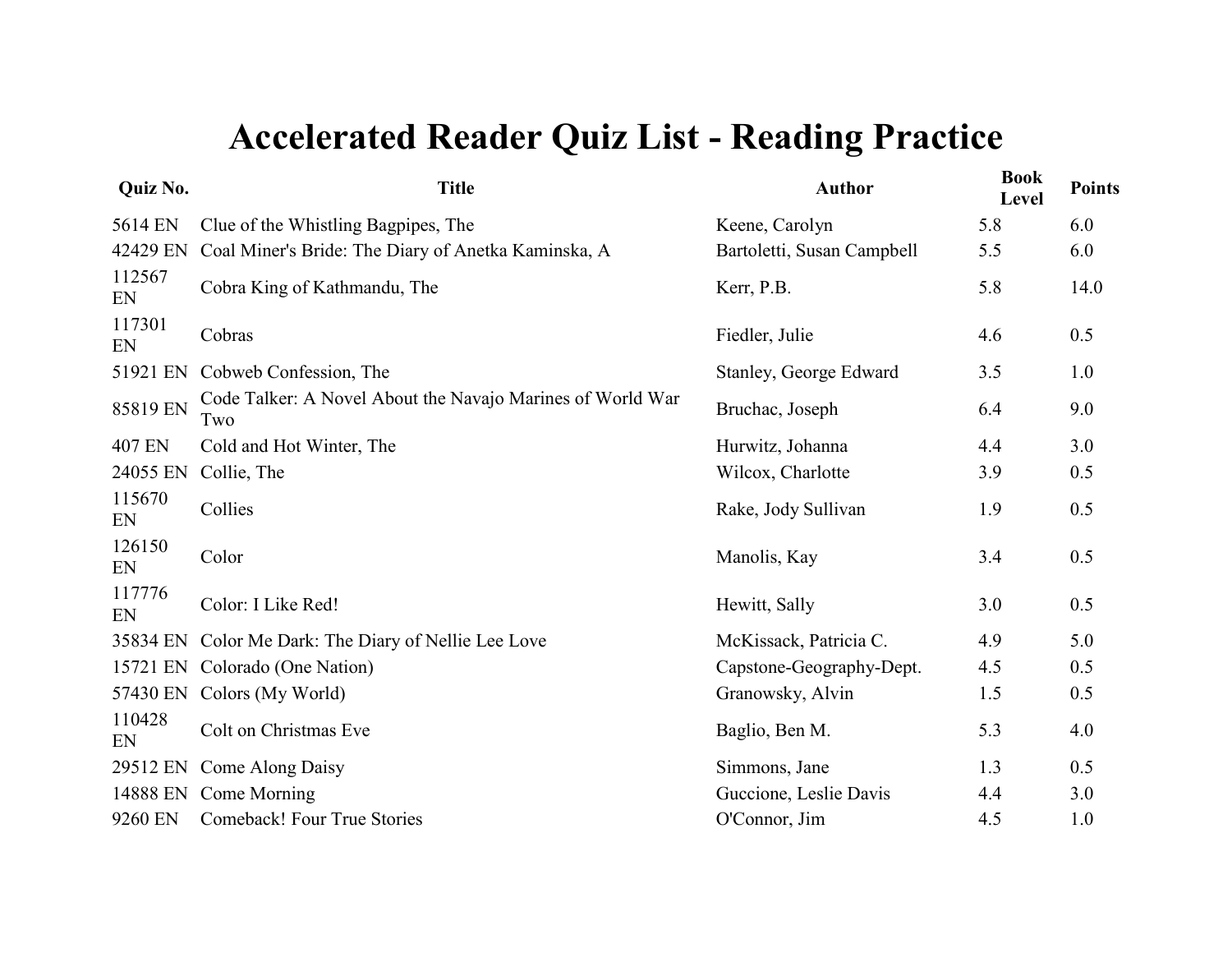| Quiz No.      | <b>Title</b>                                | <b>Author</b>            | <b>Book</b><br>Level | <b>Points</b> |
|---------------|---------------------------------------------|--------------------------|----------------------|---------------|
|               | 43733 EN Coming Home                        | Brooke, Lauren           | 4.3                  | 4.0           |
| 78570 EN      | Coming on Home Soon                         | Woodson, Jacqueline      | 2.9                  | 0.5           |
| 8458 EN       | <b>Compost Critters</b>                     | Lavies, Bianca           | 6.9                  | 0.5           |
| 20664 EN      | <b>Computer Clues</b>                       | Delton, Judy             | 3.9                  | 2.0           |
| 133471<br>EN  | <b>Concrete Poetry</b>                      | Bodden, Valerie          | 6.2                  | 0.5           |
| 15722 EN      | Connecticut (One Nation)                    | Capstone-Geography-Dept. | 4.0                  | 0.5           |
| 17613 EN      | Conspiracy of the Secret Nine, The          | Bland, Celia             | 4.8                  | 3.0           |
| 104740<br>EN  | Cookie Crazy!                               | Herman, Gail             | 2.3                  | 0.5           |
| <b>408 EN</b> | <b>Cookies and Crutches</b>                 | Delton, Judy             | 3.0                  | 1.0           |
| 5464 EN       | Corduroy                                    | Freeman, Don             | 3.5                  | 0.5           |
| 63410 EN      | Corner of the Universe, A                   | Martin, Ann M.           | 4.5                  | 6.0           |
|               | 35047 EN Count on Clifford                  | Bridwell, Norman         | 1.5                  | 0.5           |
|               | 48004 EN Count on Pablo                     | deRubertis, Barbara      | 2.6                  | 0.5           |
|               | 15804 EN Countdown                          | Mikaelsen, Ben           | 4.6                  | 8.0           |
|               | 48698 EN Counting on the Woods              | Lyon, George Ella        | 1.4                  | 0.5           |
|               | 28574 EN Country Far Away, A                | Gray, Nigel              | 1.2                  | 0.5           |
| 122591<br>EN  | Couple of Boys Have the Best Week Ever, A   | Frazee, Marla            | 3.4                  | 0.5           |
| 21 EN         | Courage of Sarah Noble, The                 | Dalgliesh, Alice         | 3.9                  | 1.0           |
| 18606 EN      | Cow in the House, The                       | Ziefert, Harriet         | 1.6                  | 0.5           |
| 3058 EN       | Cow That Went Oink, The                     | Most, Bernard            | 2.0                  | 0.5           |
|               | 89240 EN Cowboy and the Black-Eyed Pea, The | Johnston, Tony           | 3.6                  | 0.5           |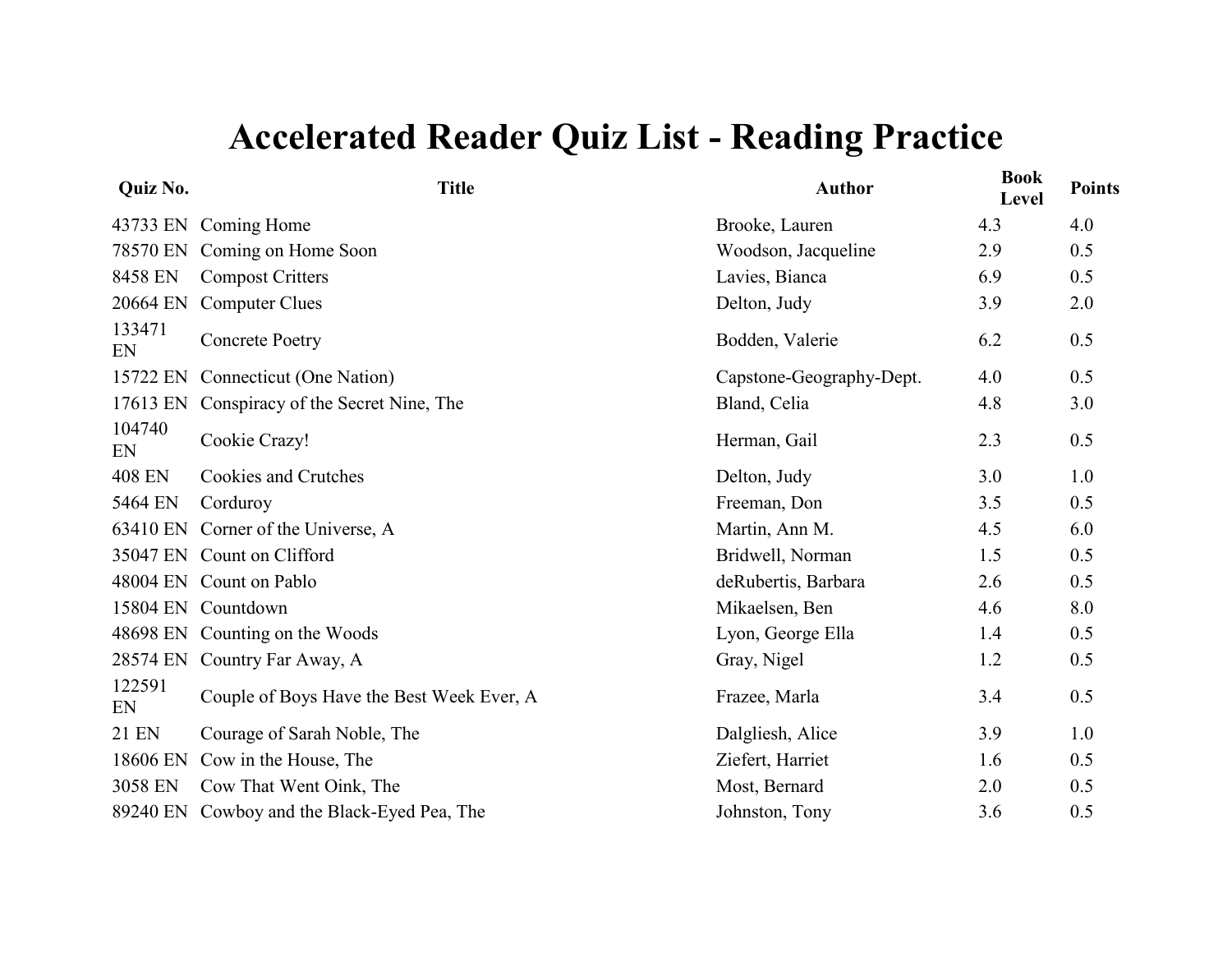| Quiz No.         | <b>Title</b>                                       | <b>Author</b>         | <b>Book</b><br>Level | <b>Points</b> |
|------------------|----------------------------------------------------|-----------------------|----------------------|---------------|
| 114199<br>EN     | Cowboy Camp                                        | Sauer, Tammi          | 2.9                  | 0.5           |
| 4532 EN          | Cowboy Cooking                                     | Gunderson, Mary       | 4.9                  | 0.5           |
| 8409 EN          | Cowboy Country                                     | Scott, Ann            | 4.4                  | 0.5           |
| 29333 EN         | Cowboy Ghost                                       | Peck, Robert Newton   | 4.5                  | 5.0           |
| 86599 EN         | Cowboy José                                        | Elya, Susan Middleton | 2.3                  | 0.5           |
| 105214<br>EN     | Cowboy Slim                                        | Danneberg, Julie      | 4.4                  | 0.5           |
| 76761 EN         | Cowboy Small                                       | Lenski, Lois          | 1.6                  | 0.5           |
| 26928 EN         | Cowboy Up!                                         | Brimner, Larry Dane   | 0.6                  | 0.5           |
| 84512 EN         | Cowgirl Kate and Cocoa                             | Silverman, Erica      | 2.3                  | 0.5           |
| 128139<br>EN     | Cowgirl Kate and Cocoa: Horse in the House         | Silverman, Erica      | 2.3                  | 0.5           |
| 105501<br>EN     | Cowgirl Kate and Cocoa: Partners                   | Silverman, Erica      | 2.3                  | 0.5           |
| 120213<br>EN     | Cowgirl Kate and Cocoa: Rain or Shine              | Silverman, Erica      | 2.3                  | 0.5           |
| 112901<br>EN     | Cowgirl Kate and Cocoa: School Days                | Silverman, Erica      | 2.3                  | 0.5           |
| 104023<br>EN     | Cowries, Coins, Credit: The History of Money       | Bailey, Gerry         | 7.4                  | 2.0           |
| 50970 EN         | Cows on the Farm                                   | Schuh, Mari C.        | 1.0                  | 0.5           |
| 89925 EN Coyotes |                                                    | Macken, JoAnn Early   | 1.4                  | 0.5           |
|                  | 74827 EN Coyotes (Grassland Animals)               | Murphy, Patricia J.   | 1.9                  | 0.5           |
|                  | 56389 EN Crab Spider (The Library of Spiders), The | McGinty, Alice B.     | 4.6                  | 0.5           |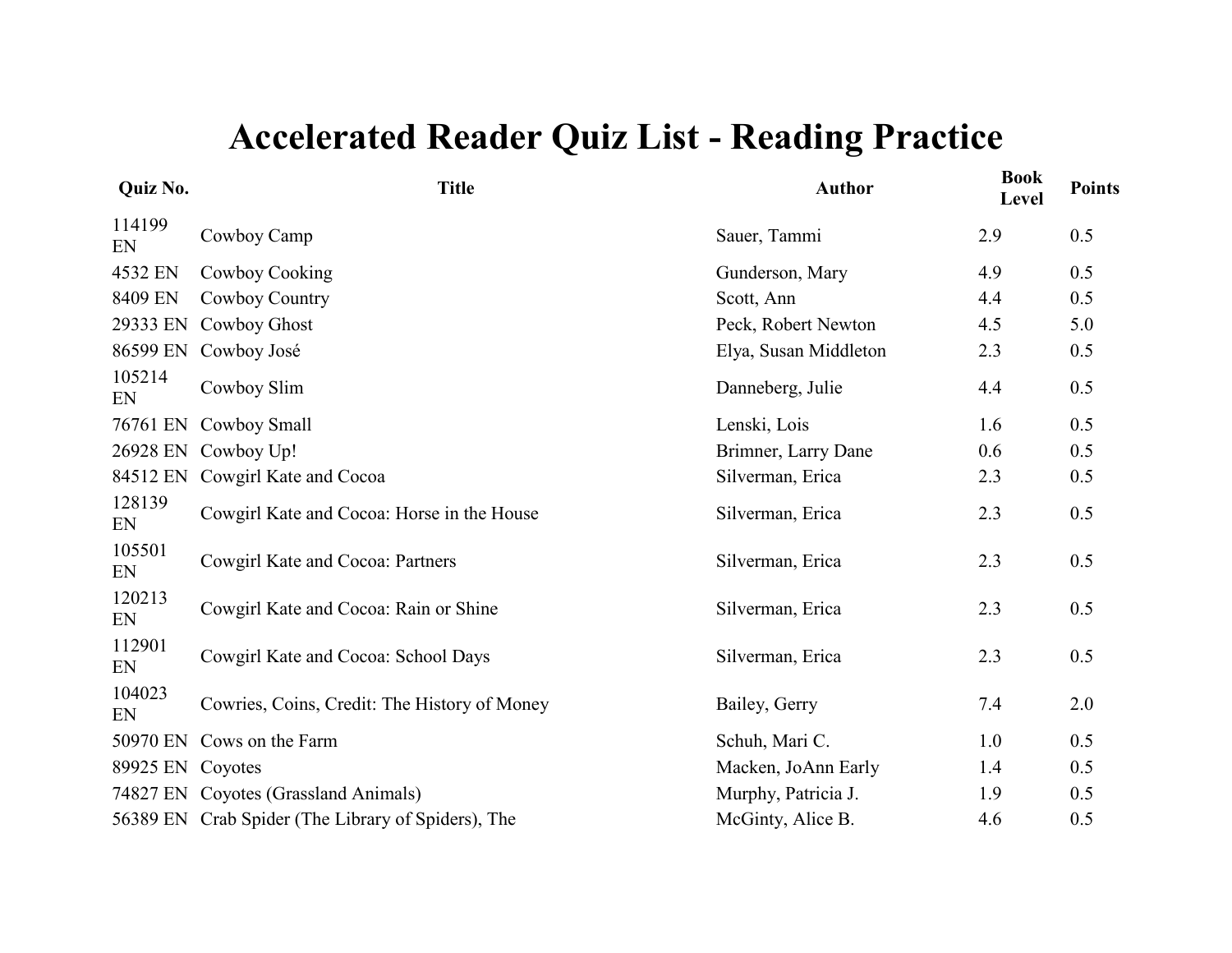| Quiz No.       | <b>Title</b>                                | <b>Author</b>      | <b>Book</b><br>Level | <b>Points</b> |
|----------------|---------------------------------------------|--------------------|----------------------|---------------|
| 215 EN         | Cracker Jackson                             | Byars, Betsy       | 4.2                  | 4.0           |
| 13941 EN       | Crackerjack Halfback                        | Christopher, Matt  | 3.9                  | 2.0           |
| 66888 EN       | Crandalls' Castle                           | Wright, Betty Ren  | 4.6                  | 5.0           |
| 6664 EN        | Crane's Rebound                             | Jackson, Alison    | 4.3                  | 3.0           |
| 14993 EN Crash |                                             | Spinelli, Jerry    | 3.6                  | 4.0           |
| 5465 EN        | Cream of Creature from the School Cafeteria | Thaler, Mike       | 2.7                  | 0.5           |
| <b>22 EN</b>   | Cricket in Times Square, The                | Selden, George     | 4.9                  | 4.0           |
| 108223<br>EN   | Crickets                                    | Green, Emily K.    | 1.9                  | 0.5           |
| 44252 EN       | Crickwing                                   | Cannon, Janell     | 4.2                  | 0.5           |
| 108313<br>EN   | Crispin: At the Edge of the World           | Avi                | 4.8                  | 7.0           |
| 58513 EN       | Crispin: The Cross of Lead                  | Avi                | 5.0                  | 7.0           |
| 101361<br>EN   | <b>Criss Cross</b>                          | Perkins, Lynne Rae | 5.5                  | 7.0           |
| 5656 EN        | Crisscross Shadow, The                      | Dixon, Franklin W. | 5.2                  | 5.0           |
| 110189<br>EN   | Crocodiles and Alligators                   | Shea, Therese      | 3.9                  | 0.5           |
| 5615 EN        | Crooked Banister, The                       | Keene, Carolyn     | 5.3                  | 5.0           |
| 116562<br>EN   | Crooked Kind of Perfect, A                  | Urban, Linda       | 3.9                  | 4.0           |
| 4775 EN        | Crops on the Farm                           | Hansen, Ann Larkin | 4.3                  | 0.5           |
| 7552 EN        | Crow Boy                                    | Yashima, Taro      | 3.9                  | 0.5           |
| 133616<br>EN   | Crow Call                                   | Lowry, Lois        | 3.8                  | 0.5           |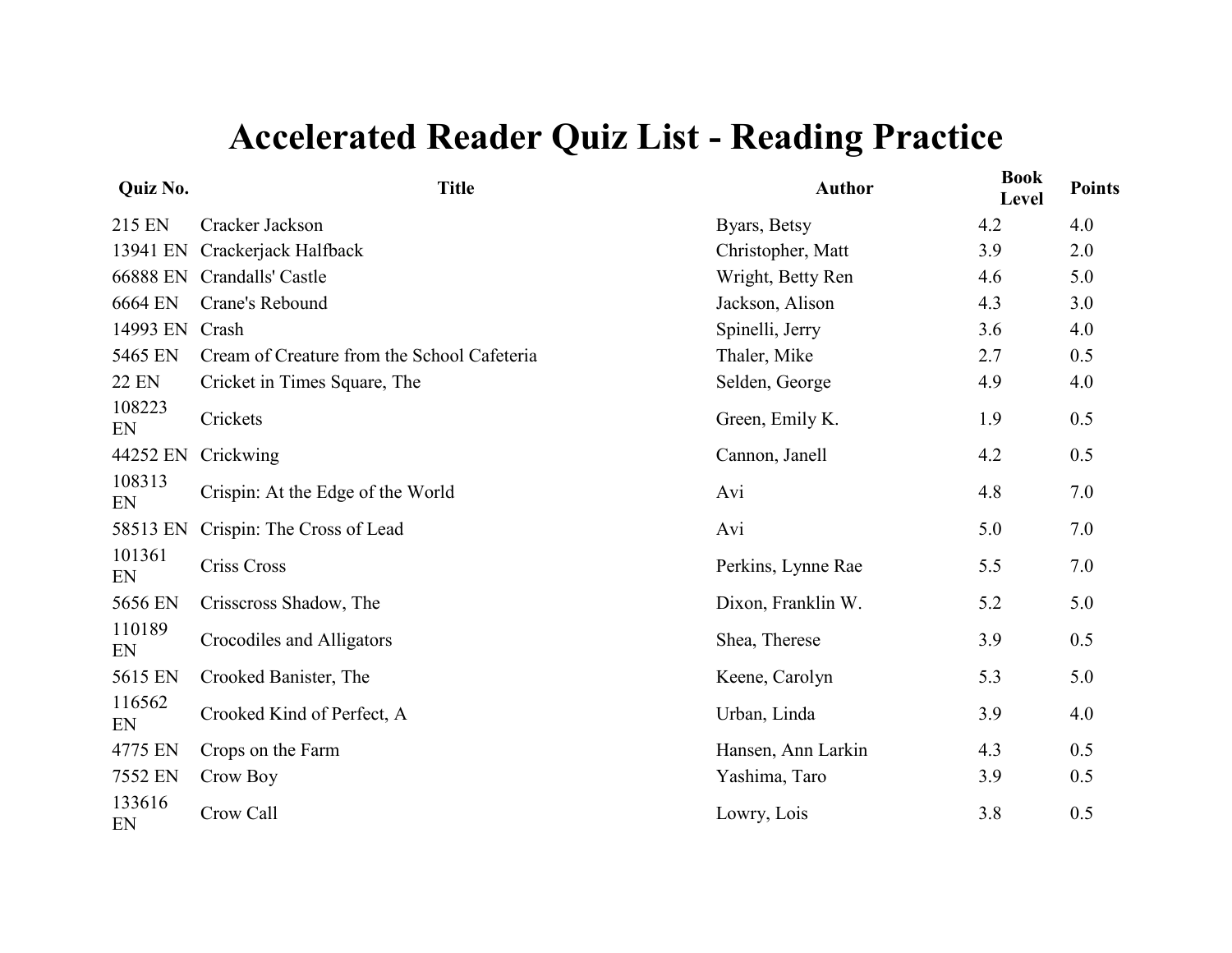| Quiz No.       | <b>Title</b>                               | <b>Author</b>         | <b>Book</b><br>Level | <b>Points</b> |
|----------------|--------------------------------------------|-----------------------|----------------------|---------------|
| 29329 EN Crush |                                            | Conford, Ellen        | 4.1                  | 3.0           |
| 18607 EN       | Cry Baby                                   | Brown, Ruth           | 1.9                  | 0.5           |
| 9603 EN        | Cuckoo Clock of Doom, The                  | Stine, R.L.           | 2.9                  | 2.0           |
| 10659 EN       | Cupid Doesn't Flip Hamburgers              | Dadey/Jones           | 3.6                  | 1.0           |
| 5509 EN        | Curious George                             | Rey, H.A.             | 2.6                  | 0.5           |
| 42146 EN       | Curious George and the Hot Air Balloon     | Rey, Margret/H.A.     | 3.2                  | 0.5           |
| 114244<br>EN   | Curious George Cleans Up                   | Krensky, Stephen      | 1.6                  | 0.5           |
| 409 EN         | Curious George Flies a Kite                | Rey, Margret          | 2.7                  | 0.5           |
| 36642 EN       | <b>Curious George Goes Camping</b>         | Rey, Margret/H.A.     | 2.9                  | 0.5           |
| 27521 EN       | Curious George Goes to a Chocolate Factory | Rey, Margret/H.A.     | 3.5                  | 0.5           |
|                | 40190 EN Curious George Goes to a Movie    | Rey, Margret/ H.A.    | 3.4                  | 0.5           |
|                | 41855 EN Curious George in the Snow        | Rey, Margret/H.A.     | 3.0                  | 0.5           |
| 43115 EN       | Curious George Learns the Alphabet         | Rey, H.A.             | 3.2                  | 0.5           |
| 115181<br>EN   | Curious George Plants a Seed               | Zappy, Erica          | 1.9                  | 0.5           |
| 117210<br>EN   | Curious George Roller Coaster              | Perez, Monica         | 1.9                  | 0.5           |
| 88028 EN       | Curious George's First Day of School       | Rey, Margret          | 2.6                  | 0.5           |
| 114245<br>EN   | Curious George, Tadpole Trouble            | Williams, Mark London | 2.8                  | 0.5           |
| 118887<br>EN   | Curious George Takes a Trip                | Moscovich, Rotem      | 1.8                  | 0.5           |
| 122687<br>EN   | Curious George: The Boat Show              | O'Sullivan, Kate      | 1.7                  | 0.5           |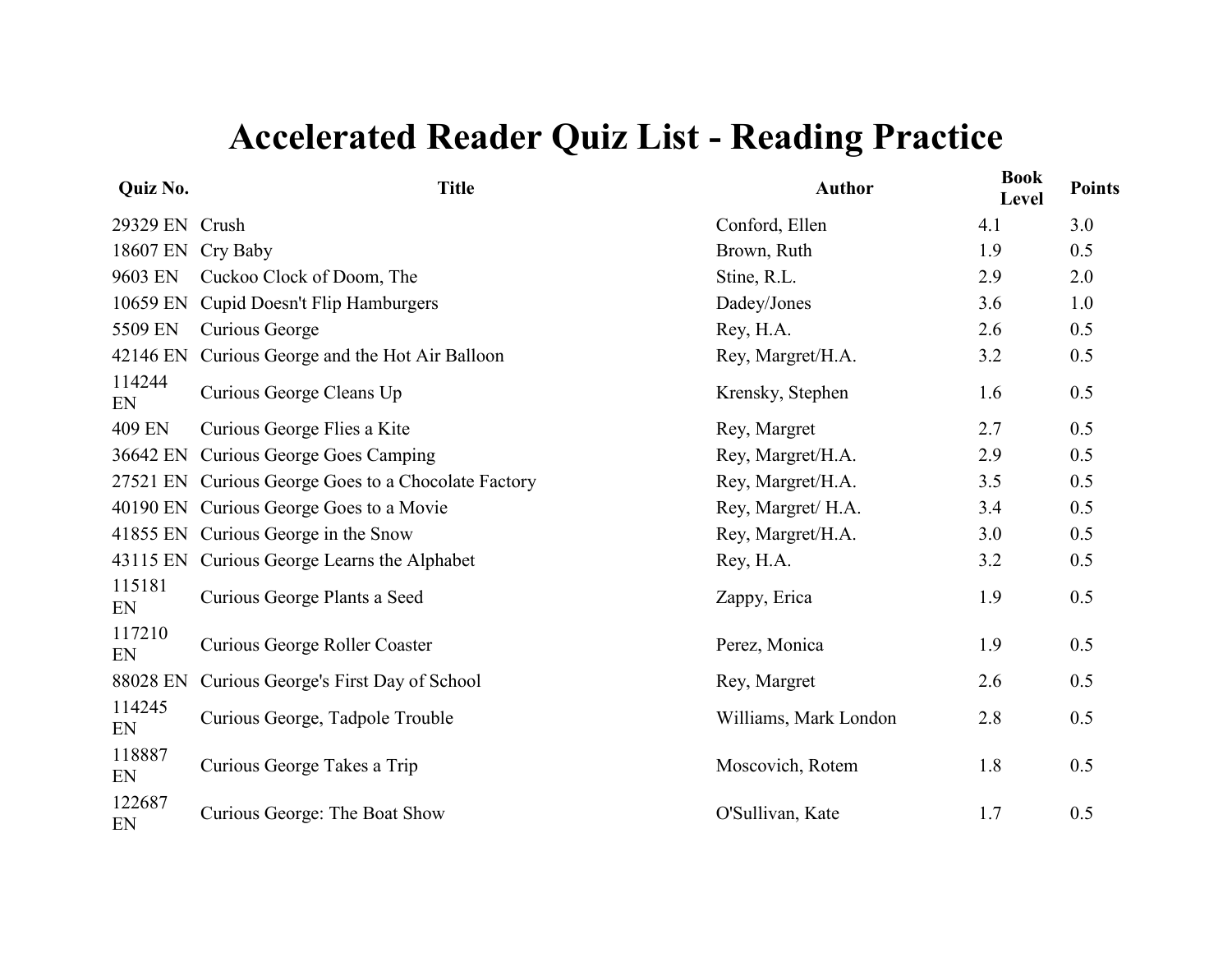| <b>Quiz No.</b> | <b>Title</b>                                          | <b>Author</b>          | <b>Book</b><br>Level | <b>Points</b> |
|-----------------|-------------------------------------------------------|------------------------|----------------------|---------------|
| 73008 EN        | Curious George Visits the Library                     | Rey, Margret/H.A.      | 2.9                  | 0.5           |
| 115168<br>EN    | Curse of Snake Island, The                            | James, Brian           | 3.2                  | 1.0           |
| 85628 EN        | Curse of the Gloamglozer, The                         | Stewart, Paul          | 5.4                  | 12.0          |
| 9604 EN         | Curse of the Mummy's Tomb, The                        | Stine, R.L.            | 4.0                  | 3.0           |
| 410 EN          | Curse of the Squirrel, The                            | Yep, Laurence          | 3.0                  | 1.0           |
| 107346<br>EN    | Cyberpals According to Kaley                          | Regan, Dian Curtis     | 4.9                  | 2.0           |
| 411 EN          | Cybil War, The                                        | Byars, Betsy           | 4.2                  | 3.0           |
| 119147<br>EN    | D is for Drinking Gourd: An African American Alphabet | Sanders, Nancy I.      | 7.7                  | 1.0           |
|                 | 16976 EN D.W. Flips                                   | Brown, Marc            | 1.5                  | 0.5           |
|                 | 53532 EN D.W.'s Library Card                          | Brown, Marc            | 2.5                  | 0.5           |
|                 | 16979 EN D.W. Thinks Big                              | Brown, Marc            | 2.4                  | 0.5           |
|                 | 39866 EN Daddy Is a Doodlebug                         | Degen, Bruce           | 1.5                  | 0.5           |
| 6260 EN         | Dakota Dugout                                         | Turner, Ann            | 3.3                  | 0.5           |
|                 | 16335 EN Dalmatian, The                               | Wilcox, Charlotte      | 4.0                  | 0.5           |
|                 | 75686 EN Dance for Fun!                               | Craig-Quijada, Balinda | 6.4                  | 1.0           |
|                 | 27726 EN Danger in the Desert                         | Fields, T.S.           | 4.7                  | 5.0           |
|                 | 71110 EN Danger on the Great Lakes                    | Keene, Carolyn         | 4.6                  | 4.0           |
|                 | 11461 EN Dangerous Promise, A                         | Nixon, Joan Lowery     | 6.0                  | 7.0           |
| 49778 EN        | Dangling                                              | Eige, Lillian          | 4.5                  | 4.0           |
| <b>23 EN</b>    | Daniel Boone                                          | Daugherty, James       | 7.7                  | 4.0           |
| 7362 EN         | Daniel's Duck                                         | Bulla, Clyde Robert    | 2.0                  | 0.5           |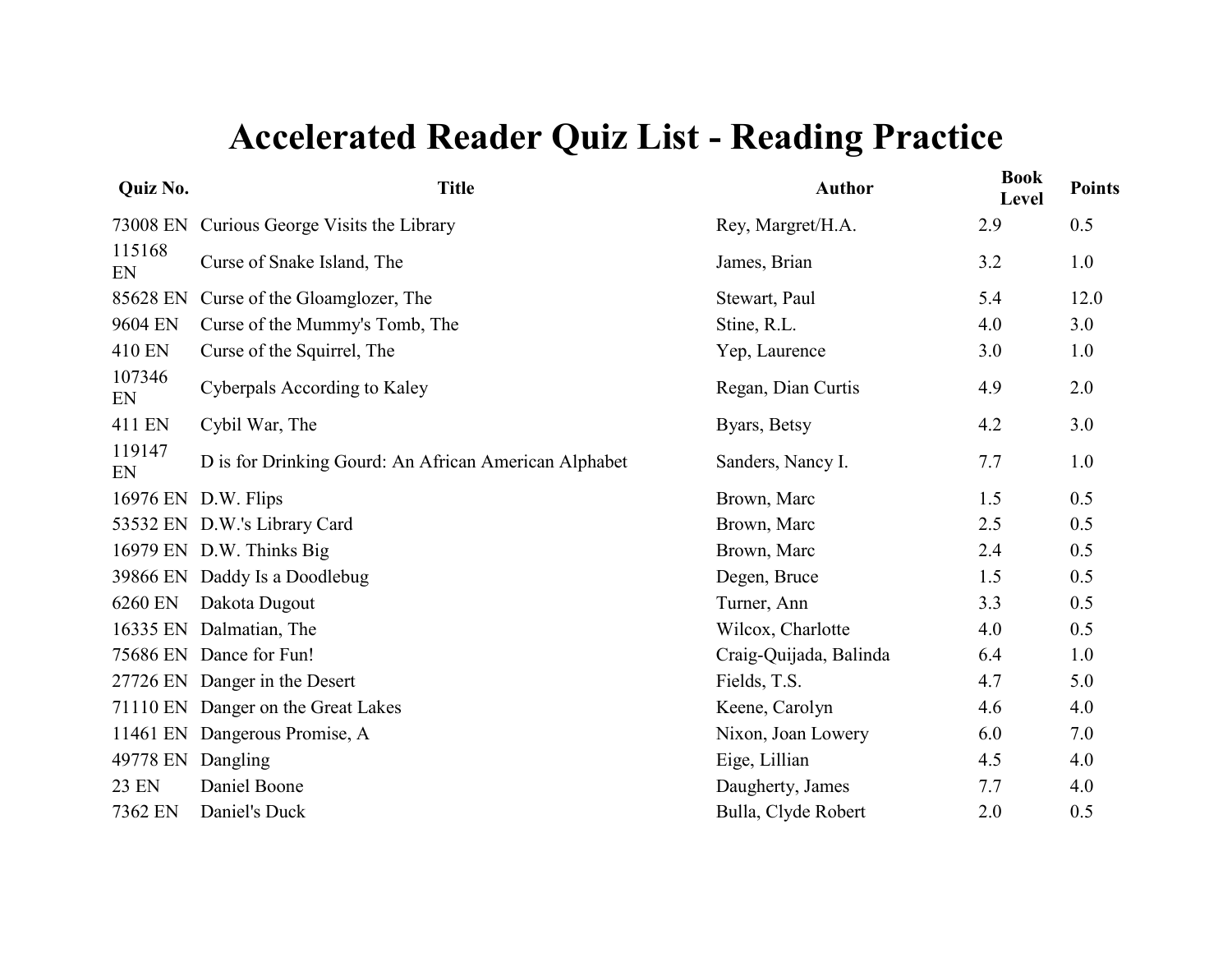| Quiz No.     | <b>Title</b>                                                             | <b>Author</b>           | <b>Book</b><br>Level | <b>Points</b> |
|--------------|--------------------------------------------------------------------------|-------------------------|----------------------|---------------|
| 50081 EN     | Daniel's Mystery Egg                                                     | Ada, Alma Flor          | 1.6                  | 0.5           |
| 6060 EN      | Danny and the Dinosaur                                                   | Hoff, Syd               | 2.3                  | 0.5           |
| 27486 EN     | Danny and the Dinosaur Go to Camp                                        | Hoff, Syd               | 1.8                  | 0.5           |
| 412 EN       | Daring Rescue of Marlon the Swimming Pig, The                            | Saunders, Susan         | 4.5                  | 1.0           |
| 121639<br>EN | Dark Day in the Deep Sea                                                 | Osborne, Mary Pope      | 3.8                  | 2.0           |
| 20313 EN     | Dark Frigate, The                                                        | Hawes, Charles Boardman | 6.7                  | 12.0          |
|              | 86676 EN Dark Hills Divide, The                                          | Carman, Patrick         | 6.1                  | 10.0          |
| 109 EN       | Dark Is Rising, The                                                      | Cooper, Susan           | 6.2                  | 13.0          |
|              | 80688 EN Dark Pond, The                                                  | Bruchac, Joseph         | 5.3                  | 4.0           |
|              | 25566 EN David's Search                                                  | Nixon, Joan Lowery      | 3.8                  | 2.0           |
|              | 67189 EN Davy Crockett                                                   | Alphin, Elaine Marie    | 4.8                  | 1.0           |
| 66241 EN     | Day at Camp, A                                                           | Mayer, Mercer           | 1.6                  | 0.5           |
| 5358 EN      | Day in the Life of a Ballet Dancer, A                                    | Martin, John            | 5.9                  | 0.5           |
| 71353 EN     | Day in the Life of a Dentist (Community Helpers at Work), A              | Adamson, Heather        | 2.9                  | 0.5           |
| 71354 EN     | Day in the Life of a Farmer (Community Helpers at Work), A               | Adamson, Heather        | 2.7                  | 0.5           |
|              | 71355 EN Day in the Life of a Firefighter (Community Helpers at Work), A | Adamson, Heather        | 2.5                  | 0.5           |
| 71356 EN     | Day in the Life of a Police Officer (Community Helpers), A               | Adamson, Heather        | 3.1                  | 0.5           |
| 5466 EN      | Day Jimmy's Boa Ate the Wash, The                                        | Noble, Trinka Hakes     | 2.2                  | 0.5           |
| 359 EN       | Day No Pigs Would Die, A                                                 | Peck, Robert Newton     | 4.4                  | 4.0           |
| 20015 EN     | Day of the Dragon King                                                   | Osborne, Mary Pope      | 3.3                  | 1.0           |
| 74145 EN     | Day of the Iguana                                                        | Winkler, Henry          | 4.1                  | 4.0           |
| 41883 EN     | Day the Sheep Showed Up, The                                             | McPhail, David          | 1.7                  | 0.5           |
| 122225       | Day with Dad, A                                                          | Holmberg, Bo R.         | 2.5                  | 0.5           |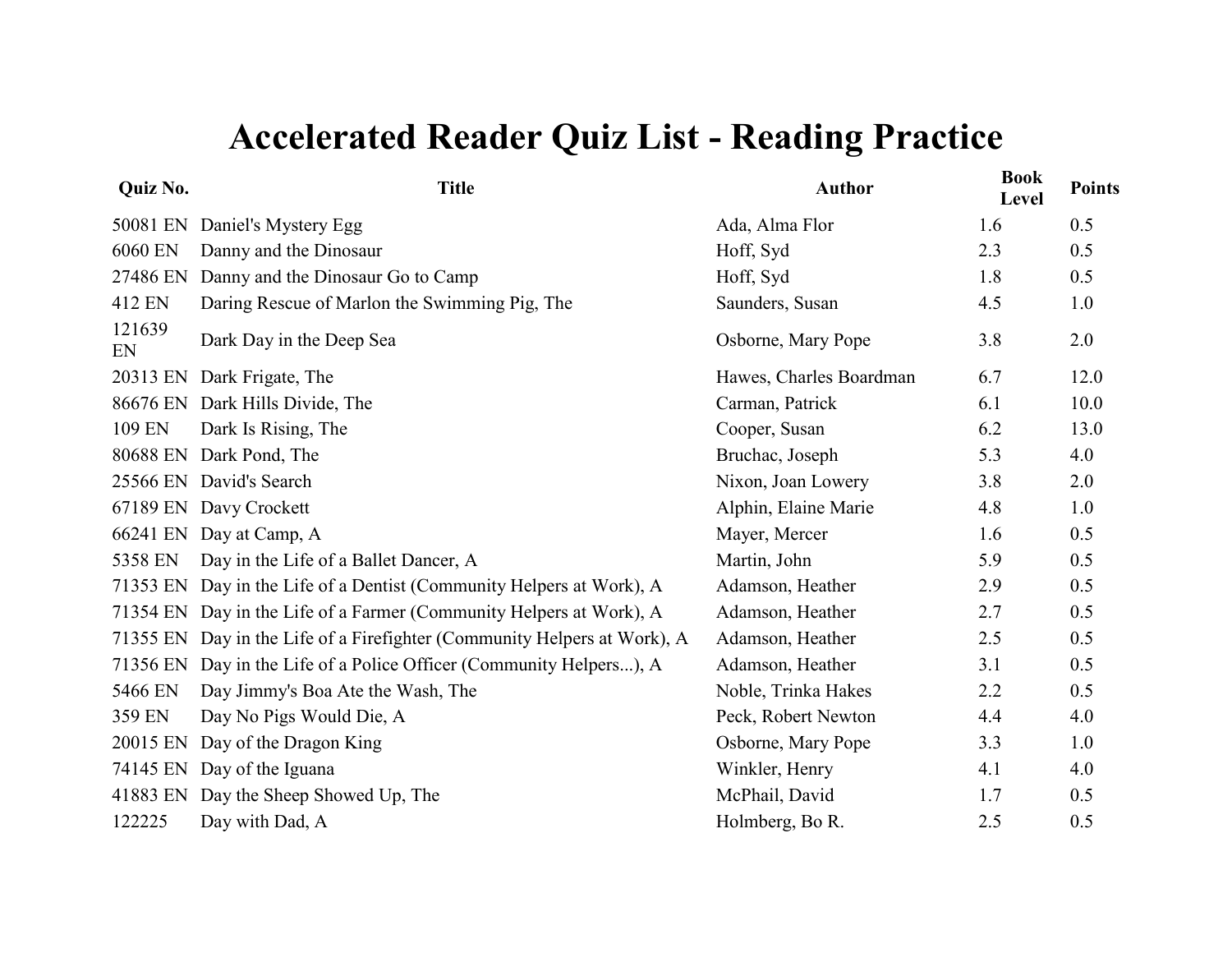| Quiz No.     | <b>Title</b>                                                  | <b>Author</b>          | <b>Book</b><br><b>Level</b> | <b>Points</b> |
|--------------|---------------------------------------------------------------|------------------------|-----------------------------|---------------|
| EN           |                                                               |                        |                             |               |
| 6061 EN      | Days with Frog and Toad                                       | Lobel, Arnold          | 2.5                         | 0.5           |
| 5410 EN      | Dead Man in Indian Creek, The                                 | Hahn, Mary Downing     | 4.9                         | 4.0           |
| 20016 EN     | Deadly Dungeon, The                                           | Roy, Ron               | 3.4                         | 1.0           |
| 118729<br>EN | Dear Deer: A Book of Homophones                               | Barretta, Gene         | 2.1                         | 0.5           |
| <b>24 EN</b> | Dear Mr. Henshaw                                              | Cleary, Beverly        | 4.9                         | 3.0           |
| 64360 EN     | Dearly, Nearly, Insincerely: What Is an Adverb?               | Cleary, Brian P.       | 3.5                         | 0.5           |
|              | 46457 EN Death Valley: A Day in the Desert                    | Levinson, Nancy Smiler | 2.2                         | 0.5           |
| 20655 EN     | Death Valley: California, 1849                                | Duey/Bale              | 5.0                         | 4.0           |
| 123840<br>EN | Declaration of Independence in Translation: What ItMeans, The | Leavitt, Amie Jane     | 5.8                         | 0.5           |
| 40562 EN     | Declaration of Independence, The                              | Burgan, Michael        | 5.9                         | 0.5           |
| 48007 EN     | Deena's Lucky Penny                                           | deRubertis, Barbara    | 2.3                         | 0.5           |
| 114624<br>EN | Deep and Dark and Dangerous: A Ghost Story                    | Hahn, Mary Downing     | 4.0                         | 7.0           |
| 9605 EN      | Deep Trouble                                                  | Stine, R.L.            | 3.5                         | 3.0           |
| 74839 EN     | Deer                                                          | Townsend, Emily Rose   | 1.8                         | 0.5           |
| 5359 EN      | Defense                                                       | Hughes, Dean           | 4.2                         | 2.0           |
| 100506<br>EN | Defiance                                                      | Hobbs, Valerie         | 4.0                         | 3.0           |
| 30755 EN     | Delaware (One Nation)                                         | Kummer, Patricia K.    | 5.0                         | 1.0           |
| 129142<br>EN | Demigod Files, The                                            | Riordan, Rick          | 4.3                         | 3.0           |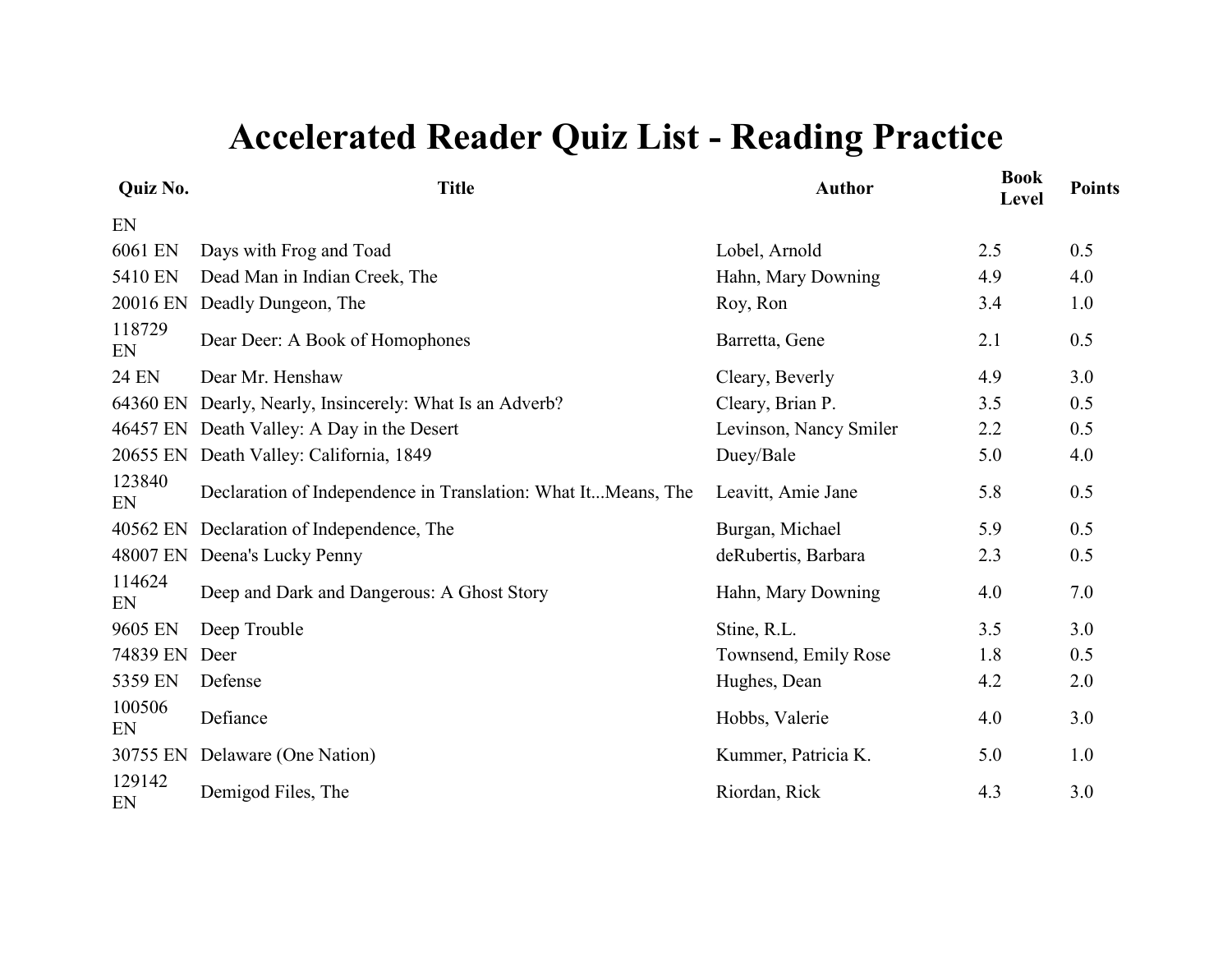| Quiz No.     | <b>Title</b>                                    | <b>Author</b>             | <b>Book</b><br>Level | <b>Points</b> |
|--------------|-------------------------------------------------|---------------------------|----------------------|---------------|
| 126152<br>EN | Density                                         | Manolis, Kay              | 4.2                  | 0.5           |
| 102615<br>EN | Deputy Harvey and the Ant Cow Caper             | Sneed, Brad               | 4.2                  | 0.5           |
| 79538 EN     | Desert ABC: An Alphabet Book, A                 | Hoena, B.A.               | 2.7                  | 0.5           |
| 5321 EN      | Deserted Library Mystery                        | Warner, Gertrude Chandler | 3.7                  | 2.0           |
| 52393 EN     | Deserts                                         | Gibbons, Gail             | 4.1                  | 0.5           |
| 82887 EN     | Detective LaRue: Letters from the Investigation | Teague, Mark              | 5.4                  | 0.5           |
| 30501 EN     | Devil in Vienna, The                            | Orgel, Doris              | 4.4                  | 8.0           |
| 6998 EN      | Devil's Arithmetic, The                         | Yolen, Jane               | 4.6                  | 6.0           |
| 6608 EN      | Dew Drop Dead                                   | Howe, James               | 4.3                  | 4.0           |
| 133604<br>EN | Dewey: There's a Cat in the Library!            | Myron, Vicki              | 2.8                  | 0.5           |
| 111653<br>EN | Diamond in the Snow                             | Emmett, Jonathan          | 3.6                  | 0.5           |
| 125598<br>EN | Diamond of Darkhold, The                        | DuPrau, Jeanne            | 5.2                  | 10.0          |
| 116574<br>EN | Diary of a Fly                                  | Cronin, Doreen            | 3.2                  | 0.5           |
| 101233<br>EN | Diary of a Spider                               | Cronin, Doreen            | 2.5                  | 0.5           |
| 113950<br>EN | Diary of a Wimpy Kid                            | Kinney, Jeff              | 5.2                  | 3.0           |
| 133167<br>EN | Diary of a Wimpy Kid: Dog Days                  | Kinney, Jeff              | 5.2                  | 3.0           |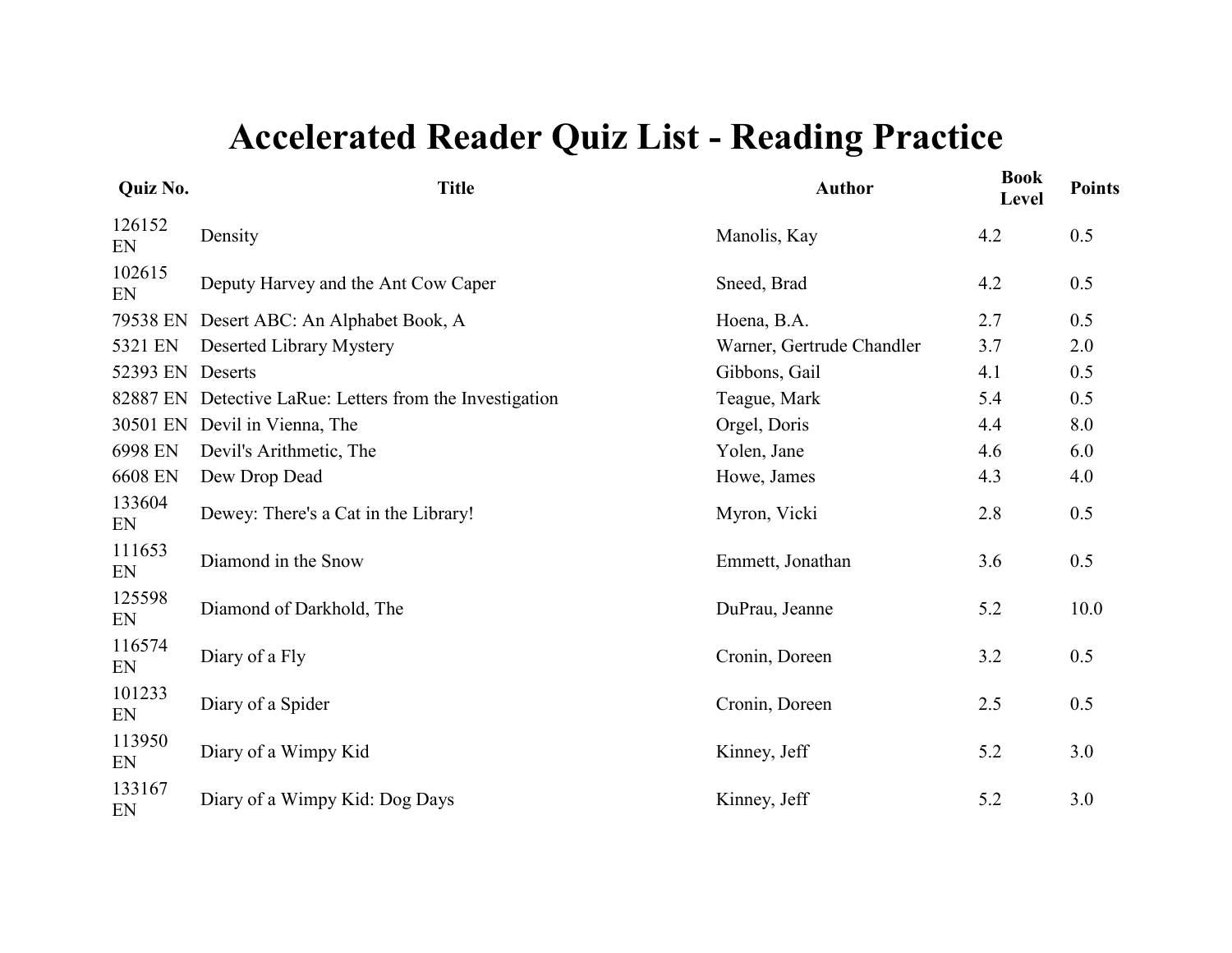| <b>Quiz No.</b> | <b>Title</b>                                  | <b>Author</b>             | <b>Book</b><br><b>Level</b> | <b>Points</b> |
|-----------------|-----------------------------------------------|---------------------------|-----------------------------|---------------|
| 119441<br>EN    | Diary of a Wimpy Kid: Rodrick Rules           | Kinney, Jeff              | 5.2                         | 3.0           |
| 127979<br>EN    | Diary of a Wimpy Kid: The Last Straw          | Kinney, Jeff              | 5.4                         | 3.0           |
| 72276 EN        | Diary of a Worm                               | Cronin, Doreen            | 2.8                         | 0.5           |
| 110 EN          | Dicey's Song                                  | Voigt, Cynthia            | 5.0                         | 11.0          |
| 103249<br>EN    | Dickens: His Work and His World               | Rosen, Michael            | 6.3                         | 2.0           |
| 9015 EN         | Did I Ever Tell You How Lucky You Are?        | Seuss, Dr.                | 3.5                         | 0.5           |
| 16855 EN Digby  |                                               | Hazen, Barbara Shook      | 1.2                         | 0.5           |
|                 | 18608 EN Digby and Kate and the Beautiful Day | Baker, Barbara            | 1.9                         | 0.5           |
|                 | 64313 EN Dillon Dillon                        | Banks, Kate               | 4.1                         | 3.0           |
|                 | 35832 EN Dingoes at Dinnertime                | Osborne, Mary Pope        | 3.2                         | 1.0           |
| 102065<br>EN    | Dinos in the Snow!                            | Wilson, Karma             | 1.4                         | 0.5           |
| 25952 EN        | Dinosaur Disaster                             | Dixon, Franklin W.        | 4.0                         | 1.0           |
| 10660 EN        | Dinosaur Mystery, The                         | Warner, Gertrude Chandler | 4.2                         | 3.0           |
| 6311 EN         | Dinosaurs Before Dark                         | Osborne, Mary Pope        | 2.6                         | 1.0           |
| 6565 EN         | Dinosaurs (Zoobooks)                          | Wexo, John Bonnett        | 5.6                         | 0.5           |
| 216 EN          | Dirt Bike Racer                               | Christopher, Matt         | 4.0                         | 4.0           |
| 5360 EN         | Dirt Bike Runaway                             | Christopher, Matt         | 5.3                         | 5.0           |
| 9309 EN         | Dirty Larry                                   | Hamsa, Bobbie             | 0.8                         | 0.5           |
| 9261 EN         | Disappearing Friend Mystery, The              | Warner, Gertrude Chandler | 3.8                         | 2.0           |
|                 | 43013 EN Do You Know What I'll Do?            | Zolotow, Charlotte        | 1.9                         | 0.5           |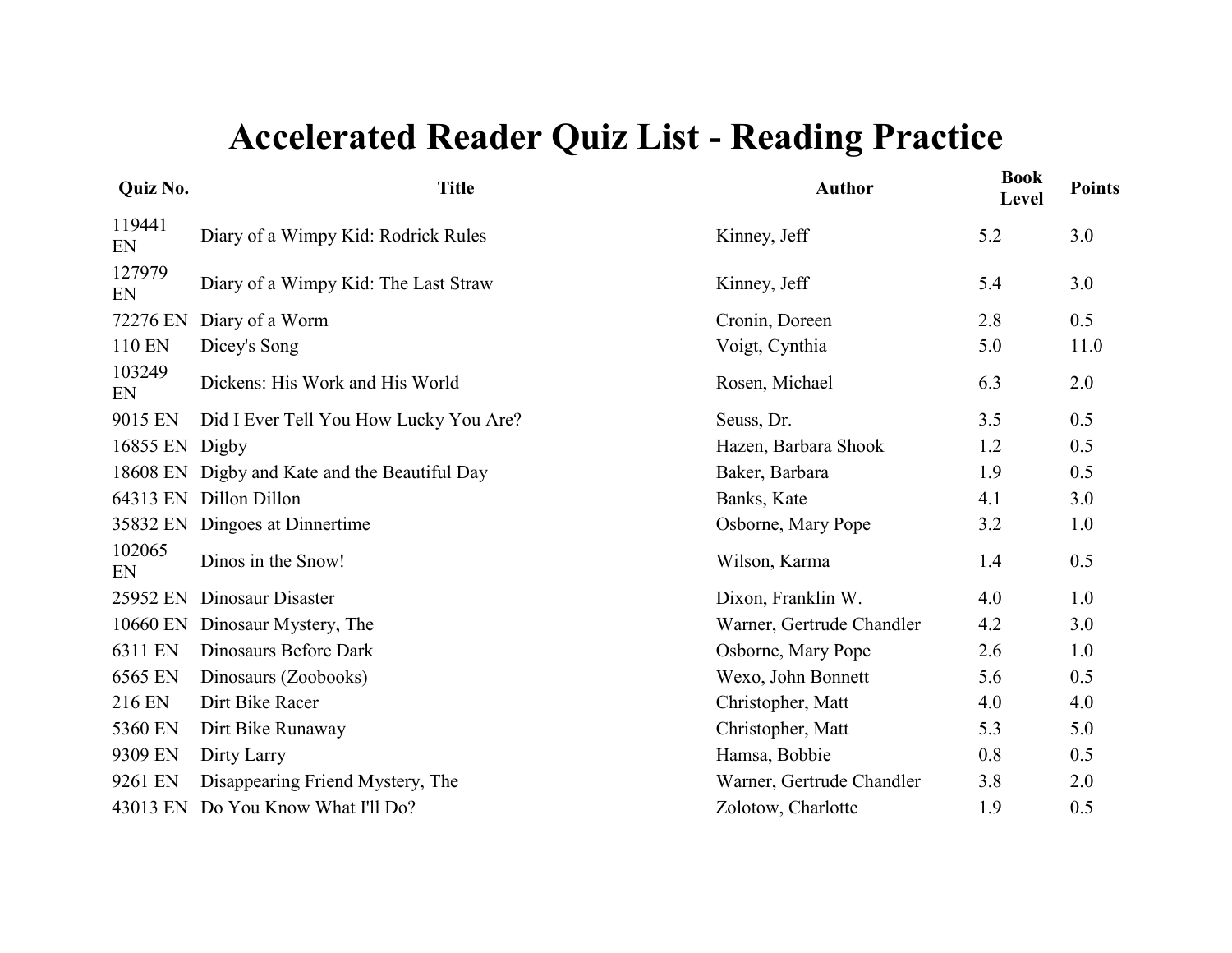| <b>Title</b>                                               | <b>Author</b>             | <b>Book</b><br>Level | <b>Points</b> |
|------------------------------------------------------------|---------------------------|----------------------|---------------|
| 18609 EN Dog and Cat Make a Splash                         | Spohn, Kate               | 2.2                  | 0.5           |
| 14983 EN Dog Breath: The Horrible Trouble with Hally Tosis | Pilkey, Dav               | 3.4                  | 0.5           |
| Dog-Gone Hollywood                                         | Sharmat, Marjorie Weinman | 2.8                  | 1.0           |
| Dog Needs a Bone!, A                                       | Wood, Audrey              | 1.7                  | 0.5           |
| Dog's Life: The Autobiography of a Stray, A                | Martin, Ann M.            | 5.1                  | 5.0           |
| Dog Who Cried Wolf, The                                    | Kasza, Keiko              | 1.8                  | 0.5           |
| Dog Who Had Kittens, The                                   | Robertus, Polly           | 3.3                  | 0.5           |
| Dogku                                                      | Clements, Andrew          | 1.1                  | 0.5           |
| Dogs                                                       | Endres, Hollie            | 1.2                  | 0.5           |
| Dogs (All About Pets)                                      | Frost, Helen              | 0.5                  | 0.5           |
| 56266 EN<br>Dogs on the Farm                               | Schuh, Mari C.            | 1.3                  | 0.5           |
| Dogs: The Sound of D                                       | Flanagan, Alice K.        | 1.0                  | 0.5           |
| Dogsong                                                    | Paulsen, Gary             | 5.2                  | 5.0           |
| Dogzilla                                                   | Pilkey, Dav               | 4.2                  | 0.5           |
| Dollar for Penny, A                                        | Glass, Julie              | 1.4                  | 0.5           |
| Dolley Madison                                             | Mader, Jan                | 2.3                  | 0.5           |
| Dolphin in the Deep                                        | Baglio, Ben M.            | 4.2                  | 4.0           |
| Dolphins                                                   | Lindeen, Carol K.         | 1.5                  | 0.5           |
| 17563 EN Dolphins at Daybreak                              | Osborne, Mary Pope        | 3.1                  | 1.0           |
|                                                            |                           |                      |               |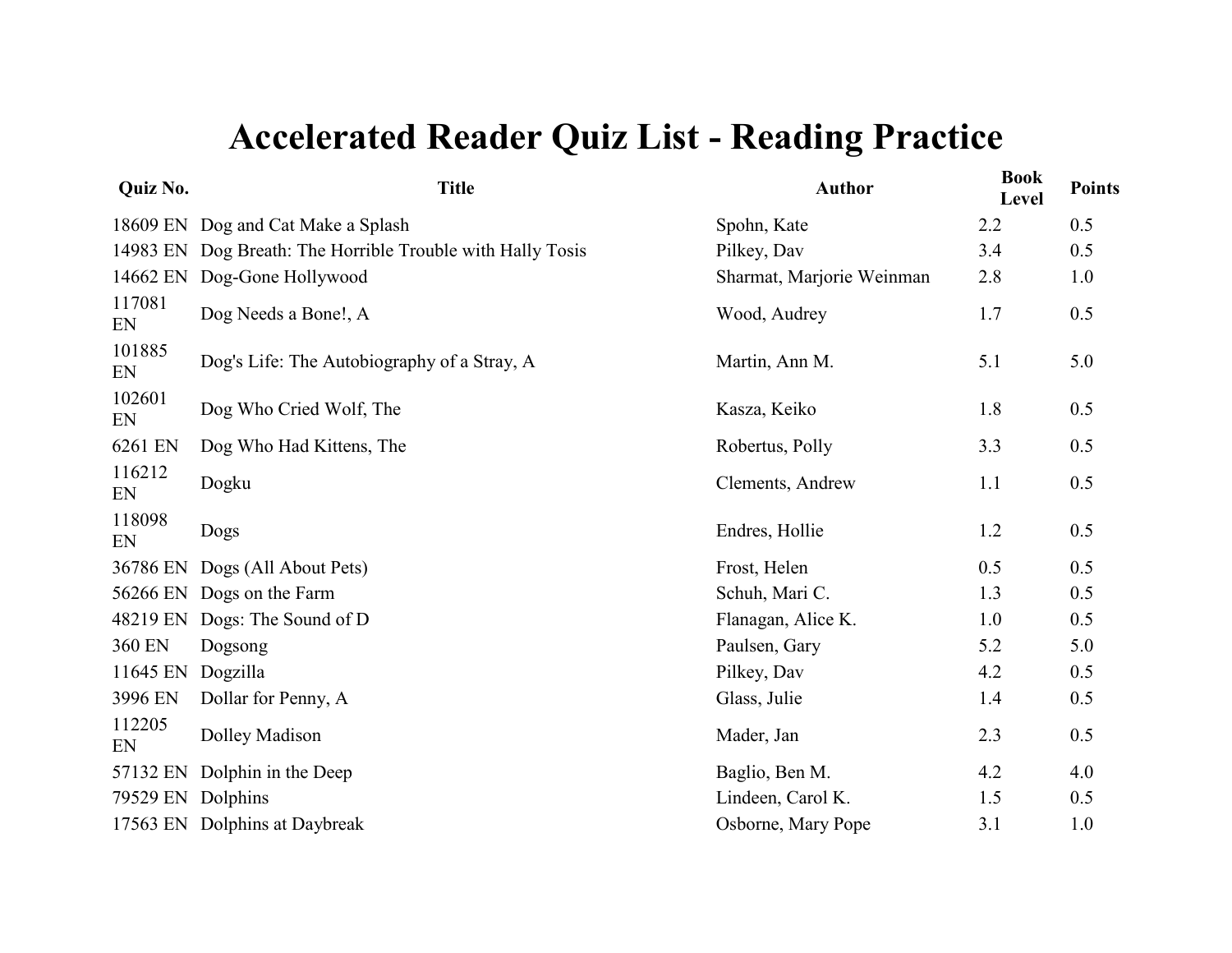| Quiz No.           | <b>Title</b>                                                    | <b>Author</b>         | <b>Book</b><br>Level | <b>Points</b> |
|--------------------|-----------------------------------------------------------------|-----------------------|----------------------|---------------|
| 6566 EN            | Dolphins & Porpoises (Zoobooks)                                 | Brust, Beth Wagner    | 5.5                  | 0.5           |
| 54478 EN           | Don't Count on Dracula                                          | Greenburg, Dan        | 3.4                  | 1.0           |
|                    | 42150 EN Don't Cut My Hair!                                     | Wilhelm, Hans         | 0.6                  | 0.5           |
| 72788 EN           | Don't Let the Pigeon Drive the Bus!                             | Willems, Mo           | 0.9                  | 0.5           |
| 132331<br>EN       | Don't Look a Gift Horse in the Mouth! (And Other Weird Sayings) | Klingel, Cynthia      | 3.6                  | 0.5           |
| 48324 EN           | Don't You Know There's a War On?                                | Avi                   | 3.6                  | 4.0           |
| 69710 EN           | Donavan's Word Jar                                              | DeGross, Monalisa     | 4.1                  | 1.0           |
| 109621<br>EN       | Dooby Dooby Moo                                                 | Cronin, Doreen        | 3.1                  | 0.5           |
| 25 EN              | Door in the Wall, The                                           | deAngeli, Marguerite  | 6.2                  | 4.0           |
| 28791 EN           | Doorbell Rang, The                                              | Hutchins, Pat         | 1.9                  | 0.5           |
| 5411 EN            | Double Dog Dare                                                 | Gilson, Jamie         | 4.0                  | 3.0           |
| 61267 EN           | Double Fudge                                                    | Blume, Judy           | 3.6                  | 5.0           |
| 5616 EN            | Double Jinx Mystery, The                                        | Keene, Carolyn        | 5.3                  | 5.0           |
| 32497 EN           | Dr. Jekyll, Orthodontist                                        | Greenburg, Dan        | 2.9                  | 1.0           |
| 84750 EN Dr. Seuss |                                                                 | Carlson, Cheryl       | 2.0                  | 0.5           |
| 9016 EN            | Dr. Seuss's ABC                                                 | Seuss, Dr.            | 2.1                  | 0.5           |
| 9017 EN            | Dr. Seuss's Sleep Book                                          | Seuss, Dr.            | 4.0                  | 0.5           |
| 10689 EN           | Dracula Doesn't Drink Lemonade                                  | Dadey/Jones           | 3.6                  | 1.0           |
|                    | 14663 EN Dragon in the Family, A                                | Koller, Jackie French | 4.2                  | 1.0           |
|                    | 29324 EN Dragon in the Ghetto Caper, The                        | Konigsburg, E.L.      | 4.9                  | 4.0           |
| 113579<br>EN       | Dragon of the Red Dawn                                          | Osborne, Mary Pope    | 3.9                  | 2.0           |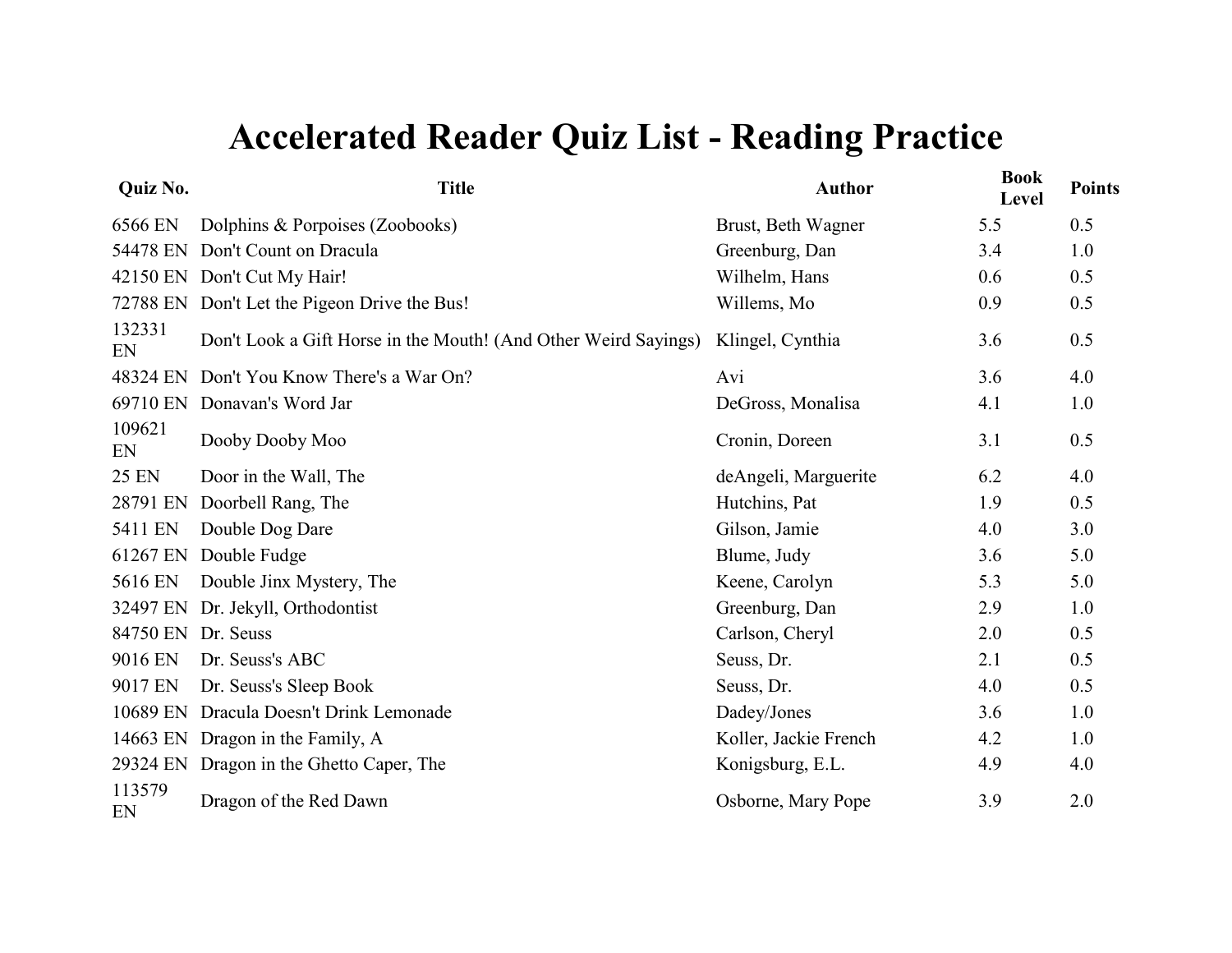| <b>Quiz No.</b> | <b>Title</b>                                                      | <b>Author</b>         | <b>Book</b><br>Level | <b>Points</b> |
|-----------------|-------------------------------------------------------------------|-----------------------|----------------------|---------------|
| 5412 EN         | Dragonling, The                                                   | Koller, Jackie French | 4.0                  | 1.0           |
| 111 EN          | Dragonwings                                                       | Yep, Laurence         | 5.3                  | 10.0          |
| 79466 EN        | Dragsters                                                         | Doeden, Matt          | 2.2                  | 0.5           |
|                 | 56107 EN Dragsters (Extreme Machines)                             | Werther, Scott P.     | 1.1                  | 0.5           |
|                 | 68877 EN Draw Me a Star                                           | Carle, Eric           | 1.4                  | 0.5           |
|                 | 18762 EN Dreams in the Golden Country: The Diary ofImmigrant Girl | Lasky, Kathryn        | 4.5                  | 4.0           |
| 259 EN          | Drinking Gourd, The                                               | Monjo, F.N.           | 3.0                  | 0.5           |
| 27727 EN        | Drive-By                                                          | Ewing, Lynne          | 3.6                  | 2.0           |
| 126161<br>EN    | Droughts                                                          | Wendorff, Anne        | 3.9                  | 0.5           |
|                 | 17614 EN Drums at Saratoga                                        | Banim, Lisa           | 4.4                  | 2.0           |
|                 | 77201 EN Duck for President                                       | Cronin, Doreen        | 3.9                  | 0.5           |
| 118099<br>EN    | Ducks                                                             | Endres, Hollie        | 1.1                  | 0.5           |
| 6567 EN         | Ducks, Geese & Swans (Zoobooks)                                   | Wexo, John Bonnett    | 5.6                  | 0.5           |
| 68092 EN        | Ducks on the Farm                                                 | Schuh, Mari C.        | 1.0                  | 0.5           |
|                 | 28077 EN Duke Ellington                                           | Pinkney, Andrea Davis | 5.0                  | 0.5           |
|                 | 84677 EN Duke Ellington: Jazz Composer                            | Monroe, Judy          | 3.7                  | 0.5           |
| 129821<br>EN    | Dying to Meet You                                                 | Klise, Kate           | 4.9                  | 2.0           |
|                 | 19694 EN E-Mail Mystery, The                                      | Keene, Carolyn        | 5.2                  | 5.0           |
|                 | 85982 EN Each Little Bird That Sings                              | Wiles, Deborah        | 4.5                  | 6.0           |
| 6568 EN         | Eagles (Zoobooks)                                                 | Wexo, John Bonnett    | 5.5                  | 0.5           |
|                 | 56413 EN Ear Book, The                                            | Perkins, Al           | 0.7                  | 0.5           |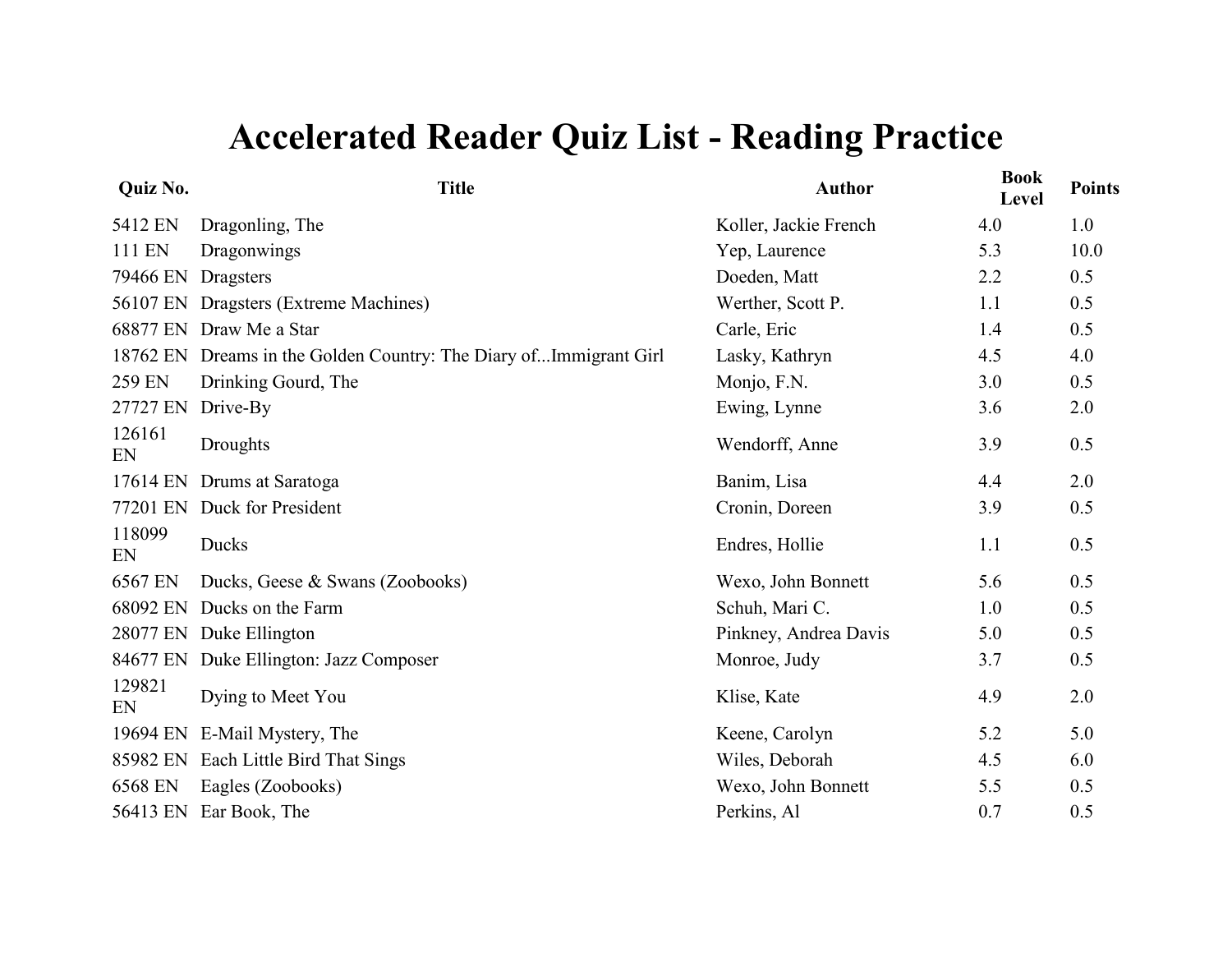| Quiz No.      | <b>Title</b>                              | <b>Author</b>          | <b>Book</b><br>Level | <b>Points</b> |
|---------------|-------------------------------------------|------------------------|----------------------|---------------|
| 130230<br>EN  | Earth Day                                 | Aloian, Molly          | 4.6                  | 0.5           |
|               | 80524 EN Earth Day (Holidays)             | Nobleman, Marc Tyler   | 3.6                  | 0.5           |
| 13248 EN      | <b>Earth Movers</b>                       | Armentrout, David      | 4.9                  | 0.5           |
|               | 84579 EN Earth (The Solar System)         | Richardson, Adele      | 3.3                  | 0.5           |
|               | 59740 EN Earthquack!                      | Palatini, Margie       | 3.7                  | 0.5           |
| 9262 EN       | Earthquake!: A Story of Old San Francisco | Kudlinski, Kathleen V. | 3.7                  | 1.0           |
|               | 51896 EN Earthquake in the Early Morning  | Osborne, Mary Pope     | 3.3                  | 1.0           |
|               | 18763 EN Earthquake: San Francisco, 1906  | Duey/Bale              | 4.6                  | 4.0           |
|               | 17615 EN East Side Story                  | Bader, Bonnie          | 4.1                  | 2.0           |
| 130231<br>EN  | Easter                                    | Peppas, Lynn           | 3.8                  | 0.5           |
| 5413 EN       | Easter Cat, The                           | deJong, Meindert       | 5.0                  | 3.0           |
| 14664 EN EAT! |                                           | Kroll, Steven          | 4.3                  | 1.0           |
|               | 25130 EN Echohawk                         | Durrant, Lynda         | 4.6                  | 5.0           |
| <b>26 EN</b>  | Eddie and Gardenia                        | Haywood, Carolyn       | 3.8                  | 3.0           |
| <b>27 EN</b>  | Eddie and the Fire Engine                 | Haywood, Carolyn       | 4.2                  | 3.0           |
| 5414 EN       | Eddie's Blue-Winged Dragon                | Adler, C.S.            | 4.4                  | 4.0           |
| <b>28 EN</b>  | Eddie's Green Thumb                       | Haywood, Carolyn       | 3.7                  | 3.0           |
| 117963<br>EN  | <b>Edward's Eyes</b>                      | MacLachlan, Patricia   | 3.1                  | 2.0           |
| 42152 EN      | Eeyore Finds Friends                      | Milne/Gaines           | 2.3                  | 0.5           |
| 114833<br>EN  | Eggs                                      | Spinelli, Jerry        | 3.6                  | 4.0           |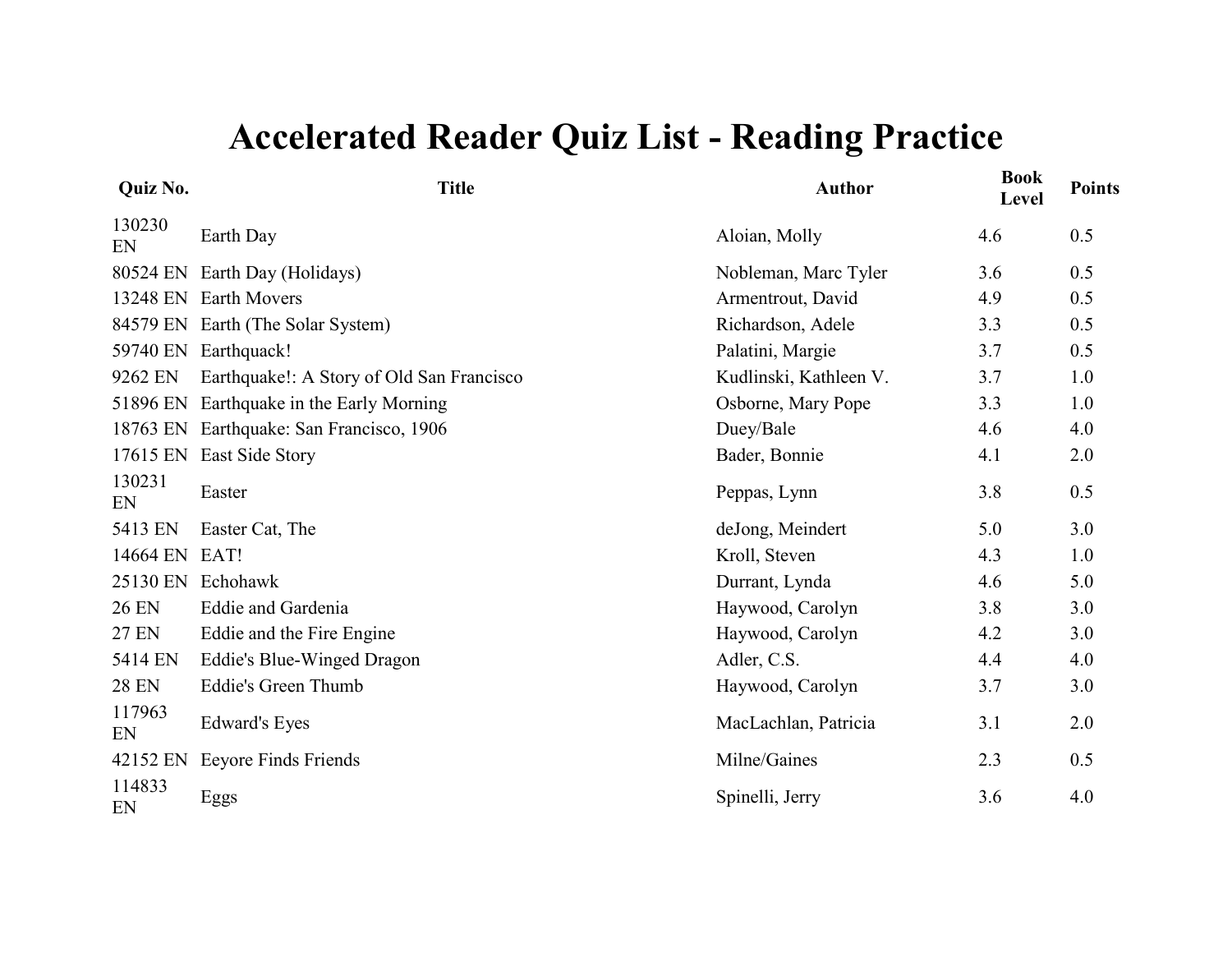| Quiz No.        | <b>Title</b>                                        | <b>Author</b>            | <b>Book</b><br>Level | <b>Points</b> |
|-----------------|-----------------------------------------------------|--------------------------|----------------------|---------------|
| 217 EN          | Egypt Game, The                                     | Snyder, Zilpha Keatley   | 6.4                  | 7.0           |
| 260 EN          | Einstein Anderson, Science Sleuth                   | Simon, Seymour           | 4.4                  | 2.0           |
| 89884 EN Eldest |                                                     | Paolini, Christopher     | 7.0                  | 36.0          |
|                 | 79515 EN Eleanor Roosevelt                          | Trumbauer, Lisa          | 2.2                  | 0.5           |
|                 | 17616 EN Eleanor Roosevelt: First Lady of the World | Faber, Doris             | 6.8                  | 1.0           |
|                 | 43658 EN Election 2000: A Lesson in Civics          | Italia, Bob              | 6.2                  | 1.0           |
|                 | 63005 EN Election Day                               | Murphy, Patricia J.      | 3.0                  | 0.5           |
|                 | 81240 EN Election Day                               | McNamara, Margaret       | 1.7                  | 0.5           |
|                 | 80526 EN Election Day (Holidays)                    | Nobleman, Marc Tyler     | 4.4                  | 0.5           |
| 118119<br>EN    | Electricity                                         | Schuh, Mari              | 3.9                  | 0.5           |
| 45164 EN        | Electricity (Simply Science)                        | Stille, Darlene          | 3.9                  | 0.5           |
| 108174<br>EN    | Elements in Living Organisms                        | Slade, Suzanne           | 5.5                  | 0.5           |
| 62065 EN        | Elephants (Animals I See at the Zoo)                | Macken, JoAnn Early      | 1.5                  | 0.5           |
| 109511<br>EN    | <b>Elephants in Danger</b>                          | Orme, Helen              | 4.7                  | 0.5           |
| 6569 EN         | Elephants (Zoobooks)                                | Wexo, John Bonnett       | 4.7                  | 0.5           |
| 120111<br>EN    | Eleven                                              | Giff, Patricia Reilly    | 4.1                  | 4.0           |
| 117751<br>EN    | Elijah of Buxton                                    | Curtis, Christopher Paul | 5.4                  | 12.0          |
| 112206<br>EN    | Elizabeth Blackwell                                 | Mader, Jan               | 2.1                  | 0.5           |
| 26749 EN        | Elizabeti's Doll                                    | Stuve-Bodeen, Stephanie  | 3.4                  | 0.5           |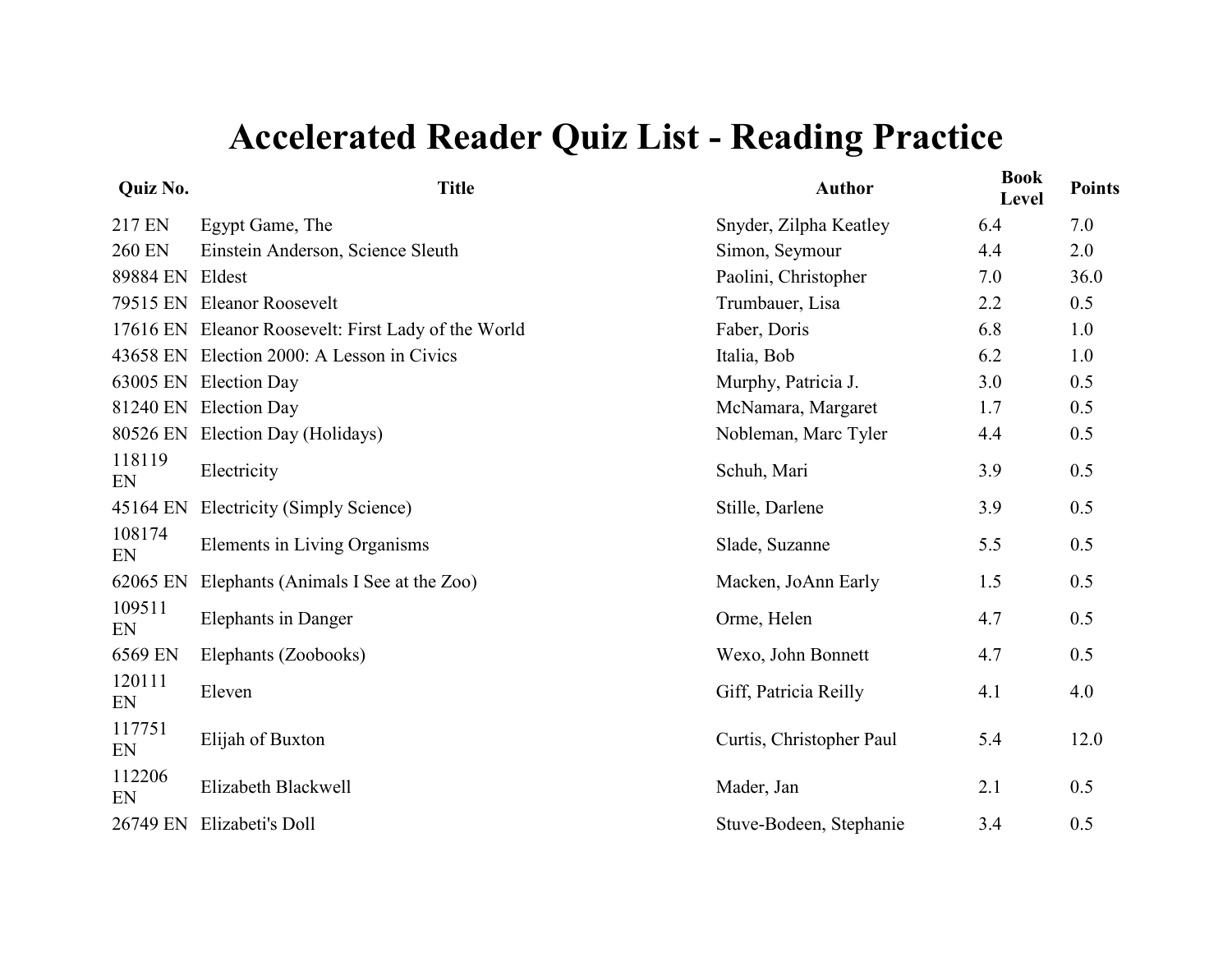| <b>Quiz No.</b> | <b>Title</b>                                                      | <b>Author</b>         | <b>Book</b><br>Level | <b>Points</b> |
|-----------------|-------------------------------------------------------------------|-----------------------|----------------------|---------------|
|                 | 17769 EN Ella Enchanted                                           | Levine, Gail Carson   | 4.6                  | 8.0           |
|                 | 84679 EN Ella Fitzgerald: First Lady of Jazz                      | Schoeneberger, Megan  | 4.1                  | 0.5           |
|                 | 17617 EN Ellen Elizabeth Hawkins: Mobeetie, Texas, 1886           | Duey, Kathleen        | 5.7                  | 5.0           |
| 48220 EN        | Ellis Island                                                      | Klingel, Cynthia      | 3.3                  | 0.5           |
| 118808<br>EN    | Ellis Island                                                      | Landau, Elaine        | 4.8                  | 0.5           |
| 21669 EN        | Elmer                                                             | McKee, David          | 3.2                  | 0.5           |
| 112097<br>EN    | Eloise and the Snowman                                            | McClatchy, Lisa       | 1.3                  | 0.5           |
| 121386<br>EN    | Eloise at the Ball Game                                           | McClatchy, Lisa       | 1.3                  | 0.5           |
| 120168<br>EN    | Eloise's Pirate Adventure                                         | McClatchy, Lisa       | 1.5                  | 0.5           |
| 126520<br>EN    | Eloise Skates!                                                    | McClatchy, Lisa       | 1.3                  | 0.5           |
| 80935 EN        | Elves and Fairies                                                 | Hamilton, John        | 5.9                  | 0.5           |
|                 | 14665 EN Elves Don't Wear Hard Hats                               | Dadey/Jones           | 3.6                  | 1.0           |
|                 | 32506 EN Elvis the Turnip and Me                                  | Greenburg, Dan        | 3.3                  | 1.0           |
| 121105<br>EN    | Emancipation Proclamation: Would You Do What Lincoln Did?,<br>The | Landau, Elaine        | 4.6                  | 1.0           |
| 46458 EN        | Emily and Alice Baby-Sit Burton                                   | Champion, Joyce       | 2.3                  | 0.5           |
| 9263 EN         | Emily Arrow Promises to Do Better This Year                       | Giff, Patricia Reilly | 2.6                  | 1.0           |
| 51308 EN        | Emily's Art                                                       | Catalanotto, Peter    | 2.7                  | 0.5           |
| 6262 EN         | Emily's Runaway Imagination                                       | Cleary, Beverly       | 6.1                  | 6.0           |
|                 | 17618 EN Emma Eileen Grove: Mississippi, 1865                     | Duey, Kathleen        | 4.6                  | 4.0           |
|                 |                                                                   |                       |                      |               |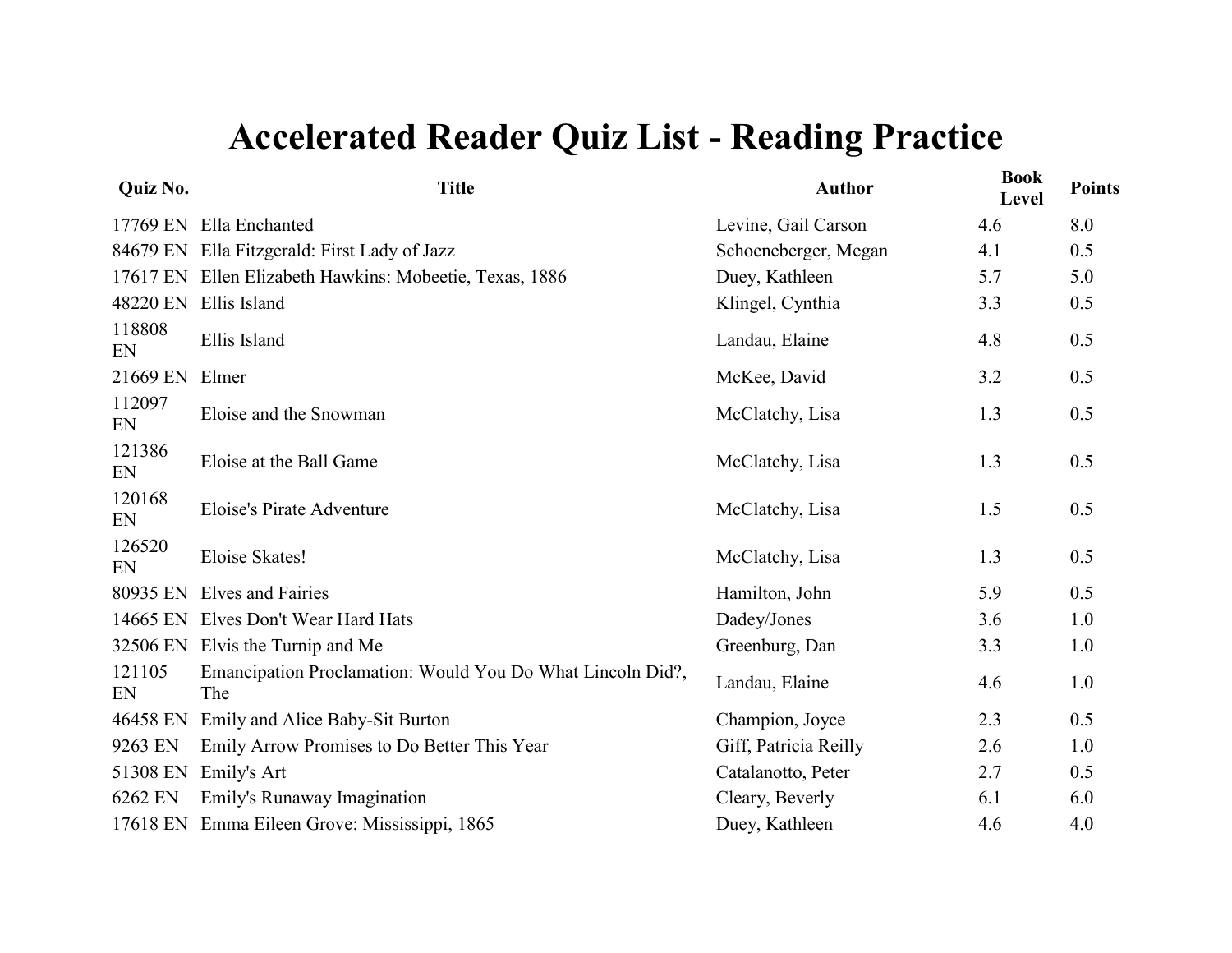| Quiz No.     | <b>Title</b>                                           | <b>Author</b>      | <b>Book</b><br>Level | <b>Points</b> |
|--------------|--------------------------------------------------------|--------------------|----------------------|---------------|
|              | 45495 EN Emma's Yucky Brother                          | Little, Jean       | 2.2                  | 0.5           |
| 136780<br>EN | Emperor's Code, The                                    | Korman, Gordon     | 5.3                  | 6.0           |
| 72162 EN     | Emperor's New Clothes (Read It! Readers), The          | Blackaby, Susan    | 2.9                  | 0.5           |
| 6263 EN      | Emperor's New Clothes, The                             | Andersen/Metaxas   | 6.2                  | 0.5           |
| 131027<br>EN | Empire State Building, The                             | Bullard, Lisa      | 3.9                  | 0.5           |
| 24939 EN     | Empty Envelope, The                                    | Roy, Ron           | 3.5                  | 1.0           |
| 5415 EN      | Ency. Brown Boy Detective                              | Sobol, Donald J.   | 4.1                  | 1.0           |
| 10661 EN     | Ency. BrownDead Eagles                                 | Sobol, Donald J.   | 4.3                  | 1.0           |
| 14666 EN     | Ency. BrownDisgusting Sneakers                         | Sobol, Donald J.   | 4.0                  | 1.0           |
|              | 10664 EN Ency. Brown's Book of Strange but True Crimes | Sobol, Donald/Rose | 5.3                  | 3.0           |
| 10662 EN     | Ency. BrownSecret Pitch                                | Sobol, Donald J.   | 4.4                  | 2.0           |
| 7716 EN      | Encyclopedia Brown Finds the Clues                     | Sobol, Donald J.   | 4.3                  | 2.0           |
| 44897 EN     | Encyclopedia Brown Gets His Man                        | Sobol, Donald J.   | 4.4                  | 1.0           |
| 7717 EN      | Encyclopedia Brown Keeps the Peace                     | Sobol, Donald J.   | 4.2                  | 1.0           |
| 36377 EN     | Encyclopedia Brown Lends a Hand                        | Sobol, Donald J.   | 4.2                  | 1.0           |
| 18716 EN     | Encyclopedia BrownMidnight Visitor                     | Sobol, Donald J.   | 4.2                  | 1.0           |
| 18717 EN     | Encyclopedia Brown Saves the Day                       | Sobol, Donald J.   | 3.9                  | 1.0           |
| 18718 EN     | Encyclopedia Brown Sets the Pace                       | Sobol, Donald J.   | 4.6                  | 1.0           |
| 7718 EN      | Encyclopedia Brown Shows the Way                       | Sobol, Donald J.   | 3.9                  | 1.0           |
| 7719 EN      | Encyclopedia Brown Solves Them All                     | Sobol, Donald J.   | 4.2                  | 1.0           |
| 10663 EN     | Encyclopedia Brown Takes the Case                      | Sobol, Donald J.   | 4.2                  | 1.0           |
| 110253       | End, The                                               | Snicket, Lemony    | 7.3                  | 9.0           |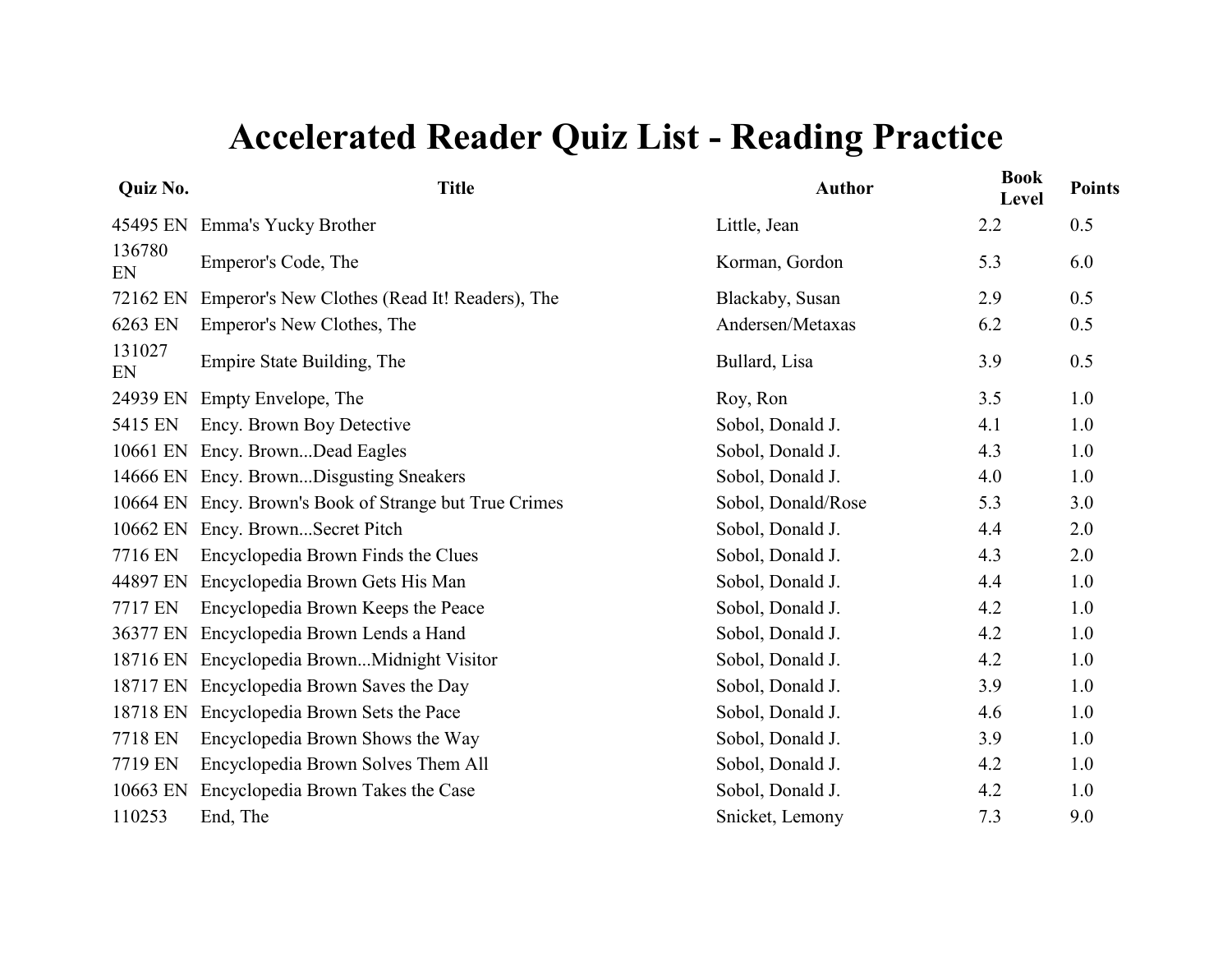| Quiz No.     | <b>Title</b>                              | <b>Author</b>        | <b>Book</b><br>Level | <b>Points</b> |
|--------------|-------------------------------------------|----------------------|----------------------|---------------|
| EN           |                                           |                      |                      |               |
| 6570 EN      | Endangered Animals (Zoobooks)             | Wexo, John Bonnett   | 5.0                  | 0.5           |
| 118120<br>EN | Energy                                    | Manolis, Kay         | 3.7                  | 0.5           |
| 27509 EN     | Enormous Carrot, The                      | Vagin, Vladimir      | 3.0                  | 0.5           |
| 63489 EN     | Epossumondas                              | Salley, Coleen       | 3.9                  | 0.5           |
| 74404 EN     | Eragon                                    | Paolini, Christopher | 5.6                  | 25.0          |
| 85259 EN     | Erosion: How Land Forms, How It Changes   | Stille, Darlene R.   | 6.6                  | 1.0           |
| 46103 EN     | Ersatz Elevator, The                      | Snicket, Lemony      | 6.6                  | 7.0           |
| 125558<br>EN | Eve of the Emperor Penguin                | Osborne, Mary Pope   | 3.7                  | 2.0           |
| 43403 EN     | Even More Short & Shivery                 | San Souci, Robert D. | 6.2                  | 5.0           |
| 6264 EN      | Every Dog Has His Day                     | Erickson, John R.    | 4.9                  | 3.0           |
| 126118<br>EN | Every Soul a Star                         | Mass, Wendy          | 4.7                  | 11.0          |
| 53202 EN     | Everybody Wins!                           | Bruce, Sheila        | 2.4                  | 0.5           |
| 116622<br>EN | <b>Everyday Conservation</b>              | Wheeler, Jill C.     | 6.1                  | 1.0           |
| 109221<br>EN | Everyone Counts: A Citizen's Number Book  | Grodin, Elissa       | 6.9                  | 1.0           |
| 48071 EN     | Everything on a Waffle                    | Horvath, Polly       | 5.8                  | 5.0           |
| 32507 EN     | Evil Queen Tut and the Great Ant Pyramids | Greenburg, Dan       | 3.1                  | 1.0           |
| 130075<br>EN | Evolution of Calpurnia Tate, The          | Kelly, Jacqueline    | 5.3                  | 12.0          |
| 130571       | Extra Credit                              | Clements, Andrew     | 5.3                  | 5.0           |
|              |                                           |                      |                      |               |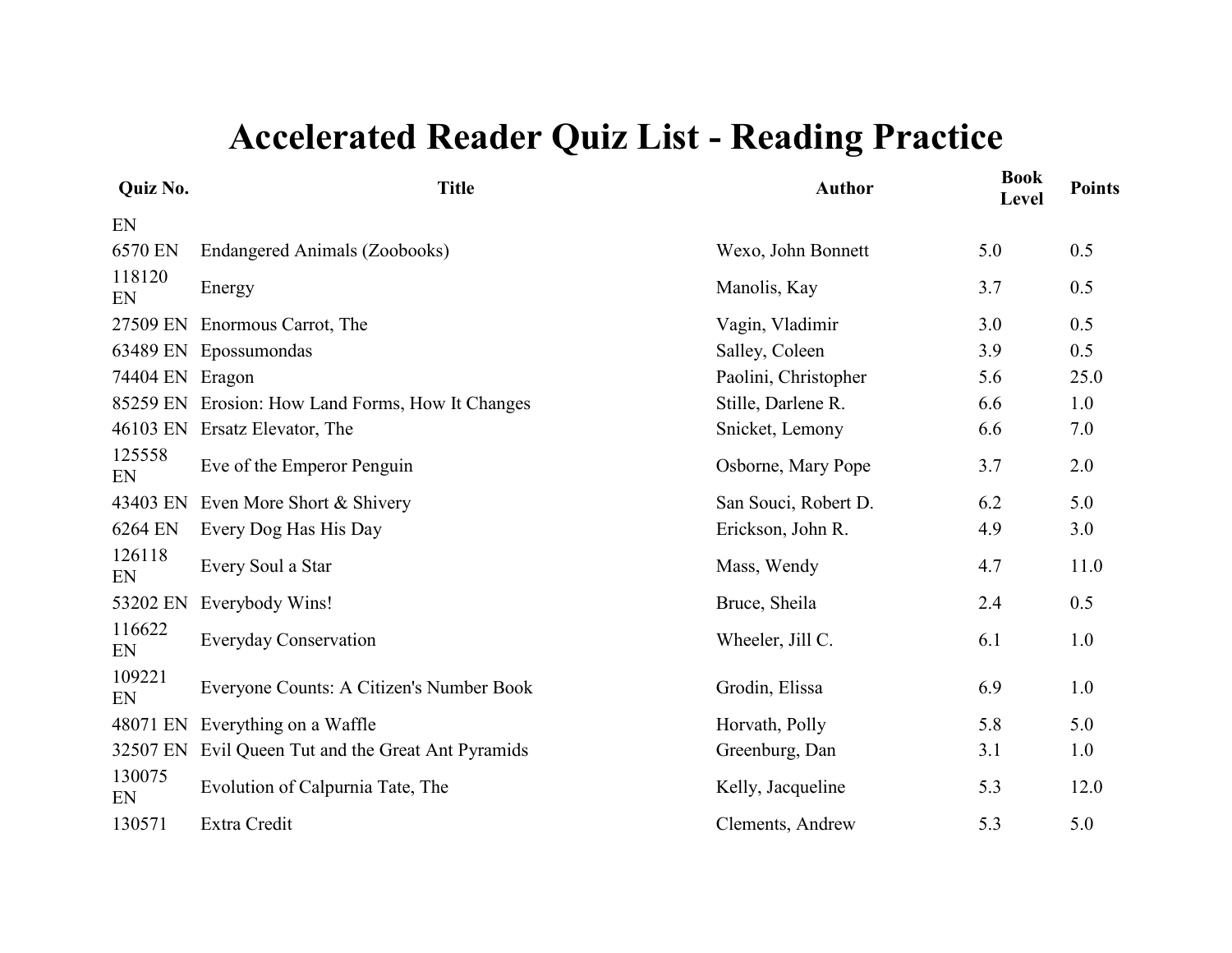| <b>Book</b><br>Level | <b>Points</b> |
|----------------------|---------------|
|                      |               |
| 4.0                  | 0.5           |
| 4.3                  | 5.0           |
| 2.0                  | 0.5           |
| 4.8                  | 3.0           |
| 4.8                  | 6.0           |
| 2.8                  | 0.5           |
| 4.7                  | 4.0           |
| 4.1                  | 3.0           |
| 3.3                  | 1.0           |
| 5.6                  | 6.0           |
| 3.5                  | 0.5           |
| 5.3                  | 6.0           |
| 5.4                  | 7.0           |
| 3.7                  | 4.0           |
| 2.6                  | 0.5           |
| 2.0                  | 0.5           |
| 3.2                  | 0.5           |
| 2.1                  | 0.5           |
|                      |               |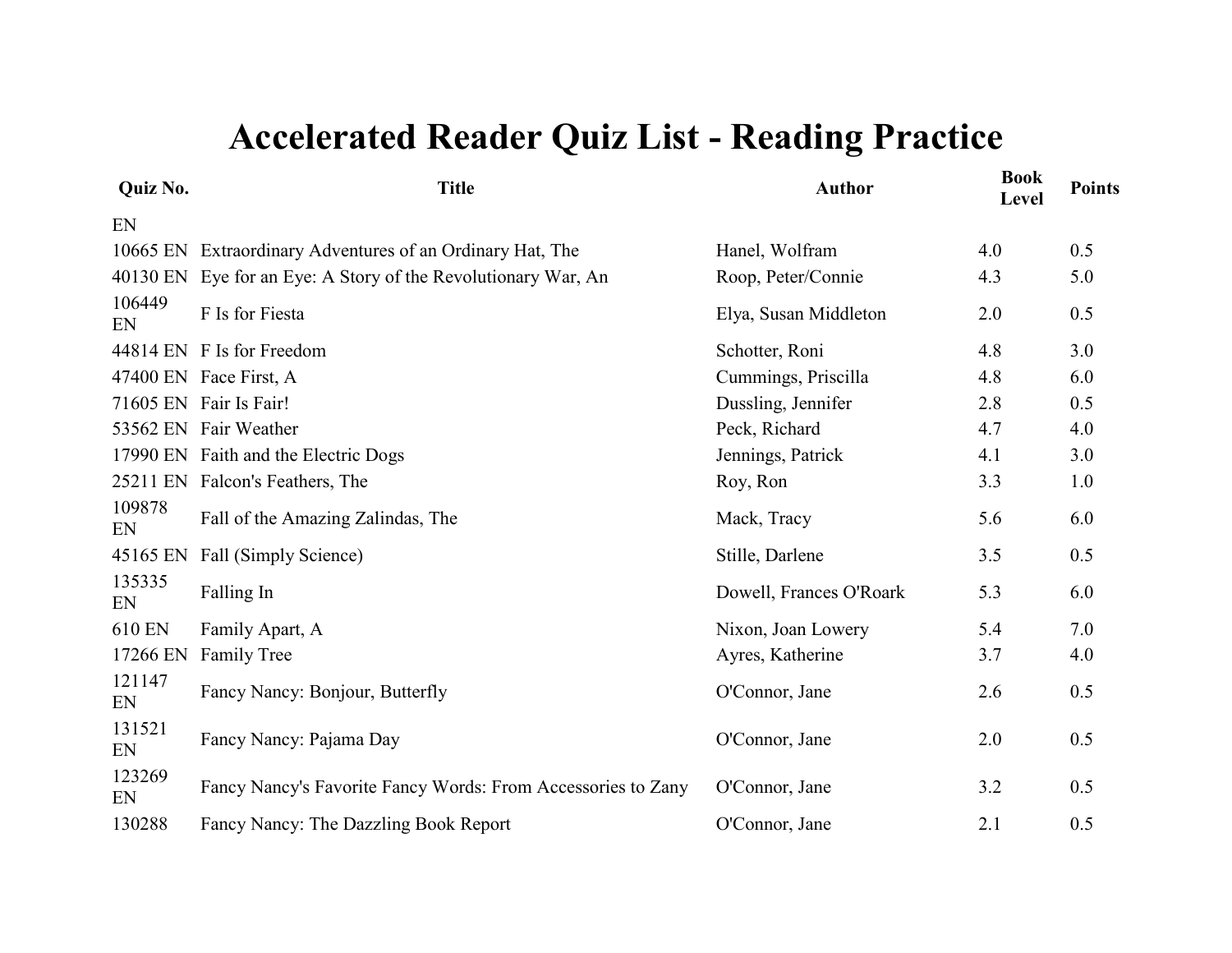| Quiz No.         | <b>Title</b>                                   | <b>Author</b>          | <b>Book</b><br>Level | <b>Points</b> |
|------------------|------------------------------------------------|------------------------|----------------------|---------------|
| EN               |                                                |                        |                      |               |
| 47409 EN         | Farewell, My Lunchbag                          | Hale, Bruce            | 3.9                  | 2.0           |
| 122366<br>EN     | <b>Farm Animals</b>                            | Cooper, Wade           | 2.1                  | 0.5           |
| 13063 EN         | Farm Dogs                                      | Cooper, Jason          | 3.4                  | 0.5           |
| 4773 EN          | Farm Kids                                      | Hansen, Ann Larkin     | 4.0                  | 0.5           |
| 4772 EN          | Farm Machinery                                 | Hansen, Ann Larkin     | 4.9                  | 0.5           |
| 13255 EN         | Farm Machinery                                 | Armentrout, David      | 4.9                  | 0.5           |
| 112 EN           | Farmer Boy                                     | Wilder, Laura Ingalls  | 5.2                  | 9.0           |
| 74235 EN         | Farmer McPeepers and His Missing Milk Cows     | Duffield, Katy S.      | 2.7                  | 0.5           |
| 4776 EN          | Farmers                                        | Hansen, Ann Larkin     | 4.0                  | 0.5           |
| 28120 EN         | Farmers                                        | Russell, William       | 3.9                  | 0.5           |
| 51281 EN Farming |                                                | Gibbons, Gail          | 2.4                  | 0.5           |
|                  | 16856 EN Fat Cat Sat on the Mat, The           | Karlin, Nurit          | 1.9                  | 0.5           |
|                  | 31544 EN Favorite Greek Myths                  | Osborne, Mary Pope     | 6.1                  | 2.0           |
|                  | 45641 EN Ferdinand Magellan (Famous Explorers) | Hurwicz, Claude        | 4.4                  | 0.5           |
|                  | 42961 EN Fever, 1793                           | Anderson, Laurie Halse | 4.4                  | 7.0           |
| 43467 EN         | <b>Fiddle Fever</b>                            | Doucet, Sharon Arms    | 5.5                  | 6.0           |
|                  | 70127 EN Field Guide, The                      | DiTerlizzi/Black       | 4.2                  | 1.0           |
| 125506<br>EN     | <b>Fighting a Battle</b>                       | Murrell, Deborah       | 6.2                  | 1.0           |
| 566 EN           | Fighting Ground, The                           | Avi                    | 4.2                  | 4.0           |
| 5659 EN          | Figure in Hiding, A                            | Dixon, Franklin W.     | 5.3                  | 5.0           |
| 84377 EN         | Final Battle, The                              | Osborne, Mary Pope     | 5.3                  | 1.0           |
|                  |                                                |                        |                      |               |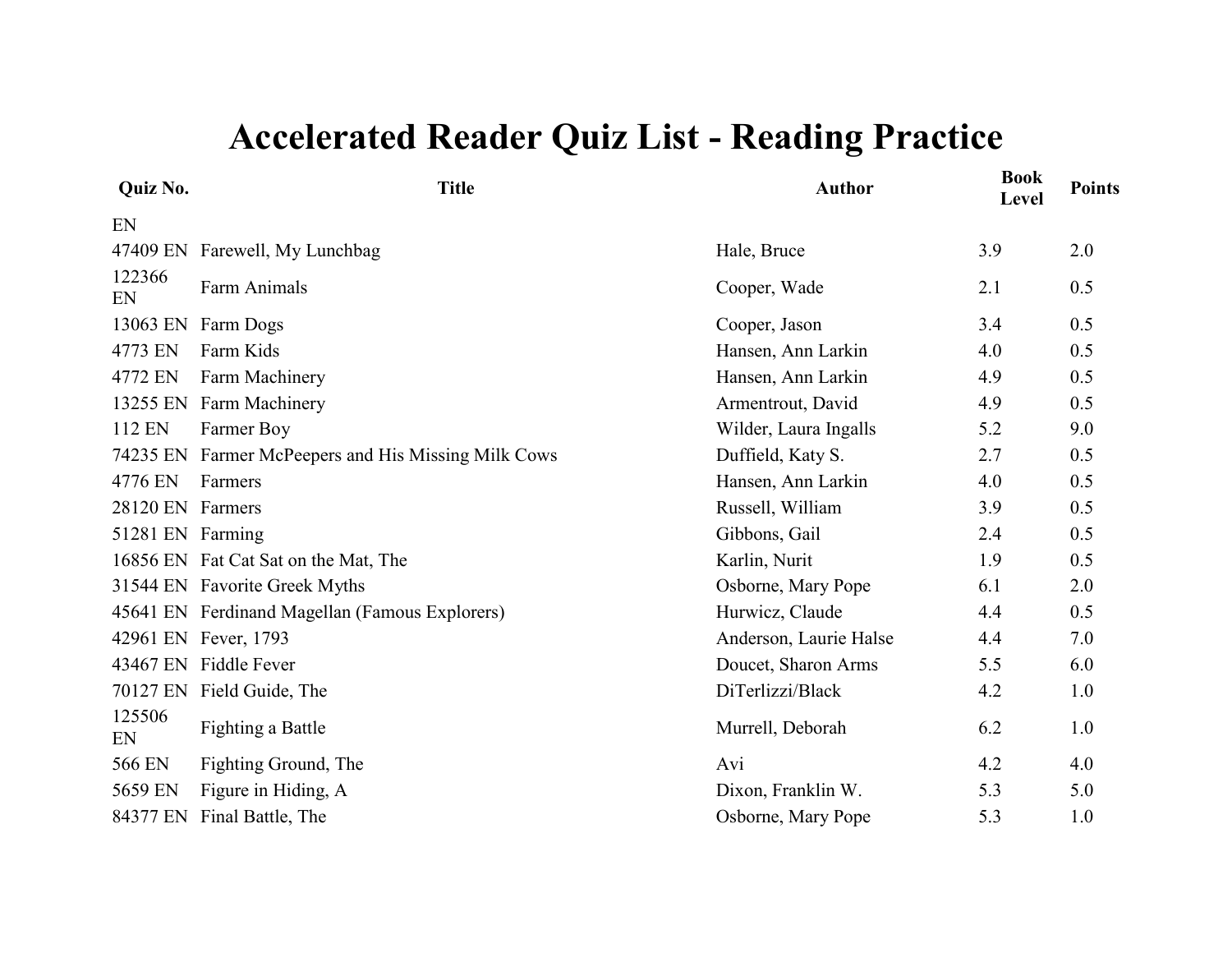| <b>Title</b>                                    | <b>Author</b>         | <b>Book</b><br>Level | <b>Points</b> |
|-------------------------------------------------|-----------------------|----------------------|---------------|
| 46348 EN Find the Snake                         | Foley, Cate           | 1.1                  | 0.5           |
| Finders Keepers for Franklin                    | Bourgeois, Paulette   | 2.8                  | 0.5           |
| <b>Finding Buck McHenry</b>                     | Slote, Alfred         | 3.5                  | 6.0           |
| Finding the Titanic                             | Ballard, Robert D.    | 4.0                  | 0.5           |
| 53195 EN Fine, Fine School, A                   | Creech, Sharon        | 3.3                  | 0.5           |
| Fire in the Valley                              | West, Tracey          | 4.1                  | 2.0           |
| Fireflies                                       | Green, Emily K.       | 1.7                  | 0.5           |
| Firehouse!                                      | Teague, Mark          | 1.5                  | 0.5           |
| Fires of Jubilee                                | Hart, Alison          | 5.0                  | 6.0           |
| Fireworks at the FBI                            | Roy, Ron              | 3.9                  | 1.0           |
| First Day in Grapes                             | Pérez, L. King        | 3.2                  | 0.5           |
| 25950 EN First Day, Worst Day                   | Dixon, Franklin W.    | 3.3                  | 1.0           |
| 18611 EN Fish Is Fish                           | Lionni, Leo           | 3.7                  | 0.5           |
| Five Little Peppers and How They Grew           | Sidney, Margaret      | 7.9                  | 13.0          |
| Five Little Piggies                             | Martin, David         | 2.5                  | 0.5           |
| 72136 EN Flakes and Flurries: A Book About Snow | Sherman, Josepha      | 3.6                  | 0.5           |
| Flashlight                                      | James, Betsy          | 2.2                  | 0.5           |
| <b>Flat Stanley</b>                             | Brown, Jeff           | 4.0                  | 1.0           |
| Fleas: Feasting on Blood                        | Somervill, Barbara A. | 4.7                  | 0.5           |
| Fledgling, The                                  | Langton, Jane         | 5.0                  | 6.0           |
|                                                 |                       |                      |               |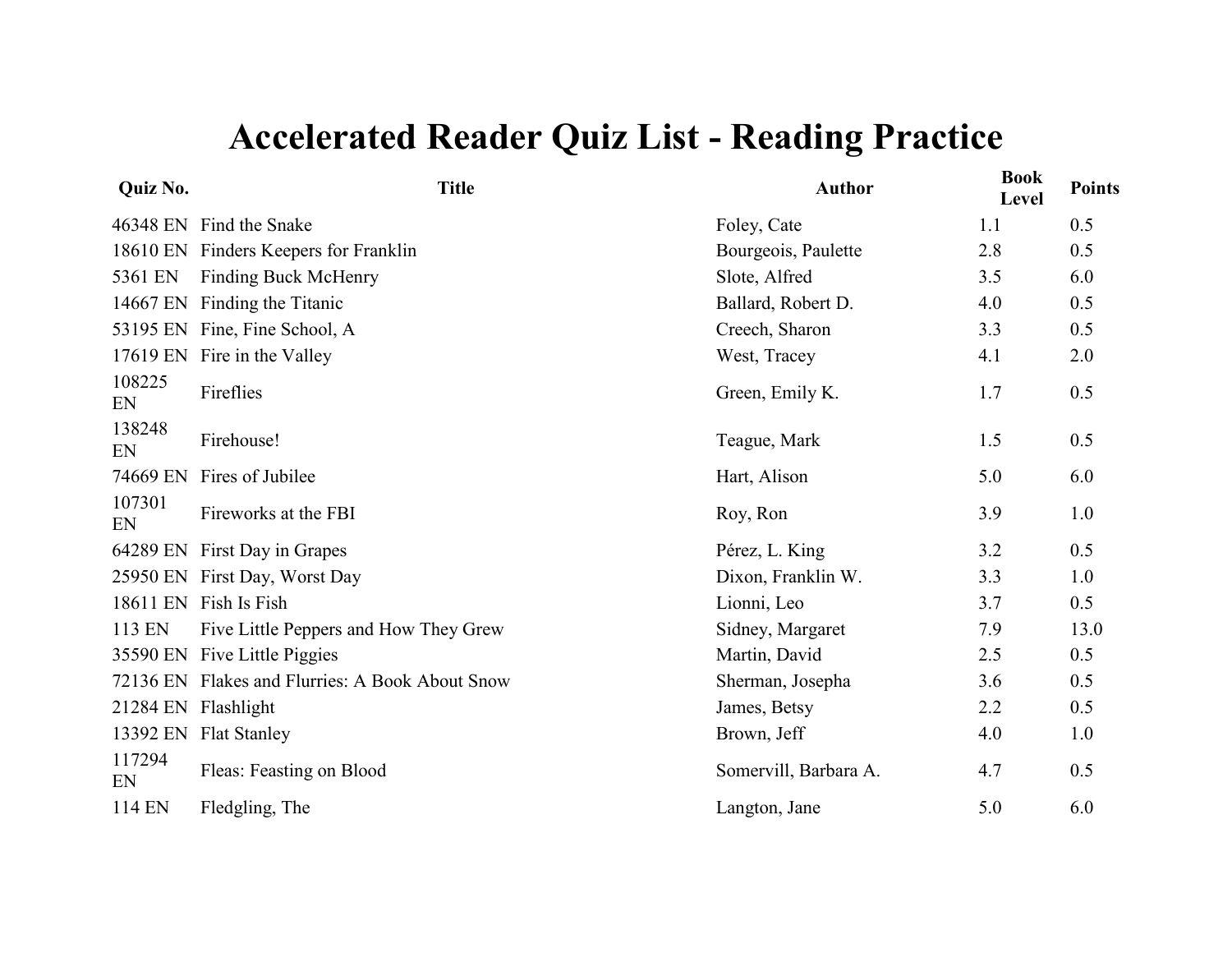| <b>Quiz No.</b> | <b>Title</b>                                             | <b>Author</b>            | <b>Book</b><br>Level | <b>Points</b> |
|-----------------|----------------------------------------------------------|--------------------------|----------------------|---------------|
| 5660 EN         | Flickering Torch Mystery, The                            | Dixon, Franklin W.       | 5.0                  | 5.0           |
| 20775 EN        | Flimflam Man, The                                        | Beard, Darleen Bailey    | 3.7                  | 1.0           |
| 5362 EN         | Flip City                                                | Hermann, Spring          | 4.6                  | 8.0           |
| 117777<br>EN    | Floating and Sinking: What Floats?                       | Pipe, Jim                | 2.7                  | 0.5           |
| 79516 EN        | Florence Nightingale                                     | Schaefer, Lola M.        | 2.1                  | 0.5           |
| 15723 EN        | Florida (One Nation)                                     | Capstone-Geography-Dept. | 4.4                  | 0.5           |
|                 | 47676 EN Flowers and Friends (We Can Read about Nature!) | Holmes, Anita            | 1.7                  | 0.5           |
| 165 EN          | Flunking of Joshua T. Bates, The                         | Shreve, Susan            | 5.1                  | 2.0           |
| 6063 EN         | Fly Away Home                                            | Bunting, Eve             | 2.7                  | 0.5           |
| 28011 EN        | Fly, Bessie, Fly                                         | Joseph, Lynn             | 4.0                  | 0.5           |
| 135780<br>EN    | Fly Guy Meets Fly Girl!                                  | Arnold, Tedd             | 1.4                  | 0.5           |
| 122340<br>EN    | Fly High, Fly Guy!                                       | Arnold, Tedd             | 1.4                  | 0.5           |
| 58680 EN        | Flying Free: Corey's Underground Railroad Diary          | Wyeth, Sharon Dennis     | 3.3                  | 1.0           |
| 29320 EN        | <b>Flying Ghosts</b>                                     | Matheson, Shirlee Smith  | 4.4                  | 6.0           |
| 32047 EN        | <b>Flying Solo</b>                                       | Fletcher, Ralph          | 3.9                  | 3.0           |
| 105651<br>EN    | Flyte                                                    | Sage, Angie              | 6.0                  | 16.0          |
|                 | 73254 EN Foal in the Fog                                 | Baglio, Ben M.           | 4.3                  | 3.0           |
|                 | 57133 EN Foals in the Field                              | Baglio, Ben M.           | 3.8                  | 3.0           |
|                 | 32731 EN Folk Keeper, The                                | Billingsley, Franny      | 5.3                  | 6.0           |
| 115497          | Follow Me, Mittens                                       | Schaefer, Lola M.        | 1.6                  | 0.5           |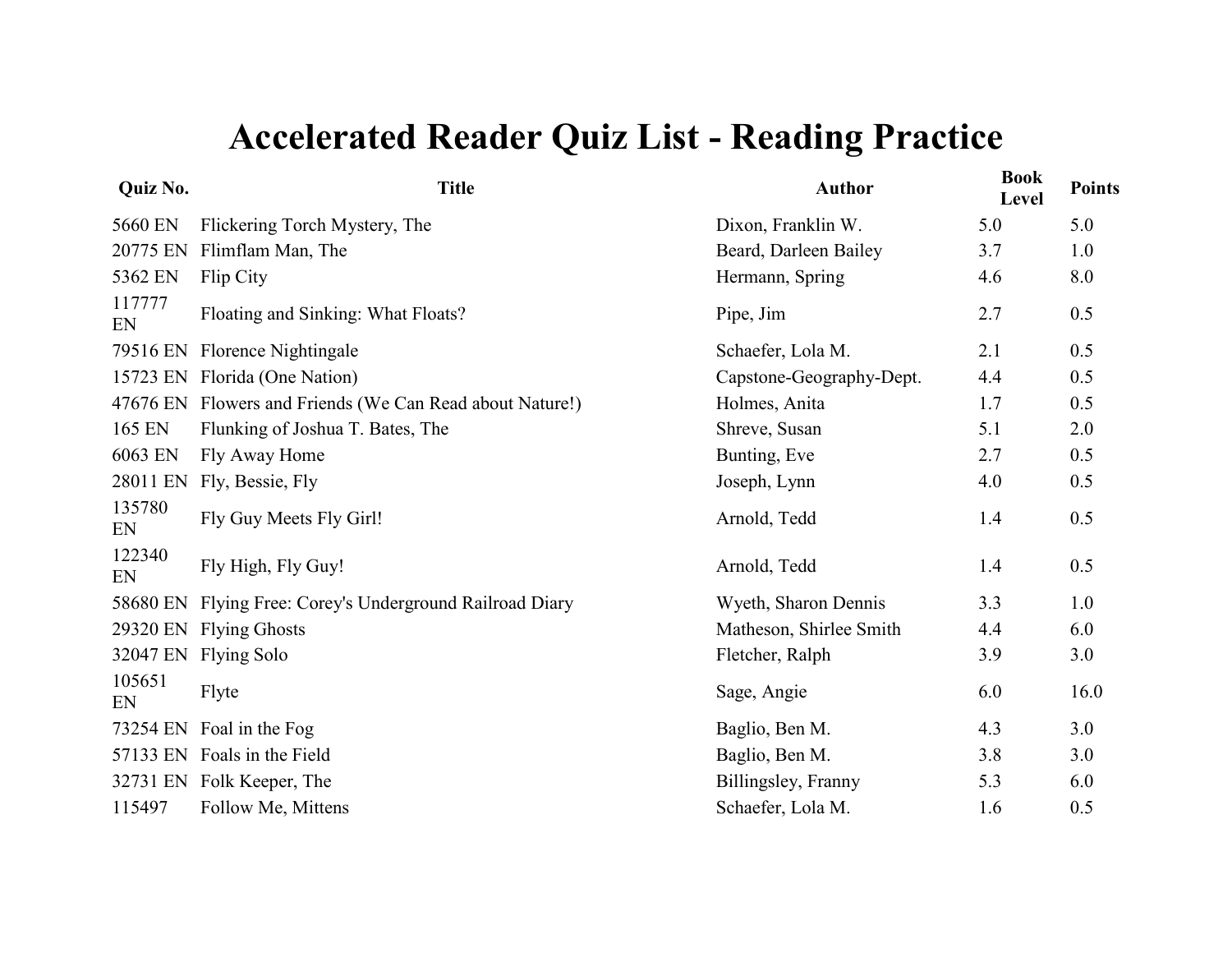| <b>Quiz No.</b> | <b>Title</b>                                                           | <b>Author</b>             | <b>Book</b><br>Level | <b>Points</b> |
|-----------------|------------------------------------------------------------------------|---------------------------|----------------------|---------------|
| EN              |                                                                        |                           |                      |               |
|                 | 49782 EN Following Fake Man                                            | Holmes, Barbara Ware      | 3.7                  | 6.0           |
|                 | 20507 EN Food Pyramid (A True Book), The                               | Kalbacken, Joan           | 4.7                  | 0.5           |
| 9018 EN         | Foot Book, The                                                         | Seuss, Dr.                | 0.6                  | 0.5           |
| 67110 EN        | Football for Fun!                                                      | Goin, Kenn                | 4.7                  | 0.5           |
| 5363 EN         | Football Fugitive                                                      | Christopher, Matt         | 4.5                  | 2.0           |
| 121938<br>EN    | Football Hero                                                          | Green, Tim                | 5.1                  | 9.0           |
|                 | 85807 EN Footprints in the Snow: Counting by Twos                      | Dahl, Michael             | 2.0                  | 0.5           |
|                 | 56683 EN for Antarctica, A                                             | Chester, Jonathan         | 5.8                  | 0.5           |
|                 | 17620 EN Forbidden Friendship                                          | Weber, Judith Eichler     | 4.1                  | 2.0           |
|                 | 24869 EN Forces and Motion (Science Projects)                          | Pinna, Simon de           | 6.8                  | 1.0           |
|                 | 29049 EN Forces and Movement (Young Scientists)                        | Dixon/Smith               | 3.7                  | 0.5           |
| 1575 EN         | Forces Around Us (It's Science!)                                       | Hewitt, Sally             | 3.9                  | 0.5           |
|                 | 14814 EN Forged by Fire                                                | Draper, Sharon M.         | 4.7                  | 5.0           |
|                 | 41943 EN Forging Freedom: A True Story of Heroism During the Holocaust | Talbott, Hudson           | 4.8                  | 1.0           |
| 5364 EN         | <b>Forward Pass</b>                                                    | Dygard, Thomas J.         | 6.4                  | 7.0           |
| 121302<br>EN    | Found                                                                  | Haddix, Margaret Peterson | 5.0                  | 9.0           |
| 5416 EN         | Fourth-Grade Celebrity                                                 | Giff, Patricia Reilly     | 5.6                  | 3.0           |
| 80736 EN        | <b>Fourth-Grade Fuss</b>                                               | Hurwitz, Johanna          | 5.0                  | 3.0           |
| 6361 EN         | Fourth Grade Rats                                                      | Spinelli, Jerry           | 2.6                  | 2.0           |
|                 | 23867 EN Fox All Week                                                  | Marshall, Edward          | 2.0                  | 0.5           |
|                 | 17523 EN Fox and His Friends                                           | Marshall, Edward          | 2.0                  | 0.5           |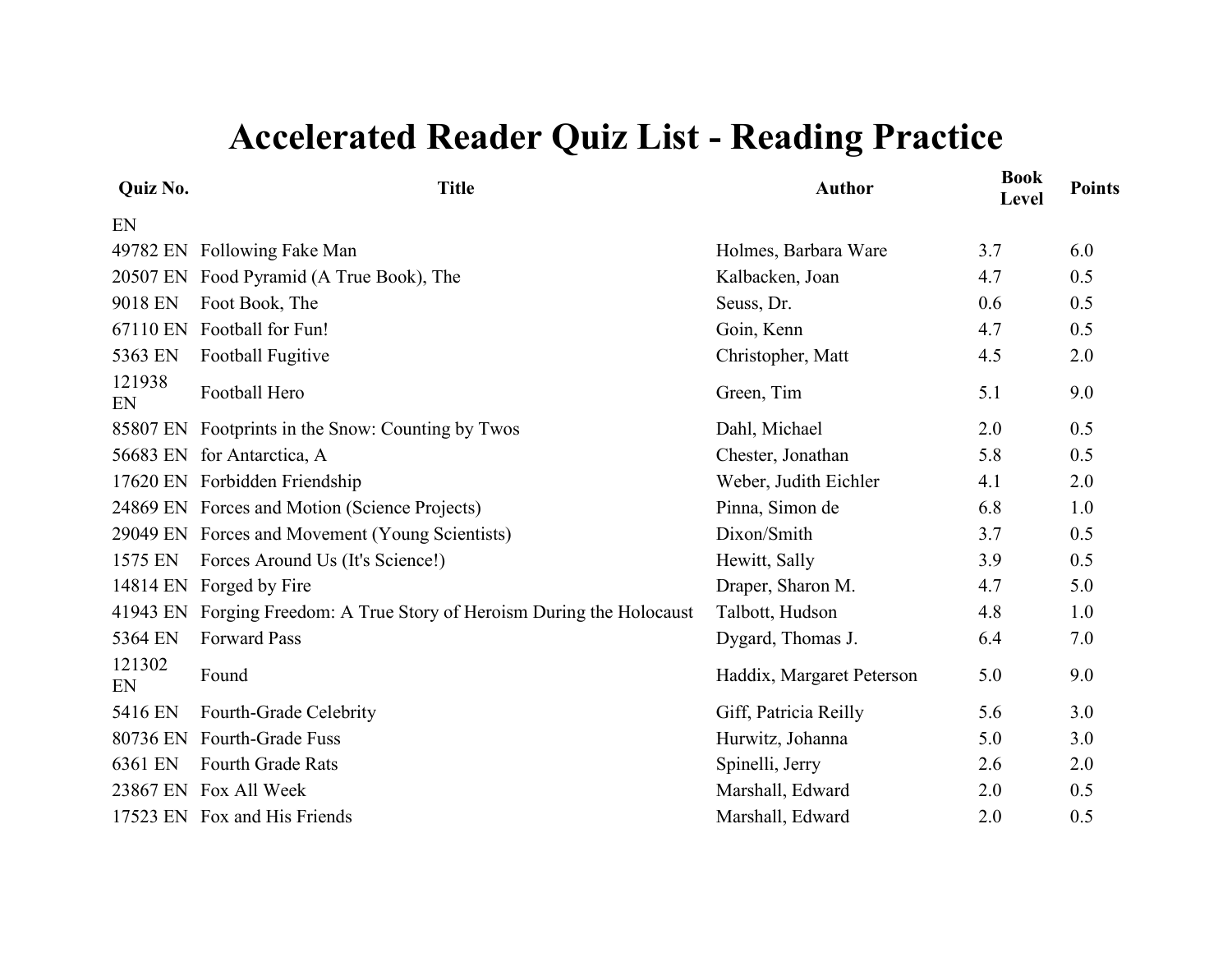| Quiz No.     | <b>Title</b>                                                   | <b>Author</b>          | <b>Book</b><br>Level | <b>Points</b> |
|--------------|----------------------------------------------------------------|------------------------|----------------------|---------------|
|              | 72163 EN Fox and the Grapes: A Retelling of Aesop's Fable, The | White, Mark            | 1.9                  | 0.5           |
|              | 36425 EN Fox and the Stork, The                                | McDermott, Gerald      | 1.8                  | 0.5           |
| 9019 EN      | Fox in Socks                                                   | Seuss, Dr              | 2.1                  | 0.5           |
| 7313 EN      | Fox on the Job                                                 | Marshall, James        | 2.0                  | 0.5           |
| 31415 EN     | Fox on Wheels                                                  | Marshall, Edward       | 1.9                  | 0.5           |
| 218 EN       | Fox Steals Home, The                                           | Christopher, Matt      | 4.5                  | 4.0           |
| 138136<br>EN | Framed                                                         | Korman, Gordon         | 5.2                  | 6.0           |
|              | 56212 EN Francisco Pizarro (Famous Explorers)                  | Donaldson-Forbes, Jeff | 4.9                  | 0.5           |
|              | 45642 EN Francisco Vásquez de Coronado (Famous Explorers)      | Hurwicz, Claude        | 4.7                  | 0.5           |
|              | 10666 EN Frankenstein Doesn't Plant Petunias                   | Dadey/Jones            | 3.7                  | 1.0           |
|              | 18612 EN Franklin and the Tooth Fairy                          | Bourgeois, Paulette    | 2.6                  | 0.5           |
|              | 74828 EN Franklin D. Roosevelt                                 | Emerson, Judy          | 2.1                  | 0.5           |
|              | 18613 EN Franklin Fibs                                         | Bourgeois, Paulette    | 2.7                  | 0.5           |
|              | 18614 EN Franklin Goes to School                               | Bourgeois, Paulette    | 2.9                  | 0.5           |
|              | 18615 EN Franklin Has a Sleepover                              | Bourgeois, Paulette    | 2.6                  | 0.5           |
|              | 18616 EN Franklin in the Dark                                  | Bourgeois, Paulette    | 2.5                  | 0.5           |
|              | 18617 EN Franklin Is Bossy                                     | Bourgeois, Paulette    | 2.2                  | 0.5           |
|              | 18618 EN Franklin Is Lost                                      | Bourgeois, Paulette    | 2.6                  | 0.5           |
|              | 18619 EN Franklin Is Messy                                     | Bourgeois, Paulette    | 2.8                  | 0.5           |
|              | 18620 EN Franklin Plays the Game                               | Bourgeois, Paulette    | 2.8                  | 0.5           |
|              | 18622 EN Franklin's Blanket                                    | Bourgeois, Paulette    | 3.0                  | 0.5           |
| 18623 EN     | Franklin's Halloween                                           | Bourgeois, Paulette    | 2.7                  | 0.5           |
|              | 86673 EN Franklin's Library Book                               | Jennings, Sharon       | 1.8                  | 0.5           |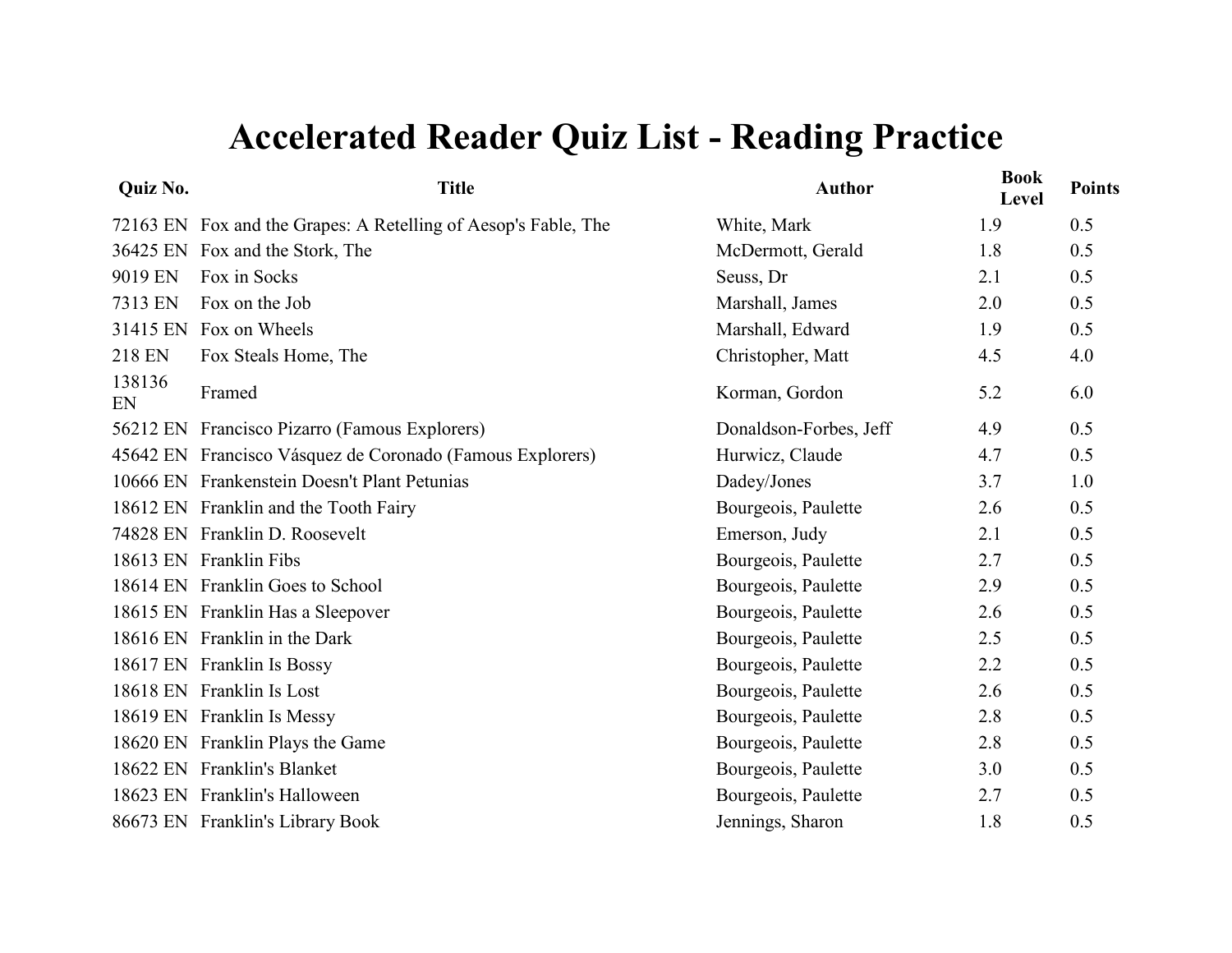| Quiz No.     | <b>Title</b>                          | <b>Author</b>          | <b>Book</b><br>Level | <b>Points</b> |
|--------------|---------------------------------------|------------------------|----------------------|---------------|
|              | 18624 EN Franklin's New Friend        | Bourgeois, Paulette    | 2.7                  | 0.5           |
|              | 18625 EN Franklin's School Play       | Bourgeois, Paulette    | 3.0                  | 0.5           |
|              | 18621 EN Franklin Wants a Pet         | Bourgeois, Paulette    | 2.5                  | 0.5           |
| 5331 EN      | Freak the Mighty/The Mighty           | Philbrick, Rodman      | 5.5                  | 5.0           |
| 262 EN       | Freckle Juice                         | Blume, Judy            | 3.1                  | 0.5           |
| 88049 EN     | Fred and Ted Go Camping               | Eastman, Peter         | 1.2                  | 0.5           |
| 115335<br>EN | Fred Stays with Me!                   | Coffelt, Nancy         | 1.8                  | 0.5           |
| 67192 EN     | <b>Frederick Douglass</b>             | Welch, Catherine A.    | 4.3                  | 1.0           |
|              | 56268 EN Frederick Douglass           | Schaefer, Lola M.      | 2.5                  | 0.5           |
| 104072<br>EN | Frederick Douglass: Voice for Freedom | Spengler, Kremena      | 4.5                  | 0.5           |
| 29996 EN     | Freedom Crossing                      | Clark, Margaret Goff   | 4.6                  | 5.0           |
| 106043<br>EN | Freeglader                            | Stewart, Paul          | 6.4                  | 13.0          |
| 18626 EN     | Friend for Minerva Louise, A          | Stoeke, Janet Morgan   | 1.2                  | 0.5           |
| 5417 EN      | Friend Like That, A                   | Slote, Alfred          | 3.3                  | 4.0           |
|              | 81658 EN Friend, The                  | Stewart, Sarah         | 4.5                  | 0.5           |
| 2114 EN      | Frightful's Mountain                  | George, Jean Craighead | 4.7                  | 8.0           |
| 16637 EN     | Frindle                               | Clements, Andrew       | 5.4                  | 2.0           |
| 6493 EN      | Fritz and the Beautiful Horses        | Brett, Jan             | 3.4                  | 0.5           |
| 5512 EN      | Frog and Toad All Year                | Lobel, Arnold          | 2.6                  | 0.5           |
| 6116 EN      | Frog and Toad Are Friends             | Lobel, Arnold          | 2.9                  | 0.5           |
| 5467 EN      | Frog and Toad Together                | Lobel, Arnold          | 2.9                  | 0.5           |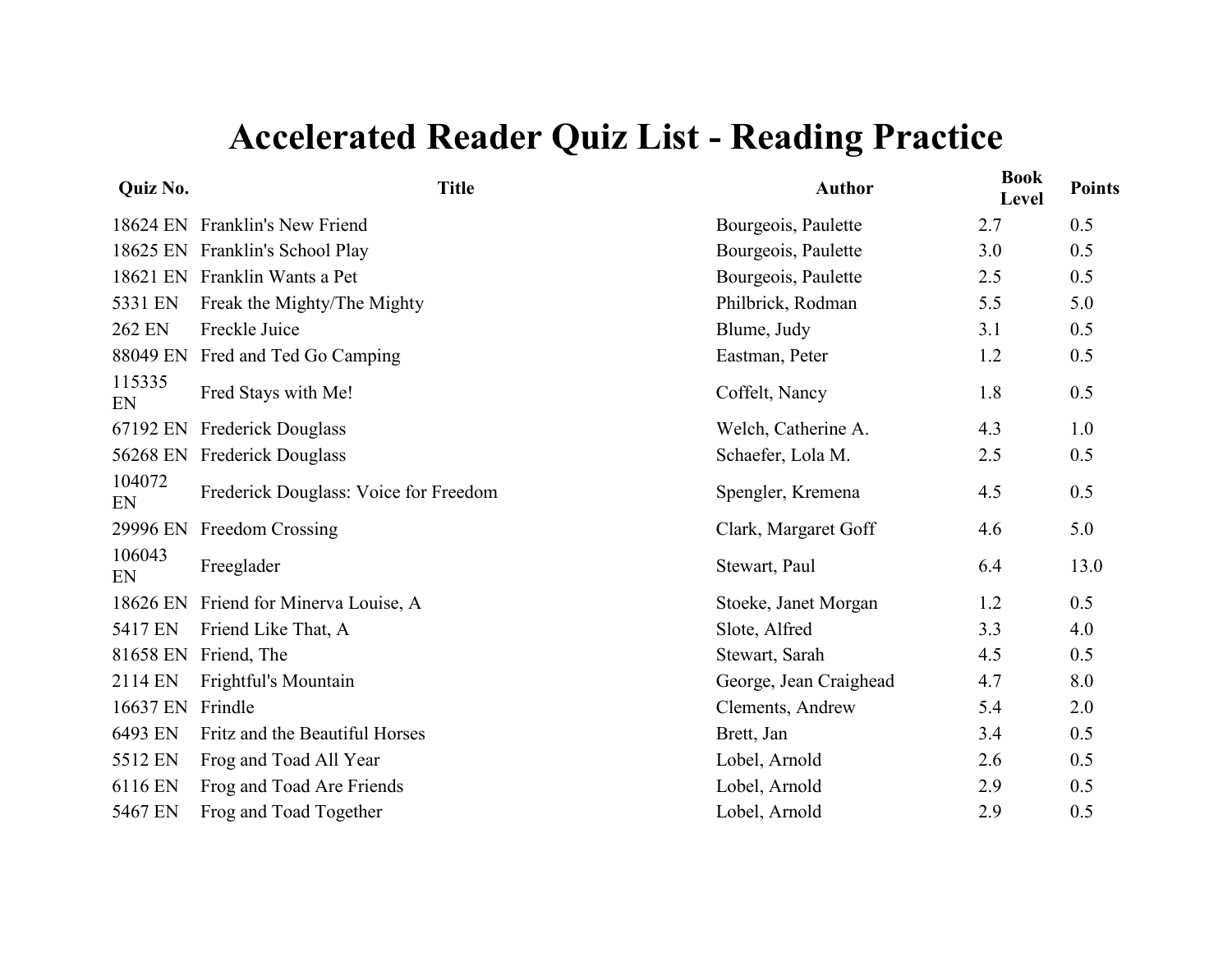| Quiz No.      | <b>Title</b>                                         | <b>Author</b>         | <b>Book</b><br>Level | <b>Points</b> |
|---------------|------------------------------------------------------|-----------------------|----------------------|---------------|
|               | 69594 EN Frog in the Bog, A                          | Wilson, Karma         | 3.1                  | 0.5           |
|               | 27733 EN Frog Princess of Pelham, The                | Conford, Ellen        | 3.8                  | 3.0           |
|               | 53911 EN Froggy Eats Out                             | London, Jonathan      | 2.5                  | 0.5           |
|               | 17526 EN Froggy Gets Dressed                         | London, Jonathan      | 1.8                  | 0.5           |
|               | 53534 EN Froggy Learns to Swim                       | London, Jonathan      | 2.0                  | 0.5           |
|               | 78935 EN Froggy's Day with Dad                       | London, Jonathan      | 2.2                  | 0.5           |
|               | 29483 EN From One Experience to Another              | Weiss, Jerry/Helen    | 4.7                  | 8.0           |
|               | 46353 EN From Seed to Dandelion                      | Kottke, Jan           | 1.5                  | 0.5           |
|               | 24913 EN From Seed to Plant                          | Gibbons, Gail         | 3.4                  | 0.5           |
|               | 46354 EN From Seed to Pumpkin                        | Kottke, Jan           | 1.6                  | 0.5           |
| 1662 EN       | From Seed to Sunflower (Lifecycles)                  | Legg, Gerald          | 3.0                  | 0.5           |
| <b>29 EN</b>  | From the Mixed-Up Files of Mrs. Basil E. Frankweiler | Konigsburg, E.L.      | 4.7                  | 5.0           |
| 414 EN        | Fudge                                                | Graeber, Charlotte    | 3.7                  | 3.0           |
| 5220 EN       | Fudge-a-Mania                                        | Blume, Judy           | 3.3                  | 3.0           |
| 219 EN        | Gaffer Samson's Luck                                 | Walsh, Jill Paton     | 4.7                  | 4.0           |
| <b>220 EN</b> | Gammage Cup, The                                     | Kendall, Carol        | 5.9                  | 8.0           |
| 6265 EN       | Garbage Juice for Breakfast                          | Giff, Patricia Reilly | 2.4                  | 1.0           |
| 118100<br>EN  | Garbage Trucks                                       | Lindeen, Mary         | 1.9                  | 0.5           |
| 53498 EN      | Garden That We Grew, The                             | Holub, Joan           | 1.9                  | 0.5           |
|               | 18674 EN Gardener, The                               | Stewart, Sarah        | 3.9                  | 0.5           |
|               | 14668 EN Gargoyles Don't Drive School Buses          | Dadey/Jones           | 3.6                  | 1.0           |
|               | 29340 EN Gate in the Wall, The                       | Howard, Ellen         | 5.7                  | 5.0           |
|               | 44063 EN Gathering Blue                              | Lowry, Lois           | 5.0                  | 7.0           |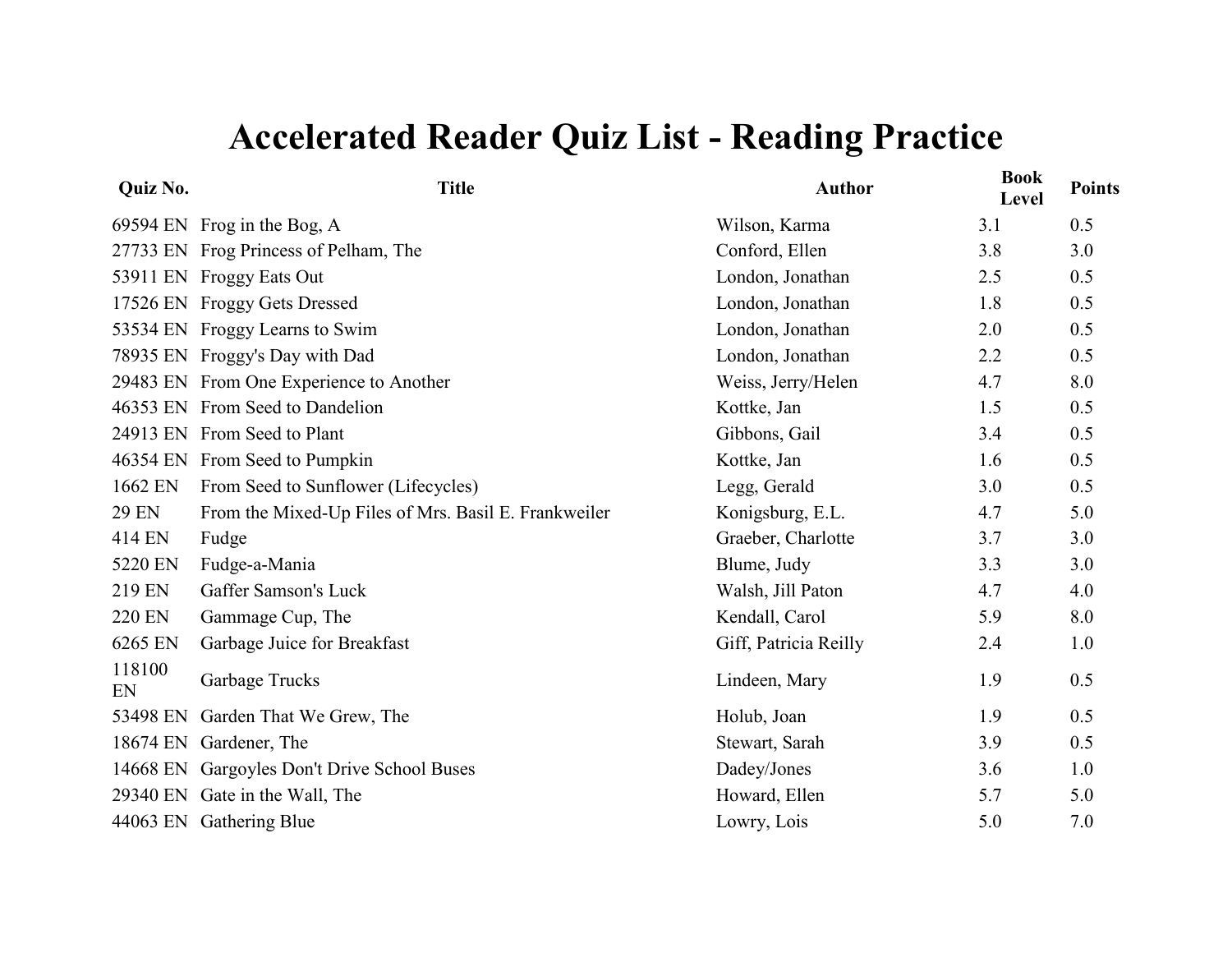| Quiz No.     | <b>Title</b>                                     | <b>Author</b>             | <b>Book</b><br>Level | <b>Points</b> |
|--------------|--------------------------------------------------|---------------------------|----------------------|---------------|
| 221 EN       | Gathering of Days, A                             | Blos, Joan W.             | 6.7                  | 5.0           |
| <b>30 EN</b> | Gay-Neck: The Story of a Pigeon                  | Mukerji, Dhan Gopal       | 6.5                  | 6.0           |
| 13065 EN     | Geese                                            | Cooper, Jason             | 4.0                  | 0.5           |
| 118101<br>EN | Geese                                            | Endres, Hollie            | 1.2                  | 0.5           |
| 68093 EN     | Geese on the Farm                                | Schuh, Mari C.            | 1.2                  | 0.5           |
| 113631<br>EN | Gemstones                                        | Dayton, Connor            | 5.0                  | 0.5           |
| 10879 EN     | Genghis Khan: A Dog Star Is Born                 | Sharmat, Marjorie Weinman | 2.7                  | 1.0           |
| 10667 EN     | Genies Don't Ride Bicycles                       | Dadey/Jones               | 3.6                  | 1.0           |
| 222 EN       | Gentle Ben                                       | Morey, Walt               | 4.8                  | 8.0           |
| 5468 EN      | George and Martha                                | Marshall, James           | 2.7                  | 0.5           |
| 27818 EN     | George Eastman                                   | Joseph, Paul              | 4.2                  | 0.5           |
| 44277 EN     | George W. Bush                                   | Ryan, Patrick             | 4.6                  | 0.5           |
| 70356 EN     | George Washington                                | Knox, Barbara             | 2.1                  | 0.5           |
| 50975 EN     | George Washington Carver                         | Rustad, Martha E.H.       | 2.2                  | 0.5           |
| 89612 EN     | George Washington Carver: Scientist and Inventor | Monroe, Judy              | 4.1                  | 0.5           |
| 5418 EN      | George Washington's Breakfast                    | Fritz, Jean               | 4.1                  | 0.5           |
| 68924 EN     | George Washington's Teeth                        | Chandra, Deborah          | 3.6                  | 0.5           |
| 15724 EN     | Georgia (One Nation)                             | Capstone-Geography-Dept.  | 4.0                  | 0.5           |
| 15359 EN     | German Shepherd, The                             | Wilcox, Charlotte         | 4.8                  | 0.5           |
| 126153<br>EN | German Shepherds                                 | Schuh, Mari               | 3.6                  | 0.5           |
| 82070 EN     | Gertrude Chandler Warner                         | Wheeler, Jill C.          | 4.1                  | 0.5           |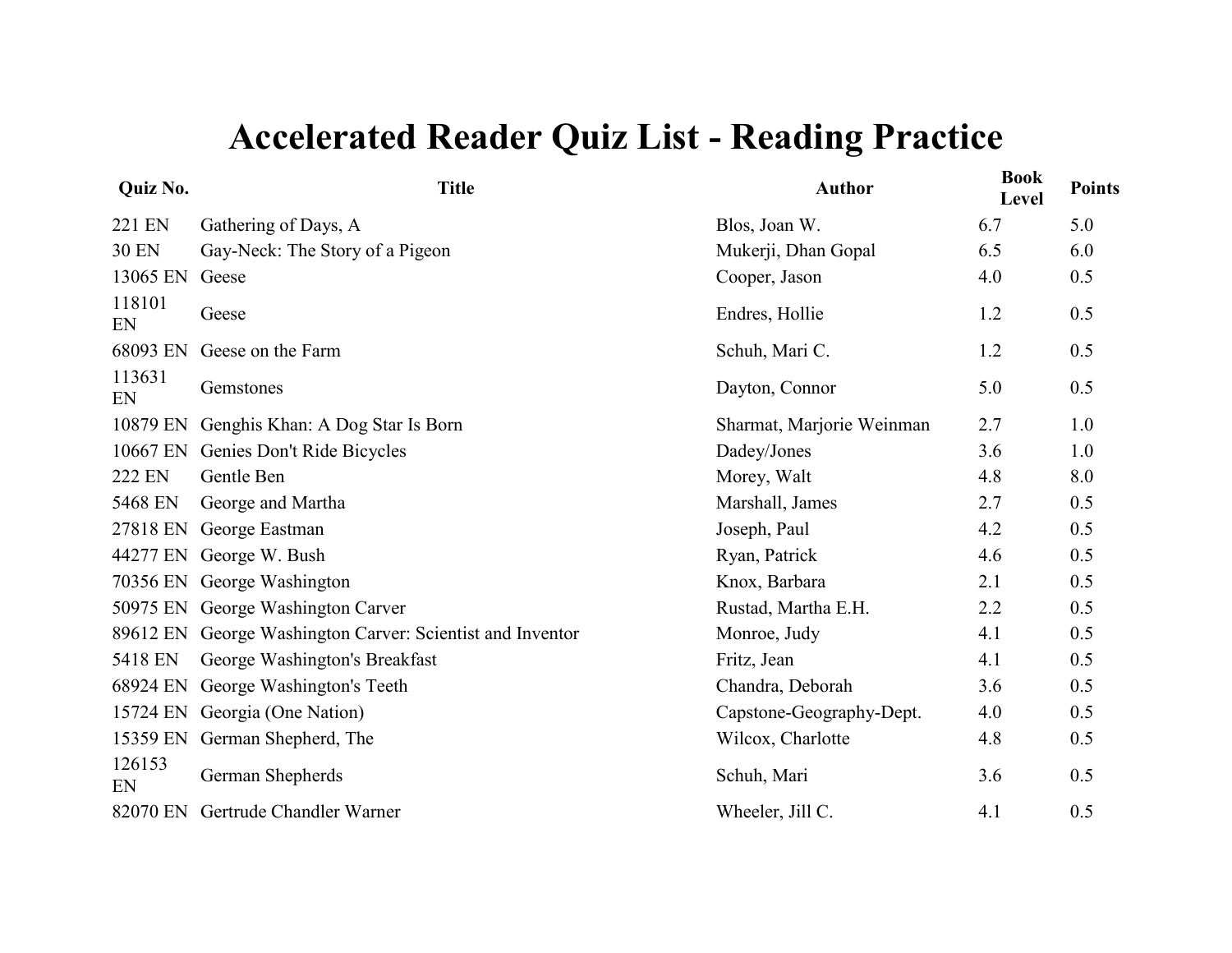| 42154 EN Get That Pest!<br>Douglas, Erin<br>1.0<br>0.5<br>Kantor, MacKinlay<br>5.0<br>17621 EN<br>Gettysburg<br>7.4<br>123841<br>0.5<br>Gettysburg Address in Translation: What It Really Means, The<br>4.9<br>Olson, Kay Melchisedech<br>EN<br>5.0<br>DeFelice, Cynthia<br>53435 EN<br>Ghost and Mrs. Hobbs, The<br>4.9<br>3.0<br>9606 EN<br><b>Ghost Beach</b><br>Stine, R.L.<br>3.4<br>8.0<br>20113 EN<br><b>Ghost Canoe</b><br>Hobbs, Will<br>5.9<br>40730 EN<br><b>Ghost Horse</b><br>1.0<br>Stanley, George Edward<br>3.1<br>28295 EN Ghost in Room 11, The<br>Wright, Betty Ren<br>2.0<br>4.0<br>415 EN<br>Ghost in Tent 19, The<br>O'Connor, Jim/Jane<br>3.3<br>1.0<br>5419 EN<br>Ghost in the Window, A<br>Wright, Betty Ren<br>5.0<br>5.5<br>Ghost Named Wanda, A<br>Greenburg, Dan<br>1.0<br>23291 EN<br>3.9<br>9607 EN<br>Stine, R.L.<br>3.0<br>Ghost Next Door, The<br>3.7<br>29339 EN<br>Ghost of a Chance<br>7.0<br>Roberts, Laura Peyton<br>4.6<br>5617 EN<br>Ghost of Blackwood Hall, The<br>Keene, Carolyn<br>5.9<br>6.0<br>26732 EN<br>Ghost of Fossil Glen, The<br>DeFelice, Cynthia<br>5.0<br>4.9<br>10668 EN<br>Ghost of Popcorn Hill, The<br>Wright, Betty Ren<br>3.5<br>1.0<br>123492<br>5.0<br>Ghost of Spirit Bear<br>Mikaelsen, Ben<br>4.8<br>EN<br>3.0<br>9264 EN<br>Ghost Ship Mystery, The<br>Warner, Gertrude Chandler<br>4.0<br>Griffin, Peni R.<br>4.0<br>50392 EN<br>Ghost Sitter, The<br>4.8<br>52128 EN<br><b>Ghost Soldier</b><br>Alphin, Elaine Marie<br>5.2<br>7.0<br>17566 EN Ghost Town at Sundown<br>Osborne, Mary Pope<br>1.0<br>3.0 | Quiz No. | <b>Title</b>                           | <b>Author</b> | <b>Book</b><br>Level | <b>Points</b> |
|---------------------------------------------------------------------------------------------------------------------------------------------------------------------------------------------------------------------------------------------------------------------------------------------------------------------------------------------------------------------------------------------------------------------------------------------------------------------------------------------------------------------------------------------------------------------------------------------------------------------------------------------------------------------------------------------------------------------------------------------------------------------------------------------------------------------------------------------------------------------------------------------------------------------------------------------------------------------------------------------------------------------------------------------------------------------------------------------------------------------------------------------------------------------------------------------------------------------------------------------------------------------------------------------------------------------------------------------------------------------------------------------------------------------------------------------------------------------------------------------------------------------------------------------------------------------------------|----------|----------------------------------------|---------------|----------------------|---------------|
|                                                                                                                                                                                                                                                                                                                                                                                                                                                                                                                                                                                                                                                                                                                                                                                                                                                                                                                                                                                                                                                                                                                                                                                                                                                                                                                                                                                                                                                                                                                                                                                 |          |                                        |               |                      |               |
|                                                                                                                                                                                                                                                                                                                                                                                                                                                                                                                                                                                                                                                                                                                                                                                                                                                                                                                                                                                                                                                                                                                                                                                                                                                                                                                                                                                                                                                                                                                                                                                 |          |                                        |               |                      |               |
|                                                                                                                                                                                                                                                                                                                                                                                                                                                                                                                                                                                                                                                                                                                                                                                                                                                                                                                                                                                                                                                                                                                                                                                                                                                                                                                                                                                                                                                                                                                                                                                 |          |                                        |               |                      |               |
|                                                                                                                                                                                                                                                                                                                                                                                                                                                                                                                                                                                                                                                                                                                                                                                                                                                                                                                                                                                                                                                                                                                                                                                                                                                                                                                                                                                                                                                                                                                                                                                 |          |                                        |               |                      |               |
|                                                                                                                                                                                                                                                                                                                                                                                                                                                                                                                                                                                                                                                                                                                                                                                                                                                                                                                                                                                                                                                                                                                                                                                                                                                                                                                                                                                                                                                                                                                                                                                 |          |                                        |               |                      |               |
|                                                                                                                                                                                                                                                                                                                                                                                                                                                                                                                                                                                                                                                                                                                                                                                                                                                                                                                                                                                                                                                                                                                                                                                                                                                                                                                                                                                                                                                                                                                                                                                 |          |                                        |               |                      |               |
|                                                                                                                                                                                                                                                                                                                                                                                                                                                                                                                                                                                                                                                                                                                                                                                                                                                                                                                                                                                                                                                                                                                                                                                                                                                                                                                                                                                                                                                                                                                                                                                 |          |                                        |               |                      |               |
|                                                                                                                                                                                                                                                                                                                                                                                                                                                                                                                                                                                                                                                                                                                                                                                                                                                                                                                                                                                                                                                                                                                                                                                                                                                                                                                                                                                                                                                                                                                                                                                 |          |                                        |               |                      |               |
|                                                                                                                                                                                                                                                                                                                                                                                                                                                                                                                                                                                                                                                                                                                                                                                                                                                                                                                                                                                                                                                                                                                                                                                                                                                                                                                                                                                                                                                                                                                                                                                 |          |                                        |               |                      |               |
|                                                                                                                                                                                                                                                                                                                                                                                                                                                                                                                                                                                                                                                                                                                                                                                                                                                                                                                                                                                                                                                                                                                                                                                                                                                                                                                                                                                                                                                                                                                                                                                 |          |                                        |               |                      |               |
|                                                                                                                                                                                                                                                                                                                                                                                                                                                                                                                                                                                                                                                                                                                                                                                                                                                                                                                                                                                                                                                                                                                                                                                                                                                                                                                                                                                                                                                                                                                                                                                 |          |                                        |               |                      |               |
|                                                                                                                                                                                                                                                                                                                                                                                                                                                                                                                                                                                                                                                                                                                                                                                                                                                                                                                                                                                                                                                                                                                                                                                                                                                                                                                                                                                                                                                                                                                                                                                 |          |                                        |               |                      |               |
|                                                                                                                                                                                                                                                                                                                                                                                                                                                                                                                                                                                                                                                                                                                                                                                                                                                                                                                                                                                                                                                                                                                                                                                                                                                                                                                                                                                                                                                                                                                                                                                 |          |                                        |               |                      |               |
|                                                                                                                                                                                                                                                                                                                                                                                                                                                                                                                                                                                                                                                                                                                                                                                                                                                                                                                                                                                                                                                                                                                                                                                                                                                                                                                                                                                                                                                                                                                                                                                 |          |                                        |               |                      |               |
|                                                                                                                                                                                                                                                                                                                                                                                                                                                                                                                                                                                                                                                                                                                                                                                                                                                                                                                                                                                                                                                                                                                                                                                                                                                                                                                                                                                                                                                                                                                                                                                 |          |                                        |               |                      |               |
|                                                                                                                                                                                                                                                                                                                                                                                                                                                                                                                                                                                                                                                                                                                                                                                                                                                                                                                                                                                                                                                                                                                                                                                                                                                                                                                                                                                                                                                                                                                                                                                 |          |                                        |               |                      |               |
|                                                                                                                                                                                                                                                                                                                                                                                                                                                                                                                                                                                                                                                                                                                                                                                                                                                                                                                                                                                                                                                                                                                                                                                                                                                                                                                                                                                                                                                                                                                                                                                 |          |                                        |               |                      |               |
|                                                                                                                                                                                                                                                                                                                                                                                                                                                                                                                                                                                                                                                                                                                                                                                                                                                                                                                                                                                                                                                                                                                                                                                                                                                                                                                                                                                                                                                                                                                                                                                 |          |                                        |               |                      |               |
|                                                                                                                                                                                                                                                                                                                                                                                                                                                                                                                                                                                                                                                                                                                                                                                                                                                                                                                                                                                                                                                                                                                                                                                                                                                                                                                                                                                                                                                                                                                                                                                 |          |                                        |               |                      |               |
|                                                                                                                                                                                                                                                                                                                                                                                                                                                                                                                                                                                                                                                                                                                                                                                                                                                                                                                                                                                                                                                                                                                                                                                                                                                                                                                                                                                                                                                                                                                                                                                 |          |                                        |               |                      |               |
|                                                                                                                                                                                                                                                                                                                                                                                                                                                                                                                                                                                                                                                                                                                                                                                                                                                                                                                                                                                                                                                                                                                                                                                                                                                                                                                                                                                                                                                                                                                                                                                 |          |                                        |               |                      |               |
|                                                                                                                                                                                                                                                                                                                                                                                                                                                                                                                                                                                                                                                                                                                                                                                                                                                                                                                                                                                                                                                                                                                                                                                                                                                                                                                                                                                                                                                                                                                                                                                 |          | 10669 EN Ghosts Don't Eat Potato Chips | Dadey/Jones   | 3.4                  | 1.0           |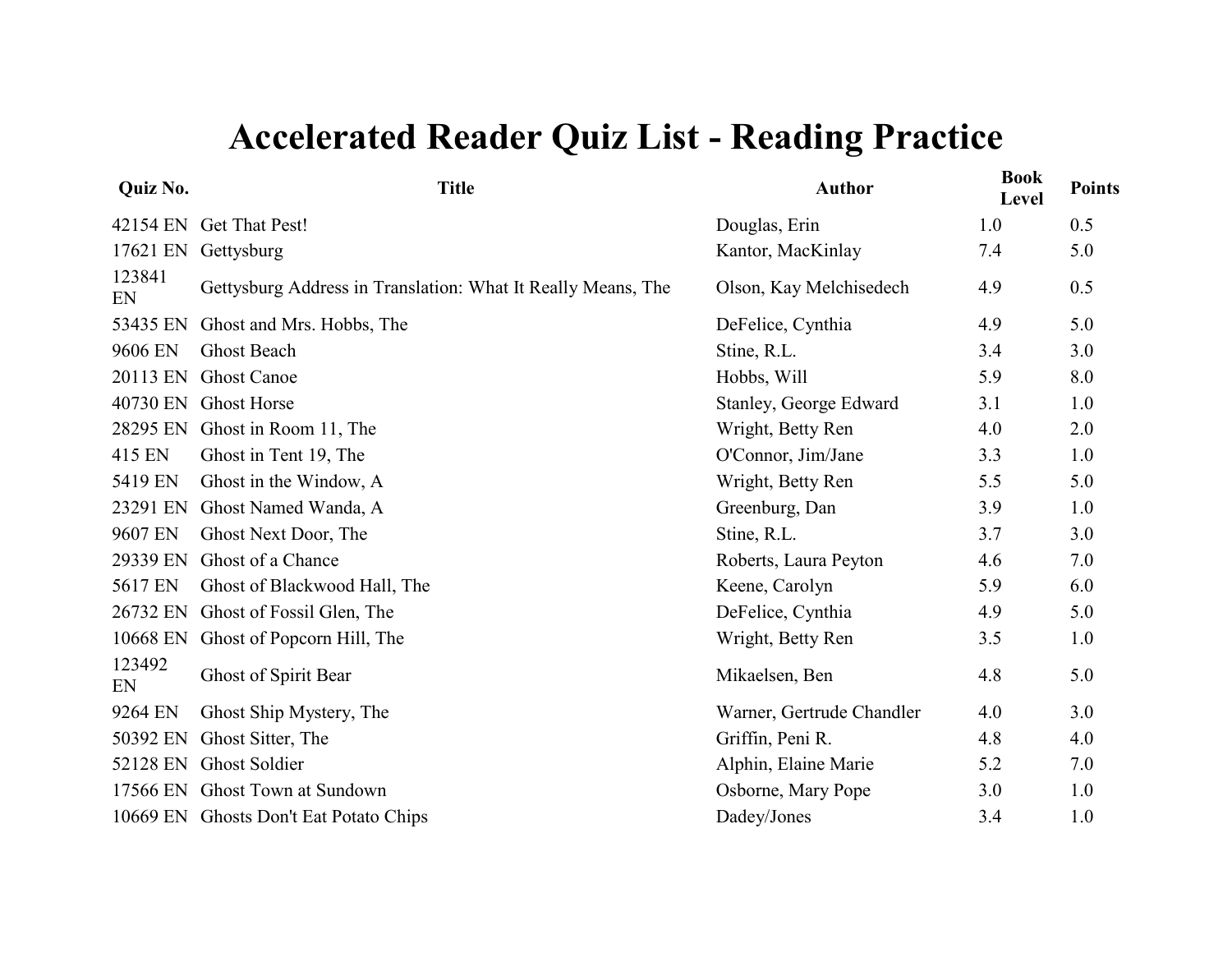| <b>Quiz No.</b> | <b>Title</b>                                              | <b>Author</b>        | <b>Book</b><br>Level | <b>Points</b> |
|-----------------|-----------------------------------------------------------|----------------------|----------------------|---------------|
| 123500<br>EN    | GI Joe in World War II                                    | Cromwell, Sharon     | 6.8                  | 1.0           |
| 58589 EN        | <b>Giant Pandas</b>                                       | Stone, Lynn M.       | 4.0                  | 0.5           |
| 31749 EN        | Giant Pandas (Bears)                                      | Freeman, Marcia S.   | 2.0                  | 0.5           |
| 6571 EN         | Giant Pandas (Zoobooks)                                   | Wexo, John Bonnett   | 5.5                  | 0.5           |
| 29328 EN        | Gift for Beth, A                                          | Pfeffer, Susan Beth  | 3.9                  | 2.0           |
| 29327 EN        | Gift for Jo, A                                            | Pfeffer, Susan Beth  | 4.3                  | 2.0           |
| 900 EN          | Gift of Peace, The                                        | Click, Brenda Morgan | 5.3                  | 7.0           |
| 112658<br>EN    | Giganotosaurus                                            | Mattern, Joanne      | 1.7                  | 0.5           |
| 58465 EN        | Giggle, Giggle, Quack                                     | Cronin, Doreen       | 2.3                  | 0.5           |
| 31 EN           | Ginger Pye                                                | Estes, Eleanor       | 6.0                  | 9.0           |
| 34613 EN        | Gingerbread Baby                                          | Brett, Jan           | 3.5                  | 0.5           |
| 110320<br>EN    | Gingerbread Cowboy, The                                   | Squires, Janet       | 3.8                  | 0.5           |
| 29488 EN        | Gingerbread Man, The                                      | Aylesworth, Jim      | 2.7                  | 0.5           |
| 9265 EN         | Giraffe and the Pelly and Me, The                         | Dahl, Roald          | 4.7                  | 1.0           |
| 56122 EN        | Giraffe: World's Tallest Animal, The                      | Paige, Joy           | 1.5                  | 0.5           |
| 6572 EN         | Giraffes (Zoobooks)                                       | Wexo, John Bonnett   | 5.0                  | 0.5           |
| 223 EN          | Girl Called Al, A                                         | Greene, Constance C. | 3.8                  | 3.0           |
| 14669 EN        | Girl Named Helen Keller, A                                | Lundell, Margo       | 2.5                  | 0.5           |
| 32208 EN        | Girl Who Chased Away Sorrow: The Diary of Sarah Nita, The | Turner, Ann          | 5.1                  | 5.0           |
| 9608 EN         | Girl Who Cried Monster, The                               | Stine, R.L.          | 3.6                  | 3.0           |
| 6266 EN         | Girl Who Loved Caterpillars, The                          | Merrill, Jean        | 5.6                  | 0.5           |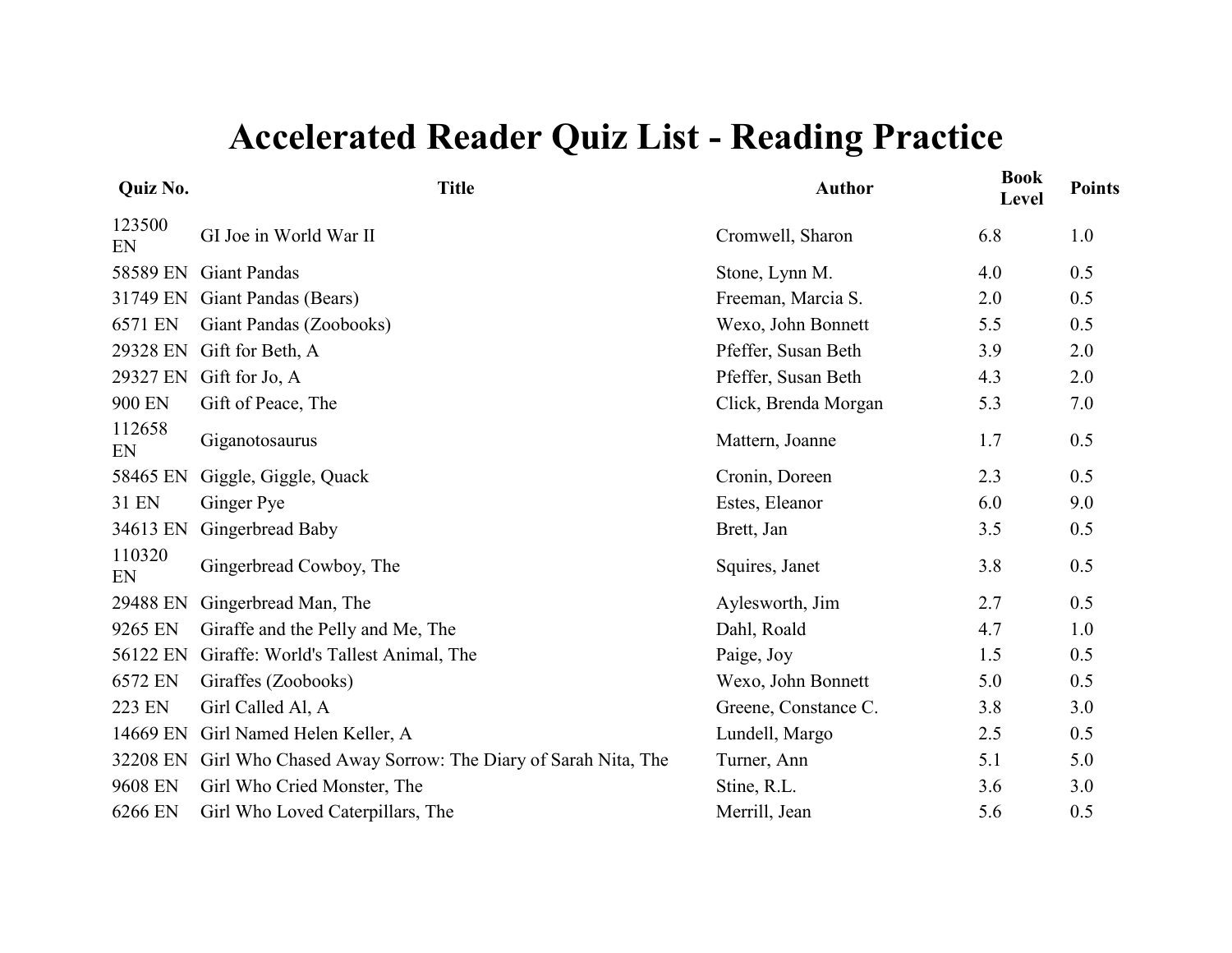| <b>Quiz No.</b> | <b>Title</b>                        | <b>Author</b>             | <b>Book</b><br>Level | <b>Points</b> |
|-----------------|-------------------------------------|---------------------------|----------------------|---------------|
| 5221 EN         | Girl Who Loved Wild Horses, The     | Goble, Paul               | 4.1                  | 0.5           |
| 5069 EN         | Girl Who Owned a City, The          | Nelson, O.T.              | 4.7                  | 7.0           |
| 48376 EN        | Girl with 500 Middle Names, The     | Haddix, Margaret Peterson | 3.8                  | 2.0           |
| 65664 EN        | Girls Don't Have Cooties            | Krulik, Nancy             | 2.9                  | 1.0           |
| 8568 EN         | Giver, The                          | Lowry, Lois               | 5.7                  | 7.0           |
| 42168 EN        | Giving Bear, The                    | Milne/Gaines              | 2.3                  | 0.5           |
| 5469 EN         | Giving Tree, The                    | Silverstein, Shel         | 2.6                  | 0.5           |
| 117999<br>EN    | Glaciers                            | Sexton, Colleen           | 2.6                  | 0.5           |
| 68457 EN        | Go Away, Dog                        | Nodset, Joan L.           | 1.0                  | 0.5           |
| 76425 EN        | Go Away, Spot                       | Editors, Scott Foresman   | 1.2                  | 0.5           |
| 45962 EN        | Go, Dog. Go!                        | Eastman, P.D.             | 1.2                  | 0.5           |
| 9609 EN         | Go Eat Worms!                       | Stine, R.L.               | 3.7                  | 3.0           |
| 6267 EN         | Go Fish                             | Stolz, Mary               | 4.4                  | 1.0           |
| 56269 EN        | Goats on the Farm                   | Schuh, Mari C.            | 1.0                  | 0.5           |
|                 | 80936 EN Goblins and Trolls         | Hamilton, John            | 6.7                  | 1.0           |
| 29997 EN        | Goblins in the Castle               | Coville, Bruce            | 4.5                  | 5.0           |
| 122884<br>EN    | Gods and Goddesses of Ancient Egypt | Adil, Janeen R.           | 3.5                  | 0.5           |
| 45240 EN        | Goggles!                            | Keats, Ezra Jack          | 1.8                  | 0.5           |
| 102805<br>EN    | Goha the Wise Fool                  | Johnson-Davies, Denys     | 4.8                  | 1.0           |
| 53934 EN        | Goin' Someplace Special             | McKissack, Patricia C.    | 4.3                  | 0.5           |
|                 | 14450 EN Going Home                 | Bunting, Eve              | 2.7                  | 0.5           |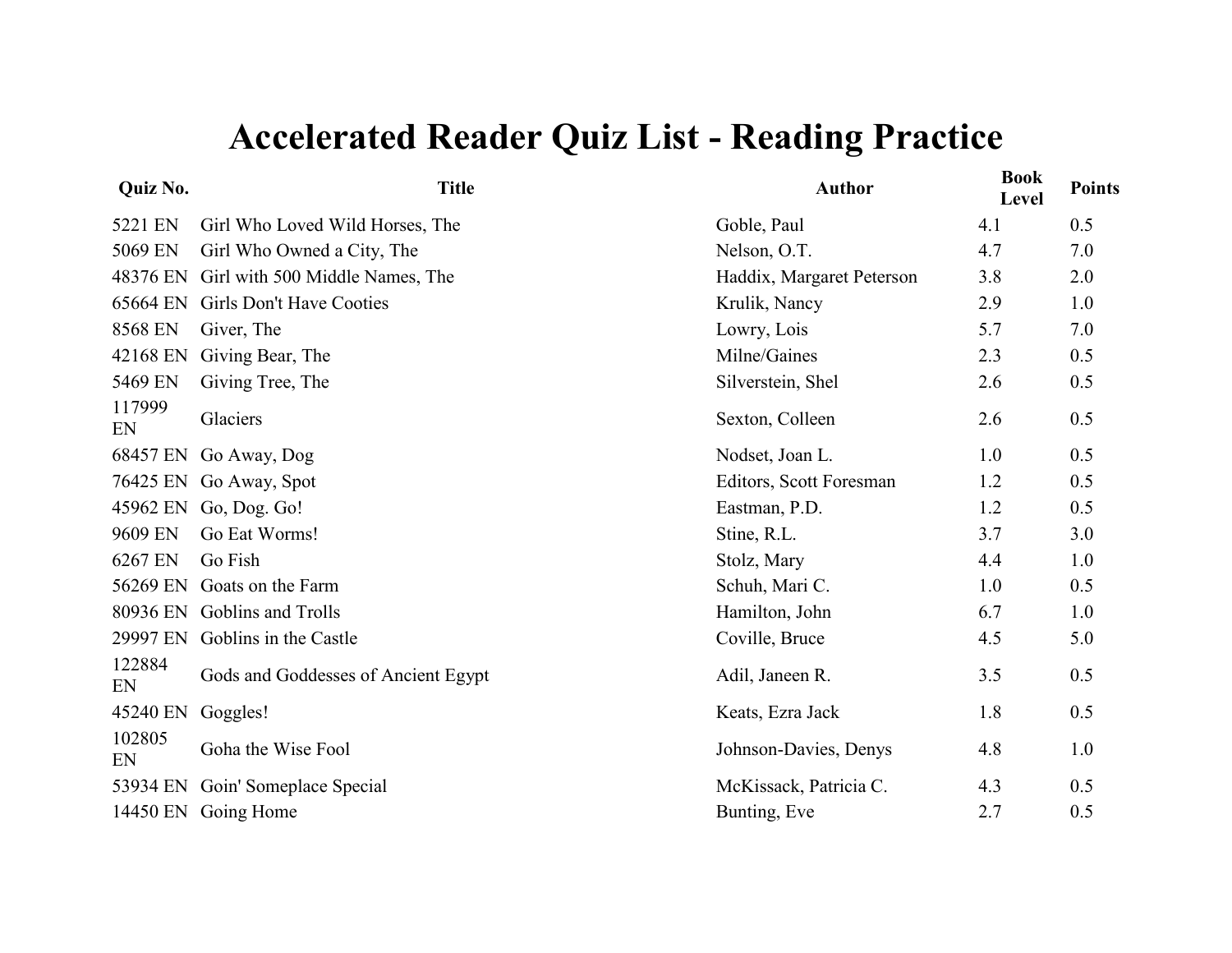| Quiz No.      | <b>Title</b>                                               | <b>Author</b>            | <b>Book</b><br>Level | <b>Points</b> |
|---------------|------------------------------------------------------------|--------------------------|----------------------|---------------|
|               | 59787 EN Going to Grandma's                                | Hall, Patricia           | 2.0                  | 0.5           |
|               | 51177 EN Going to School During the Great Depression       | Graves, Kerry A.         | 5.9                  | 1.0           |
|               | 51178 EN Going to School in Colonial America               | Sateren, Shelley Swanson | 5.7                  | 1.0           |
|               | 51179 EN Going to School in Pioneer Times                  | Graves, Kerry A.         | 5.9                  | 1.0           |
|               | 41423 EN Going West                                        | Wilder/MacBride          | 3.6                  | 0.5           |
|               | 14670 EN Gold Fever!                                       | McMorrow, Catherine      | 3.8                  | 0.5           |
|               | 29464 EN Gold Fever                                        | Kay, Verla               | 2.4                  | 0.5           |
|               | 58180 EN Gold Fever! Tales from the California Gold Rush   | Schanzer, Rosalyn        | 5.8                  | 1.0           |
| 15085 EN      | Golden Compass, The                                        | Pullman, Philip          | 7.1                  | 19.0          |
| 132304<br>EN  | Golden Gate Bridge, The                                    | Zuehlke, Jeffrey         | 3.6                  | 0.5           |
| 17622 EN      | Golden Quest                                               | Bader, Bonnie            | 3.8                  | 2.0           |
| 126154<br>EN  | Golden Retrievers                                          | Schuh, Mari              | 3.7                  | 0.5           |
| 63346 EN      | Goldilocks and the Three Bears (Read-it! Readers)          | Wade, Barrie             | 2.2                  | 0.5           |
| <b>224 EN</b> | Gone-Away Lake                                             | Enright, Elizabeth       | 5.3                  | 7.0           |
| 114029<br>EN  | Good Day, A                                                | Henkes, Kevin            | 2.1                  | 0.5           |
| 52623 EN      | Good Dog, The                                              | Avi                      | 3.7                  | 5.0           |
| <b>32 EN</b>  | Good Master, The                                           | Seredy, Kate             | 4.4                  | 5.0           |
| 115900<br>EN  | Good Masters! Sweet Ladies! Voices from a Medieval Village | Schlitz, Laura Amy       | 5.6                  | 2.0           |
| 61516 EN      | Good Morning, Gorillas                                     | Osborne, Mary Pope       | 3.3                  | 1.0           |
| 131643        | Good Night for Ghosts, A                                   | Osborne, Mary Pope       | 3.6                  | 2.0           |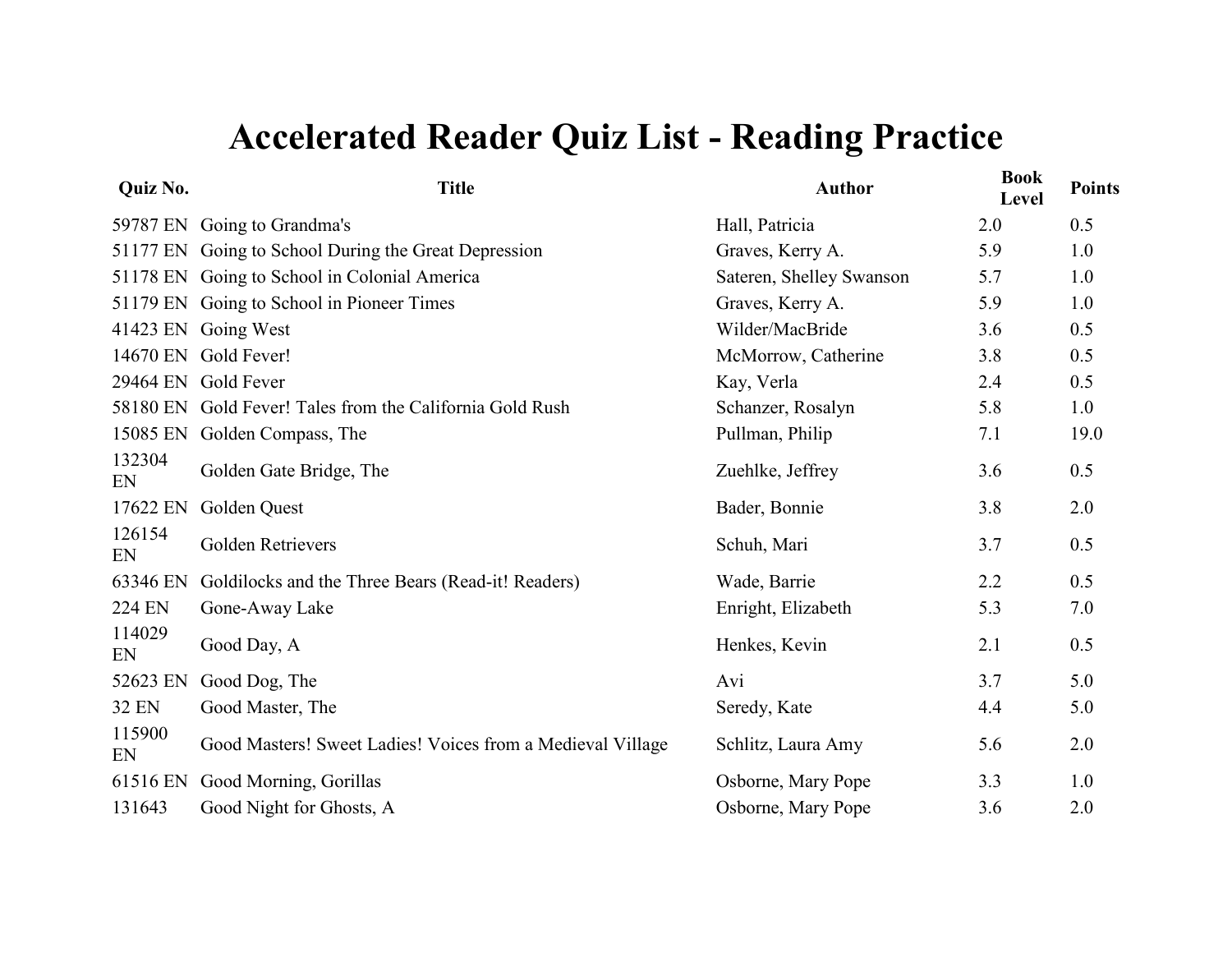| Quiz No.     | <b>Title</b>                                                         | <b>Author</b>         | <b>Book</b><br>Level | <b>Points</b> |
|--------------|----------------------------------------------------------------------|-----------------------|----------------------|---------------|
| EN           |                                                                      |                       |                      |               |
| 39566 EN     | Good Night, Good Knight                                              | Thomas, Shelley Moore | 2.1                  | 0.5           |
| 8524 EN      | Good, the Bad, and the Goofy, The                                    | Scieszka, Jon         | 3.8                  | 1.0           |
| 66201 EN     | Goodnight Little Critter                                             | Mayer, Mercer         | 1.4                  | 0.5           |
| 7218 EN      | Goodnight Moon                                                       | Brown, Margaret Wise  | 1.8                  | 0.5           |
| 65304 EN     | Gooney Bird Greene                                                   | Lowry, Lois           | 3.9                  | 2.0           |
| 28321 EN     | Goose's Gold, The                                                    | Roy, Ron              | 3.3                  | 1.0           |
| 72164 EN     | Goose That Laid the Golden Egg: A Retelling of Aesop's Fable,<br>The | White, Mark           | 2.1                  | 0.5           |
| 109513<br>EN | Gorillas in Danger                                                   | Orme, Helen           | 4.7                  | 0.5           |
| 6573 EN      | Gorillas (Zoobooks)                                                  | Wexo, John Bonnett    | 5.9                  | 0.5           |
| 105737<br>EN | Gossamer                                                             | Lowry, Lois           | 4.4                  | 4.0           |
| 121418<br>EN | <b>Grace for President</b>                                           | DiPucchio, Kelly      | 4.6                  | 0.5           |
| 118102<br>EN | Graders                                                              | Lindeen, Mary         | 1.2                  | 0.5           |
| 42819 EN     | Graduation of Jake Moon, The                                         | Park, Barbara         | 4.5                  | 4.0           |
| 111514<br>EN | <b>Grandfather's Dance</b>                                           | MacLachlan, Patricia  | 3.1                  | 1.0           |
| 7570 EN      | Grandfather's Journey                                                | Say, Allen            | 3.6                  | 0.5           |
| 57975 EN     | Grandma's Button Box                                                 | Aber, Linda Williams  | 2.5                  | 0.5           |
| 66244 EN     | Grandma's Garden                                                     | Mayer, Mercer         | 1.3                  | 0.5           |
|              | 42601 EN Grandmother Winter                                          | Root, Phyllis         | 3.7                  | 0.5           |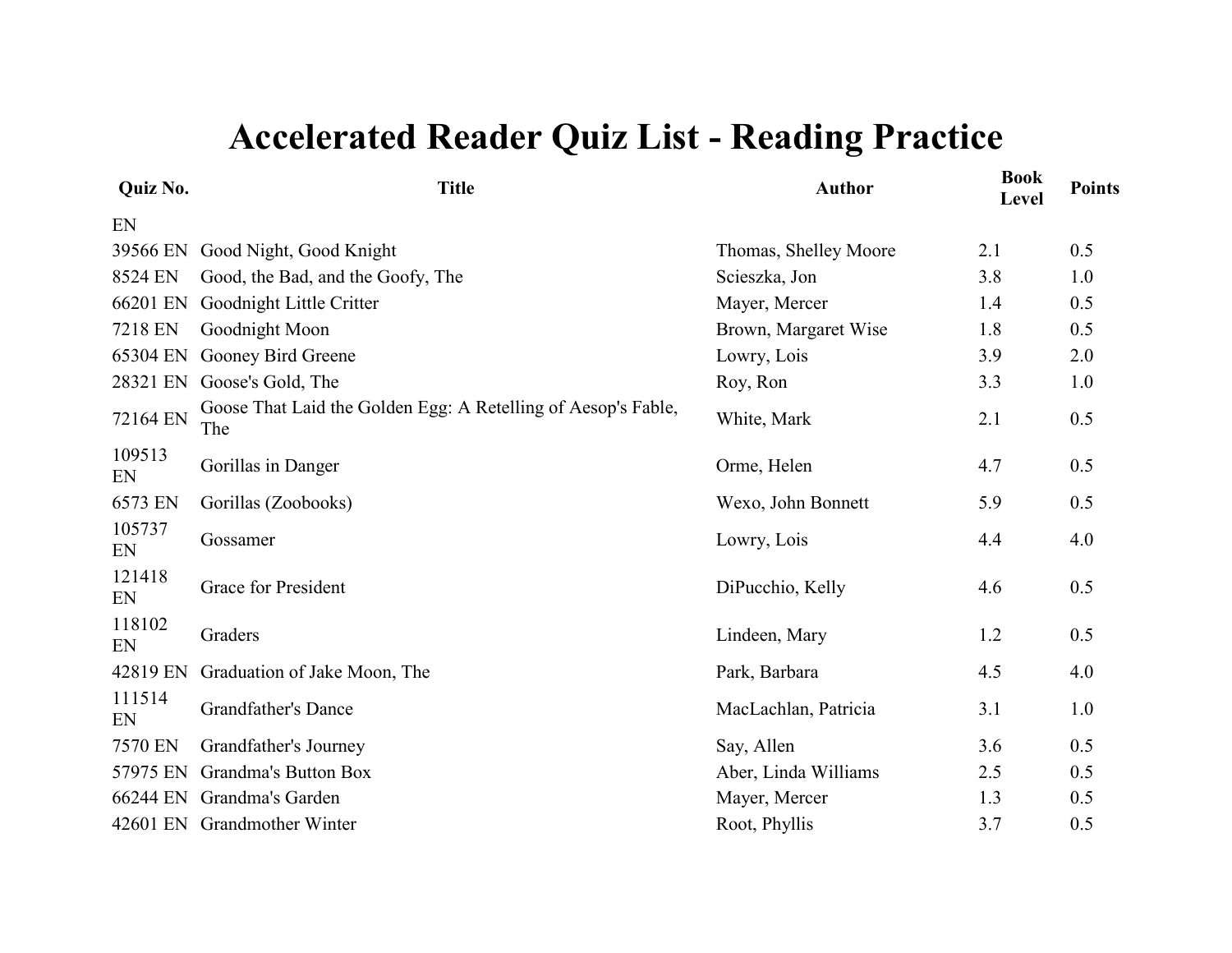| Quiz No.     | <b>Title</b>                                      | <b>Author</b>       | <b>Book</b><br>Level | <b>Points</b> |
|--------------|---------------------------------------------------|---------------------|----------------------|---------------|
| 112839<br>EN | Granite and Other Igneous Rocks                   | Pellant, Chris      | 6.0                  | 1.0           |
| 71135 EN     | Granny Torrelli Makes Soup                        | Creech, Sharon      | 4.2                  | 2.0           |
| 50635 EN     | Grapes of Math: Mind-Stretching Math Riddles, The | Tang, Greg          | 3.3                  | 0.5           |
| 4177 EN      | Graph It!                                         | Trumbauer, Lisa     | 2.6                  | 0.5           |
| 75989 EN     | Graphs                                            | Bader, Bonnie       | 2.3                  | 0.5           |
| 72381 EN     | Graven Images                                     | Fleischman, Paul    | 5.5                  | 2.0           |
| 125535<br>EN | Graveyard Book, The                               | Gaiman, Neil        | 5.1                  | 10.0          |
| 29530 EN     | Graveyards of the Dinosaurs                       | Tanaka, Shelley     | 6.6                  | 1.0           |
| 126155<br>EN | Gravity                                           | Manolis, Kay        | 3.8                  | 0.5           |
| 76593 EN     | Gray-Eyed Goddess, The                            | Osborne, Mary Pope  | 5.3                  | 1.0           |
| 5663 EN      | Great Airport Mystery, The                        | Dixon, Franklin W.  | 5.8                  | 5.0           |
| 115 EN       | Great Brain, The                                  | Fitzgerald, John D. | 5.2                  | 7.0           |
| 9020 EN      | Great Day for Up!                                 | Seuss, Dr.          | 0.8                  | 0.5           |
| 130959<br>EN | Great Egyptian Grave Robbery, The                 | Pennypacker, Sara   | 4.4                  | 1.0           |
| 116 EN       | Great Gilly Hopkins, The                          | Paterson, Katherine | 4.6                  | 5.0           |
| 32498 EN     | Great-Grandpa's in the Litter Box                 | Greenburg, Dan      | 3.4                  | 1.0           |
| 119066<br>EN | Great Joy                                         | DiCamillo, Kate     | 3.0                  | 0.5           |
| 31190 EN     | Great Railroad Race: The Diary of Libby West, The | Gregory, Kristiana  | 5.7                  | 5.0           |
| 5365 EN      | <b>Great Summer Olympic Moments</b>               | Aaseng, Nathan      | 7.9                  | 2.0           |
|              |                                                   |                     |                      |               |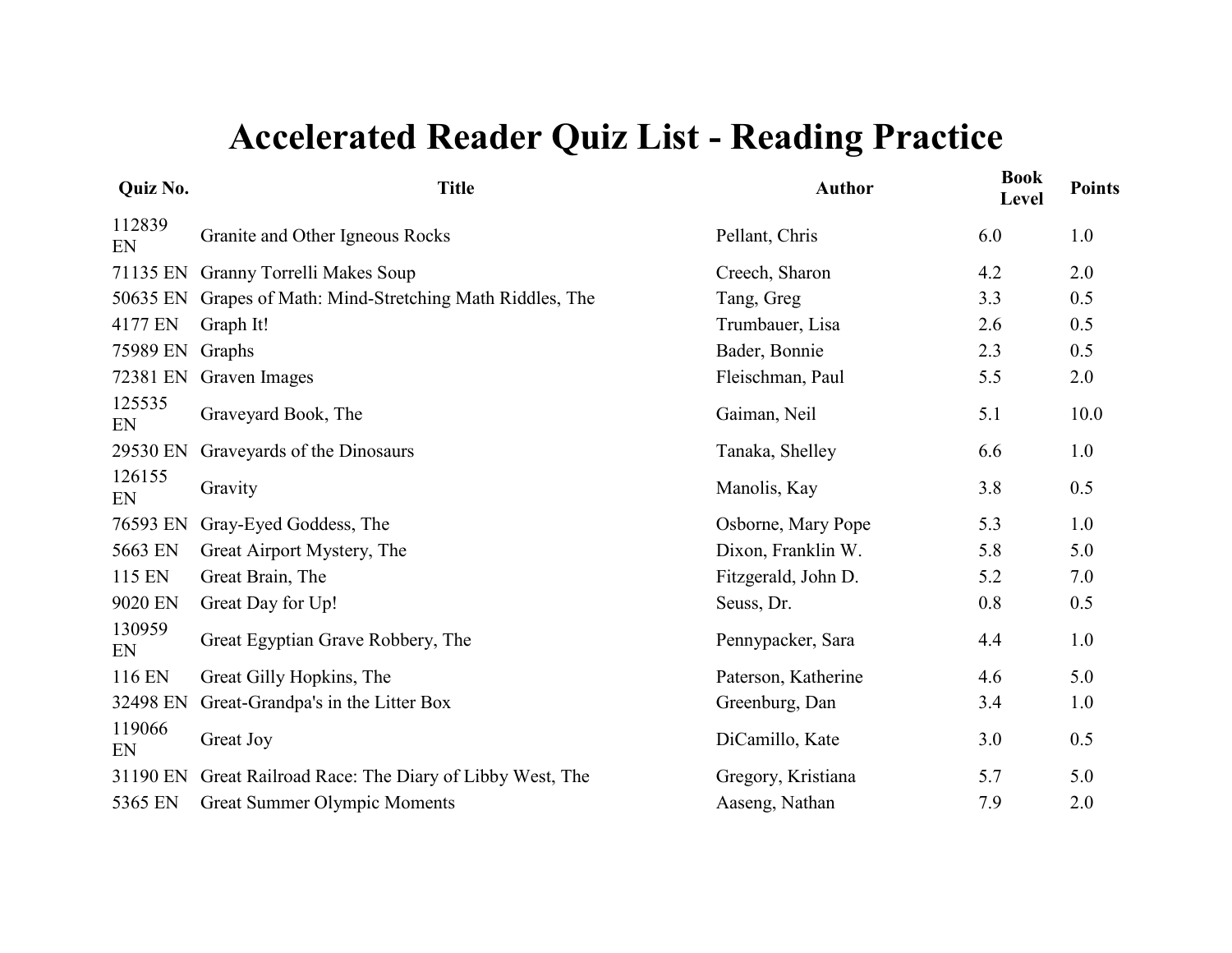| Quiz No.     | <b>Title</b>                                              | <b>Author</b>               | <b>Book</b><br>Level | <b>Points</b> |
|--------------|-----------------------------------------------------------|-----------------------------|----------------------|---------------|
| 5366 EN      | Great Winter Olympic Moments                              | Aaseng, Nathan              | 7.4                  | 2.0           |
| 9021 EN      | Green Eggs and Ham                                        | Seuss, Dr                   | 1.5                  | 0.5           |
| 54805 EN     | Greenish Eggs and Dinosaurs                               | Greenburg, Dan              | 3.3                  | 1.0           |
| 10670 EN     | Gremlins Don't Chew Bubble Gum                            | Dadey/Jones                 | 3.7                  | 1.0           |
| 33 EN        | Grey King, The                                            | Cooper, Susan               | 6.2                  | 9.0           |
| 127519<br>EN | <b>Gridiron Bully</b>                                     | Maddox, Jake                | 3.0                  | 1.0           |
| 71308 EN     | Griffin's Castle                                          | Nimmo, Jenny                | 4.7                  | 6.0           |
| 81705 EN     | Grim Grotto, The                                          | Snicket, Lemony             | 6.5                  | 8.0           |
|              | 25948 EN Gross Ghost Mystery, The                         | Dixon, Franklin W.          | 3.3                  | 1.0           |
| 111308<br>EN | Groundhog Day!                                            | Gibbons, Gail               | 4.7                  | 0.5           |
| 80527 EN     | Groundhog Day (Holidays)                                  | Nobleman, Marc Tyler        | 3.7                  | 0.5           |
| 225 EN       | Groundhog's Horse                                         | Rockwood, Joyce             | 4.3                  | 3.0           |
| 64247 EN     | Growing Up in World War II: 1941 to 1945                  | Josephson, Judith Pinkerton | 5.7                  | 1.0           |
| 76426 EN     | Guess Who                                                 | Editors, Scott Foresman     | 1.6                  | 0.5           |
|              | 57136 EN Guinea Pig in the Garage                         | Baglio, Ben M.              | 4.4                  | 3.0           |
|              | 72583 EN Guinea Pigs (Let's Read About Pets)              | Macken, JoAnn Early         | 1.8                  | 0.5           |
| 110304<br>EN | Guts: The Digestive System                                | Houghton, Gillian           | 4.6                  | 0.5           |
| 46280 EN     | Guts: The True Stories Behind Hatchet and the Brian Books | Paulsen, Gary               | 6.5                  | 4.0           |
|              | 69306 EN H Is for Hoosier: An Indiana Alphabet            | Reynolds, Cynthia Furlong   | 6.1                  | 1.0           |
| 133472<br>EN | Haiku                                                     | Bodden, Valerie             | 5.5                  | 0.5           |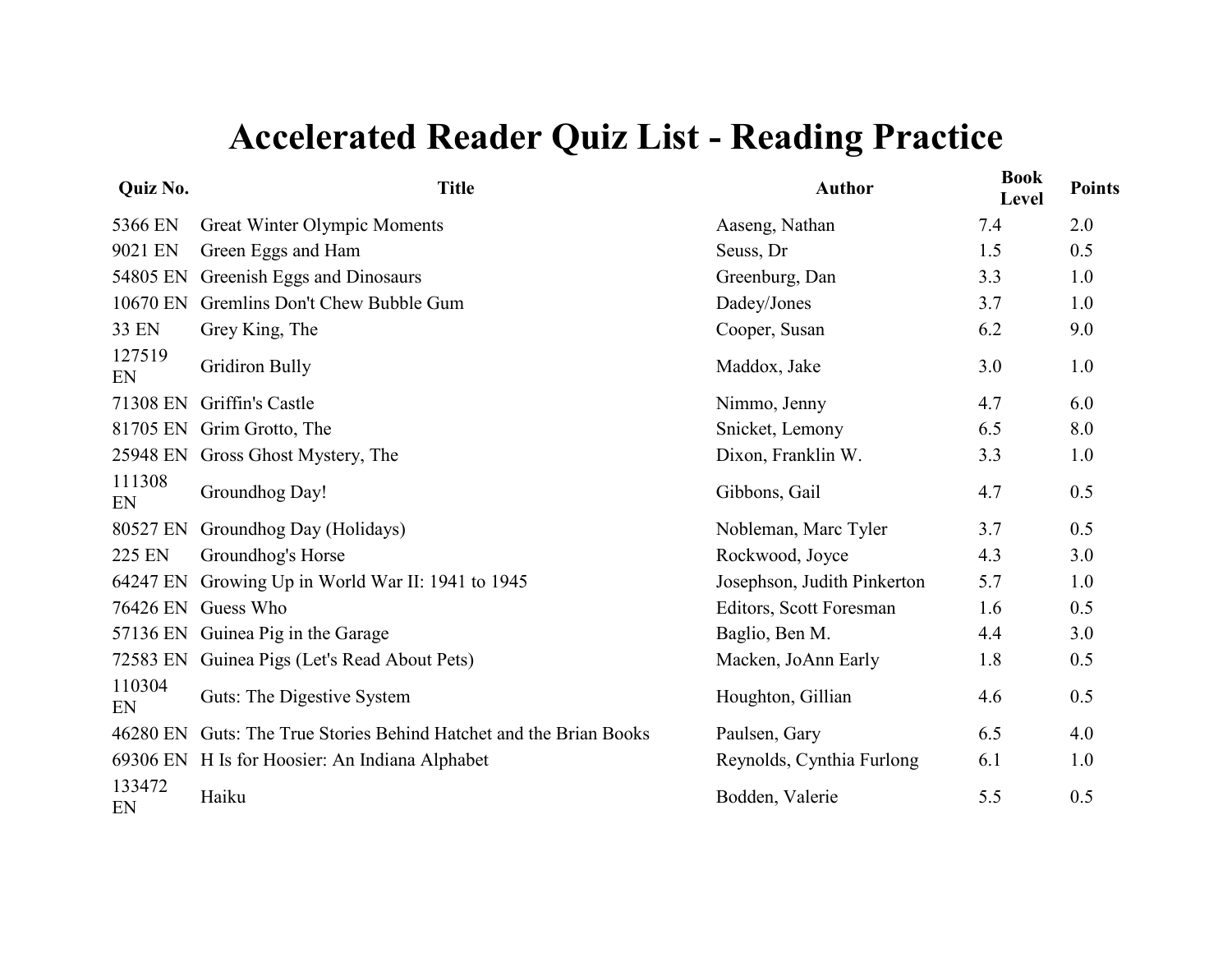| Quiz No.     | <b>Title</b>                                           | <b>Author</b>      | <b>Book</b><br>Level | <b>Points</b> |
|--------------|--------------------------------------------------------|--------------------|----------------------|---------------|
|              | 39869 EN Hairy, Scary, Ordinary: What Is an Adjective? | Cleary, Brian P.   | 3.9                  | 0.5           |
|              | 49408 EN Hamster Chase                                 | Keats/Suen         | 2.0                  | 0.5           |
|              | 36788 EN Hamsters (All About Pets)                     | Frost, Helen       | 0.7                  | 0.5           |
|              | 32510 EN Hang a Left at Venus                          | Greenburg, Dan     | 3.2                  | 1.0           |
| 5367 EN      | Hang Tough, Paul Mather                                | Slote, Alfred      | 3.7                  | 5.0           |
|              | 53723 EN Hans Christian Andersen's The Snow Queen      | Setterington, Ken  | 5.2                  | 1.0           |
| 6069 EN      | Hansel and Gretel                                      | Lesser, Rika       | 4.3                  | 0.5           |
| 45497 EN     | Happy and Honey                                        | Godwin, Laura      | 0.5                  | 0.5           |
| 41856 EN     | Happy Birthday, Eeyore!                                | Milne/Gaines       | 1.8                  | 0.5           |
| 52593 EN     | Happy Birthday, Kit! A Springtime Story                | Tripp, Valerie     | 4.7                  | 1.0           |
| 88512 EN     | Happy Birthday, Mallory!                               | Friedman, Laurie   | 3.7                  | 2.0           |
| 5017 EN      | Happy Birthday, Molly! A Springtime Story              | Tripp, Valerie     | 3.5                  | 1.0           |
| 5515 EN      | Happy Birthday, Moon                                   | Asch, Frank        | 2.6                  | 0.5           |
| 5018 EN      | Happy Birthday, Samantha! A Springtime Story           | Tripp, Valerie     | 3.7                  | 1.0           |
| 137597<br>EN | Happy Birthday, Sophie Hartley                         | Greene, Stephanie  | 4.4                  | 3.0           |
| 9022 EN      | Happy Birthday to You!                                 | Seuss, Dr.         | 3.1                  | 0.5           |
| 40593 EN     | Happy Easter, Little Critter                           | Mayer, Mercer      | 2.3                  | 0.5           |
| 18627 EN     | Happy Valentine's Day, Miss Hildy!                     | Grambling, Lois G. | 3.1                  | 0.5           |
| 20786 EN     | Hardy Boys: Ghost Stories, The                         | Dixon, Franklin W. | 4.9                  | 5.0           |
| 76225 EN     | Harmonica, The                                         | Johnston, Tony     | 3.2                  | 0.5           |
| 7318 EN      | Harold and the Purple Crayon                           | Johnson, Crockett  | 3.0                  | 0.5           |
| 10671 EN     | Harriet's Hare                                         | King-Smith, Dick   | 4.1                  | 2.0           |
| 226 EN       | Harriet the Spy                                        | Fitzhugh, Louise   | 4.5                  | 8.0           |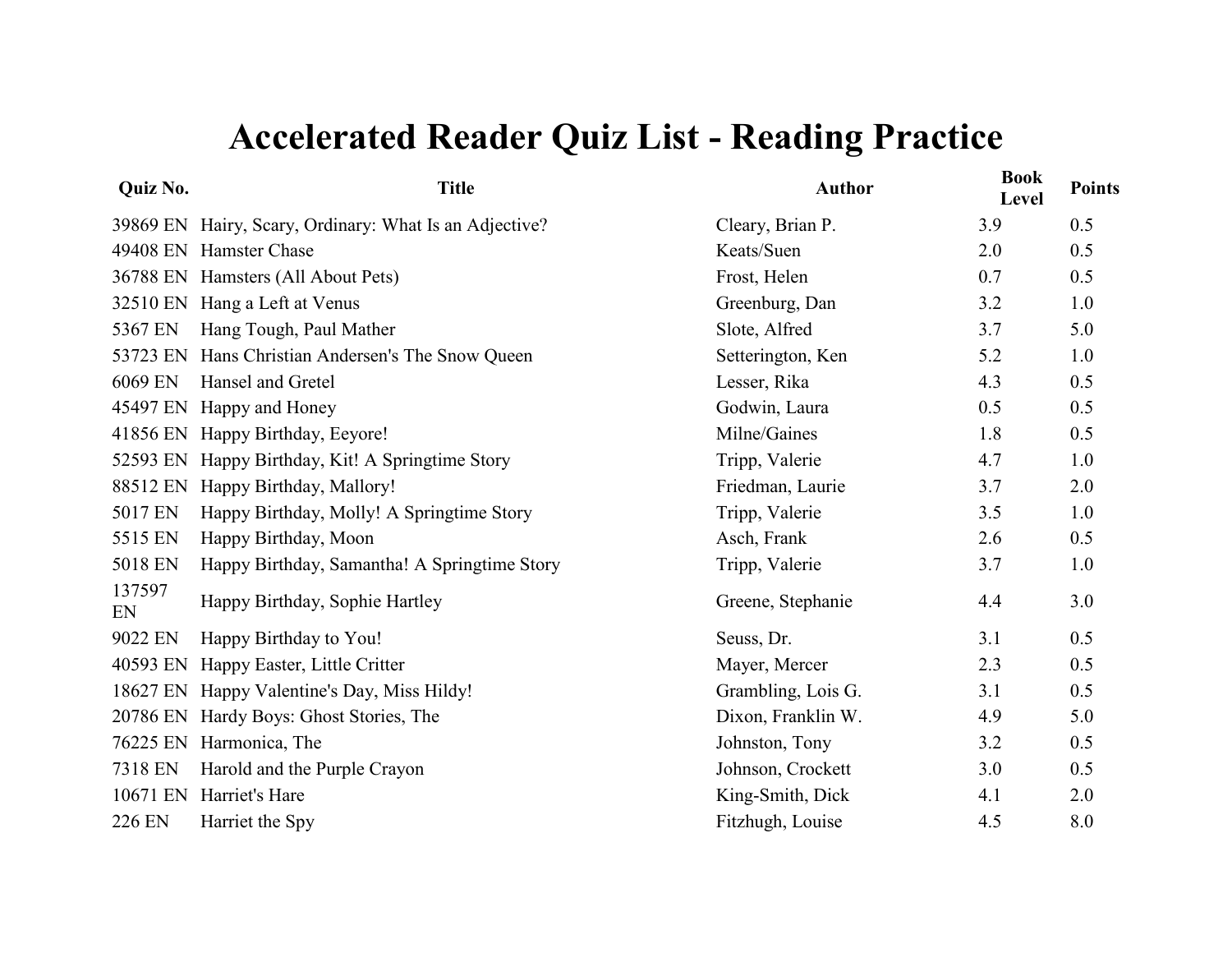| Quiz No.     | <b>Title</b>                                       | <b>Author</b>       | <b>Book</b><br>Level | <b>Points</b> |
|--------------|----------------------------------------------------|---------------------|----------------------|---------------|
|              | 67195 EN Harriet Tubman                            | Weidt, Maryann N.   | 4.6                  | 0.5           |
|              | 50980 EN Harriet Tubman                            | Rustad, Martha E.H. | 2.4                  | 0.5           |
| 84680 EN     | Harriet Tubman: Conductor to Freedom               | Healy, Nick         | 4.0                  | 0.5           |
| 115195<br>EN | Harry and the Dinosaurs Go to School               | Whybrow, Ian        | 2.6                  | 0.5           |
| 416 EN       | Harry Kitten and Tucker Mouse                      | Selden, George      | 4.0                  | 1.0           |
| 32081 EN     | Harry Potter and the Chamber of Secrets            | Rowling, J.K.       | 6.7                  | 14.0          |
| 116230<br>EN | Harry Potter and the Deathly Hallows               | Rowling, J.K.       | 6.9                  | 34.0          |
|              | 40670 EN Harry Potter and the Goblet of Fire       | Rowling, J.K.       | 6.8                  | 32.0          |
|              | 89154 EN Harry Potter and the Half-Blood Prince    | Rowling, J.K.       | 7.2                  | 29.0          |
|              | 69785 EN Harry Potter and the Order of the Phoenix | Rowling, J.K.       | 7.2                  | 44.0          |
|              | 32082 EN Harry Potter and the Prisoner of Azkaban  | Rowling, J.K.       | 6.7                  | 18.0          |
|              | 26759 EN Harry Potter and the Sorcerer's Stone     | Rowling, J.K.       | 5.5                  | 12.0          |
| 17528 EN     | Harry the Dirty Dog                                | Zion, Gene          | 3.1                  | 0.5           |
| 26639 EN     | Hat, The                                           | Brett, Jan          | 2.6                  | 0.5           |
| 41393 EN     | <b>Hat Trick</b>                                   | Christopher, Matt   | 4.1                  | 1.0           |
| 367 EN       | Hatchet                                            | Paulsen, Gary       | 5.7                  | 7.0           |
| 126983<br>EN | Hate That Cat                                      | Creech, Sharon      | 5.0                  | 1.0           |
| 129005<br>EN | Hating Book, The                                   | Zolotow, Charlotte  | 1.9                  | 0.5           |
| 31388 EN     | Hatmaker's Sign: A Story by Benjamin Franklin, The | Fleming, Candace    | 3.8                  | 0.5           |
| 109096       | Hattie Big Sky                                     | Larson, Kirby       | 4.4                  | 10.0          |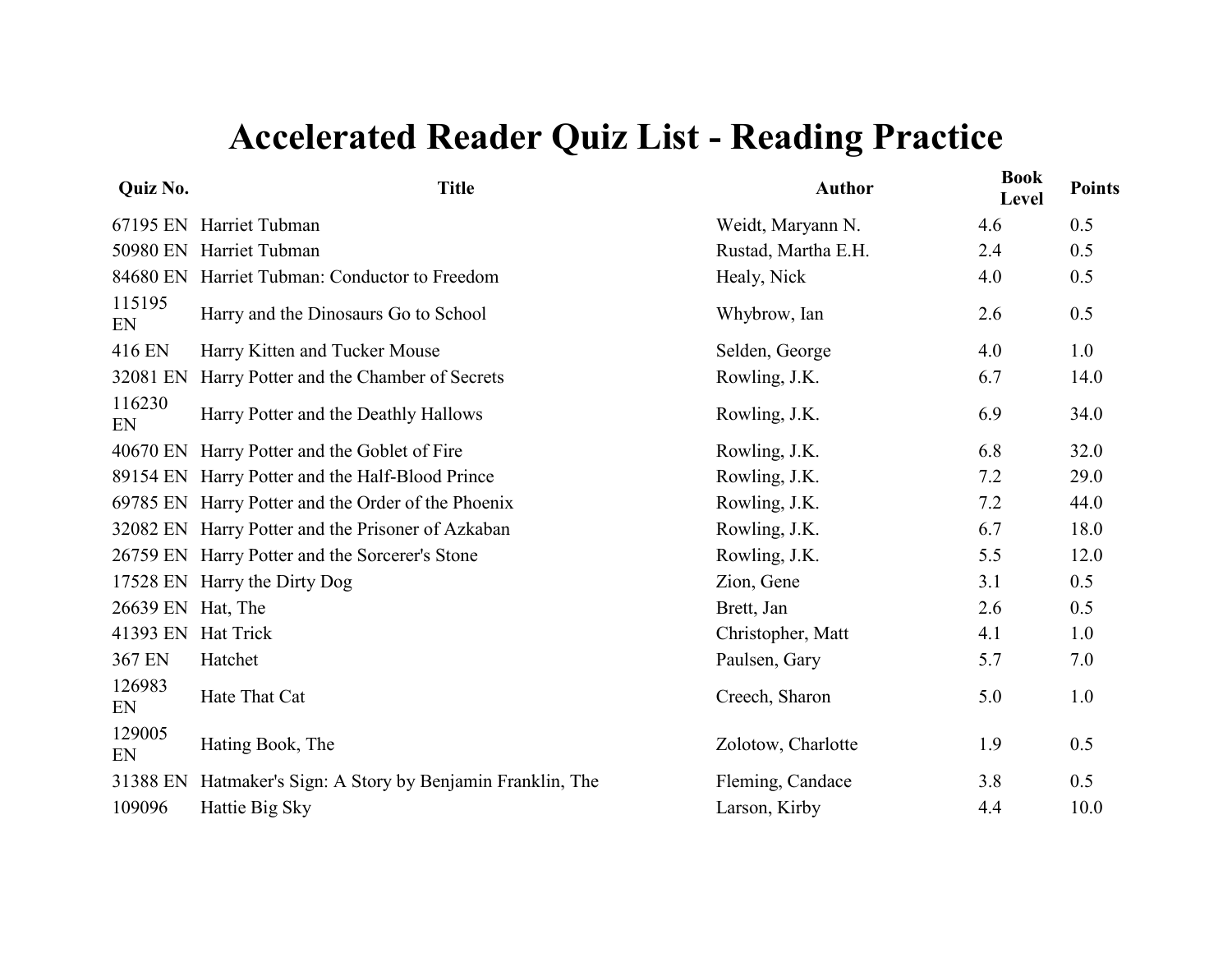| Quiz No.        | <b>Title</b>                                          | <b>Author</b>             | Book<br>Level | <b>Points</b> |
|-----------------|-------------------------------------------------------|---------------------------|---------------|---------------|
| EN              |                                                       |                           |               |               |
| 5618 EN         | Haunted Bridge, The                                   | Keene, Carolyn            | 5.3           | 5.0           |
| 5320 EN         | Haunted Cabin Mystery                                 | Warner, Gertrude Chandler | 4.0           | 2.0           |
| 74667 EN        | Haunted Castle on Hallows Eve                         | Osborne, Mary Pope        | 3.6           | 1.0           |
| 5664 EN         | Haunted Fort, The                                     | Dixon, Franklin W.        | 5.6           | 5.0           |
| 31059 EN        | Haunted Hotel, The                                    | Roy, Ron                  | 3.4           | 1.0           |
| 9610 EN         | Haunted Mask, The                                     | Stine, R.L.               | 3.8           | 3.0           |
|                 | 43405 EN Haunting at Home Plate                       | Patneaude, David          | 4.0           | 4.0           |
|                 | 15725 EN Hawaii (One Nation)                          | Kummer, Patricia K.       | 4.2           | 0.5           |
|                 | 57667 EN Hawks (Predators in the Wild)                | Deady, Kathleen W.        | 4.3           | 0.5           |
| 117 EN          | Headless Cupid, The                                   | Snyder, Zilpha Keatley    | 5.3           | 8.0           |
|                 | 11469 EN Heads or Tails: Stories from the Sixth Grade | Gantos, Jack              | 4.6           | 6.0           |
|                 | 50636 EN Heart of Cool, The                           | McEwan, Jamie             | 3.2           | 0.5           |
|                 | 77515 EN Heartbeat                                    | Creech, Sharon            | 5.0           | 2.0           |
|                 | 34792 EN Heat Wave!                                   | Ketteman, Helen           | 4.2           | 0.5           |
| 27949 EN Heaven |                                                       | Johnson, Angela           | 4.7           | 3.0           |
| 5420 EN         | Hedgehogs in the Closet                               | Carris, Joan              | 4.2           | 4.0           |
| 44037 EN        | Hedgie's Surprise                                     | Brett, Jan                | 3.5           | 0.5           |
| 118103<br>EN    | Helicopters                                           | Lindeen, Mary             | 1.8           | 0.5           |
| 88393 EN        | Hello, Goodbye Window, The                            | Juster, Norton            | 3.4           | 0.5           |
|                 | 84415 EN Hello, Snow!                                 | Vestergaard, Hope         | 1.0           | 0.5           |
| 129546<br>EN    | Help! I Really Mean It!                               | Child, Lauren             | 1.8           | 0.5           |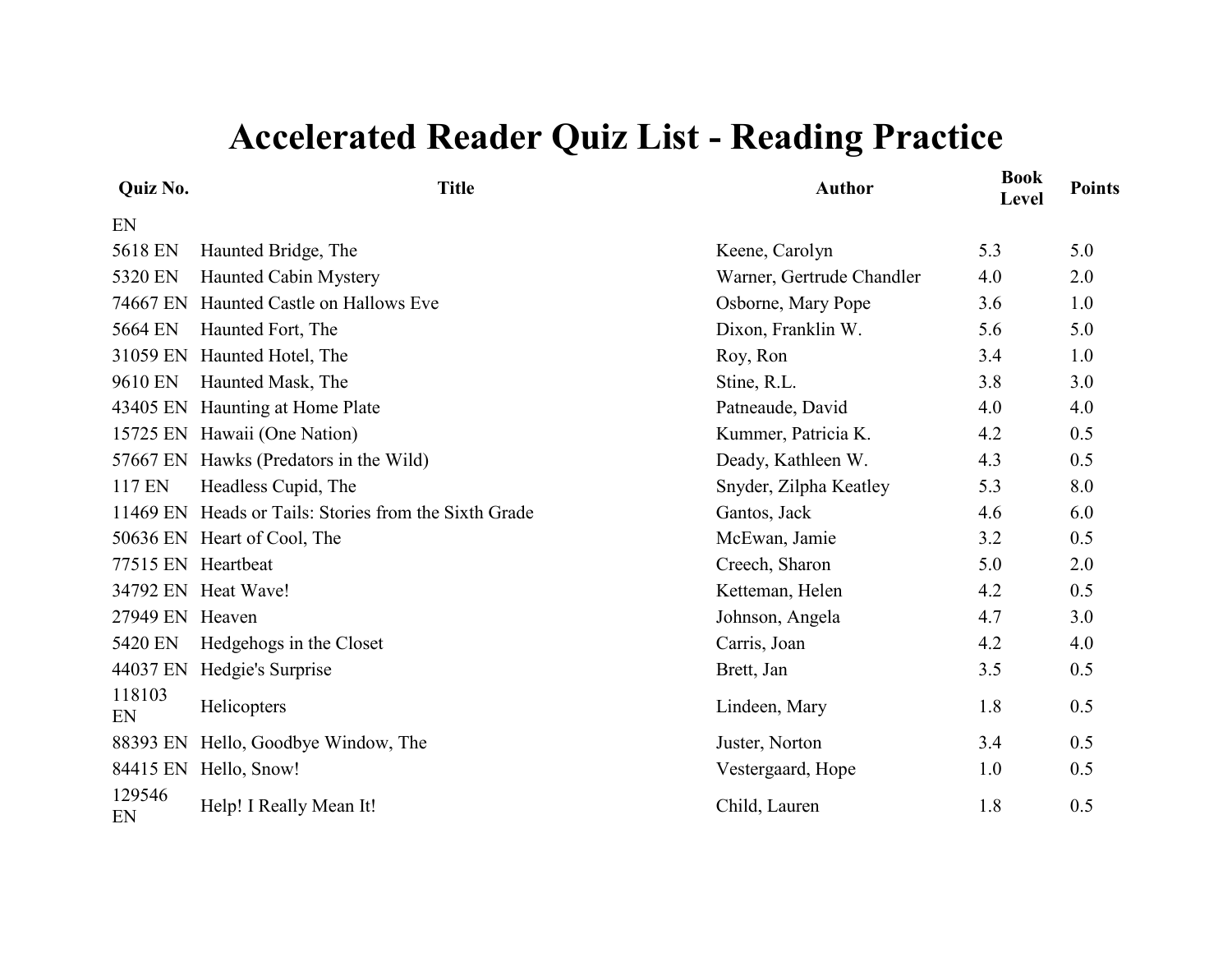| Quiz No.     | <b>Title</b>                                     | <b>Author</b>          | <b>Book</b><br>Level | <b>Points</b> |
|--------------|--------------------------------------------------|------------------------|----------------------|---------------|
|              | 66202 EN Helping Mom                             | Mayer, Mercer          | 1.3                  | 0.5           |
|              | 31590 EN Henny-Penny                             | Ziefert, Harriet       | 1.5                  | 0.5           |
|              | 39899 EN Henny Penny                             | Galdone, Paul          | 3.2                  | 0.5           |
|              | 24965 EN Henry and Mudge and Annie's Good Move   | Rylant, Cynthia        | 2.3                  | 0.5           |
|              | 35182 EN Henry and Mudge and Annie's Perfect Pet | Rylant, Cynthia        | 2.3                  | 0.5           |
|              | 17529 EN Henry and Mudge and the Best Day of All | Rylant, Cynthia        | 2.6                  | 0.5           |
| 7320 EN      | Henry and Mudge in Puddle Trouble                | Rylant, Cynthia        | 2.5                  | 0.5           |
|              | 12752 EN Henry and Mudge in the Sparkle Days     | Rylant, Cynthia        | 2.8                  | 0.5           |
|              | 12753 EN Henry and Mudge Take the Big Test       | Rylant, Cynthia        | 2.4                  | 0.5           |
| 417 EN       | Henry and Ribsy                                  | Cleary, Beverly        | 4.6                  | 3.0           |
| 418 EN       | Henry and the Clubhouse                          | Cleary, Beverly        | 5.1                  | 4.0           |
|              | 27819 EN Henry Ford                              | Joseph, Paul           | 4.9                  | 0.5           |
|              | 41858 EN Henry Hikes to Fitchburg                | Johnson, D.B.          | 2.1                  | 0.5           |
|              | 45645 EN Henry Hudson (Famous Explorers)         | Hurwicz, Claude        | 4.9                  | 0.5           |
| <b>34 EN</b> | Henry Huggins                                    | Cleary, Beverly        | 4.7                  | 3.0           |
| 48010 EN     | Henry Keeps Score                                | Skinner, Daphne        | 2.3                  | 0.5           |
| 35 EN        | Henry Reed, Inc.                                 | Robertson, Keith       | 5.5                  | 8.0           |
| 36 EN        | Henry Reed's Baby-Sitting Service                | Robertson, Keith       | 5.1                  | 6.0           |
| 113369<br>EN | Henry's Freedom Box                              | Levine, Ellen          | 3.0                  | 0.5           |
|              | 45646 EN Henry the Navigator (Famous Explorers)  | Hurwicz, Claude        | 5.0                  | 0.5           |
| 6268 EN      | Her Seven Brothers                               | Goble, Paul            | 4.3                  | 0.5           |
|              | 31610 EN Here Comes the Snow                     | Medearis, Angela Shelf | 0.7                  | 0.5           |
|              | 62825 EN Here Comes Trouble                      | Brimner, Larry Dane    | 1.1                  | 0.5           |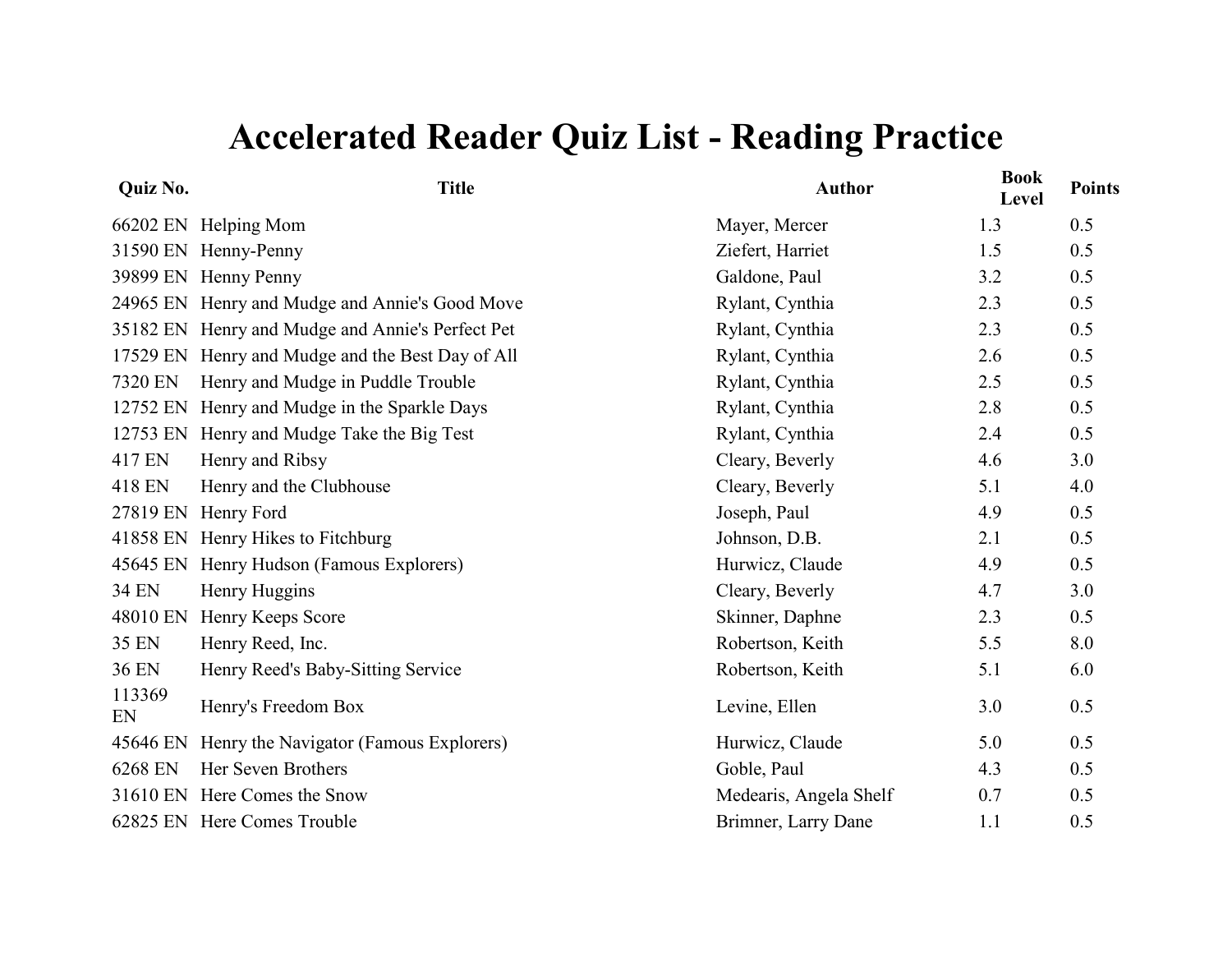| <b>Title</b>                                              | <b>Author</b>          | <b>Book</b><br>Level | <b>Points</b> |
|-----------------------------------------------------------|------------------------|----------------------|---------------|
| Here Lies the Librarian                                   | Peck, Richard          | 5.1                  | 4.0           |
| 10119 EN Here's to You, Rachel Robinson                   | Blume, Judy            | 4.3                  | 6.0           |
| 68341 EN Here's What You Do When You Can't Find Your Shoe | Perry, Andrea          | 4.9                  | 0.5           |
| 56213 EN Hernán Cortés (Famous Explorers)                 | Donaldson-Forbes, Jeff | 4.8                  | 0.5           |
| 45647 EN Hernando de Soto (Famous Explorers)              | Larkin, Tanya          | 4.2                  | 0.5           |
| Hero and the Crown, The                                   | McKinley, Robin        | 7.0                  | 15.0          |
| 57293 EN Heroes of the Day (The War on Terrorism)         | Louis, Nancy           | 6.8                  | 1.0           |
| 17623 EN Hessian's Secret Diary, The                      | Banim, Lisa            | 4.5                  | 1.0           |
| Hey, Daddy! Animal Fathers and Their Babies               | Batten, Mary           | 4.4                  | 0.5           |
| Hey! Get Off Our Train                                    | Burningham, John       | 2.4                  | 0.5           |
| Hi, Fly Guy!                                              | Arnold, Tedd           | 1.5                  | 0.5           |
| Hidden Harbor Mystery, The                                | Dixon, Franklin W.     | 5.6                  | 5.0           |
| Hidden Window Mystery, The                                | Keene, Carolyn         | 5.5                  | 5.0           |
| Hide and Seek                                             | Vos, Ida               | 3.6                  | 4.0           |
| Hieroglyphs                                               | Spengler, Kremena      | 3.6                  | 0.5           |
| High King, The                                            | Alexander, Lloyd       | 6.1                  | 11.0          |
| High Rise GloriousAngel Food Cake, The                    | Willard, Nancy         | 4.2                  | 1.0           |
| High Tide in Hawaii                                       | Osborne, Mary Pope     | 3.4                  | 1.0           |
| Higher Power of Lucky, The                                | Patron, Susan          | 5.9                  | 5.0           |
| Hippos (Zoobooks)                                         | Brust, Beth Wagner     | 4.4                  | 0.5           |
|                                                           |                        |                      |               |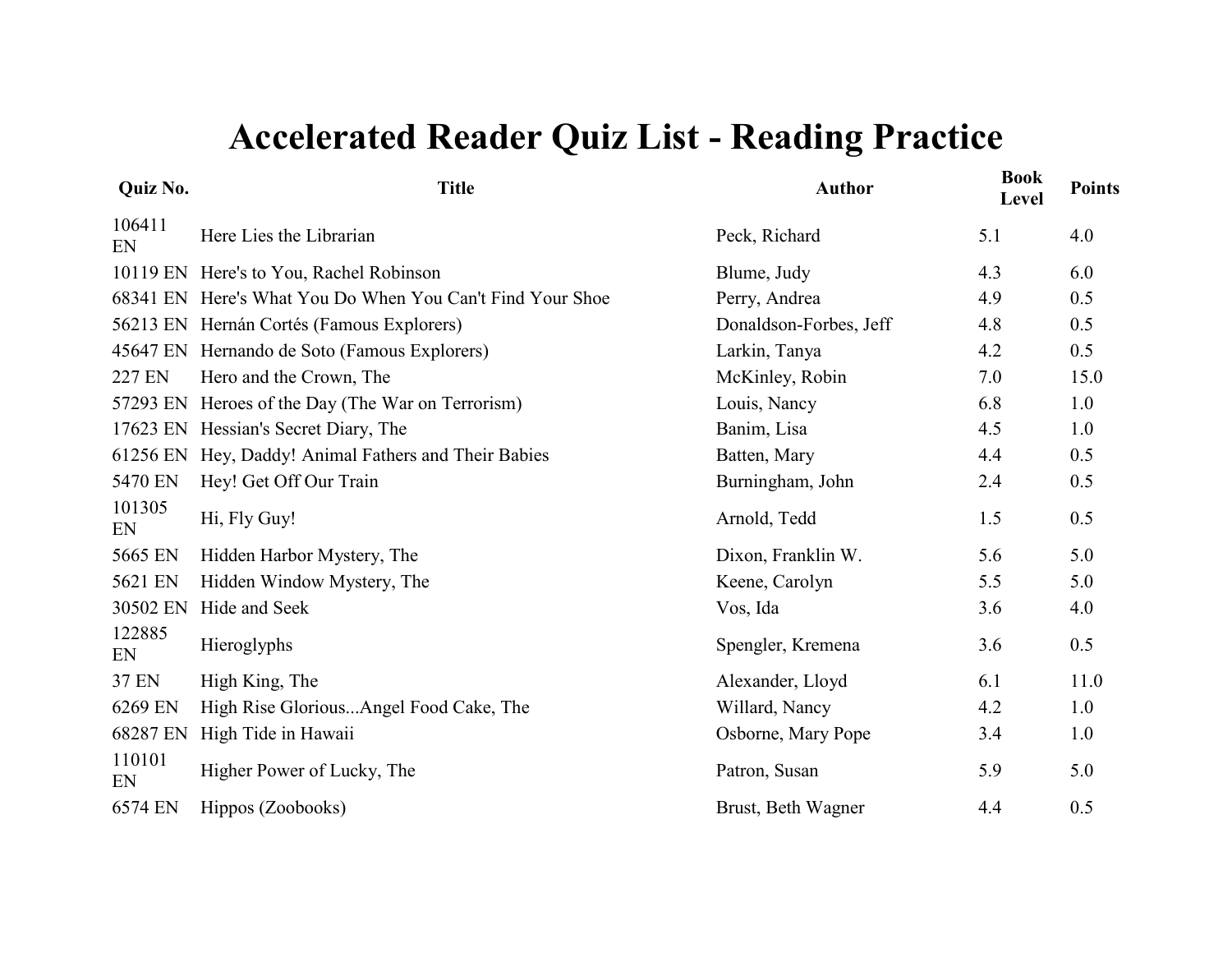| Quiz No.     | <b>Title</b>                            | <b>Author</b>             | <b>Book</b><br>Level | <b>Points</b> |
|--------------|-----------------------------------------|---------------------------|----------------------|---------------|
| 52058 EN     | History of the Indiana Pacers, The      | Frisch, Aaron             | 6.3                  | 0.5           |
| <b>38 EN</b> | Hitty: Her First Hundred Years          | Field, Rachel             | 7.1                  | 11.0          |
| 5368 EN      | Hockey Machine, The                     | Christopher, Matt         | 4.8                  | 3.0           |
| 44928 EN     | Hockey Mystery, The                     | Warner, Gertrude Chandler | 4.2                  | 3.0           |
| 47804 EN     | <b>Hockey Stars</b>                     | Kramer, S.A.              | 3.7                  | 0.5           |
| 28081 EN     | Holes                                   | Sachar, Louis             | 4.6                  | 7.0           |
| 24493 EN     | Home Album, A                           | Roop, Peter/Connie        | 3.2                  | 0.5           |
| 368 EN       | Homecoming                              | Voigt, Cynthia            | 4.4                  | 16.0          |
| 39 EN        | Homer Price                             | McCloskey, Robert         | 6.6                  | 4.0           |
| 118 EN       | Homesick, My Own Story                  | Fritz, Jean               | 5.1                  | 6.0           |
| 103771<br>EN | Homework Machine, The                   | Gutman, Dan               | 4.8                  | 4.0           |
| 115368<br>EN | Honestly, Mallory!                      | Friedman, Laurie          | 4.3                  | 2.0           |
| 45501 EN     | Honey Helps                             | Godwin, Laura             | 0.6                  | 0.5           |
| 34591 EN     | Honk! The Story of a Prima Swanerina    | Edwards, Pamela Duncan    | 2.5                  | 0.5           |
| 26738 EN     | Honus and Me: A Baseball Card Adventure | Gutman, Dan               | 4.3                  | 3.0           |
| 5666 EN      | Hooded Hawk Mystery, The                | Dixon, Franklin W.        | 6.1                  | 6.0           |
| 127520<br>EN | Hoop Hotshot                            | Maddox, Jake              | 3.7                  | 1.0           |
| 419 EN       | Hooples' Horrible Holiday, The          | Manes, Stephen            | 4.2                  | 4.0           |
| 420 EN       | Hooples on the Highway                  | Manes, Stephen            | 4.3                  | 3.0           |
| 126340<br>EN | Hooray for Fly Guy!                     | Arnold, Tedd              | 1.6                  | 0.5           |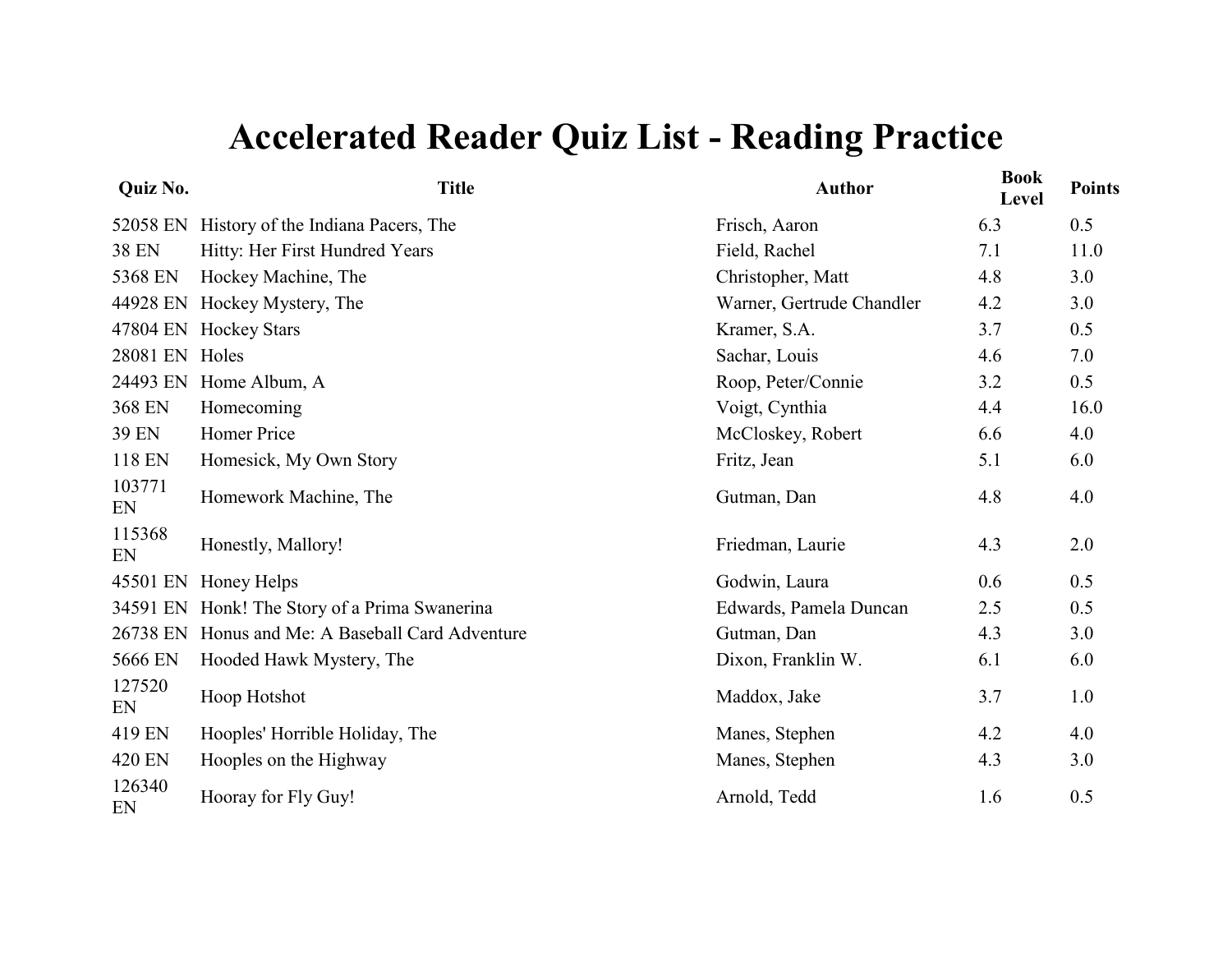| Quiz No.     | <b>Title</b>                                  | <b>Author</b>    | <b>Book</b><br>Level | <b>Points</b> |
|--------------|-----------------------------------------------|------------------|----------------------|---------------|
| 61040 EN     | Hooray for Reading!                           | Hall, Patricia   | 1.9                  | 0.5           |
| 120552<br>EN | Hooray for Reading Day!                       | Cuyler, Margery  | 2.4                  | 0.5           |
| 5471 EN      | Hooray for the Golly Sisters!                 | Byars, Betsy     | 2.4                  | 0.5           |
| 61464 EN     | Hoot                                          | Hiaasen, Carl    | 5.2                  | 9.0           |
| 131028<br>EN | Hoover Dam, The                               | Zuehlke, Jeffrey | 3.6                  | 0.5           |
| 31662 EN     | Hooway for Wodney Wat                         | Lester, Helen    | 3.1                  | 0.5           |
| 9023 EN      | Hop on Pop                                    | Seuss, Dr.       | 1.5                  | 0.5           |
| 6270 EN      | Horrible Harry and the Ant Invasion           | Kline, Suzy      | 3.1                  | 1.0           |
| 6271 EN      | Horrible Harry and the Christmas Surprise     | Kline, Suzy      | 2.9                  | 0.5           |
| 20023 EN     | Horrible Harry and the Drop of Doom           | Kline, Suzy      | 2.8                  | 1.0           |
| 15298 EN     | Horrible Harry and the Dungeon                | Kline, Suzy      | 3.1                  | 1.0           |
| 6272 EN      | Horrible Harry and the Green Slime            | Kline, Suzy      | 3.3                  | 1.0           |
| 20024 EN     | Horrible Harry and the Kickball Wedding       | Kline, Suzy      | 2.9                  | 0.5           |
|              | 69043 EN Horrible Harry and the Mud Gremlins  | Kline, Suzy      | 3.5                  | 1.0           |
|              | 18725 EN Horrible Harry and the Purple People | Kline, Suzy      | 2.9                  | 0.5           |
| 44905 EN     | Horrible Harry at Halloween                   | Kline, Suzy      | 3.2                  | 1.0           |
| 54479 EN     | Horrible Harry Goes to Sea                    | Kline, Suzy      | 3.3                  | 1.0           |
| 44204 EN     | Horrible Harry Goes to the Moon               | Kline, Suzy      | 2.9                  | 1.0           |
| 20665 EN     | Horrible Harry Moves up to Third Grade        | Kline, Suzy      | 3.2                  | 1.0           |
| 6273 EN      | Horrible Harry's Secret                       | Kline, Suzy      | 2.8                  | 0.5           |
| 612 EN       | Horse and His Boy, The                        | Lewis, C.S.      | 5.8                  | 8.0           |
| 19625 EN     | Horse Magic                                   | Bryant, Bonnie   | 4.9                  | 5.0           |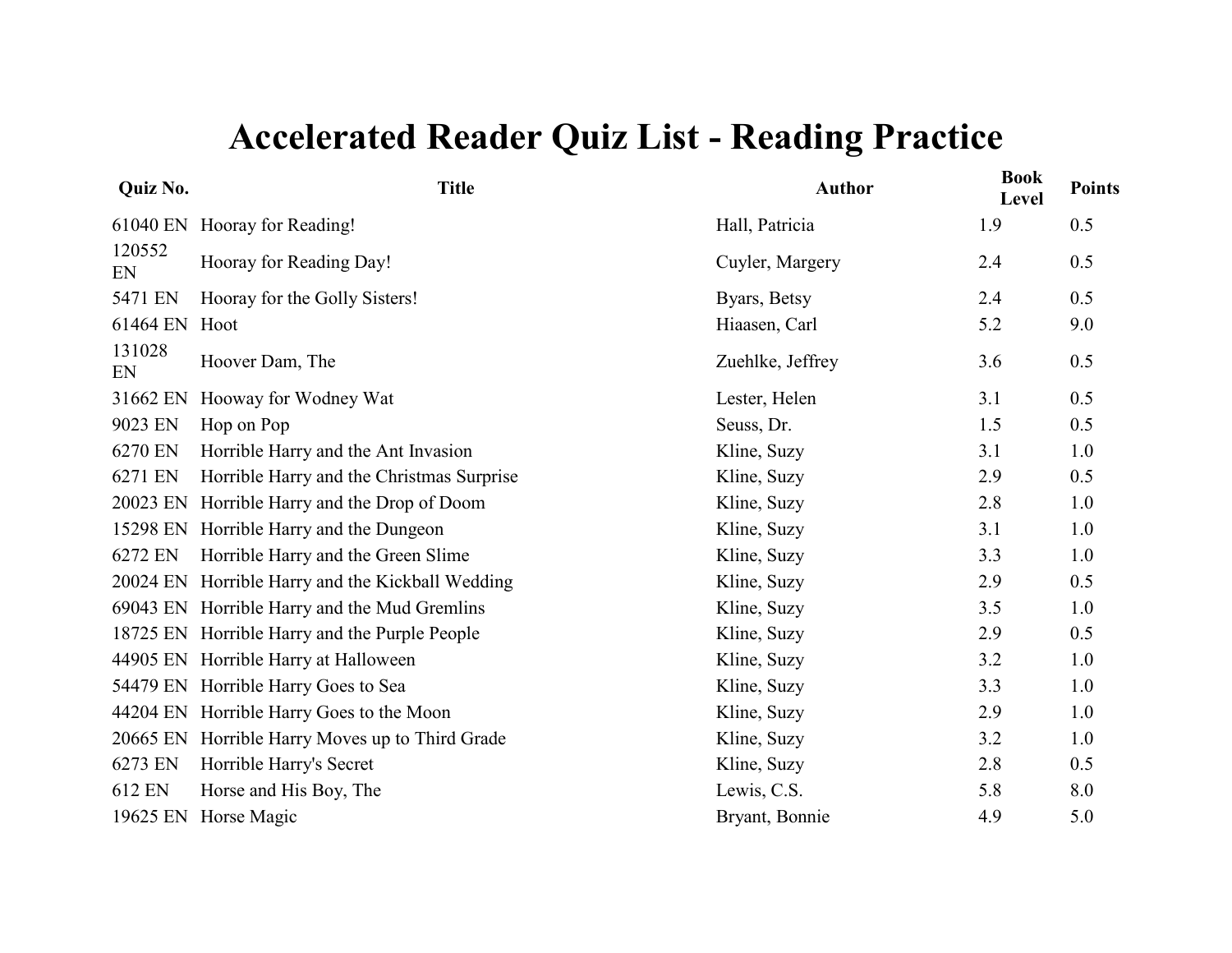| Quiz No.      | <b>Title</b>                                                      | <b>Author</b>             | <b>Book</b><br>Level | <b>Points</b> |
|---------------|-------------------------------------------------------------------|---------------------------|----------------------|---------------|
|               | 19608 EN Horse Show                                               | Bryant, Bonnie            | 4.8                  | 5.0           |
| 19602 EN      | Horse Shy                                                         | Bryant, Bonnie            | 4.7                  | 4.0           |
| 127521<br>EN  | Horseback Hopes                                                   | Maddox, Jake              | 3.4                  | 1.0           |
| 40542 EN      | <b>Horses Have Foals</b>                                          | Stone, Lynn M.            | 3.2                  | 0.5           |
| 19126 EN      | Horses, Horses, Horses                                            | Fowler, Allan             | 2.4                  | 0.5           |
| 56271 EN      | Horses on the Farm                                                | Schuh, Mari C.            | 1.5                  | 0.5           |
| 50981 EN      | Horses (Pebble Books)                                             | Rustad, Martha E. H.      | 0.8                  | 0.5           |
| 5472 EN       | Horton Hatches the Egg                                            | Seuss, Dr.                | 3.1                  | 0.5           |
| 9024 EN       | Horton Hears a Who!                                               | Seuss, Dr                 | 3.3                  | 0.5           |
| 53273 EN      | Hostile Hospital, The                                             | Snicket, Lemony           | 6.9                  | 6.0           |
|               | 87582 EN Hot Air: The Mostly True StoryFirst Hot-Air Balloon Ride | Priceman, Marjorie        | 2.9                  | 0.5           |
| 45168 EN      | Hot and Cold (Simply Science)                                     | Stille, Darlene R.        | 3.6                  | 0.5           |
| 117628<br>EN  | Hot Hand                                                          | Lupica, Mike              | 5.0                  | 4.0           |
| 51219 EN      | Hottest, Coldest, Highest, Deepest                                | Jenkins, Steve            | 4.9                  | 0.5           |
| 25835 EN      | Hour of the Olympics                                              | Osborne, Mary Pope        | 3.3                  | 1.0           |
| 34843 EN      | House Mouse, Senate Mouse                                         | Barnes, Peter W.          | 4.6                  | 0.5           |
| <b>228 EN</b> | House of Dies Drear, The                                          | Hamilton, Virginia        | 4.8                  | 9.0           |
| <b>40 EN</b>  | House of Sixty Fathers, The                                       | DeJong, Meindert          | 5.5                  | 6.0           |
| 82024 EN      | House of Tailors, A                                               | Giff, Patricia Reilly     | 4.9                  | 5.0           |
| 31067 EN      | House of the Horrible Ghosts                                      | Hayes, Geoffrey           | 3.1                  | 1.0           |
| 5667 EN       | House on the Cliff, The                                           | Dixon, Franklin W.        | 5.4                  | 5.0           |
| 5312 EN       | Houseboat Mystery                                                 | Warner, Gertrude Chandler | 3.4                  | 3.0           |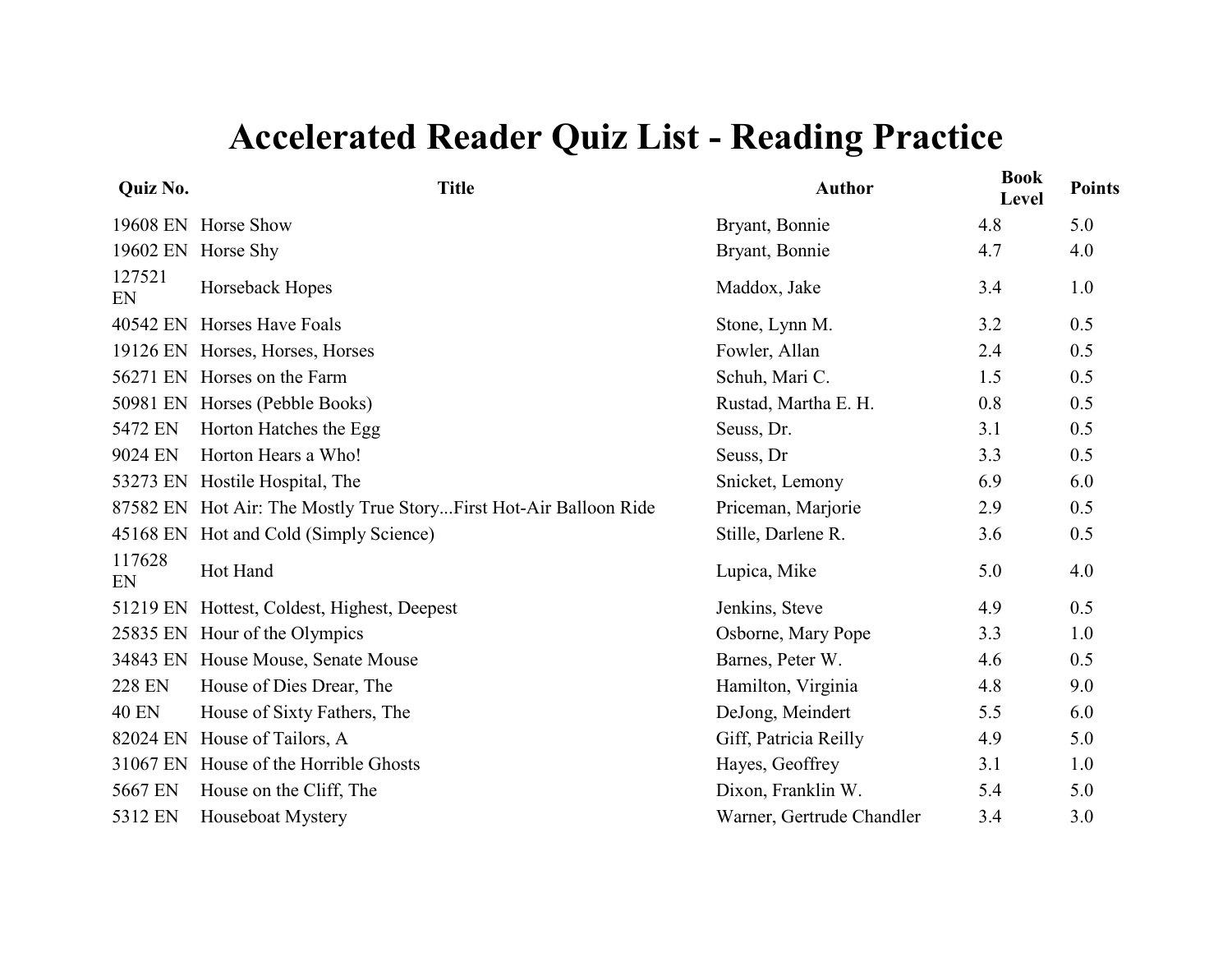| Quiz No.     | <b>Title</b>                                | <b>Author</b>            | <b>Book</b><br>Level | <b>Points</b> |
|--------------|---------------------------------------------|--------------------------|----------------------|---------------|
|              | 20379 EN How Animals See Things             | Fowler, Allan            | 2.9                  | 0.5           |
|              | 43673 EN How Big Is Big?                    | Ziefert, Harriet         | 1.1                  | 0.5           |
| 117706<br>EN | How Big Is It? A Big Book All About Bigness | Hillman, Ben             | 6.0                  | 1.0           |
|              | 68813 EN How Do Dinosaurs Get Well Soon?    | Yolen, Jane              | 1.7                  | 0.5           |
|              | 43230 EN How Do Dinosaurs Say Good Night?   | Yolen, Jane              | 1.6                  | 0.5           |
|              | 71622 EN How I Became a Pirate              | Long, Melinda            | 3.1                  | 0.5           |
|              | 32509 EN How I Fixed the Year 1000 Problem  | Greenburg, Dan           | 3.5                  | 1.0           |
|              | 14949 EN How I Got My Shrunken Head         | Stine, R.L.              | 3.2                  | 3.0           |
| 121531<br>EN | How I Learned Geography                     | Shulevitz, Uri           | 4.4                  | 0.5           |
| 54480 EN     | How I Went from Bad to Verse                | Greenburg, Dan           | 3.5                  | 1.0           |
| 6274 EN      | How Lazy Can You Get?                       | Naylor, Phyllis Reynolds | 5.5                  | 1.0           |
| 17319 EN     | How Much Is a Million?                      | Schwartz, David M.       | 3.4                  | 0.5           |
| 126001<br>EN | How People Lived in Ancient Egypt           | Bingham, Jane            | 6.2                  | 1.0           |
| 126002<br>EN | How People Lived in Ancient Greece          | Hynson, Colin            | 6.2                  | 1.0           |
| 126003<br>EN | How People Lived in Ancient Rome            | Bingham, Jane            | 6.6                  | 1.0           |
| 126004<br>EN | How People Lived in Viking Times            | Hynson, Colin            | 6.2                  | 1.0           |
| 9025 EN      | How the Grinch Stole Christmas              | Seuss, Dr.               | 3.0                  | 0.5           |
| 133353<br>EN | How to Build Your Own Country               | Wyatt, Valerie           | 6.7                  | $1.0$         |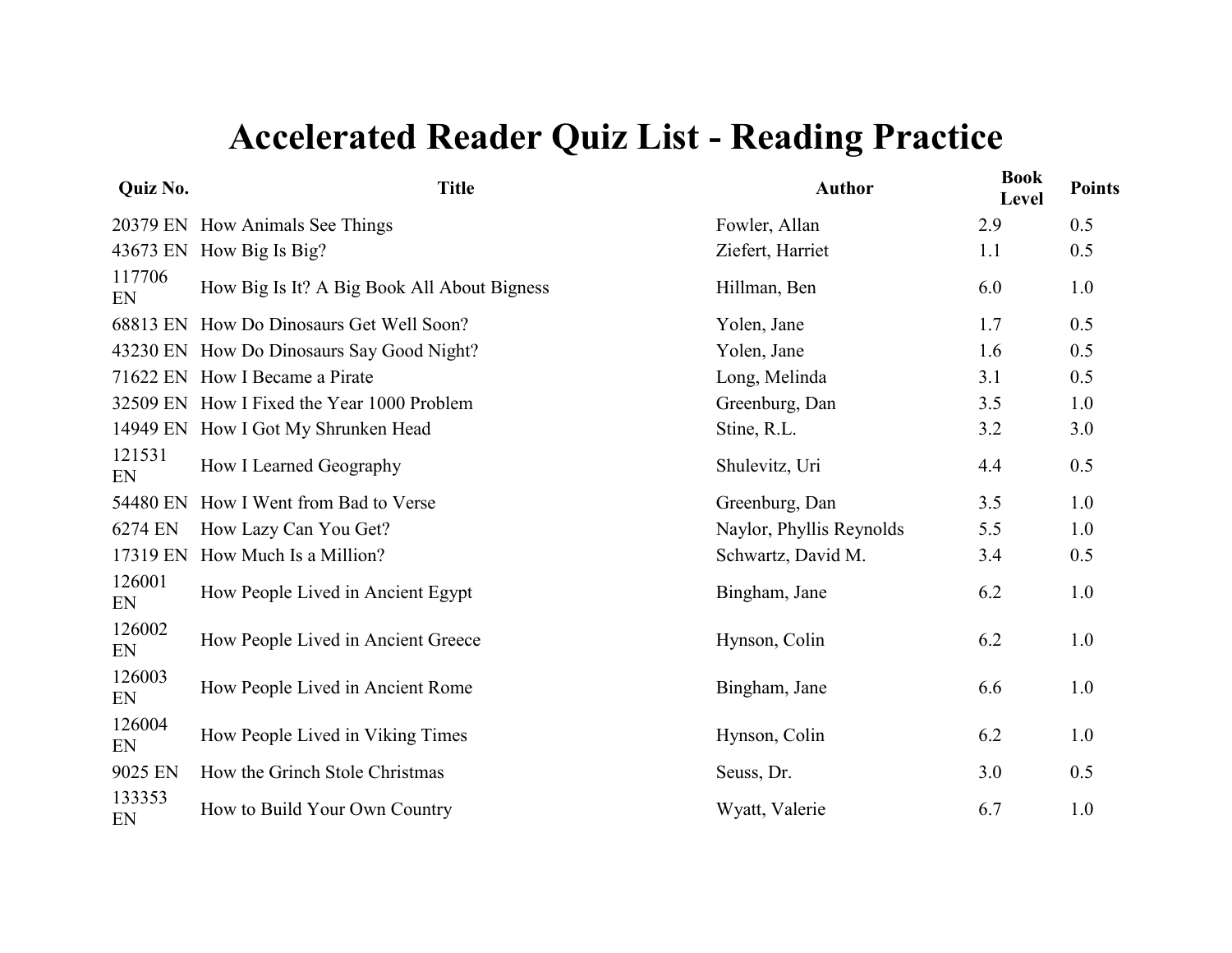| Quiz No.     | <b>Title</b>                                        | <b>Author</b>       | <b>Book</b><br>Level | <b>Points</b> |
|--------------|-----------------------------------------------------|---------------------|----------------------|---------------|
|              | 14951 EN How to Kill a Monster                      | Stine, R.L.         | 2.9                  | 2.0           |
|              | 23293 EN How to Speak Dolphin in Three Easy Lessons | Greenburg, Dan      | 3.4                  | 1.0           |
| 115455<br>EN | How to Steal a Dog                                  | O'Connor, Barbara   | 4.0                  | 5.0           |
|              | 34918 EN Howling at the Hauntlys'                   | Jones/Dadey         | 3.6                  | 1.0           |
|              | 14671 EN Howling for Home                           | Carris, Joan        | 3.4                  | 1.0           |
| 6575 EN      | Hummingbirds (Zoobooks)                             | Biel, Timothy Levi  | 4.9                  | 0.5           |
| 12565 EN     | Humpback Whales (Whales)                            | Prevost, John F.    | 3.9                  | 0.5           |
| 9026 EN      | Hunches in Bunches                                  | Seuss, Dr.          | 2.9                  | 0.5           |
| <b>41 EN</b> | Hundred and One Dalmatians, The                     | Smith, Dodie        | 5.4                  | 7.0           |
| <b>42 EN</b> | Hundred Dresses, The                                | Estes, Eleanor      | 5.4                  | 1.0           |
| 320 EN       | Hundred Penny Box, The                              | Mathis, Sharon Bell | 3.9                  | 1.0           |
| 123740<br>EN | Hunger Games, The                                   | Collins, Suzanne    | 5.3                  | 15.0          |
| 6275 EN      | Hungry, Hungry Sharks                               | Cole, Joanna        | 2.8                  | 0.5           |
| 123144<br>EN | Hunter's Code, The                                  | Maddox, Jake        | 3.5                  | 1.0           |
| 5668 EN      | Hunting for Hidden Gold                             | Dixon, Franklin W.  | 6.3                  | 6.0           |
| 110305<br>EN | Hurricane Katrina                                   | Hoffman, Mary Ann   | 5.0                  | 0.5           |
| 126162<br>EN | Hurricanes                                          | Manolis, Kay        | 3.7                  | 0.5           |
| 43 EN        | Hurry Home, Candy                                   | deJong, Meindert    | 5.0                  | 7.0           |
| 18628 EN     | Hurry Up, Franklin                                  | Bourgeois, Paulette | 2.8                  | 0.5           |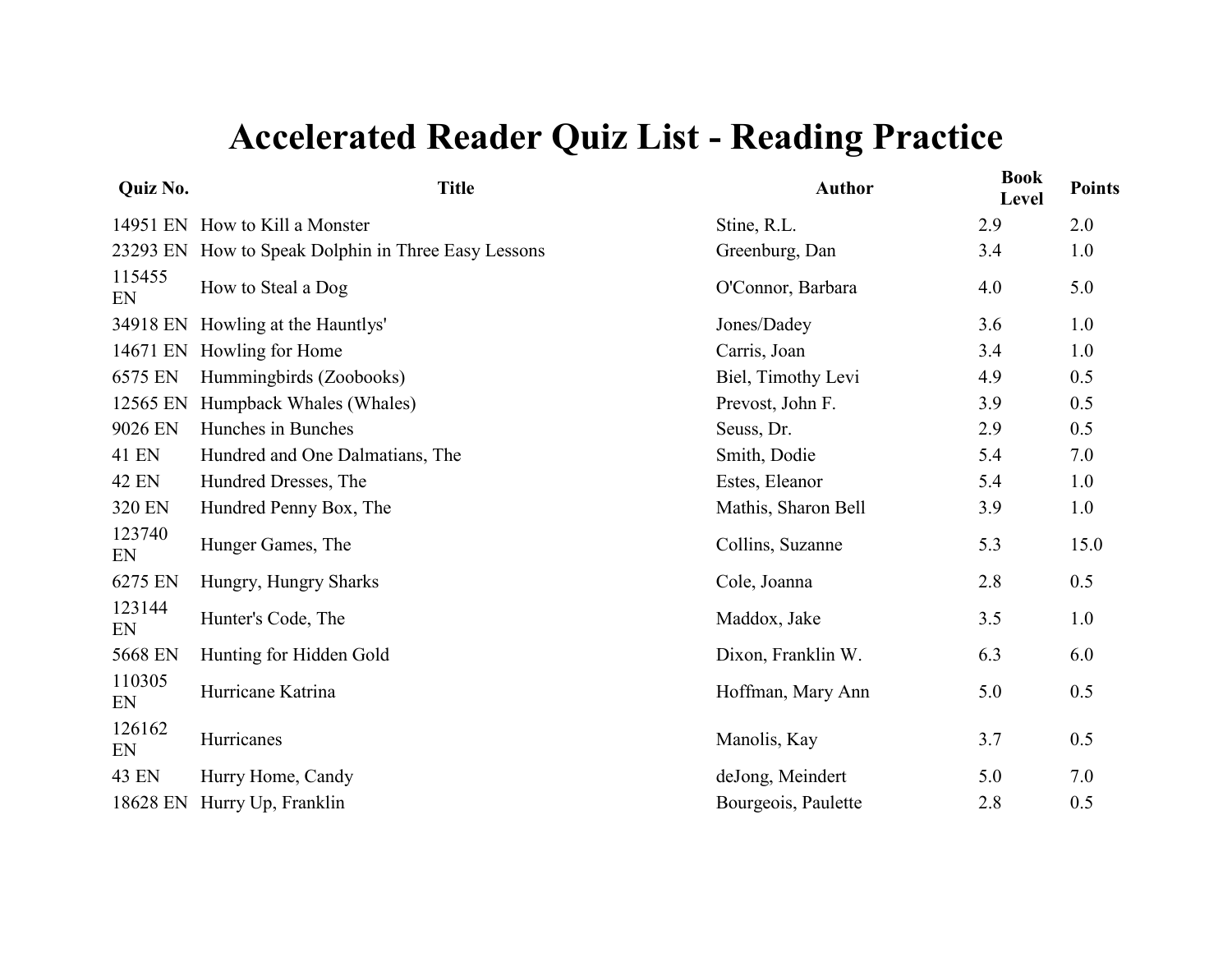| Quiz No.     | <b>Title</b>                                                        | <b>Author</b>                | <b>Book</b><br>Level | <b>Points</b> |
|--------------|---------------------------------------------------------------------|------------------------------|----------------------|---------------|
|              | 83769 EN Hurty Feelings                                             | Lester, Helen                | 3.1                  | 0.5           |
| 102093<br>EN | I Am a Book                                                         | Hayward, Linda               | 2.4                  | 0.5           |
|              | 58869 EN I Am a Rock                                                | Marzollo, Jean               | 1.2                  | 0.5           |
| 9027 EN      | I Am Not Going to Get Up Today!                                     | Seuss, Dr.                   | 2.1                  | 0.5           |
|              | 18874 EN I Am Rosa Parks                                            | Parks/Haskins                | 3.3                  | 0.5           |
|              | 74070 EN I and You and Don't Forget Who: What Is a Pronoun?         | Cleary, Brian P.             | 3.0                  | 0.5           |
| 9028 EN      | I Can Lick 30 Tigers Today                                          | Seuss, Dr.                   | 2.9                  | 0.5           |
| 9029 EN      | I Can Read with My Eyes Shut!                                       | Seuss, Dr.                   | 2.2                  | 0.5           |
|              | 18629 EN I Can't Take You Anywhere!                                 | Naylor, Phyllis Reynolds     | 3.1                  | 0.5           |
| 100772<br>EN | I Could Do That! Esther Morris Gets Women the Vote                  | White, Linda Arms            | 4.5                  | 0.5           |
|              | 72439 EN I Dream of Trains                                          | Johnson, Angela              | 3.6                  | 0.5           |
| 9030 EN      | I Had Trouble Getting to Solla Sollew                               | Seuss, Dr.                   | 3.6                  | 0.5           |
|              | 55667 EN I Hate My Bow                                              | Wilhelm, Hans                | 0.6                  | 0.5           |
|              | 67288 EN I Hate Rules!                                              | Krulik, Nancy                | 3.3                  | 1.0           |
| 5473 EN      | I Have a Sister - My Sister Is Deaf                                 | Peterson, Jeanne Whitehouse  | 3.3                  | 0.5           |
|              | 28500 EN I Have Heard of a Land                                     | Thomas, Joyce Carol          | 3.1                  | 0.5           |
|              | 17819 EN I Have Lived a Thousand Years: Growing Up in the Holocaust | Bitton-Jackson, Livia        | 4.8                  | 8.0           |
| 5421 EN      | I, Houdini                                                          | Banks, Lynne Reid            | 6.2                  | 5.0           |
| <b>44 EN</b> | I, Juan de Pareja                                                   | Trevino, Elizabeth Borton de | 6.5                  | 7.0           |
| 7272 EN      | I Just Forgot                                                       | Mayer, Mercer                | 2.0                  | 0.5           |
|              | 25431 EN I Live in Your Basement!                                   | Stine, R.L.                  | 2.9                  | 2.0           |
|              | 18631 EN I'll Always Love You                                       | Wilhelm, Hans                | 2.6                  | 0.5           |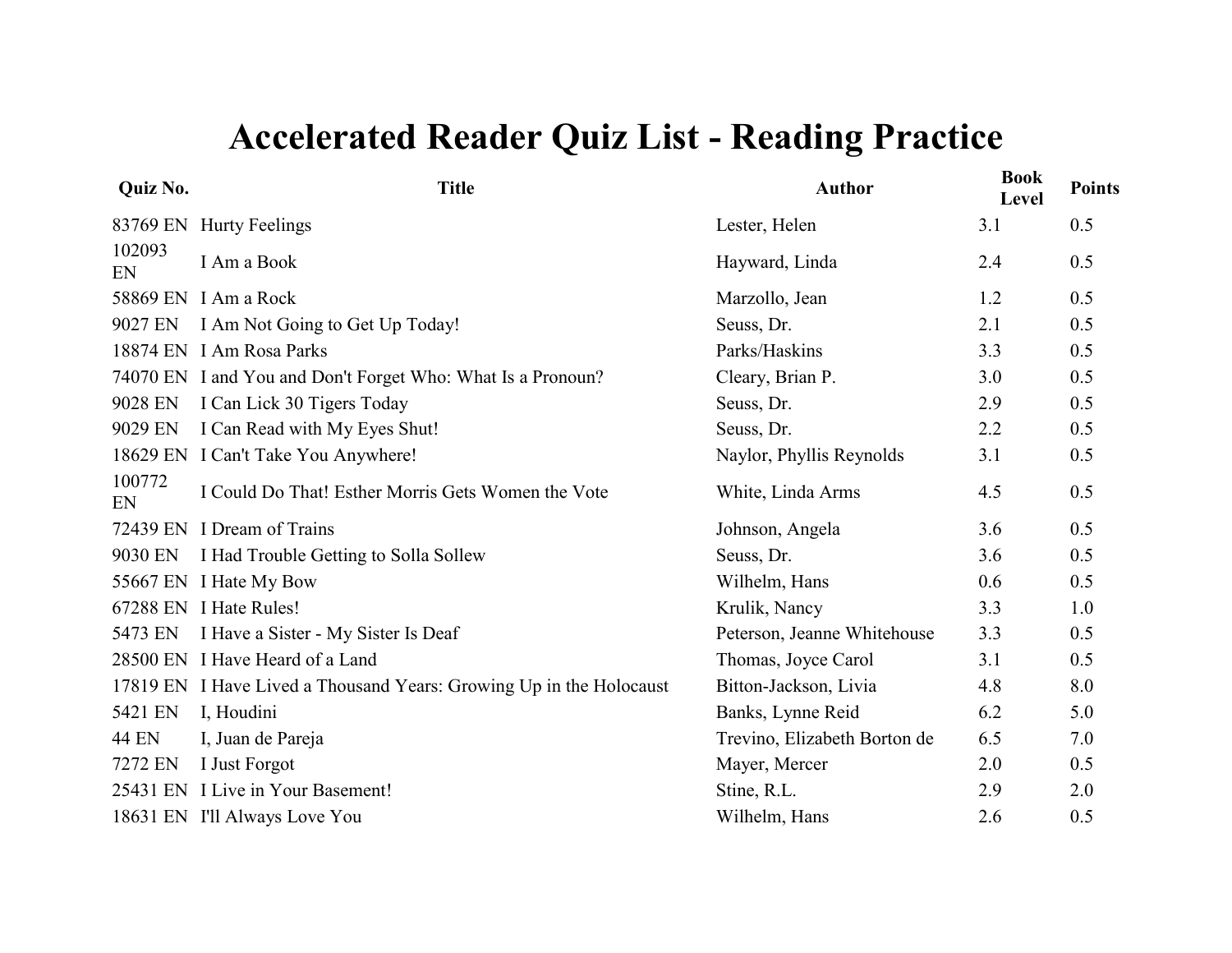| Quiz No.           | <b>Title</b>                                                    | <b>Author</b>         | <b>Book</b><br>Level | <b>Points</b> |
|--------------------|-----------------------------------------------------------------|-----------------------|----------------------|---------------|
|                    | 36619 EN I Lost My Bear                                         | Feiffer, Jules        | 2.1                  | 0.5           |
|                    | 42157 EN I Lost My Tooth!                                       | Wilhelm, Hans         | 0.7                  | 0.5           |
| 9317 EN            | I Love Fishing                                                  | Dobkin, Bonnie        | 0.7                  | 0.5           |
| 106328<br>EN       | I Love It When You Smile                                        | McBratney, Sam        | 2.1                  | 0.5           |
| 112553<br>EN       | I Love You Always and Forever                                   | Emmett, Jonathan      | 2.0                  | 0.5           |
|                    | 21256 EN I Love You the Purplest                                | Joosse, Barbara M.    | 3.4                  | 0.5           |
|                    | 55669 EN I'm a Seed                                             | Marzollo, Jean        | 1.0                  | 0.5           |
|                    | 23294 EN I'm Out of My Body, Please Leave a Message             | Greenburg, Dan        | 2.7                  | 1.0           |
| 46460 EN I'm Sorry |                                                                 | Mayer, Gina/Mercer    | 2.1                  | 0.5           |
| 132332<br>EN       | I'm Tickled Pink! (And Other Peculiar Sayings)                  | Klingel, Cynthia      | 3.3                  | 0.5           |
|                    | 29531 EN I Miss You, I Miss You!                                | Pohl/Gieth            | 5.8                  | 11.0          |
| 133847<br>EN       | I Spy Fly Guy!                                                  | Arnold, Tedd          | 1.5                  | 0.5           |
| 58876 EN I Stink!  |                                                                 | McMullan, Kate        | 1.6                  | 0.5           |
|                    | 46088 EN I Swapped My Dog                                       | Ziefert, Harriet      | 1.3                  | 0.5           |
|                    | 17624 EN I Thought My Soul Would Rise and Fly: Diary of Patsy G | Hansen, Joyce         | 5.0                  | 5.0           |
| 7574 EN            | I Took My Frog to the Library                                   | Kimmel, Eric A.       | 2.5                  | 0.5           |
|                    | 80398 EN I Wanna Iguana                                         | Orloff, Karen Kaufman | 2.7                  | 0.5           |
|                    | 52778 EN I Want to Be a Cowboy                                  | Liebman, Dan          | 2.6                  | 0.5           |
| 5422 EN            | I Want to Go Home!                                              | Korman, Gordon        | 4.3                  | 6.0           |
|                    | 50945 EN I Was a Third Grade Spy                                | Auch, Mary Jane       | 3.3                  | 2.0           |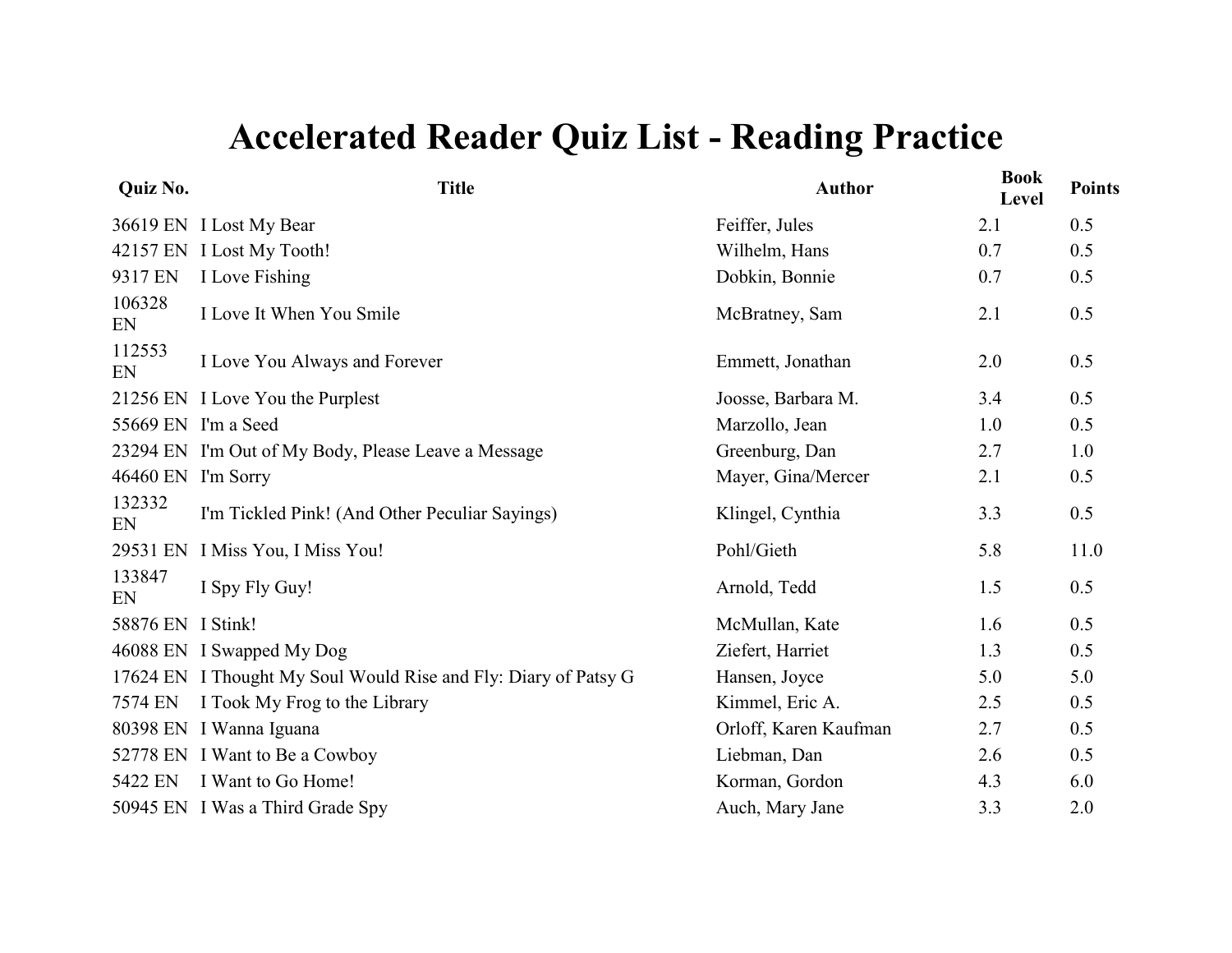| Quiz No.           | <b>Title</b>                                              | <b>Author</b>           | <b>Book</b><br>Level | <b>Points</b> |
|--------------------|-----------------------------------------------------------|-------------------------|----------------------|---------------|
|                    | 10525 EN I Was So Mad                                     | Mayer, Mercer           | 1.6                  | 0.5           |
|                    | 18630 EN I Wish My Brother Was a Dog                      | Shields, Carol Diggory  | 2.7                  | 0.5           |
| 112904<br>EN       | I Wish That I Had Duck Feet                               | LeSieg, Theo.           | 2.2                  | 0.5           |
|                    | 70834 EN Ice-Cream Cones for Sale!                        | Greenstein, Elaine      | 3.8                  | 0.5           |
|                    | 25946 EN Ice Cream Scoop, The                             | Keene, Carolyn          | 3.5                  | 1.0           |
| 86446 EN Ice Drift |                                                           | Taylor, Theodore        | 5.7                  | 5.0           |
| 421 EN             | Ice Magic                                                 | Christopher, Matt       | 4.8                  | 2.0           |
| 126163<br>EN       | Ice Storms                                                | Wendorff, Anne          | 3.9                  | 0.5           |
|                    | 79913 EN Ida Band Her Plans to Maximize FunSave the World | Hannigan, Katherine     | 5.3                  | 5.0           |
|                    | 30756 EN Idaho (One Nation)                               | Kummer, Patricia K.     | 5.1                  | 0.5           |
|                    | 35405 EN If a Bus Could Talk: The Story of Rosa Parks     | Ringgold, Faith         | 5.3                  | 0.5           |
| 9031 EN            | If I Ran the Circus                                       | Seuss, Dr.              | 3.9                  | 0.5           |
| 9032 EN            | If I Ran the Zoo                                          | Seuss, Dr.              | 4.1                  | 0.5           |
|                    | 54440 EN If the Shoe Fits                                 | Jackson, Alison         | 3.7                  | 0.5           |
|                    | 44946 EN If Wishes Were Horses                            | Kinsey-Warnock, Natalie | 5.2                  | 3.0           |
| 126509<br>EN       | If You Give a Cat a Cupcake                               | Numeroff, Laura         | 2.4                  | 0.5           |
| 9570 EN            | If You Give a Mouse a Cookie                              | Numeroff, Laura         | 2.7                  | 0.5           |
|                    | 29210 EN If You Give a Pig a Pancake                      | Numeroff, Laura         | 2.5                  | 0.5           |
|                    | 60905 EN If You Take a Mouse to School                    | Numeroff, Laura         | 2.4                  | 0.5           |
| 103859<br>EN       | If You Were an Adjective                                  | Dahl, Michael           | 3.1                  | 0.5           |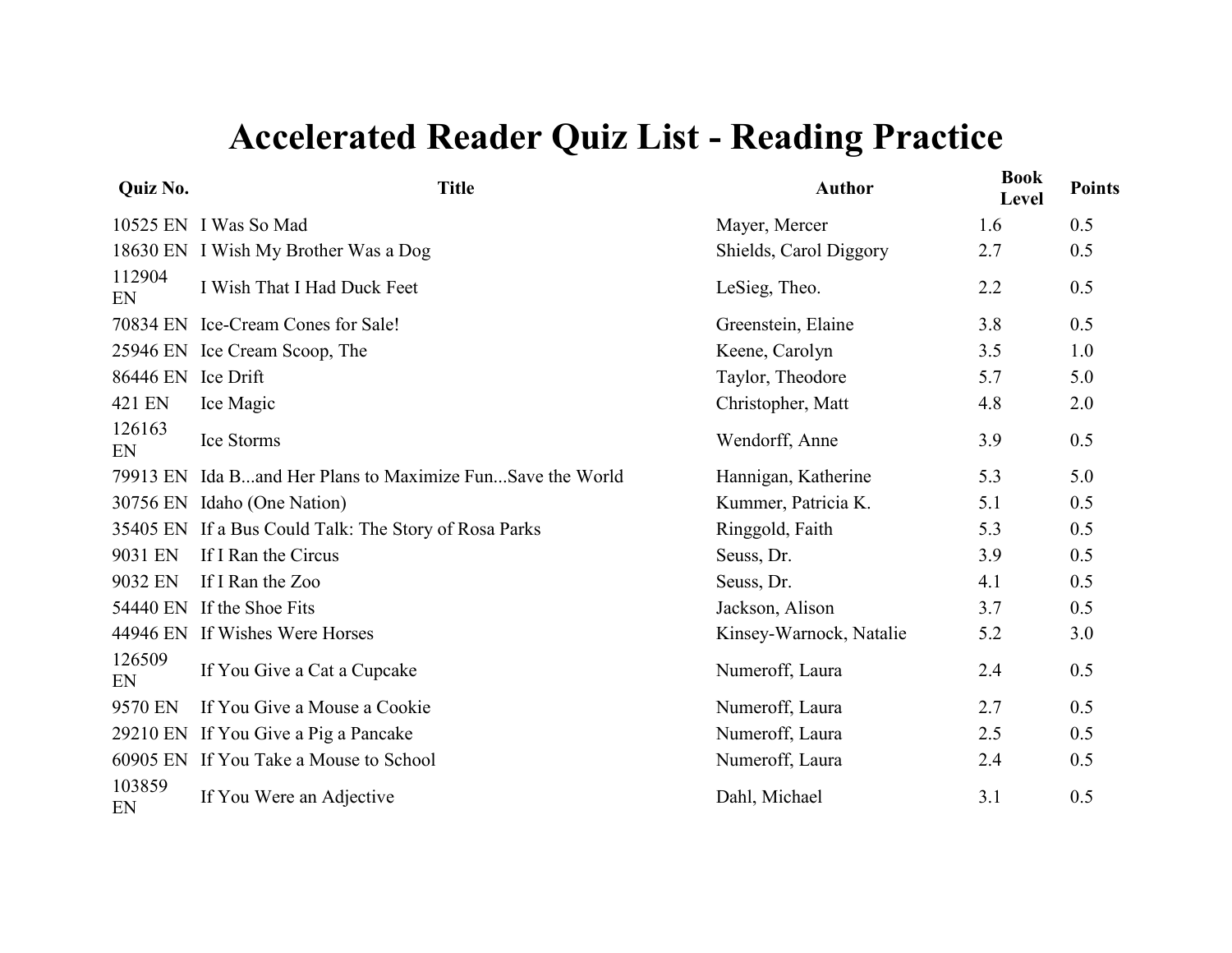| Quiz No.     | <b>Title</b>                                              | <b>Author</b>            | <b>Book</b><br>Level | <b>Points</b> |
|--------------|-----------------------------------------------------------|--------------------------|----------------------|---------------|
| 18632 EN     | If You Were Born a Kitten                                 | Bauer, Marion Dane       | 2.8                  | 0.5           |
| 5022 EN      | Iggie's House                                             | Blume, Judy              | 3.5                  | 3.0           |
| 101010<br>EN | Igneous Rocks and the Rock Cycle                          | Mattern, Joanne          | 5.5                  | 0.5           |
| 77013 EN     | Igraine the Brave                                         | Funke, Cornelia          | 5.6                  | 7.0           |
| 15726 EN     | Illinois (One Nation)                                     | Capstone-Geography-Dept. | 4.9                  | 0.5           |
| 106350<br>EN | Important Book, The                                       | Brown, Margaret Wise     | 2.9                  | 0.5           |
| 5423 EN      | <b>Impy for Always</b>                                    | Koller, Jackie French    | 3.5                  | 1.0           |
| 25299 EN     | In Aunt Lucy's Kitchen                                    | Rylant, Cynthia          | 4.0                  | 1.0           |
| 70017 EN     | In Good Faith                                             | Daniels, Lucy            | 4.4                  | 3.0           |
| 56335 EN     | In the Days of the Vaqueros: America's First True Cowboys | Freedman, Russell        | 7.0                  | 2.0           |
| 615 EN       | In the Face of Danger                                     | Nixon, Joan Lowery       | 5.0                  | 6.0           |
| 83825 EN     | In the Shadow of the Mammoth                              | Clark, Patricia Nikolina | 5.2                  | 7.0           |
| 50142 EN     | In the Yard                                               | Rau, Dana Meachen        | 0.3                  | 0.5           |
| 229 EN       | In the Year of the Boar and Jackie Robinson               | Lord, Bette Bao          | 4.6                  | 4.0           |
| 134211<br>EN | In Too Deep                                               | Watson, Jude             | 4.0                  | 6.0           |
| 119 EN       | Incident at Hawk's Hill                                   | Eckert, Allan            | 7.2                  | 9.0           |
| 114923<br>EN | Incredible Book Eating Boy, The                           | Jeffers, Oliver          | 2.8                  | 0.5           |
| 230 EN       | Incredible Journey, The                                   | Burnford, Sheila         | 7.6                  | 5.0           |
| 231 EN       | Indian in the Cupboard, The                               | Banks, Lynne Reid        | 4.6                  | 6.0           |
| 110308       | Indian Ocean Tsunami, The                                 | Roza, Greg               | 6.5                  | 0.5           |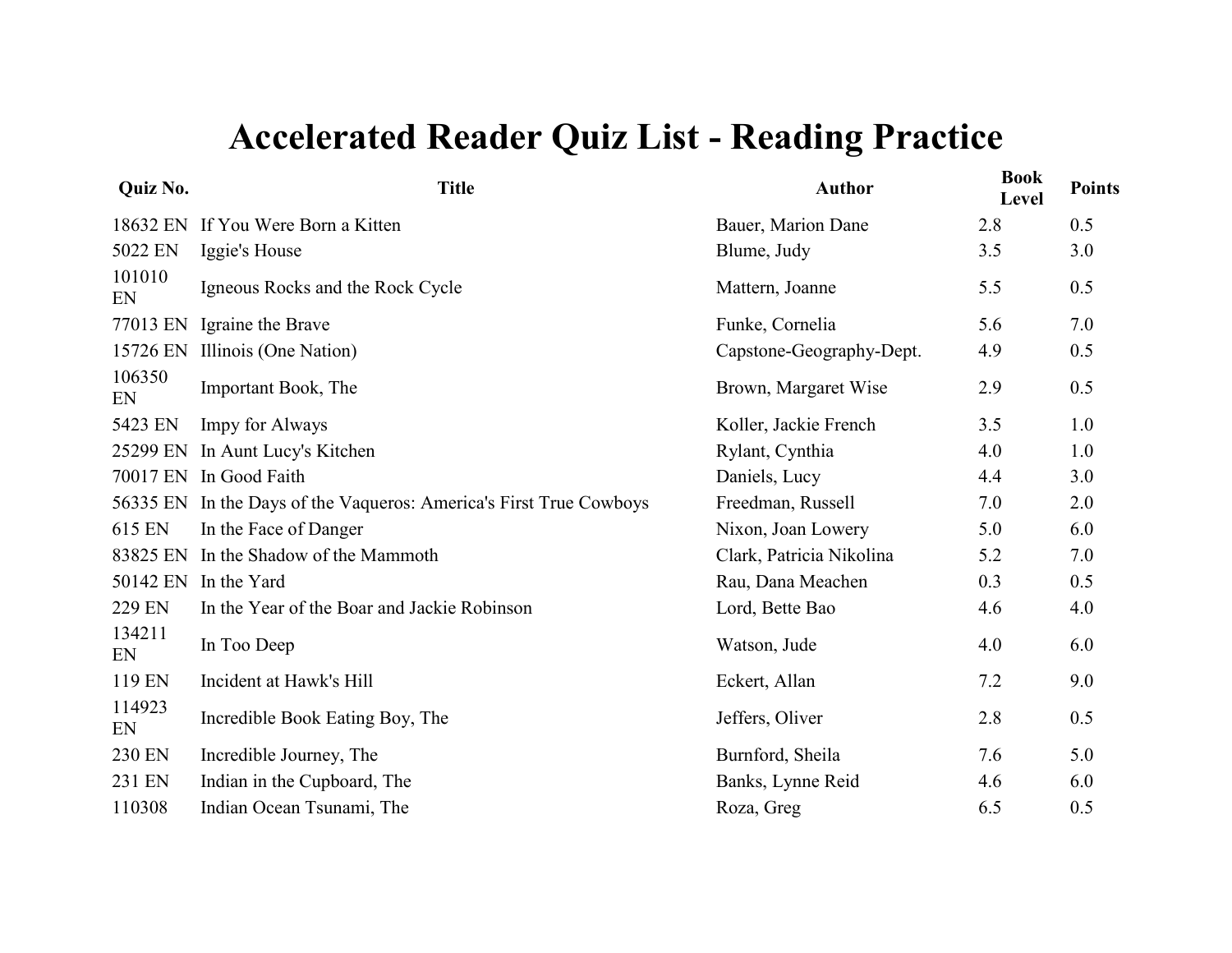| Quiz No.     | <b>Title</b>                                                 | <b>Author</b>             | <b>Book</b><br>Level | <b>Points</b> |
|--------------|--------------------------------------------------------------|---------------------------|----------------------|---------------|
| EN           |                                                              |                           |                      |               |
| 15727 EN     | Indiana (One Nation)                                         | Capstone-Geography-Dept.  | 4.0                  | 0.5           |
| 125633<br>EN | Inkdeath                                                     | Funke, Cornelia           | 5.4                  | 29.0          |
| 71683 EN     | Inkheart                                                     | Funke, Cornelia           | 5.4                  | 23.0          |
| 100861<br>EN | Inkspell                                                     | Funke, Cornelia           | 5.6                  | 29.0          |
| 6576 EN      | Insects (Zoobooks)                                           | Wexo, John Bonnett        | 4.9                  | 0.5           |
| 39810 EN     | <b>Inspector Hopper</b>                                      | Cushman, Doug             | 2.5                  | 0.5           |
| 5424 EN      | Into the Dream                                               | Sleator, William          | 4.9                  | 4.0           |
| 138971<br>EN | Into the Gauntlet                                            | Haddix, Margaret Peterson | 4.6                  | 9.0           |
| 29482 EN     | Intrepid Polly McDoodle, The                                 | Woodbury, Mary            | 4.5                  | 4.0           |
| 113692<br>EN | Invention of Hugo Cabret: A Novel in Words and Pictures, The | Selznick, Brian           | 5.1                  | 4.0           |
| 17820 EN     | Invincible Louisa                                            | Meigs, Cornelia           | 8.0                  | 10.0          |
| 5622 EN      | Invisible Intruder, The                                      | Keene, Carolyn            | 5.1                  | 5.0           |
| 31060 EN     | Invisible Island, The                                        | Roy, Ron                  | 3.6                  | 1.0           |
|              | 29345 EN Invisible Polly McDoodle, The                       | Woodbury, Mary            | 4.5                  | 5.0           |
| 14672 EN     | <b>Invisible Stanley</b>                                     | Brown, Jeff               | 3.3                  | 1.0           |
| 30757 EN     | Iowa (One Nation)                                            | Kummer, Patricia K.       | 5.1                  | 0.5           |
| 5474 EN      | Ira Sleeps Over                                              | Waber, Bernard            | 2.2                  | 0.5           |
| 5425 EN      | Irish Red                                                    | Kjelgaard, Jim            | 5.8                  | 7.0           |
|              | 65769 EN Irish Setters (Dogs)                                | Murray, Julie             | 4.3                  | 0.5           |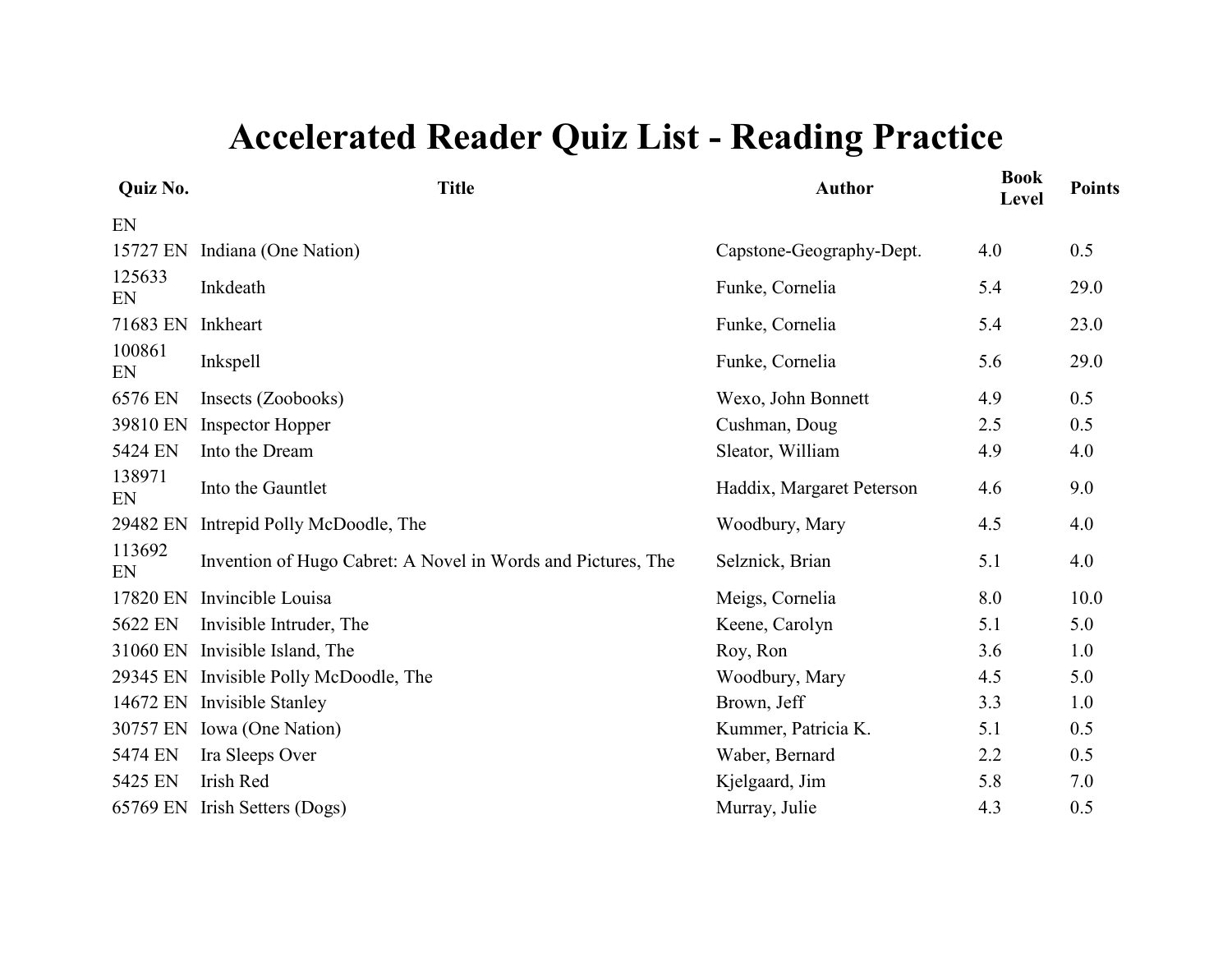| Quiz No.     | <b>Title</b>                                               | <b>Author</b>          | <b>Book</b><br>Level | <b>Points</b> |
|--------------|------------------------------------------------------------|------------------------|----------------------|---------------|
|              | 77859 EN Ironwood Tree, The                                | DiTerlizzi, Tony       | 4.3                  | 1.0           |
|              | 13363 EN Iroquois, The                                     | McCall, Barbara        | 6.2                  | 1.0           |
| 130739<br>EN | Is for Anaconda: A Rainforest Alphabet, A                  | Fredericks, Anthony D. | 6.7                  | 1.0           |
| 41554 EN     | Isabel: Jewel of Castilla                                  | Meyer, Carolyn         | 6.6                  | 5.0           |
|              | 58026 EN Island Book One: Shipwreck                        | Korman, Gordon         | 4.6                  | 3.0           |
|              | 58027 EN Island Book Three: Escape                         | Korman, Gordon         | 4.9                  | 4.0           |
|              | 58028 EN Island Book Two: Survival                         | Korman, Gordon         | 4.8                  | 4.0           |
| <b>45 EN</b> | Island of the Blue Dolphins                                | O'Dell, Scott          | 5.4                  | 6.0           |
| 5475 EN      | Island of the Skog, The                                    | Kellogg, Steven        | 3.5                  | 0.5           |
| 48012 EN     | It's About Time, Max!                                      | Richards, Kitty        | 2.5                  | 0.5           |
| 2122 EN      | It's All Greek to Me                                       | Scieszka, Jon          | 3.7                  | 1.0           |
| 132333<br>EN | It's as Clear as a Bell! (And Other Curious Things We Say) | Klingel, Cynthia       | 3.4                  | 0.5           |
| 36624 EN     | It's Disgusting and We Ate It                              | Solheim, James         | 6.0                  | 1.0           |
| 76221 EN     | It's Itchcraft!                                            | Greenburg, Dan         | 3.6                  | 2.0           |
| <b>46 EN</b> | It's Like This, Cat                                        | Neville, Emily Cheney  | 4.7                  | 5.0           |
| 5274 EN      | It's Not the End of the World                              | Blume, Judy            | 3.4                  | 4.0           |
| 31613 EN     | Itchy, Itchy Chicken Pox                                   | Maccarone, Grace       | 0.7                  | 0.5           |
| 70018 EN     | Izzy's Place                                               | Kornblatt, Marc        | 4.2                  | 3.0           |
| 134646<br>EN | J Is for Jack-O'-Lantern: A Halloween Alphabet             | Brennan-Nelson, Denise | 5.7                  | 1.0           |
| 73392 EN     | Jack Adrift: Fourth Grade Without a Clue                   | Gantos, Jack           | 4.9                  | 6.0           |
|              | 34651 EN Jack and the Beanstalk                            | Beneduce, Ann Keay     | 4.6                  | 0.5           |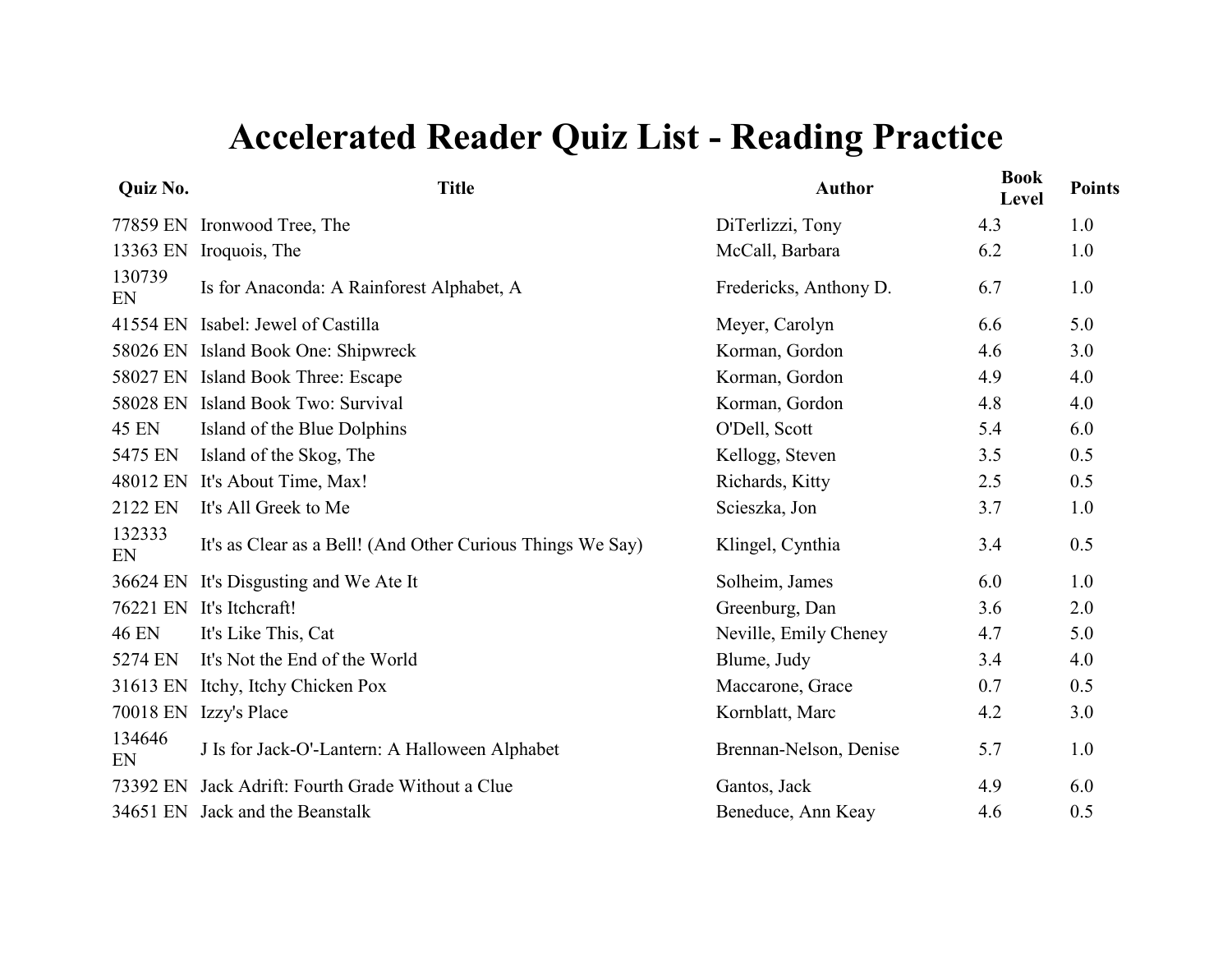| Quiz No.     | <b>Title</b>                                           | <b>Author</b>          | <b>Book</b><br>Level | <b>Points</b> |
|--------------|--------------------------------------------------------|------------------------|----------------------|---------------|
| 63347 EN     | Jack and the Beanstalk                                 | Moore, Maggie          | 2.5                  | 0.5           |
| 115225<br>EN | <b>Jack Plank Tells Tales</b>                          | Babbitt, Natalie       | 5.1                  | 3.0           |
| 112214<br>EN | <b>Jack Russell Terriers</b>                           | Rake, Jody Sullivan    | 2.2                  | 0.5           |
| 40653 EN     | Jackie and Me: A Baseball Card Adventure               | Gutman, Dan            | 4.3                  | 4.0           |
| 14673 EN     | Jackie Robinson                                        | Rudeen, Kenneth        | 4.6                  | 1.0           |
| 120 EN       | Jacob Have I Loved                                     | Paterson, Katherine    | 5.7                  | 8.0           |
| 7046 EN      | Jacob's Rescue: A Holocaust Story                      | Drucker, Malka         | 4.5                  | 3.0           |
| 56214 EN     | Jacques Cartier (Famous Explorers)                     | Donaldson-Forbes, Jeff | 5.4                  | 0.5           |
| 56215 EN     | Jacques Marquette and Louis Jolliet (Famous Explorers) | Donaldson-Forbes, Jeff | 5.2                  | 0.5           |
| 44930 EN     | Jaguar's Jewel, The                                    | Roy, Ron               | 3.5                  | 1.0           |
| 50946 EN     | Jake Drake, Bully Buster                               | Clements, Andrew       | 3.5                  | 1.0           |
| 60714 EN     | Jake Drake, Class Clown                                | Clements, Andrew       | 3.4                  | 1.0           |
| 51897 EN     | Jake Drake, Know-It-All                                | Clements, Andrew       | 4.1                  | 2.0           |
| 54845 EN     | Jake Drake, Teacher's Pet                              | Clements, Andrew       | 4.3                  | 2.0           |
| 232 EN       | James and the Giant Peach                              | Dahl, Roald            | 4.8                  | 4.0           |
| 29484 EN     | James Printer: A Novel of Rebellion                    | Jacobs, Paul Samuel    | 5.6                  | 7.0           |
| 79521 EN     | Jane Goodall                                           | Schaefer, Lola M.      | 2.6                  | 0.5           |
| 41791 EN     | Janitor's Boy, The                                     | Clements, Andrew       | 5.4                  | 4.0           |
| 133409<br>EN | Japanese Ninja Surprise, The                           | Pennypacker, Sara      | 4.2                  | 1.0           |
| 233 EN       | Jar of Dreams, A                                       | Uchida, Yoshiko        | 5.0                  | 4.0           |
| 14674 EN     | Jasmine & Rex                                          | Hanel, Wolfram         | 3.0                  | 0.5           |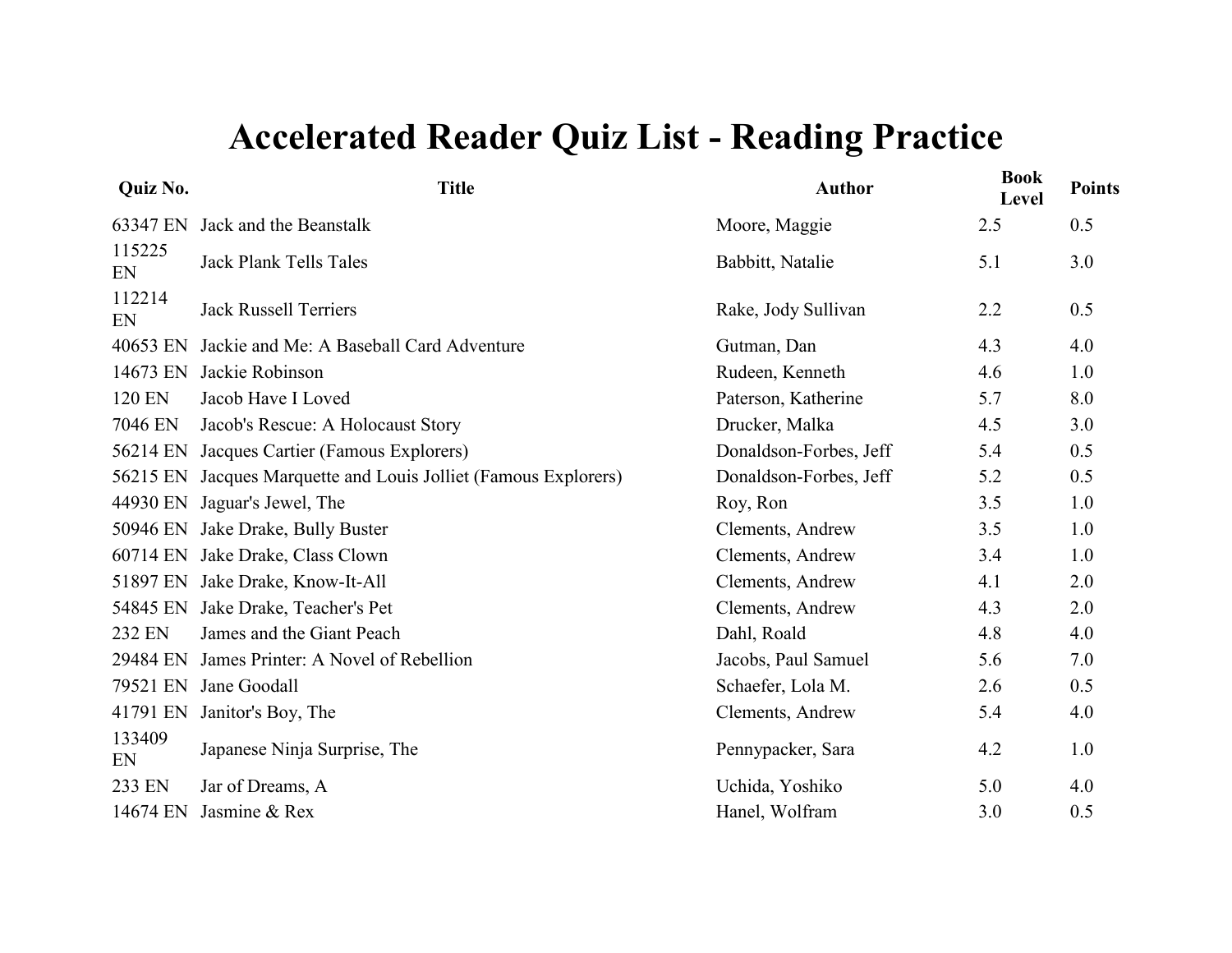| Quiz No.     | <b>Title</b>                          | <b>Author</b>       | <b>Book</b><br>Level | <b>Points</b> |
|--------------|---------------------------------------|---------------------|----------------------|---------------|
| 127627<br>EN | Jason and the Golden Fleece           | Yomtov, Nel         | 3.5                  | 0.5           |
| 27715 EN     | Jazmin's Notebook                     | Grimes, Nikki       | 5.8                  | 3.0           |
| 120419<br>EN | Jellybeans and the Big Dance, The     | Numeroff, Laura     | 2.9                  | 0.5           |
| 79531 EN     | Jellyfish                             | Lindeen, Carol K.   | 2.3                  | 0.5           |
| 36005 EN     | Jennie's Hat                          | Keats, Ezra Jack    | 2.9                  | 0.5           |
| 14675 EN     | Jennifer, Too                         | Havill, Juanita     | 2.9                  | 1.0           |
| 6276 EN      | Jenny Archer, Author                  | Conford, Ellen      | 3.6                  | 1.0           |
| 10263 EN     | Jericho's Journey                     | Wisler, G. Clifton  | 4.9                  | 4.0           |
| 77952 EN     | Jess and the Stinky Cowboys           | Smith, Janice Lee   | 2.7                  | 0.5           |
| 84682 EN     | Jesse Owens: Track-and-Field Champion | Monroe, Judy        | 4.0                  | 0.5           |
| 103953<br>EN | <b>Jigsaw Pony</b>                    | Haas, Jessie        | 3.0                  | 1.0           |
| 6321 EN      | Jim Ugly                              | Fleischman, Sid     | 4.3                  | 3.0           |
| 42604 EN     | Jingle Bells, Homework Smells         | Groat, Diane De     | 3.3                  | 0.5           |
| 14992 EN     | Jip: His Story                        | Paterson, Katherine | 5.3                  | 7.0           |
| 20203 EN     | Jo's Story                            | Pfeffer, Susan Beth | 4.5                  | 1.0           |
| 65368 EN     | Joe Cinders                           | Mitchell, Marianne  | 3.4                  | 0.5           |
| 45650 EN     | John Cabot (Famous Explorers)         | Larkin, Tanya       | 5.0                  | 0.5           |
| 74829 EN     | John F. Kennedy                       | Emerson, Judy       | 2.2                  | 0.5           |
| 67112 EN     | John Henry (Tall Tales)               | Balcziak, Bill      | 3.8                  | 0.5           |
| 105277<br>EN | John, Paul, George & Ben              | Smith, Lane         | 3.7                  | 0.5           |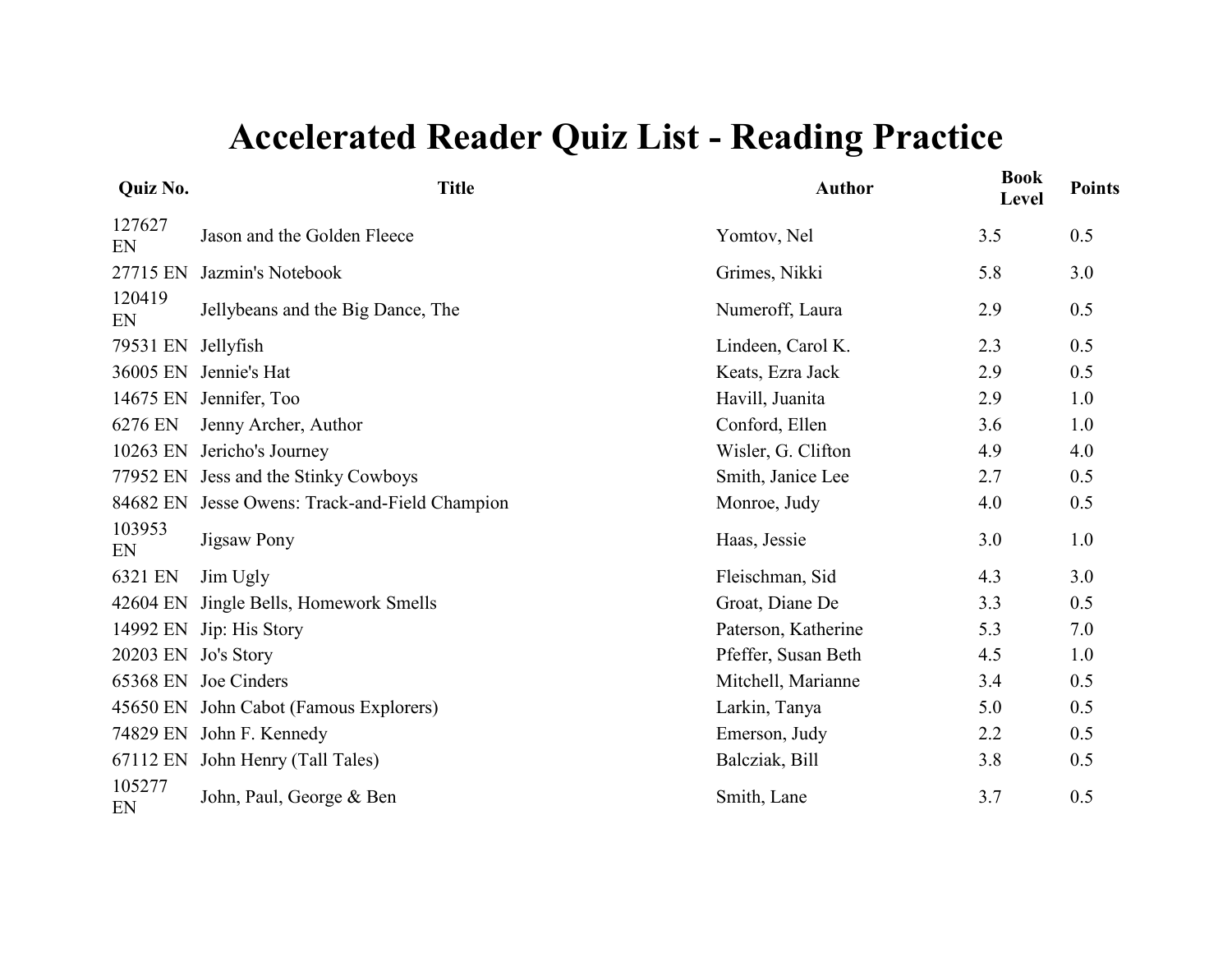| Quiz No.     | <b>Title</b>                                                                                | <b>Author</b>      | <b>Book</b><br>Level | <b>Points</b> |
|--------------|---------------------------------------------------------------------------------------------|--------------------|----------------------|---------------|
| 68106 EN     | Johnny Appleseed (First Biographies)                                                        | Schaefer, Lola M.  | 1.8                  | 0.5           |
| 67113 EN     | Johnny Appleseed (Tall Tales)                                                               | Balcziak, Bill     | 3.9                  | 0.5           |
| 7322 EN      | Johnny Lion's Book                                                                          | Hurd, Edith        | 2.3                  | 0.5           |
| 477 EN       | Johnny Long Legs                                                                            | Christopher, Matt  | 4.0                  | 2.0           |
| <b>47 EN</b> | Johnny Tremain                                                                              | Forbes, Esther     | 5.9                  | 13.0          |
| 422 EN       | Joke War, The                                                                               | Namovicz, Gene     | 4.0                  | 3.0           |
| 46685 EN     | Jonah the Whale                                                                             | Shreve, Susan      | 4.7                  | 3.0           |
|              | 17625 EN Josefina Learns a Lesson                                                           | Tripp, Valerie     | 4.5                  | 2.0           |
|              | 17626 EN Josefina's Surprise                                                                | Tripp, Valerie     | 4.6                  | 1.0           |
|              | 10527 EN Josefina Story Quilt, The                                                          | Coerr, Eleanor     | 2.7                  | 0.5           |
|              | 18633 EN Joseph and His Coat of Many Colors                                                 | Kassirer, Sue      | 1.7                  | 0.5           |
|              | 35829 EN Joseph Had a Little Overcoat                                                       | Taback, Simms      | 1.7                  | 0.5           |
|              | 54846 EN Joshua's Song                                                                      | Harlow, Joan Hiatt | 4.0                  | 4.0           |
|              | 44831 EN Journal of Augustus Pelletier: The Lewis & Clark Expedition, The                   | Lasky, Kathryn     | 5.6                  | 5.0           |
|              | 32209 EN Journal of Ben Uchida, The                                                         | Denenberg, Barry   | 5.2                  | 4.0           |
|              | 58031 EN Journal of C. J. Jackson: A Dust Bowl Migrant, The                                 | Durbin, William    | 5.7                  | 5.0           |
|              | 32932 EN Journal of Callie Wade, The                                                        | Miller, Dawn       | 5.7                  | 11.0          |
|              | 55208 EN Journal of Douglas Allen Deeds: The Donner Party Expedition, The Philbrick, Rodman |                    | 5.7                  | 4.0           |
|              | 27944 EN Journal of James Edmond Pease, The                                                 | Murphy, Jim        | 5.7                  | 6.0           |
|              | 42452 EN Journal of Jasper Jonathan Pierce: A Pilgrim Boy, The                              | Rinaldi, Ann       | 4.9                  | 5.0           |
|              | 31189 EN Journal of Joshua Loper: A Black Cowboy, The                                       | Myers, Walter Dean | 5.0                  | 4.0           |
|              | 34709 EN Journal of Scott Pendleton Collins, The                                            | Myers, Walter Dean | 5.0                  | 4.0           |
|              | 32210 EN Journal of Sean Sullivan, The                                                      | Durbin, William    | 5.9                  | 5.0           |
|              | 27945 EN Journal of William Thomas Emerson, The                                             | Denenberg, Barry   | 5.6                  | 4.0           |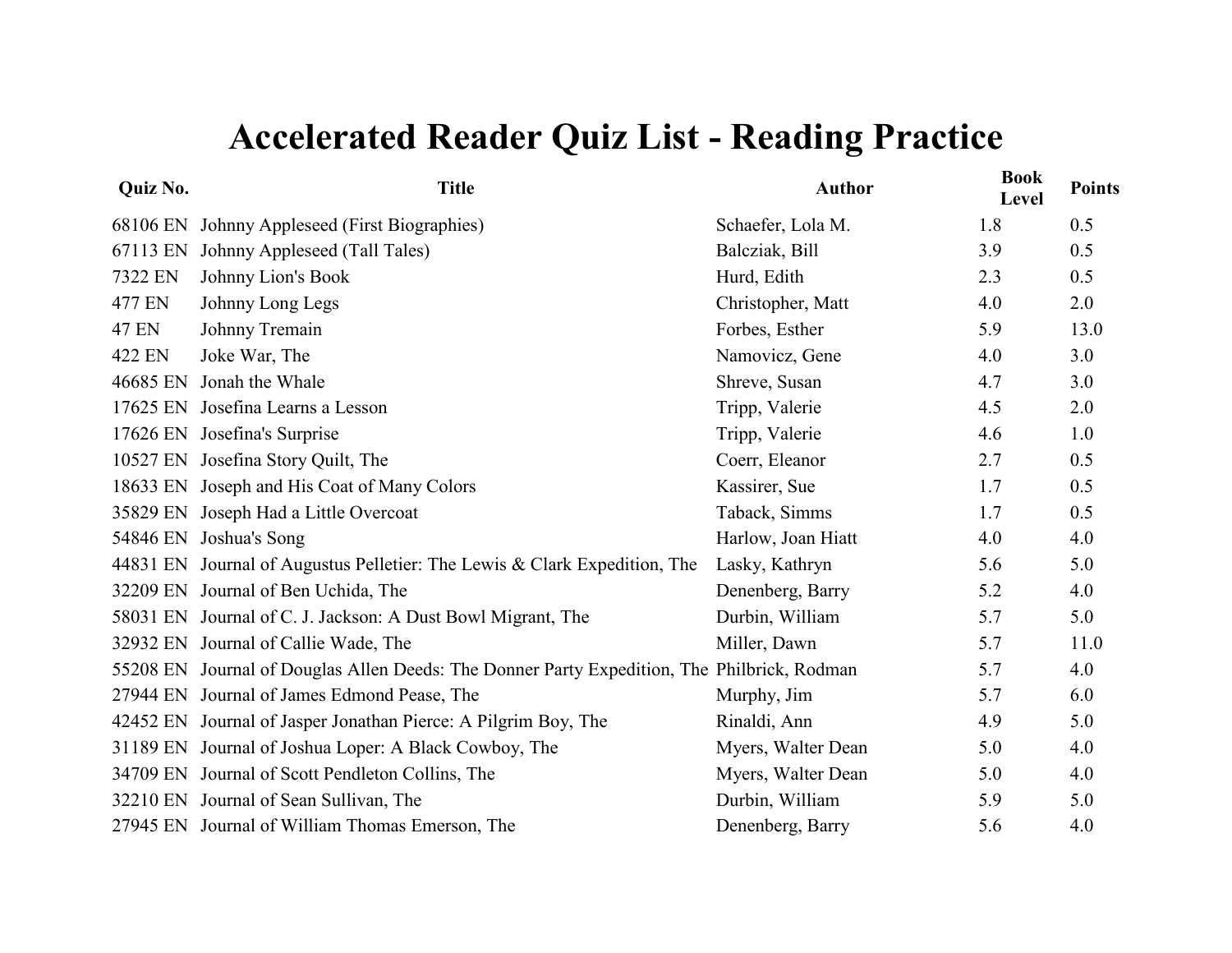| <b>Title</b>                                                         | <b>Author</b>          | <b>Book</b><br>Level | <b>Points</b> |
|----------------------------------------------------------------------|------------------------|----------------------|---------------|
| Journey from Peppermint Street                                       | deJong, Meindert       | 5.0                  | 8.0           |
| Journey Home                                                         | McKay, Lawrence        | 3.8                  | 0.5           |
| Journey Outside                                                      | Steele, Mary           | 5.7                  | 5.0           |
| 88682 EN Journey That Saved Curious George, The                      | Borden, Louise         | 6.1                  | 1.0           |
| 47521 EN<br>Journey, The                                             | Stewart, Sarah         | 4.2                  | 0.5           |
| 71435 EN Journey, The                                                | Lasky, Kathryn         | 5.1                  | 7.0           |
| 17627 EN Journey to the New World: The Diary of Remember Patience, A | Lasky, Kathryn         | 6.0                  | 4.0           |
| 45652 EN Juan Ponce de León (Famous Explorers)                       | Hurwicz, Claude        | 4.6                  | 0.5           |
| 45146 EN Jubal's Wish                                                | Wood, Audrey           | 3.2                  | 0.5           |
| 17821 EN Jubilee Journey                                             | Meyer, Carolyn         | 5.4                  | 8.0           |
| 82071 EN Judy Blume                                                  | Wheeler, Jill C.       | 4.4                  | 0.5           |
| <b>Judy Moody</b>                                                    | McDonald, Megan        | 3.5                  | 1.0           |
| Judy Moody: Around the World in 8 1/2 Days                           | McDonald, Megan        | 3.3                  | 2.0           |
| Judy Moody Gets Famous!                                              | McDonald, Megan        | 3.5                  | 1.0           |
| Judy Moody Goes to College                                           | McDonald, Megan        | 3.7                  | 1.0           |
| Judy Moody, M.D.: The Doctor Is In!                                  | McDonald, Megan        | 3.2                  | 2.0           |
| Judy Moody Predicts the Future                                       | McDonald, Megan        | 3.1                  | 1.0           |
| Judy Moody Saves the World                                           | McDonald, Megan        | 3.6                  | 1.0           |
| Judy Moody & Stink: The Holly Joliday                                | McDonald, Megan        | 3.4                  | 1.0           |
| Julian, Secret Agent                                                 | Cameron, Ann           | 3.1                  | 1.0           |
| Julie of the Wolves                                                  | George, Jean Craighead | 5.8                  | 6.0           |
|                                                                      |                        |                      |               |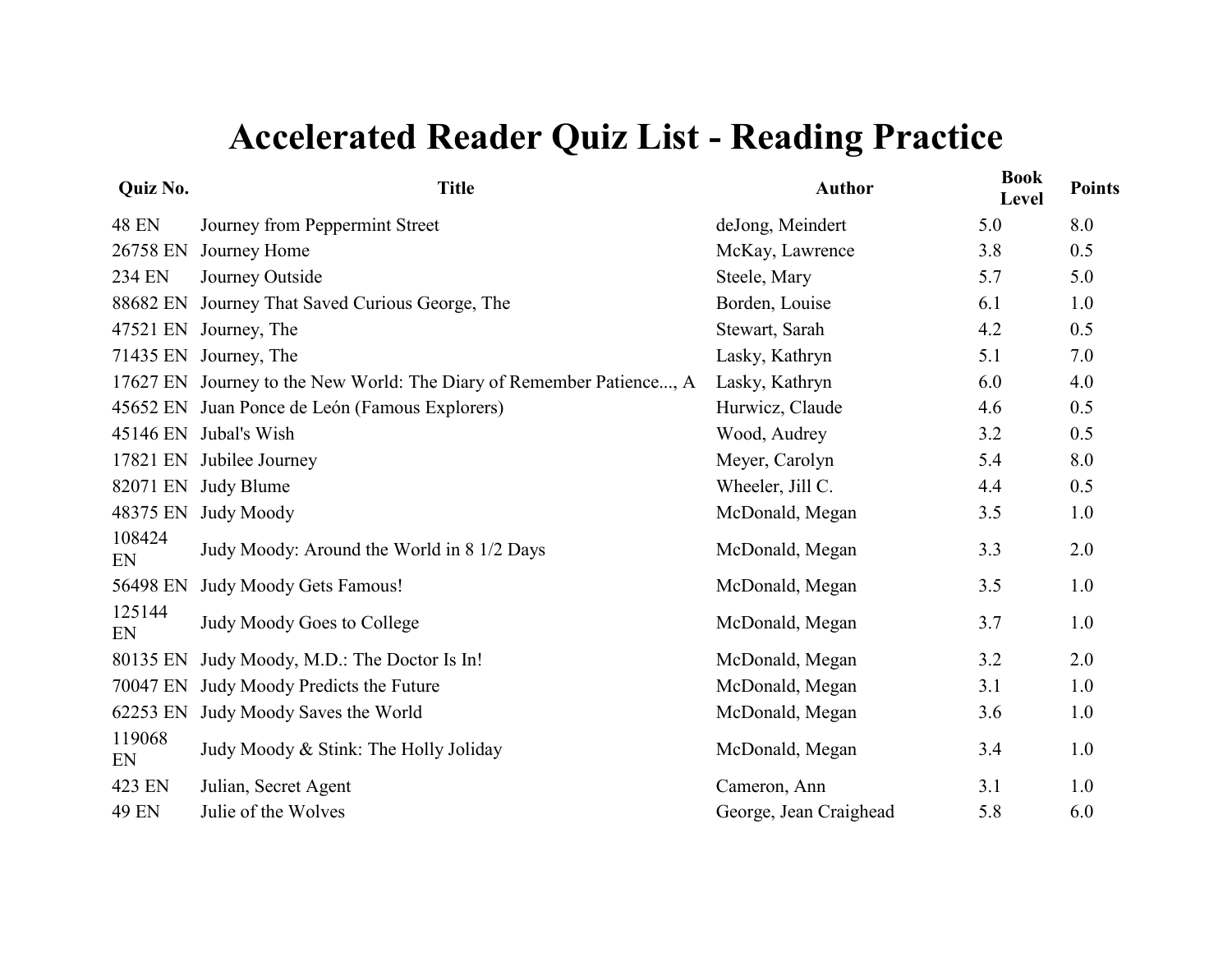| Quiz No.     | <b>Title</b>                                           | <b>Author</b>       | <b>Book</b><br>Level | <b>Points</b> |
|--------------|--------------------------------------------------------|---------------------|----------------------|---------------|
| 5519 EN      | Jumanji                                                | Van Allsburg, Chris | 3.9                  | 0.5           |
| 25951 EN     | <b>Jump Shot Detectives</b>                            | Dixon, Franklin W.  | 3.4                  | 1.0           |
| 56393 EN     | Jumping Spider (The Library of Spiders), The           | McGinty, Alice B.   | 4.5                  | 0.5           |
| 14150 EN     | Junebug                                                | Mead, Alice         | 3.5                  | 3.0           |
| 34797 EN     | Junebug and the Reverend                               | Mead, Alice         | 3.4                  | 5.0           |
| 108509<br>EN | Jungle Book: Mowgli's Story, The                       | Kipling, Rudyard    | 5.7                  | 4.0           |
| 6818 EN      | Jungle Pyramid, The                                    | Dixon, Franklin W.  | 5.0                  | 6.0           |
| 107304<br>EN | Junie B., First Grader: Aloha-ha-ha!                   | Park, Barbara       | 2.8                  | 1.0           |
| 57153 EN     | Junie B., First Grader (at last!)                      | Park, Barbara       | 2.6                  | 1.0           |
| 80959 EN     | Junie B., First Grader: Booand I Mean It!              | Park, Barbara       | 2.9                  | 1.0           |
|              | 61519 EN Junie B., First Grader: Boss of Lunch         | Park, Barbara       | 2.8                  | 1.0           |
| 68705 EN     | Junie B., First Grader: Cheater Pants                  | Park, Barbara       | 3.1                  | 1.0           |
| 112907<br>EN | Junie B., First Grader: Dumb Bunny                     | Park, Barbara       | 2.8                  | 1.0           |
| 73514 EN     | Junie B., First Grader: One-Man Band                   | Park, Barbara       | 3.0                  | 1.0           |
| 80075 EN     | Junie B., First Grader: Shipwrecked                    | Park, Barbara       | 3.1                  | $1.0$         |
| 64031 EN     | Junie B., First Grader: Toothless Wonder               | Park, Barbara       | 2.8                  | 1.0           |
| 100621<br>EN | Junie BJingle Bells, Batman Smells! (P.S. So Does May) | Park, Barbara       | 2.8                  | 1.0           |
| 6323 EN      | Junie B. Jones and a Little Monkey Business            | Park, Barbara       | 2.9                  | 1.0           |
| 9266 EN      | Junie B. Jones and Her Big Fat Mouth                   | Park, Barbara       | 3.0                  | 1.0           |
| 14676 EN     | Junie B. Jones and Some Sneaky Peeky Spying            | Park, Barbara       | 2.9                  | 1.0           |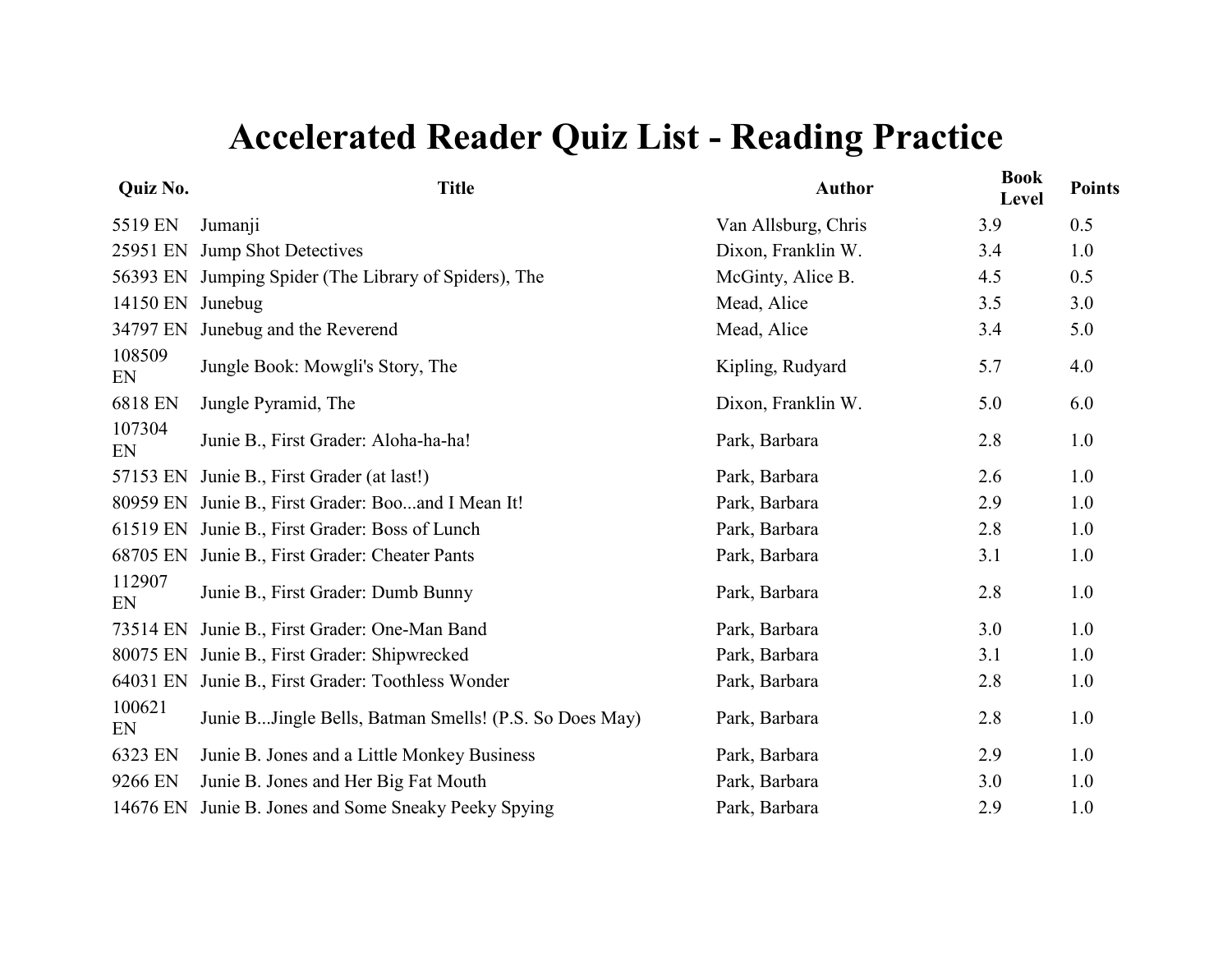| <b>Quiz No.</b> | <b>Title</b>                                                   | <b>Author</b>      | <b>Book</b><br>Level | <b>Points</b> |
|-----------------|----------------------------------------------------------------|--------------------|----------------------|---------------|
|                 | 14677 EN Junie B. Jones and That Meanie Jim's Birthday         | Park, Barbara      | 2.8                  | 1.0           |
| 32900 EN        | Junie B. Jones and the Mushy Gushy Valentime                   | Park, Barbara      | 2.9                  | 1.0           |
| 6324 EN         | Junie B. Jones and the Stupid Smelly Bus                       | Park, Barbara      | 2.9                  | 1.0           |
| 14678 EN        | Junie B. Jones and the Yucky Blucky Fruitcake                  | Park, Barbara      | 2.7                  | 1.0           |
|                 | 17570 EN Junie B. Jones Has a Monster Under Her Bed            | Park, Barbara      | 2.7                  | 1.0           |
|                 | 44907 EN Junie B. Jones Has a Peep in Her Pocket               | Park, Barbara      | 2.9                  | 1.0           |
|                 | 24936 EN Junie B. Jones Is a Beauty Shop Guy                   | Park, Barbara      | 2.8                  | 1.0           |
|                 | 49412 EN Junie B. Jones is a Graduation Girl                   | Park, Barbara      | 3.0                  | 1.0           |
|                 | 17571 EN Junie B. Jones Is a Party Animal                      | Park, Barbara      | 2.8                  | 1.0           |
|                 | 31061 EN Junie B. Jones Is Almost a Flower Girl                | Park, Barbara      | 2.7                  | 1.0           |
|                 | 17572 EN Junie B. Jones Is Not a Crook                         | Park, Barbara      | 3.0                  | 1.0           |
|                 | 12775 EN Junie B. Jones Loves Handsome Warren                  | Park, Barbara      | 2.7                  | 1.0           |
|                 | 28323 EN Junie B. Jones Smells Something Fishy                 | Park, Barbara      | 2.6                  | 1.0           |
|                 | 84580 EN Jupiter (The Solar System)                            | Richardson, Adele  | 3.4                  | 0.5           |
|                 | 76766 EN Just a Baseball Game                                  | Mayer, Gina/Mercer | 1.7                  | 0.5           |
|                 | 36417 EN Just a Bully                                          | Mayer, Gina/Mercer | 2.6                  | 0.5           |
| 7274 EN         | Just a Mess                                                    | Mayer, Mercer      | 1.5                  | 0.5           |
| 53913 EN        | Just a Piggy Bank                                              | Mayer, Gina/Mercer | 2.3                  | 0.5           |
|                 | 68459 EN Just Add Waterand Scream!                             | Greenburg, Dan     | 3.7                  | 1.0           |
| 771 EN          | Just as Long as We're Together                                 | Blume, Judy        | 3.7                  | 7.0           |
| 74862 EN        | Just Fishing with Grandma                                      | Mayer, Gina/Mercer | 2.2                  | 0.5           |
| 30692 EN        | Just Juice                                                     | Hesse, Karen       | 3.8                  | 3.0           |
| 83538 EN        | Just Plain Fancy                                               | Polacco, Patricia  | 3.9                  | 0.5           |
| 130504          | Just the Right Size: Why Big Animals Little Animals Are Little | Davies, Nicola     | 5.8                  | 1.0           |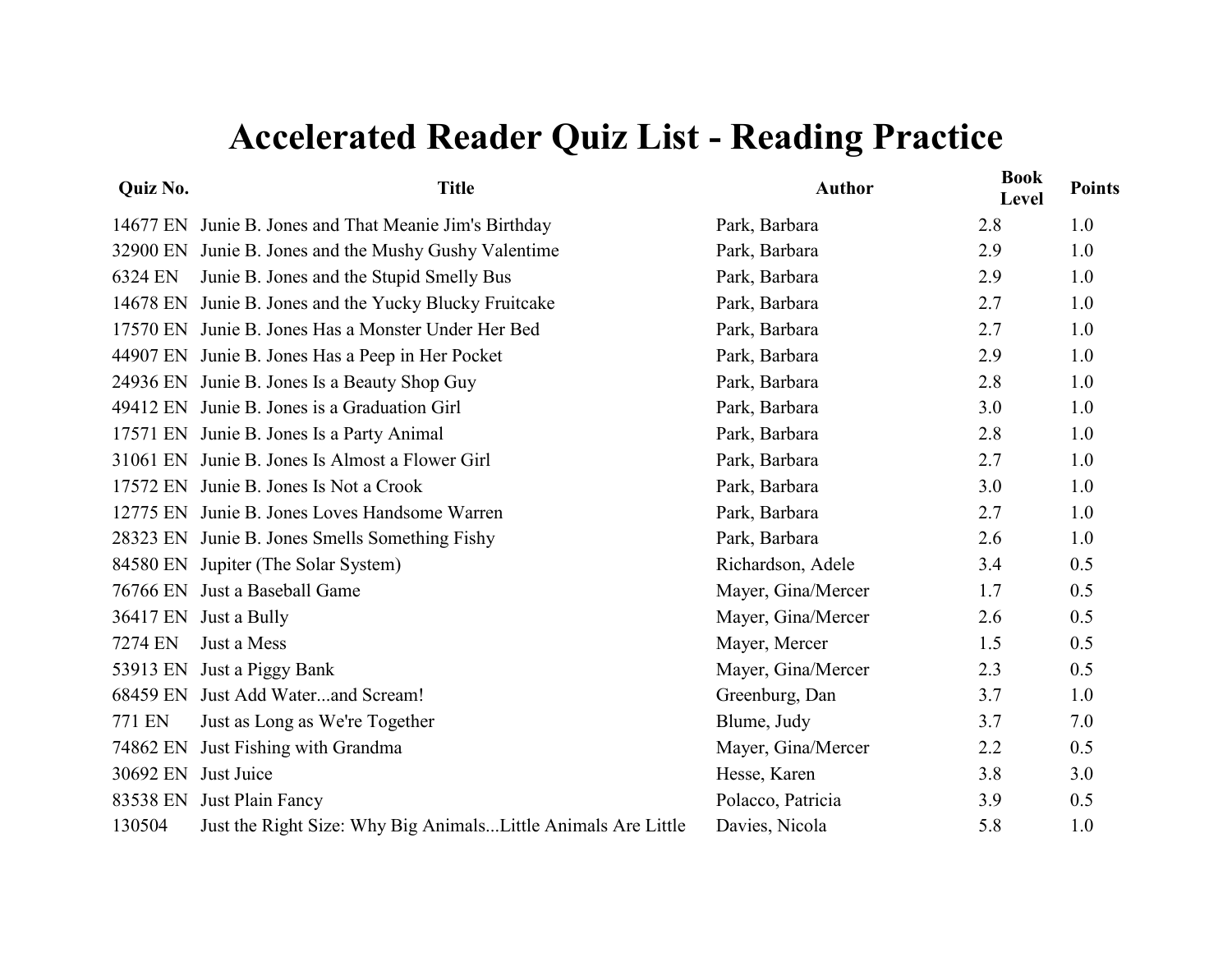| Quiz No.     | <b>Title</b>                      | <b>Author</b>        | <b>Book</b><br>Level | <b>Points</b> |
|--------------|-----------------------------------|----------------------|----------------------|---------------|
| EN           |                                   |                      |                      |               |
| 18634 EN     | Just You and Me                   | McBratney, Sam       | 3.5                  | 0.5           |
| 235 EN       | Justin Morgan Had a Horse         | Henry, Marguerite    | 5.8                  | 5.0           |
| 120554<br>EN | Kaline Klattermaster's Tree House | Kimmel, Haven        | 5.5                  | 3.0           |
| 101289<br>EN | Kamishibai Man                    | Say, Allen           | 3.3                  | 0.5           |
| 84741 EN     | Kangaroos                         | Ripple, William John | 1.1                  | 0.5           |
| 45170 EN     | Kangaroos Have Joeys              | Dolbear/Primm        | 3.2                  | 0.5           |
| 6577 EN      | Kangaroos (Zoobooks)              | Brust, Beth Wagner   | 5.3                  | 0.5           |
| 30758 EN     | Kansas (One Nation)               | Kummer, Patricia K.  | 4.8                  | 0.5           |
| 25949 EN     | Karate Clue, The                  | Dixon, Franklin W.   | 3.5                  | 1.0           |
| 43614 EN     | Kat Kong                          | Pilkey, Dav          | 4.1                  | 0.5           |
| 9321 EN      | Katie Can                         | McDaniel, Becky      | 2.0                  | 0.5           |
| <b>50 EN</b> | Katie John                        | Calhoun, Mary        | 4.2                  | 4.0           |
| 19575 EN     | Katy and the Big Snow             | Burton, Virginia Lee | 2.9                  | 0.5           |
|              | 53206 EN Keep Your Distance!      | Herman, Gail         | 1.9                  | 0.5           |
| 63092 EN     | Keeper of the Doves               | Byars, Betsy         | 4.0                  | 3.0           |
| 20677 EN     | Keeping Quilt, The                | Polacco, Patricia    | 4.4                  | 0.5           |
| 18553 EN     | Keeping Room, The                 | Myers, Anna          | 4.9                  | 5.0           |
| 11473 EN     | <b>Keeping Secrets</b>            | Nixon, Joan Lowery   | 5.0                  | 6.0           |
| 122208<br>EN | Keeping the Night Watch           | Smith, Hope Anita    | 3.6                  | 1.0           |
| 14679 EN     | Keisha to the Rescue              | Reed, Teresa         | 4.9                  | 2.0           |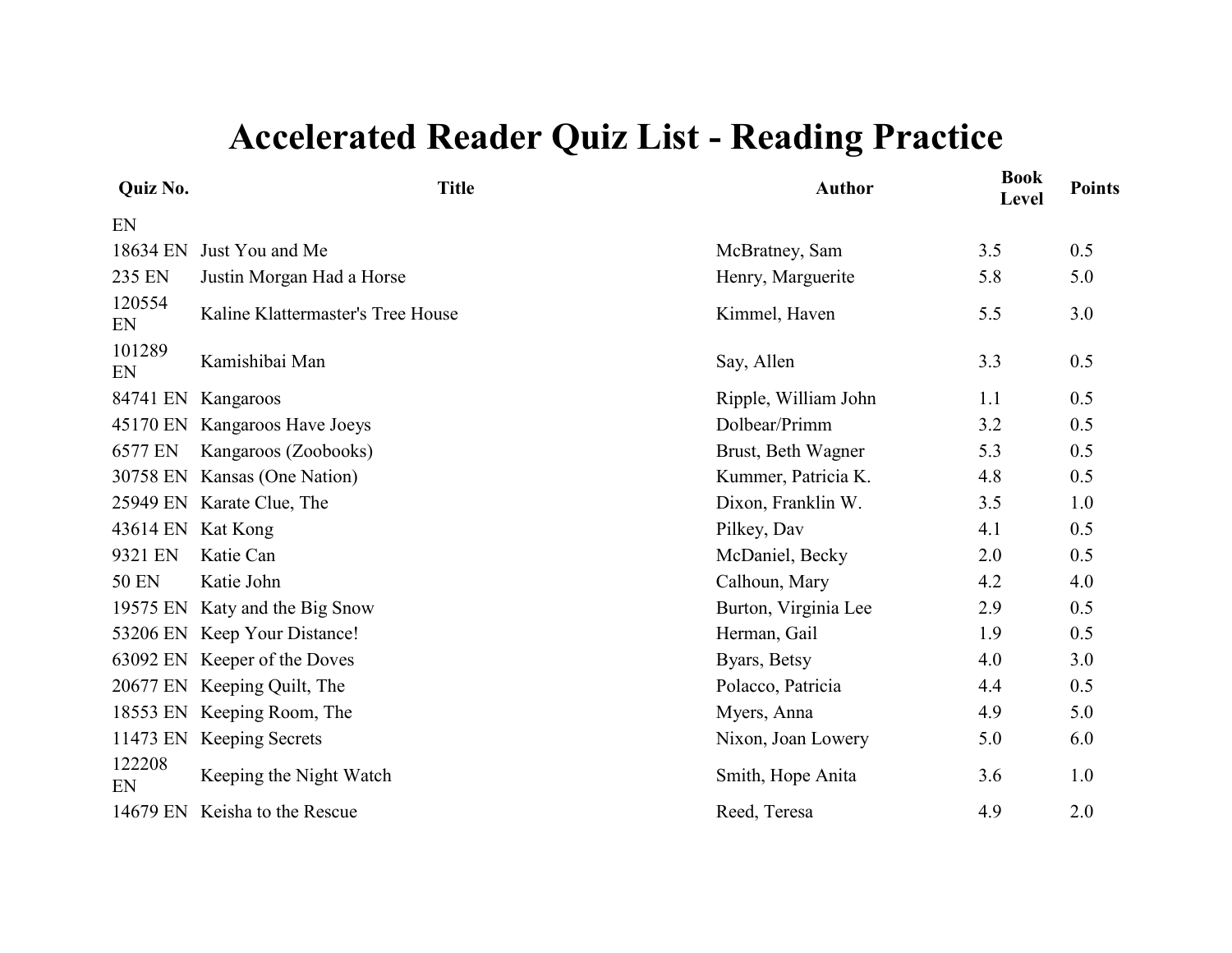| Quiz No.          | <b>Title</b>                                 | <b>Author</b>       | <b>Book</b><br>Level | <b>Points</b> |
|-------------------|----------------------------------------------|---------------------|----------------------|---------------|
|                   | 30759 EN Kentucky (One Nation)               | Kummer, Patricia K. | 4.8                  | 0.5           |
| 121005<br>EN      | Key to Rondo, The                            | Rodda, Emily        | 4.9                  | 12.0          |
| 5369 EN           | Keystone Kids                                | Tunis, John R.      | 5.2                  | 7.0           |
| 86581 EN          | Kick in the Head, A                          | Janeczko, Paul B.   | 6.0                  | 1.0           |
| 5370 EN           | Kickoff Time                                 | Hughes, Dean        | 4.3                  | 2.0           |
| 5371 EN           | Kid Comes Back, The                          | Tunis, John R.      | 6.3                  | 8.0           |
| 178 EN            | Kid in the Red Jacket, The                   | Park, Barbara       | 3.9                  | 3.0           |
|                   | 43418 EN Kid Who Became President, The       | Gutman, Dan         | 4.9                  | 5.0           |
|                   | 17779 EN Kid Who Ran for President, The      | Gutman, Dan         | 4.7                  | 3.0           |
| 74863 EN          | Kidnapped at the Capital                     | Roy, Ron            | 3.7                  | 1.0           |
| 106864<br>EN      | Kidnapped Book One: The Abduction            | Korman, Gordon      | 5.1                  | 4.0           |
| 44931 EN          | Kidnapped King, The                          | Roy, Ron            | 3.4                  | 1.0           |
|                   | 26800 EN Kids During the Great Depression    | Wroble, Lisa A.     | 4.0                  | 0.5           |
|                   | 18883 EN Kids in Pioneer Times               | Wroble, Lisa A.     | 4.0                  | 0.5           |
|                   | 12568 EN Killer Whales (Whales)              | Prevost, John F.    | 4.1                  | 0.5           |
|                   | 34932 EN Kilmer's Pet Monster                | Jones/Dadey         | 3.5                  | 1.0           |
| 30500 EN Kim/Kimi |                                              | Irwin, Hadley       | 4.3                  | 6.0           |
|                   | 29335 EN Kin: Mana's Story, The              | Dickinson, Peter    | 4.6                  | 6.0           |
|                   | 29334 EN Kin: Po's Story, The                | Dickinson, Peter    | 5.2                  | 6.0           |
|                   | 44571 EN Kindle Me a Riddle: A Pioneer Story | Karim, Roberta      | 2.5                  | 0.5           |
| 45246 EN          | King Bidgood's in the Bathtub                | Wood, Audrey        | 1.7                  | 0.5           |
| 51 EN             | King of the Wind                             | Henry, Marguerite   | 5.4                  | 5.0           |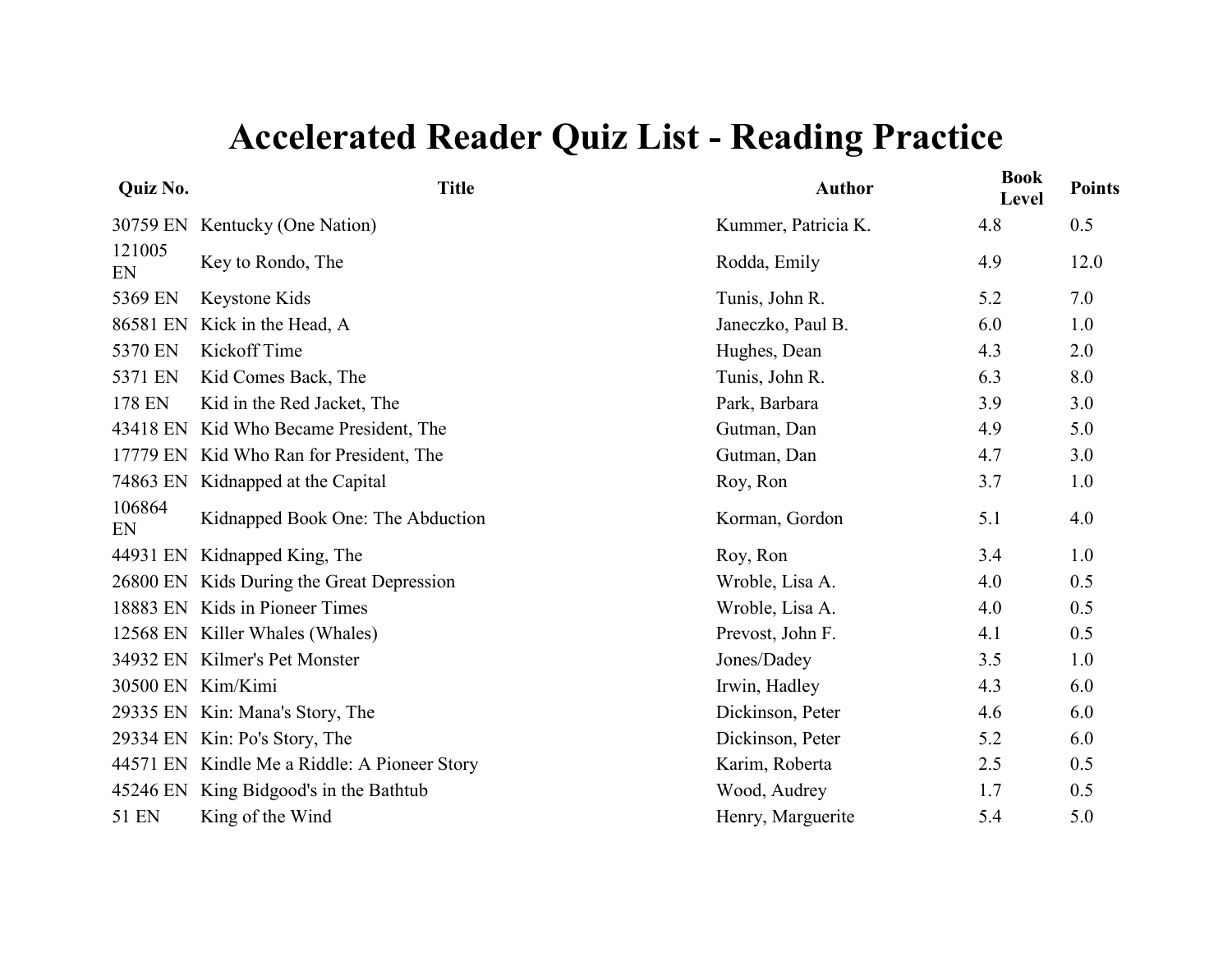| Quiz No.     | <b>Title</b>                                   | <b>Author</b>             | <b>Book</b><br>Level | <b>Points</b> |
|--------------|------------------------------------------------|---------------------------|----------------------|---------------|
| 9033 EN      | King's Stilts, The                             | Seuss, Dr.                | 4.1                  | 0.5           |
| 122886<br>EN | King Tut's Tomb                                | Tourville, Amanda Doering | 3.4                  | 0.5           |
| 82360 EN     | King Who Rained, The                           | Gwynne, Fred              | 2.1                  | 0.5           |
| 74071 EN     | Kira-Kira                                      | Kadohata, Cynthia         | 4.7                  | 7.0           |
| 479 EN       | Kirsten Learns a Lesson                        | Shaw, Janet               | 4.0                  | 1.0           |
| 5227 EN      | Kirsten Saves the Day                          | Shaw, Janet               | 3.7                  | 1.0           |
|              | 52598 EN Kit Saves the Day: A Summer Story     | Tripp, Valerie            | 4.4                  | 1.0           |
|              | 39888 EN Kite Fighters, The                    | Park, Linda Sue           | 5.5                  | 4.0           |
| 77204 EN     | Kitten's First Full Moon                       | Henkes, Kevin             | 2.3                  | 0.5           |
|              | 32410 EN Kittens in the Kitchen                | Baglio, Ben M.            | 3.8                  | 4.0           |
|              | 72584 EN Kittens (Let's Read About Pets)       | Macken, JoAnn Early       | 1.9                  | 0.5           |
| 5426 EN      | Kitty from the Start                           | Delton, Judy              | 5.3                  | 3.0           |
| 236 EN       | <b>Kneeknock Rise</b>                          | Babbitt, Natalie          | 4.4                  | 2.0           |
| 6327 EN      | Knight at Dawn, The                            | Osborne, Mary Pope        | 2.9                  | 1.0           |
| 124633<br>EN | Knight Life                                    | Gigliotti, Jim            | 5.0                  | 0.5           |
| 125507<br>EN | Knights and Armor                              | Murrell, Deborah          | 5.9                  | 1.0           |
| 8532 EN      | Knights of the Kitchen Table                   | Scieszka, Jon             | 3.8                  | 1.0           |
| 82297 EN     | Knuffle Bunny: A Cautionary Tale               | Willems, Mo               | 1.6                  | 0.5           |
| 118677<br>EN | Knuffle Bunny Too: A Case of Mistaken Identity | Willems, Mo               | 2.4                  | 0.5           |
| 6578 EN      | Koalas (Zoobooks)                              | Wexo, John Bonnett        | 5.1                  | 0.5           |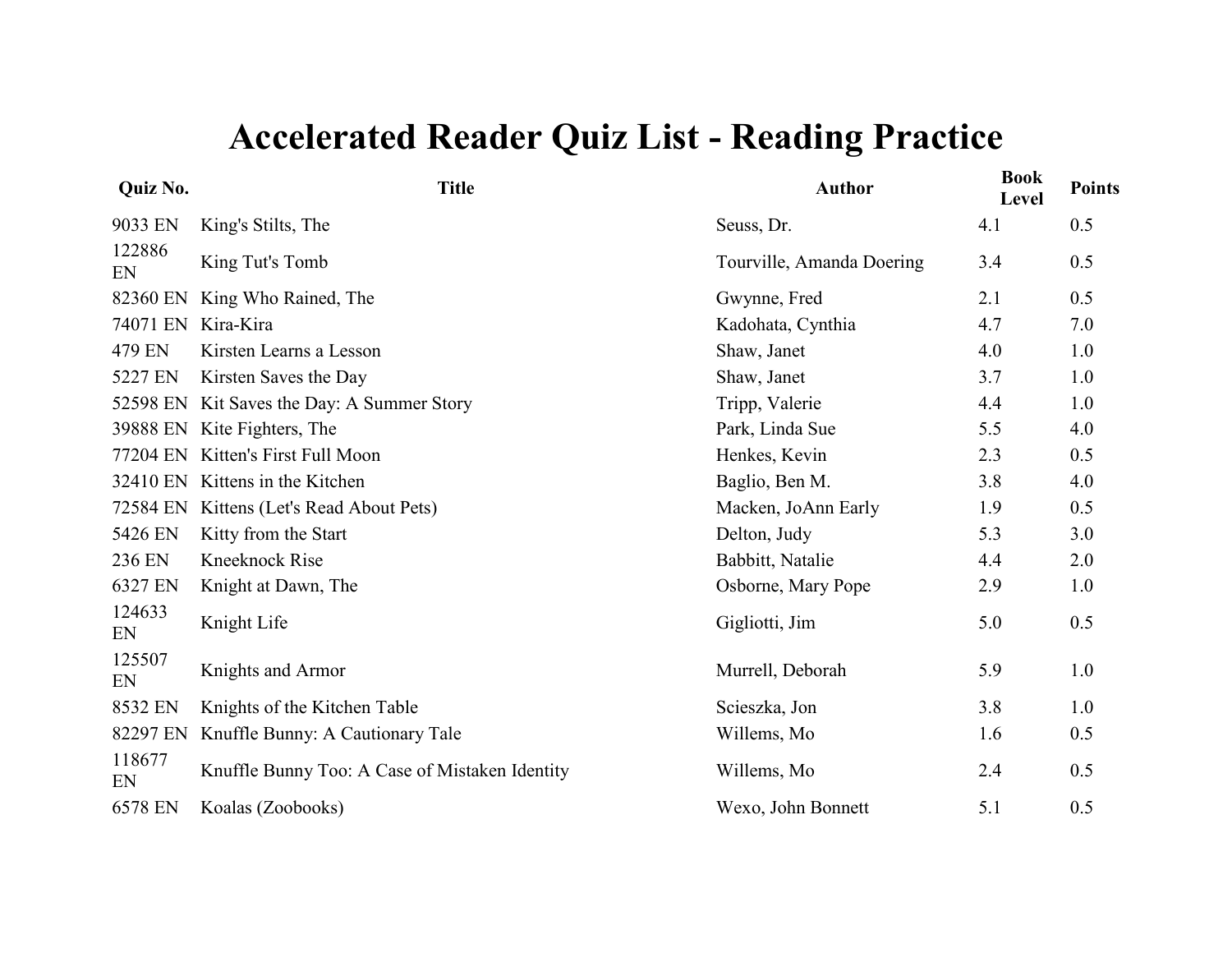| <b>Quiz No.</b> | <b>Title</b>                                     | <b>Author</b>         | <b>Book</b><br>Level | <b>Points</b> |
|-----------------|--------------------------------------------------|-----------------------|----------------------|---------------|
| 101890<br>EN    | Kringle                                          | Abbott, Tony          | 4.8                  | 10.0          |
| 50117 EN        | Ladies and Gentlemen!                            | Rau, Dana Meachen     | 1.1                  | 0.5           |
| 118033<br>EN    | Ladybugs                                         | Rustad, Martha E.H.   | 1.9                  | 0.5           |
| 63443 EN        | Land of the Dead, The                            | Osborne, Mary Pope    | 4.9                  | 1.0           |
|                 | 54637 EN Land, The                               | Taylor, Mildred D.    | 5.0                  | 18.0          |
| 17628 EN        | Landing of the Pilgrims, The                     | Daugherty, James      | 7.0                  | 4.0           |
| 84683 EN        | Langston Hughes: Great American Writer           | Hoena, B.A.           | 4.4                  | 0.5           |
| 121611<br>EN    | LaRue For Mayor: Letters from the Campaign Trail | Teague, Mark          | 5.1                  | 0.5           |
| 121 EN          | Lassie Come-Home                                 | Knight, Eric          | 5.4                  | 9.0           |
| 619 EN          | Last Battle, The                                 | Lewis, C.S.           | 5.6                  | 7.0           |
| 109784<br>EN    | Last Dragon, The                                 | De Mari, Silvana      | 6.5                  | 14.0          |
| 82274 EN        | Last Holiday Concert, The                        | Clements, Andrew      | 5.4                  | 4.0           |
| 88520 EN        | Last of the Sky Pirates, The                     | Stewart, Paul         | 5.7                  | 12.0          |
| 130543<br>EN    | Last Olympian, The                               | Riordan, Rick         | 4.3                  | 13.0          |
| 6277 EN         | Last Princess, The                               | Stanley, Fay          | 6.4                  | 1.0           |
| 6278 EN         | Laura Charlotte                                  | Galbraith, Kathryn    | 2.8                  | 0.5           |
| 115808<br>EN    | Lawn Boy                                         | Paulsen, Gary         | 4.3                  | 2.0           |
| 157 EN          | Lazy Lions, Lucky Lambs                          | Giff, Patricia Reilly | 2.7                  | 1.0           |
| 78011 EN        | Leap of Faith                                    | Daniels, Lucy         | 3.9                  | 3.0           |
|                 |                                                  |                       |                      |               |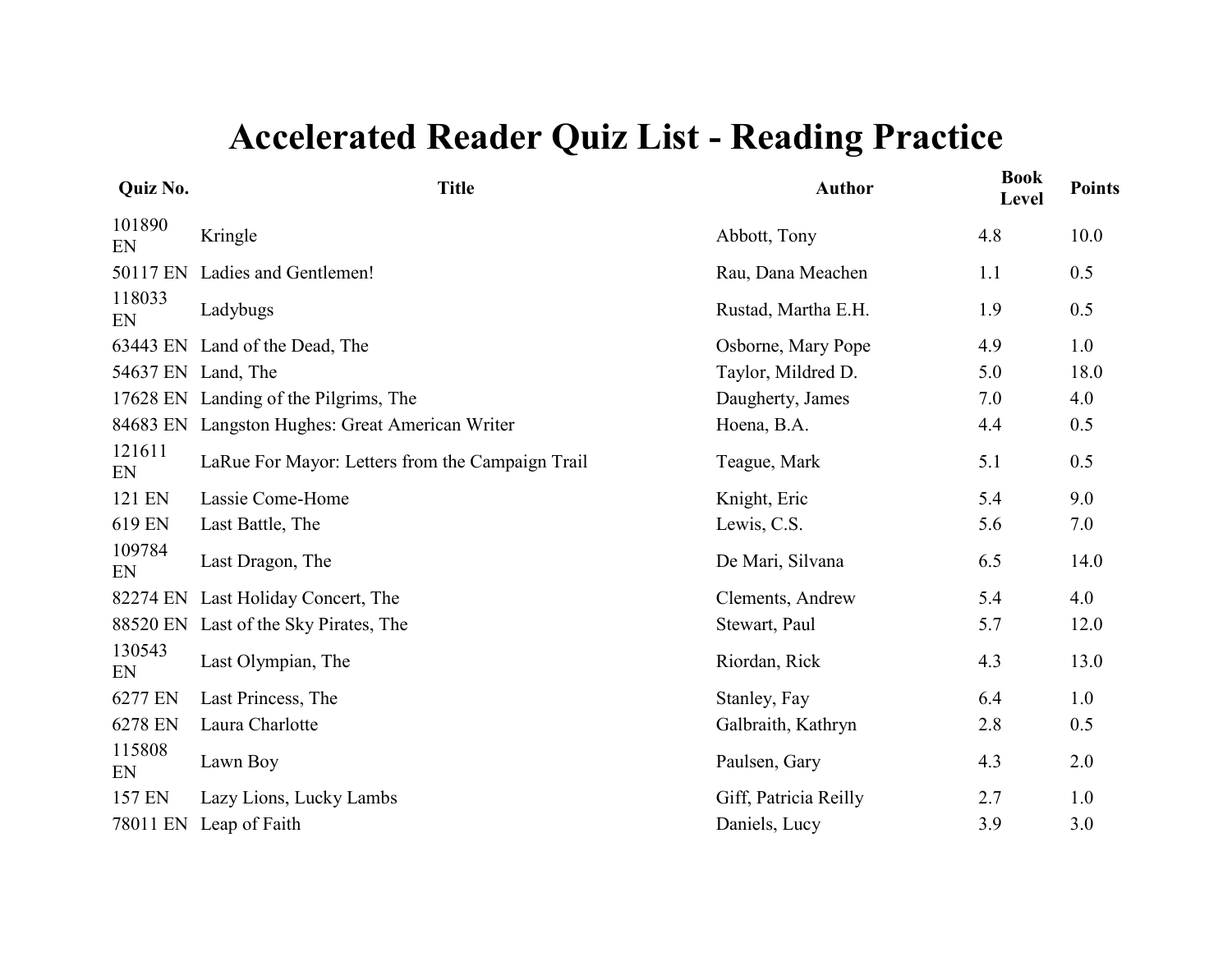| Quiz No.     | <b>Title</b>                                                        | <b>Author</b>         | <b>Book</b><br>Level | <b>Points</b> |
|--------------|---------------------------------------------------------------------|-----------------------|----------------------|---------------|
| 108105<br>EN | Learning About Energy with Graphic Organizers                       | Kravetz, Jonathan     | 5.3                  | 0.5           |
| 108106<br>EN | Learning About Food Chains and Food Webs with Graphic<br>Organizers | Fiedler, Julie        | 5.5                  | 0.5           |
| 108107<br>EN | Learning About Force and Motion with Graphic Organizers             | Fiedler, Julie        | 5.4                  | 0.5           |
| 108108<br>EN | Learning About Heat and Temperature with Graphic Organizers         | Fiedler, Julie        | 5.0                  | 0.5           |
| 108109<br>EN | Learning About Plant Growth with Graphic Organizers                 | Kravetz, Jonathan     | 4.8                  | 0.5           |
| 84058 EN     | Learning About Rocks, Weathering, and ErosionOrganizers             | Estigarribia, Diana   | 5.1                  | 0.5           |
| 108110<br>EN | Learning About Simple Machines with Graphic Organizers              | Kravetz, Jonathan     | 5.2                  | 0.5           |
| 84065 EN     | Learning About Weather with Graphic Organizers                      | Estigarribia, Diana   | 4.6                  | 0.5           |
| 117295<br>EN | Leeches: Waiting in the Water                                       | Somervill, Barbara A. | 3.8                  | 0.5           |
| 107902<br>EN | Legend of Bass Reeves Most Valiant Marshal in the West, The         | Paulsen, Gary         | 5.8                  | 6.0           |
| 87214 EN     | Legend of Spud Murphy, The                                          | Colfer, Eoin          | 3.8                  | 1.0           |
| 5476 EN      | Legend of the Bluebonnet, The                                       | Paola, Tomie De       | 4.2                  | 0.5           |
| 5521 EN      | Legend of the Indian Paintbrush, The                                | De Paola, Tomie       | 4.4                  | 0.5           |
| 123137<br>EN | Legend of the Lure                                                  | Maddox, Jake          | 3.7                  | 1.0           |
| 60691 EN     | Legend of the Teddy Bear, The                                       | Murphy, Frank         | 5.0                  | 0.5           |
| 114227       | Lemonade War, The                                                   | Davies, Jacqueline    | 4.1                  | 4.0           |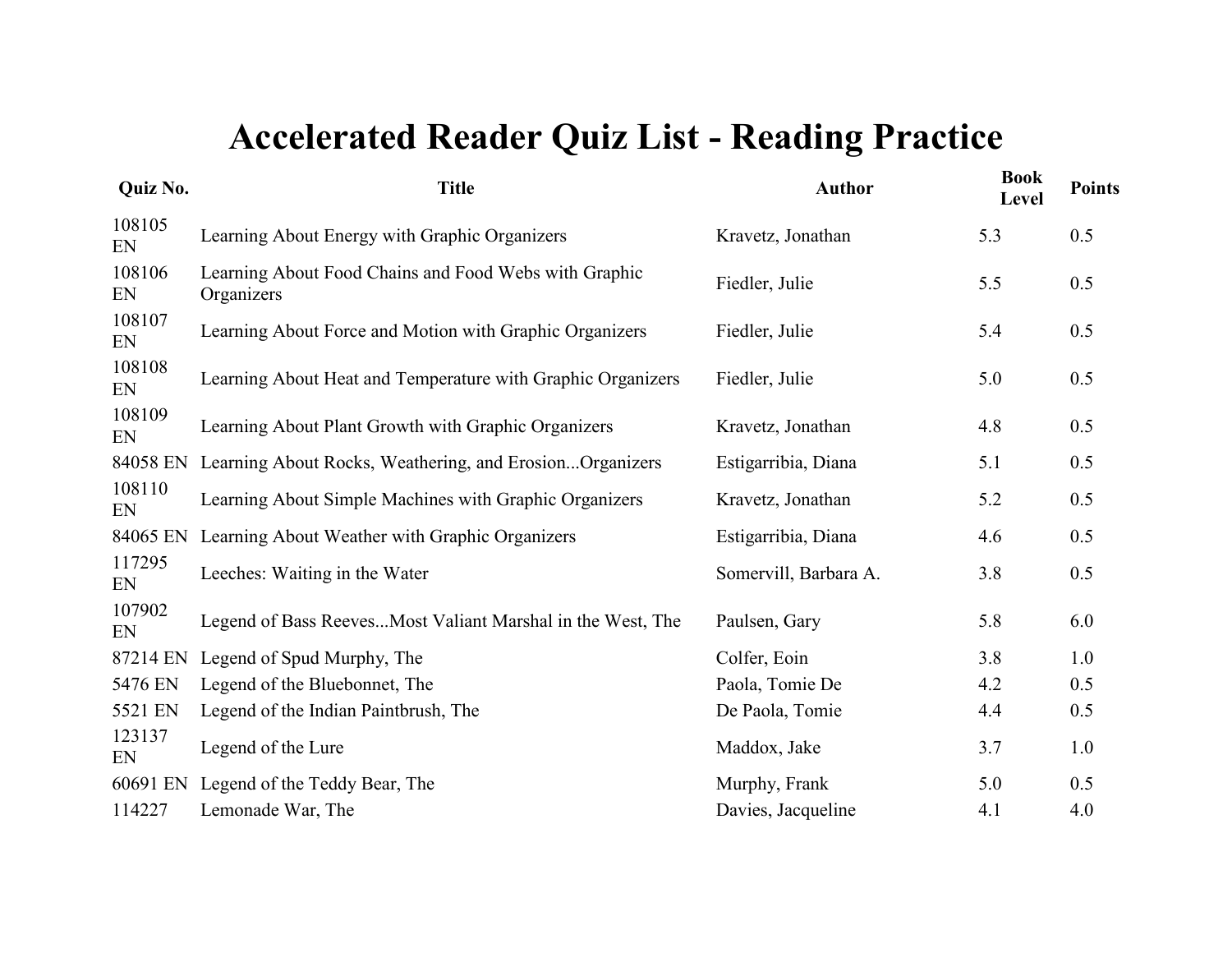| Quiz No.     | <b>Title</b>                                                          | <b>Author</b>               | <b>Book</b><br>Level | <b>Points</b> |
|--------------|-----------------------------------------------------------------------|-----------------------------|----------------------|---------------|
| EN           |                                                                       |                             |                      |               |
| 101168<br>EN | Leonardo da Vinci                                                     | Nichols, Catherine          | 4.9                  | 0.5           |
| 127687<br>EN | Leonardo da Vinci: ACompanion to Monday with a Mad Genius             | Osborne, Mary Pope          | 4.9                  | 1.0           |
|              | 54098 EN Leonardo's Horse                                             | Fritz, Jean                 | 4.6                  | 0.5           |
|              | 88782 EN Leonardo, the Terrible Monster                               | Willems, Mo                 | 2.3                  | 0.5           |
|              | 56061 EN Leopards (Big Cats)                                          | Vogel, Elizabeth            | 1.3                  | 0.5           |
| 135283<br>EN | Leprechaun in Late Winter                                             | Osborne, Mary Pope          | 3.6                  | 2.0           |
| 10672 EN     | Leprechauns Don't Play Basketball                                     | Dadey/Jones                 | 3.8                  | 1.0           |
|              | 24956 EN Les Miserables                                               | Hugo/Kulling                | 3.3                  | 2.0           |
| 9612 EN      | Let's Get Invisible!                                                  | Stine, R.L.                 | 3.3                  | 3.0           |
|              | 62329 EN Let's Graph It!                                              | Kernan, Elizabeth           | 4.9                  | 0.5           |
| 105113<br>EN | Let's Skateboard!                                                     | DeGezelle, Terri            | 1.7                  | 0.5           |
| 237 EN       | Let the Circle Be Unbroken                                            | Taylor, Mildred D.          | 5.7                  | 15.0          |
|              | 41272 EN Letters from Camp                                            | Klise, Kate                 | 6.1                  | 5.0           |
|              | 66726 EN Lewis and Clark and Me: A Dog's Tale                         | Myers, Laurie               | 4.0                  | 1.0           |
|              | 40564 EN Lewis and Clark Expedition, The                              | Quiri, Patricia Ryon        | 5.0                  | 0.5           |
|              | 56141 EN Lewis and Clark's Voyage of Discovery (The LibraryExpansion) | Burger, James P.            | 4.7                  | 0.5           |
|              | 67181 EN Lewis Carroll: Through the Looking Glass                     | Carpenter, Angelica Shirley | 7.8                  | 4.0           |
|              | 36620 EN Liar, Liar, Pants on Fire                                    | Korman, Gordon              | 3.2                  | 1.0           |
|              | 89128 EN Liberation of Gabriel King, The                              | Going, K.L.                 | 4.5                  | 5.0           |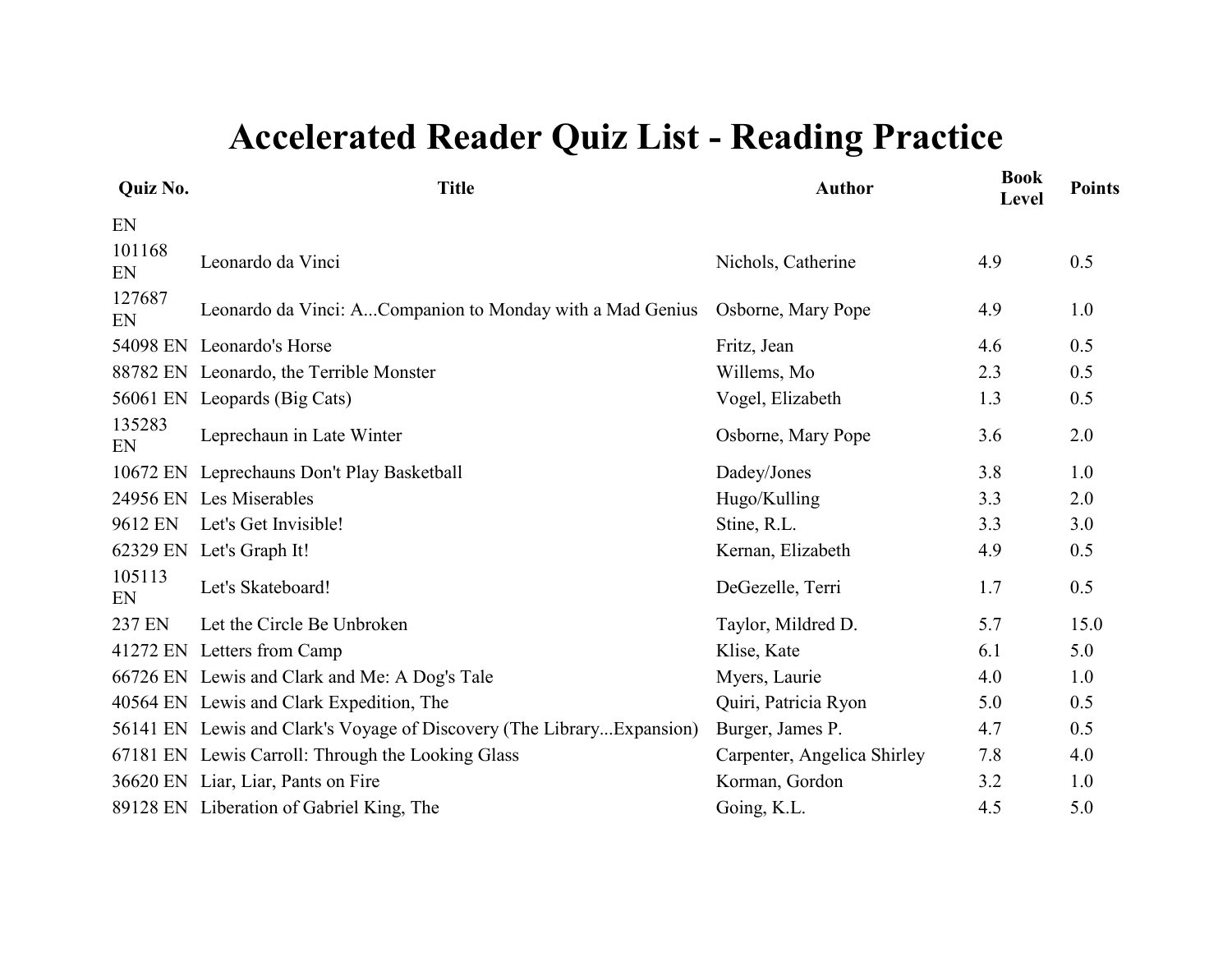| Quiz No.     | <b>Title</b>                                                | <b>Author</b>             | <b>Book</b><br>Level | <b>Points</b> |
|--------------|-------------------------------------------------------------|---------------------------|----------------------|---------------|
|              | 18635 EN Librarian from the Black Lagoon, The               | Thaler, Mike              | 3.2                  | 0.5           |
|              | 17324 EN Librarian Who Measured the Earth, The              | Lasky, Kathryn            | 5.8                  | 0.5           |
|              | 24962 EN Library Card, The                                  | Spinelli, Jerry           | 4.3                  | 4.0           |
|              | 18636 EN Library Lil                                        | Williams, Suzanne         | 4.0                  | 0.5           |
| 108319<br>EN | Library Lion                                                | Knudsen, Michelle         | 2.8                  | 0.5           |
| 115344<br>EN | Library Mouse                                               | Kirk, Daniel              | 4.4                  | 0.5           |
| 27493 EN     | Library, The                                                | Stewart, Sarah            | 3.3                  | 0.5           |
| 117296<br>EN | Lice: Head Hunters                                          | Somervill, Barbara A.     | 4.5                  | 0.5           |
| 103229<br>EN | Lies and Other Tall Tales: Collected by Zora Neale Hurston  | Myers, Christopher        | 3.9                  | 0.5           |
| 19199 EN     | Life and Death of Crazy Horse, The                          | Freedman, Russell         | 7.2                  | 6.0           |
| 28048 EN     | Life Cycle of an Apple                                      | Royston, Angela           | 3.3                  | 0.5           |
| 118121<br>EN | Light                                                       | Schuh, Mari               | 3.2                  | 0.5           |
| 122 EN       | Light in the Forest, The                                    | Richter, Conrad           | 5.5                  | 5.0           |
| 32207 EN     | Light in the Storm: The Civil War Diary of Amelia Martin, A | Hesse, Karen              | 5.3                  | 4.0           |
| 5308 EN      | Lighthouse Mystery, The                                     | Warner, Gertrude Chandler | 3.2                  | 2.0           |
| 89885 EN     | Lightning Thief, The                                        | Riordan, Rick             | 4.7                  | 13.0          |
| 9267 EN      | Lights, Action, Land-Ho!                                    | Delton, Judy              | 3.5                  | 1.0           |
| 424 EN       | Lily and the Runaway Baby                                   | Shreve, Susan             | 4.4                  | 1.0           |
| 17781 EN     | Lily's Crossing                                             | Giff, Patricia Reilly     | 4.6                  | 5.0           |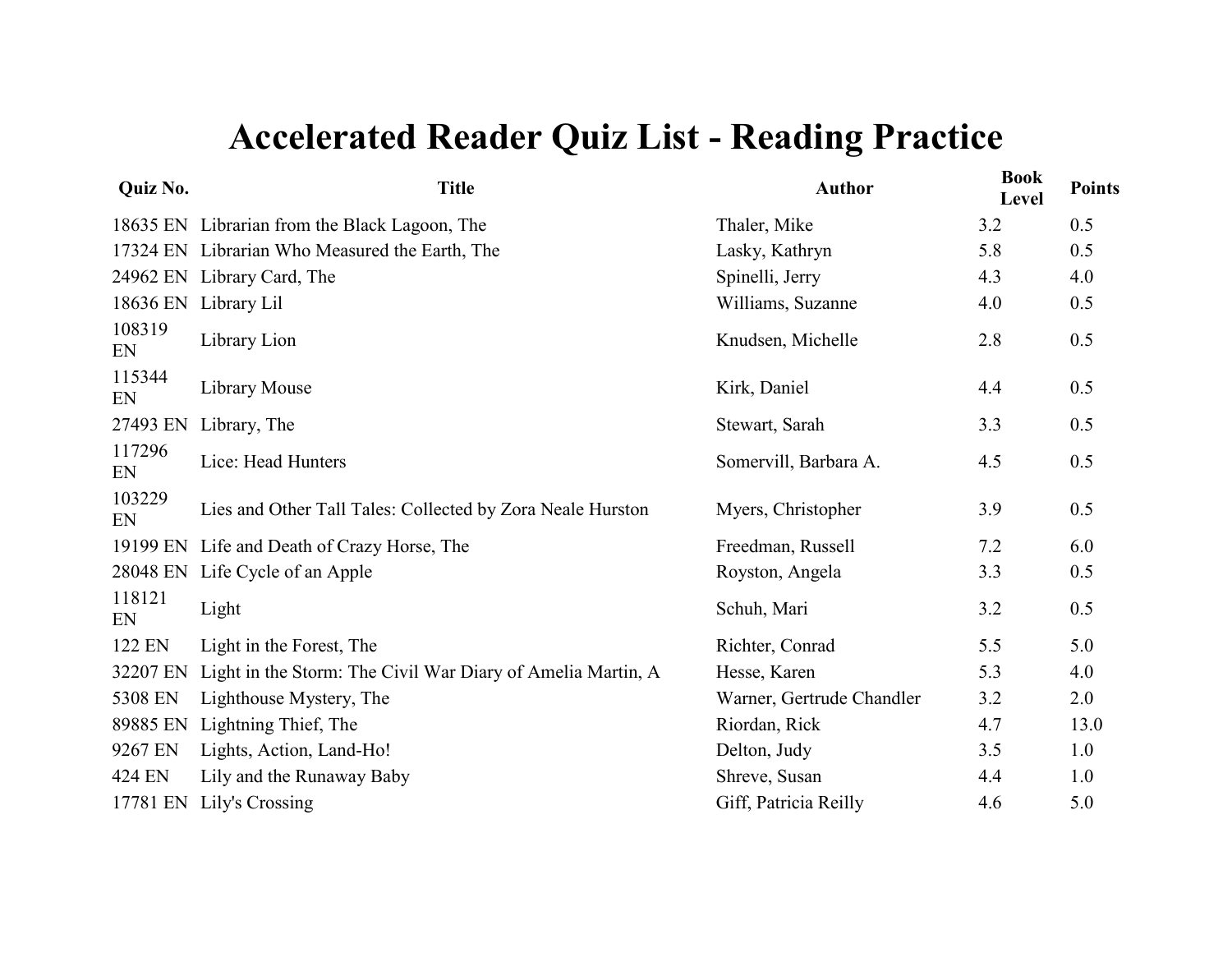| Quiz No.     | <b>Title</b>                                             | <b>Author</b>           | <b>Book</b><br><b>Level</b> | <b>Points</b> |
|--------------|----------------------------------------------------------|-------------------------|-----------------------------|---------------|
| 133473<br>EN | Limericks                                                | Bodden, Valerie         | 5.6                         | 0.5           |
| 238 EN       | Lincoln: A Photobiography                                | Freedman, Russell       | 7.7                         | 5.0           |
| 59948 EN     | Lincoln Memorial                                         | Murray, Julie           | 3.8                         | 0.5           |
| 80344 EN     | Lincoln, Slavery, and the Emancipation Proclamation      | Ford, Carin T.          | 6.0                         | 1.0           |
| 25891 EN     | Line in the Sand: The Alamo Diary of Lucinda Lawrence, A | Garland, Sherry         | 5.6                         | 6.0           |
| 72165 EN     | Lion and the Mouse: A Retelling of Aesop's Fable, The    | White, Mark             | 2.7                         | 0.5           |
| 14680 EN     | Lion in the Box: A Christmas Story, The                  | deAngeli, Marguerite    | 4.3                         | 2.0           |
| 52 EN        | Lion, the Witch and the Wardrobe (Unabridged), The       | Lewis, C.S.             | 5.7                         | 6.0           |
| 18727 EN     | Lions at Lunchtime                                       | Osborne, Mary Pope      | 3.0                         | 1.0           |
| 56062 EN     | Lions (Big Cats)                                         | Vogel, Elizabeth        | 1.6                         | 0.5           |
| 109516<br>EN | Lions in Danger                                          | Orme, Helen             | 4.6                         | 0.5           |
| 50985 EN     | Lions: Life in the Pride                                 | Richardson, Adele D.    | 2.7                         | 0.5           |
| 6579 EN      | Lions (Zoobooks)                                         | Elwood/Estrada          | 4.7                         | 0.5           |
| 89524 EN     | Listening for Lions                                      | Whelan, Gloria          | 5.7                         | 7.0           |
| 6279 EN      | Little Bear                                              | Minarik, Else Holmelund | 2.4                         | 0.5           |
| 7325 EN      | Little Bear's Friend                                     | Minarik, Else Holmelund | 2.2                         | 0.5           |
| 6580 EN      | Little Cats (Zoobooks)                                   | Wexo, John Bonnett      | 4.7                         | 0.5           |
| 108089<br>EN | Little Cloud                                             | Carle, Eric             | 1.9                         | 0.5           |
| 9379 EN      | Little Cowboy and the Big Cowboy, The                    | Hillert, Margaret       | 1.1                         | 0.5           |
| 5477 EN      | Little Engine That Could, The                            | Piper, Watty            | 3.5                         | 0.5           |
| 58772 EN     | Little Horse                                             | Byars, Betsy            | 3.2                         | 0.5           |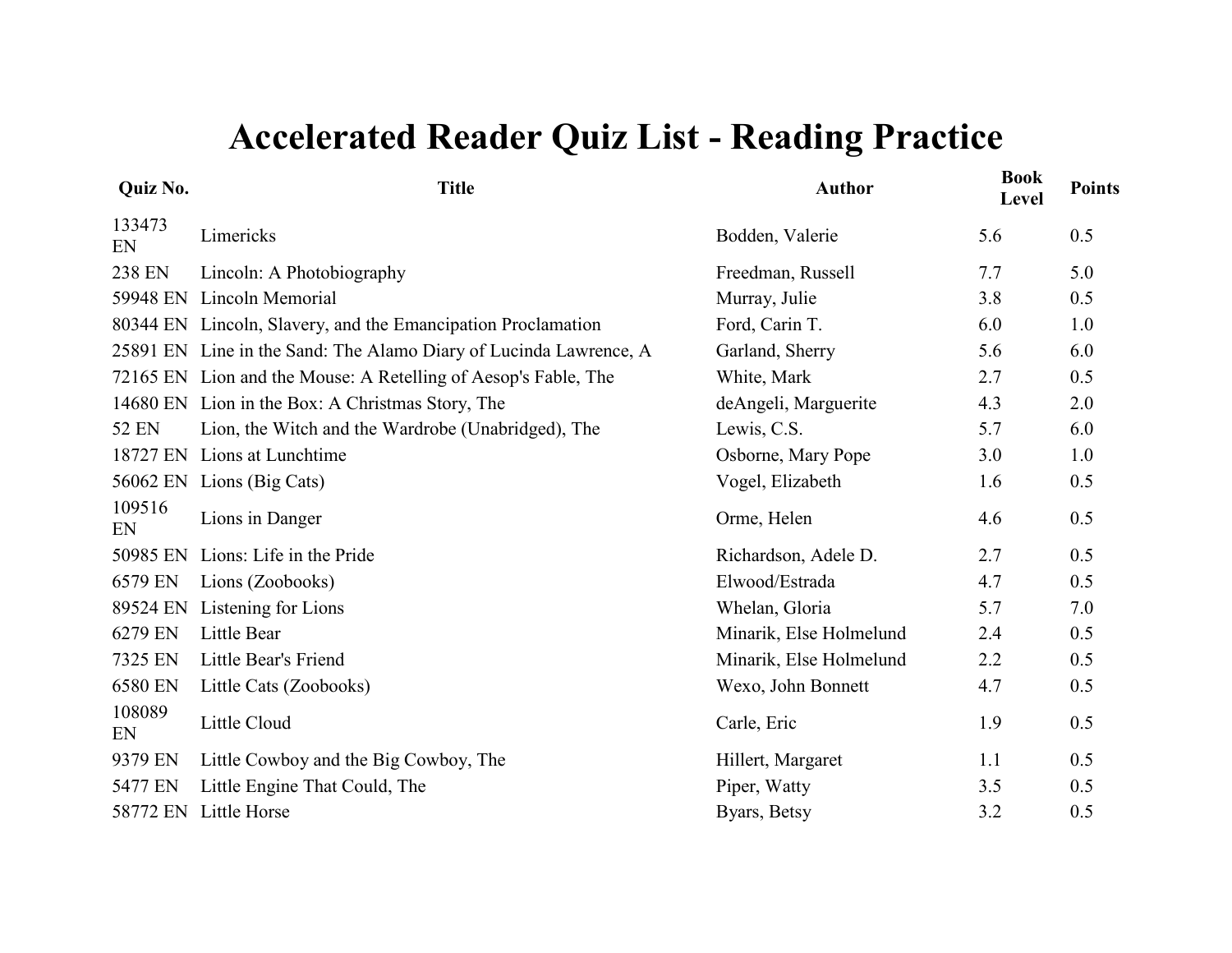| Quiz No. | <b>Title</b>                                         | <b>Author</b>            | <b>Book</b><br>Level | <b>Points</b> |
|----------|------------------------------------------------------|--------------------------|----------------------|---------------|
|          | 29331 EN Little House by Boston Bay                  | Wiley, Melissa           | 5.4                  | 5.0           |
|          | 29332 EN Little House in the Highlands               | Wiley, Melissa           | 5.5                  | 7.0           |
| 53 EN    | Little House on the Prairie                          | Wilder, Laura Ingalls    | 4.9                  | 8.0           |
| 5230 EN  | Little House, The                                    | Burton, Virginia Lee     | 4.2                  | 0.5           |
|          | 34824 EN Little Match Girl, The                      | Pinkney, Jerry           | 4.7                  | 0.5           |
|          | 72166 EN Little Mermaid (Read It! Readers), The      | Blackaby, Susan          | 3.0                  | 0.5           |
|          | 10673 EN Little Polar Bear and the Brave Little Hare | deBeer, Hans             | 2.2                  | 0.5           |
| 123 EN   | Little Prince, The                                   | deSaint-Exupery, Antoine | 5.0                  | 2.0           |
| 124 EN   | Little Princess, A                                   | Burnett, Frances         | 6.0                  | 11.0          |
|          | 19530 EN Little Red Cowboy Hat                       | Lowell, Susan            | 3.0                  | 0.5           |
| 6124 EN  | Little Red Hen, The                                  | Galdone, Paul            | 2.9                  | 0.5           |
|          | 63351 EN Little Red Riding Hood (Read-it! Readers)   | Moore, Maggie            | 2.5                  | 0.5           |
|          | 25300 EN Little Shopping, A                          | Rylant, Cynthia          | 4.2                  | 0.5           |
| 6125 EN  | Little Toot                                          | Gramatky, Hardie         | 4.7                  | 0.5           |
|          | 46462 EN Little Wolf, Big Wolf                       | Novak, Matt              | 2.4                  | 0.5           |
|          | 78550 EN Lizzie Bright and the Buckminster Boy       | Schmidt, Gary D.         | 5.9                  | 10.0          |
|          | 24960 EN Lizzie Logan, Second Banana                 | Spinelli, Eileen         | 2.8                  | 1.0           |
|          | 25212 EN Locked in the Library!                      | Brown, Marc              | 3.1                  | 1.0           |
|          | 64368 EN Locomotion                                  | Woodson, Jacqueline      | 4.7                  | 2.0           |
|          | 18500 EN Lone Wolf                                   | Franklin, Kristine L.    | 4.2                  | 6.0           |
|          | 5372 EN Long Shot for Paul                           | Christopher, Matt        | 4.0                  | 2.0           |
|          | 27940 EN Long Way from Chicago, A                    | Peck, Richard            | 5.0                  | 5.0           |
|          | 56418 EN Longest Wait, The                           | Bradby, Marie            | 2.7                  | 0.5           |
|          | 56811 EN Look Down Low                               | Rau, Dana Meachen        | 0.8                  | 0.5           |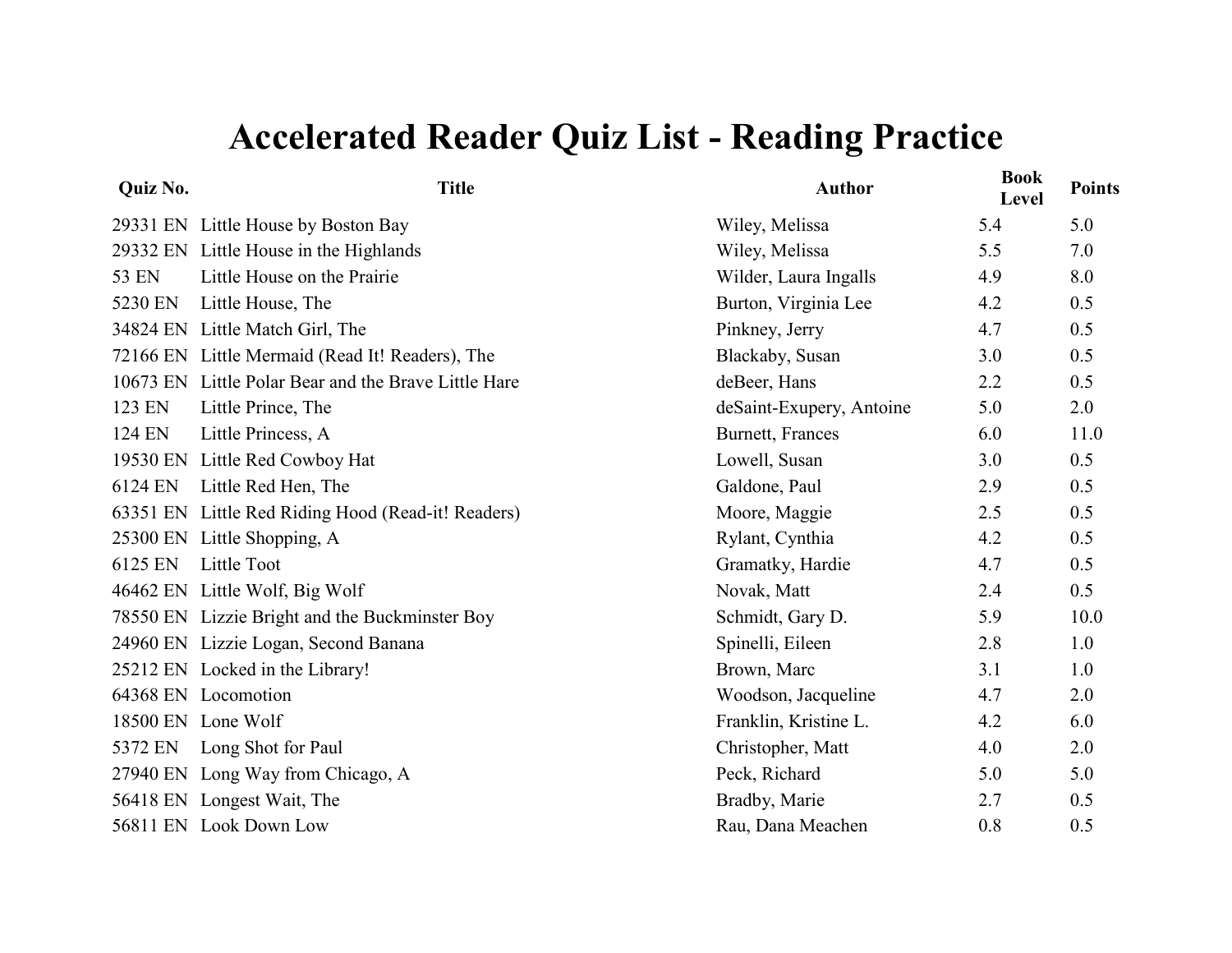| Quiz No.       | <b>Title</b>                             | <b>Author</b>            | <b>Book</b><br>Level | <b>Points</b> |
|----------------|------------------------------------------|--------------------------|----------------------|---------------|
| 9034 EN        | Lorax, The                               | Seuss, Dr.               | 3.1                  | 0.5           |
|                | 10674 EN Loretta and the Little Fairy    | Scheidl, Gerda Marie     | 3.0                  | 0.5           |
| 59382 EN Loser |                                          | Spinelli, Jerry          | 4.3                  | 5.0           |
| 123158<br>EN   | Lost and Found                           | Clements, Andrew         | 5.0                  | 4.0           |
|                | 25942 EN Lost Locket, The                | Keene, Carolyn           | 2.9                  | 1.0           |
|                | 50143 EN Lots of Balloons                | Rau, Dana Meachen        | 0.8                  | 0.5           |
| 371 EN         | Lottery Rose, The                        | Hunt, Irene              | 5.6                  | 7.0           |
|                | 34708 EN Lottie Project, The             | Wilson, Jacqueline       | 4.8                  | 7.0           |
|                | 28001 EN Loud Emily                      | O'Neill, Alexis          | 3.3                  | 0.5           |
|                | 31153 EN Louise Goes Wild                | Krensky, Stephen         | 3.2                  | 1.0           |
|                | 15728 EN Louisiana (One Nation)          | Capstone-Geography-Dept. | 4.3                  | 0.5           |
| 106217<br>EN   | Love, Football, and Other Contact Sports | Carter, Alden R.         | 4.0                  | 8.0           |
| 5427 EN        | Love, from the Fifth-Grade Celebrity     | Giff, Patricia Reilly    | 4.7                  | 3.0           |
| 47412 EN       | Love, Ruby Lavender                      | Wiles, Deborah           | 4.2                  | 4.0           |
| 115987<br>EN   | Love, Stargirl                           | Spinelli, Jerry          | 3.8                  | 8.0           |
| 52616 EN       | Love That Dog                            | Creech, Sharon           | 4.5                  | 1.0           |
| 6280 EN        | Love You, Soldier                        | Hest, Amy                | 3.4                  | 1.0           |
|                | 56116 EN Low Riders (Extreme Machines)   | Werther, Scott P.        | 1.5                  | 0.5           |
|                | 73555 EN Lucinda's Secret                | DiTerlizzi/Black         | 3.9                  | 1.0           |
| 115629<br>EN   | Lucky                                    | Gerver, Jane E.          | 2.8                  | 0.5           |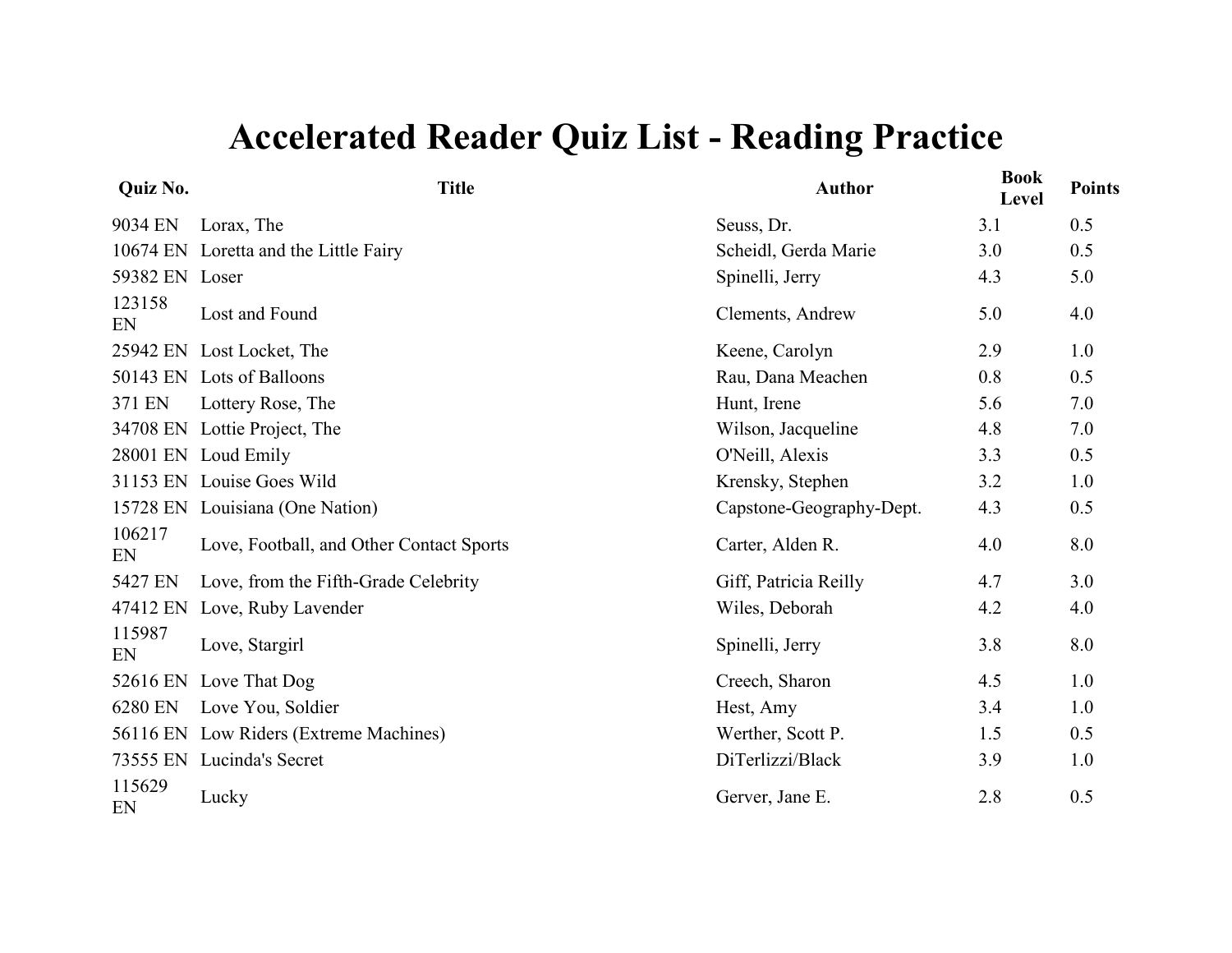| Quiz No.     | <b>Title</b>                                      | <b>Author</b>       | <b>Book</b><br>Level | <b>Points</b> |
|--------------|---------------------------------------------------|---------------------|----------------------|---------------|
| 128274<br>EN | <b>Lucky Breaks</b>                               | Patron, Susan       | 6.0                  | 6.0           |
| 44932 EN     | Lucky Lottery, The                                | Roy, Ron            | 3.8                  | 1.0           |
| 17677 EN     | <b>Lucky Stars</b>                                | Adler, David A.     | 2.9                  | 1.0           |
|              | 25563 EN Lucy's Wish                              | Nixon, Joan Lowery  | 3.8                  | 2.0           |
|              | 55671 EN Lunch Box Surprise, The                  | Maccarone, Grace    | 1.2                  | 0.5           |
|              | 88626 EN Lunch Money                              | Clements, Andrew    | 5.2                  | 6.0           |
|              | 20386 EN Lyle, Lyle, Crocodile                    | Waber, Bernard      | 4.6                  | 0.5           |
| 125 EN       | M.C. Higgins, the Great                           | Hamilton, Virginia  | 4.4                  | 10.0          |
| 69015 EN     | Macaroni Boy                                      | Ayres, Katherine    | 4.7                  | 6.0           |
|              | 89613 EN Madam C.J. Walker: Pioneer Businesswoman | Krohn, Katherine    | 3.7                  | 0.5           |
| 74984 EN     | Made You Look                                     | Roberts, Diane      | 4.0                  | 4.0           |
| 5478 EN      | Madeline                                          | Bemelmans, Ludwig   | 3.1                  | 0.5           |
| 11377 EN     | Madeline and the Bad Hat                          | Bemelmans, Ludwig   | 3.6                  | 0.5           |
| 21259 EN     | <b>Madeline's Rescue</b>                          | Bemelmans, Ludwig   | 3.2                  | 0.5           |
| 89585 EN     | Mae Jemison                                       | Braun, Eric         | 2.5                  | 0.5           |
| 5428 EN      | Maggie, Too                                       | Nixon, Joan Lowery  | 4.7                  | 4.0           |
| 9268 EN      | Magic Finger, The                                 | Dahl, Roald         | 3.1                  | 0.5           |
| 17678 EN     | Magic Money                                       | Adler, David A.     | 2.9                  | 1.0           |
| 35634 EN     | Magic Paintbrush, The                             | Yep, Laurence       | 3.8                  | 2.0           |
| 5479 EN      | Magic School Bus at the Waterworks, The           | Cole, Joanna        | 3.7                  | 0.5           |
| 105779<br>EN | Magic School Bus Flies with the Dinosaurs, The    | Schwabacher, Martin | 2.1                  | 0.5           |
| 5480 EN      | Magic School Bus inside the Earth, The            | Cole, Joanna        | 3.6                  | 0.5           |
|              |                                                   |                     |                      |               |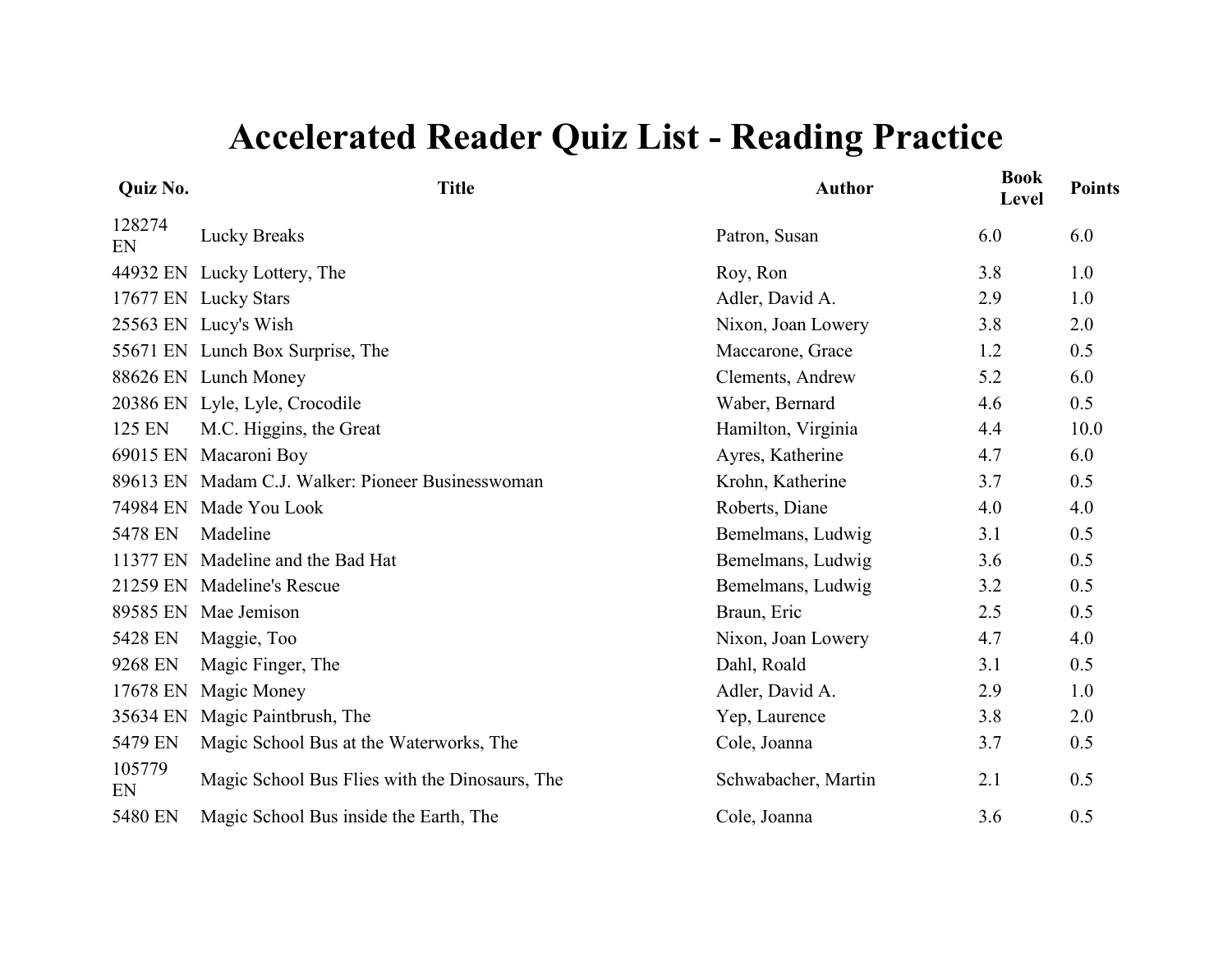| Quiz No.       | <b>Title</b>                                                | <b>Author</b>             | <b>Book</b><br>Level | <b>Points</b> |
|----------------|-------------------------------------------------------------|---------------------------|----------------------|---------------|
| 5481 EN        | Magic School Bus inside the Human Body, The                 | Cole, Joanna              | 4.6                  | 0.5           |
| 5482 EN        | Magic School Bus Lost in the Solar System, The              | Cole, Joanna              | 3.7                  | 0.5           |
| 25091 EN       | Magic Show Mystery, The                                     | Warner, Gertrude Chandler | 2.3                  | 0.5           |
| 125320<br>EN   | Magical Kids: The Smallest Girl Ever; the Boy Who Could Fly | Gardner, Sally            | 4.8                  | 3.0           |
| 132138<br>EN   | Magical Ms. Plum, The                                       | Becker, Bonny             | 4.4                  | 2.0           |
| 133242<br>EN   | Magician's Elephant, The                                    | DiCamillo, Kate           | 5.0                  | 4.0           |
| 622 EN         | Magician's Nephew, The                                      | Lewis, C.S.               | 5.4                  | 6.0           |
| 118123<br>EN   | Magnetism                                                   | Schuh, Mari               | 3.9                  | 0.5           |
| 1657 EN        | Magnetism (Straightforward Science)                         | Riley, Peter              | 6.5                  | 0.5           |
| 13263 EN       | Magnets (Science Secrets)                                   | Cooper, Jason             | 4.2                  | 0.5           |
|                | 45172 EN Magnets (Simply Science)                           | Stille, Darlene R.        | 3.7                  | 0.5           |
| 86518 EN Magyk |                                                             | Sage, Angie               | 6.0                  | 18.0          |
|                | 75201 EN Maiasaura                                          | Cohen, Daniel             | 2.8                  | 0.5           |
|                | 16367 EN Mail Carriers (Community Helpers)                  | Ready, Dee                | 2.5                  | 0.5           |
| 119316<br>EN   | Maine Coon Cats                                             | Perkins, Wendy            | 1.8                  | 0.5           |
| 15729 EN       | Maine (One Nation)                                          | Kummer, Patricia K.       | 4.0                  | 0.5           |
| 5373 EN        | Make-Believe Ball Player                                    | Slote, Alfred             | 3.3                  | 2.0           |
| 6281 EN        | Make Like a Tree and Leave                                  | Danziger, Paula           | 4.5                  | 3.0           |
| 5524 EN        | Make Way for Ducklings                                      | McCloskey, Robert         | 4.1                  | 0.5           |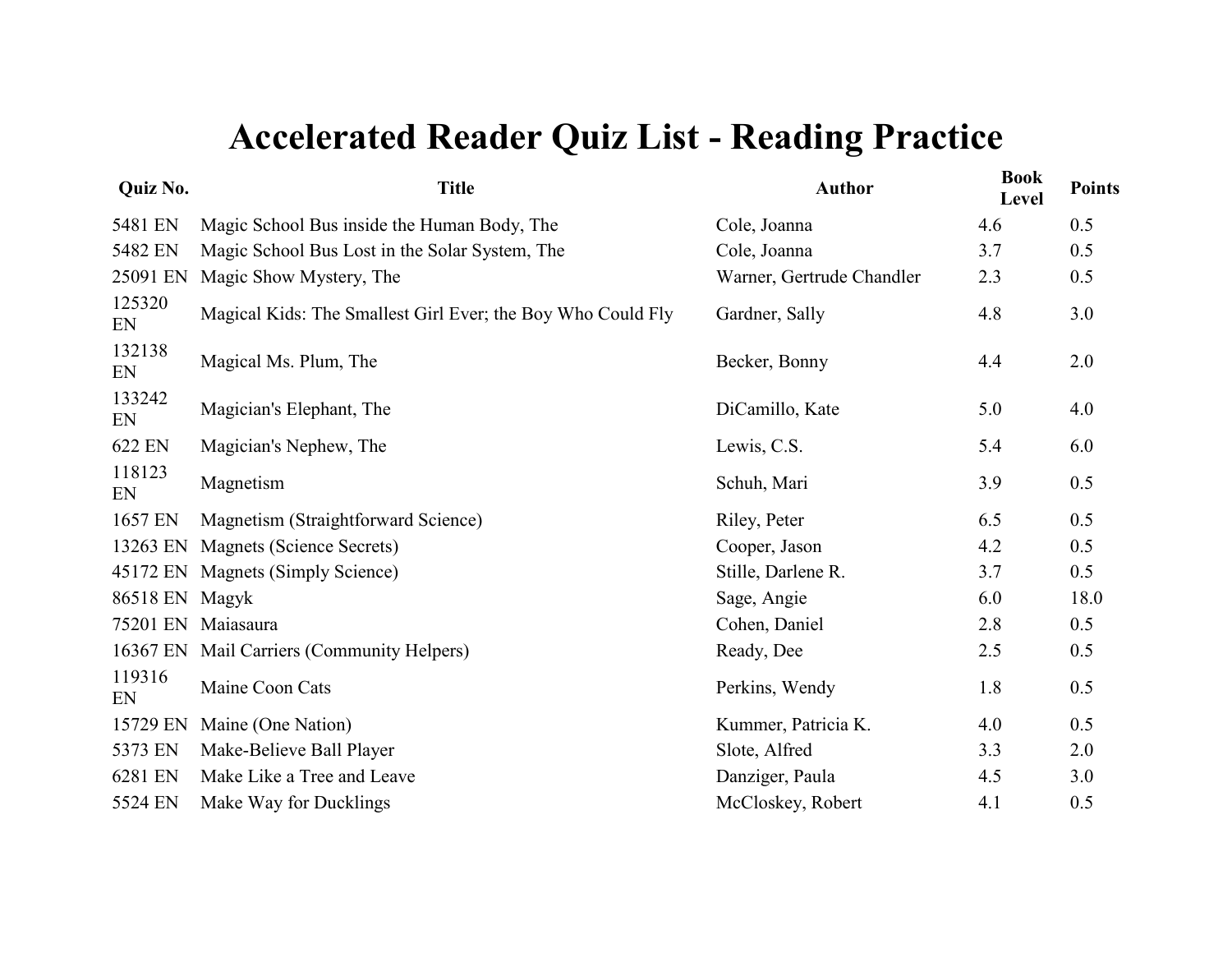| <b>Quiz No.</b> | <b>Title</b>                                    | <b>Author</b>            | <b>Book</b><br><b>Level</b> | <b>Points</b> |
|-----------------|-------------------------------------------------|--------------------------|-----------------------------|---------------|
| 123712<br>EN    | Making Books for Fun!                           | Rau, Dana Meachen        | 5.1                         | 1.0           |
|                 | 50732 EN Making Music                           | Rau, Dana Meachen        | 0.9                         | 0.5           |
|                 | 89614 EN Malcolm X: Force for Change            | Thoennes Keller, Kristin | 4.1                         | 0.5           |
|                 | 77035 EN Mallory on the Move                    | Friedman, Laurie B.      | 3.1                         | 2.0           |
|                 | 84389 EN Mallory vs. Max                        | Friedman, Laurie B.      | 3.4                         | 2.0           |
| 6077 EN         | Mama, Do You Love Me?                           | Joosse, Barbara M.       | 2.3                         | 0.5           |
| 117302<br>EN    | Mambas                                          | Fiedler, Julie           | 4.6                         | 0.5           |
|                 | 40546 EN Mammals (Simply Science)               | Franchino, Vicky         | 3.7                         | 0.5           |
|                 | 24954 EN Man in the Iron Mask, The              | Dumas/Mantell            | 4.0                         | 2.0           |
|                 | 77196 EN Man Who Walked Between the Towers, The | Gerstein, Mordicai       | 3.7                         | 0.5           |
|                 | 10130 EN Man Who Was Poe, The                   | Avi                      | 4.2                         | 6.0           |
| 5075 EN         | Maniac Magee                                    | Spinelli, Jerry          | 4.7                         | 5.0           |
| 5483 EN         | Many Moons                                      | Thurber, James           | 4.5                         | 0.5           |
|                 | 31808 EN Maple Trees (Trees)                    | Freeman, Marcia S.       | 1.4                         | 0.5           |
| 76975 EN        | Marie Curie                                     | Waxman, Laura Hamilton   | 5.0                         | 1.0           |
| 79522 EN        | Marie Curie                                     | Schaefer, Lola M.        | 2.5                         | 0.5           |
| 5669 EN         | Mark on the Door, The                           | Dixon, Franklin W.       | 5.3                         | 5.0           |
| 132833<br>EN    | Marley Goes to School                           | Grogan, John             | 2.7                         | 0.5           |
| 84581 EN        | Mars (The Solar System)                         | Richardson, Adele        | 3.5                         | 0.5           |
| 7579 EN         | Martha Speaks                                   | Meddaugh, Susan          | 3.1                         | 0.5           |
|                 | 29514 EN Martha Walks the Dog                   | Meddaugh, Susan          | 2.6                         | 0.5           |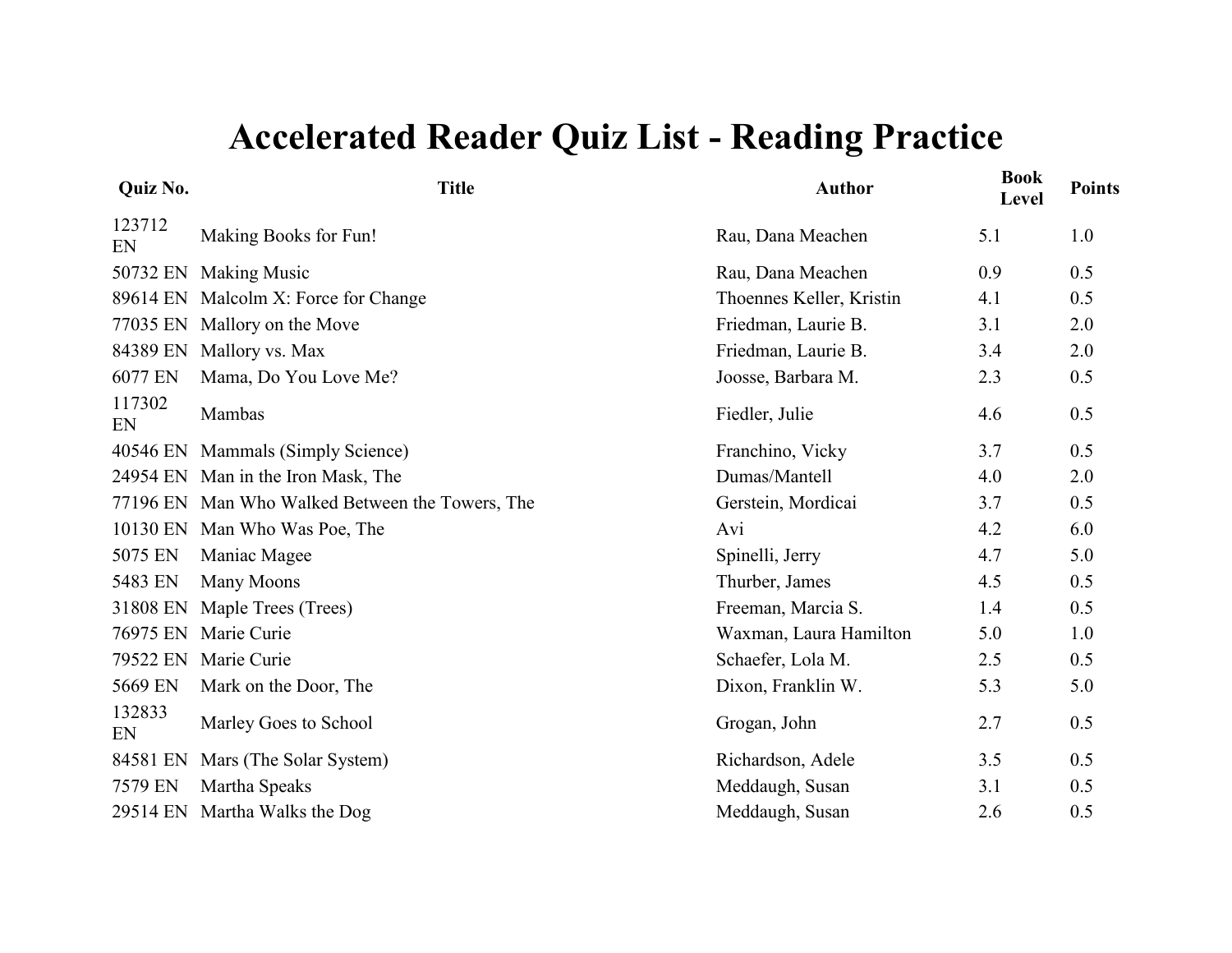| Quiz No.     | <b>Title</b>                                 | <b>Author</b>         | <b>Book</b><br>Level | <b>Points</b> |
|--------------|----------------------------------------------|-----------------------|----------------------|---------------|
|              | 14681 EN Martians Don't Take Temperatures    | Dadey/Jones           | 3.6                  | 1.0           |
| 106348<br>EN | Martin Bridge Blazing Ahead!                 | Kerrin, Jessica Scott | 4.2                  | 1.0           |
| 119443<br>EN | Martin Bridge in High Gear!                  | Kerrin, Jessica Scott | 4.4                  | 1.0           |
| 89979 EN     | Martin Bridge on the Lookout!                | Kerrin, Jessica Scott | 3.7                  | 1.0           |
| 115498<br>EN | Martin Bridge out of Orbit!                  | Kerrin, Jessica Scott | 4.3                  | 1.0           |
| 86665 EN     | Martin Bridge Ready for Takeoff!             | Kerrin, Jessica Scott | 3.6                  | 1.0           |
| 111209<br>EN | Martin Bridge Sound the Alarm!               | Kerrin, Jessica Scott | 4.1                  | 1.0           |
| 130234<br>EN | Martin Luther King, Jr. Day                  | Miller, Reagan        | 4.2                  | 0.5           |
| 9035 EN      | Marvin K. Mooney Will You Please Go Now!     | Seuss, Dr.            | 1.1                  | 0.5           |
| 53490 EN     | Marvin One Too Many                          | Paterson, Katherine   | 2.0                  | 0.5           |
| 9269 EN      | Marvin Redpost: Alone in His Teacher's House | Sachar, Louis         | 2.9                  | 1.0           |
| 9270 EN      | Marvin Redpost: Is He a Girl?                | Sachar, Louis         | 2.8                  | 1.0           |
| 6331 EN      | Marvin Redpost: Kidnapped at Birth?          | Sachar, Louis         | 2.8                  | 1.0           |
| 6332 EN      | Marvin Redpost: Why Pick on Me?              | Sachar, Louis         | 2.7                  | 1.0           |
| 17630 EN     | Mary Alice Peale: Philadelphia, 1777         | Duey, Kathleen        | 4.8                  | 4.0           |
| 17631 EN     | Mary McLeod Bethune: Voice of Black Hope     | Meltzer, Milton       | 6.1                  | 2.0           |
| 28328 EN     | Mary on Horseback                            | Wells, Rosemary       | 4.2                  | 1.0           |
| <b>54 EN</b> | Mary Poppins                                 | Travers, P.L.         | 6.1                  | 6.0           |
|              | 30760 EN Maryland (One Nation)               | Kummer, Patricia K.   | 4.5                  | 0.5           |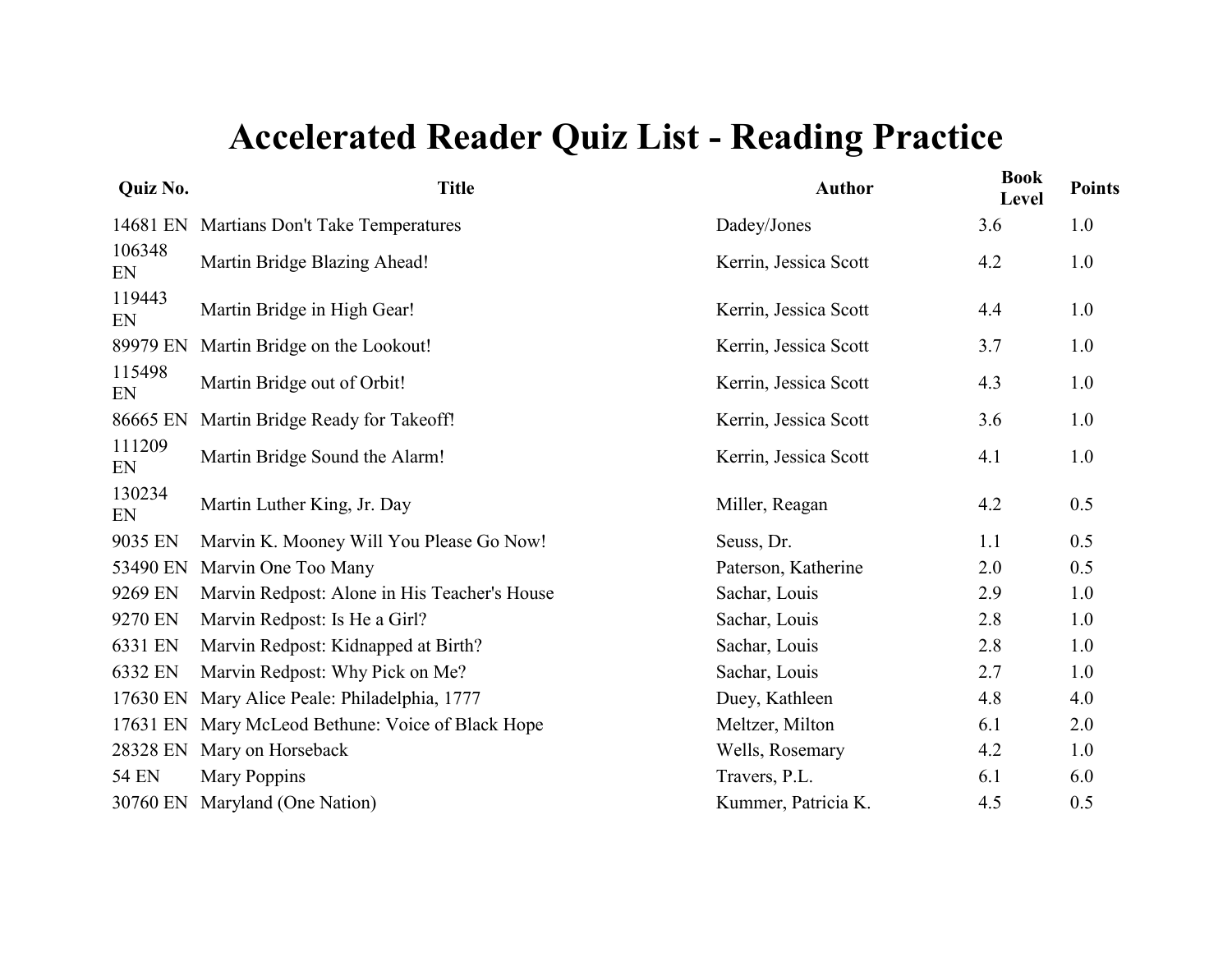| Quiz No.     | <b>Title</b>                             | <b>Author</b>            | <b>Book</b><br>Level | <b>Points</b> |
|--------------|------------------------------------------|--------------------------|----------------------|---------------|
| 7187 EN      | Masai and I                              | Kroll, Virginia          | 4.1                  | 0.5           |
| 6819 EN      | Masked Monkey, The                       | Dixon, Franklin W.       | 4.9                  | 5.0           |
| 15730 EN     | Massachusetts (One Nation)               | Capstone-Geography-Dept. | 4.2                  | 0.5           |
| <b>55 EN</b> | Master Puppeteer, The                    | Paterson, Katherine      | 5.4                  | 7.0           |
| 125321<br>EN | Masterpiece                              | Broach, Elise            | 4.8                  | 8.0           |
| <b>56 EN</b> | Matchlock Gun, The                       | Edmonds, Walter D.       | 5.1                  | 1.0           |
| 57613 EN     | Math at the Store                        | Amato, William           | 1.3                  | 0.5           |
| 48020 EN     | Math Fair Blues                          | Kassirer, Sue            | 2.6                  | 0.5           |
| 57615 EN     | Math in the Car                          | Amato, William           | 1.2                  | 0.5           |
| 5429 EN      | Matilda                                  | Dahl, Roald              | 5.0                  | 6.0           |
| 118124<br>EN | Matter                                   | Manolis, Kay             | 3.2                  | 0.5           |
| 67200 EN     | <b>Matthew Henson</b>                    | Weidt, Maryann N.        | 5.0                  | 1.0           |
| 89587 EN     | <b>Matthew Henson</b>                    | Hoena, B.A.              | 2.3                  | 0.5           |
| 80675 EN     | Max for President                        | Krosoczka, Jarrett J.    | 2.3                  | 0.5           |
| 6429 EN      | Maxie, Rosie and Earl: Partners in Grime | Park, Barbara            | 3.8                  | 2.0           |
| 901 EN       | Maze of Bones, The                       | Riordan, Rick            | 4.3                  | 7.0           |
| 30672 EN     | McBroom Tells the Truth                  | Fleischman, Sid          | 3.9                  | 0.5           |
| 9036 EN      | McElligot's Pool                         | Seuss, Dr.               | 3.6                  | 0.5           |
| 58775 EN     | Me and My Mummy                          | Greenburg, Dan           | 3.5                  | 1.0           |
|              | 49256 EN Me on the Map                   | Sweeney, Joan            | 1.8                  | 0.5           |
|              | 20234 EN Mean Margaret                   | Seidler, Tor             | 4.7                  | 4.0           |
|              | 68259 EN Meanest Hound Around, The       | Wallace, Carol           | 3.4                  | 3.0           |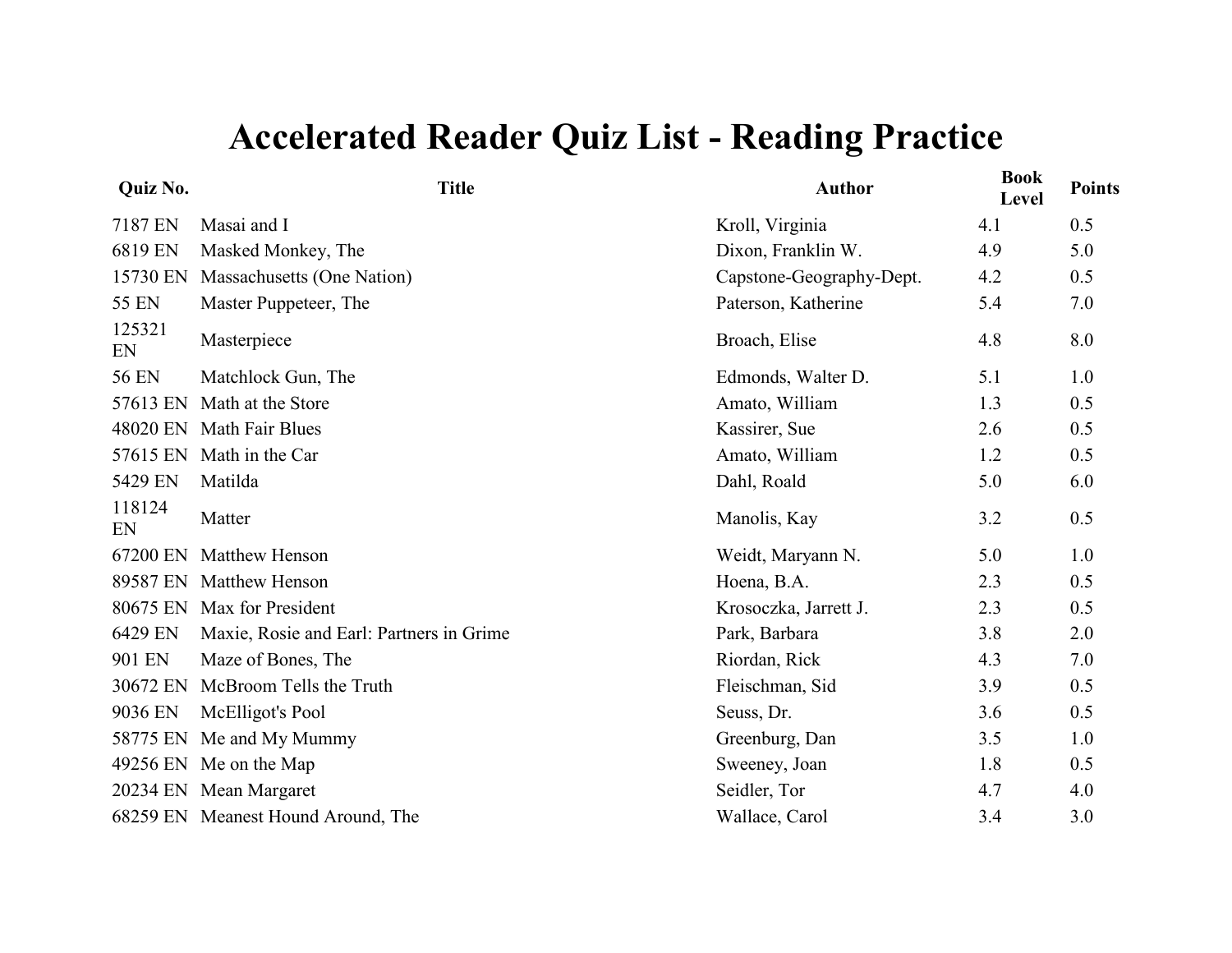| Quiz No.     | <b>Title</b>                                         | <b>Author</b>             | <b>Book</b><br>Level | <b>Points</b> |
|--------------|------------------------------------------------------|---------------------------|----------------------|---------------|
| 117778<br>EN | Measuring: How Big Is It?                            | Hewitt, Sally             | 3.6                  | 0.5           |
| 53395 EN     | Measuring Size (Let's Explore)                       | Pluckrose, Henry          | 3.2                  | 0.5           |
| 7682 EN      | Meet Addy                                            | Porter, Connie            | 4.0                  | 1.0           |
| 100988<br>EN | Meet Cynthia Rylant                                  | Ruffin, Frances E.        | 4.9                  | 0.5           |
| 45772 EN     | Meet J.K. Rowling                                    | Ward, S.                  | 4.1                  | 0.5           |
| 17632 EN     | Meet Josefina                                        | Tripp, Valerie            | 4.1                  | 2.0           |
| 425 EN       | Meet Kirsten                                         | Shaw, Janet               | 3.8                  | 1.0           |
| 100989<br>EN | Meet Lois Lowry                                      | Ruffin, Frances E.        | 4.7                  | 0.5           |
| 426 EN       | Meet Molly                                           | Tripp, Valerie            | 4.2                  | 1.0           |
| 89646 EN     | Meet Patricia MacLachlan                             | Ruffin, Frances E.        | 4.6                  | 0.5           |
| 101698<br>EN | Meet Roald Dahl                                      | Ruffin, Frances E.        | 5.2                  | 0.5           |
| 427 EN       | Meet Samantha                                        | Adler, Susan S.           | 3.8                  | 1.0           |
| 25088 EN     | Meet the Boxcar Children                             | Warner, Gertrude Chandler | 2.3                  | 0.5           |
| 10675 EN     | Meet the Molesons                                    | Bos, Burny                | 2.4                  | 0.5           |
| 9271 EN      | Meg MackintoshCase of the Missing Babe Ruth Baseball | Landon, Lucinda           | 3.6                  | 0.5           |
| 9272 EN      | Meg MackintoshMystery at Camp Creepy                 | Landon, Lucinda           | 4.1                  | 1.0           |
| 9273 EN      | Meg MackintoshMystery in the Locked Library          | Landon, Lucinda           | 3.5                  | 1.0           |
| 20204 EN     | Meg's Story                                          | Pfeffer, Susan Beth       | 3.9                  | 1.0           |
| 570 EN       | Megan's Island                                       | Roberts, Willo Davis      | 5.0                  | 7.0           |
| 14682 EN     | Megan's Masquerade                                   | Magraw, Trisha            | 5.7                  | 2.0           |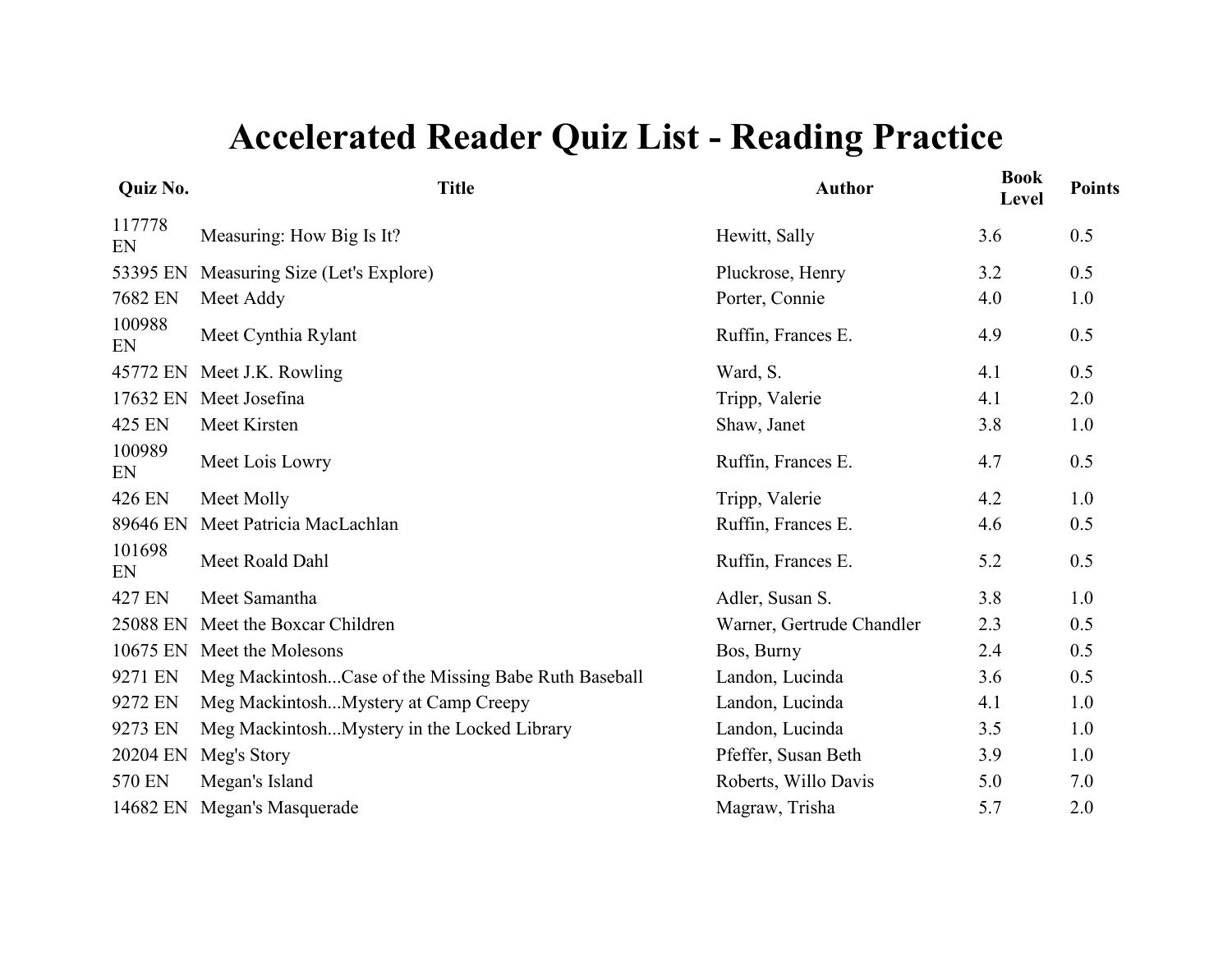| Quiz No.     | <b>Title</b>                                              | <b>Author</b>                    | <b>Book</b><br>Level | <b>Points</b> |
|--------------|-----------------------------------------------------------|----------------------------------|----------------------|---------------|
| 29317 EN     | Melanie Bluelake's Dream                                  | Dorion, Betty                    | 4.5                  | 6.0           |
| 5670 EN      | Melted Coins, The                                         | Dixon, Franklin W.               | 4.9                  | 5.0           |
| 84582 EN     | Mercury (The Solar System)                                | Richardson, Adele                | 3.7                  | 0.5           |
| 107765<br>EN | Mercy Watson Fights Crime                                 | DiCamillo, Kate                  | 2.6                  | 0.5           |
| 106376<br>EN | Mercy Watson Goes for a Ride                              | DiCamillo, Kate                  | 2.7                  | 0.5           |
| 115901<br>EN | Mercy Watson: Princess in Disguise                        | DiCamillo, Kate                  | 2.7                  | 0.5           |
| 123159<br>EN | Mercy Watson Thinks Like a Pig                            | DiCamillo, Kate                  | 2.8                  | 0.5           |
| 88160 EN     | Mercy Watson to the Rescue                                | DiCamillo, Kate                  | 2.7                  | 0.5           |
| 5430 EN      | Merry Christmas from Betsy                                | Haywood, Carolyn                 | 3.9                  | 2.0           |
| 16872 EN     | Message from the Match Girl, A                            | Lisle, Janet Taylor              | 4.0                  | 3.0           |
| 5623 EN      | Message in the Hollow Oak, The                            | Keene, Carolyn                   | 5.3                  | 6.0           |
| 71309 EN     | Message in the Sky: Corey's Underground Railroad Diary    | Wyeth, Sharon Dennis             | 4.0                  | 1.0           |
| 26935 EN     | Messy Bessey's School Desk                                | McKissack, Patricia and Fredrick | 2.5                  | 0.5           |
| 101011<br>EN | Metamorphic Rocks and the Rock Cycle                      | Mattern, Joanne                  | 5.5                  | 0.5           |
| 56351 EN     | Meteorologists (Community Helpers)                        | M.Ed., Sandra J. Christian       | 2.8                  | 0.5           |
| 66038 EN     | Mexico ABCs: A Book About the People and Places of Mexico | Heiman, Sarah                    | 4.5                  | 0.5           |
| 101191<br>EN | Michelangelo Buonarroti                                   | Nichols, Catherine               | 5.3                  | 0.5           |
| 15731 EN     | Michigan (One Nation)                                     | Capstone-Geography-Dept.         | 4.6                  | 0.5           |
|              | 11480 EN Mick Harte Was Here                              | Park, Barbara                    | 4.5                  | 2.0           |
|              |                                                           |                                  |                      |               |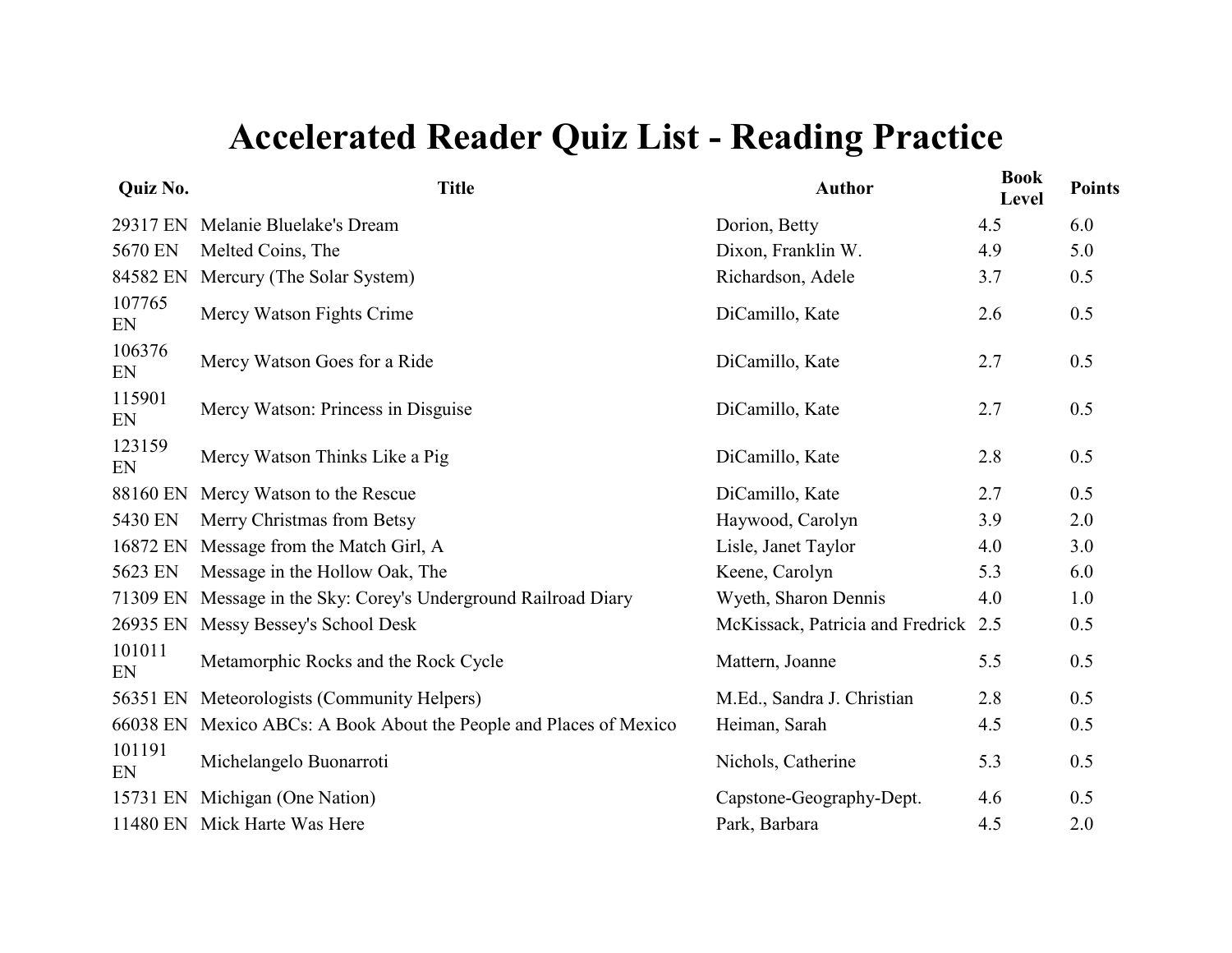| Quiz No.     | <b>Title</b>                                                         | <b>Author</b>             | <b>Book</b><br>Level | <b>Points</b> |
|--------------|----------------------------------------------------------------------|---------------------------|----------------------|---------------|
| 57 EN        | Middle Moffat, The                                                   | Estes, Eleanor            | 4.6                  | 6.0           |
| 483 EN       | Midnight Fox, The                                                    | Byars, Betsy              | 4.9                  | 4.0           |
| 17578 EN     | Midnight on the Moon                                                 | Osborne, Mary Pope        | 2.8                  | 1.0           |
| 81581 EN     | Midnight Over Sanctaphrax                                            | Stewart, Paul             | 5.1                  | 10.0          |
| 11553 EN     | Midwife's Apprentice, The                                            | Cushman, Karen            | 6.0                  | 3.0           |
| 5484 EN      | Mike Mulligan and His Steam Shovel                                   | Burton, Virginia Lee      | 4.4                  | 0.5           |
| 5305 EN      | Mike's Mystery                                                       | Warner, Gertrude Chandler | 3.0                  | 2.0           |
| 80738 EN     | Millions                                                             | Boyce, Frank Cottrell     | 4.0                  | 6.0           |
| 6128 EN      | Millions of Cats                                                     | Ga'g, Wanda               | 3.5                  | 0.5           |
| 76976 EN     | Milton Hershey                                                       | Sutcliffe, Jane           | 4.0                  | 0.5           |
| 101012<br>EN | Minerals and the Rock Cycle                                          | Mattern, Joanne           | 5.4                  | 0.5           |
| 117779<br>EN | Minibeasts: Going on a Bug Hunt                                      | Pipe, Jim                 | 2.5                  | 0.5           |
| 2108 EN      | Mink, a Fink, a Skating Rink: What Is a Noun?, A                     | Cleary, Brian P.          | 3.3                  | 0.5           |
| 15732 EN     | Minnesota (One Nation)                                               | Capstone-Geography-Dept.  | 3.9                  | 0.5           |
| 428 EN       | Minstrel in the Tower, The                                           | Skurzynski, Gloria        | 4.2                  | 1.0           |
| 59 EN        | Miracles on Maple Hill                                               | Sorensen, Virginia        | 4.9                  | 7.0           |
| 102971<br>EN | Miraculous Journey of Edward Tulane, The                             | DiCamillo, Kate           | 4.4                  | 2.0           |
| 64750 EN     | Mirror, Mirror on the Wall: The Diary of Bess Brennan                | Denenberg, Barry          | 6.0                  | 4.0           |
| 101209<br>EN | Misadventures of Maude March, or, Trouble Rides a Fast Horse,<br>The | Couloumbis, Audrey        | 5.1                  | 11.0          |
| 41284 EN     | Miserable Mill, The                                                  | Snicket, Lemony           | 6.2                  | 5.0           |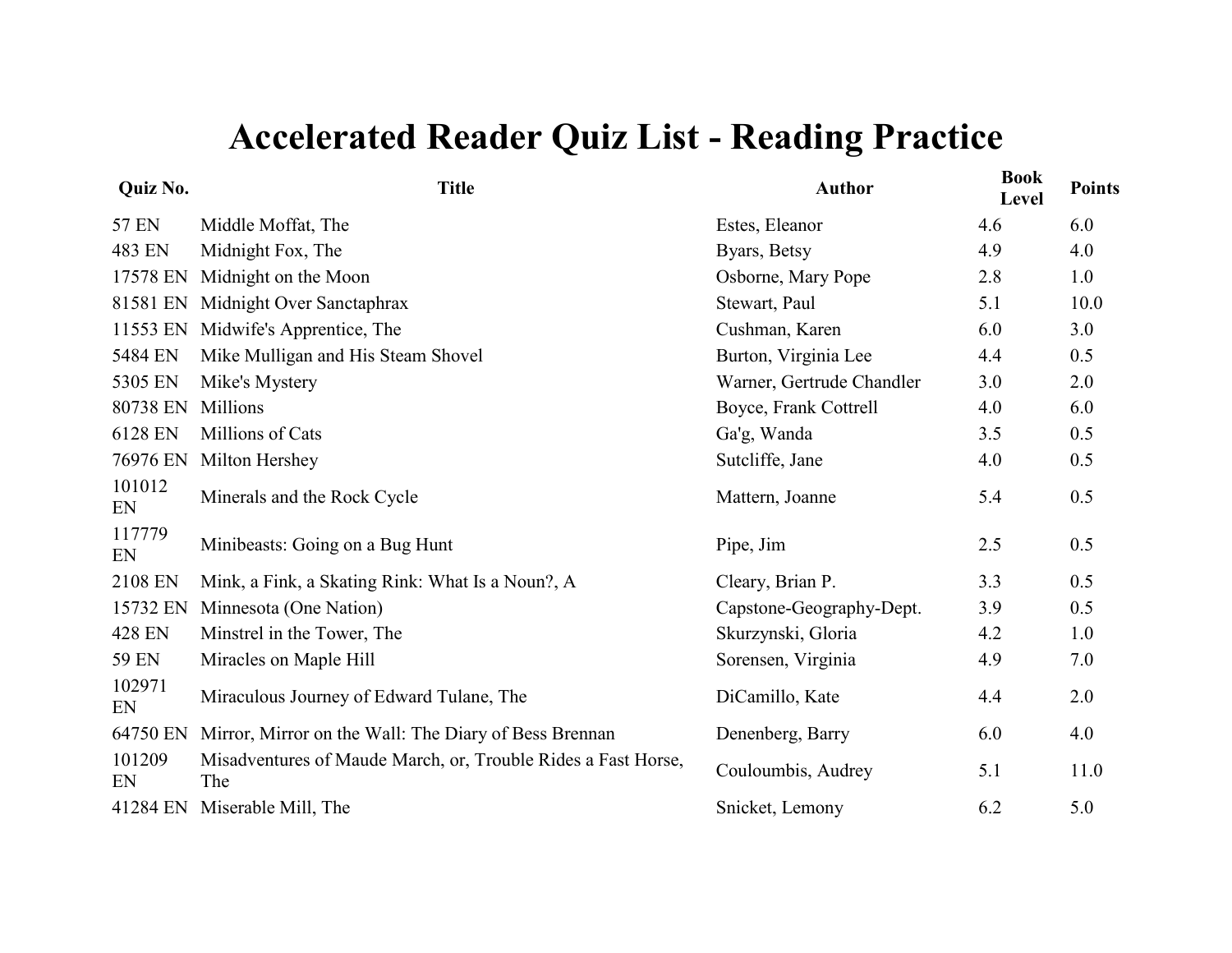| Quiz No.     | <b>Title</b>                                  | <b>Author</b>           | <b>Book</b><br>Level | <b>Points</b> |
|--------------|-----------------------------------------------|-------------------------|----------------------|---------------|
|              | 32505 EN Misfortune Cookie, The               | Greenburg, Dan          | 3.3                  | 1.0           |
|              | 41946 EN Miss Alaineus: A Vocabulary Disaster | Frasier, Debra          | 5.3                  | 0.5           |
| 126 EN       | Miss Hickory                                  | Bailey, Carolyn Sherwin | 5.9                  | 4.0           |
| 59434 EN     | Miss Malarkey Doesn't Live in Room 10         | Finchler, Judy          | 2.4                  | 0.5           |
| 108445<br>EN | Miss Malarkey Leaves No Reader Behind         | Finchler, Judy          | 3.3                  | 0.5           |
| 59745 EN     | Miss Malarkey Won't Be in Today               | Finchler, Judy          | 2.1                  | 0.5           |
| 6130 EN      | Miss Nelson Is Back                           | Allard, Harry           | 2.7                  | 0.5           |
| 5234 EN      | Miss Nelson Is Missing!                       | Allard, Harry           | 2.7                  | 0.5           |
| 115395<br>EN | Missing Magic                                 | Laybourn, Emma          | 4.3                  | 5.0           |
| 6673 EN      | Missing May                                   | Rylant, Cynthia         | 5.3                  | 3.0           |
| 65632 EN     | Missing Mitten Mystery, The                   | Kellogg, Steven         | 2.2                  | 0.5           |
| 46482 EN     | Missing Mummy, The                            | Roy, Ron                | 4.0                  | 1.0           |
| 5431 EN      | Mississippi Bridge                            | Taylor, Mildred D.      | 4.2                  | 1.0           |
| 30761 EN     | Mississippi (One Nation)                      | Kummer, Patricia K.     | 4.8                  | 0.5           |
| 15733 EN     | Missouri (One Nation)                         | Kummer, Patricia K.     | 4.0                  | 0.5           |
| <b>60 EN</b> | Misty of Chincoteague                         | Henry, Marguerite       | 5.3                  | 4.0           |
| 6131 EN      | Mitten, The                                   | Brett, Jan              | 3.9                  | 0.5           |
| 66247 EN     | Mixed-Up Morning, The                         | Mayer, Mercer           | 1.5                  | 0.5           |
| 138972<br>EN | Mockingjay                                    | Collins, Suzanne        | 5.3                  | 15.0          |
| <b>61 EN</b> | Moffats, The                                  | Estes, Eleanor          | 5.2                  | 6.0           |
| 8023 EN      | Moira's Birthday                              | Munsch, Robert N.       | 3.8                  | 0.5           |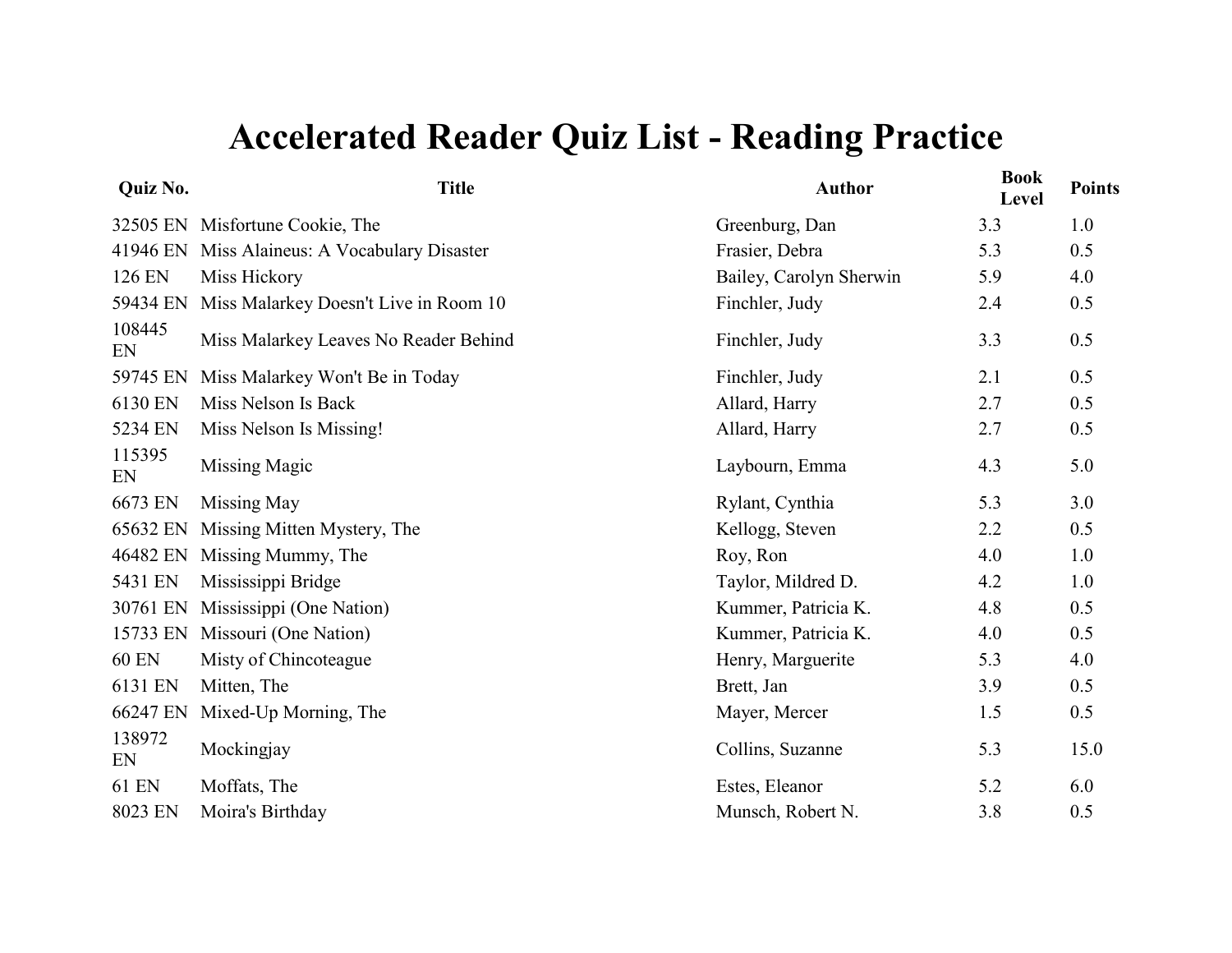| Quiz No.     | <b>Title</b>                          | <b>Author</b>       | <b>Book</b><br>Level | <b>Points</b> |
|--------------|---------------------------------------|---------------------|----------------------|---------------|
| 112207<br>EN | Molly Pitcher                         | Mader, Jan          | 2.2                  | 0.5           |
| 816 EN       | Molly Pitcher: Young Patriot          | Stevenson, Augusta  | 3.4                  | 3.0           |
| 116912<br>EN | Monday with a Mad Genius              | Osborne, Mary Pope  | 3.8                  | 2.0           |
| 57597 EN     | Money Hungry                          | Flake, Sharon G.    | 4.2                  | 4.0           |
| 5909 EN      | Monkey Island                         | Fox, Paula          | 5.0                  | 5.0           |
| 55446 EN     | Monkeys (Zoo Animals)                 | Molter, Carey       | 0.8                  | 0.5           |
| 9613 EN      | Monster Blood                         | Stine, R.L.         | 4.1                  | 3.0           |
| 9615 EN      | Monster Blood III                     | Stine, R.L.         | 3.2                  | 3.0           |
| 121333<br>EN | <b>Monster Trucks</b>                 | Manolis, Kay        | 1.5                  | 0.5           |
| 56117 EN     | Monster Trucks (Extreme Machines)     | Werther, Scott P.   | 1.8                  | 0.5           |
| 10676 EN     | <b>Monsters Don't Scuba Dive</b>      | Dadey/Jones         | 3.6                  | 1.0           |
|              | 34917 EN Monsters Next Door, The      | Jones/Dadey         | 3.8                  | 1.0           |
| 5432 EN      | Monsters of Marble Avenue, The        | Gondosch, Linda     | 2.9                  | 1.0           |
| 54106 EN     | Monsters of Morley Manor, The         | Coville, Bruce      | 5.3                  | 7.0           |
| 15734 EN     | Montana (One Nation)                  | Kummer, Patricia K. | 4.1                  | 0.5           |
| 51292 EN     | Moon Book, The                        | Gibbons, Gail       | 4.8                  | 0.5           |
|              | 84587 EN Moon (The Solar System), The | Winrich, Ralph      | 3.6                  | 0.5           |
| 10677 EN     | <b>Moonlight Madness</b>              | Erickson, John R.   | 4.5                  | 3.0           |
| 129309<br>EN | Moonlight on the Magic Flute          | Osborne, Mary Pope  | 3.7                  | 2.0           |
| 4764 EN      | Moons                                 | Welsbacher, Anne    | 3.8                  | 0.5           |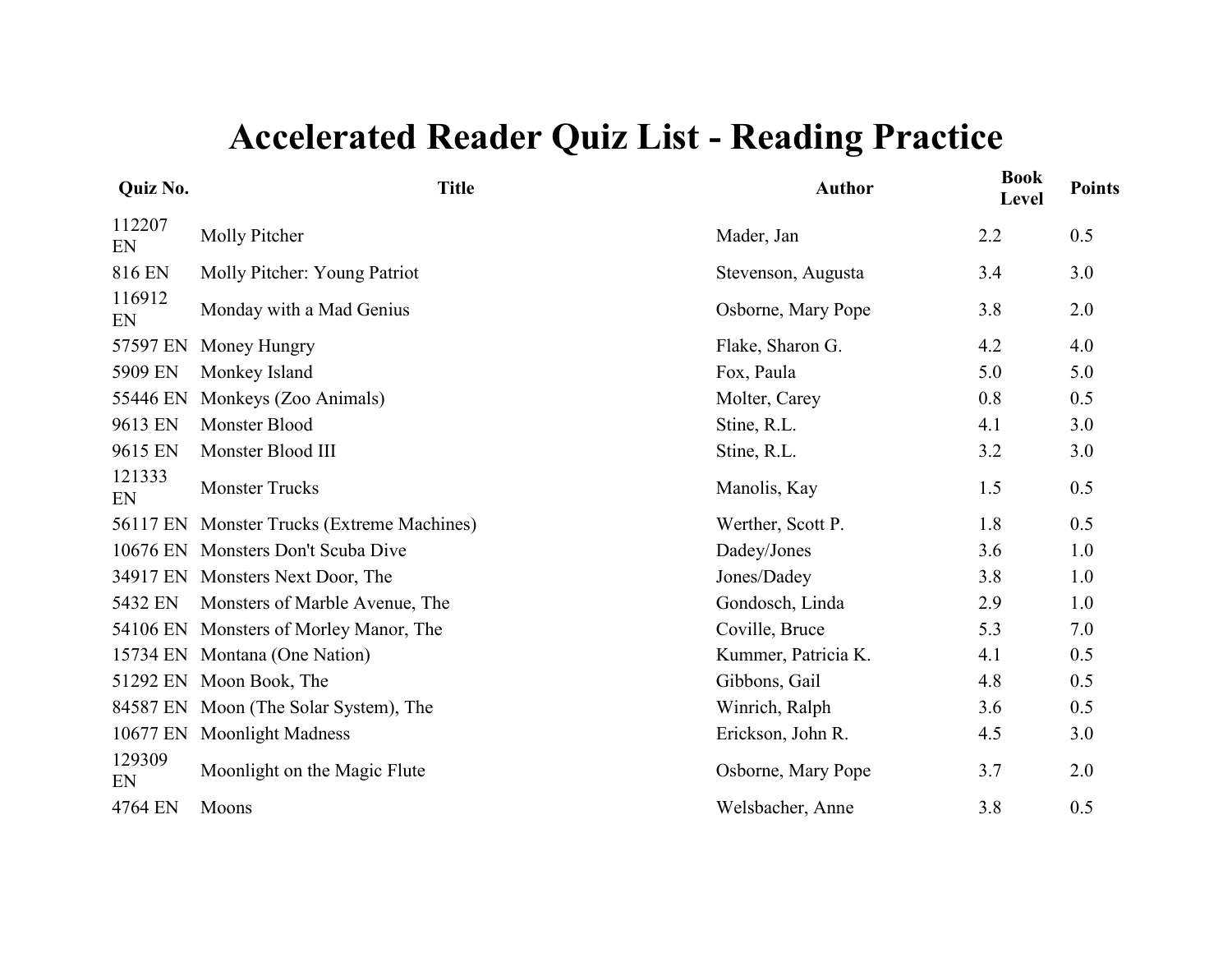| <b>Quiz No.</b> | <b>Title</b>                                 | <b>Author</b>           | <b>Book</b><br>Level | <b>Points</b> |
|-----------------|----------------------------------------------|-------------------------|----------------------|---------------|
|                 | 43531 EN Moonstick: The Seasons of the Sioux | Bunting, Eve            | 2.9                  | 0.5           |
| 5624 EN         | Moonstone Castle Mystery, The                | Keene, Carolyn          | 5.3                  | 5.0           |
| 7581 EN         | Mop Top                                      | Freeman, Don            | 3.7                  | 0.5           |
| 79347 EN        | More Perfect Than the Moon                   | MacLachlan, Patricia    | 2.8                  | 1.0           |
| 108179<br>EN    | Morgan, The                                  | Criscione, Rachel Damon | 5.1                  | 0.5           |
| 7332 EN         | Morris Goes to School                        | Wiseman, B.             | 2.0                  | 0.5           |
| 65001 EN        | Morris the Moose                             | Wiseman, Bernard        | 1.6                  | 0.5           |
| 5485 EN         | Moses the Kitten                             | Herriot, James          | 4.8                  | 0.5           |
| 118034<br>EN    | Mosquitoes                                   | Rustad, Martha E.H.     | 2.0                  | 0.5           |
| 117297<br>EN    | Mosquitoes: Hungry for Blood                 | Somervill, Barbara A.   | 4.4                  | 0.5           |
| 6688 EN         | Mossflower                                   | Jacques, Brian          | 5.1                  | 17.0          |
| 127487<br>EN    | Mostly True Adventures of Homer P. Figg, The | Philbrick, Rodman       | 5.6                  | 7.0           |
| 5486 EN         | Mother, Mother I Want Another                | Polushkin, Maria        | 1.7                  | 0.5           |
| 68108 EN        | Mother Teresa                                | Schaefer, Lola M.       | 2.3                  | 0.5           |
|                 | 61140 EN Mother to Tigers                    | Lyon, George Ella       | 4.0                  | 0.5           |
| 118035<br>EN    | Moths                                        | Rustad, Martha E.H.     | 1.9                  | 0.5           |
| 126157<br>EN    | Motion                                       | Manolis, Kay            | 3.8                  | 0.5           |
| 13167 EN        | <b>Mount Rushmore</b>                        | Sorensen, Lynda         | 4.5                  | 0.5           |
| 130960          | Mount Rushmore Calamity, The                 | Pennypacker, Sara       | 4.4                  | $1.0$         |
|                 |                                              |                         |                      |               |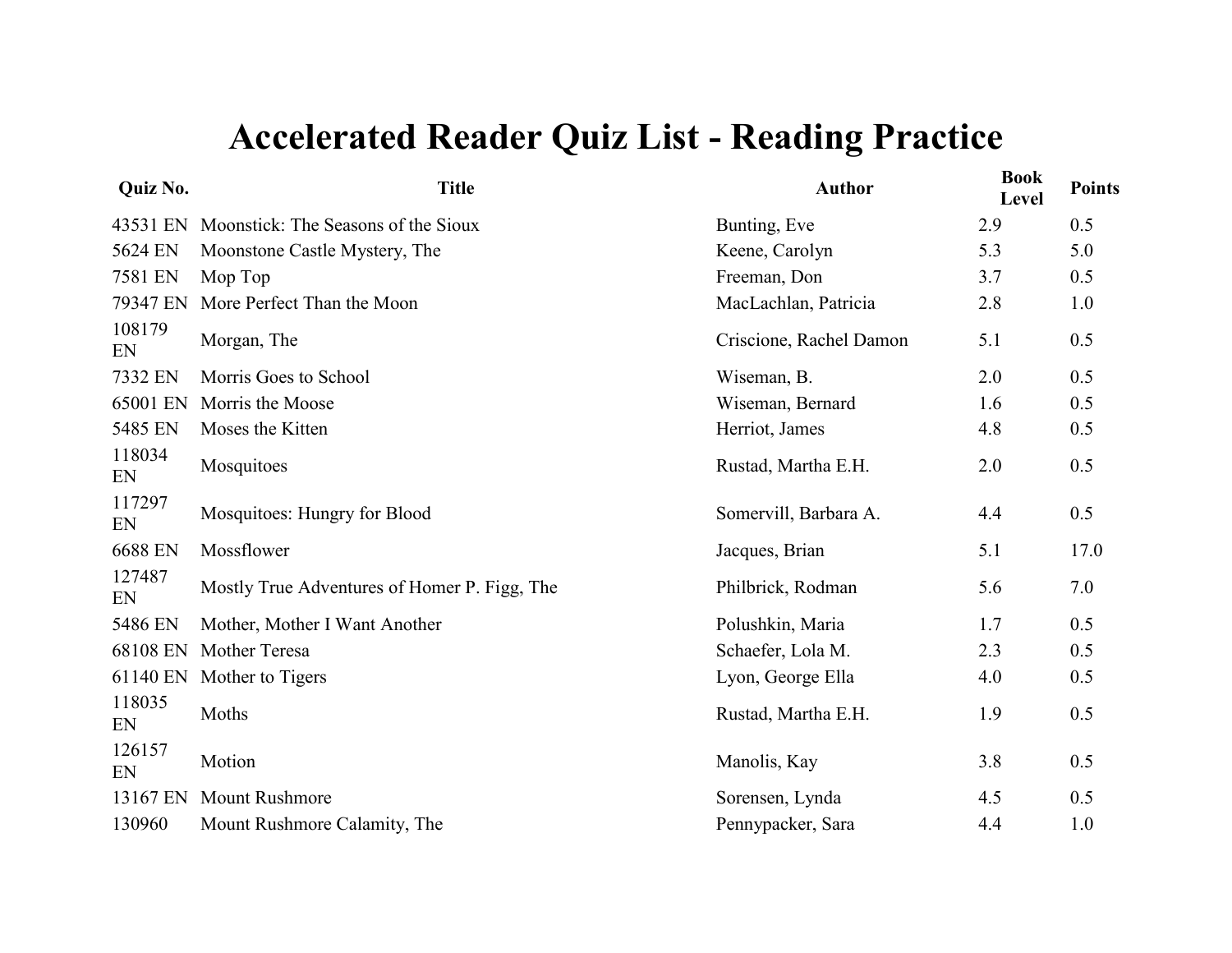| Quiz No.     | <b>Title</b>                                                        | <b>Author</b>             | <b>Book</b><br>Level | <b>Points</b> |
|--------------|---------------------------------------------------------------------|---------------------------|----------------------|---------------|
| EN           |                                                                     |                           |                      |               |
| 56143 EN     | Mountain Men of the West (The Library of the Westward<br>Expansion) | Burger, James P.          | 5.6                  | 0.5           |
| 5309 EN      | Mountain Top Mystery                                                | Warner, Gertrude Chandler | 3.6                  | 2.0           |
| 182 EN       | Mouse and the Motorcycle, The                                       | Cleary, Beverly           | 5.1                  | 3.0           |
| 34840 EN     | Mouse of Amherst, The                                               | Spires, Elizabeth         | 5.3                  | 1.0           |
| 65541 EN     | Mouse's Life, A                                                     | Himmelman, John           | 2.3                  | 0.5           |
| 71649 EN     | Mouse (Watch It Grow)                                               | Watts, Barrie             | 3.6                  | 0.5           |
| 121665<br>EN | <b>Moving Day</b>                                                   | Cabot, Meg                | 5.0                  | 6.0           |
| 119447<br>EN | Mozart Question, The                                                | Morpurgo, Michael         | 5.0                  | 1.0           |
| 9037 EN      | Mr. Brown Can Moo! Can You?                                         | Seuss, Dr.                | 1.8                  | 0.5           |
| 126060<br>EN | Mr. Lincoln's Boys: Being the MostlyTad and Willie                  | Rabin, Staton             | 4.9                  | 0.5           |
| 627 EN       | Mr. Mysterious & Company                                            | Fleischman, Sid           | 4.7                  | 5.0           |
| 17633 EN     | Mr. Peale's Bones                                                   | West, Tracey              | 4.3                  | 1.0           |
| <b>58 EN</b> | Mr. Popper's Penguins                                               | Atwater, Richard/Florence | 5.6                  | 3.0           |
| 11481 EN     | Mr. Tucket                                                          | Paulsen, Gary             | 5.0                  | 4.0           |
| 62 EN        | Mrs. Frisby and the Rats of NIMH (The Secret of NIMH)               | O'Brien, Robert C.        | 5.1                  | 8.0           |
| 25861 EN     | Mrs. Mack                                                           | Polacco, Patricia         | 4.0                  | 1.0           |
| 63 EN        | Mrs. Piggle-Wiggle                                                  | MacDonald, Betty          | 5.2                  | 3.0           |
| 46096 EN     | Mrs. Spitzer's Garden                                               | Pattou, Edith             | 3.0                  | 0.5           |
| 677 EN       | Much Ado About Aldo                                                 | Hurwitz, Johanna          | 4.8                  | 1.0           |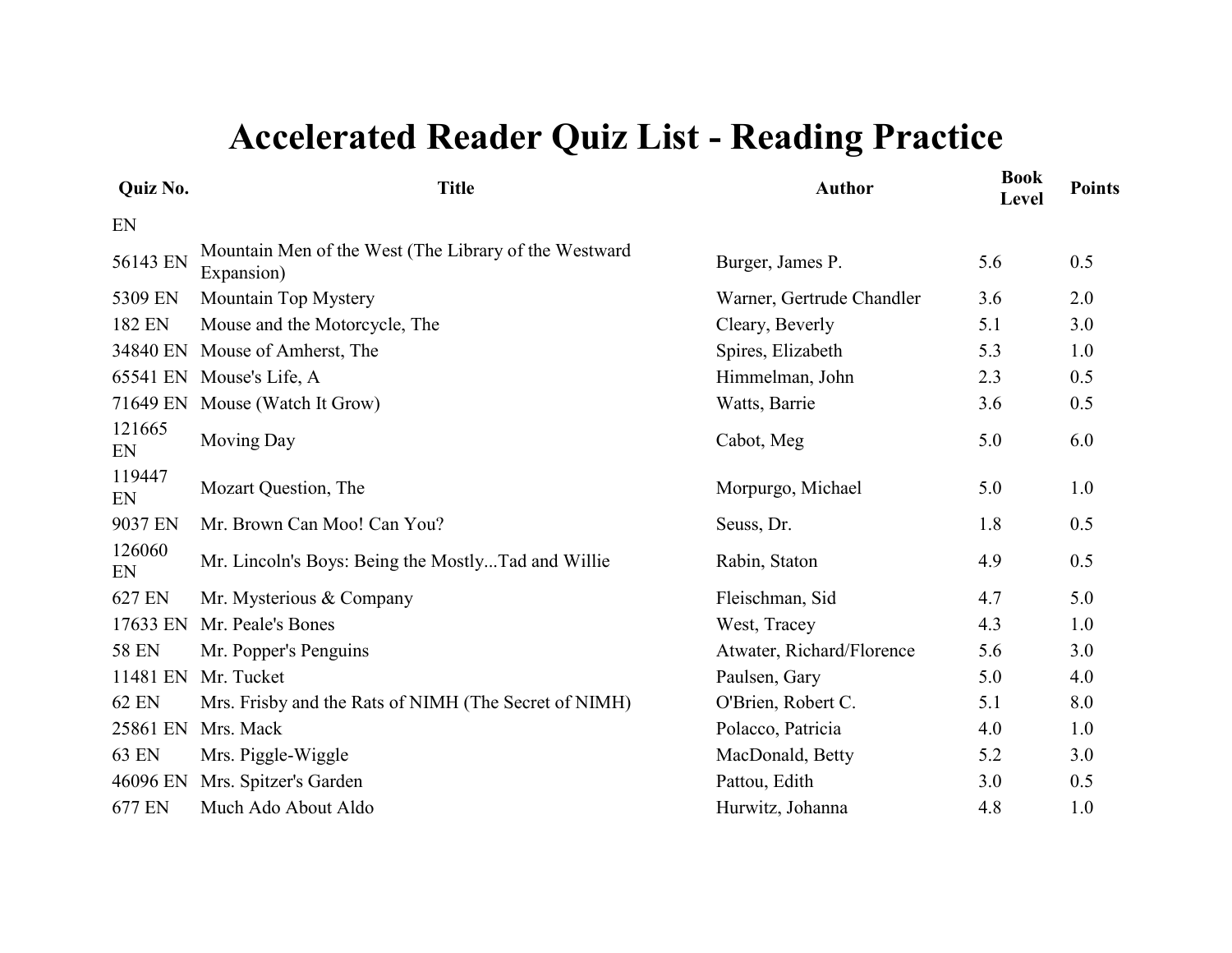| Quiz No.     | <b>Title</b>                                            | <b>Author</b>              | <b>Book</b><br>Level | <b>Points</b> |
|--------------|---------------------------------------------------------|----------------------------|----------------------|---------------|
| 18637 EN     | Mucky Pup                                               | Brown, Ken                 | 2.5                  | 0.5           |
| 5030 EN      | Mufaro's Beautiful Daughters                            | Steptoe, John              | 4.3                  | 0.5           |
| 429 EN       | Muggie Maggie                                           | Cleary, Beverly            | 4.5                  | 1.0           |
| 122887<br>EN | Mummies                                                 | Spengler, Kremena          | 3.7                  | 0.5           |
| 46468 EN     | Mummies and PyramidsCompanion to Mummies in the Morning | Osborne, Will              | 4.9                  | 1.0           |
| 14683 EN     | Mummies Don't Coach Softball                            | Dadey/Jones                | 3.8                  | 1.0           |
|              | 10644 EN Mummies in the Morning                         | Osborne, Mary Pope         | 2.7                  | 1.0           |
| 72254 EN     | Muscle Cars (Roaring Rides)                             | Maurer, Tracy Nelson       | 6.0                  | 1.0           |
| 110306<br>EN | Muscles: The Muscular System                            | Houghton, Gillian          | 4.8                  | 0.5           |
| 41029 EN     | Music in Derrick's Heart, The                           | Battle-Lavert, Gwendolyn   | 3.2                  | 0.5           |
|              | 17783 EN Music of Dolphins, The                         | Hesse, Karen               | 3.4                  | 3.0           |
| 43502 EN     | Music Teacher from the Black Lagoon, The                | Thaler, Mike               | 3.4                  | 0.5           |
| 115671<br>EN | Mutts                                                   | Rake, Jody Sullivan        | 2.0                  | 0.5           |
| 55688 EN     | My Apron                                                | Carle, Eric                | 1.8                  | 0.5           |
| 45878 EN     | My Backpack                                             | Bunting, Eve               | 2.0                  | 0.5           |
|              | 43739 EN My Brother Made Me Do It                       | Kehret, Peg                | 5.4                  | 4.0           |
| 40138 EN     | My Brother's Keeper: Virginia's Diary                   | Osborne, Mary Pope         | 4.3                  | 2.0           |
| 127 EN       | My Brother Sam Is Dead                                  | Collier, James/Christopher | 4.9                  | 7.0           |
| 51850 EN     | My Brother, the Robot                                   | Becker, Bonny              | 4.1                  | 4.0           |
| 121362<br>EN | My Cowboy Boots                                         | Bowman, Crystal            | 1.4                  | 0.5           |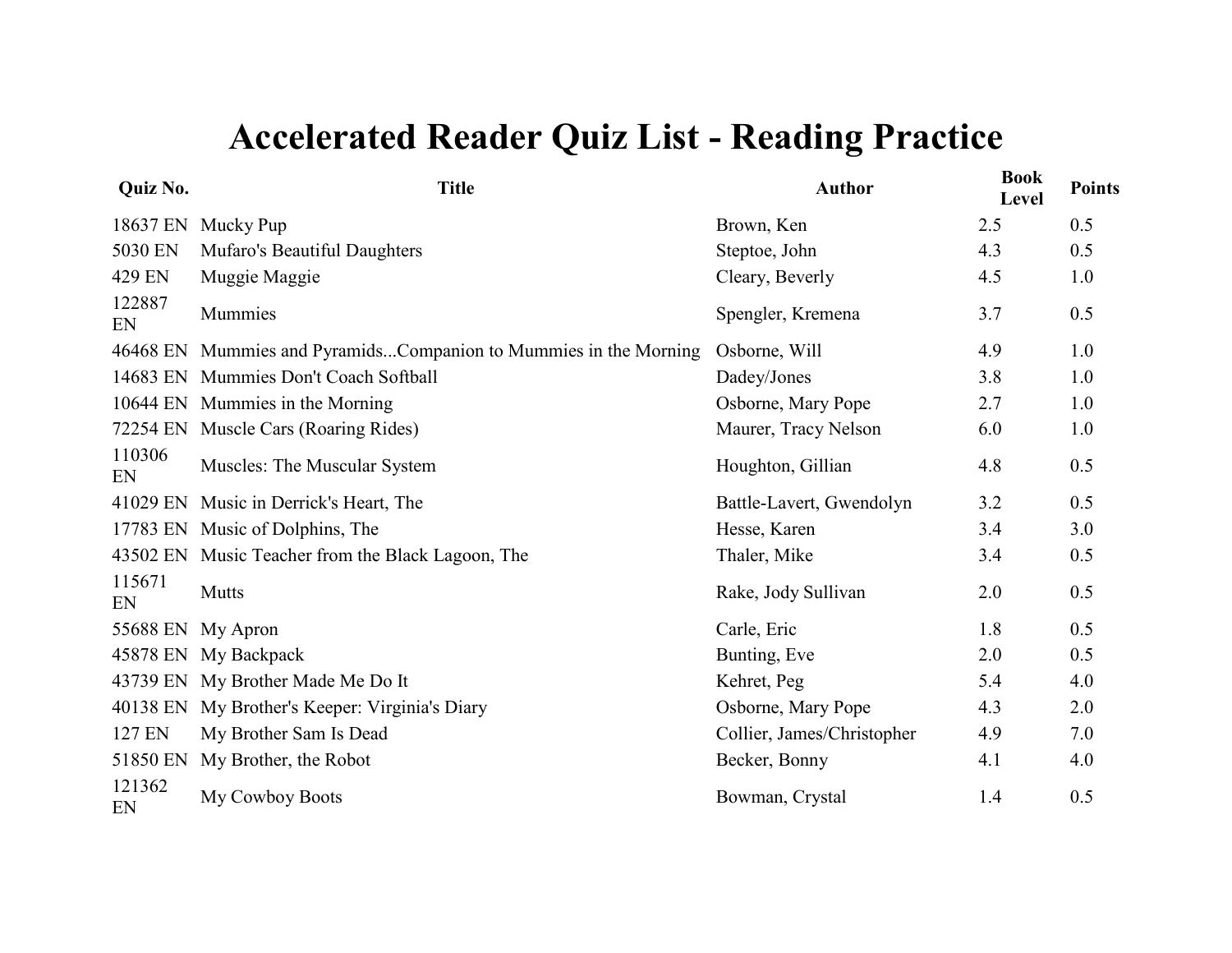| <b>Quiz No.</b> | <b>Title</b>                                                        | <b>Author</b>          | <b>Book</b><br>Level | <b>Points</b> |
|-----------------|---------------------------------------------------------------------|------------------------|----------------------|---------------|
| 47514 EN My Dad |                                                                     | Browne, Anthony        | 1.4                  | 0.5           |
|                 | 45514 EN My Dog, Cat                                                | Crisp, Marty           | 4.8                  | 2.0           |
|                 | 46311 EN My Dog, My Hero                                            | Byars/Duffey/Myers     | 4.1                  | 1.0           |
| 3051 EN         | My Dog's the Best!                                                  | Calmenson, Stephanie   | 0.6                  | 0.5           |
| 57439 EN        | My Family (My World)                                                | Granowsky, Alvin       | 1.8                  | 0.5           |
| 115188<br>EN    | My First Horse                                                      | Bozzo, Linda           | 3.1                  | 0.5           |
| 56929 EN        | My Grandma, Major League Slugger                                    | Greenburg, Dan         | 3.4                  | 1.0           |
| 9616 EN         | My Hairiest Adventure                                               | Stine, R.L.            | 3.5                  | 3.0           |
| 138404<br>EN    | My Havana: Memories of a Cuban Boyhood                              | Wells, Rosemary        | 4.2                  | 1.0           |
|                 | 31191 EN My Heart Is on the Ground: The Diary of Nannie Little Rose | Rinaldi, Ann           | 4.3                  | 5.0           |
|                 | 49258 EN My Little Sister Ate One Hare                              | Grossman, Bill         | 2.1                  | 0.5           |
|                 | 78024 EN My Lucky Day                                               | Kasza, Keiko           | 2.3                  | 0.5           |
|                 | 12380 EN My Name Is Maria Isabel                                    | Ada, Alma Flor         | 4.9                  | 1.0           |
|                 | 82084 EN My Penguin Osbert                                          | Kimmel, Elizabeth Cody | 3.7                  | 0.5           |
|                 | 44821 EN My Secret War: The World War II Diary of Madeline Beck     | Osborne, Mary Pope     | 5.5                  | 4.0           |
| 106294<br>EN    | My Senator and Me: A Dog's-Eye View of Washington, D.C.             | Kennedy, Edward Moore  | 5.1                  | 0.5           |
| 64 EN           | My Side of the Mountain                                             | George, Jean Craighead | 5.2                  | 6.0           |
| 32499 EN        | My Son, the Time Traveler                                           | Greenburg, Dan         | 2.9                  | 1.0           |
|                 | 83484 EN My Teacher for President                                   | Winters, Kay           | 1.8                  | 0.5           |
| 5433 EN         | My Teacher Is an Alien                                              | Coville, Bruce         | 5.3                  | 3.0           |
|                 | 31611 EN My Tooth Is About to Fall Out                              | Maccarone, Grace       | 1.6                  | 0.5           |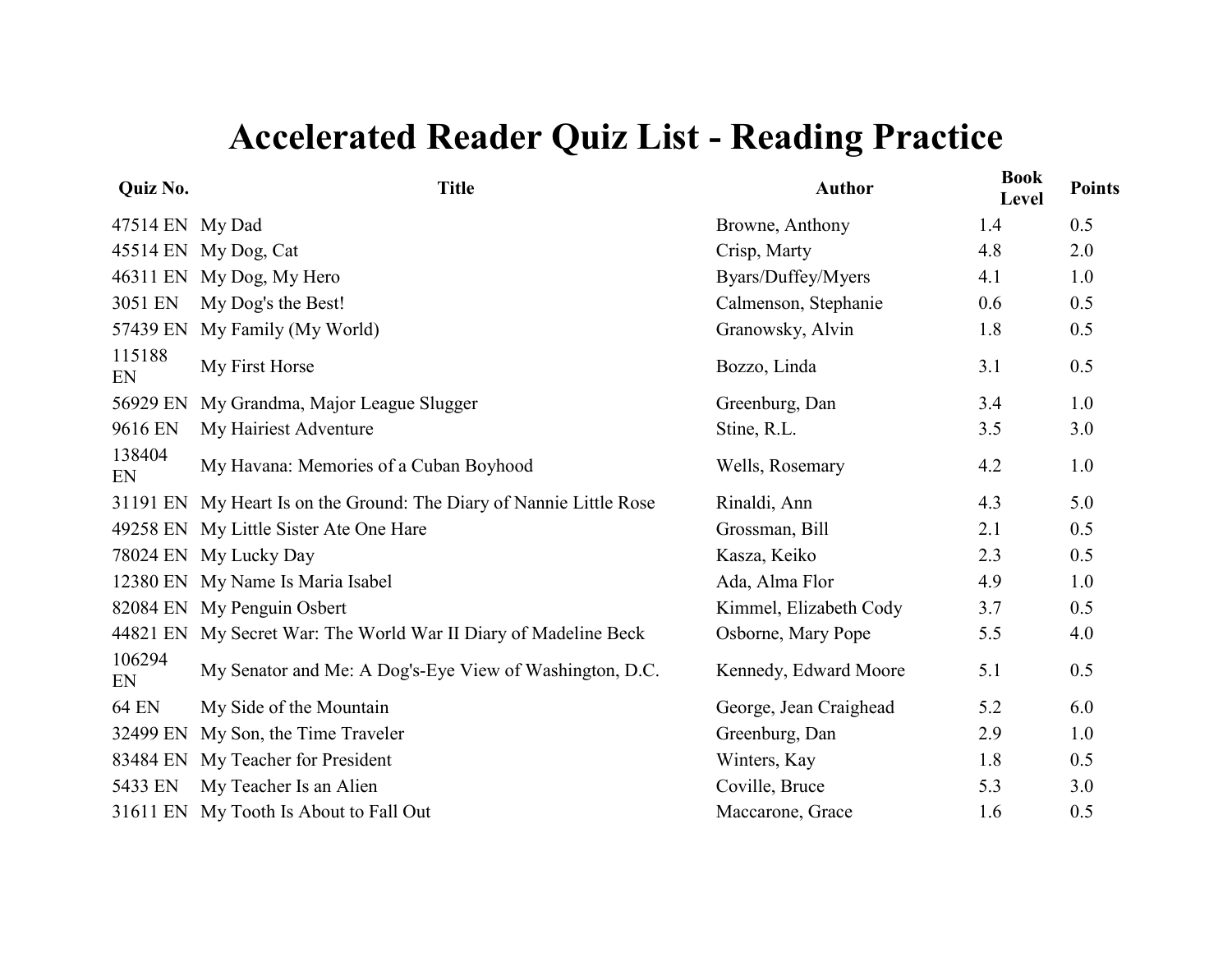| Quiz No.     | <b>Title</b>                                  | <b>Author</b>             | <b>Book</b><br>Level | <b>Points</b> |
|--------------|-----------------------------------------------|---------------------------|----------------------|---------------|
|              | 66203 EN My Trip to the Farm                  | Mayer, Mercer             | 2.1                  | 0.5           |
| 66204 EN     | My Trip to the Zoo                            | Mayer, Mercer             | 0.4                  | 0.5           |
| 113801<br>EN | Mysterious Benedict Society, The              | Stewart, Trenton Lee      | 5.6                  | 18.0          |
| 6821 EN      | Mysterious Caravan, The                       | Dixon, Franklin W.        | 4.8                  | 5.0           |
| 120397<br>EN | Mysterious Case of the Allbright Academy, The | Stanley, Diane            | 5.6                  | 8.0           |
| 5625 EN      | Mysterious Mannequin, The                     | Keene, Carolyn            | 5.1                  | 5.0           |
| 5626 EN      | Mystery at Lilac Inn, The                     | Keene, Carolyn            | 5.3                  | 6.0           |
| 9274 EN      | Mystery at Snowflake Inn, The                 | Warner, Gertrude Chandler | 3.9                  | 2.0           |
| 44933 EN     | Mystery at the Crooked House, The             | Warner, Gertrude Chandler | 4.3                  | 2.0           |
| 9275 EN      | Mystery at the Dog Show, The                  | Warner, Gertrude Chandler | 4.0                  | 2.0           |
| 14684 EN     | Mystery at the Fair, The                      | Warner, Gertrude Chandler | 3.9                  | 2.0           |
| 5627 EN      | Mystery at the Ski Jump                       | Keene, Carolyn            | 5.0                  | 5.0           |
| 5317 EN      | Mystery Behind the Wall                       | Warner, Gertrude Chandler | 3.5                  | 2.0           |
| 5329 EN      | Mystery Cruise, The                           | Warner, Gertrude Chandler | 3.9                  | 2.0           |
| 5328 EN      | Mystery Girl, The                             | Warner, Gertrude Chandler | 3.5                  | 2.0           |
| 9276 EN      | Mystery Horse, The                            | Warner, Gertrude Chandler | 4.2                  | 3.0           |
| 41792 EN     | Mystery in the Computer Game, The             | Warner, Gertrude Chandler | 4.1                  | 2.0           |
| 5316 EN      | Mystery in the Sand                           | Warner, Gertrude Chandler | 3.7                  | 3.0           |
| 9277 EN      | Mystery in the Snow, The                      | Warner, Gertrude Chandler | 3.3                  | 2.0           |
| 9278 EN      | Mystery in Washington, D.C., The              | Warner, Gertrude Chandler | 4.0                  | 2.0           |
| 6778 EN      | Mystery of Crocodile Island                   | Keene, Carolyn            | 5.0                  | 5.0           |
| 5674 EN      | Mystery of the Aztec Warrior, The             | Dixon, Franklin W.        | 5.8                  | 6.0           |
|              |                                               |                           |                      |               |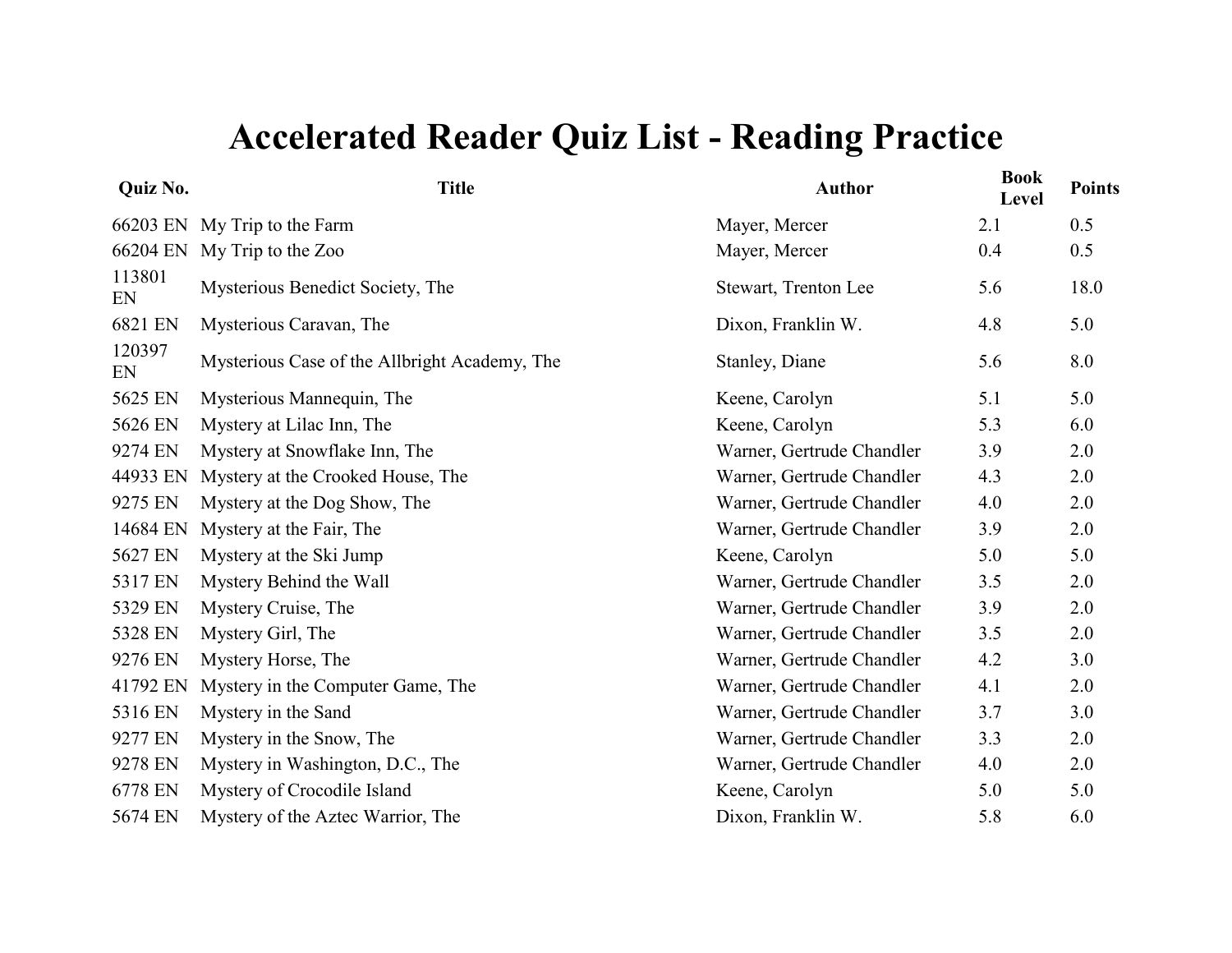| <b>Quiz No.</b> | <b>Title</b>                        | <b>Author</b>             | <b>Book</b><br>Level | <b>Points</b> |
|-----------------|-------------------------------------|---------------------------|----------------------|---------------|
| 6282 EN         | Mystery of the Blue Ring, The       | Giff, Patricia Reilly     | 2.3                  | 1.0           |
| 8541 EN         | Mystery of the Cupboard, The        | Banks, Lynne Reid         | 4.9                  | 7.0           |
| 5676 EN         | Mystery of the Desert Giant         | Dixon, Franklin W.        | 5.3                  | 6.0           |
| 36471 EN        | Mystery of the Empty Safe, The      | Warner, Gertrude Chandler | 4.4                  | 2.0           |
| 5677 EN         | Mystery of the Flying Express       | Dixon, Franklin W.        | 5.1                  | 5.0           |
| 6780 EN         | Mystery of the Glowing Eye          | Keene, Carolyn            | 5.3                  | 5.0           |
| 9279 EN         | Mystery of the Hidden Beach, The    | Warner, Gertrude Chandler | 4.2                  | 2.0           |
| 5324 EN         | Mystery of the Hidden Painting, The | Warner, Gertrude Chandler | 3.8                  | 2.0           |
| 9280 EN         | Mystery of the Lost Village, The    | Warner, Gertrude Chandler | 4.1                  | 2.0           |
| 46483 EN        | Mystery of the Midnight Dog, The    | Warner, Gertrude Chandler | 3.9                  | 2.0           |
| 9281 EN         | Mystery of the Missing Cat, The     | Warner, Gertrude Chandler | 3.7                  | 2.0           |
| 14685 EN        | Mystery of the Missing Dog, The     | Levy, Elizabeth           | 3.0                  | 0.5           |
| 5326 EN         | Mystery of the Mixed-up Zoo         | Warner, Gertrude Chandler | 4.1                  | 2.0           |
| 9282 EN         | Mystery of the Phantom Pony, The    | Hall, Lynn                | 4.0                  | 1.0           |
| 9283 EN         | Mystery of the Purple Pool, The     | Warner, Gertrude Chandler | 4.0                  | 2.0           |
| 9284 EN         | Mystery of the Singing Ghost, The   | Warner, Gertrude Chandler | 3.6                  | 2.0           |
| 25214 EN        | Mystery of the Stolen Bike, The     | Brown, Marc               | 3.1                  | 1.0           |
| 10678 EN        | Mystery of the Stolen Music, The    | Warner, Gertrude Chandler | 3.7                  | 2.0           |
| 5632 EN         | Mystery of the Tolling Bell         | Keene, Carolyn            | 5.3                  | 5.0           |
| 5679 EN         | Mystery of the Whale Tattoo         | Dixon, Franklin W.        | 5.4                  | 5.0           |
| 40643 EN        | Mystery of the Wild Ponies, The     | Warner, Gertrude Chandler | 3.9                  | 3.0           |
| 10679 EN        | Mystery on Stage, The               | Warner, Gertrude Chandler | 4.2                  | 2.0           |
| 9285 EN         | Mystery on the Ice, The             | Warner, Gertrude Chandler | 3.9                  | 2.0           |
| 5304 EN         | <b>Mystery Ranch</b>                | Warner, Gertrude Chandler | 3.3                  | 2.0           |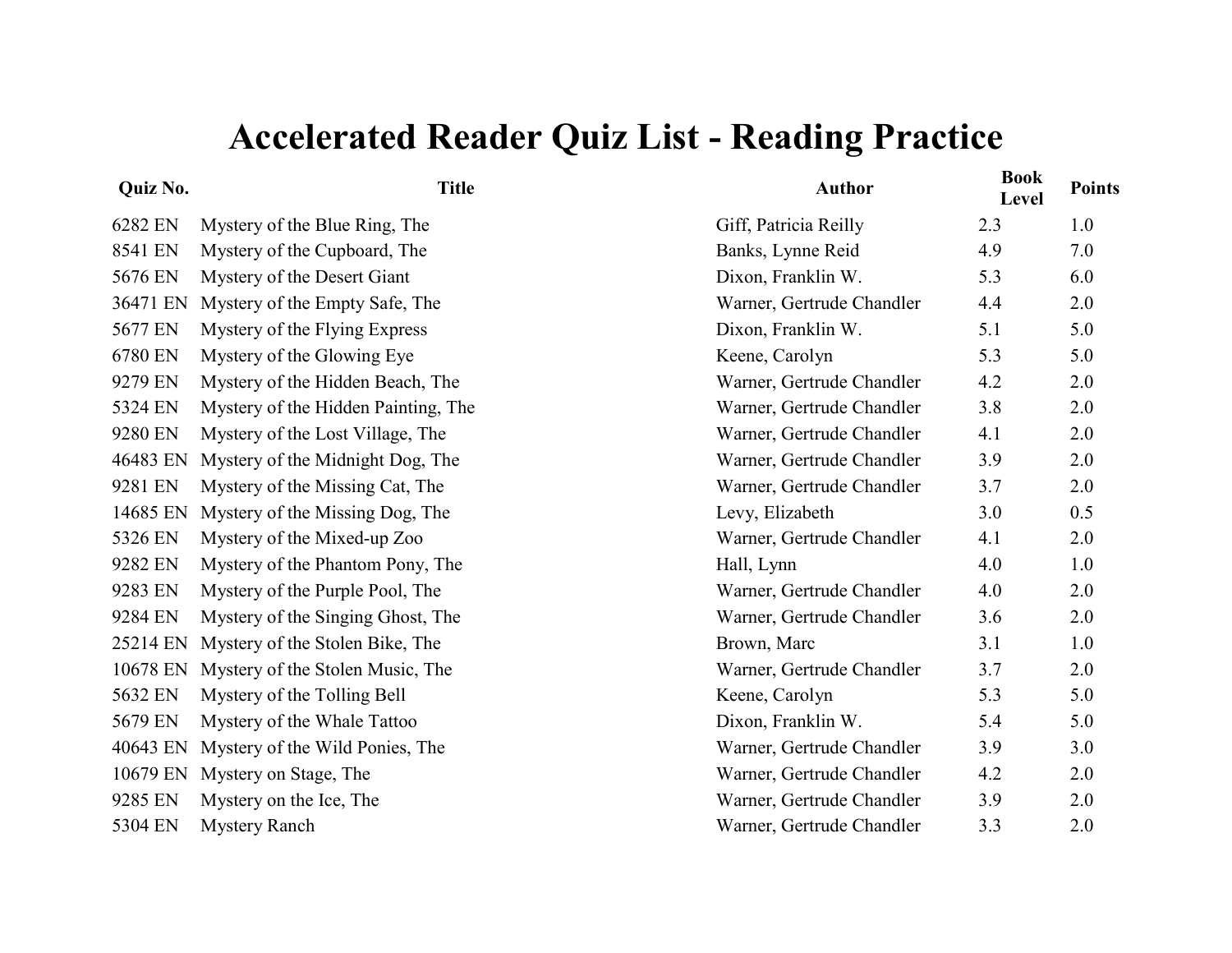#### **Quiz No.**

| Quiz No.     | <b>Title</b>                                  | <b>Author</b>             | <b>Book</b><br>Level | <b>Points</b> |
|--------------|-----------------------------------------------|---------------------------|----------------------|---------------|
| 65953 EN     | <b>Mystic Horse</b>                           | Goble, Paul               | 4.6                  | 0.5           |
| 5634 EN      | Nancy's Mysterious Letter                     | Keene, Carolyn            | 4.9                  | 5.0           |
| 5530 EN      | Napping House, The                            | Wood, Audrey              | 2.8                  | 0.5           |
| 430 EN       | Nate the Great and the Boring Beach Bag       | Sharmat, Marjorie Weinman | 2.7                  | 0.5           |
| 13878 EN     | Nate the Great and the Crunchy Christmas      | Sharmat, Marjorie Weinman | 2.7                  | 0.5           |
| 7627 EN      | Nate the Great and the Fishy Prize            | Sharmat, Marjorie Weinman | 3.1                  | 0.5           |
| 9286 EN      | Nate the Great and the Mushy Valentine        | Sharmat, Marjorie Weinman | 3.0                  | 0.5           |
| 7632 EN      | Nate the Great and the Sticky Case            | Sharmat, Marjorie Weinman | 2.7                  | 0.5           |
| 9287 EN      | Nate the Great and the Stolen Base            | Sharmat, Marjorie Weinman | 2.9                  | 0.5           |
| 13880 EN     | Nate the Great and the Tardy Tortoise         | Sharmat, Marjorie Weinman | 2.5                  | 0.5           |
| 7629 EN      | Nate the GreatLost List                       | Sharmat, Marjorie Weinman | 2.6                  | 0.5           |
| 7634 EN      | Nate the Great Stalks Stupidweed              | Sharmat, Marjorie Weinman | 2.7                  | 0.5           |
| 130636<br>EN | <b>Naughty Norton</b>                         | Kelly, Bernadette         | 2.9                  | 0.5           |
|              | 15735 EN Nebraska (One Nation)                | Capstone-Geography-Dept.  | 4.1                  | 0.5           |
|              | 14686 EN Nelson in Love                       | Smith, Janice Lee         | 5.0                  | 1.0           |
|              | 84583 EN Neptune (The Solar System)           | Winrich, Ralph            | 3.4                  | 0.5           |
| 110307<br>EN | Nerves: The Nervous System                    | Houghton, Gillian         | 5.5                  | 0.5           |
|              | 30762 EN Nevada (One Nation)                  | Kummer, Patricia K.       | 4.8                  | 0.5           |
|              | 32500 EN Never Trust a Cat Who Wears Earrings | Greenburg, Dan            | 3.0                  | 1.0           |
|              | 40610 EN New Baby, The                        | Mayer, Mercer             | 1.9                  | 0.5           |
|              | 18638 EN New Dog, The                         | Hazen, Barbara Shook      | 3.0                  | 0.5           |
|              | 66248 EN New Fire Truck, The                  | Mayer, Mercer             | 1.5                  | 0.5           |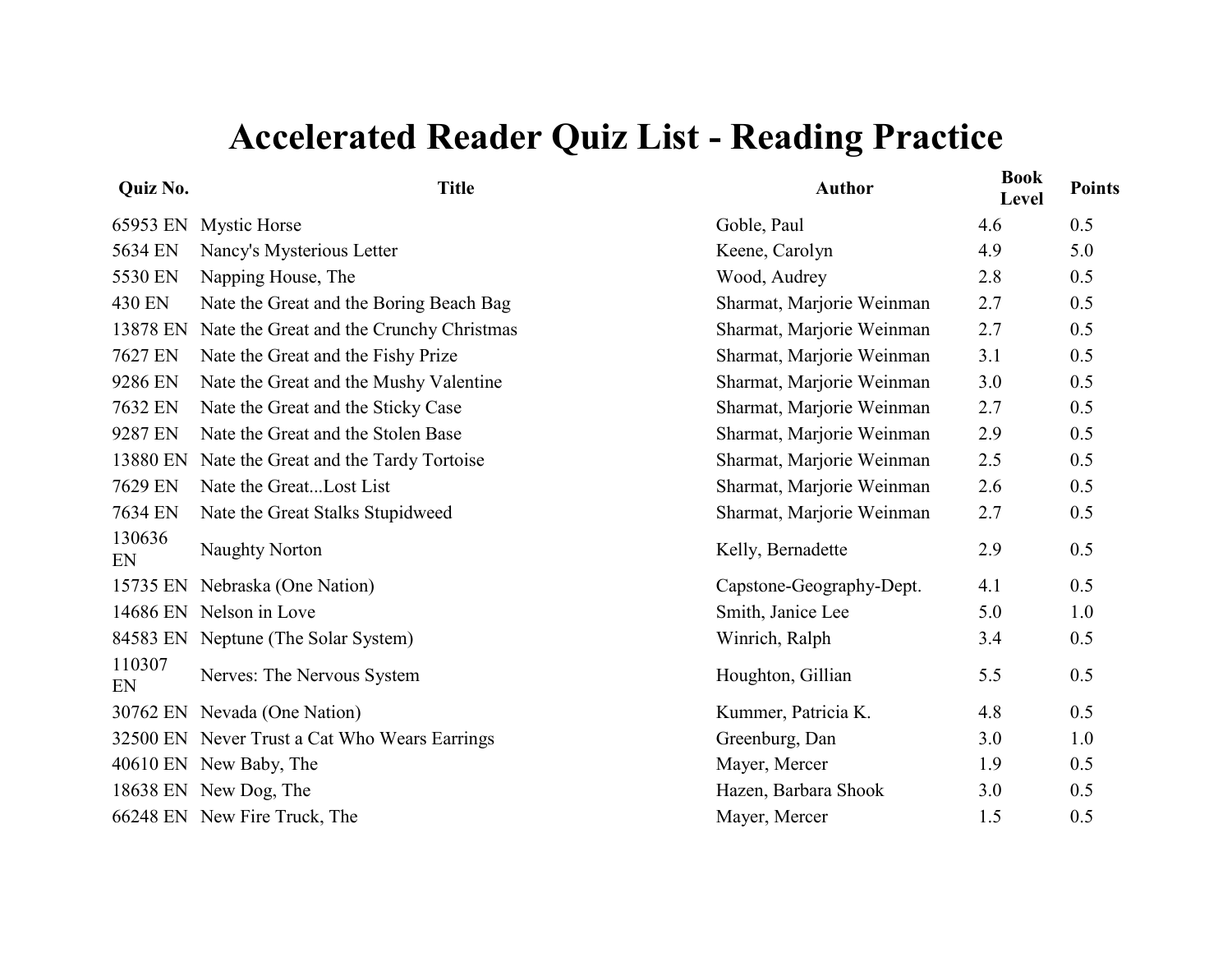| Quiz No.          | <b>Title</b>                                           | <b>Author</b>              | <b>Book</b><br>Level | <b>Points</b> |
|-------------------|--------------------------------------------------------|----------------------------|----------------------|---------------|
| 126406<br>EN      | New Girl, The                                          | Cabot, Meg                 | 5.2                  | 6.0           |
|                   | 30763 EN New Hampshire (One Nation)                    | Kummer, Patricia K.        | 4.7                  | 0.5           |
|                   | 15736 EN New Jersey (One Nation)                       | Kummer, Patricia K.        | 4.1                  | 0.5           |
|                   | 66205 EN New Kid in Town                               | Mayer, Mercer              | 1.7                  | 0.5           |
|                   | 15737 EN New Mexico (One Nation)                       | Kummer, Patricia K.        | 4.5                  | 0.5           |
|                   | 15738 EN New York (One Nation)                         | Capstone-Geography-Dept.   | 4.4                  | 0.5           |
|                   | 56353 EN Newspaper Carriers (Community Helpers)        | M.Ed., Sandra J. Christian | 3.5                  | 0.5           |
| 431 EN            | Next Spring an Oriole                                  | Whelan, Gloria             | 4.5                  | 1.0           |
|                   | 17634 EN Next Stop, Freedom: The Story of a Slave Girl | Hoobler, Dorothy/Thomas    | 3.5                  | 1.0           |
|                   | 45250 EN Nice Try, Tooth Fairy                         | Olson, Mary W.             | 1.7                  | 0.5           |
| 9288 EN           | Night Bird                                             | Kudlinski, Kathleen V.     | 3.5                  | 1.0           |
| 118735<br>EN      | <b>Night Creatures</b>                                 | Cooper, Wade               | 1.8                  | 0.5           |
| 9618 EN           | Night of the Living Dummy                              | Stine, R.L.                | 3.7                  | 3.0           |
|                   | 14955 EN Night of the Living Dummy II                  | Stine, R.L.                | 3.1                  | 3.0           |
|                   | 53492 EN Night of the Living Gerbil                    | Levy, Elizabeth            | 3.8                  | 1.0           |
|                   | 10680 EN Night of the Ninjas                           | Osborne, Mary Pope         | 2.7                  | 1.0           |
|                   | 17635 EN Night Raiders Along the Cape                  | Waters, John F.            | 4.6                  | 2.0           |
| 9993 EN           | Nightjohn                                              | Paulsen, Gary              | 3.8                  | 1.0           |
|                   | 45793 EN Nim's Island                                  | Orr, Wendy                 | 5.8                  | 3.0           |
|                   | 53082 EN Ninth Nugget, The                             | Roy, Ron                   | 3.7                  | 1.0           |
| 6283 EN           | No Dogs Allowed                                        | Cutler, Jane               | 4.0                  | 2.0           |
| 17330 EN No Fair! |                                                        | Holtzman, Caren            | 1.4                  | 0.5           |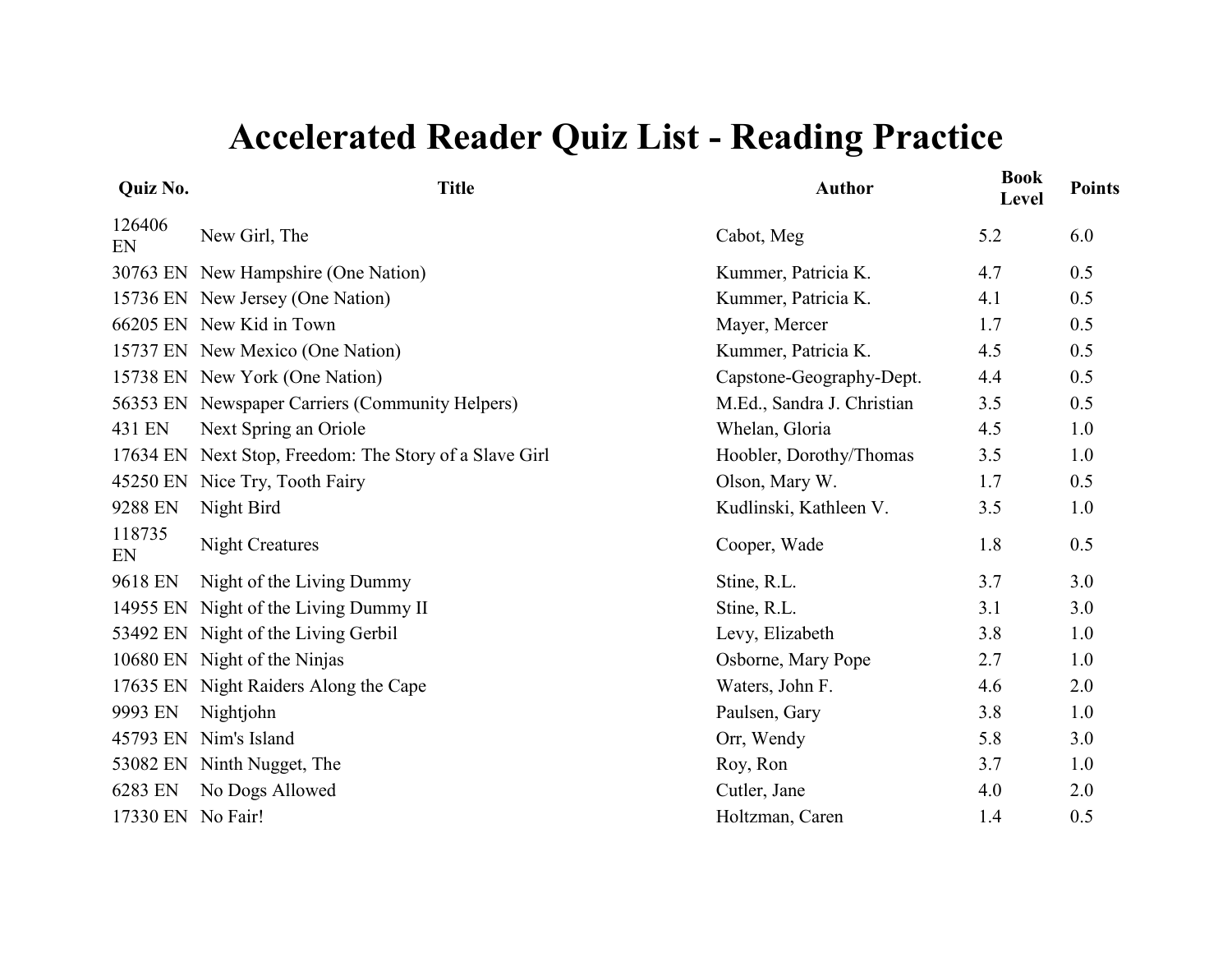| Quiz No.     |                                      | <b>Title</b> | <b>Author</b>           | <b>Book</b><br>Level | <b>Points</b> |
|--------------|--------------------------------------|--------------|-------------------------|----------------------|---------------|
| 5487 EN      | No Fighting, No Biting!              |              | Minarik, Else Holmelund | 2.6                  | 0.5           |
|              | 46069 EN No Frogs for Dinner         |              | Wishinsky, Frieda       | 2.2                  | 0.5           |
| 7287 EN      | No Mail for Mitchell                 |              | Siracusa, Catherine     | 2.0                  | 0.5           |
|              | 45443 EN No Matter What              |              | Gliori, Debi            | 2.1                  | 0.5           |
|              | 48259 EN No More Dead Dogs           |              | Korman, Gordon          | 4.5                  | 5.0           |
| 7385 EN      | No More Monsters for Me              |              | Parish, Peggy           | 1.7                  | 0.5           |
|              | 54517 EN No More Nasty               |              | MacDonald, Amy          | 4.6                  | 5.0           |
|              | 66245 EN No One Can Play             |              | Mayer, Mercer           | 1.1                  | 0.5           |
|              | 14687 EN No Room for Francie         |              | Macdonald, Maryann      | 2.8                  | 1.0           |
| 115396<br>EN | No Talking                           |              | Clements, Andrew        | 5.0                  | 4.0           |
| 6284 EN      | No Tooth, No Quarter!                |              | Buller, Jon             | 2.4                  | 0.5           |
|              | 29343 EN No Turning Back             |              | Naidoo, Beverley        | 5.1                  | 6.0           |
|              | 18639 EN Noisy Nora                  |              | Wells, Rosemary         | 2.6                  | 0.5           |
| 239 EN       | Noonday Friends, The                 |              | Stolz, Mary             | 4.8                  | 6.0           |
|              | 82074 EN Norman Bridwell             |              | Wheeler, Jill C.        | 4.0                  | 0.5           |
|              | 15739 EN North Carolina (One Nation) |              | Kummer, Patricia K.     | 4.4                  | 0.5           |
|              | 30764 EN North Dakota (One Nation)   |              | Kummer, Patricia K.     | 5.0                  | 0.5           |
| 130639<br>EN | Norton's First Show                  |              | Kelly, Bernadette       | 3.1                  | 0.5           |
| 130638<br>EN | Norton Saves the Day                 |              | Kelly, Bernadette       | 3.0                  | 0.5           |
|              | 36700 EN Nory Ryan's Song            |              | Giff, Patricia Reilly   | 4.3                  | 5.0           |
|              | 56419 EN Nose Book, The              |              | Perkins, Al             | 1.4                  | 0.5           |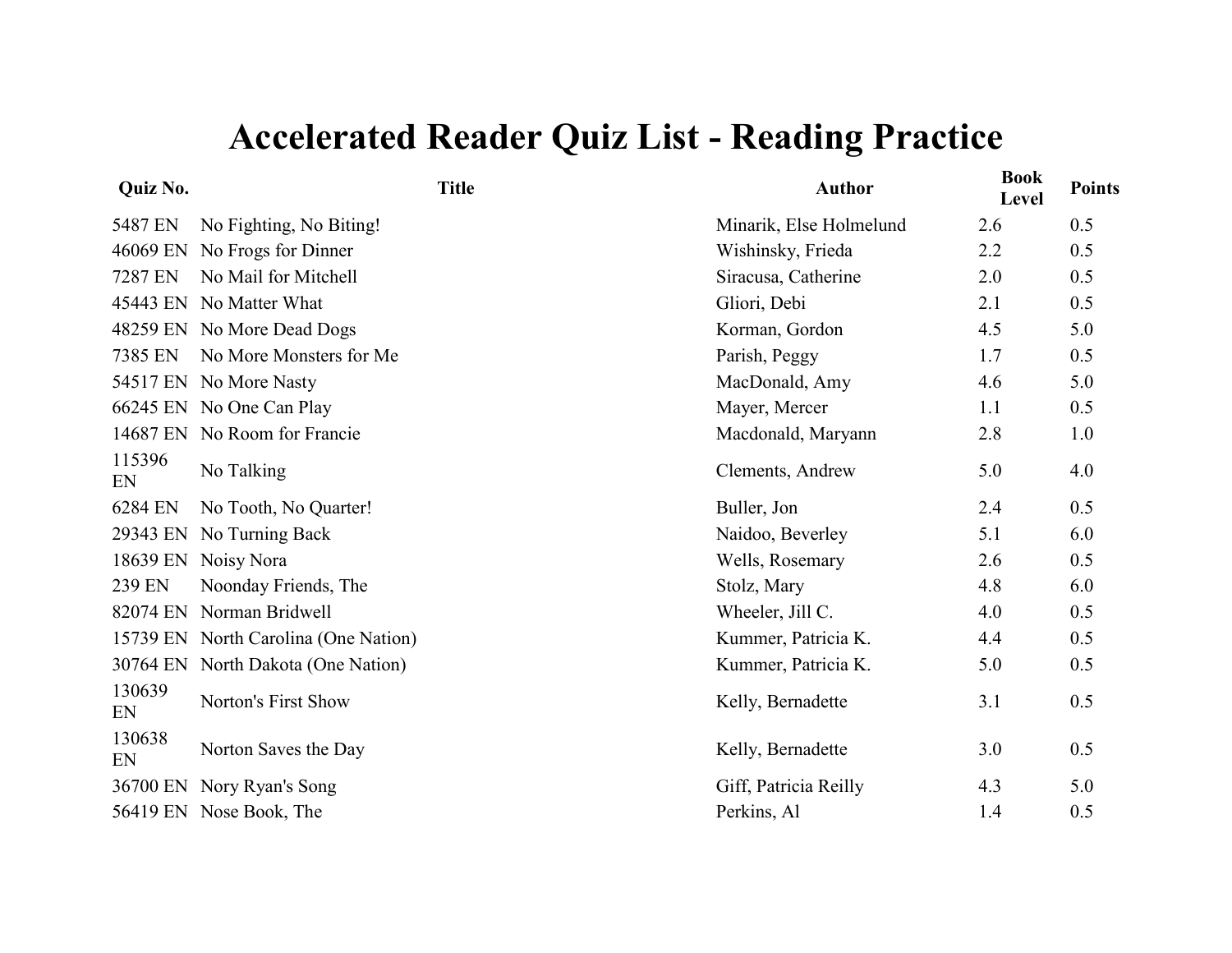| <b>Quiz No.</b> | <b>Title</b>                                                 | <b>Author</b>            | <b>Book</b><br>Level | <b>Points</b> |
|-----------------|--------------------------------------------------------------|--------------------------|----------------------|---------------|
| 240 EN          | Not-Just-Anybody Family, The                                 | Byars, Betsy             | 4.6                  | 4.0           |
| 66295 EN        | Not One Damsel in Distress: World Folktales for Strong Girls | Yolen, Jane              | 5.7                  | 4.0           |
| 8542 EN         | Not-So-Jolly Roger, The                                      | Scieszka, Jon            | 3.8                  | 1.0           |
|                 | 73837 EN Nothin' but Net                                     | Mantell, Paul            | 4.9                  | 4.0           |
|                 | 32504 EN Now You See MeNow You Don't                         | Greenburg, Dan           | 3.4                  | 1.0           |
| 379 EN          | Number the Stars                                             | Lowry, Lois              | 4.5                  | 4.0           |
| 59767 EN        | Numbering All the Bones                                      | Rinaldi, Ann             | 4.2                  | 5.0           |
| 122281<br>EN    | Nurk: The Strange, Surprising Adventures of aBrave Shrew     | Vernon, Ursula           | 5.8                  | 4.0           |
| 133475<br>EN    | <b>Nursery Rhymes</b>                                        | Bodden, Valerie          | 5.8                  | 0.5           |
| 43740 EN        | Nzingha: Warrior Queen of Matamba                            | McKissack, Patricia C.   | 5.6                  | 3.0           |
| 432 EN          | <b>O'Diddy</b>                                               | Stevenson, Jocelyn       | 3.7                  | 1.0           |
| 31809 EN        | Oak Trees (Trees)                                            | Freeman, Marcia S.       | 1.5                  | 0.5           |
|                 | 89651 EN Octopus, The                                        | Gross, Miriam J.         | 5.6                  | 0.5           |
| 84766 EN        | Octopuses                                                    | Lindeen, Carol K.        | 1.5                  | 0.5           |
| 132851<br>EN    | Odd and the Frost Giants                                     | Gaiman, Neil             | 5.0                  | 2.0           |
|                 | 20376 EN Of Mice and Rats                                    | Fowler, Allan            | 3.2                  | 0.5           |
|                 | 64291 EN Off to School                                       | Battle-Lavert, Gwendolyn | 3.1                  | 0.5           |
|                 | 14100 EN Officer Buckle and Gloria                           | Rathmann, Peggy          | 3.4                  | 0.5           |
|                 | 80937 EN Ogres and Giants                                    | Hamilton, John           | 7.1                  | 0.5           |
| 433 EN          | Oh Honestly, Angela!                                         | Robinson, Nancy          | 3.7                  | 2.0           |
| 9038 EN         | Oh Say Can You Say?                                          | Seuss, Dr                | 4.0                  | 0.5           |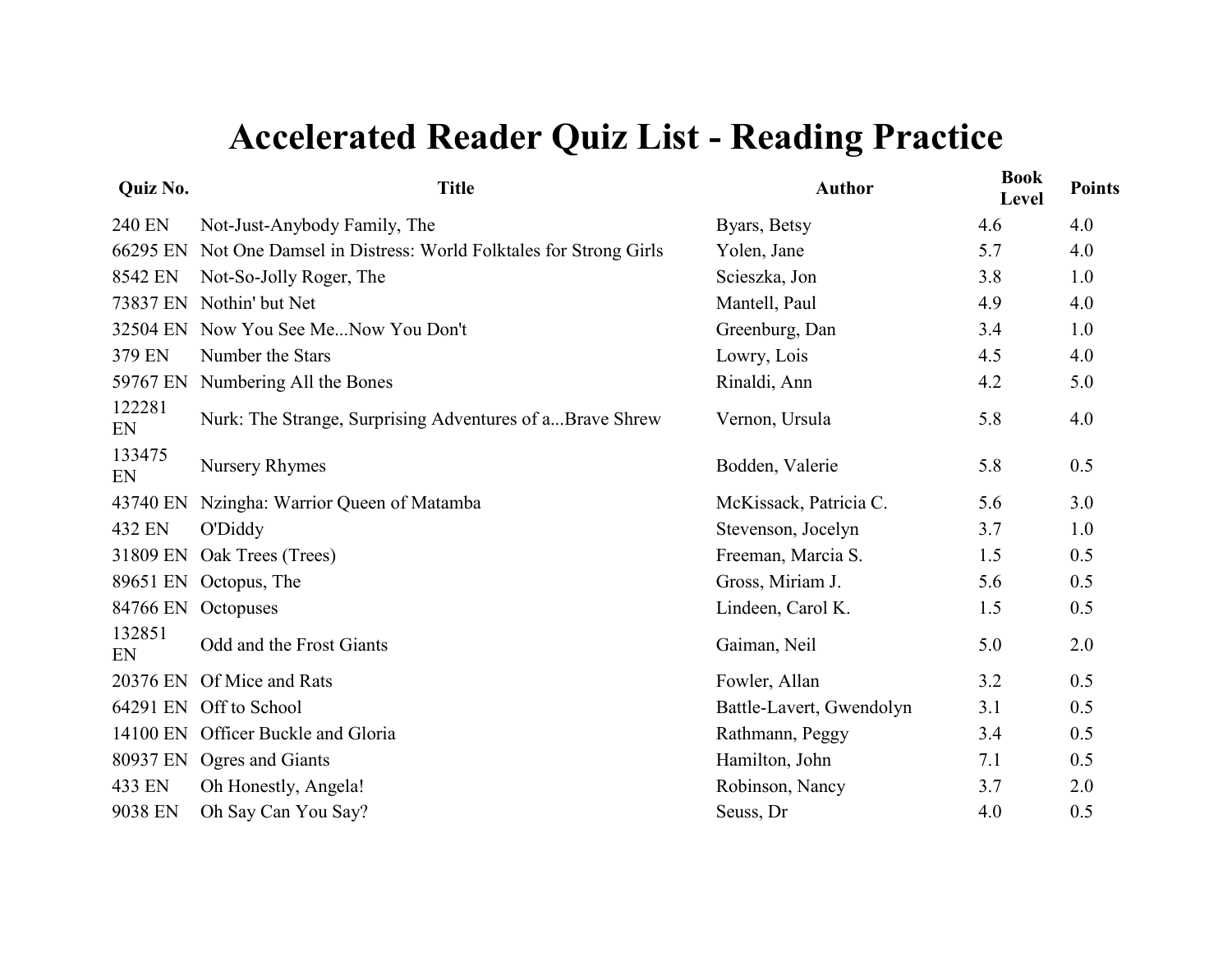| Quiz No.        | <b>Title</b>                                             | <b>Author</b>             | <b>Book</b><br>Level | <b>Points</b> |
|-----------------|----------------------------------------------------------|---------------------------|----------------------|---------------|
|                 | 15530 EN Oh, the Places He Went: A Story About Dr. Seuss | Weidt, Maryann N.         | 5.8                  | 1.0           |
| 9039 EN         | Oh, the Places You'll Go!                                | Seuss, Dr.                | 3.3                  | 0.5           |
| 9040 EN         | Oh, the Thinks You Can Think!                            | Seuss, Dr.                | 1.8                  | 0.5           |
| 15740 EN        | Ohio (One Nation)                                        | Capstone-Geography-Dept.  | 4.1                  | 0.5           |
| 30765 EN        | Oklahoma (One Nation)                                    | Kummer, Patricia K.       | 5.4                  | 1.0           |
| 126405<br>EN    | Old Bear                                                 | Henkes, Kevin             | 2.1                  | 0.5           |
|                 | 56871 EN Old Crump: The True Story of a Trip West        | Lawlor, Laurie            | 2.8                  | 0.5           |
|                 | 10681 EN Old Man and the Bear, The                       | Hanel, Wolfram            | 4.0                  | 0.5           |
| 5323 EN         | Old Motel Mystery, The                                   | Warner, Gertrude Chandler | 4.0                  | 2.0           |
| <b>65 EN</b>    | Old Mother West Wind                                     | Burgess, Thornton         | 5.2                  | 3.0           |
| 62532 EN        | Old Spanish Trail, The                                   | Dean, Arlan               | 4.5                  | 0.5           |
|                 | 82156 EN Old Willis Place: A Ghost Story, The            | Hahn, Mary Downing        | 4.2                  | 7.0           |
| 6581 EN         | Old World Monkeys (Zoobooks)                             | Elwood, Ann               | 5.4                  | 0.5           |
| <b>66 EN</b>    | Old Yeller                                               | Gipson, Fred              | 5.0                  | 5.0           |
| 71432 EN        | Olive's Ocean                                            | Henkes, Kevin             | 4.7                  | 4.0           |
|                 | 18640 EN Oliver & Amanda and the Big Snow                | Leeuwen, Jean Van         | 2.2                  | 0.5           |
|                 | 44915 EN Oliver and Albert, Friends Forever              | Leeuwen, Jean Van         | 2.3                  | 0.5           |
| 9289 EN         | Oliver Pig at School                                     | Leeuwen, Jean Van         | 2.5                  | 0.5           |
| 44266 EN Olivia |                                                          | Falconer, Ian             | 2.0                  | 0.5           |
|                 | 71137 EN Oliviaand the Missing Toy                       | Falconer, Ian             | 2.0                  | 0.5           |
| 106128<br>EN    | Olivia Forms a Band                                      | Falconer, Ian             | 2.4                  | 0.5           |
| 114748          | Olivia Helps with Christmas                              | Falconer, Ian             | 2.4                  | 0.5           |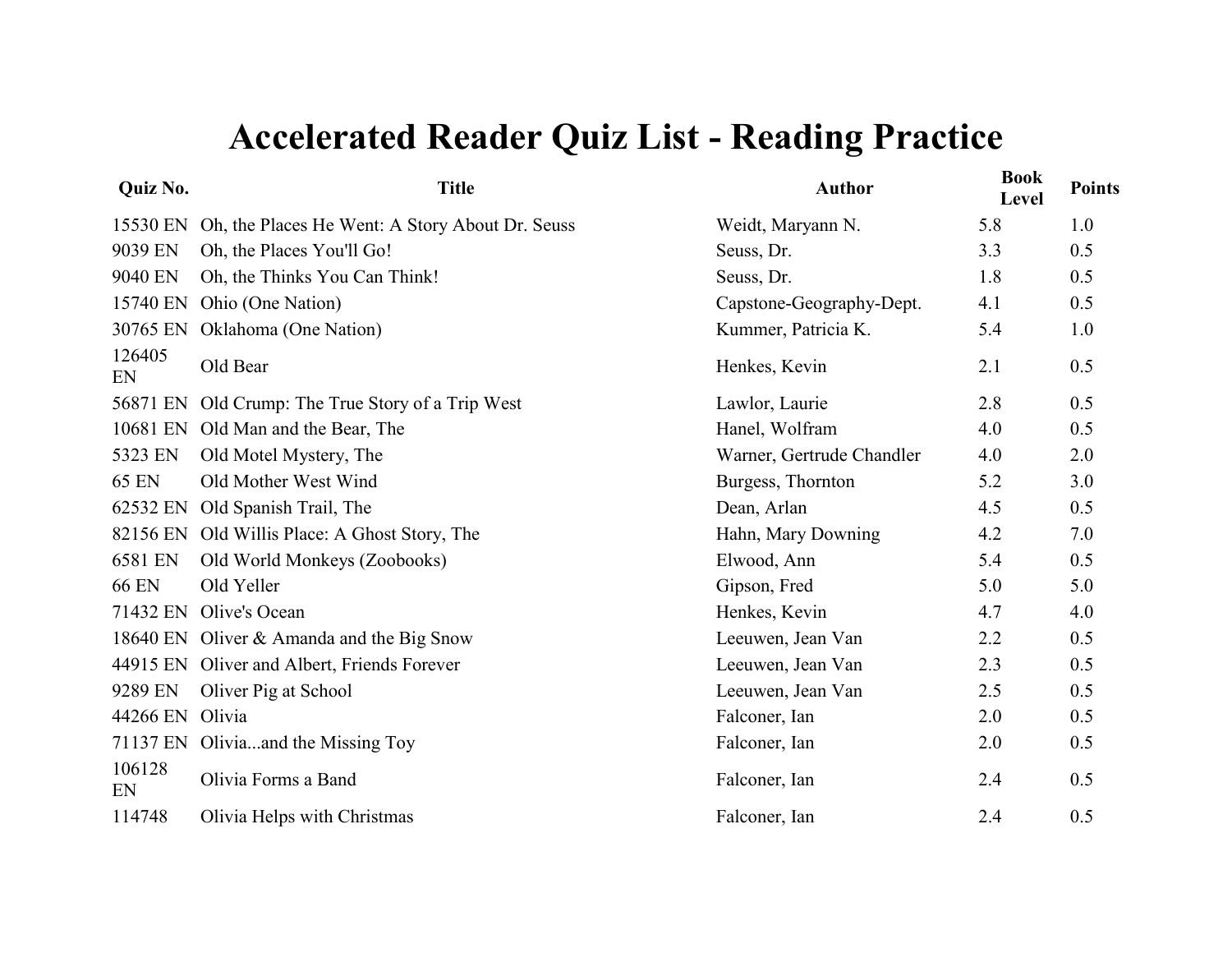| Quiz No.     | <b>Title</b>                               | <b>Author</b>            | <b>Book</b><br>Level | <b>Points</b> |
|--------------|--------------------------------------------|--------------------------|----------------------|---------------|
| EN           |                                            |                          |                      |               |
| 74444 EN     | Ollie's Cabin in the Woods                 | Hessong, Robert/Katheryn | 5.9                  | 2.0           |
| 9041 EN      | On Beyond Zebra                            | Seuss, Dr.               | 4.2                  | 0.5           |
| 42609 EN     | On Christmas Eve                           | Brown, Margaret Wise     | 3.6                  | 0.5           |
| 84378 EN     | On Earth                                   | Karas, G. Brian          | 3.0                  | 0.5           |
| 128 EN       | On My Honor                                | Bauer, Marion Dane       | 4.7                  | 2.0           |
| 41720 EN     | On My Island                               | Gay, Marie-Louise        | 1.4                  | 0.5           |
| 74241 EN     | On Noah's Ark                              | Brett, Jan               | 1.8                  | 0.5           |
| <b>67 EN</b> | On the Banks of Plum Creek                 | Wilder, Laura Ingalls    | 4.6                  | 8.0           |
| 114707<br>EN | On the Wings of Heroes                     | Peck, Richard            | 4.6                  | 4.0           |
| 14859 EN     | Once There Was a Bull(frog)                | Walton, Rick             | 1.7                  | 0.5           |
| 69901 EN     | Once Upon a Time                           | Daly, Niki               | 3.4                  | 0.5           |
| 9619 EN      | One Day at HorrorLand                      | Stine, R.L.              | 3.4                  | 3.0           |
| 14688 EN     | One Day in the Desert                      | George, Jean Craighead   | 5.5                  | 1.0           |
| 14689 EN     | One Day in the Prairie                     | George, Jean Craighead   | 5.0                  | 1.0           |
| 241 EN       | One-Eyed Cat                               | Fox, Paula               | 5.4                  | 7.0           |
| 63445 EN     | One-Eyed Giant, The                        | Osborne, Mary Pope       | 4.8                  | 1.0           |
| 127226<br>EN | One False Note                             | Korman, Gordon           | 4.9                  | 5.0           |
| 5488 EN      | One Fine Day                               | Hogrogian, Nonny         | 3.5                  | 0.5           |
| 9042 EN      | One Fish, Two Fish, Red Fish, Blue Fish    | Seuss, Dr.               | 1.7                  | 0.5           |
| 19539 EN     | One Grain of Rice: A Mathematical Folktale | Demi                     | 4.6                  | 0.5           |
|              | 26938 EN One Happy Classroom               | Simon, Charnan           | 1.0                  | 0.5           |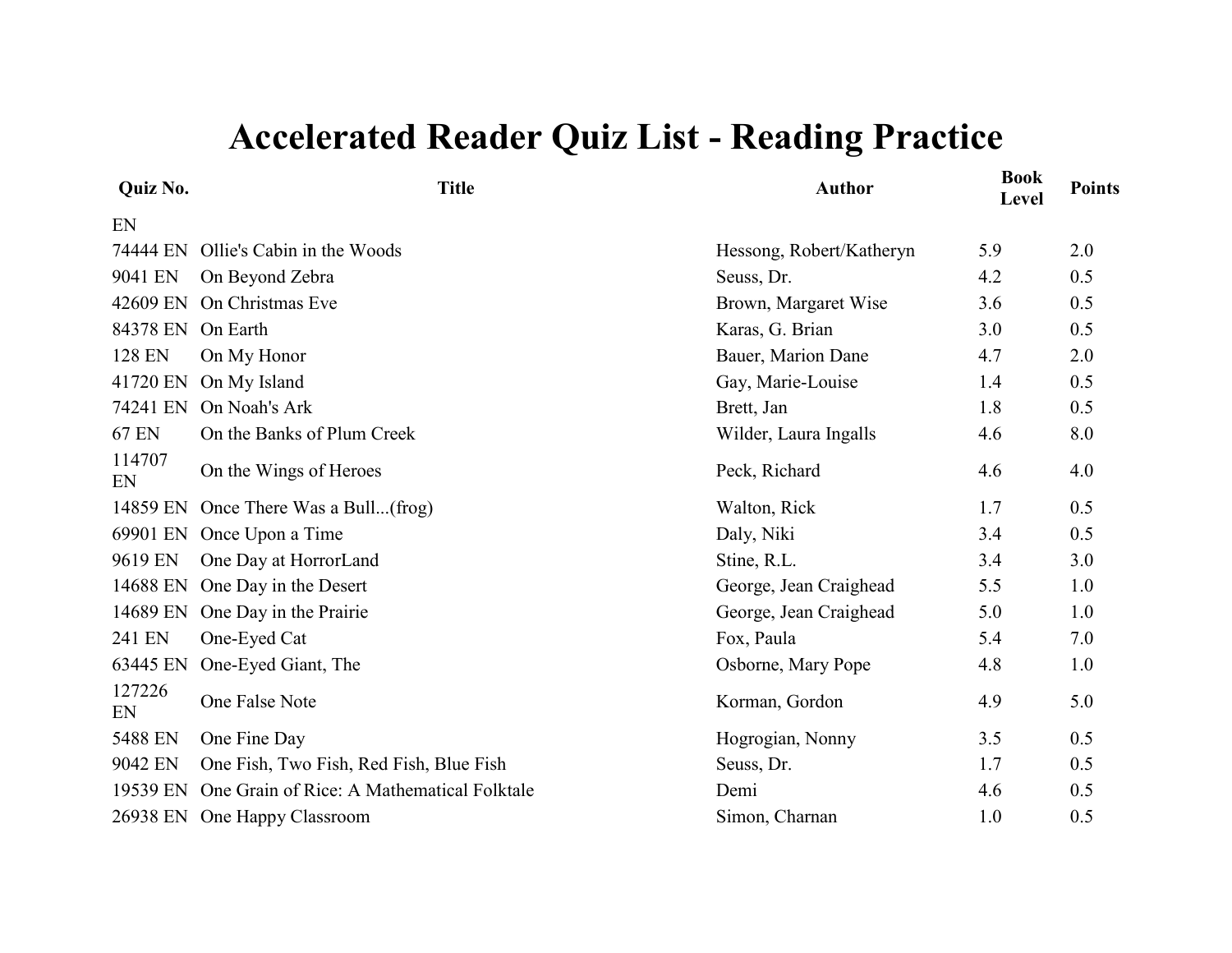| Quiz No.     | <b>Title</b>                                           | <b>Author</b>            | <b>Book</b><br>Level | <b>Points</b> |
|--------------|--------------------------------------------------------|--------------------------|----------------------|---------------|
| 679 EN       | One in the Middle Is the Green Kangaroo, The           | Blume, Judy              | 2.5                  | 0.5           |
| 124298<br>EN | One Is a Feast for Mouse: A Thanksgiving Tale          | Cox, Judy                | 3.6                  | 0.5           |
| 131514<br>EN | One Rainy Day                                          | Butler, M. Christina     | 3.1                  | 0.5           |
| 31134 EN     | One Saturday Afternoon                                 | Baker, Barbara           | 2.1                  | 0.5           |
| 43741 EN     | One Small Dog                                          | Hurwitz, Johanna         | 4.4                  | 2.0           |
| <b>68 EN</b> | Onion John                                             | Krumgold, Joseph         | 4.5                  | 8.0           |
| 14690 EN     | <b>Onion Sundaes</b>                                   | Adler, David A.          | 3.3                  | 1.0           |
| 6285 EN      | Only One Woof                                          | Herriot, James           | 4.5                  | 0.5           |
| 58086 EN     | Ooey-Gooey Animals ABC (Ooey-Gooey Animals)            | Schaefer, Lola M.        | 2.9                  | 0.5           |
| 18641 EN     | Oops!                                                  | McNaughton, Colin        | 2.7                  | 0.5           |
| 42161 EN     | Oops, Clifford!                                        | Bridwell, Norman         | 1.9                  | 0.5           |
|              | 69270 EN Oops! I Made a Mistake                        | Hood, Susan              | 0.6                  | 0.5           |
|              | 34554 EN Operation Baby-Sitter                         | Christopher, Matt        | 3.8                  | 1.0           |
|              | 85090 EN Opossums (Animals That Live in the Forest)    | Macken, JoAnn Early      | 1.5                  | 0.5           |
| 62265 EN     | Orange Outlaw, The                                     | Roy, Ron                 | 3.6                  | 1.0           |
| 109518<br>EN | Orangutans in Danger                                   | Orme, Helen              | 4.2                  | 0.5           |
| 6582 EN      | Orangutans (Zoobooks)                                  | Wexo, John Bonnett       | 5.8                  | 0.5           |
| 56394 EN     | Orb Weaver (The Library of Spiders), The               | McGinty, Alice B.        | 4.5                  | 0.5           |
| 15741 EN     | Oregon (One Nation)                                    | Capstone-Geography-Dept. | 4.0                  | 0.5           |
| 6286 EN      | Oscar, Cat-About-Town                                  | Herriot, James           | 4.0                  | 0.5           |
| 6583 EN      | Ostriches, Emus, Rheas, Kiwis & Cassowaries (Zoobooks) | Elwood, Ann              | 4.9                  | 0.5           |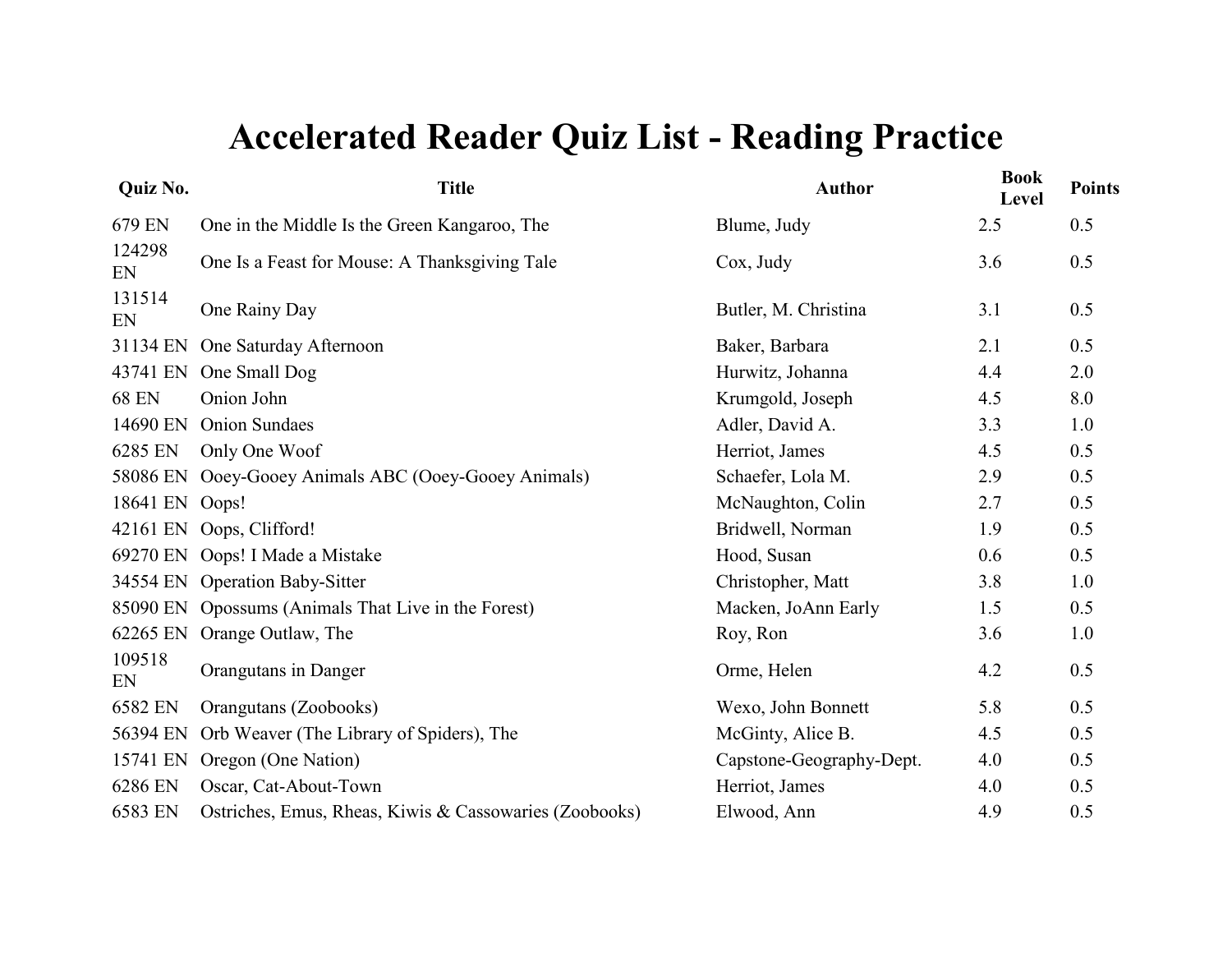| Quiz No.      | <b>Title</b>                                                          | <b>Author</b>          | <b>Book</b><br>Level | <b>Points</b> |
|---------------|-----------------------------------------------------------------------|------------------------|----------------------|---------------|
| 488 EN        | Otherwise Known as Sheila the Great                                   | Blume, Judy            | 3.5                  | 4.0           |
| 25410 EN      | Our Congress                                                          | Weber, Michael         | 7.8                  | 1.0           |
| 25413 EN      | Our Elections                                                         | Steins, Richard        | 7.8                  | 1.0           |
| 114353<br>EN  | Our Librarian Won't Tell Us Anything!                                 | Buzzeo, Toni           | 3.3                  | 0.5           |
| 25415 EN      | <b>Our National Capital</b>                                           | Steins, Richard        | 7.3                  | 1.0           |
| 25418 EN      | <b>Our National Symbols</b>                                           | Johnson, Linda Carlson | 5.7                  | 1.0           |
| 30301 EN      | Our Ocean Home                                                        | Nelson, Robert Lyn     | 4.1                  | 0.5           |
| 44826 EN      | Our Strange New Land: Elizabeth's Diary, Jamestown,<br>Virginia, 1609 | Hermes, Patricia       | 3.2                  | 2.0           |
| 19540 EN      | Out of Darkness: The Story of Louis Braille                           | Freedman, Russell      | 6.7                  | 2.0           |
| 18783 EN      | Out of the Dust                                                       | Hesse, Karen           | 5.3                  | 3.0           |
| 130509<br>EN  | Outlandish Adventures of Liberty Aimes, The                           | Easton, Kelly          | 4.1                  | 5.0           |
| 132414<br>EN  | Over My Dead Body                                                     | Klise, Kate            | 5.6                  | 2.0           |
| 129 EN        | Over Sea, Under Stone                                                 | Cooper, Susan          | 5.4                  | 12.0          |
| 127523<br>EN  | Over the Net                                                          | Maddox, Jake           | 3.5                  | 1.0           |
| 7635 EN       | Owen                                                                  | Henkes, Kevin          | 2.4                  | 0.5           |
| 53551 EN      | Owl Who Was Afraid of the Dark (Abridged), The                        | Tomlinson, Jill        | 2.7                  | 0.5           |
| 74845 EN Owls |                                                                       | Townsend, Emily Rose   | 1.6                  | 0.5           |
| 85091 EN      | Owls (Animals That Live in the Forest)                                | Macken, JoAnn Early    | 1.7                  | 0.5           |
| 6584 EN       | Owls (Zoobooks)                                                       | Biel, Timothy Levi     | 4.9                  | 0.5           |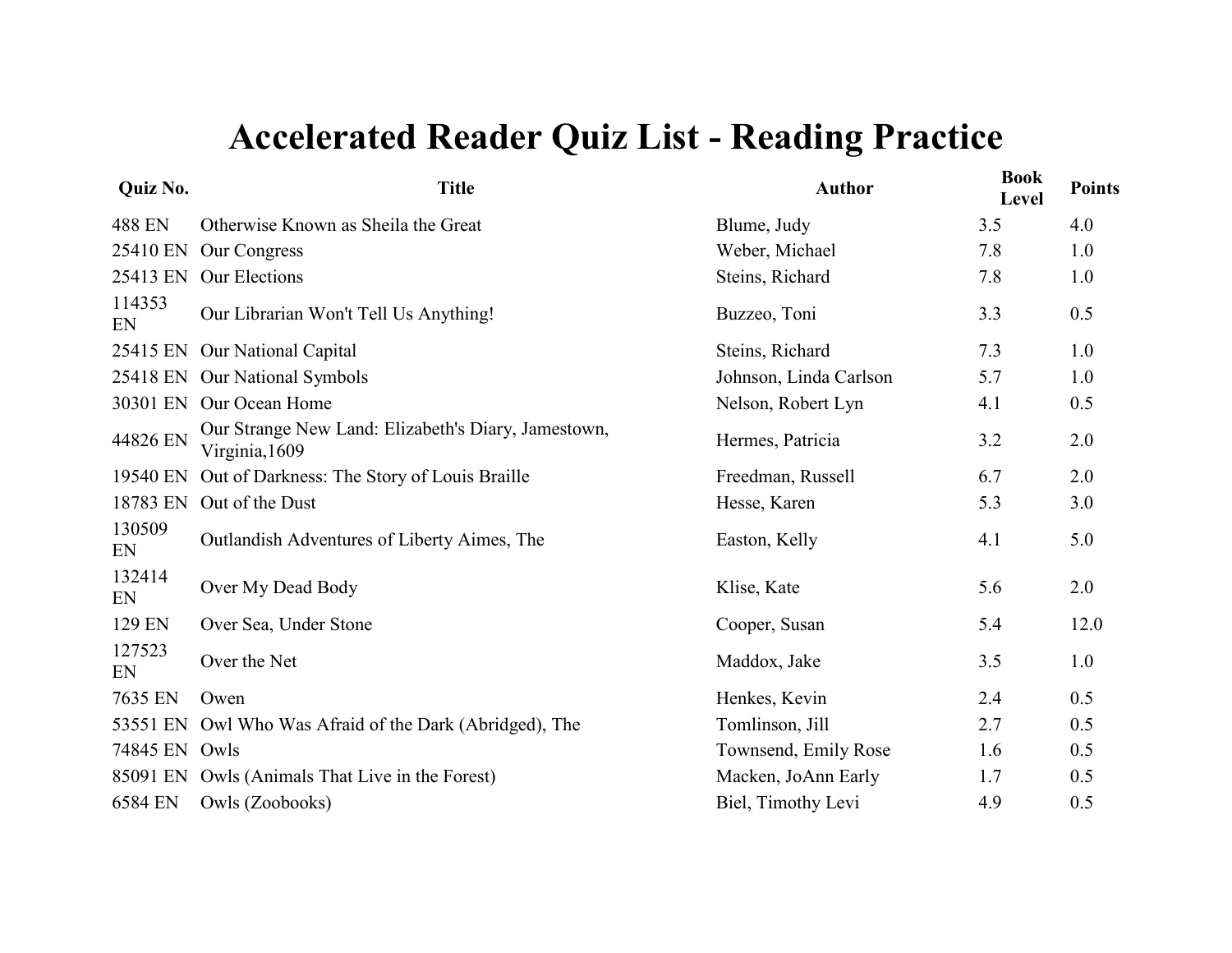| <b>Quiz No.</b> | <b>Title</b>                           | <b>Author</b>             | <b>Book</b><br>Level | <b>Points</b> |
|-----------------|----------------------------------------|---------------------------|----------------------|---------------|
| 6084 EN         | Ox-Cart Man                            | Hall, Donald              | 4.5                  | 0.5           |
| 114878<br>EN    | P Is for Princess: A Royal Alphabet    | Layne, Steven L.          | 7.0                  | 1.0           |
| 101193<br>EN    | Pablo Picasso                          | Nichols, Catherine        | 4.9                  | 0.5           |
| 75204 EN        | Pachycephalosaurus                     | Cohen, Daniel             | 3.1                  | 0.5           |
| 29228 EN        | Pacific Crossing                       | Soto, Gary                | 4.6                  | 4.0           |
|                 | 56872 EN Paddington Bear in the Garden | Bond, Michael             | 4.4                  | 0.5           |
| 5533 EN         | Pain and the Great One, The            | Blume, Judy               | 3.1                  | 0.5           |
| 116832<br>EN    | Paint the Wind                         | Ryan, Pam Muñoz           | 5.3                  | 6.0           |
| 128103<br>EN    | Palace of Mirrors                      | Haddix, Margaret Peterson | 5.4                  | 10.0          |
|                 | 31806 EN Palm Trees (Trees)            | Freeman, Marcia S.        | 1.6                  | 0.5           |
|                 | 62266 EN Panda Puzzle, The             | Roy, Ron                  | 3.5                  | 1.0           |
| 1966 EN         | Papa, Please Get the Moon for Me       | Carle, Eric               | 2.2                  | 0.5           |
| 71282 EN        | Papa's Mark                            | Battle-Lavert, Gwendolyn  | 2.4                  | 0.5           |
|                 | 18642 EN Paperboy, The                 | Pilkey, Dav               | 2.9                  | 0.5           |
|                 | 75206 EN Parasaurolophus               | Cohen, Daniel             | 2.9                  | 0.5           |
| 6585 EN         | Parrots (Zoobooks)                     | Wexo, John Bonnett        | 4.7                  | 0.5           |
| 21428 EN Parts  |                                        | Arnold, Tedd              | 2.8                  | 0.5           |
|                 | 80533 EN Passover (Holidays)           | Rosinsky, Natalie M.      | 3.8                  | 0.5           |
| 105801<br>EN    | Patch                                  | Earhart, Kristin          | 2.6                  | 0.5           |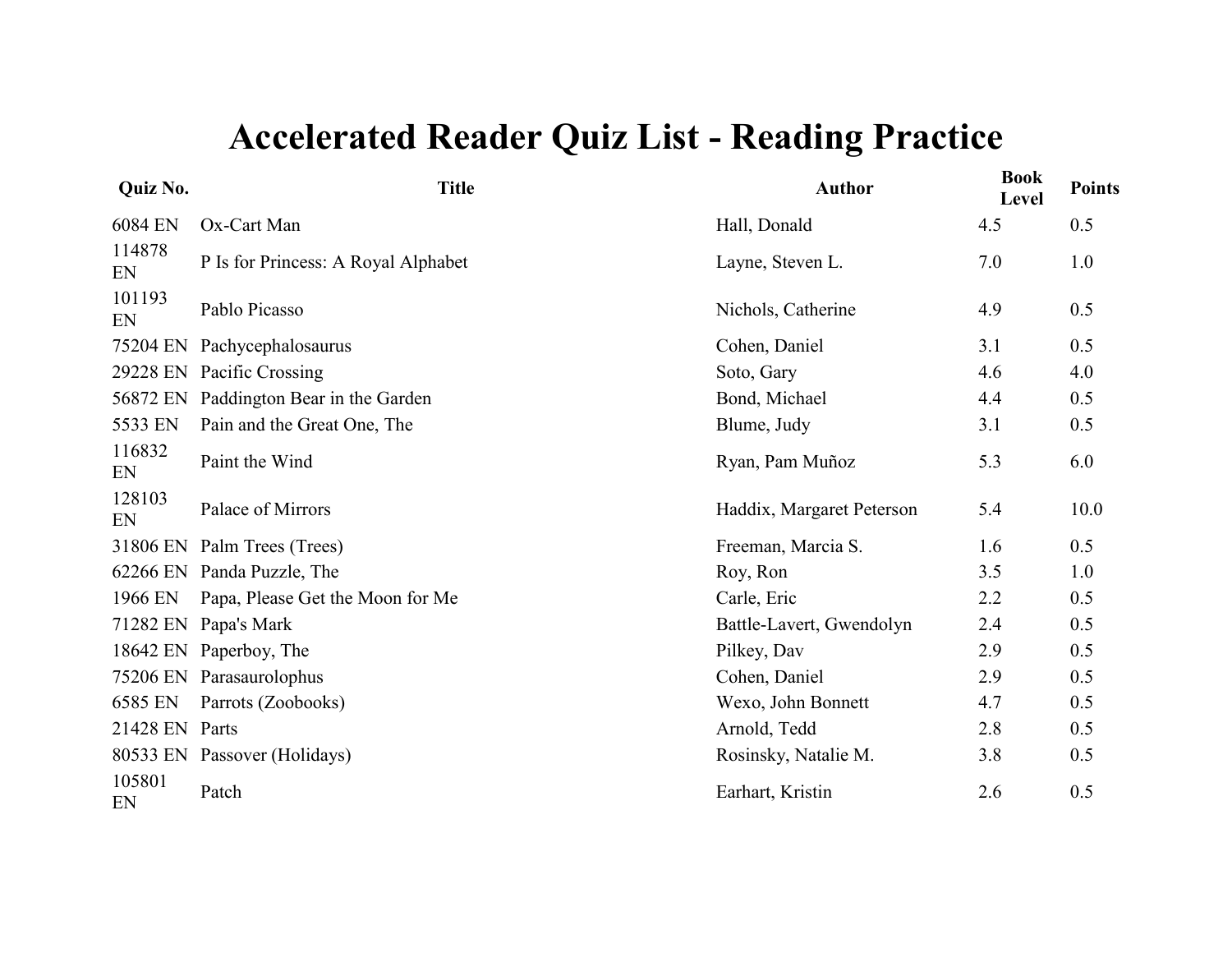| Quiz No.     | <b>Title</b>                                                                             | <b>Author</b>            | <b>Book</b><br>Level | <b>Points</b> |
|--------------|------------------------------------------------------------------------------------------|--------------------------|----------------------|---------------|
| 5489 EN      | Patrick's Dinosaurs                                                                      | Carrick, Carol           | 3.3                  | 0.5           |
| 4517 EN      | Patriotism (Character Education)                                                         | Raatma, Lucia            | 3.3                  | 0.5           |
|              | 34893 EN Patty's Pumpkin Patch                                                           | Sloat, Teri              | 3.5                  | 0.5           |
| 9134 EN      | Paul Bunyan                                                                              | Kellogg, Steven          | 5.7                  | 0.5           |
|              | 67114 EN Paul Bunyan (Tall Tales)                                                        | Balcziak, Bill           | 3.9                  | 0.5           |
|              | 67202 EN Paul Revere                                                                     | Sutcliffe, Jane          | 4.6                  | 0.5           |
|              | 70365 EN Paul Revere                                                                     | Trumbauer, Lisa          | 2.5                  | 0.5           |
| 114836<br>EN | Peak                                                                                     | Smith, Roland            | 5.0                  | 9.0           |
|              | 18685 EN Pecos Bill                                                                      | Kellogg, Steven          | 5.7                  | 0.5           |
|              | 67115 EN Pecos Bill (Tall Tales)                                                         | Balcziak, Bill           | 4.5                  | 0.5           |
|              | 10682 EN Peddler's Dream, A                                                              | Shefelman, Janice Jordan | 4.2                  | 0.5           |
|              | 10683 EN Pee Wees on First                                                               | Delton, Judy             | 3.5                  | 1.0           |
|              | 88005 EN Penderwicks: A Summer Tale of Four SistersInteresting Boy, The Birdsall, Jeanne |                          | 4.7                  | 8.0           |
| 121474<br>EN | Penderwicks on Gardam Street, The                                                        | Birdsall, Jeanne         | 5.3                  | 10.0          |
| 103780<br>EN | Penguin's World, A                                                                       | Arnold, Caroline         | 3.7                  | 0.5           |
| 112560<br>EN | Penguin Who Wanted to Fly, The                                                           | Vase, Catherine          | 2.3                  | 0.5           |
| 74830 EN     | Penguins                                                                                 | Townsend, Emily Rose     | 1.7                  | 0.5           |
| 125560<br>EN | Penguins and AntarcticaCompanionEve of the Emperor<br>Penguins                           | Osborne, Mary Pope       | 4.6                  | 1.0           |
| 6586 EN      | Penguins (Zoobooks)                                                                      | Wexo, John Bonnett       | 5.3                  | 0.5           |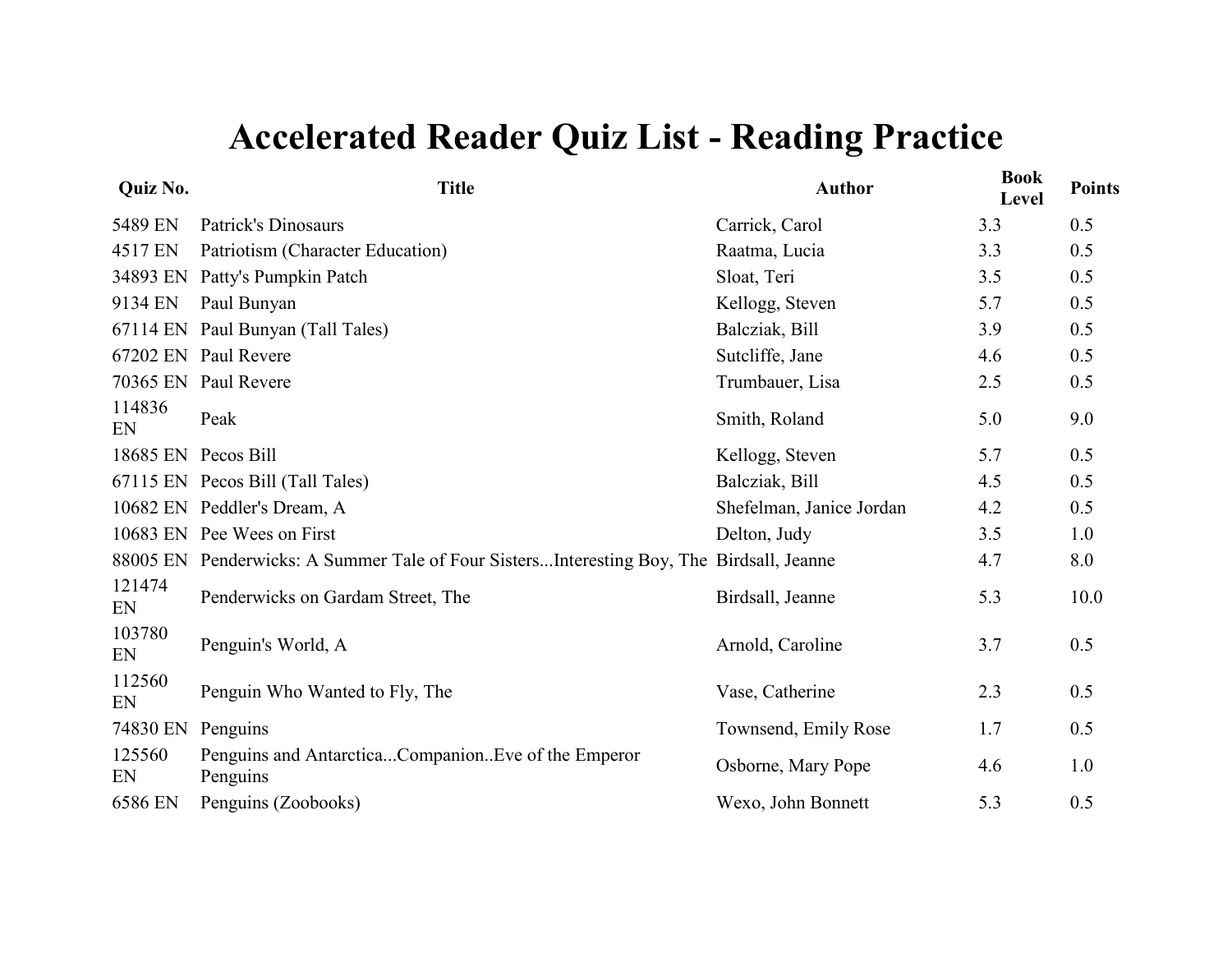| Quiz No.     | <b>Title</b>                             | <b>Author</b>            | <b>Book</b><br>Level | <b>Points</b> |
|--------------|------------------------------------------|--------------------------|----------------------|---------------|
|              | 15742 EN Pennsylvania (One Nation)       | Capstone-Geography-Dept. | 4.2                  | 0.5           |
| 108684<br>EN | Penny                                    | Gerver, Jane E.          | 2.6                  | 0.5           |
| 108040<br>EN | Penny from Heaven                        | Holm, Jennifer L.        | 4.0                  | 7.0           |
| 101791<br>EN | Penultimate Peril, The                   | Snicket, Lemony          | 7.4                  | 7.0           |
| 80066 EN     | People of Sparks, The                    | DuPrau, Jeanne           | 4.9                  | 11.0          |
| 18643 EN     | Perrywinkle's Magic Match                | Madsen, Ross Martin      | 2.5                  | 0.5           |
| 127628<br>EN | Perseus and Medusa                       | Hoena, Blake A.          | 3.7                  | 0.5           |
| 119318<br>EN | Persian Cats                             | Perkins, Wendy           | 2.0                  | 0.5           |
| 5434 EN      | Pet-Sitting Peril, The                   | Roberts, Willo Davis     | 5.8                  | 7.0           |
|              | 83056 EN Peter and the Starcatchers      | Barry, Dave              | 5.2                  | 13.0          |
|              | 16869 EN Peter's Chair                   | Keats, Ezra Jack         | 1.8                  | 0.5           |
|              | 81675 EN Peyton Manning                  | Savage, Jeff             | 4.4                  | 0.5           |
|              | 10684 EN Phantom in the Mirror, The      | Erickson, John R.        | 5.1                  | 3.0           |
| 9620 EN      | Phantom of the Auditorium                | Stine, R.L.              | 3.4                  | 3.0           |
| 130 EN       | Phantom Tollbooth, The                   | Juster, Norton           | 6.7                  | 7.0           |
| 131 EN       | Philip Hall Likes Me. I Reckon Maybe.    | Greene, Bette            | 5.0                  | 4.0           |
| 104076<br>EN | Phillis Wheatley: Colonial American Poet | Salas, Laura Purdie      | 4.6                  | 0.5           |
| 108111<br>EN | Physical Maps                            | Mahaney, Ian F.          | 5.3                  | 0.5           |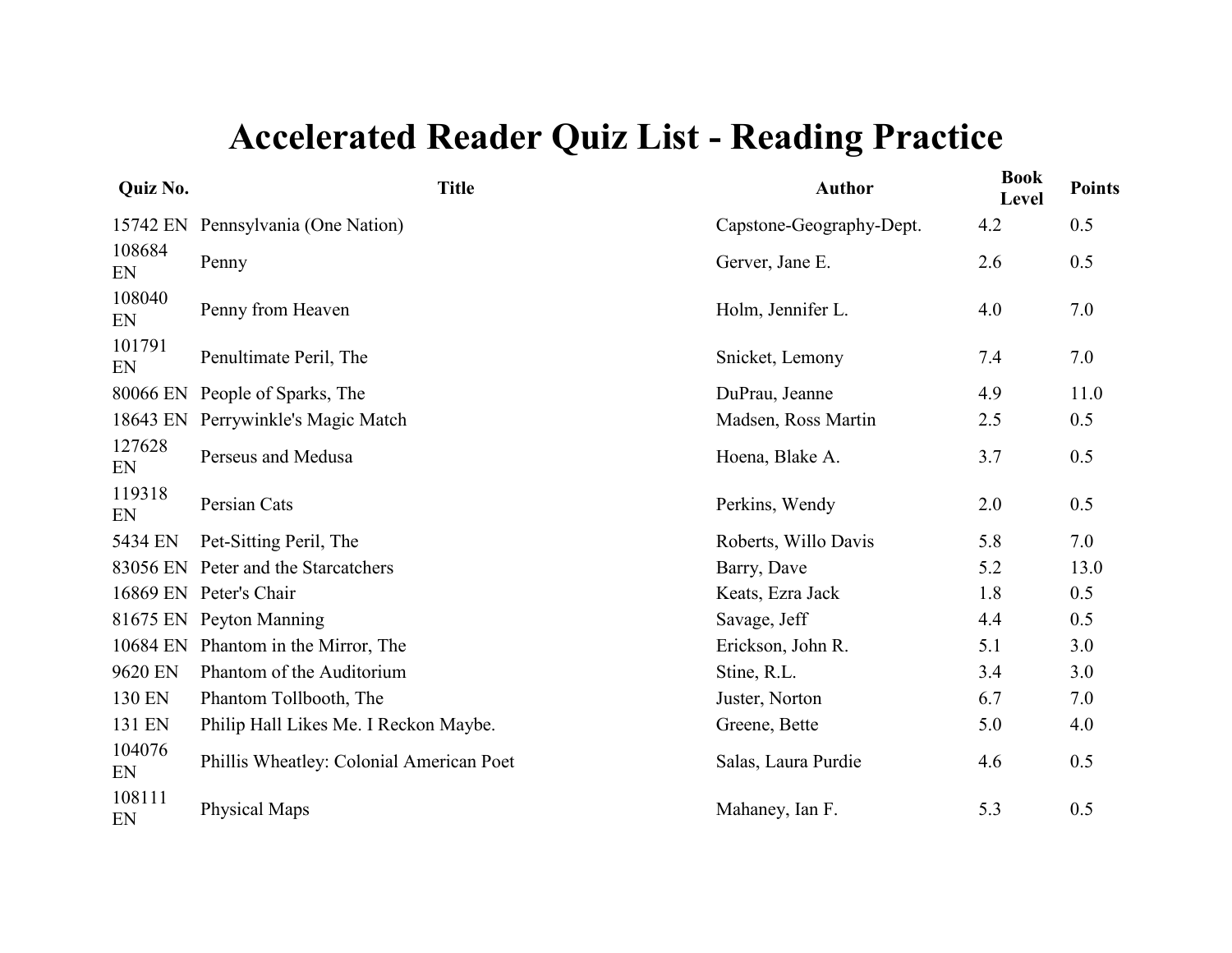| Quiz No.     | <b>Title</b>                                                      | <b>Author</b>          | <b>Book</b><br>Level | <b>Points</b> |
|--------------|-------------------------------------------------------------------|------------------------|----------------------|---------------|
| 114723<br>EN | Physik                                                            | Sage, Angie            | 6.5                  | 17.0          |
| 88162 EN     | Pick of the Litter                                                | Wallace, Bill          | 4.2                  | 4.0           |
| 444 EN       | Pickle Puss                                                       | Giff, Patricia Reilly  | 2.1                  | 1.0           |
|              | 20904 EN Picture Book of Amelia Earhart, A                        | Adler, David A.        | 5.0                  | 0.5           |
|              | 17636 EN Picture of Freedom: The Diary of Clotee, a Slave Girl, A | McKissack, Patricia C. | 4.6                  | 5.0           |
|              | 61467 EN Pictures of Hollis Woods                                 | Giff, Patricia Reilly  | 4.4                  | 5.0           |
|              | 30723 EN Pierre: A Cautionary Tale                                | Sendak, Maurice        | 2.2                  | 0.5           |
| 101170<br>EN | Pierre-Auguste Renoir                                             | Nichols, Catherine     | 4.8                  | 0.5           |
|              | 34905 EN Pig Pig Gets a Job                                       | McPhail, David         | 2.3                  | 0.5           |
|              | 14749 EN Piggie Pie!                                              | Palatini, Margie       | 2.5                  | 0.5           |
|              | 35290 EN Piglet in a Playpen                                      | Baglio, Ben M.         | 4.1                  | 4.0           |
|              | 48541 EN Pigs at Odds: Fun with Math and Games                    | Axelrod, Amy           | 2.9                  | 0.5           |
| 9639 EN      | Pigs Might Fly                                                    | King-Smith, Dick       | 6.0                  | 4.0           |
| 50986 EN     | Pigs on the Farm                                                  | Schuh, Mari C.         | 1.1                  | 0.5           |
|              | 17334 EN Pigs Will Be Pigs: Fun with Math and Money               | Axelrod, Amy           | 2.7                  | 0.5           |
| 9290 EN      | Piles of Pets                                                     | Delton, Judy           | 3.5                  | 1.0           |
| 242 EN       | Pinballs, The                                                     | Byars, Betsy           | 3.8                  | 3.0           |
| 8685 EN      | Pink and Say                                                      | Polacco, Patricia      | 3.8                  | 1.0           |
| 6696 EN      | Pinky and Rex and the Spelling Bee                                | Howe, James            | 3.2                  | 0.5           |
| 17637 EN     | Pioneers Go West, The                                             | Stewart, George R.     | 5.5                  | 3.0           |
| 116937<br>EN | Piper Reed, Navy Brat                                             | Holt, Kimberly Willis  | 3.5                  | 2.0           |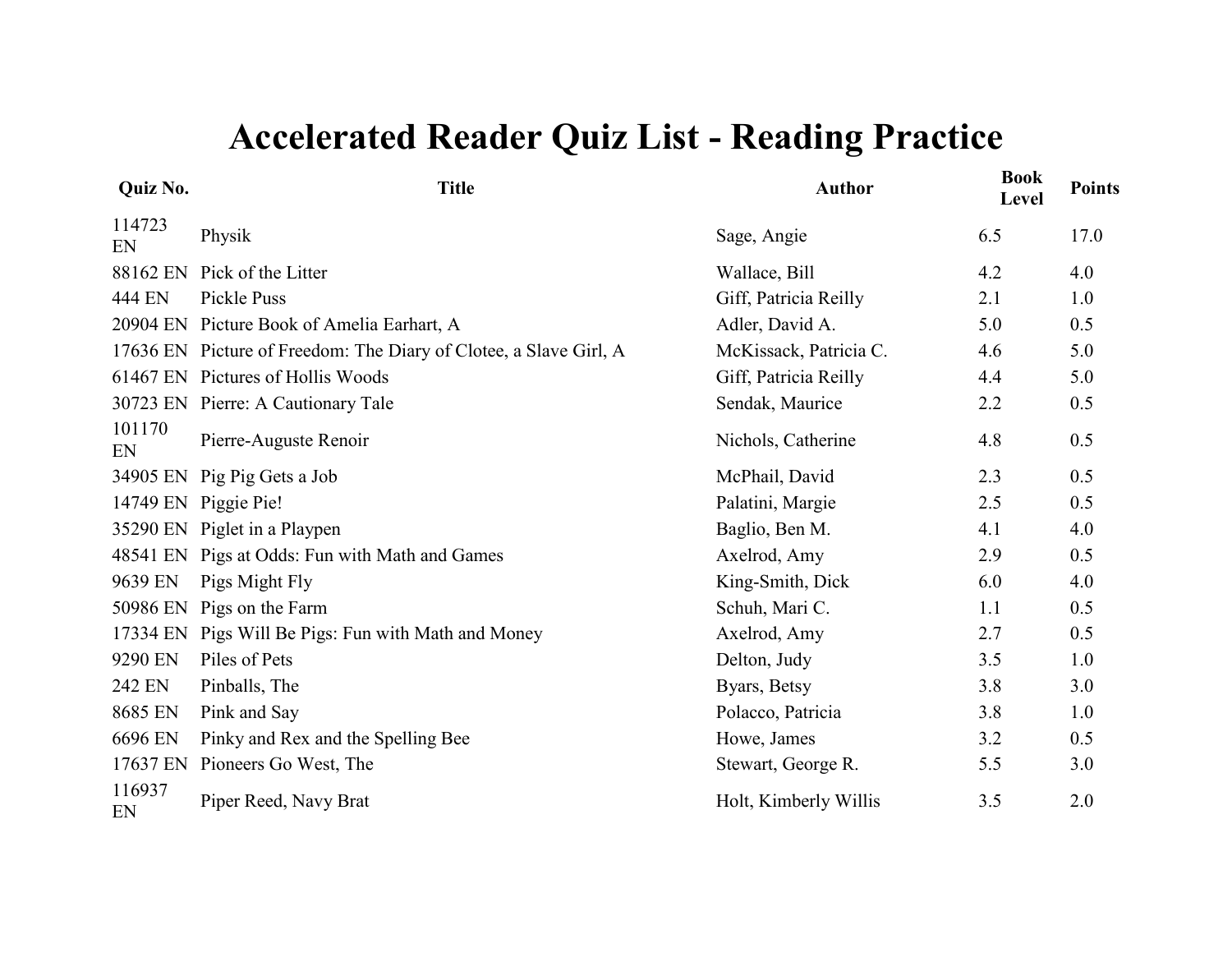| Quiz No.     | <b>Title</b>                                                   | <b>Author</b>             | <b>Book</b><br>Level | <b>Points</b> |
|--------------|----------------------------------------------------------------|---------------------------|----------------------|---------------|
| 69 EN        | Pippi Longstocking                                             | Lindgren, Astrid          | 5.2                  | 4.0           |
| 15115 EN     | Pippi Longstocking's After-Christmas Party                     | Lindgren, Astrid          | 4.7                  | 0.5           |
| 10685 EN     | Pirates Don't Wear Pink Sunglasses                             | Dadey/Jones               | 3.9                  | 1.0           |
| 9291 EN      | Pirates Past Noon                                              | Osborne, Mary Pope        | 2.8                  | 1.0           |
| 9292 EN      | Pizza Mystery, The                                             | Warner, Gertrude Chandler | 4.1                  | 3.0           |
| 29344 EN     | Place Not Home, A                                              | Wiseman, Eva              | 4.9                  | 6.0           |
| 632 EN       | Place to Belong, A                                             | Nixon, Joan Lowery        | 4.9                  | 6.0           |
| 132 EN       | Planet of Junior Brown, The                                    | Hamilton, Virginia        | 5.1                  | 7.0           |
| 58777 EN     | Planets Around the Sun                                         | Simon, Seymour            | 3.0                  | 0.5           |
| 29338 EN     | Planning the Impossible                                        | Jukes, Mavis              | 4.1                  | 5.0           |
| 5435 EN      | Plant That Ate Dirty Socks, The                                | McArthur, Nancy           | 4.1                  | 4.0           |
| 29051 EN     | Plants Around Us (Young Scientists)                            | Dixon/Smith               | 3.5                  | 0.5           |
| 2863 EN      | Plants Feed On Sunlight                                        | Taylor, Helen             | 3.9                  | 0.5           |
| 5375 EN      | Play Ball!                                                     | Freeman, Mark             | 4.7                  | 4.0           |
| 5376 EN      | Play-off                                                       | Hughes, Dean              | 4.2                  | 2.0           |
| 5377 EN      | Play-off Pressure                                              | Freeman, Mark             | 5.1                  | 4.0           |
| 123842<br>EN | Pledge of Allegiance in Translation: What It Really Means, The | Raum, Elizabeth           | 5.0                  | 0.5           |
| 84584 EN     | Pluto (The Solar System)                                       | Winrich, Ralph            | 3.5                  | 0.5           |
|              | 40566 EN Plymouth Colony, The                                  | Santella, Andrew          | 5.4                  | 0.5           |
|              | 56274 EN Pocahontas                                            | Schaefer, Lola M.         | 2.2                  | 0.5           |
| 116576<br>EN | Pocket Babies and Other Amazing Marsupials                     | Collard III, Sneed B.     | 7.0                  | 2.0           |
|              | 29790 EN Pocket Full of Seeds, A                               | Sachs, Marilyn            | 4.6                  | 4.0           |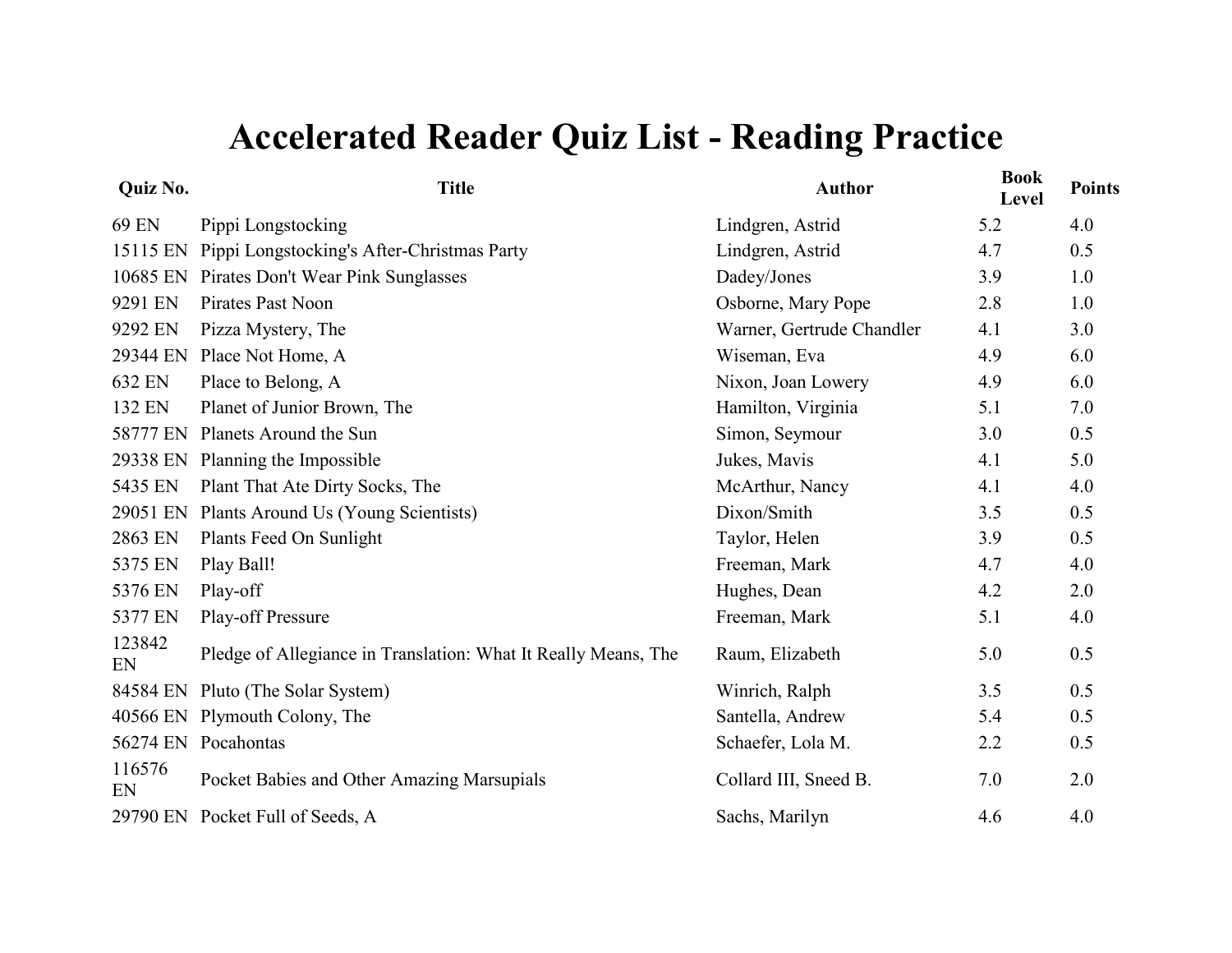| Quiz No.     | <b>Title</b>                                          | <b>Author</b>         | <b>Book</b><br>Level | <b>Points</b> |
|--------------|-------------------------------------------------------|-----------------------|----------------------|---------------|
| 6088 EN      | Polar Bear, Polar Bear, What Do You Hear?             | Martin Jr., Bill      | 2.1                  | 0.5           |
| 74831 EN     | <b>Polar Bears</b>                                    | Townsend, Emily Rose  | 1.8                  | 0.5           |
|              | 31750 EN Polar Bears (Bears)                          | Freeman, Marcia S.    | 1.7                  | 0.5           |
| 109519<br>EN | Polar Bears in Danger                                 | Orme, Helen           | 4.5                  | 0.5           |
| 18742 EN     | Polar Bears Past Bedtime                              | Osborne, Mary Pope    | 3.3                  | 1.0           |
| 6587 EN      | Polar Bears (Zoobooks)                                | Biel, Timothy Levi    | 5.1                  | 0.5           |
| 5240 EN      | Polar Express, The                                    | Van Allsburg, Chris   | 3.8                  | 0.5           |
| 15170 EN     | Police Officers (Community Helpers)                   | Ready, Dee            | 2.9                  | 0.5           |
| 5436 EN      | Polly Panic                                           | Shura, Mary Francis   | 4.7                  | 4.0           |
| 134570<br>EN | Pony Crazy                                            | Hapka, Catherine      | 2.0                  | 0.5           |
|              | 62142 EN Pony Express (We the People), The            | Williams, Jean Kinney | 6.5                  | 0.5           |
|              | 19905 EN Pony to the Rescue                           | Betancourt, Jeanne    | 3.8                  | 1.0           |
|              | 42162 EN Pooh and the Storm That Sparkled             | Milne/Gaines          | 2.0                  | 0.5           |
|              | 41866 EN Pooh Gets Stuck                              | Milne/Gaines          | 2.0                  | 0.5           |
|              | 41870 EN Pooh's Hero Party                            | Milne/Gaines          | 2.0                  | 0.5           |
|              | 41871 EN Pooh's Honey Tree                            | Milne/Gaines          | 2.0                  | 0.5           |
|              | 41873 EN Pooh's Pumpkin                               | Milne/Gaines          | 2.9                  | 0.5           |
|              | 41875 EN Pooh's Surprise Basket                       | Milne/Gaines          | 2.0                  | 0.5           |
|              | 27474 EN Popcorn Book, The                            | De Paola, Tomie       | 4.3                  | 0.5           |
|              | 54485 EN Poppleton in Winter                          | Rylant, Cynthia       | 2.5                  | 0.5           |
|              | 44127 EN Porcupine Named Fluffy, A                    | Lester, Helen         | 2.4                  | 0.5           |
|              | 85092 EN Porcupines (Animals That Live in the Forest) | Macken, JoAnn Early   | 1.7                  | 0.5           |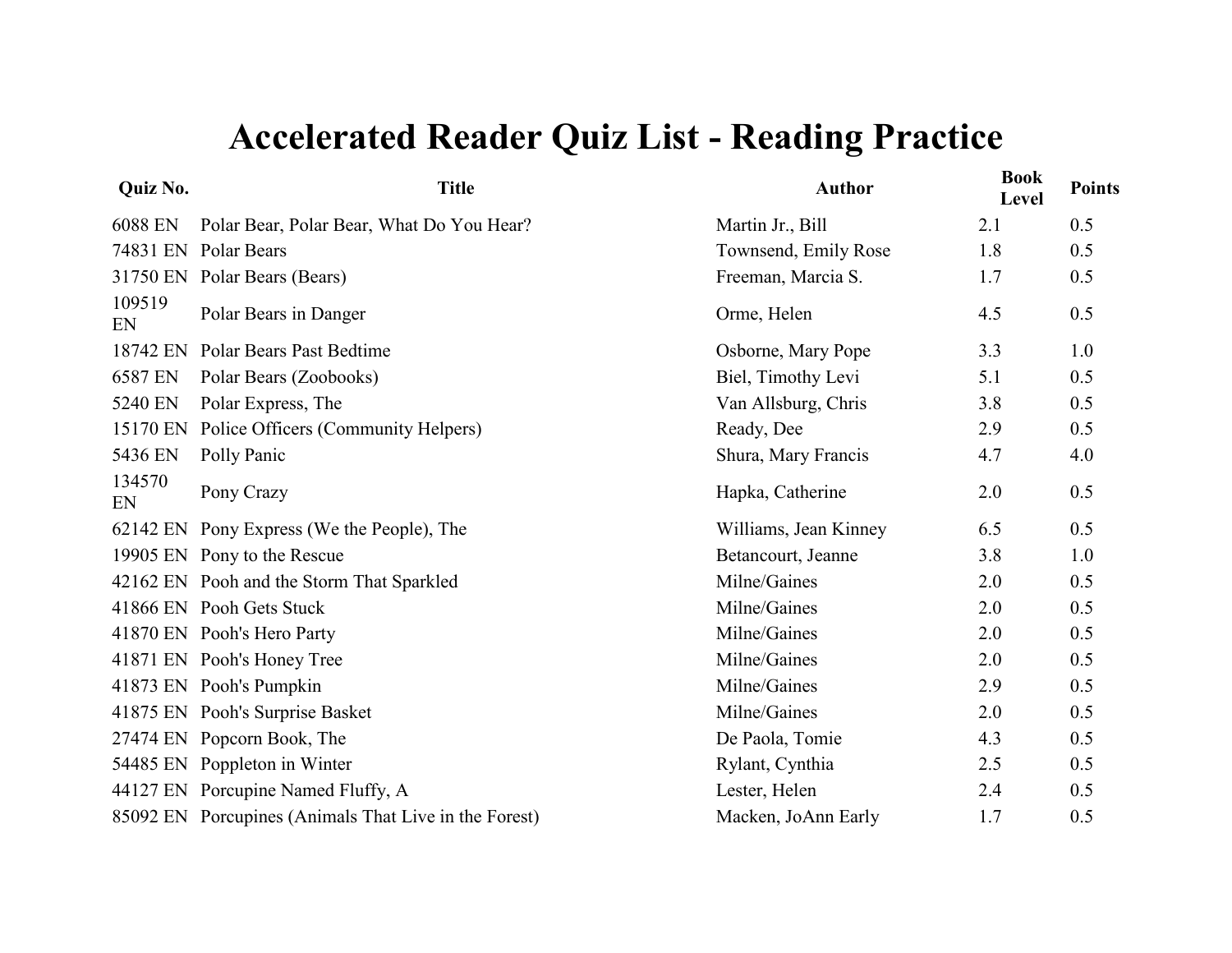| Quiz No.     | <b>Title</b>                                                | <b>Author</b>             | <b>Book</b><br>Level | <b>Points</b> |
|--------------|-------------------------------------------------------------|---------------------------|----------------------|---------------|
| 6287 EN      | Powder Puff Puzzle, The                                     | Giff, Patricia Reilly     | 2.1                  | 1.0           |
| 74832 EN     | Prairie Dogs (Grassland Animals)                            | Murphy, Patricia J.       | 1.9                  | 0.5           |
| <b>70 EN</b> | Prairie School                                              | Lenski, Lois              | 4.0                  | 7.0           |
| 118000<br>EN | Prairies                                                    | Endres, Hollie            | 2.4                  | 0.5           |
|              | 34751 EN Preacher's Boy                                     | Paterson, Katherine       | 5.2                  | 7.0           |
|              | 84959 EN Precious and the Boo Hag                           | McKissack, Pat            | 3.7                  | 0.5           |
|              | 25089 EN Present for Grandfather, A                         | Warner, Gertrude Chandler | 2.3                  | 0.5           |
| 133660<br>EN | Presidents' Day                                             | Peppas, Lynn              | 5.0                  | 0.5           |
| 80534 EN     | Presidents' Day (Holidays)                                  | Rosinsky, Natalie M.      | 4.3                  | 0.5           |
| 634 EN       | Prince Caspian                                              | Lewis, C.S.               | 5.7                  | 7.0           |
| 104732<br>EN | Princess Academy                                            | Hale, Shannon             | 6.0                  | 10.0          |
|              | 72167 EN Princess and the Pea (Read It! Readers), The       | Blackaby, Susan           | 2.3                  | 0.5           |
|              | 57421 EN Princess and the Pizza, The                        | Auch, Mary Jane           | 4.2                  | 0.5           |
|              | 26045 EN Princess Diana (A&E Biography)                     | Krohn, Katherine          | 6.2                  | 3.0           |
|              | 87860 EN Princess of the Fillmore Street School, The        | Sharmat, Marjorie Weinman | 3.2                  | 0.5           |
|              | 12755 EN Principal from the Black Lagoon, The               | Thaler, Mike              | 2.4                  | 0.5           |
| 46572 EN     | Probably Pistachio                                          | Murphy, Stuart J.         | 2.7                  | 0.5           |
|              | 87375 EN Project Mulberry                                   | Park, Linda Sue           | 4.3                  | 6.0           |
|              | 17638 EN Promise at the Alamo: The Story of a Texas Girl, A | Hoobler, Dorothy/Thomas   | 4.4                  | 1.0           |
| 111698<br>EN | Properties of Liquids, The                                  | Kjelle, Marylou Morano    | 5.5                  | 0.5           |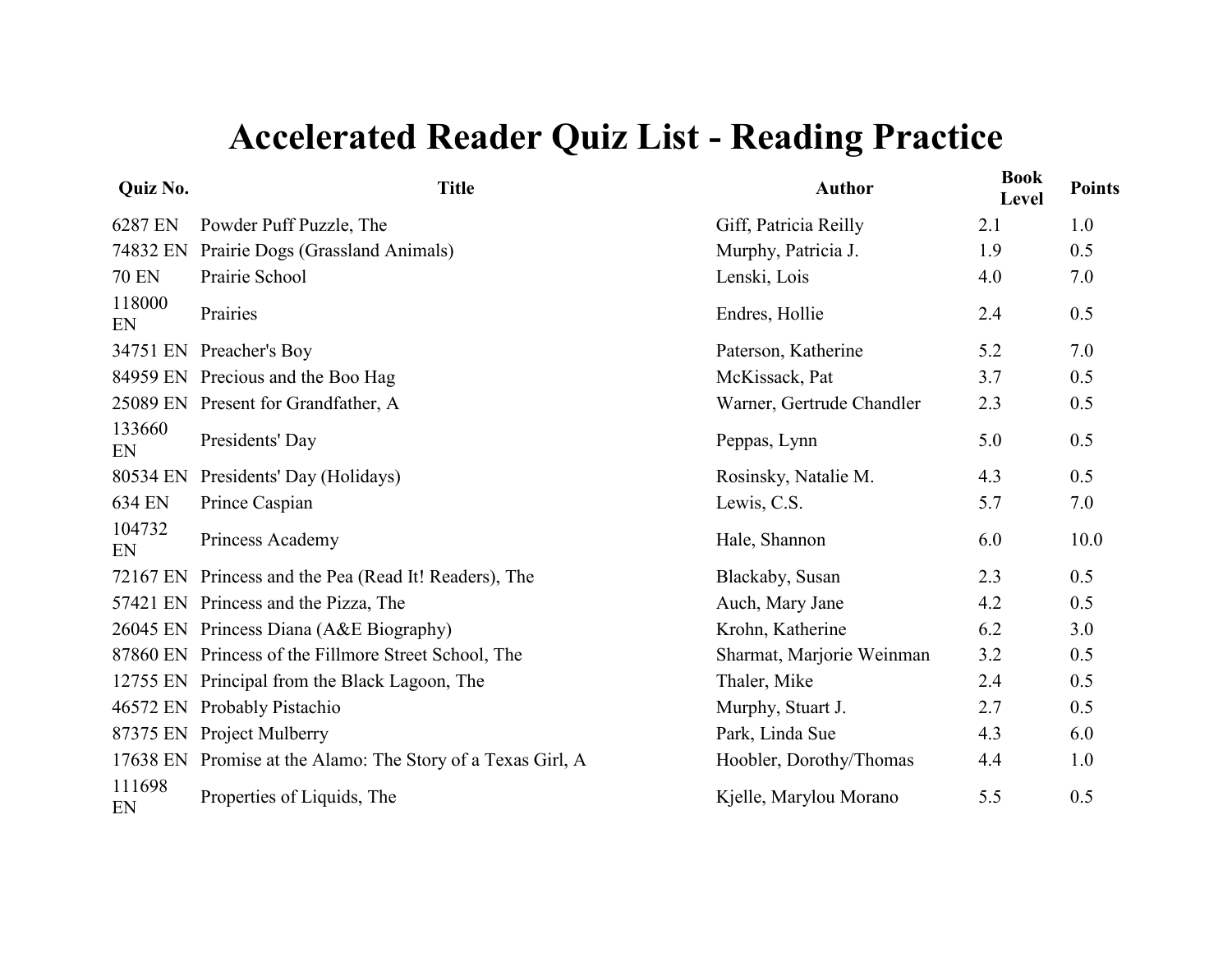| Quiz No.     | <b>Title</b>                             | <b>Author</b>               | <b>Book</b><br><b>Level</b> | <b>Points</b> |
|--------------|------------------------------------------|-----------------------------|-----------------------------|---------------|
| 111700<br>EN | Properties of Salts, The                 | Kjelle, Marylou Morano      | 5.2                         | 0.5           |
| 106652<br>EN | Prophet of Yonwood, The                  | DuPrau, Jeanne              | 4.9                         | 9.0           |
| 5378 EN      | Psyched!                                 | Hughes, Dean                | 4.0                         | 2.0           |
| 9293 EN      | Pudmuddles                               | York, Carol Beach           | 4.5                         | 0.5           |
| 30766 EN     | Puerto Rico (One Nation)                 | Kummer, Patricia K.         | 5.1                         | 0.5           |
| 103231<br>EN | Punished!                                | Lubar, David                | 3.6                         | 1.0           |
|              | 14482 EN Puppies, Dogs and Blue Northers | Paulsen, Gary               | 6.0                         | 2.0           |
|              | 32411 EN Puppies in the Pantry           | Baglio, Ben M.              | 3.8                         | 3.0           |
|              | 72586 EN Puppies (Let's Read About Pets) | Macken, JoAnn Early         | 1.5                         | 0.5           |
|              | 73257 EN Puppy in a Puddle               | Baglio, Ben M.              | 4.1                         | 3.0           |
| 130449<br>EN | Put Me in the Zoo                        | Lopshire, Robert            | 1.4                         | 0.5           |
| 67008 EN     | Puzzle in the Portrait, The              | Rosellini, Eleanor Florence | 3.6                         | 4.0           |
| 122890<br>EN | Pyramids                                 | Spengler, Kremena           | 3.9                         | 0.5           |
| 117303<br>EN | Pythons                                  | Fiedler, Julie              | 4.2                         | 0.5           |
| 30644 EN     | Quarreling Book, The                     | Zolotow, Charlotte          | 4.0                         | 0.5           |
| 108182<br>EN | Quarter Horse, The                       | Criscione, Rachel Damon     | 5.6                         | 0.5           |
| 133 EN       | Queenie Peavy                            | Burch, Robert               | 5.6                         | 5.0           |
| 123127       | Quest Begins, The                        | Hunter, Erin                | 5.4                         | 12.0          |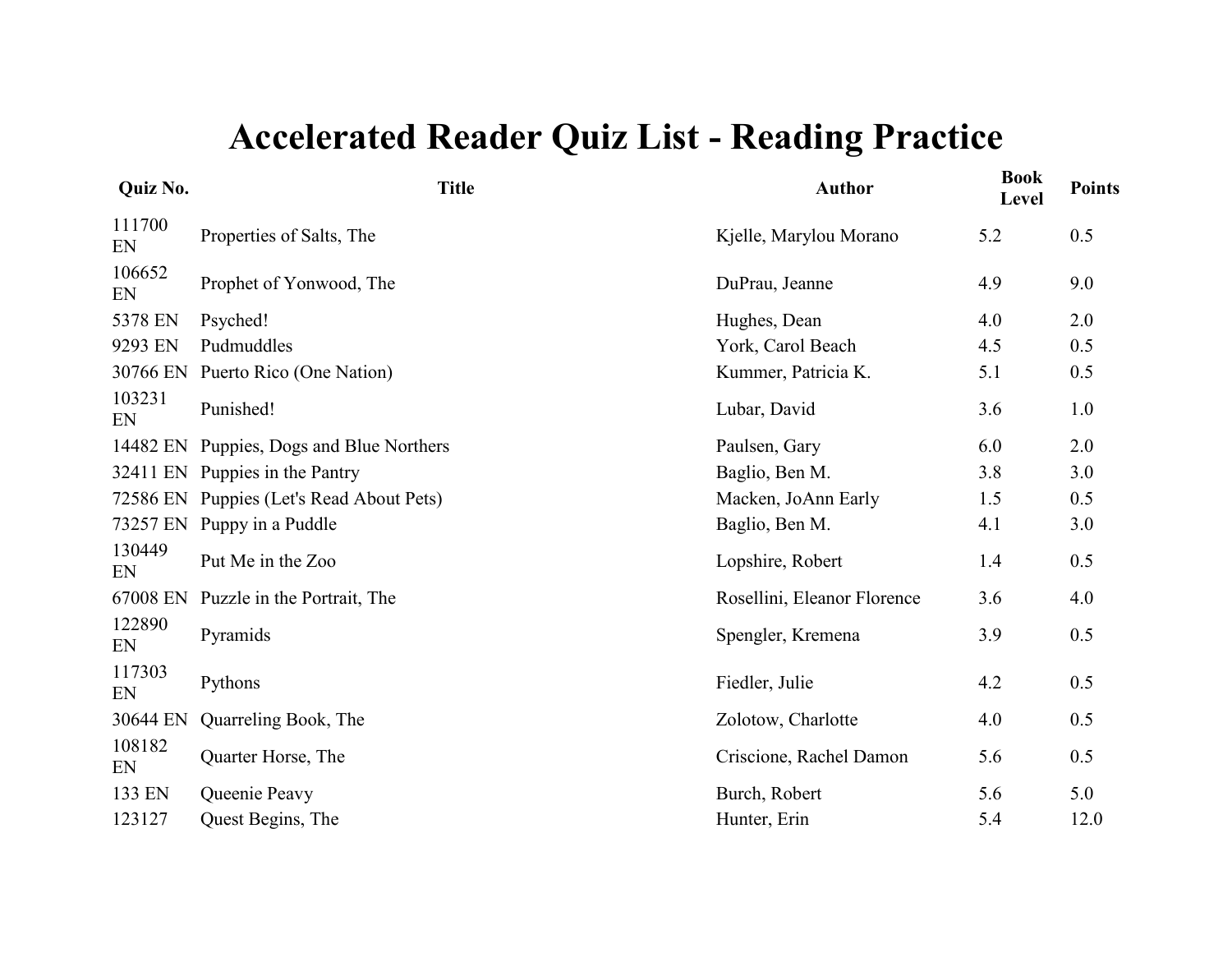| Quiz No.     | <b>Title</b>                                         | <b>Author</b>       | <b>Book</b><br>Level | <b>Points</b> |
|--------------|------------------------------------------------------|---------------------|----------------------|---------------|
| EN           |                                                      |                     |                      |               |
| 5437 EN      | Quest for Queenie, The                               | Ball, Brian         | 4.1                  | 1.0           |
| 5637 EN      | Quest of the Missing Map, The                        | Keene, Carolyn      | 5.4                  | 5.0           |
| 124181<br>EN | Queste                                               | Sage, Angie         | 5.8                  | 18.0          |
| 61526 EN     | Quicksand Question, The                              | Roy, Ron            | 3.7                  | 1.0           |
| 80081 EN     | Quilt, The                                           | Paulsen, Gary       | 5.1                  | 2.0           |
| 123713<br>EN | Quilting for Fun!                                    | Rau, Dana Meachen   | 5.6                  | 1.0           |
| 63095 EN     | Qwerty Stevens, Stuck in Time with Benjamin Franklin | Gutman, Dan         | 5.2                  | 4.0           |
| 18644 EN     | R Is for Radish                                      | Coxe, Molly         | 2.6                  | 0.5           |
| 123276<br>EN | Rabbit and the Turtle, The                           | Carle, Eric         | 3.8                  | 0.5           |
| 43681 EN     | Rabbit and Turtle Go to School                       | Floyd, Lucy         | 0.7                  | 0.5           |
| 5379 EN      | <b>Rabbit Ears</b>                                   | Slote, Alfred       | 3.3                  | 2.0           |
| 41876 EN     | Rabbit Gets Lost                                     | Milne/Gaines        | 2.2                  | 0.5           |
| <b>71 EN</b> | Rabbit Hill                                          | Lawson, Robert      | 6.4                  | 3.0           |
| 434 EN       | <b>Rabbit Spring</b>                                 | Michels, Tilde      | 3.8                  | 1.0           |
| 13085 EN     | Rabbits                                              | Cooper, Jason       | 4.1                  | 0.5           |
| 118104<br>EN | Rabbits                                              | Endres, Hollie      | 1.1                  | 0.5           |
| 72587 EN     | Rabbits (Let's Read About Pets)                      | Macken, JoAnn Early | 1.8                  | 0.5           |
|              | 68096 EN Rabbits on the Farm                         | Schuh, Mari C.      | 1.2                  | 0.5           |
|              | 56964 EN Raccoons (Rookie Read-About Science)        | Fowler, Allan       | 2.5                  | 0.5           |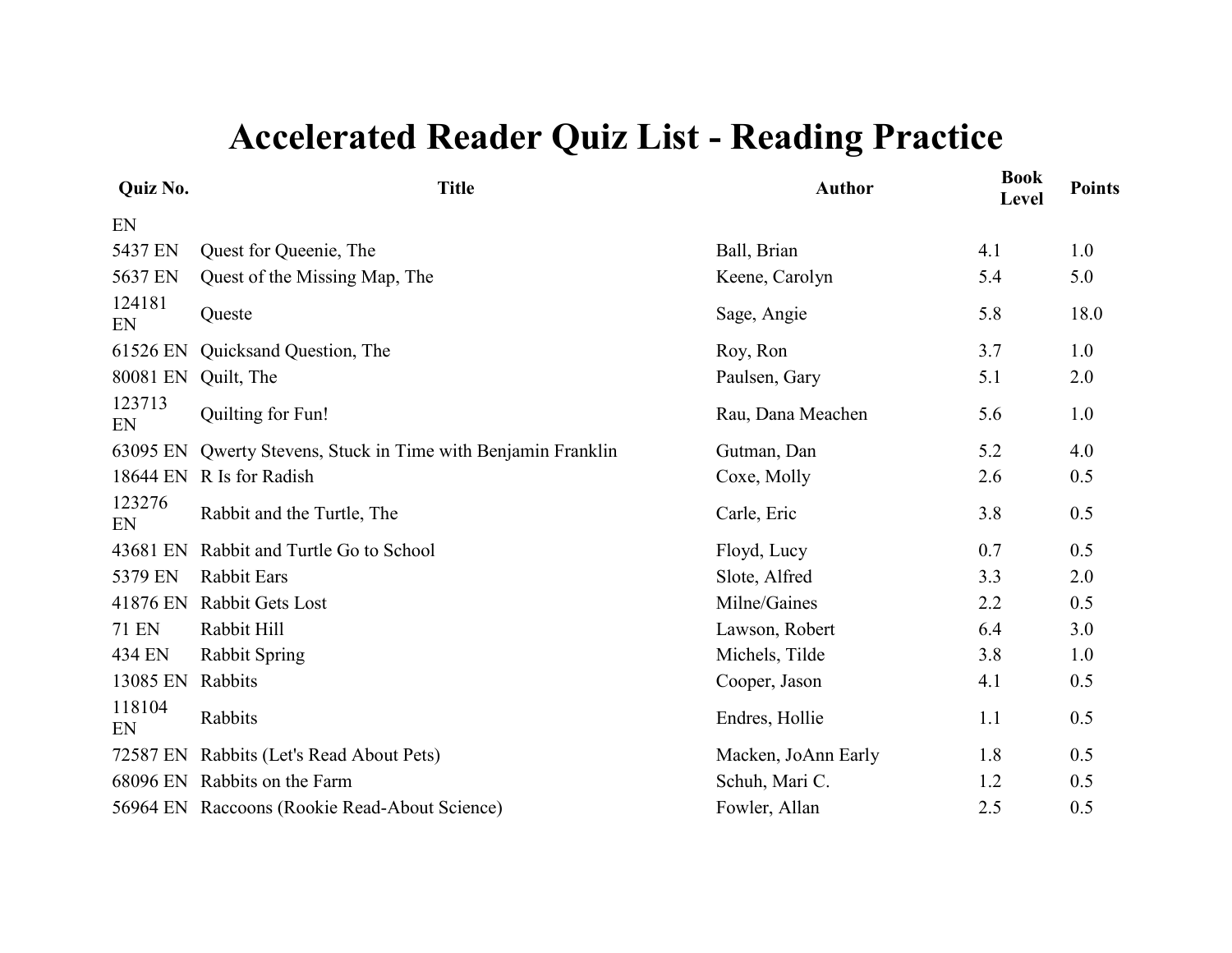| Quiz No.     | <b>Title</b>                          | <b>Author</b>       | <b>Book</b><br>Level | <b>Points</b> |
|--------------|---------------------------------------|---------------------|----------------------|---------------|
| 14691 EN     | Racetrack Robbery                     | Leroe, Ellen        | 4.4                  | 1.0           |
| 5037 EN      | Radio Fifth Grade                     | Korman, Gordon      | 4.7                  | 5.0           |
| 41449 EN     | Raft, The                             | LaMarche, Jim       | 4.1                  | 0.5           |
| 118001<br>EN | <b>Rain Forests</b>                   | Sexton, Colleen     | 2.6                  | 0.5           |
| 80401 EN     | Rain Rain Rivers                      | Shulevitz, Uri      | 1.5                  | 0.5           |
| 14998 EN     | Rainbow Fish, The                     | Pfister, Marcus     | 3.3                  | 0.5           |
| 43240 EN     | Rainbow of My Own, A                  | Freeman, Don        | 2.6                  | 0.5           |
| 26932 EN     | Raindrops                             | Brimner, Larry Dane | 0.8                  | 0.5           |
| 25876 EN     | <b>Raising Dragons</b>                | Nolen, Jerdine      | 4.2                  | 0.5           |
| 28541 EN     | <b>Raising Sweetness</b>              | Stanley, Diane      | 4.0                  | 0.5           |
| 29515 EN     | Raising Yoder's Barn                  | Yolen, Jane         | 4.2                  | 0.5           |
| 336 EN       | Ralph S. Mouse                        | Cleary, Beverly     | 5.1                  | 3.0           |
| <b>72 EN</b> | Ramona and Her Father                 | Cleary, Beverly     | 5.2                  | 3.0           |
| 134 EN       | Ramona Quimby, Age 8                  | Cleary, Beverly     | 5.6                  | 3.0           |
| 32142 EN     | Ramona's World                        | Cleary, Beverly     | 4.8                  | 4.0           |
| 492 EN       | Ramona the Pest                       | Cleary, Beverly     | 5.1                  | 4.0           |
| <b>73 EN</b> | Rascal                                | North, Sterling     | 7.1                  | 7.0           |
| 10686 EN     | Rats on the Range                     | Marshall, James     | 4.0                  | 1.0           |
| 67758 EN     | Rats! The Good, the Bad, and the Ugly | Conniff, Richard    | 6.3                  | 1.0           |
| 117304<br>EN | Rattlesnakes                          | Fiedler, Julie      | 5.0                  | 0.5           |
| 6588 EN      | Rattlesnakes (Zoobooks)               | Brust/Dorn          | 5.2                  | 0.5           |
| 43524 EN     | Rattletrap Car                        | Root, Phyllis       | 2.5                  | 0.5           |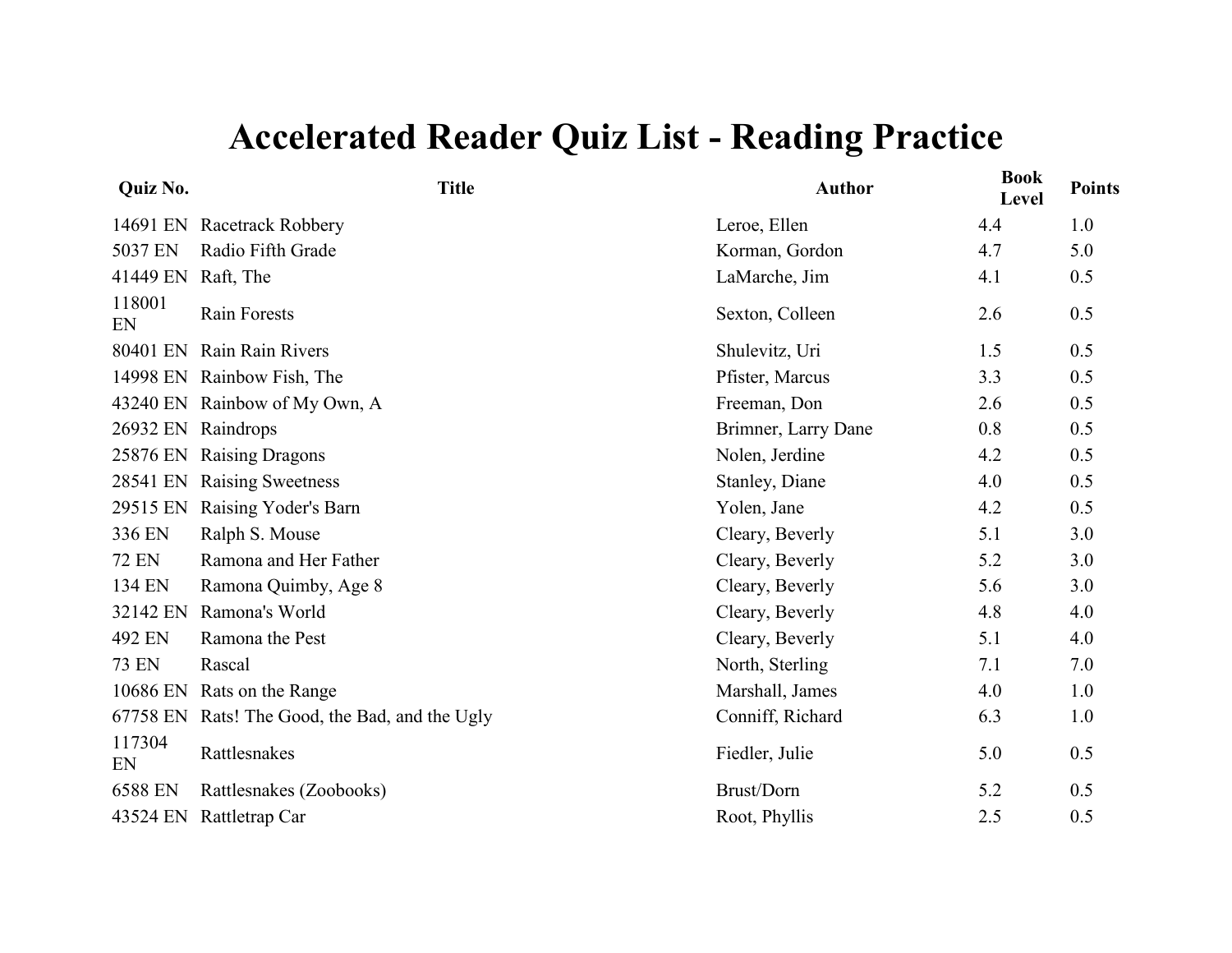| Quiz No.     | <b>Title</b>                                   | <b>Author</b>       | <b>Book</b><br>Level | <b>Points</b> |
|--------------|------------------------------------------------|---------------------|----------------------|---------------|
| 106428<br>EN | Raven League: Sherlock Holmes Is Missing!, The | Simmons, Alex       | 4.9                  | 5.0           |
|              | 27937 EN Reaching Dustin                       | Grove, Vicki        | 5.6                  | 7.0           |
|              | 61045 EN Read Me a Story                       | Wells, Rosemary     | 2.7                  | 0.5           |
|              | 58779 EN Recess Mess                           | Maccarone, Grace    | 0.7                  | 0.5           |
|              | 74833 EN Red Foxes (Grassland Animals)         | Murphy, Patricia J. | 1.5                  | 0.5           |
| 137173<br>EN | Red Pyramid, The                               | Riordan, Rick       | 4.5                  | 18.0          |
| 435 EN       | Red Ribbon Rosie                               | Marzollo, Jean      | 3.8                  | 1.0           |
| 127345<br>EN | Red, White & True Blue Mallory                 | Friedman, Laurie    | 5.2                  | 2.0           |
| 101800<br>EN | Replay                                         | Creech, Sharon      | 4.2                  | 4.0           |
| 77860 EN     | Report Card, The                               | Clements, Andrew    | 4.9                  | 5.0           |
|              | 41286 EN Reptile Room, The                     | Snicket, Lemony     | 6.3                  | 5.0           |
|              | 75126 EN Rescue, The                           | Lasky, Kathryn      | 5.3                  | 6.0           |
| <b>74 EN</b> | Rescuers, The                                  | Sharp, Margery      | 6.3                  | 4.0           |
| 1604 EN      | <b>Respect (Character Education)</b>           | Raatma, Lucia       | 3.0                  | 0.5           |
| 2027 EN      | <b>Responsibility (Character Education)</b>    | Raatma, Lucia       | 2.9                  | 0.5           |
|              | 10687 EN Return of Rinaldo, the Sly Fox, The   | Scheffler, Ursel    | 3.4                  | 0.5           |
| 9622 EN      | Return of the Mummy                            | Stine, R.L.         | 3.8                  | 3.0           |
|              | 78563 EN Return to Ithaca                      | Osborne, Mary Pope  | 5.3                  | 1.0           |
|              | 14957 EN Revenge of the Lawn Gnomes            | Stine, R.L.         | 2.9                  | 3.0           |
|              | 43682 EN Revolutionary War on Wednesday        | Osborne, Mary Pope  | 3.5                  | 1.0           |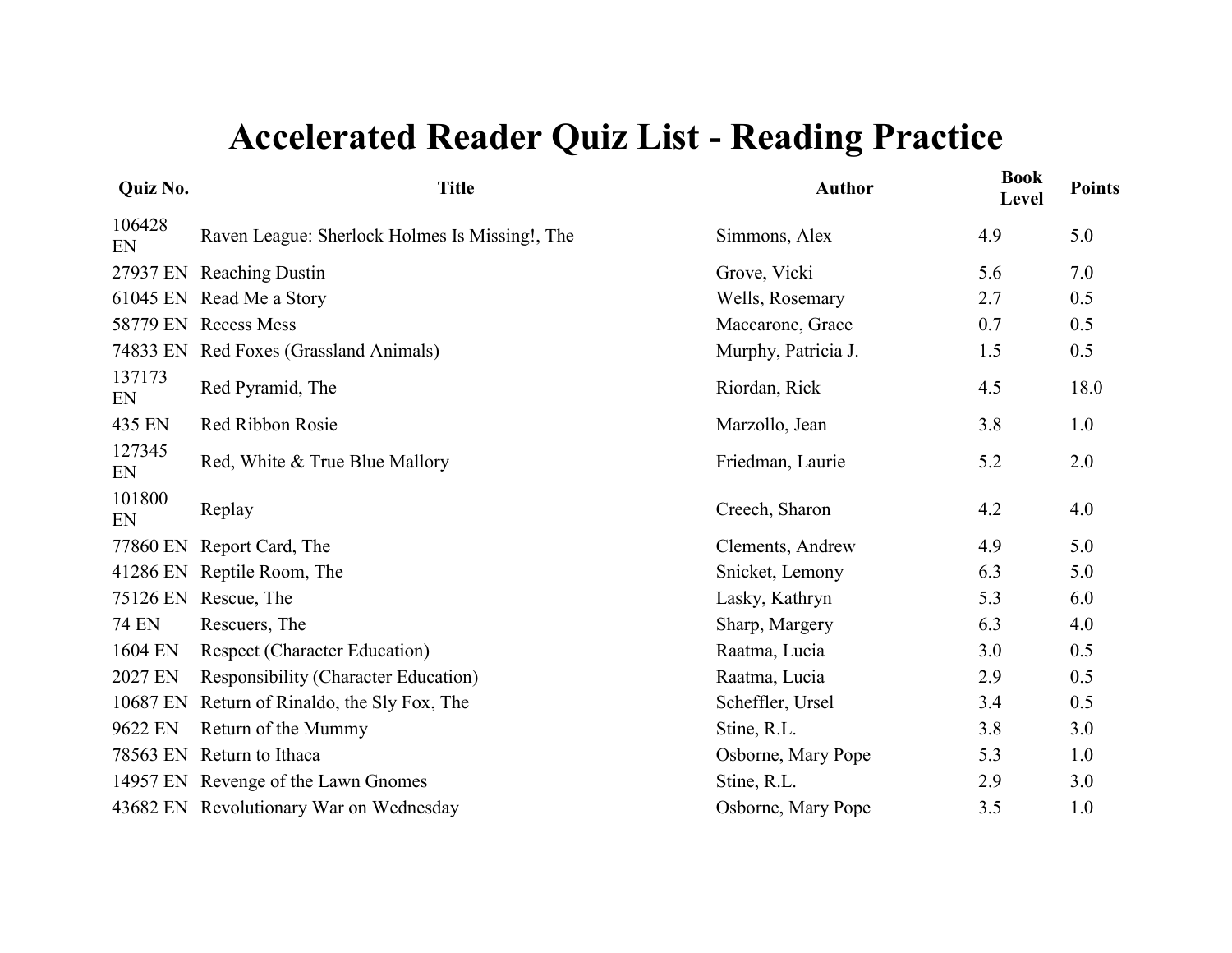| <b>Title</b>                                        | <b>Author</b>            | <b>Book</b><br>Level | <b>Points</b> |
|-----------------------------------------------------|--------------------------|----------------------|---------------|
| Rhinos in Danger                                    | Orme, Helen              | 4.4                  | 0.5           |
| Rhinos (Zoobooks)                                   | Wexo, John Bonnett       | 5.5                  | 0.5           |
| Rhode Island (One Nation)                           | Kummer, Patricia K.      | 5.1                  | 1.0           |
| Rhyolite: The True Story of a Ghost Town            | Siebert, Diane           | 5.8                  | 0.5           |
| Riddle of the Red Purse, The                        | Giff, Patricia Reilly    | 2.2                  | 1.0           |
| Riding Freedom                                      | Ryan, Pam Muñoz          | 4.5                  | 3.0           |
| <b>Rifles for Watie</b>                             | Keith, Harold            | 6.1                  | 14.0          |
| Rinaldo, the Sly Fox                                | Scheffler, Ursel         | 4.1                  | 0.5           |
| Ring of Endless Light, A                            | L'Engle, Madeleine       | 5.2                  | 11.0          |
| River Between Us, The                               | Peck, Richard            | 4.9                  | 5.0           |
| Road from Home, The                                 | Kherdian, David          | 5.7                  | 9.0           |
| Road Maps                                           | Mahaney, Ian F.          | 4.6                  | 0.5           |
| Robe of Skulls, The                                 | French, Vivian           | 4.7                  | 5.0           |
| 82075 EN Robert McCloskey (Children's Illustrators) | Wheeler, Jill C.         | 4.4                  | 0.5           |
| 14692 EN Roberto Clemente                           | Rudeen, Kenneth          | 4.4                  | 0.5           |
| 16963 EN Roberto Clemente: Young Ball Player        | Dunham, Montrew          | 5.4                  | 4.0           |
| 48109 EN Robin's Home                               | Atkins, Jeannine         | 2.5                  | 0.5           |
| 19723 EN Robot's Revenge, The                       | Dixon, Franklin W.       | 4.3                  | 5.0           |
| Robots: From Everyday to Out of This World          | Magazine, Editors of YES | 6.8                  | 1.0           |
| 51188 EN Rocks (Exploring the Earth)                | Richardson, Adele D.     | 4.7                  | 0.5           |
|                                                     |                          |                      |               |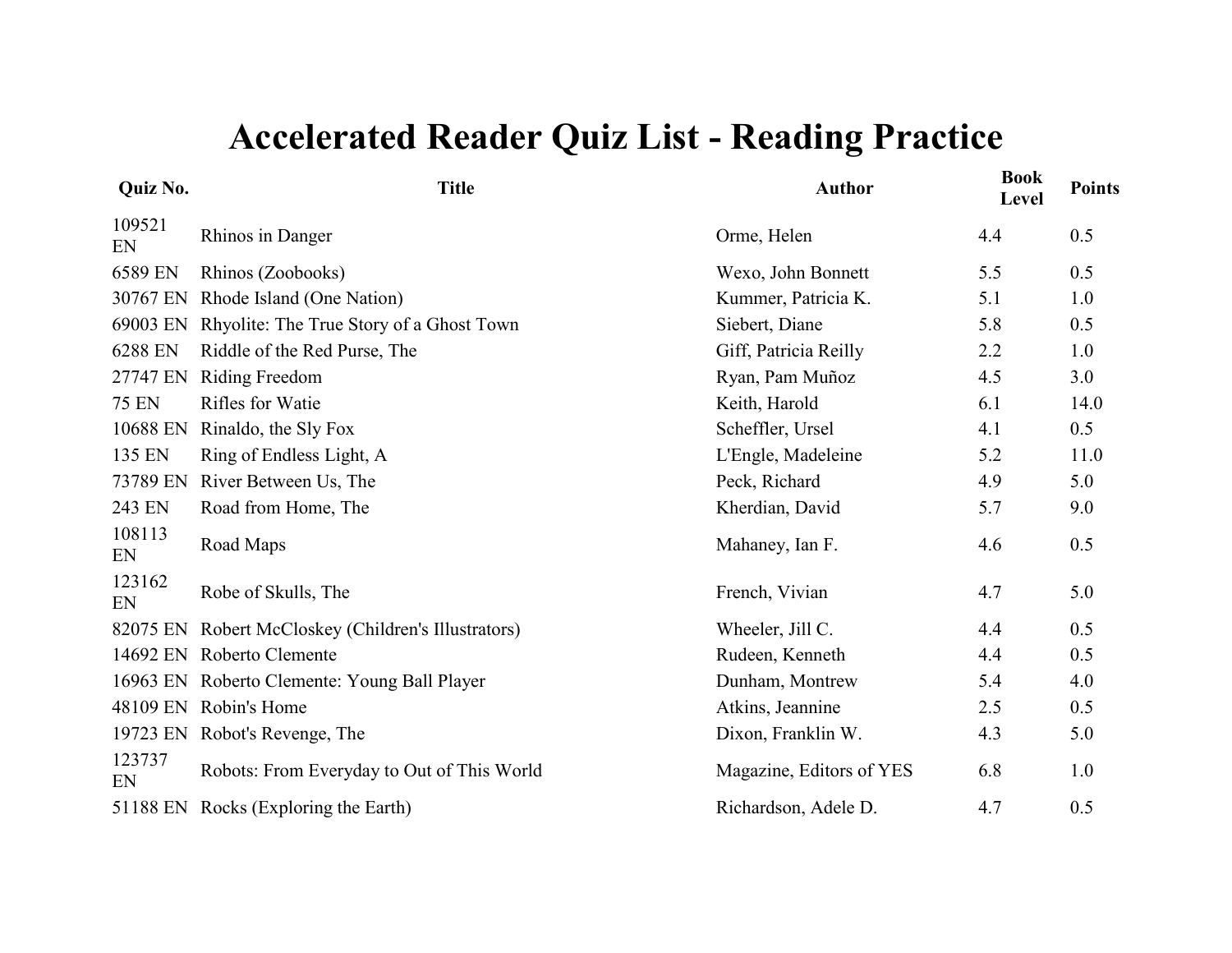| Quiz No.     | <b>Title</b>                                     | <b>Author</b>      | <b>Book</b><br>Level | <b>Points</b> |
|--------------|--------------------------------------------------|--------------------|----------------------|---------------|
|              | 29916 EN Rocks & Minerals (Wonders of Our World) | Morris, Neil       | 5.8                  | 0.5           |
| 40555 EN     | Rocks (Simply Science)                           | Flanagan, Alice K. | 4.0                  | 0.5           |
| 136 EN       | Roll of Thunder, Hear My Cry                     | Taylor, Mildred D  | 5.7                  | 10.0          |
| 66801 EN     | <b>Roller Coaster</b>                            | Frazee, Marla      | 1.8                  | 0.5           |
| <b>76 EN</b> | <b>Roller Skates</b>                             | Sawyer, Ruth       | 6.3                  | 8.0           |
| 18645 EN     | Romulus and Remus                                | Rockwell, Anne     | 2.5                  | 0.5           |
| 5380 EN      | Rookie of the Year                               | Tunis, John R.     | 5.0                  | 6.0           |
| 106750<br>EN | Room One: A Mystery or Two                       | Clements, Andrew   | 5.1                  | 4.0           |
| 102969<br>EN | Rosa                                             | Giovanni, Nikki    | 4.9                  | 0.5           |
| 14693 EN     | Rosa Parks                                       | Greenfield, Eloise | 4.0                  | 0.5           |
| 67203 EN     | Rosa Parks                                       | Weidt, Maryann N.  | 4.5                  | 0.5           |
|              | 56276 EN Rosa Parks                              | Schaefer, Lola M.  | 2.6                  | 0.5           |
|              | 84684 EN Rosa Parks: Civil Rights Pioneer        | Shores, Erika L.   | 4.4                  | 0.5           |
| 121135<br>EN | Roscoe and the Pony Parade                       | Earhart, Kristin   | 4.0                  | 1.0           |
| 19592 EN     | Roses are Pink, Your Feet Really Stink           | Groat, Diane De    | 3.4                  | 0.5           |
| 59439 EN     | Rosie's Walk                                     | Hutchins, Pat      | 0.6                  | 0.5           |
| 6239 EN      | Rosie Swanson: Fourth-Grade Geek for President   | Park, Barbara      | 5.1                  | 3.0           |
| 55327 EN     | Rotten Ralph Helps Out                           | Gantos, Jack       | 3.0                  | 0.5           |
| 6140 EN      | Rough-Face Girl, The                             | Martin, Rafe       | 4.0                  | 0.5           |
| 73395 EN     | Rowan and the Ice Creepers                       | Rodda, Emily       | 5.4                  | 8.0           |
| 5539 EN      | Roxaboxen                                        | McLerran, Alice    | 4.0                  | 0.5           |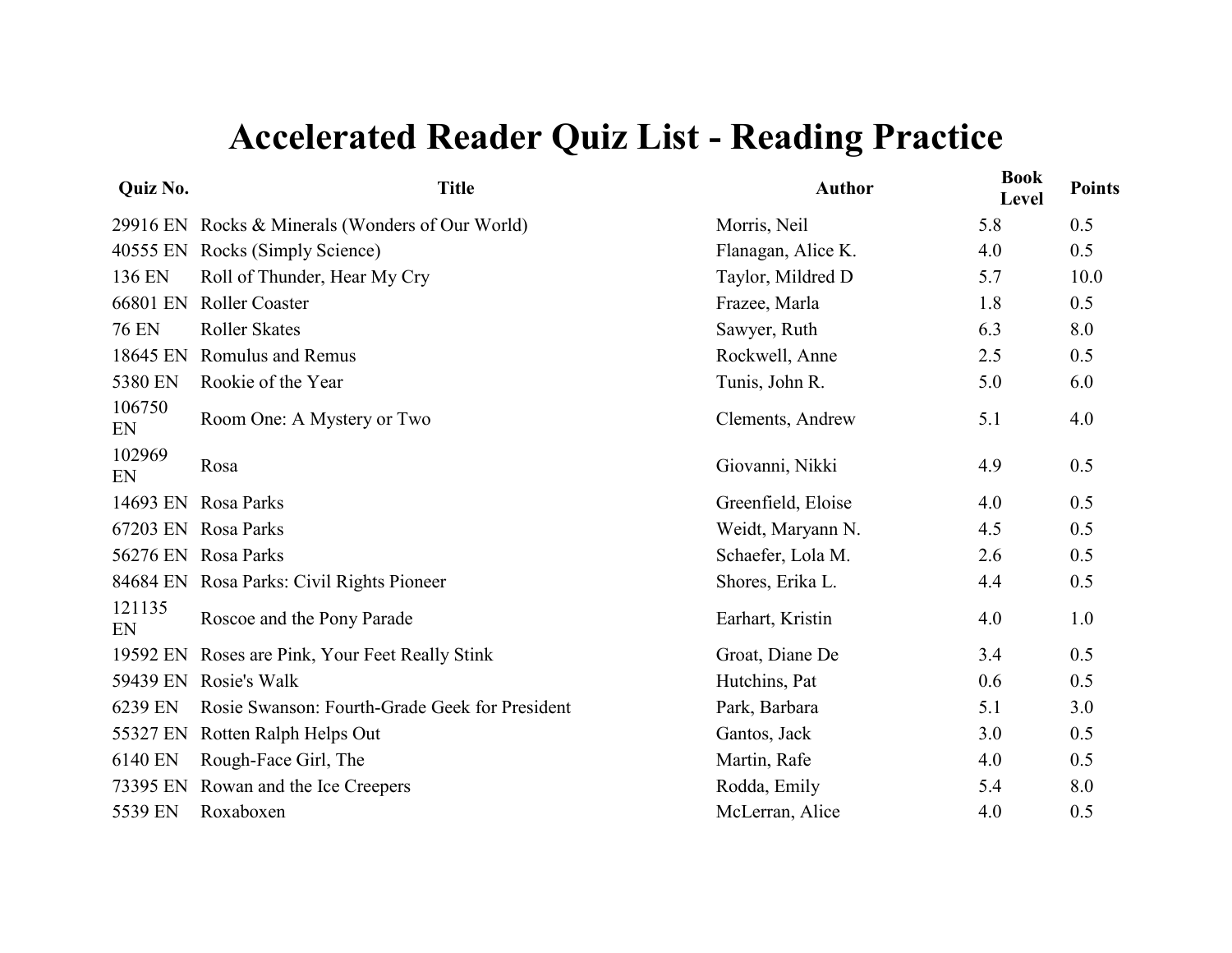| Quiz No.     | <b>Title</b>                                                                | <b>Author</b>              | <b>Book</b><br>Level | <b>Points</b> |
|--------------|-----------------------------------------------------------------------------|----------------------------|----------------------|---------------|
| 50123 EN     | <b>Rubber Duck</b>                                                          | Rau, Dana Meachen          | 1.4                  | 0.5           |
| 58208 EN     | Ruby Holler                                                                 | Creech, Sharon             | 4.3                  | 6.0           |
| 106154<br>EN | Rules                                                                       | Lord, Cynthia              | 3.9                  | 4.0           |
| 6141 EN      | Rumpelstiltskin                                                             | Zelinsky, Paul             | 4.0                  | 0.5           |
| 44303 EN     | Rumpelstiltskin Problem, The                                                | Vande Velde, Vivian        | 5.7                  | 4.0           |
| 25225 EN     | Run Away Home                                                               | McKissack, Patricia C.     | 4.9                  | 4.0           |
| 5381 EN      | Run, Billy, Run                                                             | Christopher, Matt          | 4.6                  | 4.0           |
| 50950 EN     | Runaway Radish                                                              | Haas, Jessie               | 3.2                  | 0.5           |
| 29337 EN     | Runaways, The                                                               | Snyder, Zilpha Keatley     | 5.4                  | 10.0          |
| 14531 EN     | Running Out of Time                                                         | Haddix, Margaret Peterson  | 4.8                  | 7.0           |
| 86634 EN     | Runny Babbit: A Billy Sook                                                  | Silverstein, Shel          | 4.2                  | 0.5           |
| 25055 EN     | Ruthie's Gift                                                               | Bradley, Kimberly Brubaker | 3.5                  | 3.0           |
| 107347<br>EN | Ryan and Jimmy: And the Well in AfricaBrought Them Together Shoveller, Herb |                            | 5.6                  | 2.0           |
| 337 EN       | S.O.R. Losers                                                               | Avi                        | 3.6                  | 2.0           |
| 9295 EN      | S-S-Snakes                                                                  | Penner, Lucille Recht      | 3.0                  | 0.5           |
| 138718<br>EN | Sabotaged                                                                   | Haddix, Margaret Peterson  | 5.0                  | 11.0          |
| 65668 EN     | Sacagawea and the Bravest Deed                                              | Krensky, Stephen           | 3.0                  | 0.5           |
| 18832 EN     | <b>Sacred Shadows</b>                                                       | Schur, Maxine Rose         | 5.4                  | 7.0           |
| 436 EN       | Sadako and the Thousand Paper Cranes                                        | Coerr, Eleanor             | 4.1                  | 1.0           |
| 5382 EN      | Safe at First                                                               | Hughes, Dean               | 4.2                  | 2.0           |
| 70099 EN     | Sahara Special                                                              | Codell, Esmé Raji          | 4.2                  | 4.0           |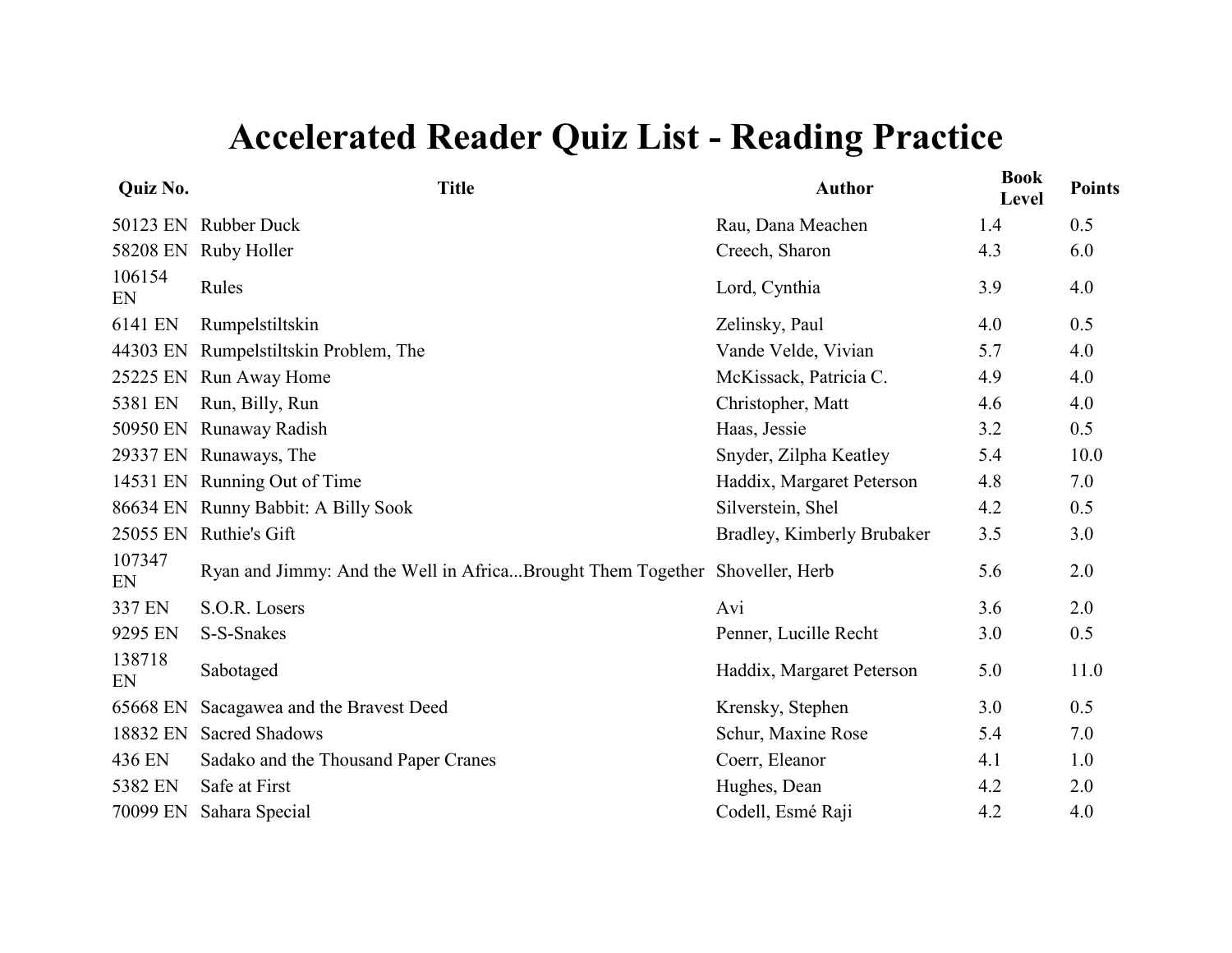| <b>Ouiz No.</b> |  |
|-----------------|--|
|                 |  |
|                 |  |

| Quiz No.     | <b>Title</b>                                  | <b>Author</b>            | <b>Book</b><br>Level | <b>Points</b> |
|--------------|-----------------------------------------------|--------------------------|----------------------|---------------|
|              | 49767 EN Sailor Returns, A                    | Taylor, Theodore         | 4.7                  | 3.0           |
|              | 56217 EN Salle (Famous Explorers), La         | Donaldson-Forbes, Jeff   | 5.0                  | 0.5           |
|              | 74834 EN Sam Houston                          | Trumbauer, Lisa          | 2.5                  | 0.5           |
|              | 61474 EN Same Stuff as Stars, The             | Paterson, Katherine      | 4.3                  | 8.0           |
|              | 28507 EN Sammy Keyes and the Hotel Thief      | Van Draanen, Wendelin    | 4.6                  | 6.0           |
|              | 34513 EN Sammy Keyes and the Runaway Elf      | Van Draanen, Wendelin    | 4.4                  | 7.0           |
|              | 32155 EN Sammy Keyes and the Sisters of Mercy | Van Draanen, Wendelin    | 5.2                  | 8.0           |
|              | 28508 EN Sammy Keyes and the Skeleton Man     | Van Draanen, Wendelin    | 5.1                  | 7.0           |
| 45655 EN     | Samuel de Champlain (Famous Explorers)        | Hurwicz, Claude          | 4.2                  | 0.5           |
| 101014<br>EN | Sand, Silt, and Mud and the Rock Cycle        | Mattern, Joanne          | 5.0                  | 0.5           |
| 17639 EN     | Sarah Anne Hartford: Massachusetts, 1651      | Duey, Kathleen           | 5.1                  | 4.0           |
| 137 EN       | Sarah, Plain and Tall                         | MacLachlan, Patricia     | 3.4                  | 1.0           |
| 75208 EN     | Sarcosuchus Imperator                         | Cohen, Daniel            | 2.9                  | 0.5           |
| 25237 EN     | Sarny: A Life Remembered                      | Paulsen, Gary            | 4.6                  | 5.0           |
| 75463 EN     | <b>Saturdays and Teacakes</b>                 | Laminack, Lester L.      | 4.3                  | 0.5           |
|              | 84585 EN Saturn (The Solar System)            | Richardson, Adele        | 3.5                  | 0.5           |
| <b>77 EN</b> | Saucepan Journey                              | Unnerstad, Edith         | 5.6                  | 8.0           |
| 25899 EN     | Save the Manatee                              | Friesinger, Alison       | 3.2                  | 1.0           |
| 17789 EN     | <b>Saving Shiloh</b>                          | Naylor, Phyllis Reynolds | 4.9                  | 6.0           |
| 87323 EN     | Saving Strawberry Farm                        | Hopkinson, Deborah       | 3.4                  | 0.5           |
| 122451<br>EN | Savvy                                         | Law, Ingrid              | 6.0                  | 9.0           |
| 9623 EN      | Say Cheese and Die!                           | Stine, R.L.              | 3.9                  | 3.0           |
|              |                                               |                          |                      |               |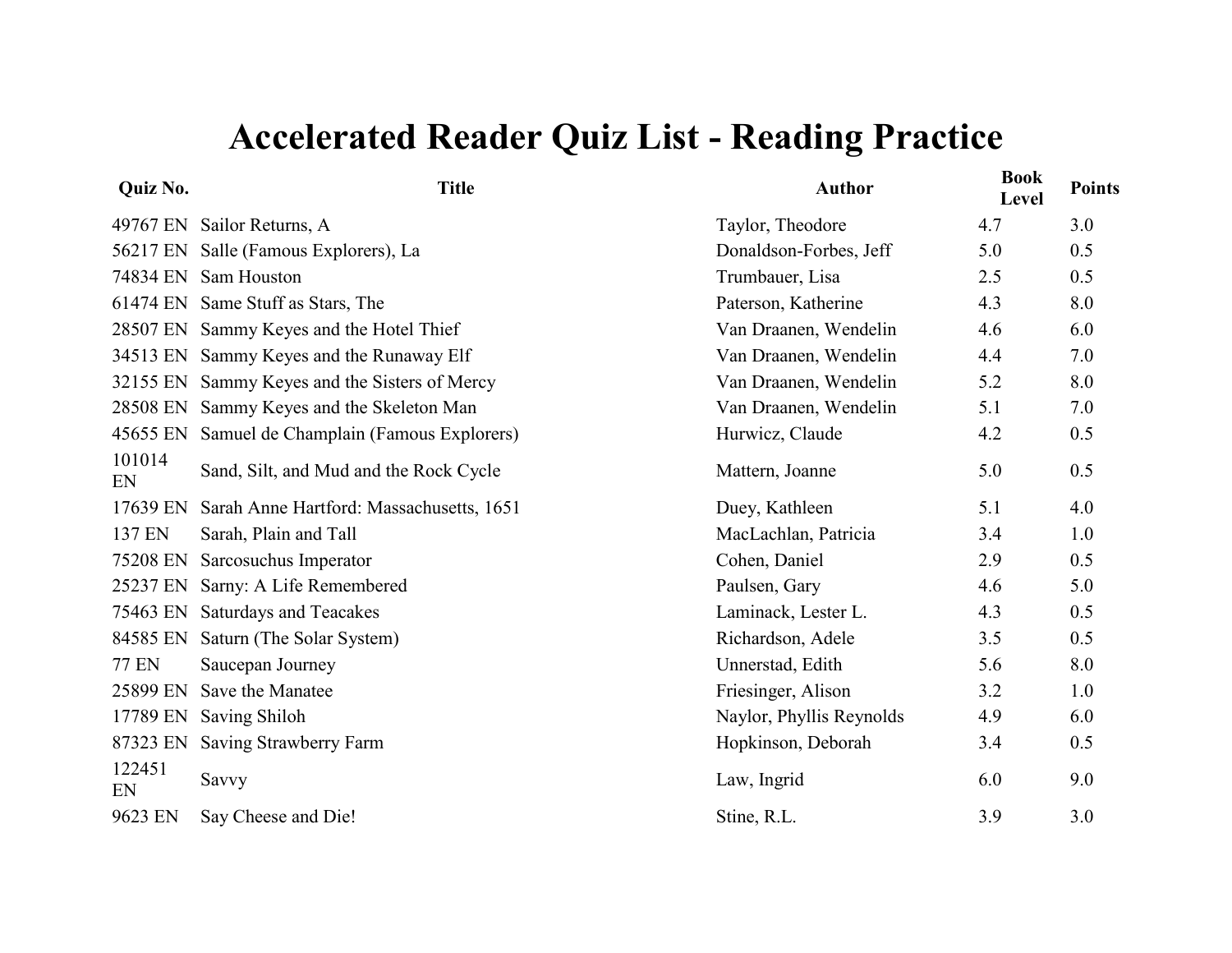| Quiz No.     | <b>Title</b>                                          | <b>Author</b>             | <b>Book</b><br>Level | <b>Points</b> |
|--------------|-------------------------------------------------------|---------------------------|----------------------|---------------|
|              | 14958 EN Say Cheese and Die - Again!                  | Stine, R.L.               | 3.2                  | 3.0           |
| 56818 EN     | Say "Hi!" up High                                     | Rau, Dana Meachen         | 0.5                  | 0.5           |
| 74595 EN     | Say What?                                             | Haddix, Margaret Peterson | 4.1                  | 1.0           |
| 75915 EN     | Scamper and the Horse Show                            | Haas, Jessie              | 2.3                  | 0.5           |
| 89887 EN     | Scarecrow and His Servant, The                        | Pullman, Philip           | 5.3                  | 6.0           |
| 9624 EN      | Scarecrow Walks at Midnight, The                      | Stine, R.L.               | 3.5                  | 3.0           |
| 5639 EN      | Scarlet Slipper Mystery, The                          | Keene, Carolyn            | 5.6                  | 5.0           |
| 127433<br>EN | Scat                                                  | Hiaasen, Carl             | 5.5                  | 12.0          |
| 17592 EN     | Schernoff Discoveries, The                            | Paulsen, Gary             | 5.6                  | 3.0           |
| 77709 EN     | School at Crooked Creek, The                          | Lawlor, Laurie            | 4.0                  | 2.0           |
| 14884 EN     | School Mouse, The                                     | King-Smith, Dick          | 5.0                  | 3.0           |
| 62830 EN     | <b>School Rules</b>                                   | Brimner, Larry Dane       | 2.3                  | 0.5           |
| 6289 EN      | School's Out                                          | Hurwitz, Johanna          | 4.1                  | 2.0           |
| 69219 EN     | School Skeleton, The                                  | Roy, Ron                  | 3.7                  | 1.0           |
| 50395 EN     | School Story, The                                     | Clements, Andrew          | 5.2                  | 5.0           |
| 5383 EN      | Schoolboy Johnson                                     | Tunis, John R.            | 5.3                  | 6.0           |
| 116008<br>EN | Schooled                                              | Korman, Gordon            | 4.9                  | 6.0           |
| 5310 EN      | Schoolhouse Mystery                                   | Warner, Gertrude Chandler | 3.3                  | 3.0           |
| 9294 EN      | Schoolyard Mystery, The                               | Levy, Elizabeth           | 2.9                  | 0.5           |
| 125825<br>EN | Science Warriors: The Battle Against Invasive Species | Collard III, Sneed B.     | 7.6                  | 2.0           |
| 84744 EN     | Scorpions                                             | Ripple, William John      | 1.7                  | 0.5           |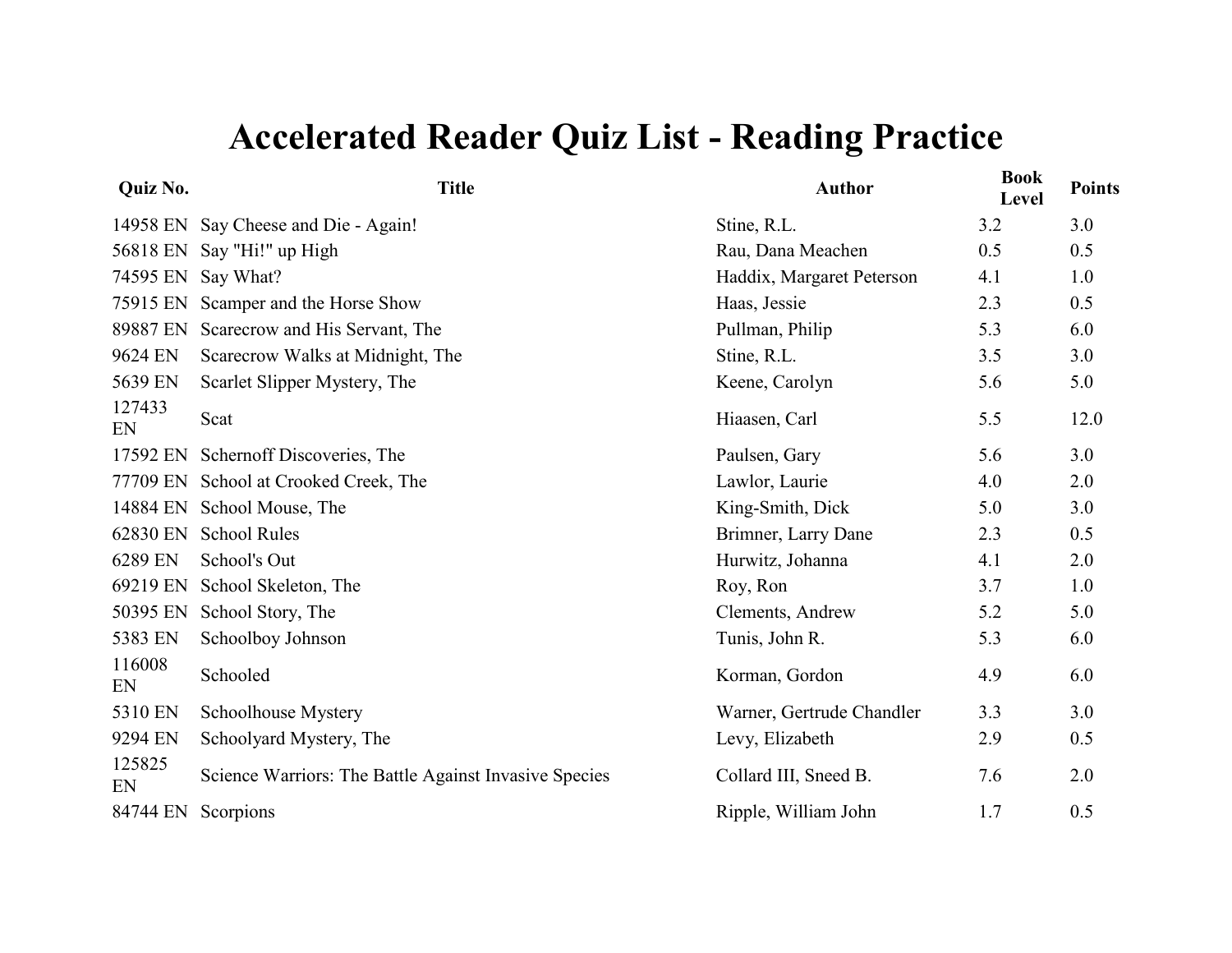| <b>Quiz No.</b> | <b>Title</b>                                                        | <b>Author</b>            | <b>Book</b><br>Level | <b>Points</b> |
|-----------------|---------------------------------------------------------------------|--------------------------|----------------------|---------------|
| 386 EN          | Scorpions                                                           | Myers, Walter Dean       | 3.7                  | 6.0           |
| 9043 EN         | Scrambled Eggs Super!                                               | Seuss, Dr.               | 4.4                  | 0.5           |
| 437 EN          | Scruffy                                                             | Stoneley, Jack           | 5.3                  | 6.0           |
| 59150 EN        | Sea Chest, The                                                      | Buzzeo, Toni             | 5.2                  | 0.5           |
| 121640<br>EN    | Sea Monsters: A Nonfiction Companion to Dark Day in the Deep<br>Sea | Osborne, Mary Pope       | 4.7                  | 1.0           |
| 105933<br>EN    | Sea of Monsters, The                                                | Riordan, Rick            | 4.6                  | 9.0           |
| 6590 EN         | Sea Otters (Zoobooks)                                               | Brust, Beth Wagner       | 5.3                  | 0.5           |
| 6591 EN         | Seabirds (Zoobooks)                                                 | Brust, Beth Wagner       | 5.3                  | 0.5           |
| 74835 EN        | Seals                                                               | Townsend, Emily Rose     | 1.8                  | 0.5           |
| 6592 EN         | Seals, Sea Lions & Walruses (Zoobooks)                              | Wexo, John Bonnett       | 5.1                  | 0.5           |
| 29425 EN        | Seaman: The Dog Who Explored the West with Lewis and Clark          | Karwoski, Gail Langer    | 6.0                  | 9.0           |
| 14144 EN        | Search for the Shadowman                                            | Nixon, Joan Lowery       | 4.9                  | 4.0           |
| 100034<br>EN    | Season of the Sandstorms                                            | Osborne, Mary Pope       | 3.9                  | 2.0           |
| 4774 EN         | Seasons on the Farm                                                 | Hansen, Ann Larkin       | 3.8                  | 0.5           |
| 40556 EN        | Seasons (Simply Science)                                            | Quiri, Patricia Ryon     | 4.1                  | 0.5           |
| 24937 EN        | Second Grade-Friends Again!                                         | Cohen, Miriam            | 3.7                  | 1.0           |
| 84266 EN        | Second Is a Hiccup: A Child's Book of Time, A                       | Hutchins, Hazel J.       | 2.4                  | 0.5           |
| 5681 EN         | Secret Agent on Flight 101, The                                     | Dixon, Franklin W.       | 5.5                  | 5.0           |
| 6290 EN         | Secret at the Polk Street School, The                               | Giff, Patricia Reilly    | 2.3                  | 1.0           |
| 85459 EN        | Secret at the Seashore, The                                         | Hope, Laura Lee          | 4.3                  | 4.0           |
| <b>78 EN</b>    | Secret Garden, The                                                  | Burnett, Frances Hodgson | 6.3                  | 13.0          |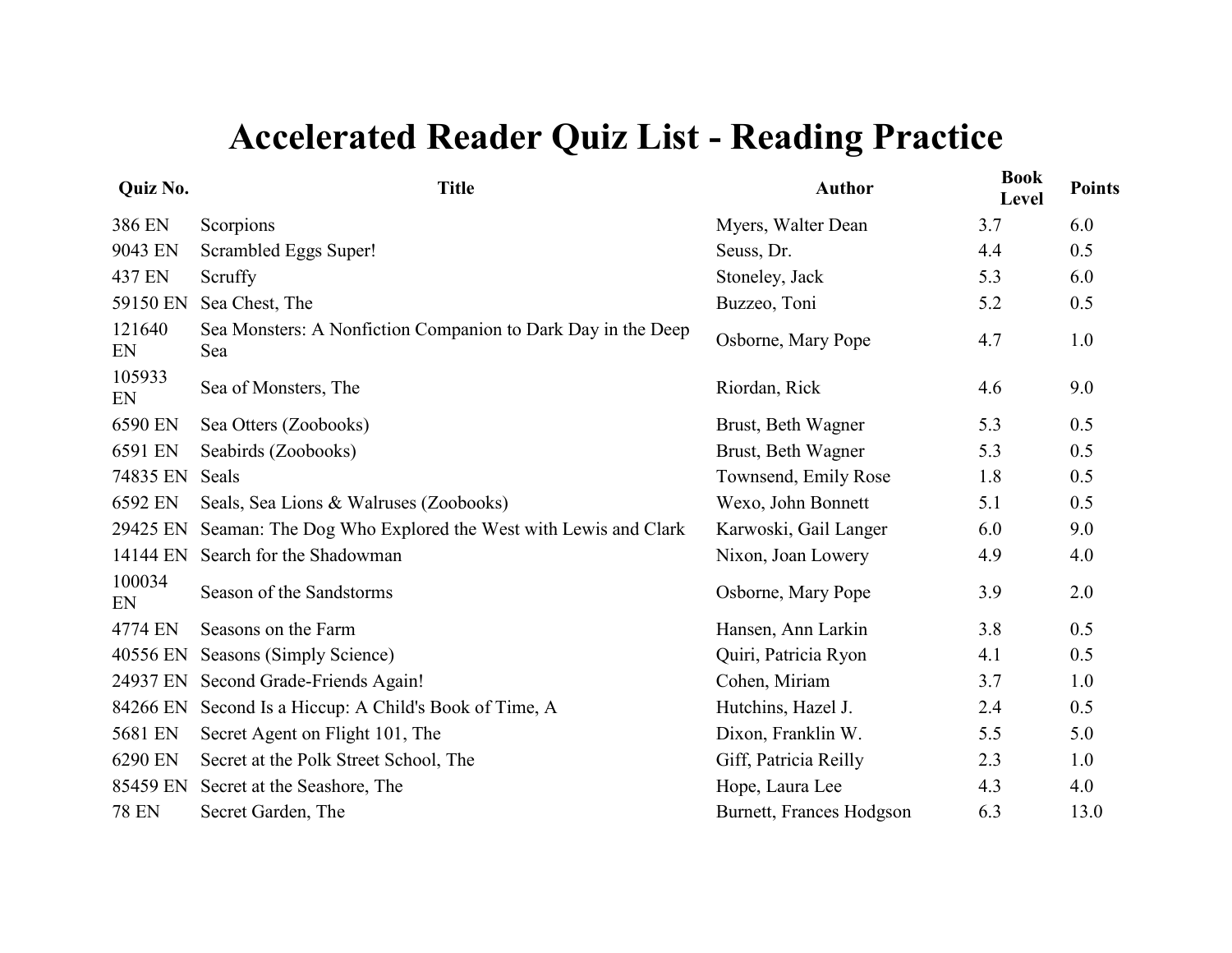| Quiz No.     | <b>Title</b>                                            | <b>Author</b>             | <b>Book</b><br>Level | <b>Points</b> |
|--------------|---------------------------------------------------------|---------------------------|----------------------|---------------|
| 438 EN       | Secret Life of the Underwear Champ, The                 | Miles, Betty              | 3.7                  | 2.0           |
| 6291 EN      | Secret of Foghorn Island, The                           | Hayes, Geoffrey           | 2.8                  | 0.5           |
| 5682 EN      | Secret of Pirates' Hill, The                            | Dixon, Franklin W.        | 5.4                  | 5.0           |
| <b>79 EN</b> | Secret of the Andes                                     | Clark, Ann Nolan          | 4.7                  | 5.0           |
| 5684 EN      | Secret of the Caves, The                                | Dixon, Franklin W.        | 5.2                  | 5.0           |
| 5685 EN      | Secret of the Lost Tunnel, The                          | Dixon, Franklin W.        | 5.6                  | 5.0           |
| 5686 EN      | Secret of the Old Mill, The                             | Dixon, Franklin W.        | 5.5                  | 5.0           |
| 5688 EN      | Secret Panel, The                                       | Dixon, Franklin W.        | 5.1                  | 5.0           |
| 25943 EN     | Secret Santa, The                                       | Keene, Carolyn            | 3.0                  | 1.0           |
| 52625 EN     | Secret School, The                                      | Avi                       | 4.1                  | 3.0           |
| 54920 EN     | Secret to Freedom, The                                  | Vaughan, Marcia           | 3.7                  | 0.5           |
| 5689 EN      | Secret Warning, The                                     | Dixon, Franklin W.        | 5.6                  | 5.0           |
| 41399 EN     | Secret Weapon                                           | Christopher, Matt         | 4.1                  | 1.0           |
| 5438 EN      | Secret Window, The                                      | Wright, Betty Ren         | 4.4                  | 4.0           |
| 89649 EN     | Sedimentary Rocks and the Rock Cycle                    | Mattern, Joanne           | 5.9                  | 0.5           |
| 108643<br>EN | Seed Is Sleepy, A                                       | Aston, Dianna Hutts       | 3.8                  | 0.5           |
| 19828 EN     | Seedfolks                                               | Fleischman, Paul          | 4.3                  | 2.0           |
| 52606 EN     | Seeds of Hope: The Gold Rush Diary of Susanna Fairchild | Gregory, Kristiana        | 5.5                  | 5.0           |
| 70129 EN     | Seeing Stone, The                                       | DiTerlizzi/Black          | 4.0                  | 1.0           |
| 89209 EN     | Seen Art?                                               | Scieszka, Jon             | 2.0                  | 0.5           |
| 131852<br>EN | Sent                                                    | Haddix, Margaret Peterson | 5.0                  | 9.0           |
| 57302 EN     | September 11, 2001: TheChanged America (The War on      | Wheeler, Jill C.          | 6.6                  | 1.0           |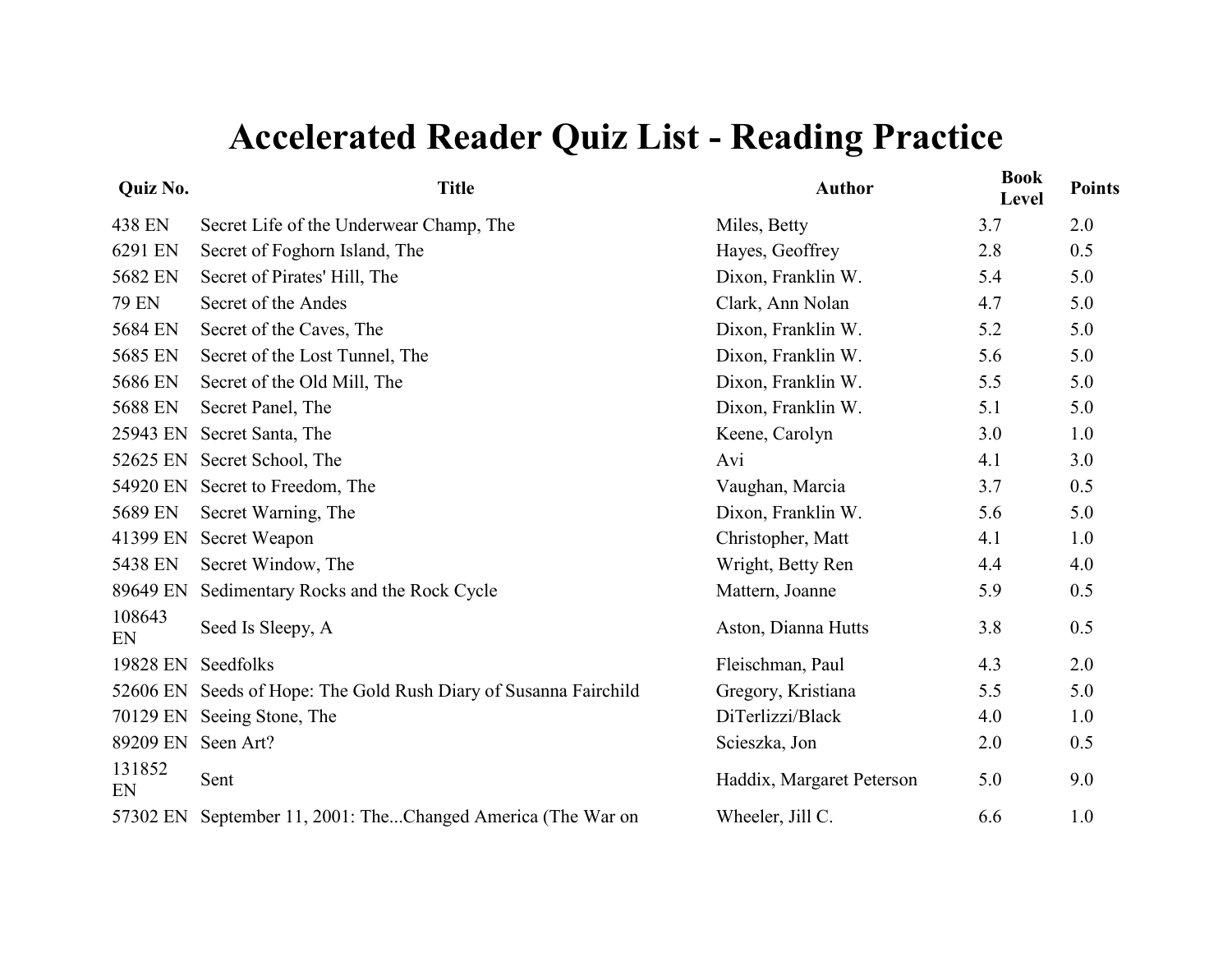| Quiz No.     | <b>Title</b>                                     | <b>Author</b>            | <b>Book</b><br>Level | <b>Points</b> |
|--------------|--------------------------------------------------|--------------------------|----------------------|---------------|
|              | Terrorism)                                       |                          |                      |               |
| 76978 EN     | Sequoyah                                         | Waxman, Laura Hamilton   | 4.8                  | 1.0           |
| 5384 EN      | Series Showdown                                  | Freeman, Mark            | 5.4                  | 4.0           |
| 7592 EN      | Seven Blind Mice                                 | Young, Ed                | 1.9                  | 0.5           |
|              | 24973 EN Seven Treasure Hunts, The               | Byars, Betsy             | 2.7                  | 1.0           |
|              | 88677 EN Seven Wonders of Sassafras Springs, The | Birney, Betty G.         | 4.8                  | 5.0           |
| 41249 EN     | Shadow-Catcher                                   | Levin, Betty             | 5.4                  | 5.0           |
| 70202 EN     | <b>Shadow Horse</b>                              | Hart, Alison             | 4.9                  | 6.0           |
| <b>80 EN</b> | Shadow of a Bull                                 | Wojciechowska, Maia      | 5.2                  | 5.0           |
| 17593 EN     | Shadow of the Wolf                               | Whelan, Gloria           | 4.4                  | 2.0           |
| 25208 EN     | Shadow over Second                               | Christopher, Matt        | 3.8                  | 1.0           |
| <b>81 EN</b> | Shadrach                                         | DeJong, Meindert         | 4.9                  | 5.0           |
| 101237<br>EN | <b>Shakespeare's Secret</b>                      | Broach, Elise            | 4.0                  | 6.0           |
| 44431 EN     | Shaking Bag, The                                 | Battle-Lavert, Gwendolyn | 2.6                  | 0.5           |
| 9044 EN      | Shape of Me and Other Stuff                      | Seuss, Dr.               | 1.7                  | 0.5           |
| 47954 EN     | Shape of Things, The                             | Dodds, Dayle Ann         | 2.3                  | 0.5           |
| 41877 EN     | <b>Sharing Time Troubles</b>                     | Maccarone, Grace         | 1.1                  | 0.5           |
| 127524<br>EN | <b>Shark Attack!</b>                             | Maddox, Jake             | 3.0                  | 1.0           |
| 62981 EN     | <b>Shark Bait</b>                                | Salisbury, Graham        | 3.5                  | 4.0           |
| 79535 EN     | <b>Sharks</b>                                    | Lindeen, Carol K.        | 1.6                  | 0.5           |
| 6593 EN      | Sharks (Zoobooks)                                | Wexo, John Bonnett       | 5.2                  | 0.5           |
| 6834 EN      | Shattered Helmet, The                            | Dixon, Franklin W.       | 4.8                  | 5.0           |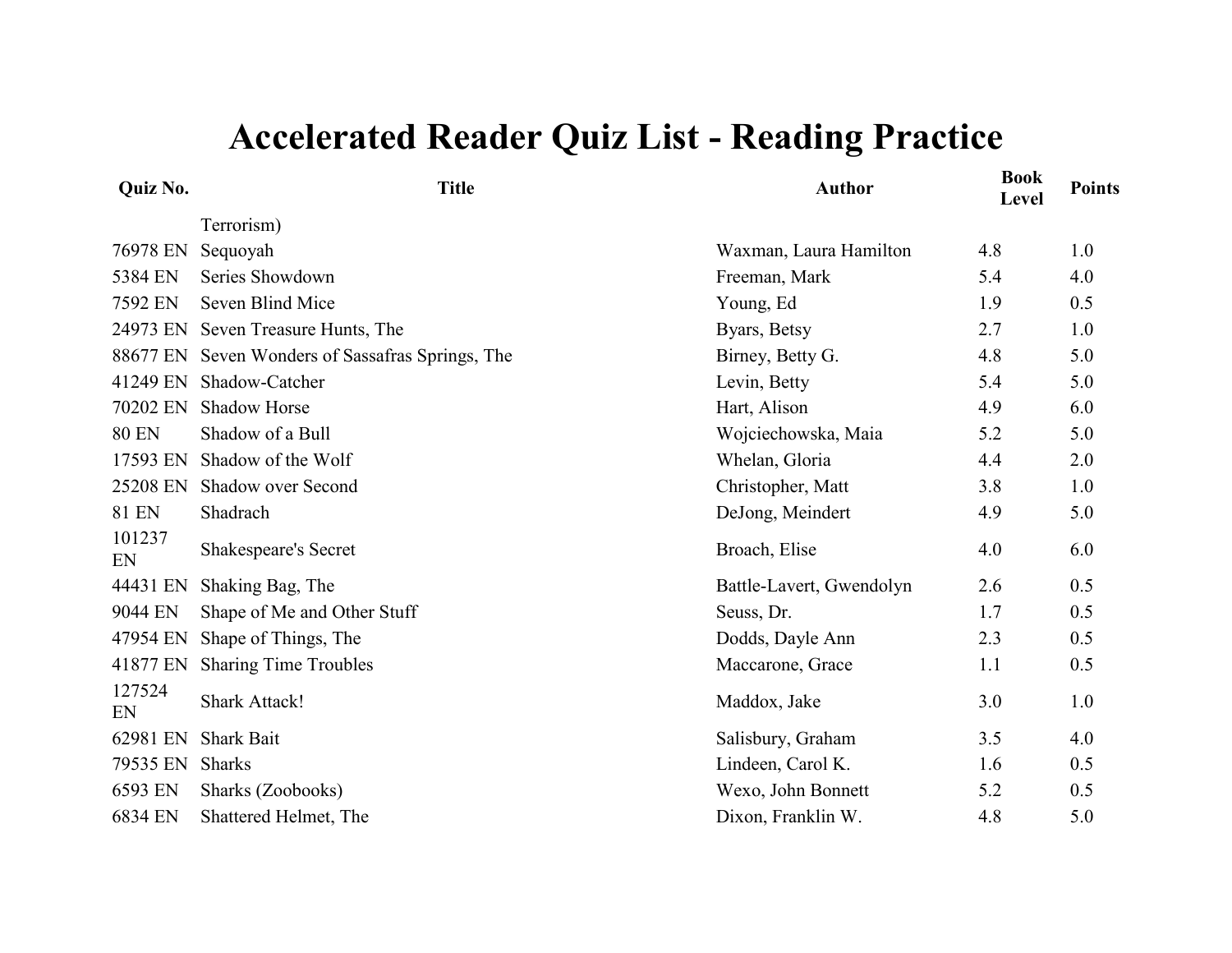| Quiz No.     | <b>Title</b>                                 | <b>Author</b>            | <b>Book</b><br>Level | <b>Points</b> |
|--------------|----------------------------------------------|--------------------------|----------------------|---------------|
| 109554<br>EN | Sheep and Goat                               | Westera, Marleen         | 2.6                  | 2.0           |
| 6648 EN      | Sheep in a Jeep                              | Shaw, Nancy              | 1.0                  | 0.5           |
| 45449 EN     | Sheep on a Ship                              | Shaw, Nancy              | 1.1                  | 0.5           |
| 50990 EN     | Sheep on the Farm                            | Schuh, Mari C.           | 1.3                  | 0.5           |
| 10540 EN     | Sheep out to Eat                             | Shaw, Nancy              | 1.2                  | 0.5           |
| 11391 EN     | Sheep Take a Hike                            | Shaw, Nancy              | 1.5                  | 0.5           |
|              | 70436 EN Shelf Life: Stories by the Book     | Paulsen, Gary            | 4.8                  | 6.0           |
|              | 88273 EN Sheltie and the Snow Pony           | Clover, Peter            | 4.5                  | 1.0           |
| 87239 EN     | Sheltie Goes to School                       | Clover, Peter            | 4.5                  | 1.0           |
| 87240 EN     | Sheltie in Double Trouble                    | Clover, Peter            | 4.2                  | 1.0           |
| 86666 EN     | Sheltie in Trouble                           | Clover, Peter            | 3.9                  | 1.0           |
| 88274 EN     | Sheltie the Hero                             | Clover, Peter            | 4.2                  | 1.0           |
| 5439 EN      | Shh! We're Writing the Constitution          | Fritz, Jean              | 7.1                  | 1.0           |
| 5440 EN      | Shiloh                                       | Naylor, Phyllis Reynolds | 4.4                  | 4.0           |
| 13758 EN     | Shiloh Season                                | Naylor, Phyllis Reynolds | 4.8                  | 5.0           |
| 6292 EN      | Shiniest Rock of All, The                    | Patterson, Nancy Ruth    | 4.4                  | 2.0           |
| 127525<br>EN | Shipwreck! A Survive! Story                  | Maddox, Jake             | 3.3                  | 1.0           |
| 24314 EN     | <b>Shipwreck Season</b>                      | Hill, Donna              | 4.3                  | 6.0           |
| 46634 EN     | Shoelaces                                    | Lieurance, Suzanne       | 1.3                  | 0.5           |
| 57764 EN     | Shoeless Joe & Black Betsy                   | Bildner, Phil            | 4.8                  | 0.5           |
| 57144 EN     | Shoeless Joe & Me: A Baseball Card Adventure | Gutman, Dan              | 4.3                  | 4.0           |
| 110407       | Shoo, Fly Guy!                               | Arnold, Tedd             | 1.7                  | 0.5           |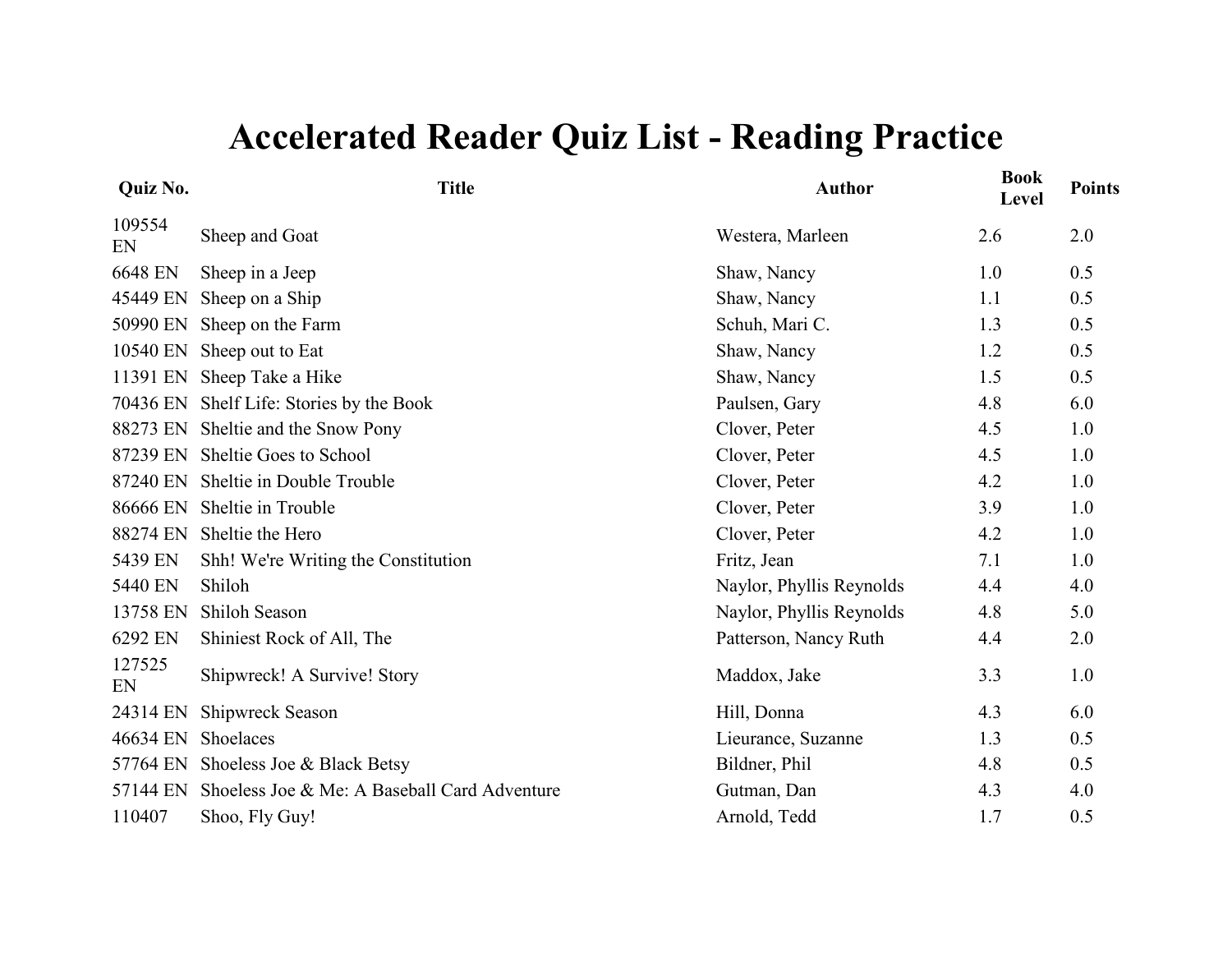| Quiz No.     | <b>Title</b>                                                             | <b>Author</b>            | <b>Book</b><br>Level | <b>Points</b> |
|--------------|--------------------------------------------------------------------------|--------------------------|----------------------|---------------|
| EN           |                                                                          |                          |                      |               |
| 119938<br>EN | Shooting the Moon                                                        | Dowell, Frances O'Roark  | 5.3                  | 4.0           |
| 5690 EN      | Shore Road Mystery, The                                                  | Dixon, Franklin W.       | 5.6                  | 5.0           |
| 10591 EN     | Show Horse                                                               | Bryant, Bonnie           | 5.0                  | 5.0           |
| 88030 EN     | Show Way                                                                 | Woodson, Jacqueline      | 3.8                  | 0.5           |
| 52160 EN     | <b>Shrinking Violet</b>                                                  | Best, Cari               | 4.2                  | 0.5           |
| 115672<br>EN | Siberian Huskies                                                         | Olson, Gillia M.         | 1.8                  | 0.5           |
| 24062 EN     | Siberian Husky, The                                                      | Wilcox, Charlotte        | 3.7                  | 0.5           |
| 5243 EN      | Sideways Stories from Wayside School                                     | Sachar, Louis            | 3.3                  | 3.0           |
| 138 EN       | Sign of the Beaver, The                                                  | Speare, Elizabeth George | 4.9                  | 5.0           |
| 5692 EN      | Sign of the Crooked Arrow, The                                           | Dixon, Franklin W.       | 5.2                  | 5.0           |
| 17640 EN     | Sign Painter's Secret: The Story of a Revolutionary Girl, The            | Hoobler, Dorothy/Thomas  | 4.1                  | 1.0           |
| 60912 EN     | <b>Silent Movie</b>                                                      | Avi                      | 1.9                  | 0.5           |
| 36396 EN     | Silent Thunder: A Civil War Story                                        | Pinkney, Andrea Davis    | 5.4                  | 7.0           |
| 439 EN       | Silver                                                                   | Whelan, Gloria           | 4.5                  | 1.0           |
| 639 EN       | Silver Chair, The                                                        | Lewis, C.S.              | 5.7                  | 8.0           |
| 100052<br>EN | Silver Spoon of Solomon Snow/Solomon SnowSilver Spoon, The Umansky, Kaye |                          | 4.0                  | 6.0           |
| 244 EN       | Sing Down the Moon                                                       | O'Dell, Scott            | 4.9                  | 4.0           |
| 49768 EN     | Single Shard, A                                                          | Park, Linda Sue          | 6.6                  | 6.0           |
| 5693 EN      | Sinister Signpost, The                                                   | Dixon, Franklin W.       | 5.1                  | 5.0           |
| 13377 EN     | Sioux, The                                                               | Brooks, Barbara          | 6.3                  | 1.0           |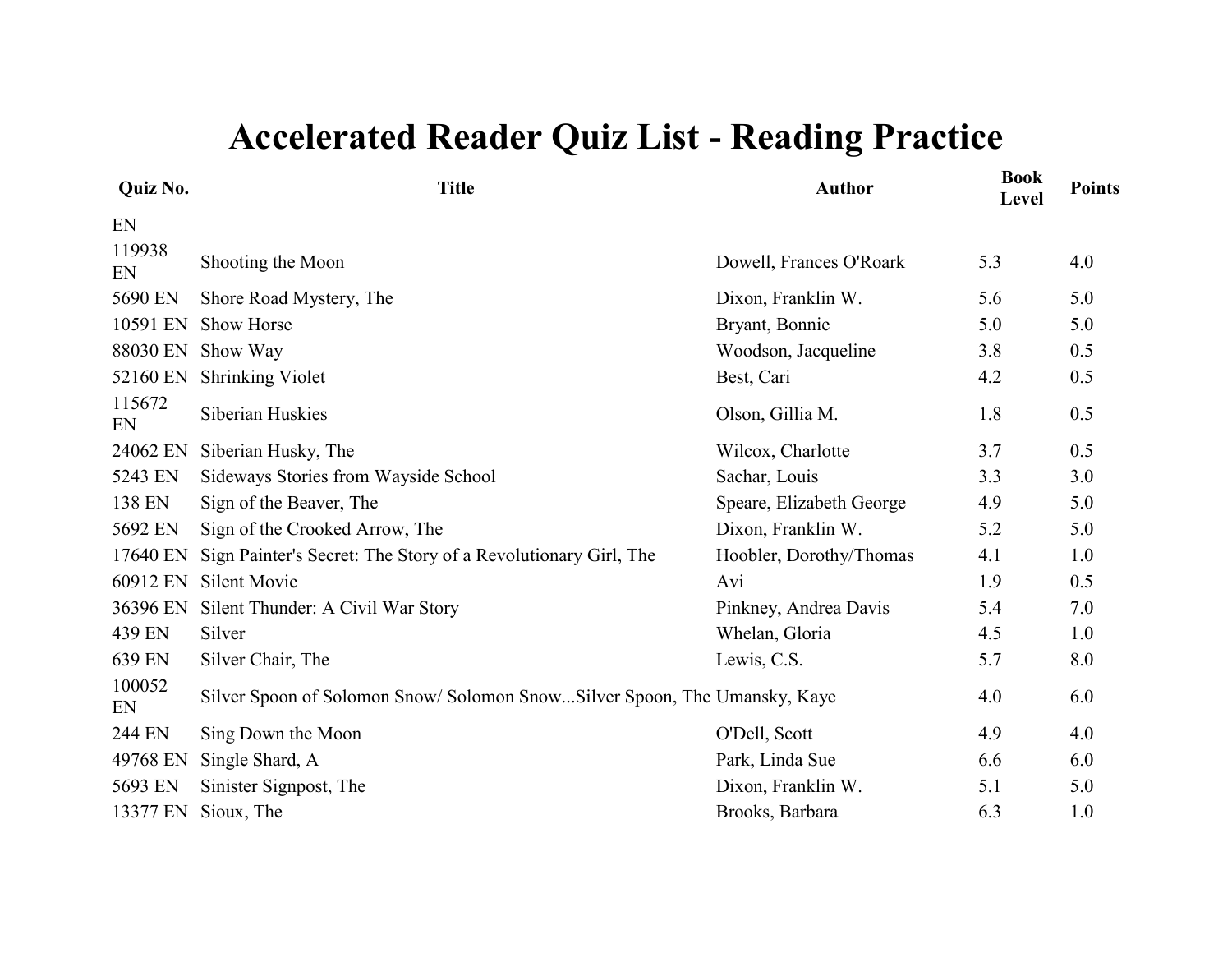| Quiz No.     | <b>Title</b>                                  | <b>Author</b>      | <b>Book</b><br>Level | <b>Points</b> |
|--------------|-----------------------------------------------|--------------------|----------------------|---------------|
|              | 45656 EN Sir Francis Drake (Famous Explorers) | Larkin, Tanya      | 4.8                  | 0.5           |
| 45657 EN     | Sir Walter Raleigh (Famous Explorers)         | Larkin, Tanya      | 4.1                  | 0.5           |
| 69062 EN     | Sirens and Sea Monsters                       | Osborne, Mary Pope | 5.3                  | 1.0           |
| 20916 EN     | Sisters                                       | Paulsen, Gary      | 5.4                  | 1.0           |
| 104622<br>EN | Sisters Grimm: The Fairy-Tale Detectives, The | Buckley, Michael   | 5.2                  | 9.0           |
| 105934<br>EN | Sisters Grimm: The Unusual Suspects, The      | Buckley, Michael   | 5.4                  | 9.0           |
| 74836 EN     | <b>Sitting Bull</b>                           | Trumbauer, Lisa    | 2.4                  | 0.5           |
| 26945 EN     | <b>Six Empty Pockets</b>                      | Curtis, Matt       | 2.5                  | 0.5           |
| 245 EN       | Sixth Grade Can Really Kill You               | deClements, Barthe | 4.3                  | 4.0           |
| 5385 EN      | <b>Skateboard Tough</b>                       | Christopher, Matt  | 4.5                  | 3.0           |
| 65772 EN     | Skateboarding                                 | Vieregger, K.E.    | 4.8                  | 0.5           |
| 127526<br>EN | <b>Skater's Secret</b>                        | Maddox, Jake       | 3.5                  | 1.0           |
| 74872 EN     | Skeleton in the Smithsonian, The              | Roy, Ron           | 4.1                  | 1.0           |
| 52617 EN     | Skeleton Man                                  | Bruchac, Joseph    | 4.8                  | 3.0           |
| 10690 EN     | <b>Skeletons Don't Play Tubas</b>             | Dadey/Jones        | 3.8                  | 1.0           |
| 28292 EN     | Skellig                                       | Almond, David      | 3.5                  | 4.0           |
| 32275 EN     | Skin I'm In, The                              | Flake, Sharon G.   | 4.1                  | 4.0           |
| 342 EN       | Skinnybones                                   | Park, Barbara      | 4.1                  | 3.0           |
| 10691 EN     | <b>Sky Babies</b>                             | Delton, Judy       | 3.4                  | 1.0           |
| 80137 EN     | Slam Dunk                                     | Hirschfeld, Robert | 4.4                  | 3.0           |
| 117037       | Slam Dunk!                                    | Robinson, Sharon   | 3.6                  | 3.0           |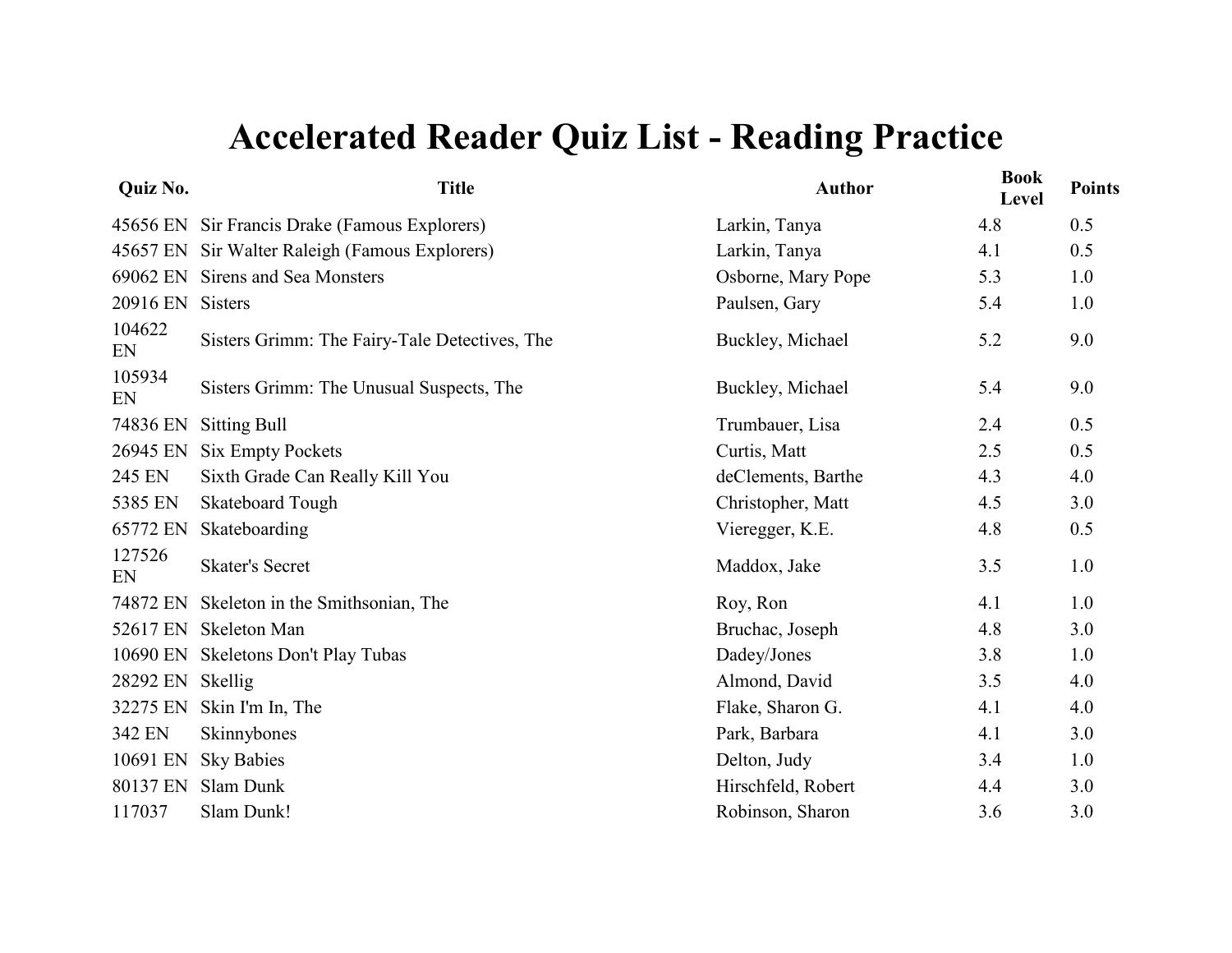| Quiz No.     | <b>Title</b>                                     | <b>Author</b>          | <b>Book</b><br>Level | <b>Points</b> |
|--------------|--------------------------------------------------|------------------------|----------------------|---------------|
| EN           |                                                  |                        |                      |               |
| 10692 EN     | Slam Dunk Saturday                               | Marzollo, Jean         | 3.2                  | 1.0           |
| 115378<br>EN | <b>Slam Dunk Shoes</b>                           | Maddox, Jake           | 3.9                  | 1.0           |
| <b>82 EN</b> | Slave Dancer, The                                | Fox, Paula             | 6.0                  | 6.0           |
| 24976 EN     | Slender Ella and Her Fairy Hogfather             | Sathre, Vivian         | 2.8                  | 0.5           |
| 69016 EN     | Sliding into Home                                | Butler, Dori Hillestad | 3.7                  | 7.0           |
| 72848 EN     | Slippery Slope, The                              | Snicket, Lemony        | 7.1                  | 9.0           |
| 25941 EN     | Slumber Party Secret, The                        | Keene, Carolyn         | 2.9                  | 1.0           |
| 16150 EN     | Small Steps: The Year I Got Polio                | Kehret, Peg            | 5.2                  | 4.0           |
| 132069<br>EN | Smart Kid's Guide to Social Networking Online, A | Jakubiak, David J.     | 4.9                  | 0.5           |
| 130734<br>EN | Smoke Mountain                                   | Hunter, Erin           | 4.8                  | 9.0           |
| 83 EN        | Smoky, the Cow Horse                             | James, Will            | 6.5                  | 13.0          |
| 122369<br>EN | <b>Snack Attack</b>                              | Krensky, Stephen       | 0.7                  | 0.5           |
| 14694 EN     | Snack Attack Mystery, The                        | Levy, Elizabeth        | 2.9                  | 0.5           |
| 448 EN       | <b>Snaggle Doodles</b>                           | Giff, Patricia Reilly  | 2.6                  | 1.0           |
| 50992 EN     | Snakes (Pebble Books)                            | Rustad, Martha E. H.   | 0.9                  | 0.5           |
| 6594 EN      | Snakes (Zoobooks)                                | Wexo, John Bonnett     | 5.7                  | 0.5           |
| 9045 EN      | Sneetches and Other Stories, The                 | Seuss, Dr.             | 3.4                  | 0.5           |
| 440 EN       | <b>Snot Stew</b>                                 | Wallace, Bill          | 3.2                  | 2.0           |
| 28079 EN     | Snow                                             | Shulevitz, Uri         | 1.6                  | 0.5           |
|              |                                                  |                        |                      |               |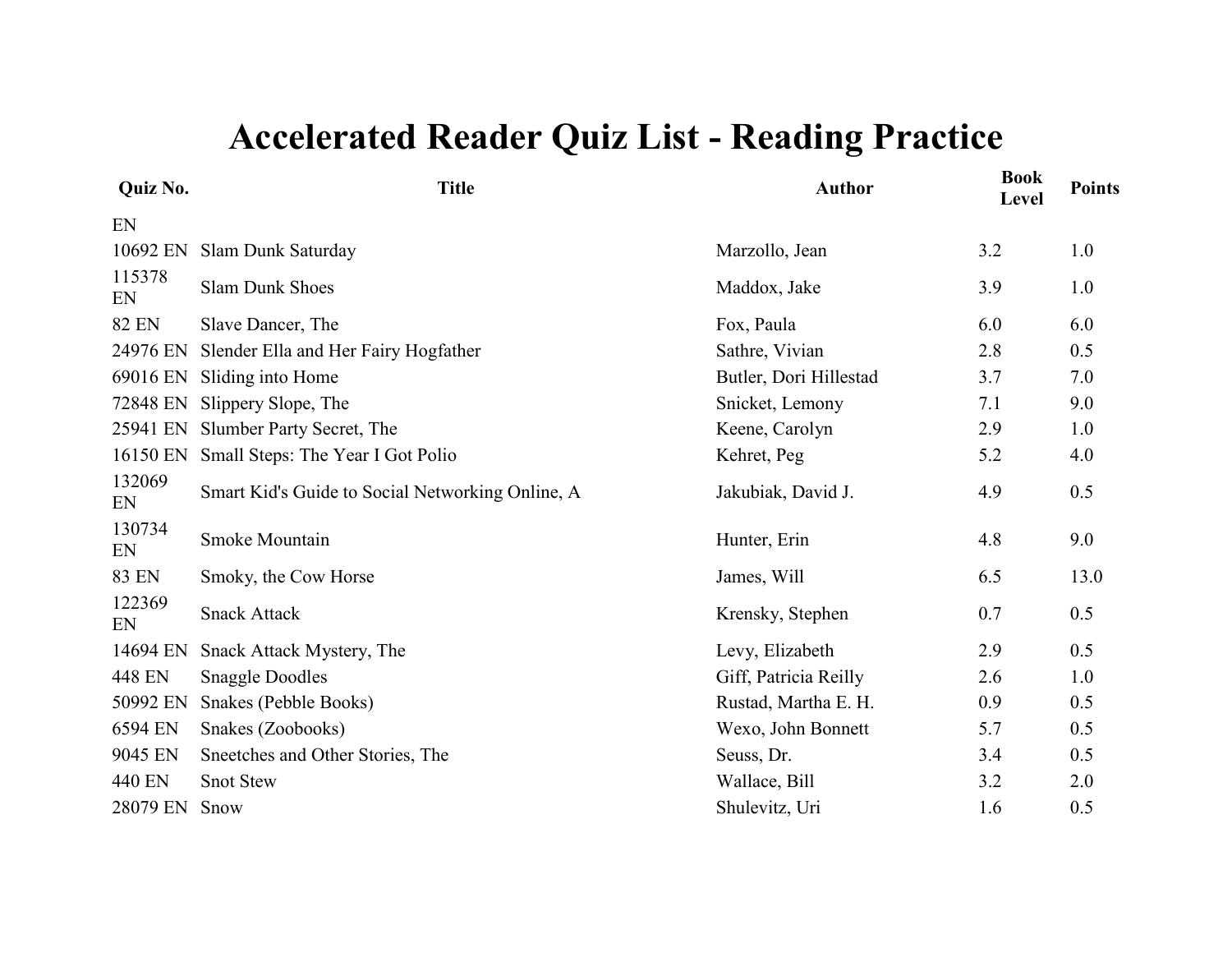| Quiz No.     | <b>Title</b>                                                     | <b>Author</b>             | <b>Book</b><br>Level | <b>Points</b> |
|--------------|------------------------------------------------------------------|---------------------------|----------------------|---------------|
| 26843 EN     | Snow Leopards and Their Babies                                   | Johnston, Marianne        | 4.3                  | 0.5           |
| <b>85 EN</b> | <b>Snow Treasure</b>                                             | McSwigan, Marie           | 5.3                  | 5.0           |
| 14750 EN     | Snowballs                                                        | Ehlert, Lois              | 1.3                  | 0.5           |
| 139 EN       | Snowbird, The                                                    | Calvert, Patricia         | 5.2                  | 7.0           |
| 5313 EN      | Snowbound Mystery                                                | Warner, Gertrude Chandler | 3.4                  | 3.0           |
| 441 EN       | Snowbound with Betsy                                             | Haywood, Carolyn          | 3.7                  | 3.0           |
| 110863<br>EN | Snowflake                                                        | Weyn, Suzanne             | 3.1                  | 0.5           |
| 27678 EN     | Snowflake Bentley                                                | Martin, Jacqueline Briggs | 4.4                  | 0.5           |
| 18646 EN     | Snowman Storybook, The                                           | Briggs, Raymond           | 2.5                  | 0.5           |
| 118105<br>EN | Snowplows                                                        | Lindeen, Mary             | 1.4                  | 0.5           |
| 6092 EN      | Snowy Day, The                                                   | Keats, Ezra Jack          | 2.5                  | 0.5           |
| 17641 EN     | So Far from Home: The Diary of Mary Driscoll, an Irish Mill Girl | Denenberg, Barry          | 4.4                  | 3.0           |
| 39885 EN     | So You Want to Be President?                                     | St. George, Judith        | 4.8                  | 0.5           |
| 5386 EN      | Soccer Halfback                                                  | Christopher, Matt         | 4.6                  | 4.0           |
| 6293 EN      | Soccer Sam                                                       | Marzollo, Jean            | 2.6                  | 0.5           |
| 25945 EN     | Soccer Shoe Clue, The                                            | Keene, Carolyn            | 3.0                  | 1.0           |
| 40558 EN     | Soil (Simply Science)                                            | Flanagan, Alice K.        | 3.5                  | 0.5           |
| 68109 EN     | Sojourner Truth                                                  | Frost, Helen              | 2.3                  | 0.5           |
|              | 89619 EN Sojourner Truth: Freedom Fighter                        | Krohn, Katherine          | 3.9                  | 0.5           |
|              | 40568 EN Solar System (Simply Science), The                      | Rau, Dana Meachen         | 4.0                  | 0.5           |
|              | 20135 EN Soldier's Heart                                         | Paulsen, Gary             | 5.7                  | 2.0           |
|              | 40559 EN Solids, Liquids, Gases (Simply Science)                 | Simon, Charnan            | 3.6                  | 0.5           |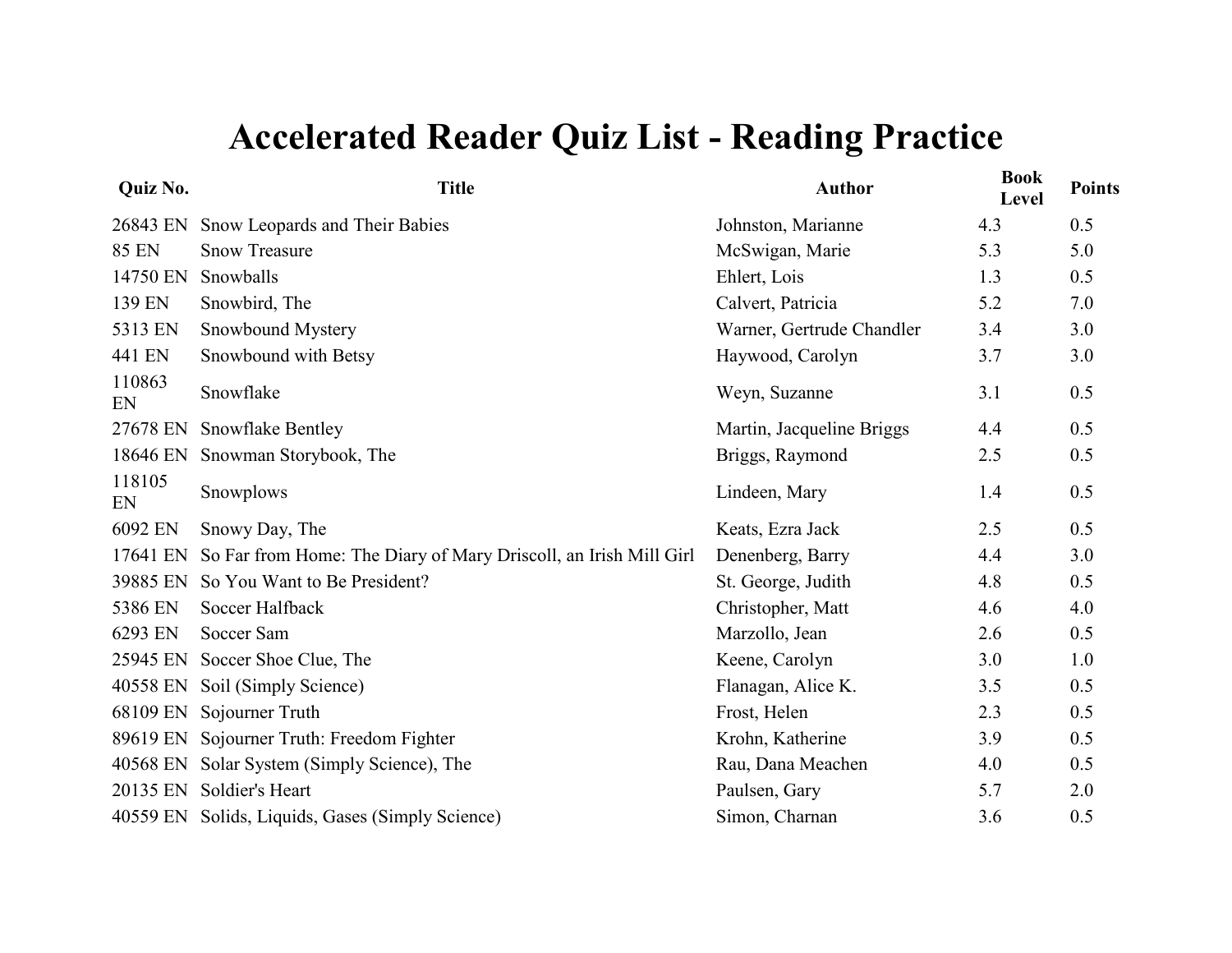| Quiz No.     | <b>Title</b>                                    | <b>Author</b>            | <b>Book</b><br>Level | <b>Points</b> |
|--------------|-------------------------------------------------|--------------------------|----------------------|---------------|
|              | 45332 EN Some Things Are Scary                  | Heide, Florence Parry    | 3.3                  | 0.5           |
| 10252 EN     | Someone Was Watching                            | Patneaude, David         | 4.5                  | 6.0           |
| 5490 EN      | Song and Dance Man                              | Ackerman, Karen          | 4.0                  | 0.5           |
| 14695 EN     | Song Lee and the Hamster Hunt                   | Kline, Suzy              | 2.9                  | 0.5           |
| 30631 EN     | Song Lee and the "I Hate You" Notes             | Kline, Suzy              | 3.3                  | 0.5           |
| 9296 EN      | Song Lee in Room 2B                             | Kline, Suzy              | 3.0                  | 1.0           |
| 84962 EN     | Song of the Water Boatman: And Other Pond Poems | Sidman, Joyce            | 5.0                  | 0.5           |
| 24938 EN     | Sonny's Secret                                  | Delton, Judy             | 3.5                  | 1.0           |
| 45333 EN     | Sorry                                           | Van Leeuwen, Jean        | 3.3                  | 0.5           |
| 28506 EN     | Sort of Forever                                 | Warner, Sally            | 4.5                  | 5.0           |
| 118129<br>EN | Sound                                           | Manolis, Kay             | 3.3                  | 0.5           |
| 45182 EN     | Sound (Simply Science)                          | Stille, Darlene R.       | 3.2                  | 0.5           |
| <b>84 EN</b> | Sounder                                         | Armstrong, William H.    | 5.3                  | 3.0           |
| 67827 EN     | Souperchicken                                   | Auch, Mary Jane          | 3.0                  | 0.5           |
| 116708<br>EN | Soupy Saturdays with the Pain & the Great One   | Blume, Judy              | 2.8                  | 1.0           |
| 15743 EN     | South Carolina (One Nation)                     | Capstone-Geography-Dept. | 4.3                  | 0.5           |
| 30768 EN     | South Dakota (One Nation)                       | Kummer, Patricia K.      | 5.0                  | 0.5           |
| 25210 EN     | Space Dog in Trouble                            | Standiford, Natalie      | 3.1                  | 1.0           |
| 56052 EN     | Space Shuttle (High-Tech Vehicles), The         | Amato, William           | 3.2                  | 0.5           |
| 138143<br>EN | Spaceheadz                                      | Scieszka, Jon            | 4.2                  | 2.0           |
| 64285 EN     | Spider and the Fly, The                         | Howitt/DiTerlizzi        | 4.8                  | 0.5           |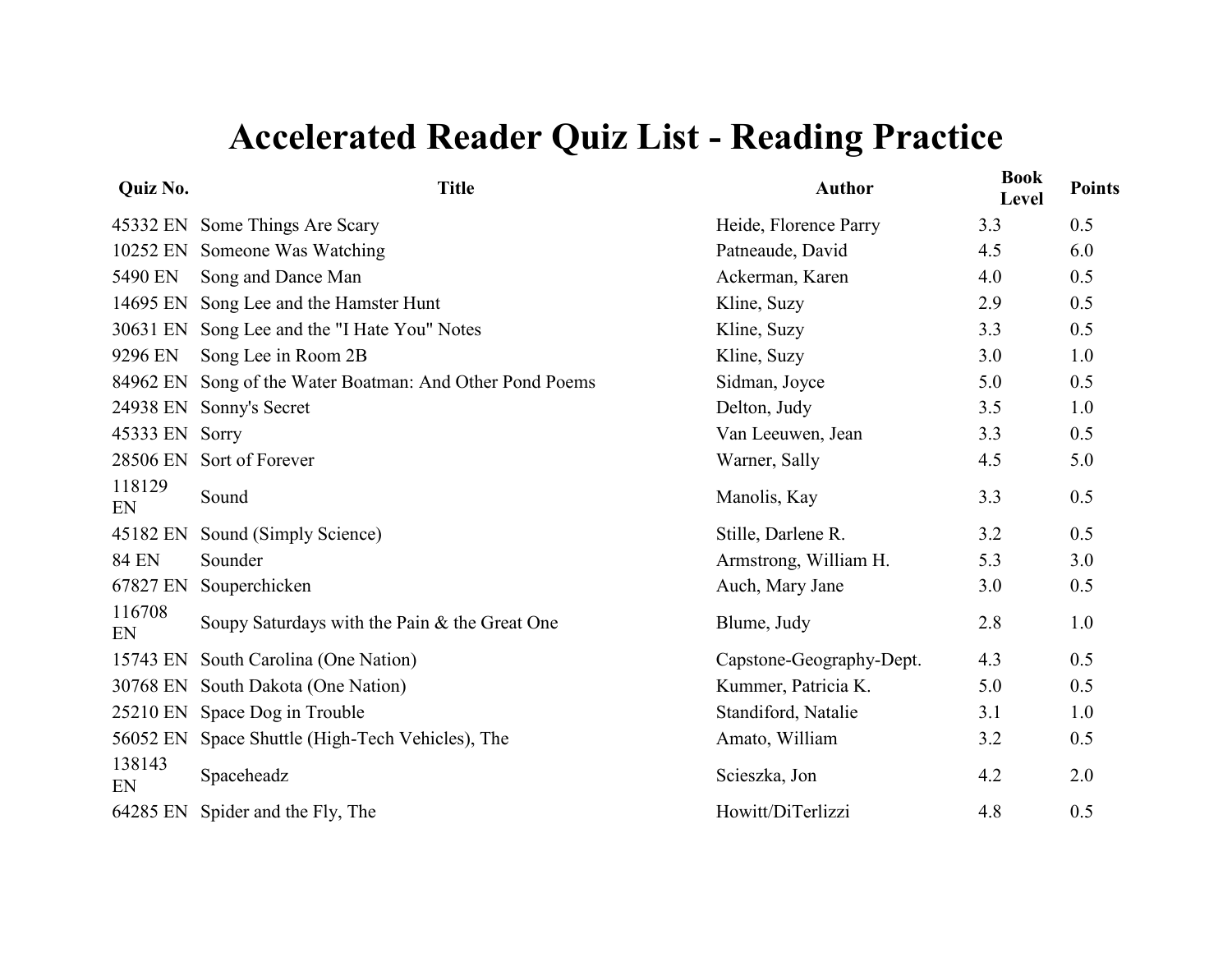| Quiz No.     | <b>Title</b>                       | <b>Author</b>        | <b>Book</b><br>Level | <b>Points</b> |
|--------------|------------------------------------|----------------------|----------------------|---------------|
| 28310 EN     | Spider Storch's Fumbled Field Trip | Willner-Pardo, Gina  | 3.3                  | 1.0           |
| 28308 EN     | Spider Storch's Teacher Torture    | Willner-Pardo, Gina  | 3.4                  | 1.0           |
| 6595 EN      | Spiders (Zoobooks)                 | Biel, Timothy Levi   | 5.2                  | 0.5           |
| 75209 EN     | Spinosaurus                        | Cohen, Daniel        | 2.8                  | 0.5           |
| 46474 EN     | Splash!                            | Dewey/Aruego         | 1.6                  | 0.5           |
| 108582<br>EN | <b>Sponges</b>                     | Rake, Jody Sullivan  | 1.9                  | 0.5           |
| 34914 EN     | Spooky Spells                      | Jones/Dadey          | 3.7                  | 1.0           |
| 79473 EN     | <b>Sports Cars</b>                 | Doeden, Matt         | 2.6                  | 0.5           |
| 25557 EN     | <b>Spring Break</b>                | Hurwitz, Johanna     | 4.7                  | 3.0           |
| 45183 EN     | Spring (Simply Science)            | Stille, Darlene R.   | 3.4                  | 0.5           |
| 5387 EN      | <b>Spring Training</b>             | Freeman, Mark        | 3.8                  | 4.0           |
| 65431 EN     | Spy Cat                            | Kehret, Peg          | 4.6                  | 5.0           |
| 17642 EN     | Spy in the King's Colony, A        | Banim, Lisa          | 4.4                  | 2.0           |
| 80956 EN     | Spy in the White House, A          | Roy, Ron             | 3.9                  | 1.0           |
| 46371 EN     | Squares                            | Burke, Jennifer S.   | 2.0                  | 0.5           |
| 5388 EN      | Squeeze Play                       | Freeman, Mark        | 4.8                  | 4.0           |
| 108583<br>EN | Squids                             | Rake, Jody Sullivan  | 1.8                  | 0.5           |
| 74847 EN     | Squirrels                          | Townsend, Emily Rose | 1.6                  | 0.5           |
| 442 EN       | Stage Fright                       | Martin, Ann M.       | 3.5                  | 3.0           |
| 58030 EN     | Stage Fright on a Summer Night     | Osborne, Mary Pope   | 3.3                  | 1.0           |
| 61275 EN     | <b>Stand Tall</b>                  | Bauer, Joan          | 3.9                  | 5.0           |
| 119939       | Stand Tall, Abe Lincoln            | St. George, Judith   | 4.1                  | 1.0           |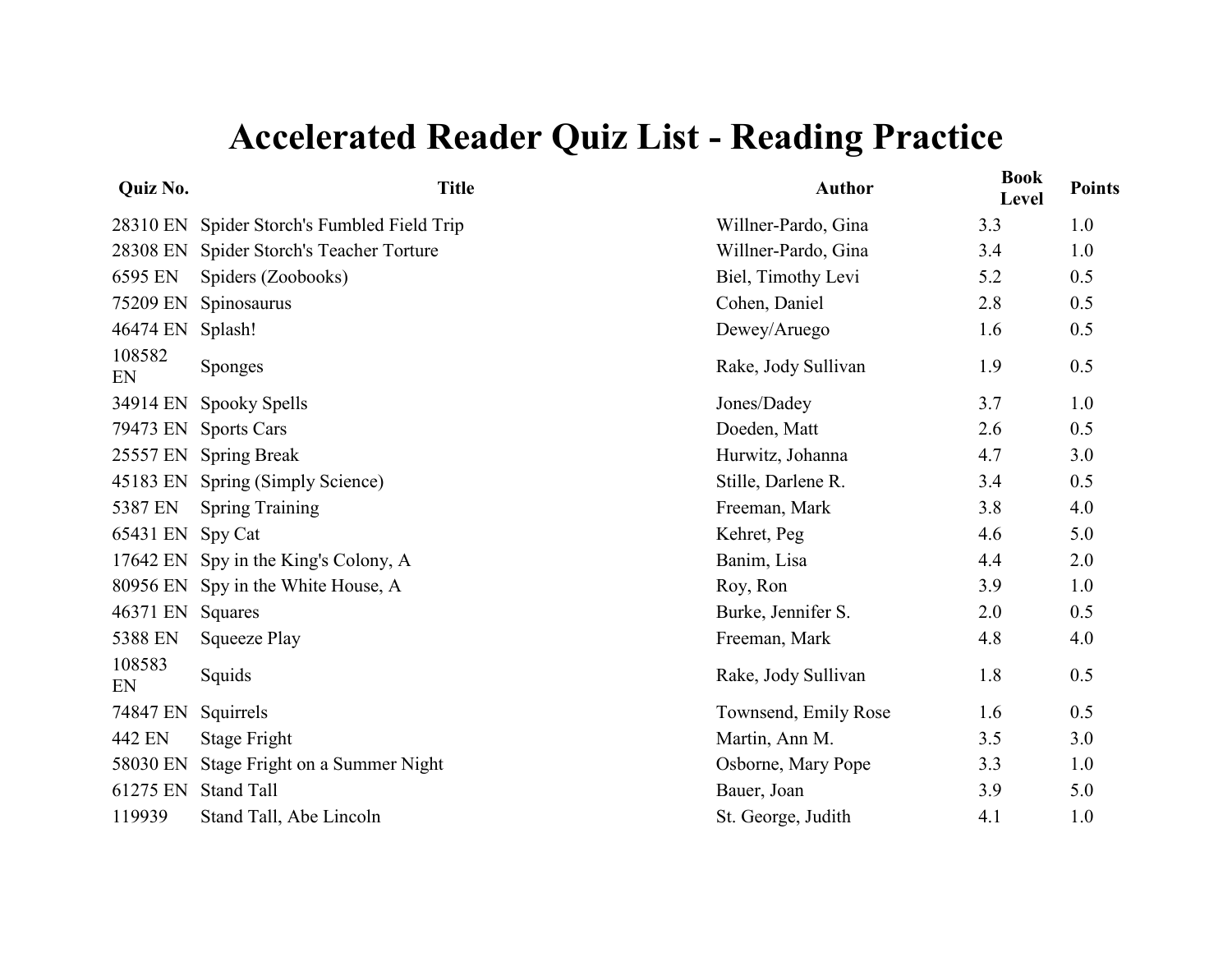| Quiz No.     | <b>Title</b>                                                   | <b>Author</b>         | <b>Book</b><br>Level | <b>Points</b> |
|--------------|----------------------------------------------------------------|-----------------------|----------------------|---------------|
| EN           |                                                                |                       |                      |               |
| 54446 EN     | Stand Tall, Molly Lou Melon                                    | Lovell, Patty         | 3.5                  | 0.5           |
| 25224 EN     | Standing in the Light: The Captive Diary of Catharine Carey    | Osborne, Mary Pope    | 5.1                  | 4.0           |
| 14696 EN     | Stanley and the Magic Lamp                                     | Brown, Jeff           | 3.7                  | 1.0           |
| 123843<br>EN | Star-Spangled Banner in Translation: What It Really Means, The | Raum, Elizabeth       | 4.7                  | 0.5           |
| 41562 EN     | Stargirl                                                       | Spinelli, Jerry       | 4.2                  | 6.0           |
| 105802<br>EN | Starlight                                                      | Earhart, Kristin      | 2.5                  | 0.5           |
| 52610 EN     | Starving Time: Elizabeth's Diary, Book Two, The                | Hermes, Patricia      | 3.2                  | 2.0           |
| 108176<br>EN | <b>States of Matter</b>                                        | Slade, Suzanne        | 5.1                  | 0.5           |
| 13179 EN     | Statue of Liberty, The                                         | Sorensen, Lynda       | 5.1                  | 0.5           |
| 72168 EN     | Steadfast Tin Soldier (Read It! Readers), The                  | Blackaby, Susan       | 2.8                  | 0.5           |
| 76592 EN     | <b>Stealing Home</b>                                           | Christopher, Matt     | 4.1                  | 3.0           |
| 55177 EN     | Steamboat Annie and the Thousand-Pound Catfish                 | Wright, Catherine     | 4.8                  | 0.5           |
| 112791<br>EN | Stegosaurus                                                    | Mattern, Joanne       | 1.8                  | 0.5           |
| 7193 EN      | Stellaluna                                                     | Cannon, Janell        | 3.5                  | 0.5           |
| 122717<br>EN | Step Fourth, Mallory!                                          | Friedman, Laurie      | 4.5                  | 3.0           |
| 36201 EN     | <b>Still-Life Stew</b>                                         | Pittman, Helena Clare | 2.8                  | 0.5           |
| 59388 EN     | <b>Stink Alley</b>                                             | Gilson, Jamie         | 4.1                  | 5.0           |
| 121642<br>EN | Stink and the Great Guinea Pig Express                         | McDonald, Megan       | 3.7                  | 1.0           |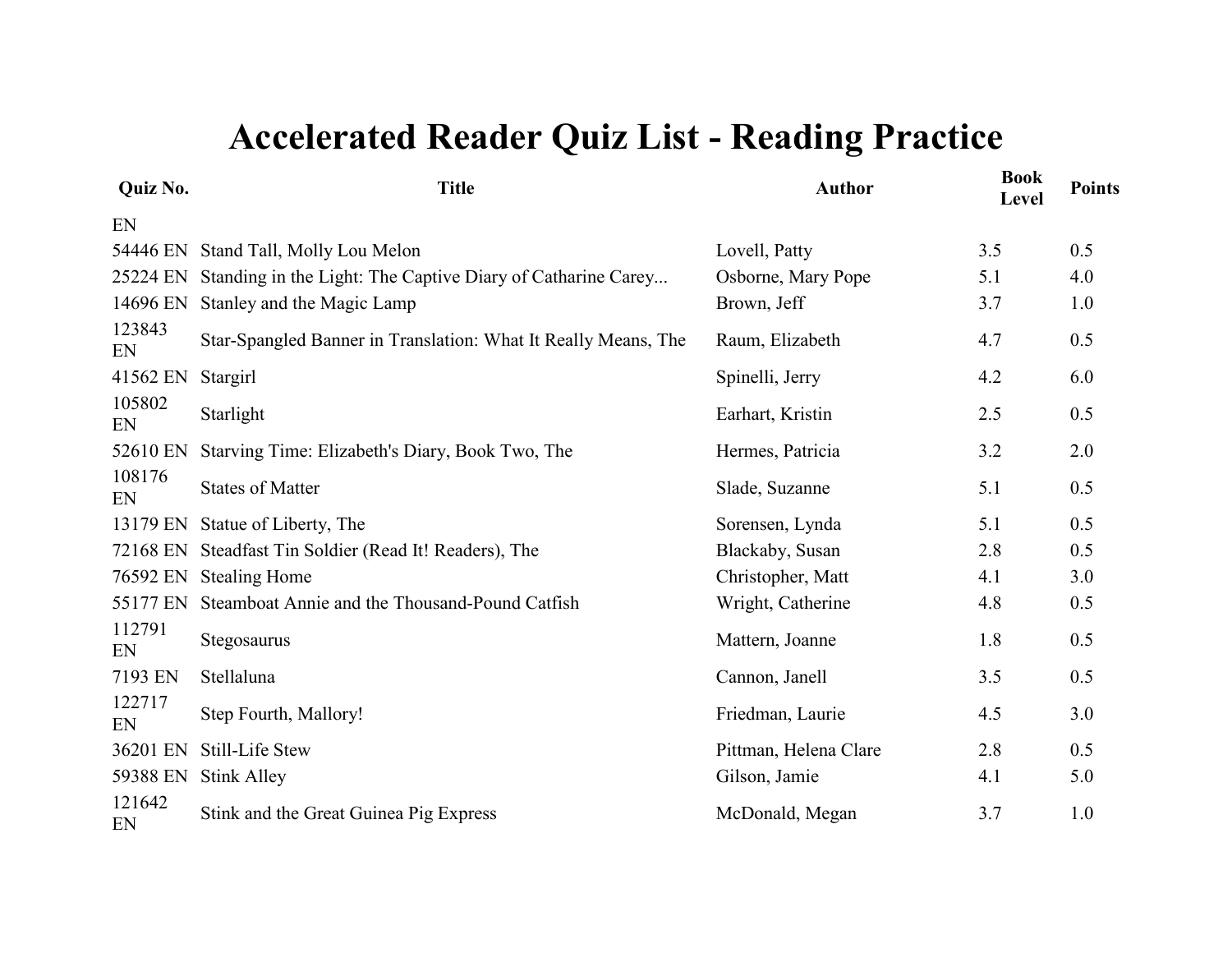| <b>Quiz No.</b> | <b>Title</b>                                                         | <b>Author</b>           | <b>Book</b><br>Level | <b>Points</b> |
|-----------------|----------------------------------------------------------------------|-------------------------|----------------------|---------------|
| 107295<br>EN    | Stink and the Incredible Super-Galactic Jawbreaker                   | McDonald, Megan         | 3.2                  | 1.0           |
| 86218 EN        | Stink: The Incredible Shrinking Kid                                  | McDonald, Megan         | 3.0                  | 1.0           |
| 7165 EN         | Stinky Cheese Man and Other Fairly Stupid Tales, The                 | Scieszka, Jon           | 3.4                  | 0.5           |
| 293 EN          | <b>Stone Fox</b>                                                     | Gardiner, John Reynolds | 4.0                  | 1.0           |
| 5491 EN         | Stone Soup                                                           | Brown, Marcia           | 3.3                  | 0.5           |
| 18837 EN        | Stones in Water                                                      | Napoli, Donna Jo        | 4.2                  | 7.0           |
| 137598<br>EN    | <b>Storm Warning</b>                                                 | Park, Linda Sue         | 4.6                  | 6.0           |
| 58636 EN        | Stormchaser                                                          | Stewart, Paul           | 5.4                  | 11.0          |
| 5441 EN         | Stormy                                                               | Kjelgaard, Jim          | 6.9                  | 6.0           |
| 5492 EN         | Story About Ping, The                                                | Flack, Marjorie         | 4.3                  | 0.5           |
| 16297 EN        | Story of Abraham Lincoln: President for the People, The              | Weinberg, Larry         | 6.1                  | 2.0           |
| 16298 EN        | Story of Alexander Graham Bell: Inventor of the Telephone, The       | Davidson, Margaret      | 5.7                  | 2.0           |
| 16299 EN        | Story of Annie Sullivan: Helen Keller's Teacher, The                 | Selden, Bernice         | 5.8                  | 2.0           |
| 34898 EN        | Story of Babar, The                                                  | Brunhoff, Jean de       | 3.9                  | 0.5           |
| 16300 EN        | Story of Babe Ruth: Baseball's Greatest Legend, The                  | Eisenberg, Lisa         | 6.0                  | 2.0           |
| 16301 EN        | Story of Benjamin Franklin: Amazing American, The                    | Davidson, Margaret      | 5.2                  | 2.0           |
| 16303 EN        | Story of Christopher Columbus: Admiral of the Ocean Sea, The         | Osborne, Mary Pope      | 5.3                  | 2.0           |
| 16304 EN        | Story of Davy Crockett: Frontier Hero, The                           | Retan, Walter           | 6.2                  | 4.0           |
| 5493 EN         | Story of Ferdinand, The                                              | Leaf, Munro             | 3.7                  | 0.5           |
| 16305 EN        | Story of Frederick Douglass: Voice of Freedom, The                   | Weiner, Eric            | 4.3                  | 3.0           |
|                 | 16306 EN Story of George Bush: The 41st President United States, The | Sufrin, Mark            | 5.9                  | 2.0           |
|                 | 16307 EN Story of George Washington: Quiet Hero, The                 | Milton, Joyce           | 5.1                  | 2.0           |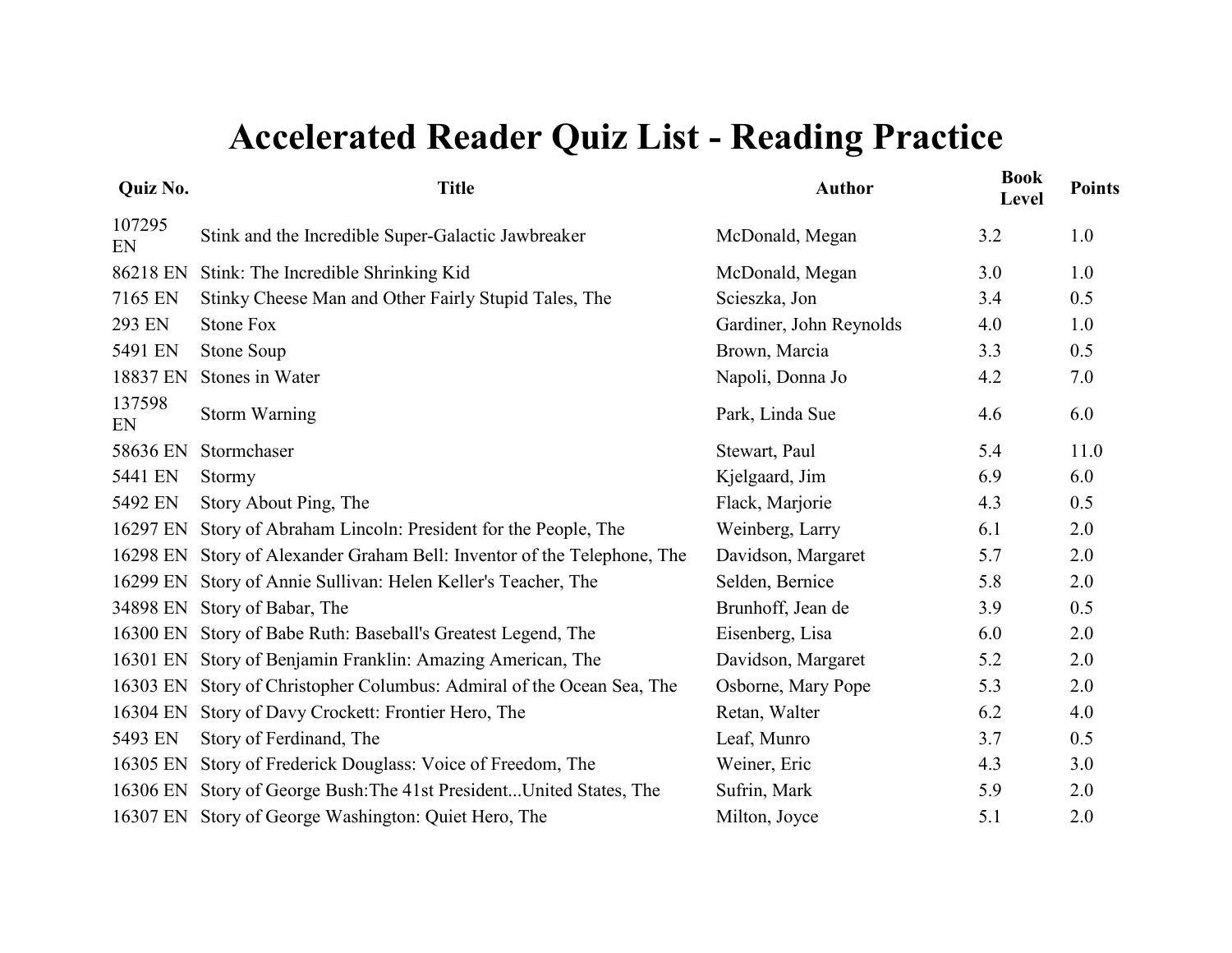| Quiz No.     | <b>Title</b>                                                           | <b>Author</b>             | <b>Book</b><br>Level | <b>Points</b> |
|--------------|------------------------------------------------------------------------|---------------------------|----------------------|---------------|
|              | 16308 EN Story of Harriet Tubman: ConductorUnderground Railroad, The   | McMullan, Kate            | 4.7                  | 3.0           |
|              | 16310 EN Story of Jackie Robinson: Bravest Man in Baseball, The        | Davidson, Margaret        | 5.4                  | 2.0           |
|              | 16312 EN Story of Junipero Serra: Brave Adventurer, The                | White, Florence Meiman    | 5.9                  | 2.0           |
|              | 16320 EN Story of Shirley Temple Black: Hollywood's Youngest Star, The | Fiori, Carlo              | 6.9                  | 2.0           |
|              | 16321 EN Story of Sitting Bull: Great Sioux Chief, The                 | Eisenberg, Lisa           | 6.5                  | 3.0           |
| 16322 EN     | Story of Squanto: First Friend to the Pilgrims, The                    | Dubowski, Cathy East      | 5.3                  | 2.0           |
| 16323 EN     | Story of Thurgood Marshall: Justice for All, The                       | Arthur, Joe               | 6.4                  | 3.0           |
|              | 16325 EN Story of Walt Disney: Maker of Magical Worlds, The            | Selden, Bernice           | 5.8                  | 2.0           |
| 40000 EN     | Straight Line Wonder, The                                              | Fox, Mem                  | 3.6                  | 0.5           |
| <b>86 EN</b> | <b>Strawberry Girl</b>                                                 | Lenski, Lois              | 4.8                  | 6.0           |
| 45453 EN     | Stray Dog, The                                                         | Sassa/Simont              | 1.7                  | 0.5           |
| 6093 EN      | Strega Nona: An Old Tale Retold and Illustrated                        | De Paola, Tomie           | 3.9                  | 0.5           |
| 82300 EN     | Strega Nona: Her Story                                                 | De Paola, Tomie           | 3.7                  | 0.5           |
| 5442 EN      | Strider                                                                | Cleary, Beverly           | 4.8                  | 3.0           |
| 140 EN       | String in the Harp, A.                                                 | Bond, Nancy               | 5.2                  | 17.0          |
| 5389 EN      | Stroke of Luck                                                         | Hughes, Dean              | 4.2                  | 2.0           |
| 59373 EN     | Strong Right Arm: The Story of Mamie "Peanut" Johnson, A               | Green, Michelle Y.        | 5.1                  | 3.0           |
| 108183<br>EN | Structure of Atoms, The                                                | Slade, Suzanne            | 5.7                  | 0.5           |
| 113746<br>EN | Summer Ball                                                            | Lupica, Mike              | 5.3                  | 10.0          |
| 42448 EN     | <b>Summer Battles</b>                                                  | Blakeslee, Ann R.         | 4.6                  | 4.0           |
|              | 50955 EN Summer Camp Mystery, The                                      | Warner, Gertrude Chandler | 4.2                  | 2.0           |
|              | 17643 EN Summer of Dreams: The Story of a World's Fair Girl, The       | Hoobler, Dorothy/Thomas   | 4.4                  | 1.0           |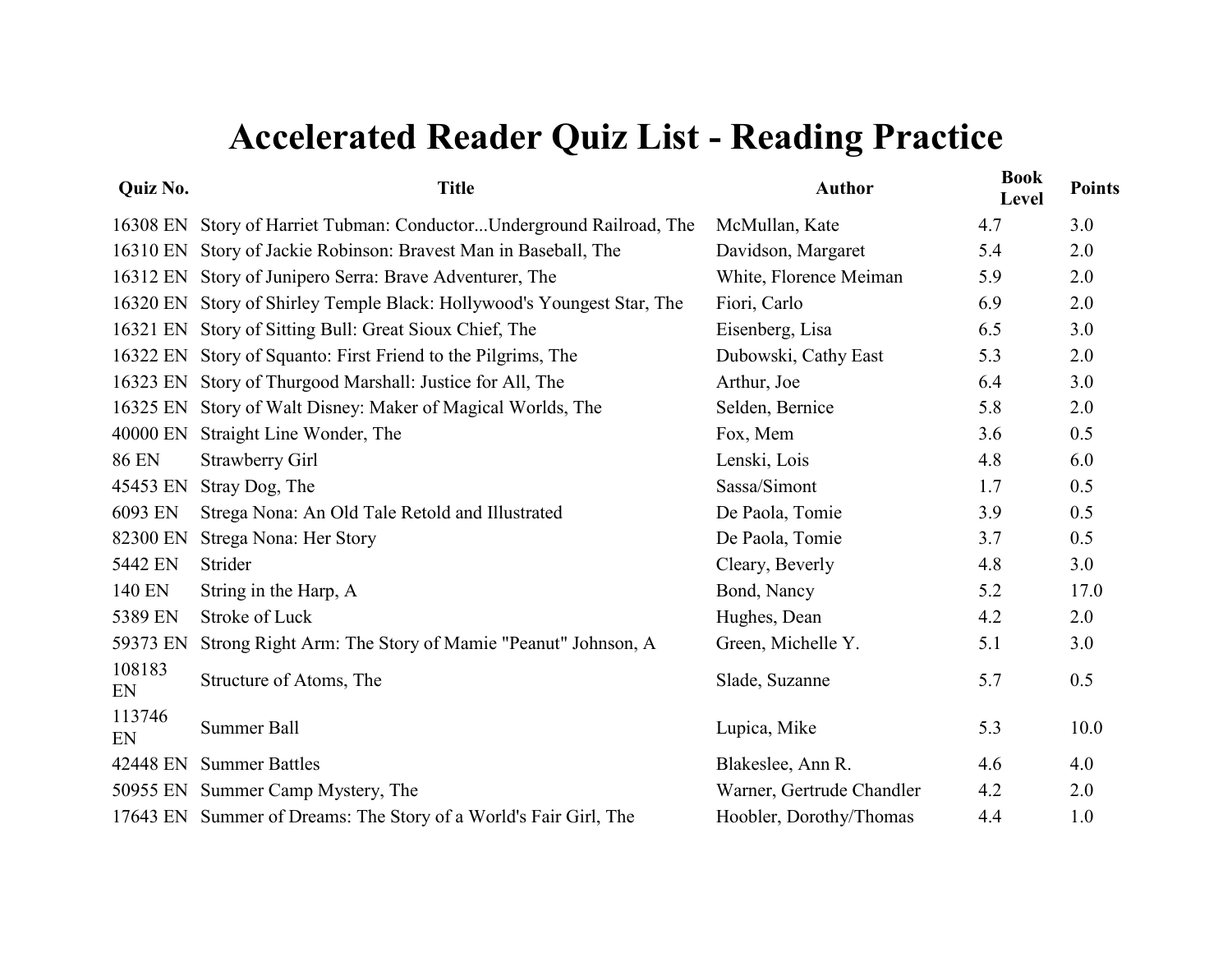| Quiz No.     | <b>Title</b>                                                           | <b>Author</b>             | <b>Book</b><br>Level | <b>Points</b> |
|--------------|------------------------------------------------------------------------|---------------------------|----------------------|---------------|
| 49792 EN     | Summer of Riley, The                                                   | Bunting, Eve              | 3.8                  | 4.0           |
|              | 76983 EN Summer of the Sea Serpent                                     | Osborne, Mary Pope        | 3.8                  | 1.0           |
| <b>87 EN</b> | Summer of the Swans, The                                               | Byars, Betsy              | 4.9                  | 4.0           |
| 24950 EN     | Summer Reading Is Killing Me!                                          | Scieszka, Jon             | 3.9                  | 1.0           |
| 45184 EN     | Summer (Simply Science)                                                | Stille, Darlene R.        | 3.5                  | 0.5           |
| 29973 EN     | <b>Summer Song</b>                                                     | Masters, Susan Rowan      | 4.8                  | 4.0           |
| 61259 EN     | Summer Sun Risin'                                                      | Nikola-Lisa, W.           | 1.9                  | 0.5           |
| 4763 EN      | Sun and Stars                                                          | Welsbacher, Anne          | 3.7                  | 0.5           |
| 19549 EN     | Sun & Spoon                                                            | Henkes, Kevin             | 4.9                  | 3.0           |
|              | 68148 EN Sun, the Rain, and the Apple SeedJohnny Appleseed's Life, The | Durrant, Lynda            | 5.0                  | 6.0           |
| 84588 EN     | Sun (The Solar System), The                                            | Winrich, Ralph            | 3.7                  | 0.5           |
| 71650 EN     | Sunflower (Watch It Grow)                                              | Watts, Barrie             | 3.8                  | 0.5           |
| 14885 EN     | Sunset of the Sabertooth                                               | Osborne, Mary Pope        | 3.0                  | 1.0           |
| 59853 EN     | Sunsets of the West                                                    | Johnston, Tony            | 2.7                  | 0.5           |
| 104778<br>EN | Super Fly Guy                                                          | Arnold, Tedd              | 1.7                  | 0.5           |
| 58782 EN     | <b>Super Storms</b>                                                    | Simon, Seymour            | 3.8                  | 0.5           |
| 5390 EN      | Supercharged Infield                                                   | Christopher, Matt         | 4.5                  | 3.0           |
| 59492 EN     | SuperCroc and the Origin of Crocodiles                                 | Sloan, Christopher        | 8.4                  | 2.0           |
| 443 EN       | Superfudge                                                             | Blume, Judy               | 3.4                  | 4.0           |
| 5391 EN      | Superstar Team                                                         | Hughes, Dean              | 3.8                  | 2.0           |
| 5302 EN      | Surprise Island                                                        | Warner, Gertrude Chandler | 4.2                  | 3.0           |
| 64752 EN     | Survival in the Storm: The Dust Bowl Diary of Grace Edwards            | Janke, Katelan            | 6.4                  | 6.0           |
| 60652 EN     | Surviving the Applewhites                                              | Tolan, Stephanie S.       | 5.5                  | 7.0           |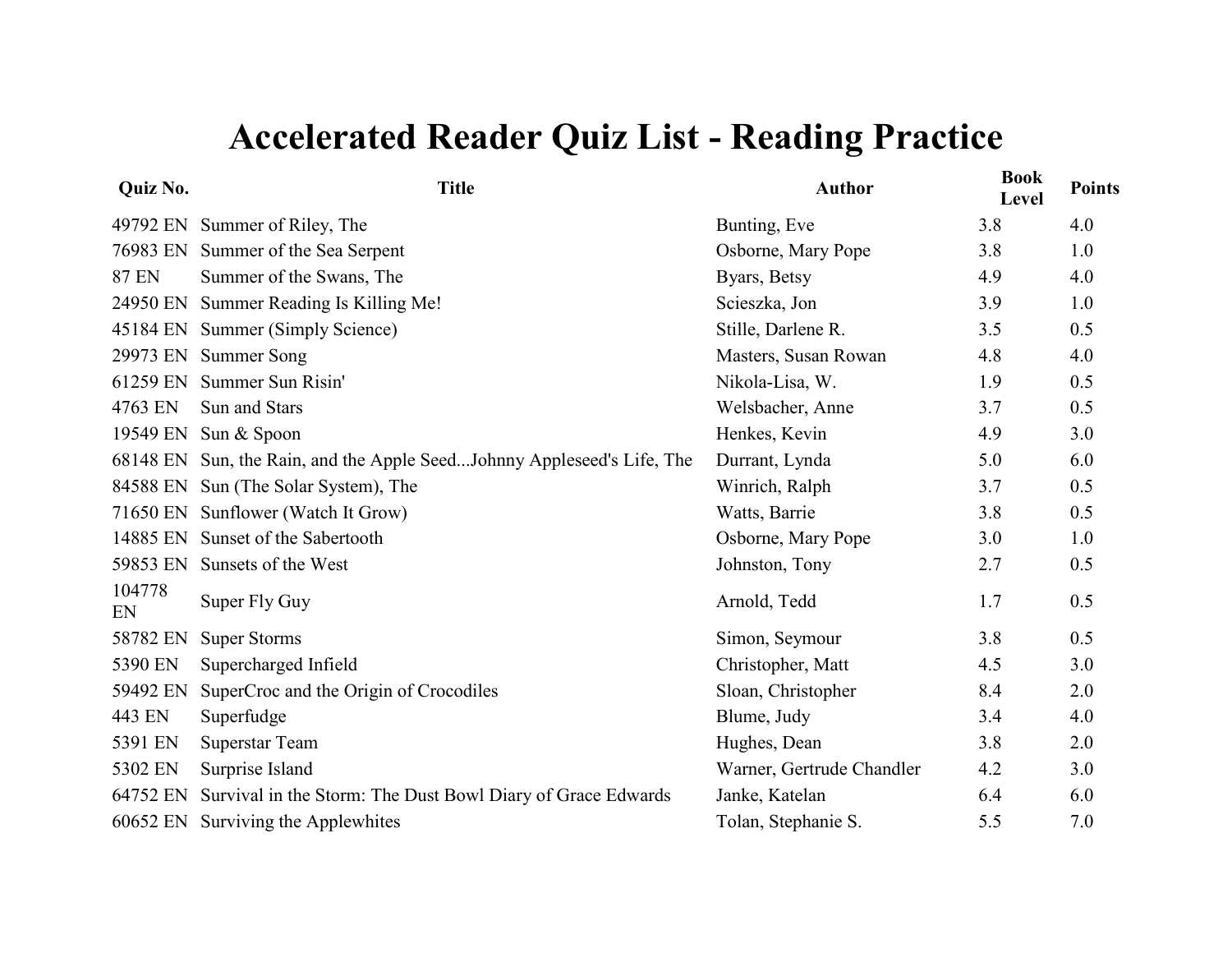| Quiz No.     | <b>Title</b>                            | <b>Author</b>       | <b>Book</b><br>Level | <b>Points</b> |
|--------------|-----------------------------------------|---------------------|----------------------|---------------|
| 50994 EN     | Susan B. Anthony                        | Rustad, Martha E.H. | 2.4                  | 0.5           |
| 12471 EN     | Swamp Angel                             | Isaacs, Anne        | 5.0                  | 0.5           |
| 32079 EN     | Swamp: Bayou Teche, Louisiana, 1851     | Duey/Bale           | 5.2                  | 4.0           |
| 31064 EN     | Swamp of the Hideous Zombies            | Hayes, Geoffrey     | 3.6                  | 1.0           |
| 141 EN       | Sweet Whispers, Brother Rush            | Hamilton, Virginia  | 3.8                  | 8.0           |
| 17549 EN     | Swimmy                                  | Lionni, Leo         | 2.9                  | 0.5           |
| 119940<br>EN | Swindle                                 | Korman, Gordon      | 4.9                  | 5.0           |
| 521 EN       | Swiss Family Robinson (Unabridged), The | Wyss, Johann        | 9.7                  | 23.0          |
| 20230 EN     | Sword in the Stone, The                 | White, T.H.         | 7.5                  | 16.0          |
| 29342 EN     | Sword of the Samurai                    | Kimmel, Eric A.     | 4.6                  | 2.0           |
| 129581<br>EN | Sword Thief, The                        | Lerangis, Peter     | 4.4                  | 4.0           |
| 5494 EN      | Sylvester and the Magic Pebble          | Steig, William      | 4.0                  | 0.5           |
| 44379 EN     | Tacky the Penguin                       | Lester, Helen       | 3.3                  | 0.5           |
| 123142<br>EN | Takedown                                | Maddox, Jake        | 3.6                  | 1.0           |
| 34835 EN     | Tale of a Tail                          | Bodnar, Judith Z.   | 3.4                  | 0.5           |
| 70401 EN     | Tale of Despereaux, The                 | DiCamillo, Kate     | 4.7                  | 5.0           |
| 15796 EN     | Tale of Peter Rabbit, The               | Potter, Beatrix     | 4.2                  | 0.5           |
| 43529 EN     | Tale of Tricky Fox, The                 | Aylesworth, Jim     | 3.9                  | 0.5           |
| 113967<br>EN | Talented Clementine, The                | Pennypacker, Sara   | 4.0                  | 2.0           |
| 6294 EN      | Tales at the Mousehole                  | Stolz, Mary         | 4.6                  | 2.0           |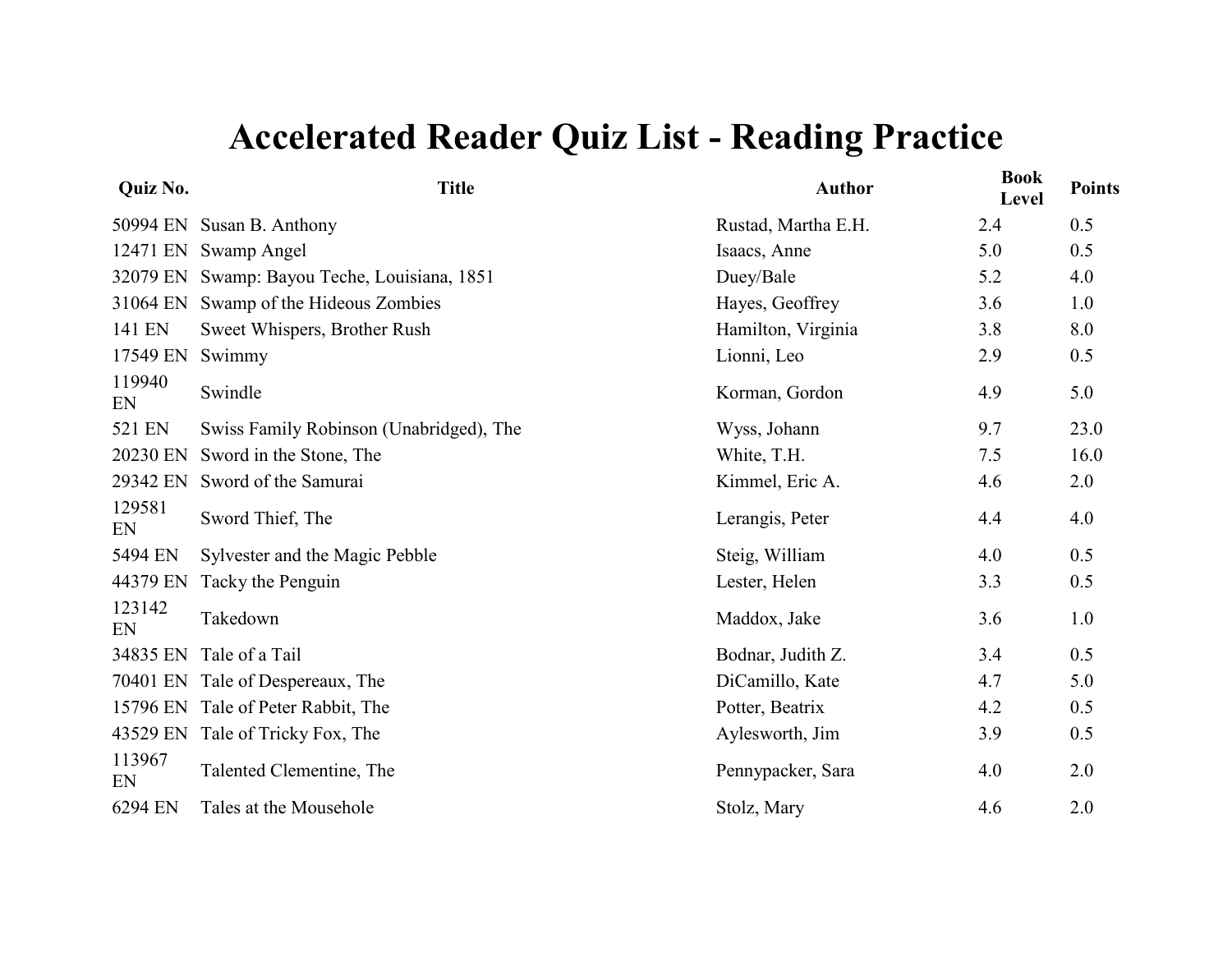| Quiz No.     | <b>Title</b>                                             | <b>Author</b>        | <b>Book</b><br>Level | <b>Points</b> |
|--------------|----------------------------------------------------------|----------------------|----------------------|---------------|
| 14494 EN     | Tales from the Brothers Grimm and the Sisters Weird      | Vande Velde, Vivian  | 5.3                  | 3.0           |
| 294 EN       | Tales of a Fourth Grade Nothing                          | Blume, Judy          | 3.3                  | 3.0           |
| 445 EN       | Talk About a Family                                      | Greenfield, Eloise   | 3.6                  | 1.0           |
| 74702 EN     | Talking T. Rex, The                                      | Roy, Ron             | 3.8                  | 1.0           |
| 34841 EN     | Talking with Adventurers                                 | Cummings, Pat/Linda  | 7.1                  | 3.0           |
| 21573 EN     | Tangerine                                                | Bloor, Edward        | 4.3                  | 13.0          |
| 6144 EN      | Tar Beach                                                | Ringgold, Faith      | 3.4                  | 0.5           |
| 56396 EN     | Tarantula (The Library of Spiders), The                  | McGinty, Alice B.    | 4.2                  | 0.5           |
|              | 83176 EN Teacher's Funeral: A Comedy in Three Parts, The | Peck, Richard        | 4.7                  | 6.0           |
| 76980 EN     | Tecumseh                                                 | Aller, Susan Bivin   | 5.4                  | 1.0           |
| 48283 EN     | Ted                                                      | DiTerlizzi, Tony     | 2.6                  | 0.5           |
| 16863 EN     | Teddy Bear for Sale                                      | Herman, Gail         | 0.9                  | 0.5           |
| 1689 EN      | Tell Me How Much It Weighs                               | Willis, Shirley      | 2.8                  | 0.5           |
| 1694 EN      | Tell Me Why Rain Is Wet                                  | Willis, Shirley      | 2.9                  | 0.5           |
| 118130<br>EN | Temperature                                              | Manolis, Kay         | 3.4                  | 0.5           |
| 116749<br>EN | Ten Ways to Make My Sister Disappear                     | Mazer, Norma Fox     | 3.7                  | 3.0           |
| 30769 EN     | Tennessee (One Nation)                                   | Kummer, Patricia K.  | 4.6                  | 0.5           |
| 118037<br>EN | Termites                                                 | Rustad, Martha E.H.  | 2.0                  | 0.5           |
| 43396 EN     | Terrifying Taste of Short & Shivery, A                   | San Souci, Robert D. | 5.7                  | 5.0           |
|              | 55863 EN Terrifying Tornadoes                            | Richards, Julie      | 6.0                  | 1.0           |
|              | 59570 EN Testing Miss Malarkey                           | Finchler, Judy       | 3.6                  | 0.5           |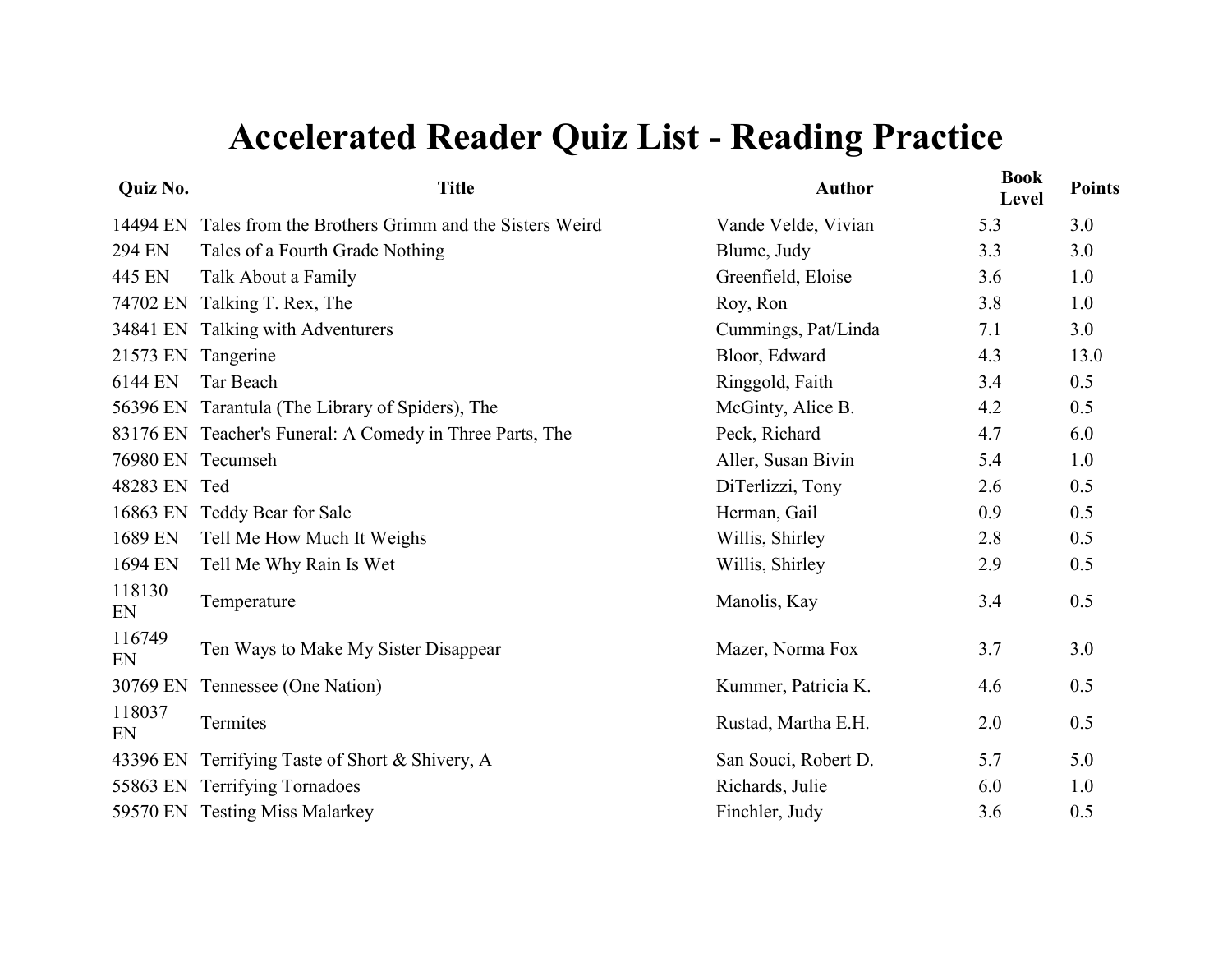| Quiz No.     | <b>Title</b>                                          | <b>Author</b>            | <b>Book</b><br>Level | <b>Points</b> |
|--------------|-------------------------------------------------------|--------------------------|----------------------|---------------|
|              | 15744 EN Texas (One Nation)                           | Capstone-Geography-Dept. | 4.4                  | 0.5           |
| 27677 EN     | Thank You, Mr. Falker                                 | Polacco, Patricia        | 4.1                  | 0.5           |
| 130236<br>EN | Thanksgiving                                          | Peppas, Lynn             | 4.5                  | 0.5           |
| 64034 EN     | Thanksgiving on Thursday                              | Osborne, Mary Pope       | 3.3                  | 1.0           |
| 74837 EN     | <b>Theodore Roosevelt</b>                             | Emerson, Judy            | 1.9                  | 0.5           |
| 29323 EN     | There Goes the Neighborhood                           | Lupini, Valerie          | 5.0                  | 5.0           |
| 6945 EN      | There's a Girl in My Hammerlock                       | Spinelli, Jerry          | 3.5                  | 5.0           |
| 65316 EN     | There's a Map on My Lap! All About Maps               | Rabe, Tish               | 3.2                  | 0.5           |
| 9047 EN      | There's a Wocket in My Pocket!                        | Seuss, Dr.               | 2.1                  | 0.5           |
| 116920<br>EN | There Was an Old Lady Who Swallowed Fly Guy           | Arnold, Tedd             | 1.6                  | 0.5           |
| 127630<br>EN | Theseus and the Minotaur                              | Yomtov, Nel              | 3.1                  | 0.5           |
| 9048 EN      | Thidwick the Big-Hearted Moose                        | Seuss, Dr.               | 3.4                  | 0.5           |
| 17644 EN     | Thief on Morgan's Plantation, A                       | Banim, Lisa              | 4.3                  | 2.0           |
| <b>88 EN</b> | Thimble Summer                                        | Enright, Elizabeth       | 5.7                  | 5.0           |
| 41406 EN     | Third-Grade Reporter                                  | Keene, Carolyn           | 2.8                  | 1.0           |
| 56857 EN     | Thirteen Colonies, The                                | Nobleman, Marc Tyler     | 6.0                  | 1.0           |
| 54501 EN     | This Body's Not Big Enough for Both of Us             | Greenburg, Dan           | 3.5                  | 1.0           |
| 113874<br>EN | This Is Just to Say: Poems of Apology and Forgiveness | Sidman, Joyce            | 3.9                  | 1.0           |
| 80222 EN     | This Is the Teacher                                   | Greene, Rhonda Gowler    | 4.5                  | 0.5           |
| 27817 EN     | Thomas Edison                                         | Joseph, Paul             | 4.9                  | 0.5           |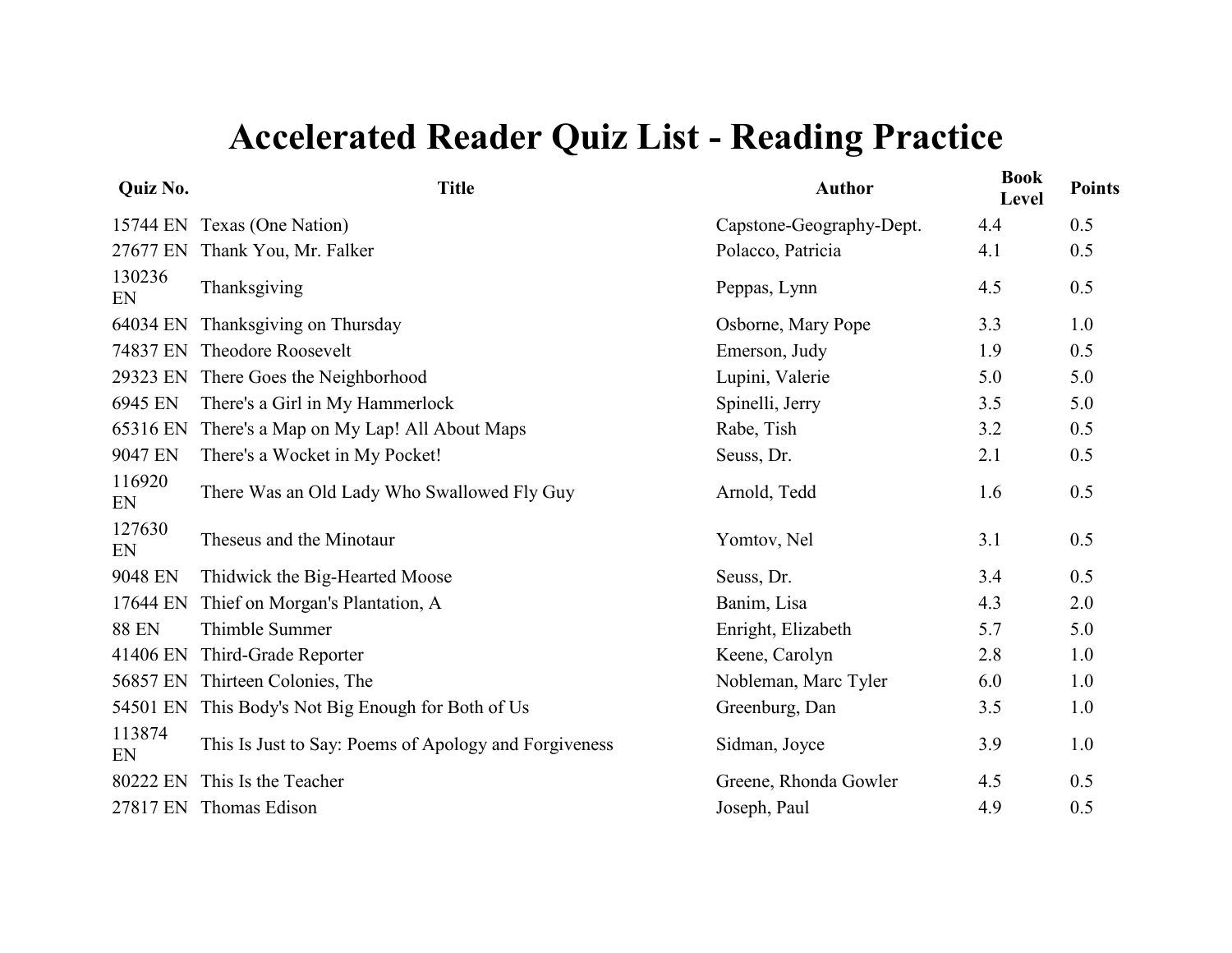| Quiz No.     | <b>Title</b>                                            | <b>Author</b>       | <b>Book</b><br>Level | <b>Points</b> |
|--------------|---------------------------------------------------------|---------------------|----------------------|---------------|
| 61709 EN     | Thomas Edison                                           | Schaefer, Lola M.   | 2.0                  | 0.5           |
| 70366 EN     | Thomas Jefferson                                        | Emerson, Judy       | 2.4                  | 0.5           |
| 9091 EN      | Three Billy Goats Gruff                                 | Rounds, Glen        | 3.8                  | 0.5           |
| 63362 EN     | Three Billy Goats Gruff, The                            | Wade, Barrie        | 3.0                  | 0.5           |
| 7346 EN      | Three by the Sea                                        | Marshall, Edward    | 1.8                  | 0.5           |
| 12453 EN     | Three Cheers for Tacky                                  | Lester, Helen       | 2.8                  | 0.5           |
| 5495 EN      | Three Ducks Went Wandering                              | Roy, Ron            | 2.8                  | 0.5           |
| 102961<br>EN | Three Good Deeds                                        | Vande Velde, Vivian | 5.3                  | 3.0           |
| 63363 EN     | Three Little Pigs (Read-it! Readers), The               | Moore, Maggie       | 2.5                  | 0.5           |
| 71109 EN     | Three-Minute Speech: Lincoln's Remarks at Gettysburg, A | Armstrong, Jennifer | 6.9                  | 1.0           |
| 10217 EN     | Three Princes                                           | Kimmel, Eric A.     | 4.1                  | 0.5           |
| 88497 EN     | Three Silly Billies, The                                | Palatini, Margie    | 3.2                  | 0.5           |
| 117605<br>EN | Three Snow Bears, The                                   | Brett, Jan          | 3.1                  | 0.5           |
| 7347 EN      | Three up a Tree                                         | Marshall, James     | 2.1                  | 0.5           |
| 32503 EN     | Through the Medicine Cabinet                            | Greenburg, Dan      | 3.2                  | 1.0           |
|              | 72172 EN Thumbelina (Read It! Readers)                  | Blackaby, Susan     | 2.4                  | 0.5           |
|              | 39894 EN Thump and Plunk                                | Udry, Janice May    | 1.3                  | 0.5           |
| 14850 EN     | Thunder Cave                                            | Smith, Roland       | 4.2                  | 9.0           |
|              | 29326 EN Thunder Ice                                    | Acheson, Alison     | 4.9                  | 5.0           |
|              | 29972 EN Thunder on the Tennessee                       | Wisler, G. Clifton  | 5.3                  | 5.0           |
|              | 68111 EN Thurgood Marshall                              | Frost, Helen        | 2.5                  | 0.5           |
|              | 89620 EN Thurgood Marshall: Civil Rights Champion       | Monroe, Judy        | 4.5                  | 0.5           |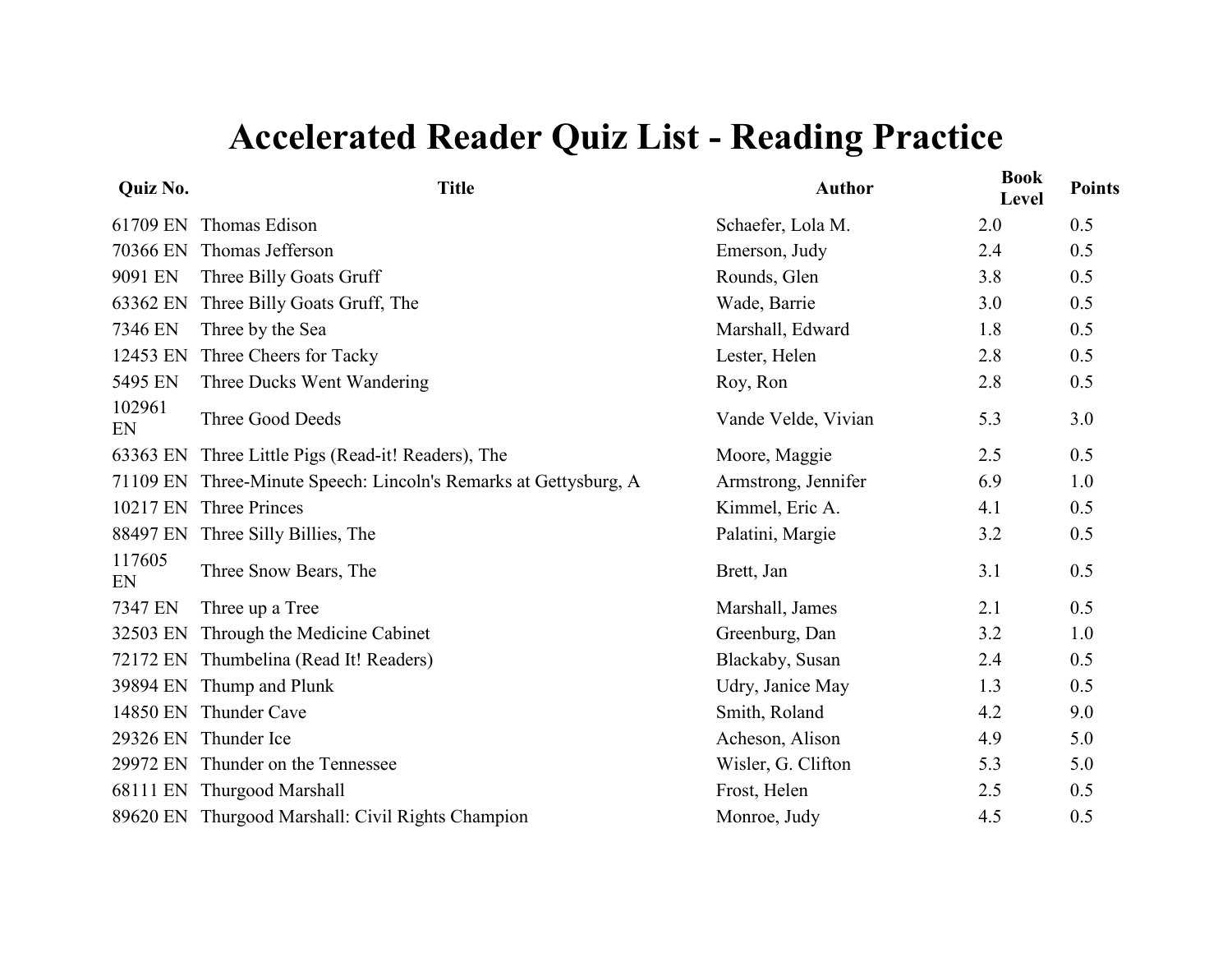| <b>Quiz No.</b> | <b>Title</b>                                    | <b>Author</b>            | <b>Book</b><br>Level | <b>Points</b> |
|-----------------|-------------------------------------------------|--------------------------|----------------------|---------------|
| 117298<br>EN    | Ticks: Digging for Blood                        | Somervill, Barbara A.    | 4.2                  | 0.5           |
| 45151 EN        | Tiger Math: Learning to Graph From a Baby Tiger | Nagda/Bickel             | 4.9                  | 0.5           |
|                 | 45130 EN Tiger Rising, The                      | DiCamillo, Kate          | 4.0                  | 3.0           |
|                 | 44274 EN Tiger Trail                            | Winters, Kay             | 1.9                  | 0.5           |
| 15443 EN Tigers |                                                 | DuTemple, Lesley A.      | 3.2                  | 0.5           |
|                 | 31073 EN Tigers at Twilight                     | Osborne, Mary Pope       | 3.0                  | 1.0           |
| 56075 EN        | Tigers (Big Cats)                               | Vogel, Elizabeth         | 1.7                  | 0.5           |
| 6596 EN         | Tigers (Zoobooks)                               | Biel, Timothy Levi       | 5.1                  | 0.5           |
| 41887 EN        | Tiggers Hate to Lose                            | Milne/Gaines             | 2.2                  | 0.5           |
| 53218 EN        | Tightwad Tod                                    | Skinner, Daphne          | 2.4                  | 0.5           |
| 6095 EN         | Tikki Tikki Tembo                               | Mosel, Arlene            | 4.2                  | 0.5           |
| 39892 EN        | Time Bike, The                                  | Langton, Jane            | 5.8                  | 5.0           |
| 6295 EN         | Time of Wonder                                  | McCloskey, Robert        | 5.1                  | 0.5           |
| 68619 EN        | Time Pieces: The Book of Times                  | Hamilton, Virginia       | 3.2                  | 4.0           |
| 117788<br>EN    | Time: What Time Is It?                          | Hewitt, Sally            | 2.8                  | 0.5           |
| 9469 EN         | Timothy of the Cay                              | Taylor, Theodore         | 5.0                  | 5.0           |
| 41845 EN        | Tiny Family, A                                  | Bridwell, Norman         | 1.9                  | 0.5           |
| 23629 EN        | Tiny Seed, The                                  | Carle, Eric              | 2.7                  | 0.5           |
| 114711<br>EN    | Titan's Curse, The                              | Riordan, Rick            | 4.2                  | 10.0          |
| 18797 EN        | Titanic: April 14, 1912                         | Duey/Bale                | 4.8                  | 4.0           |
|                 | 24542 EN To Be a Cowboy                         | Taylor, Bonnie Highsmith | 2.8                  | 0.5           |
|                 |                                                 |                          |                      |               |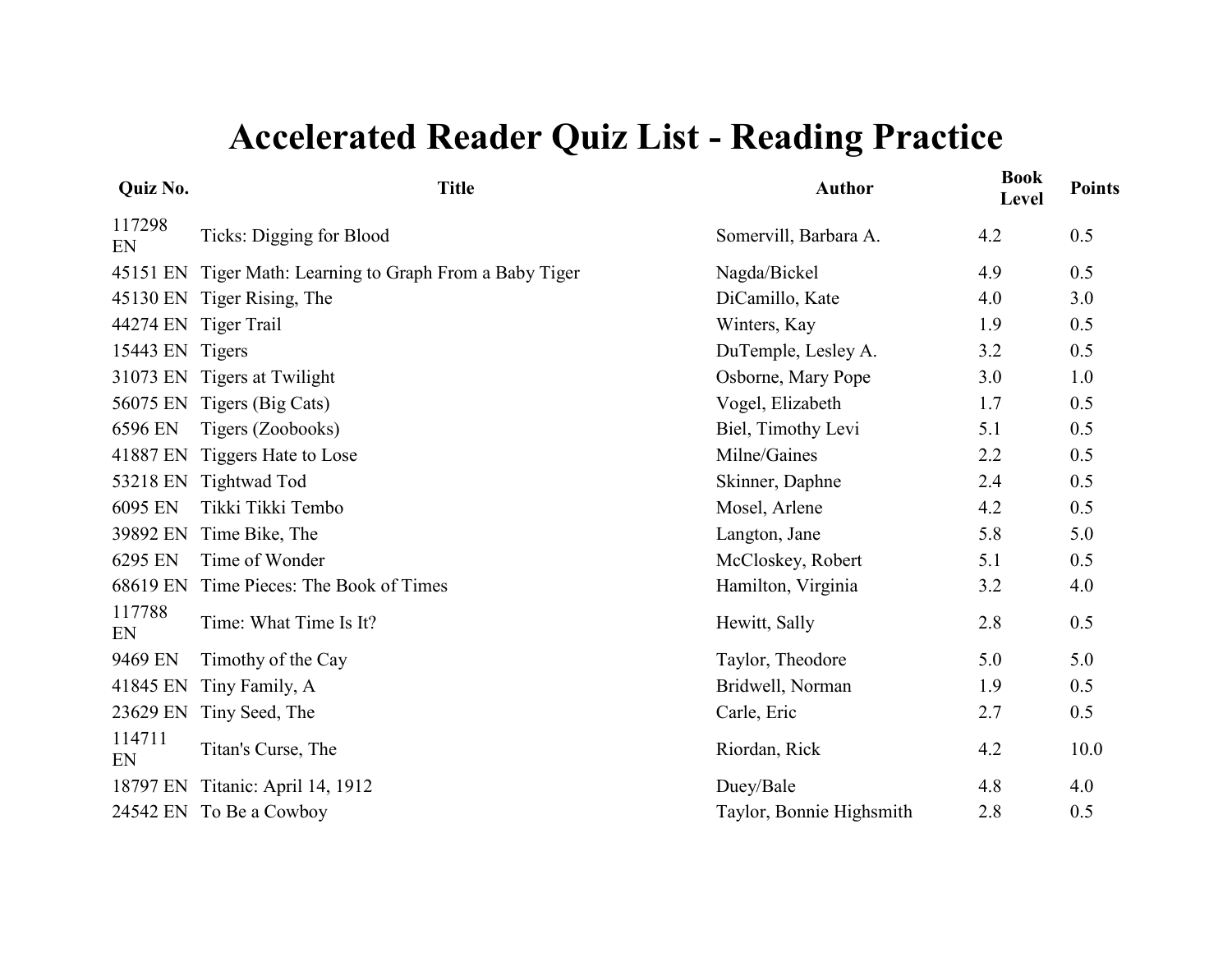| Quiz No.     | <b>Title</b>                                                                          | <b>Author</b>       | <b>Book</b><br><b>Level</b> | <b>Points</b> |
|--------------|---------------------------------------------------------------------------------------|---------------------|-----------------------------|---------------|
| 49300 EN     | To Root, to Toot, to Parachute: What Is a Verb?                                       | Cleary, Brian P.    | 3.7                         | 0.5           |
| 27947 EN     | Toenails, Tonsils, and Tornadoes                                                      | Pryor, Bonnie       | 3.8                         | 4.0           |
| 8097 EN      | Toilet Paper Tigers, The                                                              | Korman, Gordon      | 4.2                         | 6.0           |
| 29971 EN     | <b>Toliver's Secret</b>                                                               | Brady, Esther Wood  | 4.7                         | 4.0           |
| 11396 EN     | Toll-Bridge Troll, The                                                                | Wolff, Patricia Rae | 2.7                         | 0.5           |
| <b>89 EN</b> | Tom's Midnight Garden                                                                 | Pearce, Philippa    | 6.1                         | 9.0           |
| 246 EN       | Tombs of Atuan, The                                                                   | LeGuin, Ursula K    | 5.9                         | 7.0           |
| 84756 EN     | Tomie dePaola                                                                         | Braun, Eric         | 1.9                         | 0.5           |
| 31065 EN     | Tonight on the Titanic                                                                | Osborne, Mary Pope  | 3.1                         | 1.0           |
| 76946 EN     | Tony Hawk (Amazing Athletes)                                                          | Braun, Eric         | 4.2                         | 0.5           |
| 10693 EN     | <b>Tooter Pepperday</b>                                                               | Spinelli, Jerry     | 2.9                         | 1.0           |
| 14598 EN     | Tornado                                                                               | Byars, Betsy        | 3.2                         | 1.0           |
| 126164<br>EN | Tornadoes                                                                             | Wendorff, Anne      | 4.1                         | 0.5           |
| 72169 EN     | Tortoise and the Hare: A Retelling of Aesop's Fable, The                              | White, Mark         | 2.6                         | 0.5           |
| 18647 EN     | Tortoise Brings the Mail                                                              | Lillegard, Dee      | 2.8                         | 0.5           |
| 5392 EN      | <b>Total Soccer</b>                                                                   | Hughes, Dean        | 4.0                         | 2.0           |
| 45132 EN     | Touching Spirit Bear                                                                  | Mikaelsen, Ben      | 5.3                         | 9.0           |
| 693 EN       | Tough to Tackle                                                                       | Christopher, Matt   | 4.2                         | 2.0           |
| 5443 EN      | Tough Winter, The                                                                     | Lawson, Robert      | 6.2                         | 4.0           |
| 138500<br>EN | Tower of Treasure                                                                     | Chantler, Scott     | 2.5                         | 0.5           |
| 113694<br>EN | Tracking Trash: Flotsam, Jetsam, and the Science of Ocean Motion Burns, Loree Griffin |                     | 8.5                         | 2.0           |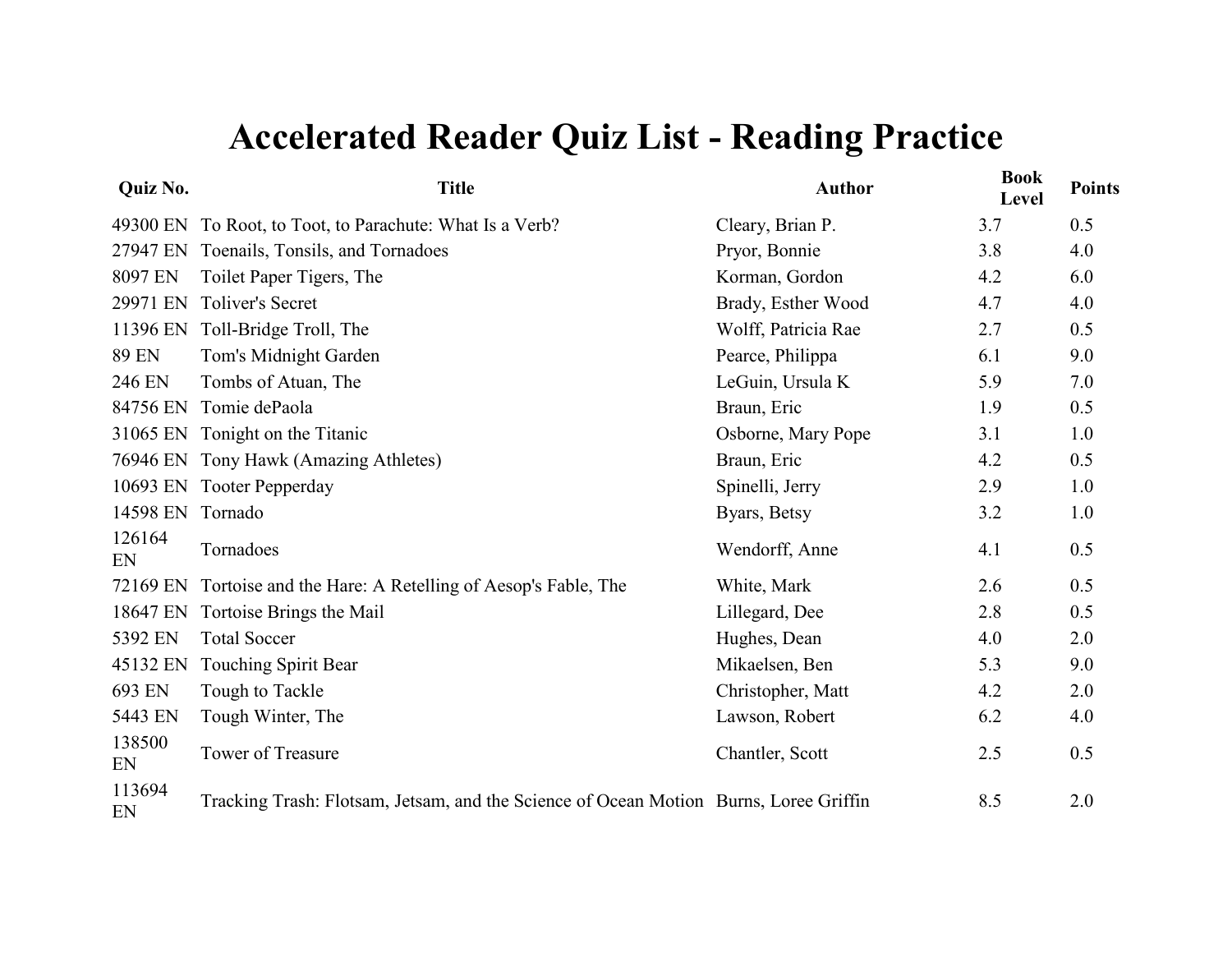| Quiz No.     | <b>Title</b>                                                | <b>Author</b>             | <b>Book</b><br>Level | <b>Points</b> |
|--------------|-------------------------------------------------------------|---------------------------|----------------------|---------------|
| 18251 EN     | Tracks in the Snow                                          | Bledsoe, Lucy Jane        | 4.2                  | 3.0           |
| 5393 EN      | Trading Game, The                                           | Slote, Alfred             | 3.3                  | 5.0           |
| 6296 EN      | Trail of the Screaming Teenager, The                        | Giff, Patricia Reilly     | 2.6                  | 1.0           |
| 17645 EN     | Trail on Which They Wept: The Story of a Cherokee Girl, The | Hoobler, Dorothy/Thomas   | 4.0                  | 1.0           |
| 18896 EN     | Trains                                                      | Gibbons, Gail             | 2.2                  | 0.5           |
| 48451 EN     | Trains (Machines at Work)                                   | Rogers, Hal               | 2.0                  | 0.5           |
| 85537 EN     | Trains (Mighty Movers)                                      | Tieck, Sarah              | 3.2                  | 0.5           |
| 123710<br>EN | Trap and Skeet Shooting for Fun!                            | Frederick, Shane          | 5.6                  | 0.5           |
| 57582 EN     | Trapped in the Museum of Unnatural History                  | Greenburg, Dan            | 3.3                  | 1.0           |
| 17646 EN     | Treasure in the Stream: The Story of a Gold Rush Girl       | Hoobler, Dorothy/Thomas   | 4.1                  | 1.0           |
| 121633<br>EN | <b>Treasure Trouble</b>                                     | James, Brian              | 3.4                  | 1.0           |
| 5314 EN      | <b>Tree House Mystery</b>                                   | Warner, Gertrude Chandler | 3.3                  | 2.0           |
| 16866 EN     | Tree Is Nice, A                                             | Udry, Janice May          | 2.2                  | 0.5           |
| 46375 EN     | Triangles                                                   | Burke, Jennifer S.        | 2.0                  | 0.5           |
| 112660<br>EN | Triceratops                                                 | Mattern, Joanne           | 1.8                  | 0.5           |
| 1943 EN      | Trick or Treat, Smell My Feet                               | Groat, Diane De           | 3.2                  | 0.5           |
| 53724 EN     | Trip, The                                                   | Keats, Ezra Jack          | 1.6                  | 0.5           |
| 68454 EN     | Trip to the Zoo, A                                          | Wallace, Karen            | 2.4                  | 0.5           |
| 80189 EN     | Tripping Over the Lunch Lady: And Other School Stories      | Mercado, Nancy E.         | 4.8                  | 4.0           |
| 121300<br>EN | <b>Trolls on Vacation</b>                                   | MacDonald, Alan           | 3.5                  | 2.0           |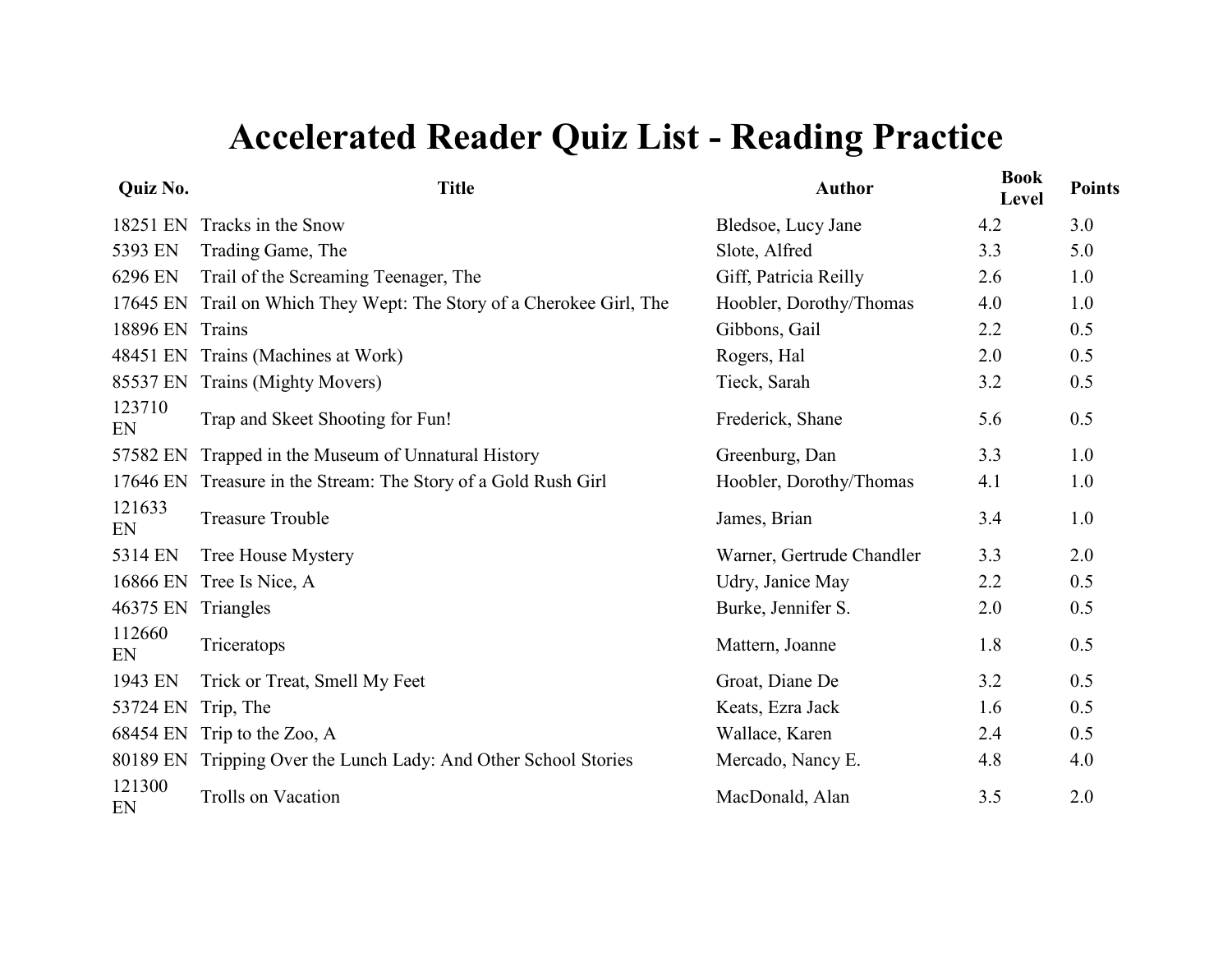| <b>Quiz No.</b> | <b>Title</b>                                   | <b>Author</b>    | <b>Book</b><br>Level | <b>Points</b> |
|-----------------|------------------------------------------------|------------------|----------------------|---------------|
| 75212 EN        | Troodon                                        | Cohen, Daniel    | 3.0                  | 0.5           |
| 25947 EN        | Trouble at Camp Treehouse                      | Keene, Carolyn   | 3.1                  | 1.0           |
| 103960<br>EN    | Trouble with Henry: A Tale of Walden Pond, The | O'Neal, Deborah  | 5.1                  | 0.5           |
| 62761 EN        | Trout and Me                                   | Shreve, Susan    | 4.9                  | 4.0           |
| 26946 EN        | <b>Truck Stop</b>                              | Dobkin, Bonnie   | 1.6                  | 0.5           |
| 5093 EN         | True Confessions of Charlotte Doyle, The       | Avi              | 5.3                  | 8.0           |
| 9506 EN         | True Story of the 3 Little Pigs, The           | Scieszka, Jon    | 3.0                  | 0.5           |
| <b>90 EN</b>    | Trumpet of the Swan, The                       | White, E.B.      | 4.9                  | 6.0           |
| 142 EN          | Trumpeter of Krakow, The                       | Kelly, Eric      | 7.1                  | 10.0          |
| 126165<br>EN    | Tsunamis                                       | Wendorff, Anne   | 3.9                  | 0.5           |
| 247 EN          | <b>Tuck Everlasting</b>                        | Babbitt, Natalie | 5.0                  | 4.0           |
| 248 EN          | Tucker's Countryside                           | Selden, George   | 4.9                  | 5.0           |
| 32262 EN        | Tucket's Gold                                  | Paulsen, Gary    | 5.2                  | 3.0           |
| 44730 EN        | Tucket's Home                                  | Paulsen, Gary    | 5.2                  | 2.0           |
|                 | 14146 EN Tucket's Ride                         | Paulsen, Gary    | 4.8                  | 3.0           |
| 13091 EN        | Turkeys                                        | Cooper, Jason    | 4.2                  | 0.5           |
| 118106<br>EN    | Turkeys                                        | Endres, Hollie   | 1.5                  | 0.5           |
| 56291 EN        | Turkeys on the Farm                            | Schuh, Mari C.   | 1.4                  | 0.5           |
| 592 EN          | Turn Homeward, Hannalee                        | Beatty, Patricia | 4.9                  | 7.0           |
| 26715 EN        | Turnabout Shop, The                            | Rodowsky, Colby  | 5.0                  | 4.0           |
|                 | 31608 EN Turtle and Snake at Work              | Spohn, Kate      | 0.6                  | 0.5           |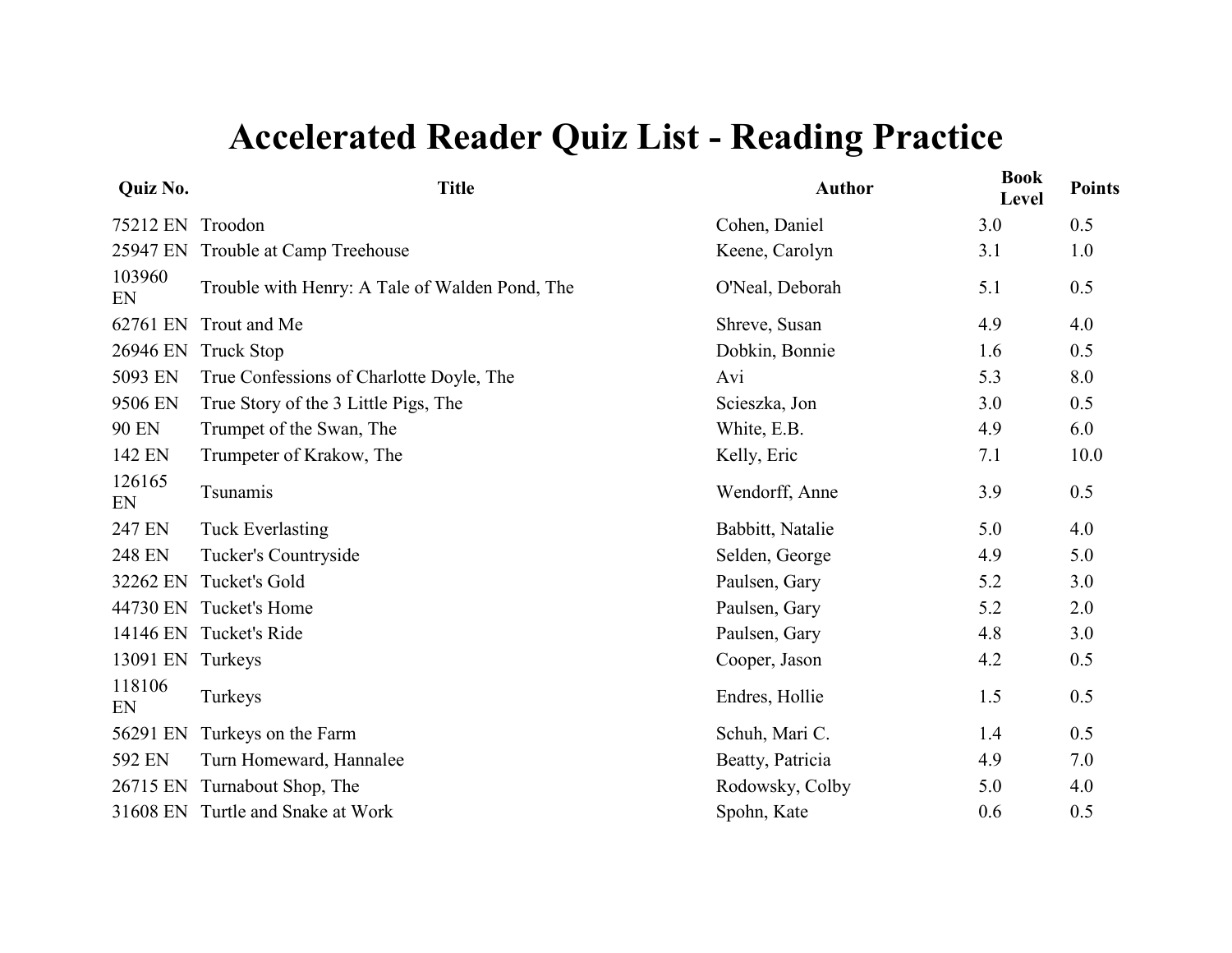| Quiz No.     | <b>Title</b>                                     | <b>Author</b>         | <b>Book</b><br>Level | <b>Points</b> |
|--------------|--------------------------------------------------|-----------------------|----------------------|---------------|
|              | 51931 EN Turtle and Snake Go Camping             | Spohn, Kate           | 0.8                  | 0.5           |
|              | 30838 EN Turtle Clan Journey                     | Durrant, Lynda        | 4.3                  | 5.0           |
|              | 50996 EN Turtles (Pebble Books)                  | Rustad, Martha E. H.  | 0.7                  | 0.5           |
| 6597 EN      | Turtles (Zoobooks)                               | Biel, Timothy Levi    | 5.4                  | 0.5           |
| 6297 EN      | Tut's Mummy: Lost  and Found                     | Donnelly, Judy        | 3.1                  | 0.5           |
| 15076 EN     | Tut, Tut                                         | Scieszka, Jon         | 4.2                  | 2.0           |
| 138130<br>EN | Tweenage Guide to Not Being Unpopular, The       | Gownley, Jimmy        | 2.6                  | 1.0           |
| 91 EN        | Twenty-One Balloons, The                         | Bois, William Péne du | 6.8                  | 6.0           |
| 5695 EN      | Twisted Claw, The                                | Dixon, Franklin W.    | 5.0                  | 5.0           |
| 47830 EN     | Twister on Tuesday                               | Osborne, Mary Pope    | 3.2                  | 1.0           |
| 9297 EN      | Twits, The                                       | Dahl, Roald           | 4.4                  | 1.0           |
| 5548 EN      | Two Bad Ants                                     | Van Allsburg, Chris   | 4.7                  | 0.5           |
| 58865 EN     | Two Messy Friends                                | Bottner, Barbara      | 2.4                  | 0.5           |
| 117634<br>EN | Two-Minute Drill                                 | Lupica, Mike          | 5.1                  | 4.0           |
| 10694 EN     | Ty Cobb: Bad Boy of Baseball                     | Kramer, S.A.          | 3.8                  | 1.0           |
| 112659<br>EN | Tyrannosaurus Rex                                | Mattern, Joanne       | 2.0                  | 0.5           |
|              | 51151 EN U.S. Air Force at War, The              | Sievert, Terri        | 5.1                  | 0.5           |
|              | 79486 EN U.S. Air Force (U.S. Armed Forces), The | Doeden, Matt          | 2.9                  | 0.5           |
|              | 51152 EN U.S. Army at War, The                   | Sievert, Terri        | 5.2                  | 0.5           |
| 116128<br>EN | U.S. Army National Guard, The                    | Braulick, Carrie A.   | 3.5                  | 0.5           |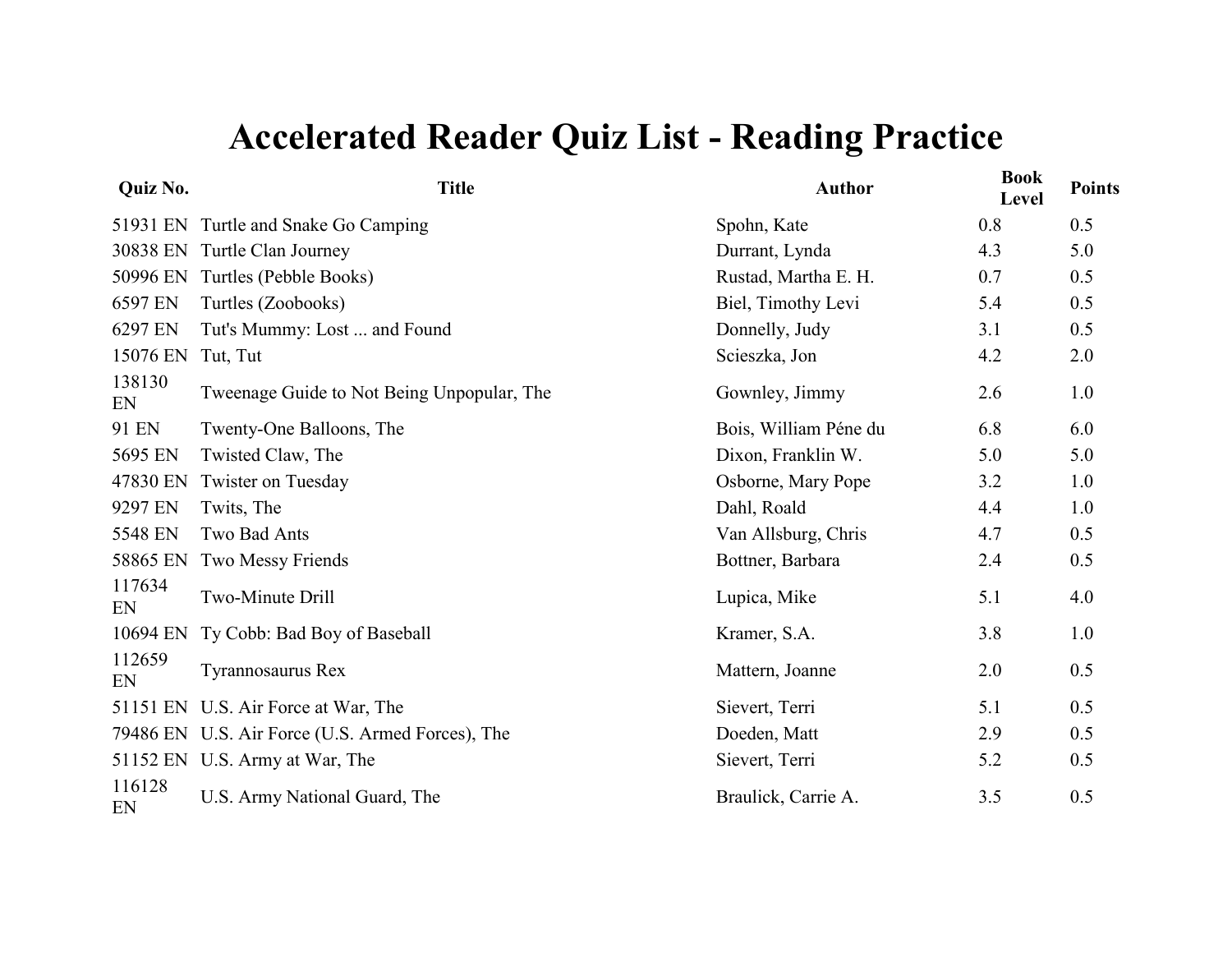| Quiz No.     | <b>Title</b>                                                         | <b>Author</b>          | <b>Book</b><br>Level | <b>Points</b> |
|--------------|----------------------------------------------------------------------|------------------------|----------------------|---------------|
| 101451<br>EN | U.S. Army Rangers, The                                               | Braulick, Carrie A.    | 2.9                  | 0.5           |
|              | 79487 EN U.S. Army (U.S. Armed Forces), The                          | Doeden, Matt           | 3.0                  | 0.5           |
|              | 51153 EN U.S. Marine Corps at War, The                               | Abramovitz, Melissa    | 5.9                  | 0.5           |
|              | 79488 EN U.S. Marine Corps, The                                      | Doeden, Matt           | 3.1                  | 0.5           |
|              | 51154 EN U.S. Navy at War, The                                       | Abramovitz, Melissa    | 5.6                  | 0.5           |
|              | 79489 EN U.S. Navy, The                                              | Doeden, Matt           | 3.0                  | 0.5           |
|              | 72170 EN Ugly Duckling (Read It! Readers), The                       | Blackaby, Susan        | 2.2                  | 0.5           |
|              | 35269 EN Ugly Duckling, The                                          | Andersen/Pinkney       | 4.5                  | 0.5           |
|              | 32425 EN Ugly Vegetables, The                                        | Lin, Grace             | 3.1                  | 0.5           |
| 7596 EN      | Umbrella                                                             | Yashima, Taro          | 4.0                  | 0.5           |
|              | 84208 EN Umbrella, The                                               | Brett, Jan             | 2.7                  | 0.5           |
|              | 29534 EN Unbroken                                                    | Haas, Jessie           | 4.1                  | 7.0           |
|              | 50144 EN Uncle's Bakery                                              | Rau, Dana Meachen      | 1.2                  | 0.5           |
|              | 58930 EN Under, Over, by the Clover: What Is a Preposition?          | Cleary, Brian P.       | 3.2                  | 0.5           |
|              | 62719 EN Underground Railroad: Bringing Slaves North to Freedom, The | Monroe, Judy           | 5.7                  | 1.0           |
| 122589<br>EN | Underneath, The                                                      | Appelt, Kathi          | 5.2                  | 9.0           |
| 92 EN        | <b>Understood Betsy</b>                                              | Fisher, Dorothy        | 5.9                  | 8.0           |
| 132725<br>EN | Unfinished Angel, The                                                | Creech, Sharon         | 4.4                  | 3.0           |
| 76123 EN     | United States ABCs: A Book AboutUnited States of America,<br>The     | Schroeder, Holly       | 5.1                  | 0.5           |
|              | 78204 EN Unseen, The                                                 | Snyder, Zilpha Keatley | 6.1                  | 8.0           |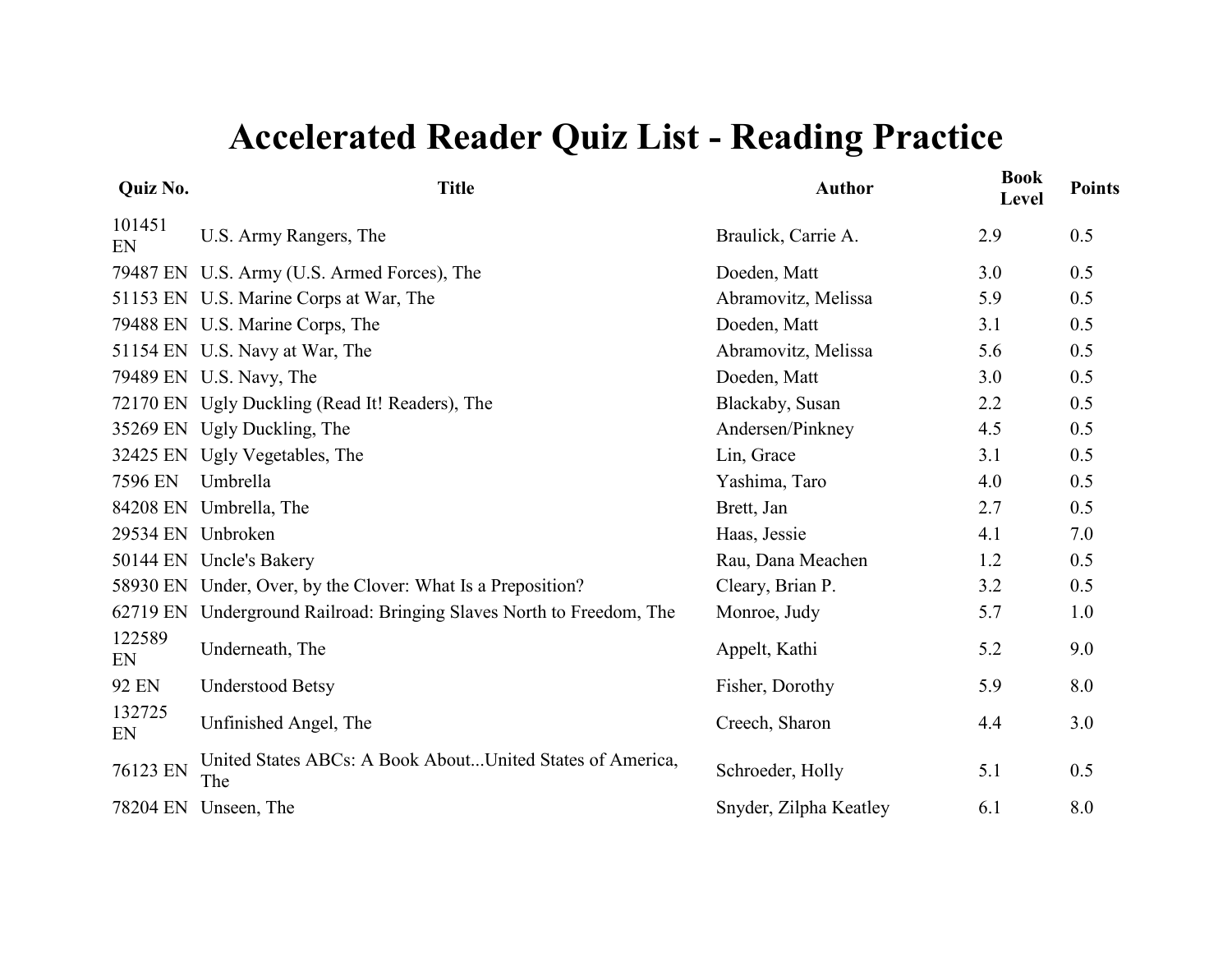| Quiz No.       | <b>Title</b>                        | <b>Author</b>         | <b>Book</b><br>Level | <b>Points</b> |
|----------------|-------------------------------------|-----------------------|----------------------|---------------|
| 77275 EN       | Unwilling Umpire, The               | Roy, Ron              | 3.5                  | 1.0           |
| 249 EN         | Up a Road Slowly                    | Hunt, Irene           | 6.6                  | 8.0           |
| 5394 EN        | Up to Bat                           | Hughes, Dean          | 4.2                  | 2.0           |
| 20297 EN       | Upchuck and the Rotten Willy        | Wallace, Bill         | 3.7                  | 3.0           |
| 143 EN         | Upstairs Room, The                  | Reiss, Johanna        | 2.9                  | 6.0           |
| 84590 EN       | Uranus (The Solar System)           | Adamson, Thomas K.    | 3.3                  | 0.5           |
|                | 30770 EN Utah (One Nation)          | Kummer, Patricia K.   | 4.8                  | 1.0           |
|                | 68989 EN Utterly Me, Clarice Bean   | Child, Lauren         | 5.5                  | 3.0           |
|                | 20050 EN Vacation Under the Volcano | Osborne, Mary Pope    | 3.3                  | 1.0           |
| 5246 EN        | Valentine Star, The                 | Giff, Patricia Reilly | 2.5                  | 1.0           |
|                | 60017 EN Valley of Death            | Skurzynski/Ferguson   | 5.6                  | 4.0           |
|                | 34915 EN Vampire Baby               | Jones/Dadey           | 3.8                  | 1.0           |
| 117299<br>EN   | Vampire Bats: Hunting for Blood     | Somervill, Barbara A. | 4.4                  | 0.5           |
| 80082 EN       | Vampire's Vacation, The             | Roy, Ron              | 3.5                  | 1.0           |
|                | 34919 EN Vampire Trouble            | Jones/Dadey           | 3.9                  | 1.0           |
| 5444 EN        | Vampires Don't Wear Polka Dots      | Dadey/Jones           | 3.8                  | 1.0           |
| 45664 EN       | Vasco da Gama (Famous Explorers)    | Larkin, Tanya         | 4.6                  | 0.5           |
| 112661<br>EN   | Velociraptor                        | Mattern, Joanne       | 2.1                  | 0.5           |
| 695 EN         | Velveteen Rabbit, The               | Williams, Margery     | 4.9                  | 1.0           |
|                | 84591 EN Venus (The Solar System)   | Richardson, Adele     | 3.5                  | 0.5           |
| 14443 EN Verdi |                                     | Cannon, Janell        | 3.4                  | 0.5           |
|                | 30771 EN Vermont (One Nation)       | Kummer, Patricia K.   | 4.5                  | 0.5           |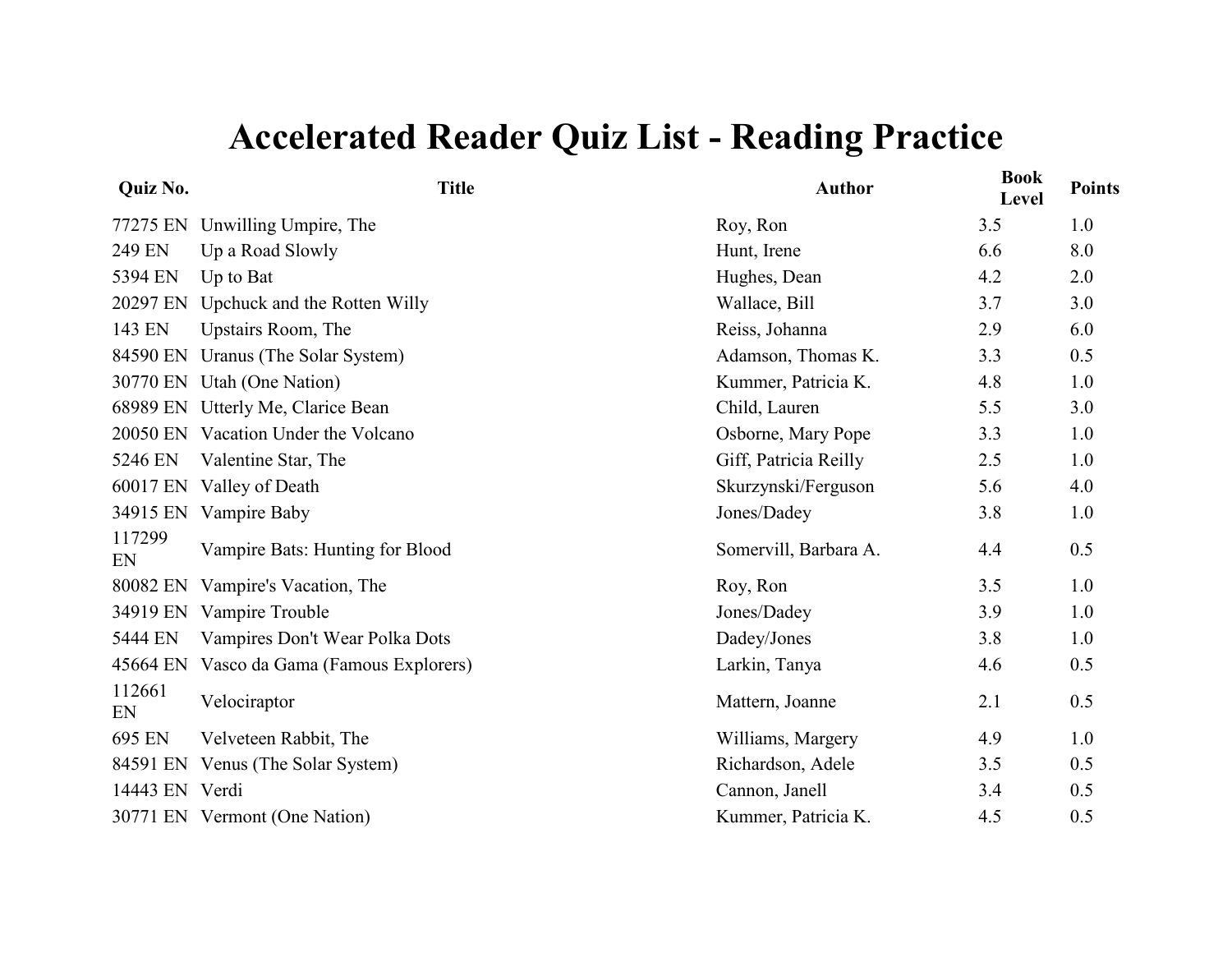| Quiz No.     | <b>Title</b>                                                           | <b>Author</b>            | <b>Book</b><br>Level | <b>Points</b> |
|--------------|------------------------------------------------------------------------|--------------------------|----------------------|---------------|
|              | 36015 EN Very Busy Spider, The                                         | Carle, Eric              | 1.3                  | 0.5           |
| 5496 EN      | Very Hungry Caterpillar, The                                           | Carle, Eric              | 2.9                  | 0.5           |
| 13776 EN     | Very Lonely Firefly, The                                               | Carle, Eric              | 2.4                  | 0.5           |
| 5395 EN      | Very Young Gymnast, A                                                  | Krementz, Jill           | 5.4                  | 1.0           |
| 5396 EN      | Very Young Skater, A                                                   | Krementz, Jill           | 5.2                  | 1.0           |
| 5397 EN      | Very Young Skier, A                                                    | Krementz, Jill           | 4.6                  | 0.5           |
| 107239<br>EN | Victory                                                                | Cooper, Susan            | 5.9                  | 8.0           |
| 58219 EN     | Victory Garden, The                                                    | Kochenderfer, Lee        | 4.1                  | 5.0           |
| 5398 EN      | <b>Victory Goal</b>                                                    | Hughes, Dean             | 4.5                  | 2.0           |
|              | 15098 EN View from Saturday, The                                       | Konigsburg, E.L.         | 5.9                  | 7.0           |
|              | 24935 EN Viking Ships at Sunrise                                       | Osborne, Mary Pope       | 3.3                  | 1.0           |
| 48687 EN     | Vile Village, The                                                      | Snicket, Lemony          | 6.7                  | 7.0           |
| 101171<br>EN | Vincent van Gogh                                                       | Nichols, Catherine       | 5.0                  | 0.5           |
| 135753<br>EN | Viper's Nest, The                                                      | Lerangis, Peter          | 4.1                  | 6.0           |
| 117305<br>EN | <b>Vipers</b>                                                          | Fiedler, Julie           | 4.9                  | 0.5           |
|              | 15745 EN Virginia (One Nation)                                         | Capstone-Geography-Dept. | 4.3                  | 0.5           |
|              | 25236 EN Virtual War                                                   | Skurzynski, Gloria       | 5.0                  | 6.0           |
|              | 29485 EN Virtually Perfect                                             | Gutman, Dan              | 4.1                  | 3.0           |
|              | 14697 EN Viva Heather!                                                 | Sinykin, Sheri Cooper    | 4.4                  | 1.0           |
|              | 78566 EN Voice That Challenged a Nation: M. Anderson Equal Rights, The | Freedman, Russell        | 8.2                  | 3.0           |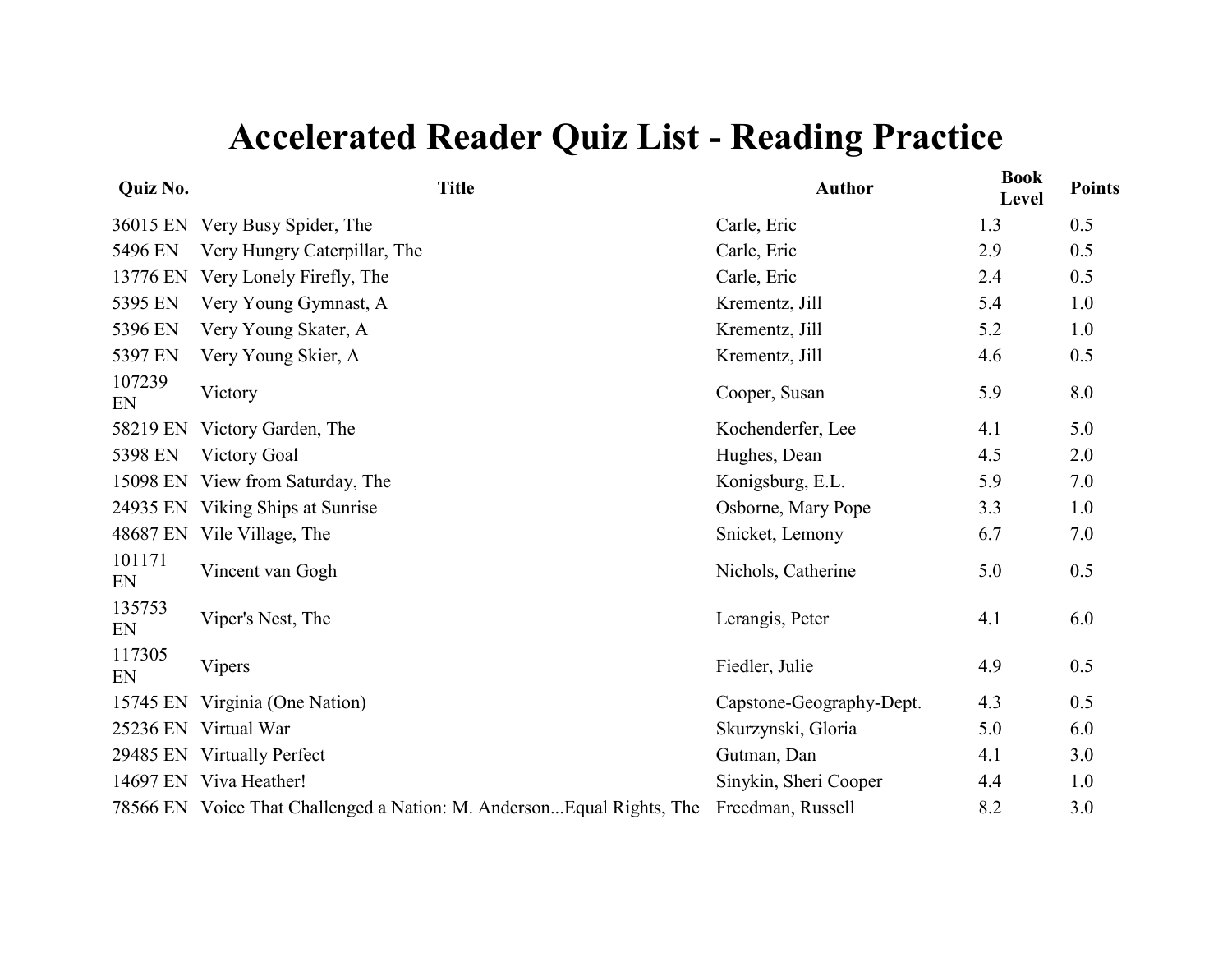| <b>Quiz No.</b> | <b>Title</b>                                                          | <b>Author</b>        | <b>Book</b><br>Level | <b>Points</b> |
|-----------------|-----------------------------------------------------------------------|----------------------|----------------------|---------------|
| 127527<br>EN    | Volcano!                                                              | Maddox, Jake         | 3.2                  | 1.0           |
|                 | 23298 EN Volcano Goddess Will See You Now, The                        | Greenburg, Dan       | 3.4                  | 1.0           |
| 69956 EN Vote!  |                                                                       | Christelow, Eileen   | 3.8                  | 0.5           |
| 57750 EN Voting |                                                                       | De Capua, Sarah      | 5.9                  | 0.5           |
|                 | 50141 EN Voting and Elections                                         | Murphy, Patricia J.  | 4.0                  | 0.5           |
|                 | 84571 EN Voting in Elections                                          | DeGezelle, Terri     | 3.7                  | 0.5           |
| 102148<br>EN    | <b>Vox</b>                                                            | Stewart, Paul        | 6.3                  | 13.0          |
| 649 EN          | Voyage of the "Dawn Treader", The                                     | Lewis, C.S.          | 5.9                  | 9.0           |
|                 | 17647 EN Voyage of the Half Moon                                      | West, Tracey         | 5.5                  | 2.0           |
|                 | 25892 EN Voyage on the Great Titanic: The Diary of Margaret Ann Brady | White, Ellen Emerson | 6.5                  | 5.0           |
| 93 EN           | Voyages of Doctor Dolittle, The                                       | Lofting, Hugh        | 5.7                  | 11.0          |
| 110038<br>EN    | Vultures                                                              | O'Donnell, Kerri     | 3.7                  | 0.5           |
| 10695 EN        | Wacky Jacks                                                           | Adler, David A.      | 4.3                  | 1.0           |
| 5697 EN         | Wailing Siren Mystery, The                                            | Dixon, Franklin W.   | 5.2                  | 5.0           |
| 596 EN          | Wait Till Helen Comes                                                 | Hahn, Mary Downing   | 4.6                  | 5.0           |
| 10696 EN        | Waiting for the Whales                                                | McFarlane, Sheryl    | 4.7                  | 0.5           |
|                 | 10299 EN Walk Two Moons                                               | Creech, Sharon       | 4.9                  | 9.0           |
|                 | 32248 EN Wall, The                                                    | Bunting, Eve         | 2.4                  | 0.5           |
|                 | 77851 EN Wallace's Lists                                              | Bottner, Barbara     | 3.2                  | 0.5           |
|                 | 32247 EN Walter the Baker                                             | Carle, Eric          | 3.7                  | 0.5           |
|                 | 36678 EN Wanderer, The                                                | Creech, Sharon       | 5.2                  | 6.0           |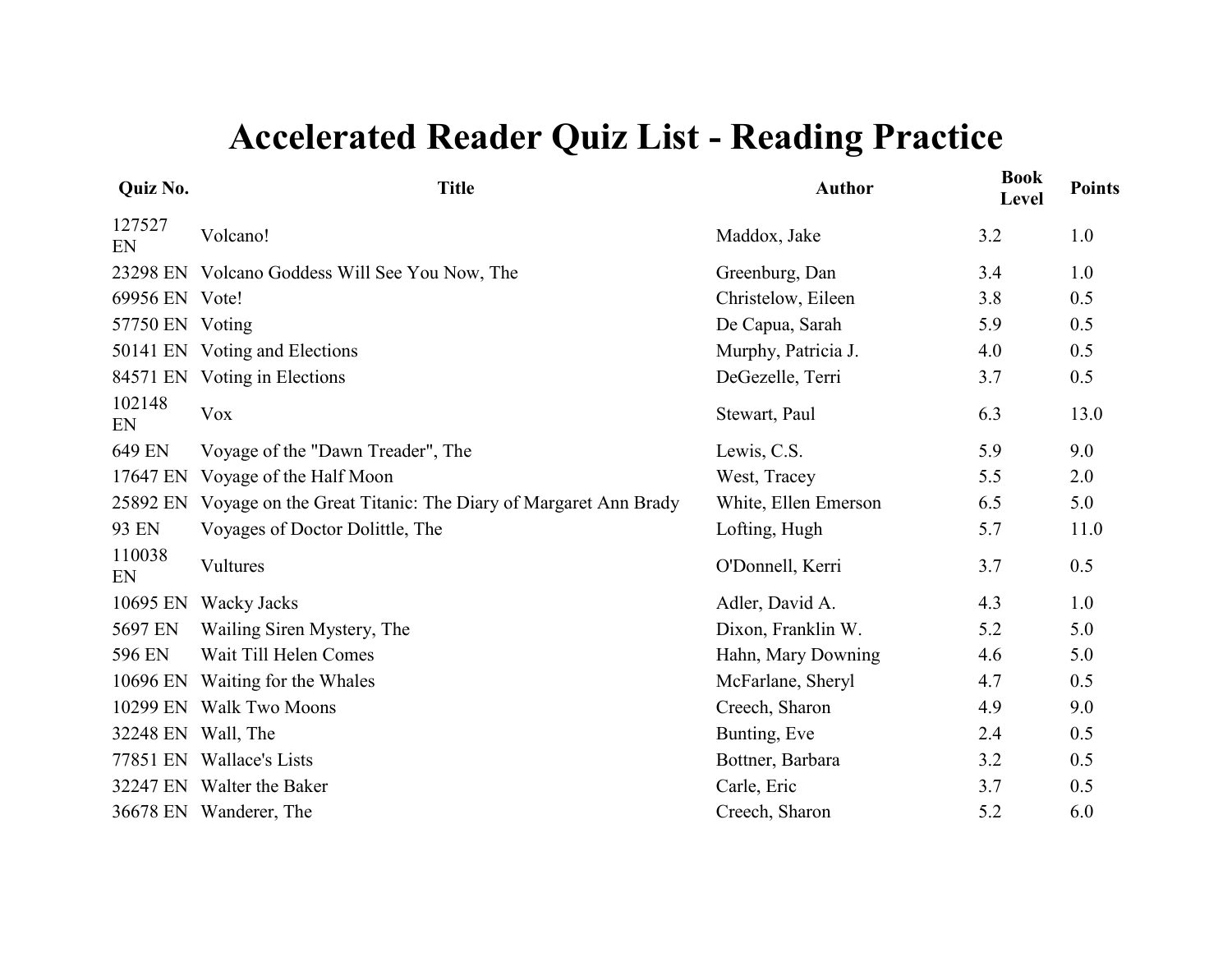| Quiz No.     | <b>Title</b>                                    | <b>Author</b>             | <b>Book</b><br>Level | <b>Points</b> |
|--------------|-------------------------------------------------|---------------------------|----------------------|---------------|
|              | 30505 EN War of Jenkins' Ear, The               | Morpurgo, Michael         | 5.0                  | 7.0           |
|              | 24955 EN War of the Worlds, The                 | Wells/Evans               | 2.9                  | 1.0           |
|              | 30772 EN Washington, D.C. (One Nation)          | Kummer, Patricia K.       | 5.2                  | 1.0           |
|              | 15746 EN Washington (One Nation)                | Capstone-Geography-Dept.  | 4.4                  | 0.5           |
| 118039<br>EN | Wasps                                           | Rustad, Martha E.H.       | 2.0                  | 0.5           |
|              | 31589 EN Watch Runs Away                        | Warner, Gertrude Chandler | 2.3                  | 0.5           |
|              | 16875 EN Watchdog and the Coyotes               | Wallace, Bill             | 3.7                  | 2.0           |
|              | 40570 EN Water (Simply Science)                 | Flanagan, Alice K.        | 3.6                  | 0.5           |
| 109204<br>EN | <b>Water Street</b>                             | Giff, Patricia Reilly     | 4.8                  | 5.0           |
| 11552 EN     | Watsons Go to Birmingham-1963, The              | Curtis, Christopher Paul  | 5.0                  | 8.0           |
| 5247 EN      | Wayside School Is Falling Down                  | Sachar, Louis             | 3.4                  | 4.0           |
| 58693 EN     | We Are Patriots: Hope's Revolutionary War Diary | Gregory, Kristiana        | 4.4                  | 2.0           |
| 106769<br>EN | We Love the Dirt                                | Johnston, Tony            | 1.2                  | 0.5           |
| 125509<br>EN | Weapons                                         | Murrell, Deborah          | 5.8                  | 1.0           |
| 122779<br>EN | Weapons of the Civil War                        | Doeden, Matt              | 3.7                  | 0.5           |
| 122745<br>EN | Weapons of the Middle Ages                      | Doeden, Matt              | 4.1                  | 0.5           |
| 122780<br>EN | Weapons of the Revolutionary War                | Doeden, Matt              | 4.1                  | 0.5           |
| 5297 EN      | Weasel                                          | DeFelice, Cynthia         | 5.0                  | 4.0           |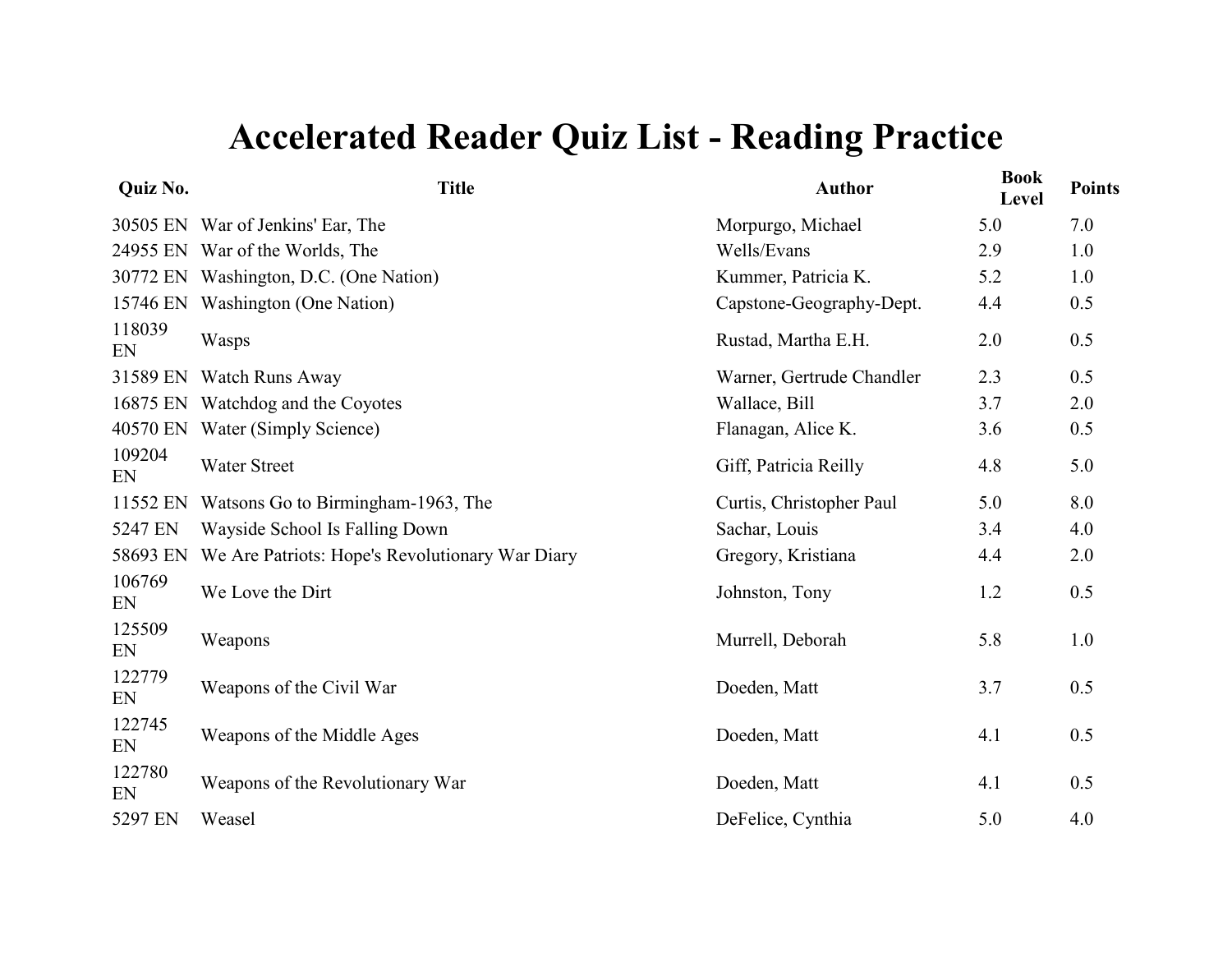| Quiz No.     | <b>Title</b>                                                    | <b>Author</b>       | <b>Book</b><br>Level | <b>Points</b> |
|--------------|-----------------------------------------------------------------|---------------------|----------------------|---------------|
| 117789<br>EN | Weather: Rain or Shine                                          | Pipe, Jim           | 2.6                  | 0.5           |
| 40571 EN     | Weather (Simply Science)                                        | Flanagan, Alice K.  | 3.7                  | 0.5           |
| 89652 EN     | Weathering and Erosion and the Rock Cycle                       | Mattern, Joanne     | 5.4                  | 0.5           |
| 57057 EN     | Web Files, The                                                  | Palatini, Margie    | 2.5                  | 0.5           |
| 114653<br>EN | Wednesday Wars, The                                             | Schmidt, Gary D.    | 5.9                  | 12.0          |
| 63085 EN     | Week in the Woods, A                                            | Clements, Andrew    | 5.5                  | 7.0           |
| 9627 EN      | <b>Welcome to Dead House</b>                                    | Stine, R.L.         | 3.7                  | 3.0           |
| 9628 EN      | Werewolf of Fever Swamp, The                                    | Stine, R.L.         | 3.5                  | 3.0           |
| 10697 EN     | Werewolves Don't Go to Summer Camp                              | Dadey/Jones         | 3.8                  | 1.0           |
| 18799 EN     | West to a Land of Plenty: The Diary of Teresa Angelino Viscardi | Murphy, Jim         | 5.2                  | 6.0           |
| 30773 EN     | West Virginia (One Nation)                                      | Kummer, Patricia K. | 4.4                  | 0.5           |
| 144 EN       | Westing Game, The                                               | Raskin, Ellen       | 5.3                  | 8.0           |
| 118002<br>EN | Wetlands                                                        | Endres, Hollie      | 2.7                  | 0.5           |
| 79537 EN     | Whales                                                          | Lindeen, Carol K.   | 1.3                  | 0.5           |
| 6598 EN      | Whales (Zoobooks)                                               | Wexo, John Bonnett  | 5.2                  | 0.5           |
| 14647 EN     | What a Hungry Puppy!                                            | Herman, Gail        | 1.1                  | 0.5           |
| 132057<br>EN | What Can We Do About Pollution?                                 | Slade, Suzanne      | 4.7                  | 0.5           |
| 132058<br>EN | What Can We Do About the Energy Crisis?                         | Slade, Suzanne      | 4.9                  | 0.5           |
| 132059<br>EN | What Can We Do About Trash and Recycling?                       | Metz, Lorijo        | 4.9                  | 0.5           |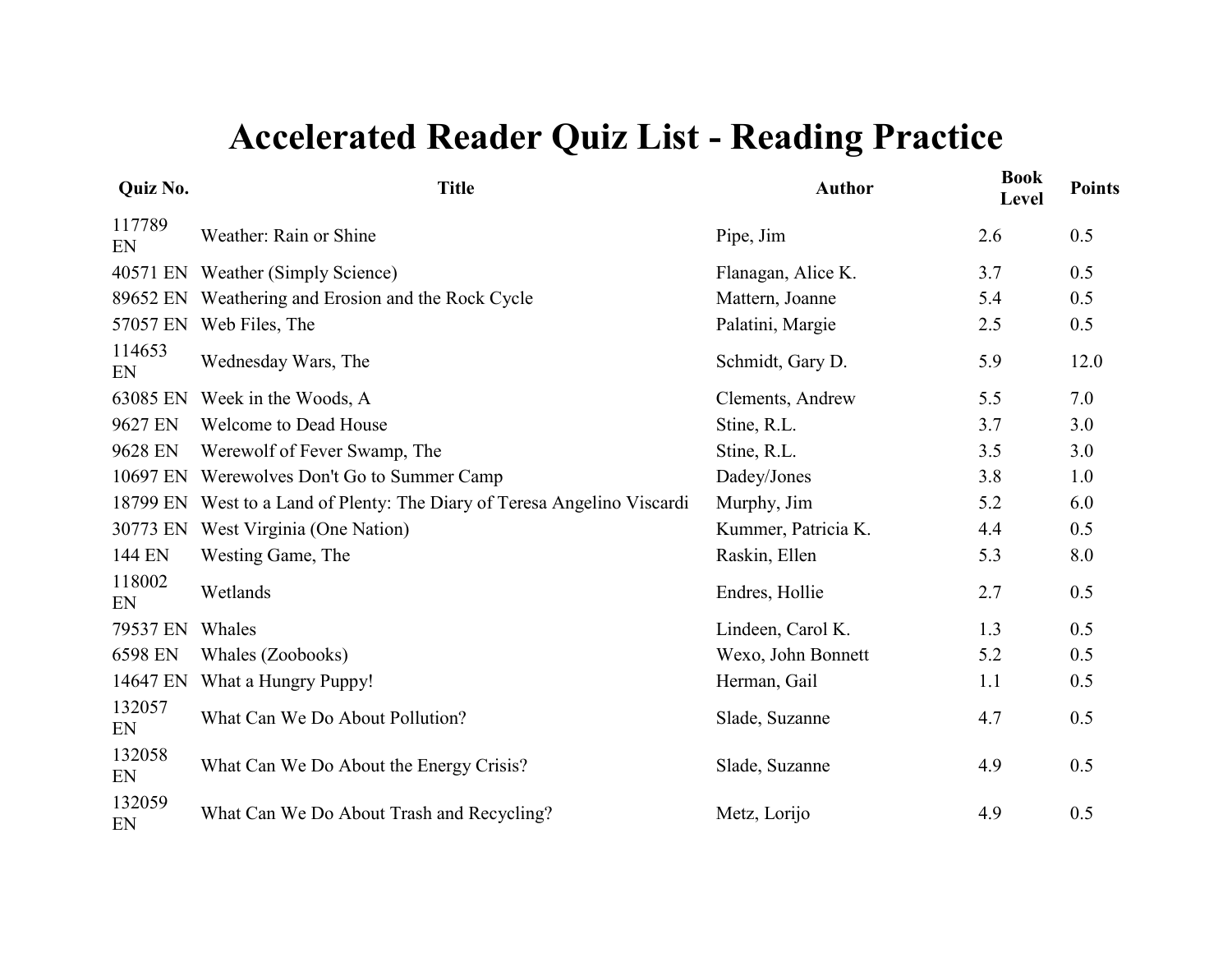| Quiz No.     | <b>Title</b>                                                     | <b>Author</b>         | <b>Book</b><br>Level | <b>Points</b> |
|--------------|------------------------------------------------------------------|-----------------------|----------------------|---------------|
| 5698 EN      | What Happened at Midnight                                        | Dixon, Franklin W.    | 5.8                  | 5.0           |
| 88543 EN     | What Happened to Marion's Book?                                  | Berg, Brook           | 3.9                  | 0.5           |
| 110553<br>EN | What Is a Solid?                                                 | Boothroyd, Jennifer   | 2.6                  | 0.5           |
| 19189 EN     | What Magnets Can Do                                              | Fowler, Allan         | 3.6                  | 0.5           |
| 9347 EN      | What's in a Box?                                                 | Boivin, Kelly         | 1.9                  | 0.5           |
| 5445 EN      | What's the Big Idea, Ben Franklin?                               | Fritz, Jean           | 5.5                  | 1.0           |
| 83826 EN     | What's Up, What's Down?                                          | Schaefer, Lola M.     | 2.7                  | 0.5           |
| 94 EN        | Wheel on the School, The                                         | deJong, Meindert      | 4.7                  | 10.0          |
| 13754 EN     | When Birds Could Talk & Bats Could Sing                          | Hamilton, Virginia    | 3.9                  | 1.0           |
| 5497 EN      | When Bluebell Sang                                               | Ernst, Lisa Campbell  | 3.5                  | 0.5           |
| 64754 EN     | When Christmas Comes Again: The World War I DiarySpencer         | Levine, Beth Seidel   | 5.8                  | 5.0           |
| 5498 EN      | When I Was Young in the Mountains                                | Rylant, Cynthia       | 3.6                  | 0.5           |
| 134475<br>EN | When Lucy Goes out Walking: A Puppy's First Year                 | Wolff, Ashley         | 2.3                  | 0.5           |
| 55042 EN     | When Mack Came Back                                              | Strickland, Brad      | 4.0                  | 3.0           |
| 88522 EN     | When Ratboy Lived Next Door                                      | Woodworth, Chris      | 4.2                  | 7.0           |
| 9298 EN      | When the Giants Came to Town                                     | Leonard, Marcia       | 3.6                  | 0.5           |
| 11197 EN     | When the Wind Stops                                              | Zolotow, Charlotte    | 3.2                  | 0.5           |
| 18648 EN     | When Will It Be Spring?                                          | Walters, Catherine    | 2.4                  | 0.5           |
| 17648 EN     | When Will This Cruel War Be Over? The Civil War Diary of         | Denenberg, Barry      | 6.6                  | 3.0           |
| 34759 EN     | When Zachary Beaver Came to Town                                 | Holt, Kimberly Willis | 4.5                  | 6.0           |
| 5446 EN      | Where do you Think You're GoingColumbus?                         | Fritz, Jean           | 5.8                  | 2.0           |
|              | 59358 EN Where Have All the Flowers Gone? DiaryMcKenzie Flaherty | White, Ellen Emerson  | 5.8                  | 6.0           |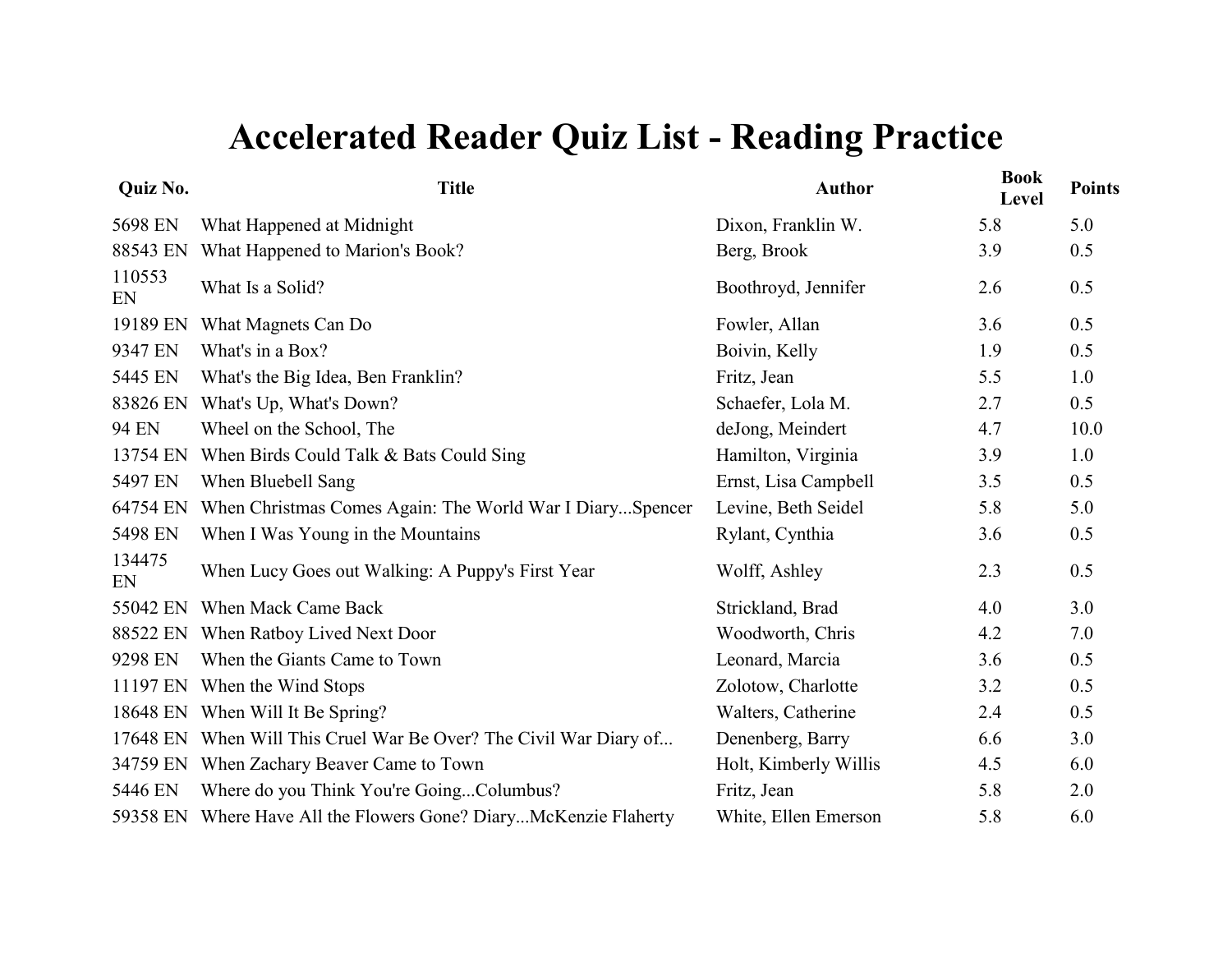| Quiz No.     | <b>Title</b>                                | <b>Author</b>           | <b>Book</b><br>Level | <b>Points</b> |
|--------------|---------------------------------------------|-------------------------|----------------------|---------------|
|              | 67232 EN Where I'd Like to Be               | Dowell, Frances O'Roark | 5.4                  | 6.0           |
| 10698 EN     | Where's Molly?                              | Waas, Uli               | 2.9                  | 0.5           |
| 145 EN       | Where the Lilies Bloom                      | Cleaver, Vera/Bill      | 5.2                  | 6.0           |
| 95 EN        | Where the Red Fern Grows                    | Rawls, Wilson           | 4.9                  | 11.0          |
| 5499 EN      | Where the Wild Things Are                   | Sendak, Maurice         | 3.4                  | 0.5           |
| 5447 EN      | Where Was Patrick Henry on the 29th of May? | Fritz, Jean             | 5.9                  | 1.0           |
| 146 EN       | Whipping Boy, The                           | Fleischman, Sid         | 3.9                  | 2.0           |
| 9349 EN      | Whisper Is Quiet, A                         | Lunn, Carolyn           | 0.5                  | 0.5           |
| 17550 EN     | Whistle for Willie                          | Keats, Ezra Jack        | 2.5                  | 0.5           |
| 147 EN       | White Fang                                  | London, Jack            | 8.4                  | 19.0          |
| 13186 EN     | White House, The                            | Sorensen, Lynda         | 4.4                  | 0.5           |
| 30649 EN     | White Snow Bright Snow                      | Tresselt, Alvin         | 4.2                  | 0.5           |
| 96 EN        | White Stag, The                             | Seredy, Kate            | 6.6                  | 2.0           |
| 77713 EN     | White Star: A Dog on the Titanic            | Crisp, Marty            | 4.7                  | 4.0           |
| 83391 EN     | White Wolf, The                             | Roy, Ron                | 3.6                  | 1.0           |
| 103254<br>EN | Who Broke Lincoln's Thumb?                  | Roy, Ron                | 3.9                  | 1.0           |
| 76436 EN     | Who Can Help?                               | Editors, Scott Foresman | 1.3                  | 0.5           |
| 49426 EN     | Who Cloned the President?                   | Roy, Ron                | 3.5                  | 1.0           |
| 5298 EN      | Who Put That Hair in My Toothbrush?         | Spinelli, Jerry         | 3.5                  | 7.0           |
| 20233 EN     | Who's That Stepping on Plymouth Rock?       | Fritz, Jean             | 5.0                  | 0.5           |
| 130640<br>EN | Who Stole Norton?                           | Kelly, Bernadette       | 3.2                  | 0.5           |
| 446 EN       | Who Stole the Wizard of Oz?                 | Avi                     | 3.6                  | 2.0           |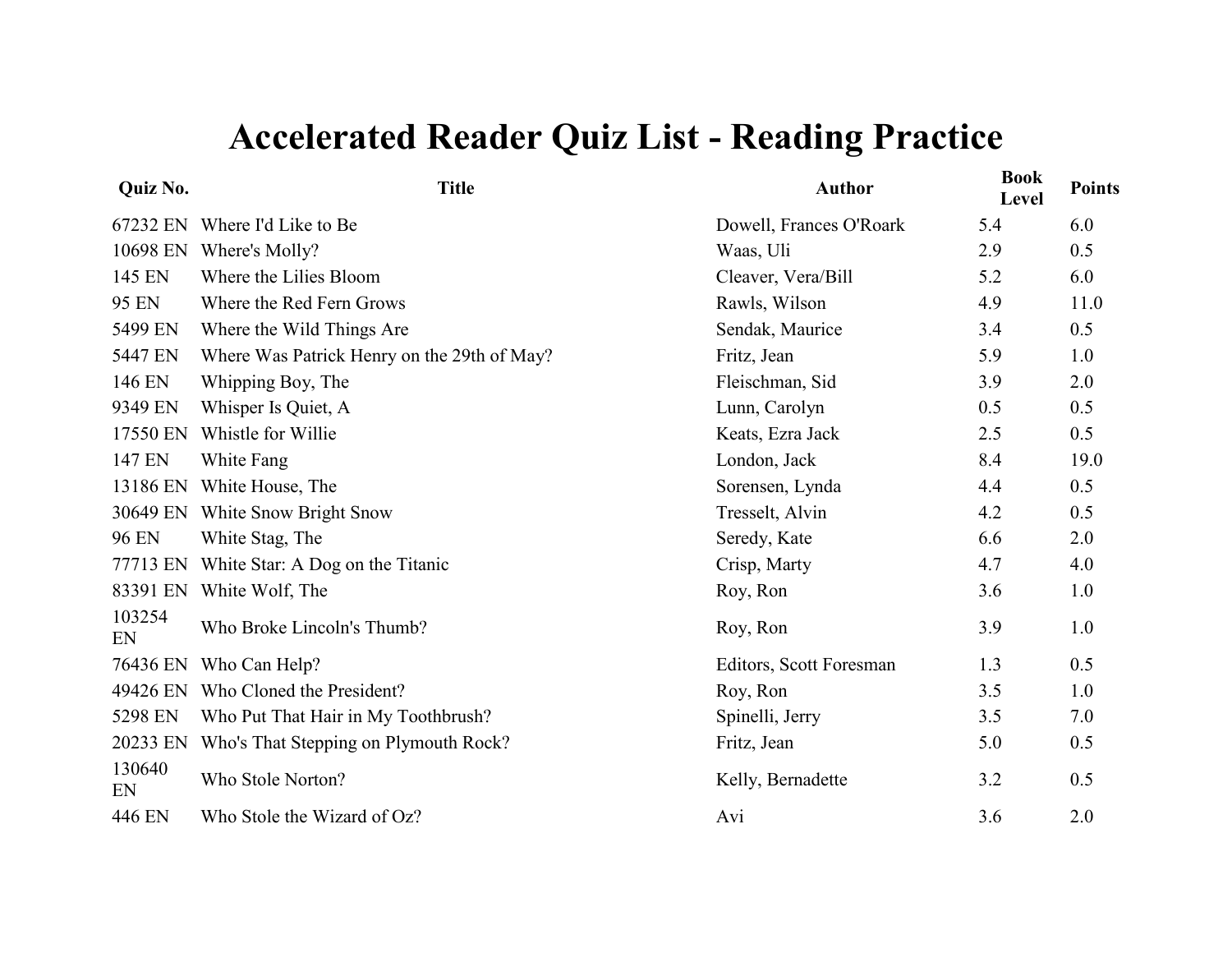| Quiz No.     | <b>Title</b>                          | <b>Author</b>            | <b>Book</b><br>Level | <b>Points</b> |
|--------------|---------------------------------------|--------------------------|----------------------|---------------|
| 25953 EN     | Who Took the Book?                    | Dixon, Franklin W.       | 3.5                  | 1.0           |
| 127252<br>EN | Who Was Abraham Lincoln?              | Pascal, Janet B.         | 5.5                  | 1.0           |
| 65295 EN     | Who Was Amelia Earhart?               | Jerome, Kate Boehm       | 4.3                  | 1.0           |
|              | 57658 EN Who Was Annie Oakley?        | Spinner, Stephanie       | 5.8                  | 1.0           |
|              | 57659 EN Who Was Ben Franklin?        | Fradin, Dennis Brindell  | 4.4                  | 1.0           |
|              | 88291 EN Who Was Charles Darwin?      | Hopkinson, Deborah       | 5.1                  | 1.0           |
| 109177<br>EN | Who Was Daniel Boone?                 | Kramer, Sydelle          | 4.5                  | 1.0           |
| 81740 EN     | Who Was Ferdinand Magellan?           | Kramer, Sydelle          | 4.9                  | 1.0           |
| 66484 EN     | Who Was Harriet Tubman?               | McDonough, Yona Zeldis   | 4.6                  | 1.0           |
|              | 61654 EN Who Was Harry Houdini?       | Sutherland, Tui T.       | 5.8                  | 2.0           |
| 85428 EN     | Who Was John F. Kennedy?              | McDonough, Yona Zeldis   | 5.8                  | 1.0           |
| 104745<br>EN | Who Was Leonardo da Vinci?            | Edwards, Roberta         | 4.7                  | 1.0           |
| 85429 EN     | Who Was Louis Armstrong?              | McDonough, Yona Zeldis   | 5.2                  | 1.0           |
| 85430 EN     | Who Was Ronald Reagan?                | Milton, Joyce            | 5.4                  | 1.0           |
| 104041<br>EN | Who Was Thomas Alva Edison?           | Frith, Margaret          | 5.3                  | 1.0           |
| 86803 EN     | Who Was Thomas Jefferson?             | Fradin, Dennis B.        | 5.3                  | 1.0           |
| 112155<br>EN | Who Was William Shakespeare?          | Mannis, Celeste Davidson | 4.8                  | 1.0           |
| 13549 EN     | Why Cowboys Sleep with Their Boots On | Knowlton, Laurie Lazzaro | 3.2                  | 0.5           |
|              | 68087 EN Why Do Rabbits Hop?          | Holub, Joan              | 3.8                  | 0.5           |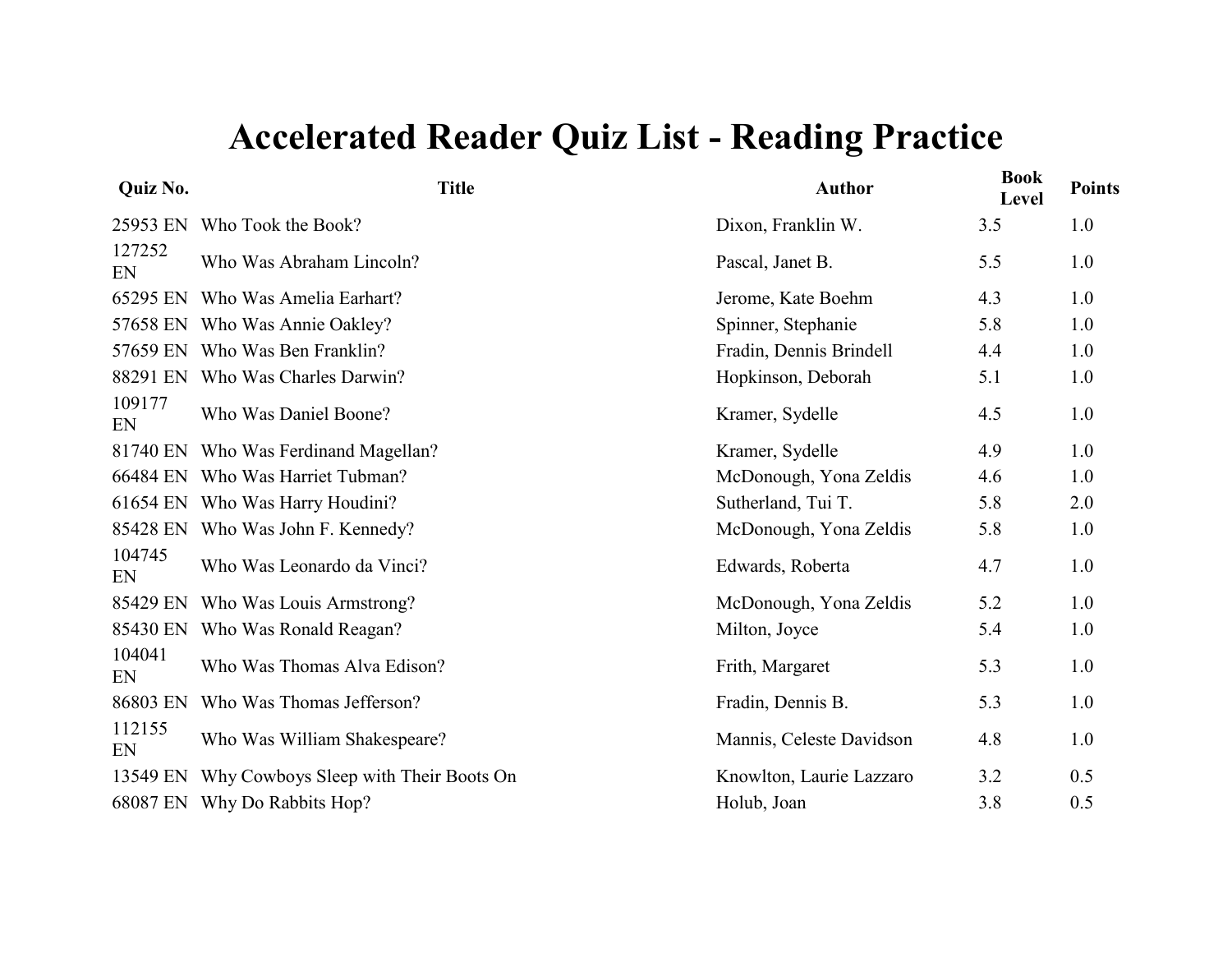| Quiz No.     | <b>Title</b>                                              | <b>Author</b>      | <b>Book</b><br>Level | <b>Points</b> |
|--------------|-----------------------------------------------------------|--------------------|----------------------|---------------|
| 5448 EN      | Why Don't You Get a Horse, Sam Adams?                     | Fritz, Jean        | 5.7                  | 0.5           |
| 10699 EN     | Why Ducks Sleep on One Leg                                | Garland, Sherry    | 4.1                  | 0.5           |
| 107725<br>EN | Why Is the Sahara So Dry? A Book About Deserts            | Adil, Janeen R.    | 3.6                  | 0.5           |
| 5550 EN      | Why Mosquitoes Buzz in People's Ears: A West African Tale | Aardema, Verna     | 4.0                  | 0.5           |
| 18649 EN     | Why So Sad, Brown Rabbit?                                 | Cain, Sheridan     | 2.6                  | 0.5           |
| 41287 EN     | Wide Window, The                                          | Snicket, Lemony    | 6.3                  | 5.0           |
| 118378<br>EN | Wild About ATVs                                           | Poolos, J.         | 3.8                  | 0.5           |
| 82035 EN     | <b>Wild About Books</b>                                   | Sierra, Judy       | 4.1                  | 0.5           |
| 118379<br>EN | <b>Wild About Dragsters</b>                               | Poolos, J.         | 4.1                  | 0.5           |
| 118380<br>EN | Wild About Hot Rods                                       | Poolos, J.         | 4.1                  | 0.5           |
| 118381<br>EN | Wild About Lowriders                                      | Poolos, J.         | 4.1                  | 0.5           |
| 118382<br>EN | <b>Wild About Monster Trucks</b>                          | Poolos, J.         | 4.2                  | 0.5           |
| 118383<br>EN | <b>Wild About Muscle Cars</b>                             | Poolos, J.         | 4.1                  | 0.5           |
| 123145<br>EN | Wild Hike                                                 | Maddox, Jake       | 3.6                  | 1.0           |
| 59177 EN     | Wild Man Island                                           | Hobbs, Will        | 5.1                  | 7.0           |
| 6298 EN      | Wild, Wild Wolves                                         | Milton, Joyce      | 3.3                  | 0.5           |
| 25564 EN     | Will's Choice                                             | Nixon, Joan Lowery | 3.9                  | 2.0           |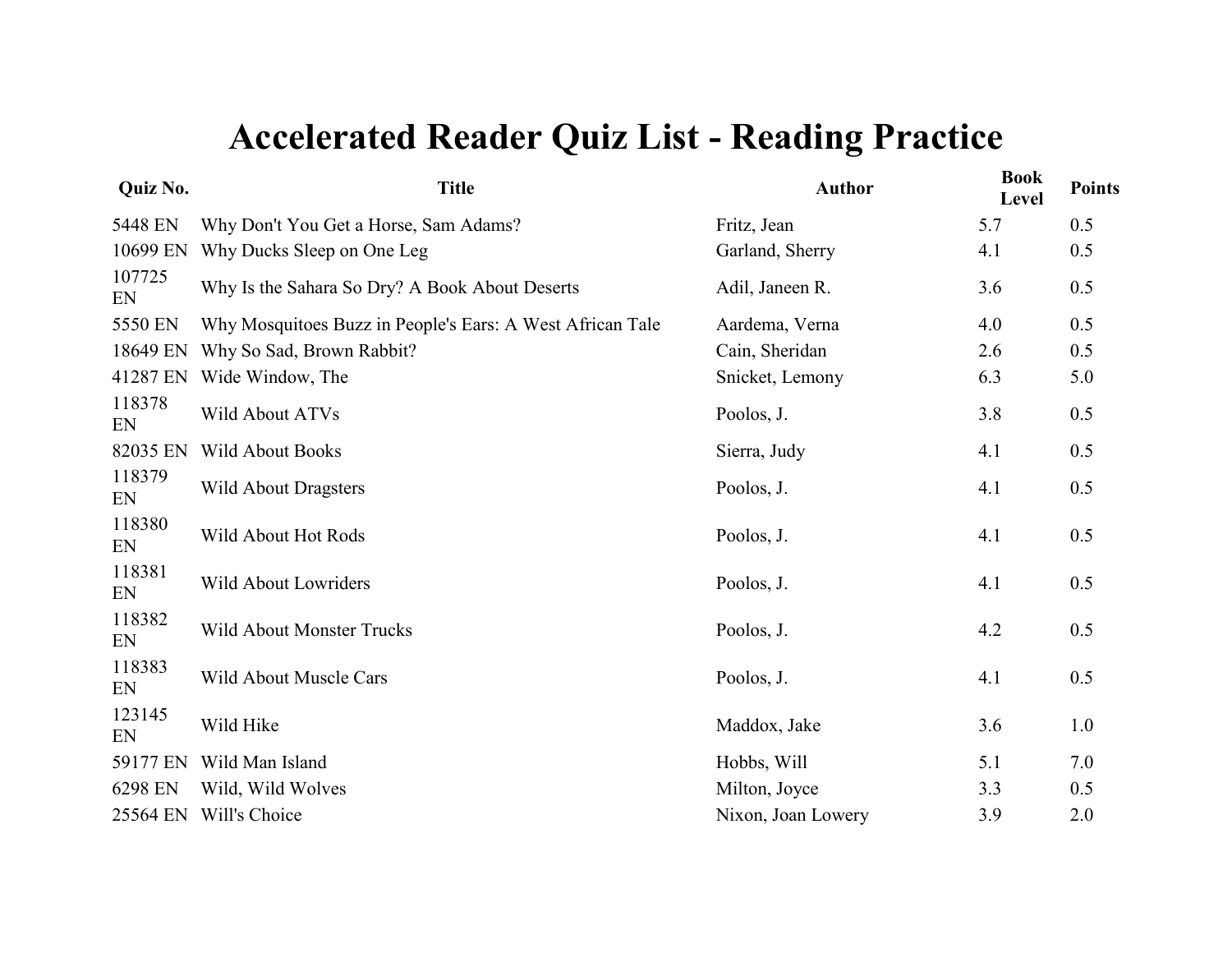| Quiz No.     | <b>Title</b>                                                  | <b>Author</b>            | <b>Book</b><br>Level | <b>Points</b> |
|--------------|---------------------------------------------------------------|--------------------------|----------------------|---------------|
| 5449 EN      | Will You Sign Here, John Hancock?                             | Fritz, Jean              | 5.8                  | 1.0           |
| 5500 EN      | William's Doll                                                | Zolotow, Charlotte       | 3.6                  | 0.5           |
| 54923 EN     | Willie Wins                                                   | Gilles, Almira Astudillo | 3.2                  | 0.5           |
|              | 17649 EN Willow Chase: Kansas Territory, 1847                 | Duey, Kathleen           | 5.3                  | 4.0           |
| 100996<br>EN | <b>Willow Run</b>                                             | Giff, Patricia Reilly    | 4.2                  | 4.0           |
| 97 EN        | Willow Whistle, The                                           | Meigs, Cornelia          | 6.8                  | 5.0           |
| 21666 EN     | Willy the Dreamer                                             | Browne, Anthony          | 1.8                  | 0.5           |
|              | 13650 EN Wind In the Willows, The                             | Grahame, Kenneth         | 8.4                  | 11.0          |
| 148 EN       | Winnie-The-Pooh                                               | Milne, A.A.              | 4.6                  | 3.0           |
|              | 17650 EN Winter of Red Snow: The Revolutionary War Diary, The | Gregory, Kristiana       | 5.5                  | 4.0           |
|              | 82243 EN Winter of the Ice Wizard                             | Osborne, Mary Pope       | 3.8                  | 2.0           |
|              | 54352 EN Winter Shoes for Shadow Horse                        | High, Linda Oatman       | 3.4                  | 0.5           |
|              | 45198 EN Winter (Simply Science)                              | Stille, Darlene R.       | 3.4                  | 0.5           |
| 15747 EN     | Wisconsin (One Nation)                                        | Capstone-Geography-Dept. | 3.7                  | 0.5           |
| <b>98 EN</b> | Witch of Blackbird Pond, The                                  | Speare, Elizabeth George | 5.7                  | 9.0           |
| 10700 EN     | Witches Don't Do Backflips                                    | Dadey/Jones              | 3.7                  | 1.0           |
| 149 EN       | Witches of Worm, The                                          | Snyder, Zilpha Keatley   | 5.7                  | 6.0           |
| 6448 EN      | Witches, The                                                  | Dahl, Roald              | 4.7                  | 5.0           |
| 104218<br>EN | With a Little Luck: Surprising Stories of Amazing Discoveries | Fradin, Dennis Brindell  | 8.7                  | 8.0           |
| 54110 EN     | Witness                                                       | Hesse, Karen             | 5.0                  | 2.0           |
| 525 EN       | Wizard of Oz/The Wonderful Wizard of Oz (Unabridged), The     | Baum, L. Frank           | 7.0                  | 7.0           |
| 80939 EN     | Wizards and Witches                                           | Hamilton, John           | 7.3                  | 1.0           |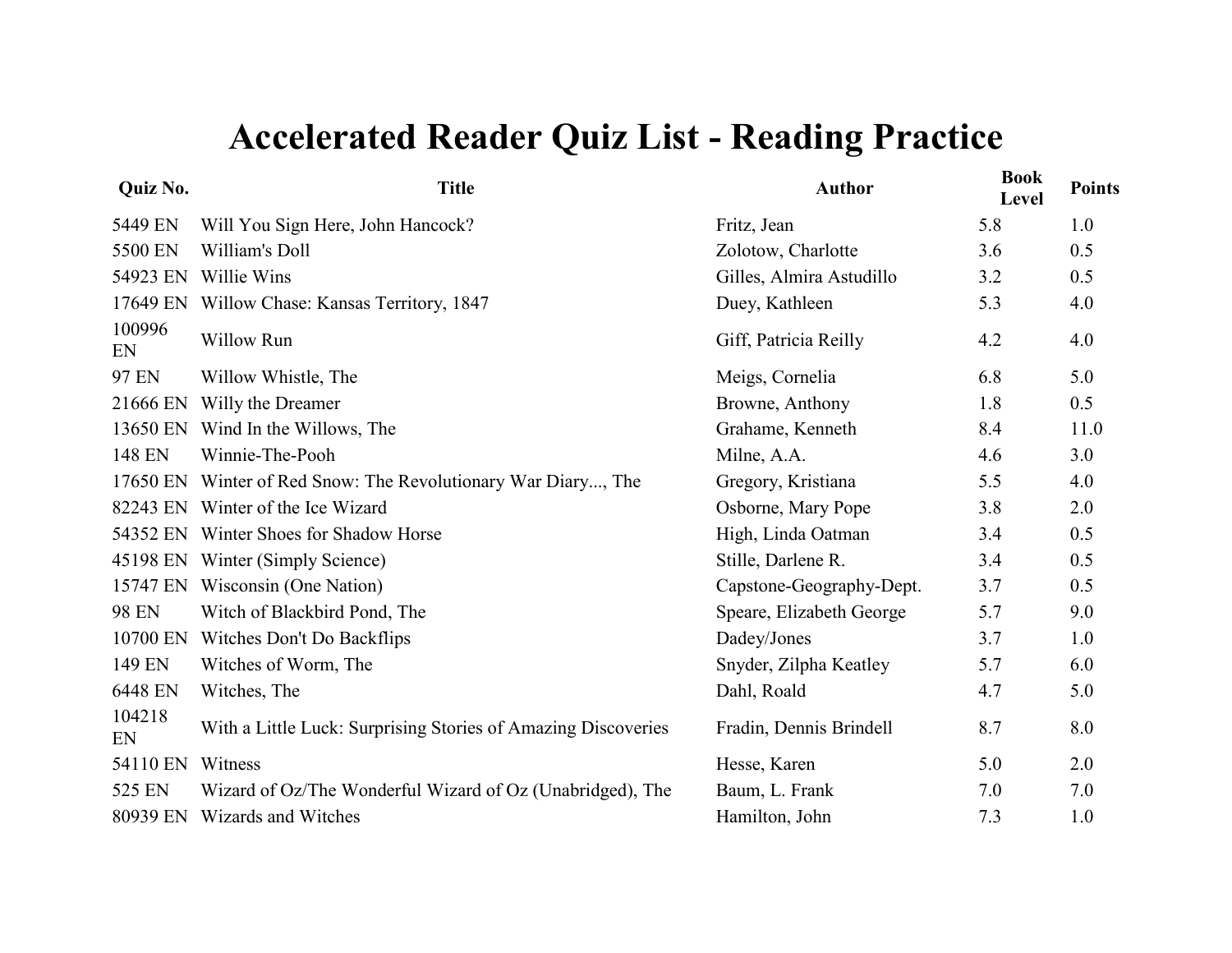| Quiz No.     | <b>Title</b>                                                         | <b>Author</b>             | <b>Book</b><br>Level | <b>Points</b> |
|--------------|----------------------------------------------------------------------|---------------------------|----------------------|---------------|
|              | 14698 EN Wizards Don't Need Computers                                | Dadey/Jones               | 3.6                  | 1.0           |
|              | 85992 EN Wolf Brother                                                | Paver, Michelle           | 4.5                  | 8.0           |
|              | 72171 EN Wolf in Sheep's Clothing: A Retelling of Aesop's Fable, The | White, Mark               | 1.9                  | 0.5           |
| 18650 EN     | Wolf Is Coming!, The                                                 | MacDonald, Elizabeth      | 3.8                  | 0.5           |
| 64038 EN     | Wolf's Chicken Stew, The                                             | Kasza, Keiko              | 2.7                  | 0.5           |
|              | 56397 EN Wolf Spider (The Library of Spiders), The                   | McGinty, Alice B.         | 4.3                  | 0.5           |
| 42570 EN     | Wolves: Family and Pack                                              | Stone, Lynn M.            | 4.2                  | 0.5           |
| 99 EN        | Wolves of Willoughby Chase, The                                      | Aiken, Joan               | 6.5                  | 7.0           |
| 6599 EN      | Wolves (Zoobooks)                                                    | Wexo, John Bonnett        | 5.5                  | 0.5           |
| 77081 EN     | Won't You Be My Kissaroo?                                            | Ryder, Joanne             | 2.1                  | 0.5           |
| 14699 EN     | Wonderful Alexander and the Catwings                                 | LeGuin, Ursula K.         | 3.7                  | 1.0           |
| 5307 EN      | Woodshed Mystery, The                                                | Warner, Gertrude Chandler | 4.3                  | 5.0           |
| 137064<br>EN | Word After Word After Word                                           | MacLachlan, Patricia      | 3.2                  | 1.0           |
| 48342 EN     | Word Eater, The                                                      | Amato, Mary               | 4.5                  | 4.0           |
| 6400 EN      | Words of Stone                                                       | Henkes, Kevin             | 5.0                  | 5.0           |
| 103232<br>EN | World According to Kaley, The                                        | Regan, Dian Curtis        | 5.6                  | 1.0           |
| 66029 EN     | World's Fastest Dragsters, The                                       | Bledsoe, Glen/Karen       | 4.8                  | 0.5           |
| 5399 EN      | <b>World Series</b>                                                  | Tunis, John R.            | 4.9                  | 7.0           |
| 81843 EN     | Wrath of Mulgarath, The                                              | DiTerlizzi, Tony          | 4.4                  | 2.0           |
| 6299 EN      | Wretched Stone, The                                                  | VanAllsburg, Chris        | 4.3                  | 0.5           |
| 105862<br>EN | Wright 3, The                                                        | Balliett, Blue            | 5.7                  | 7.0           |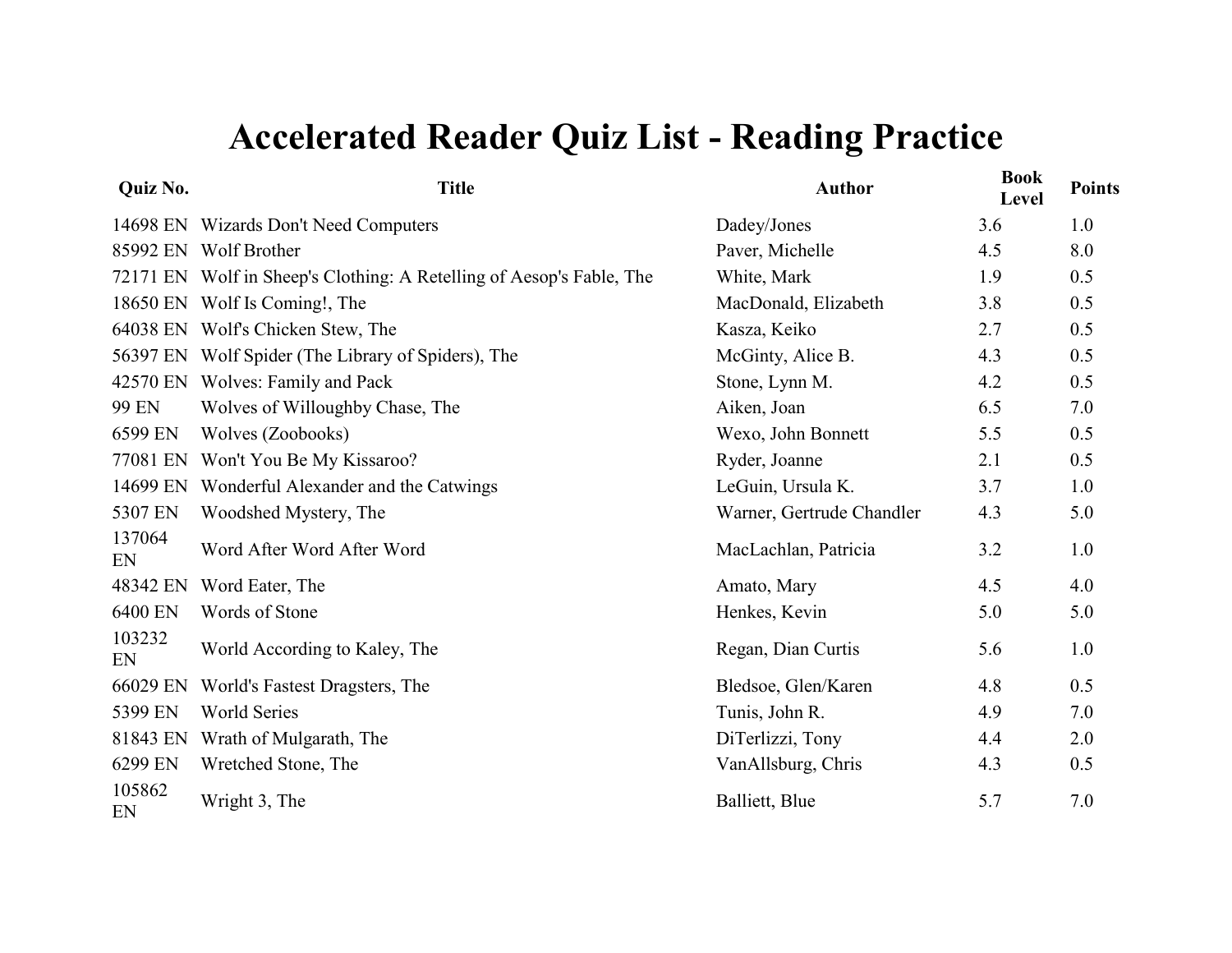| Quiz No.      | <b>Title</b>                                                         | <b>Author</b>             | <b>Book</b><br>Level | <b>Points</b> |
|---------------|----------------------------------------------------------------------|---------------------------|----------------------|---------------|
| 27820 EN      | Wright Brothers, The                                                 | Joseph, Paul              | 4.9                  | 0.5           |
| 17800 EN      | Wringer                                                              | Spinelli, Jerry           | 4.5                  | 5.0           |
| 150 EN        | Wrinkle in Time, A                                                   | L'Engle, Madeleine        | 4.7                  | 7.0           |
| 30774 EN      | Wyoming (One Nation)                                                 | Kummer, Patricia K.       | 4.7                  | 1.0           |
| 85882 EN      | X'ed-Out X-Ray, The                                                  | Roy, Ron                  | 3.8                  | 1.0           |
| 9299 EN       | X-Men: Battle of the Sentinels                                       | Hautzig, Deborah          | 3.3                  | 0.5           |
| 9300 EN       | X-Men: Enter Magneto                                                 | Weiner, Eric              | 3.0                  | 0.5           |
| 131121<br>EN  | Y Is for Yowl! A Scary Alphabet                                      | Salas, Laura Purdie       | 3.0                  | 0.5           |
| 44671 EN      | Year Down Yonder, A                                                  | Peck, Richard             | 4.5                  | 4.0           |
| 447 EN        | Year Mom Won the Pennant, The                                        | Christopher, Matt         | 4.0                  | 2.0           |
| 43754 EN      | Year of Miss Agnes, The                                              | Hill, Kirkpatrick         | 4.5                  | 3.0           |
| 6300 EN       | Yeh-Shen                                                             | Louie, Ai-Ling            | 5.1                  | 0.5           |
| 5450 EN       | Yellow Bird and Me                                                   | Hansen, Joyce             | 4.0                  | 5.0           |
| 5303 EN       | Yellow House Mystery, The                                            | Warner, Gertrude Chandler | 3.2                  | 3.0           |
|               | 43505 EN Yellow Star: The Legend of King Christian X of Denmark, The | Deedy, Carmen Agra        | 3.7                  | 0.5           |
|               | 86483 EN Yellow Yacht, The                                           | Roy, Ron                  | 3.9                  | 1.0           |
| 9049 EN       | Yertle the Turtle and Other Stories                                  | Seuss, Dr.                | 3.3                  | 0.5           |
|               | 32508 EN Yikes! Grandma's a Teenager                                 | Greenburg, Dan            | 3.1                  | 1.0           |
| 29511 EN Yoko |                                                                      | Wells, Rosemary           | 2.9                  | 0.5           |
| 128218<br>EN  | You Are Weird: Your Body's Peculiar Parts and Funny Functions        | Swanson, Diane            | 6.0                  | 1.0           |
| 9630 EN       | You Can't Scare Me                                                   | Stine, R.L.               | 3.6                  | 3.0           |
| 9050 EN       | You're Only Old Once!                                                | Seuss, Dr.                | 5.2                  | 0.5           |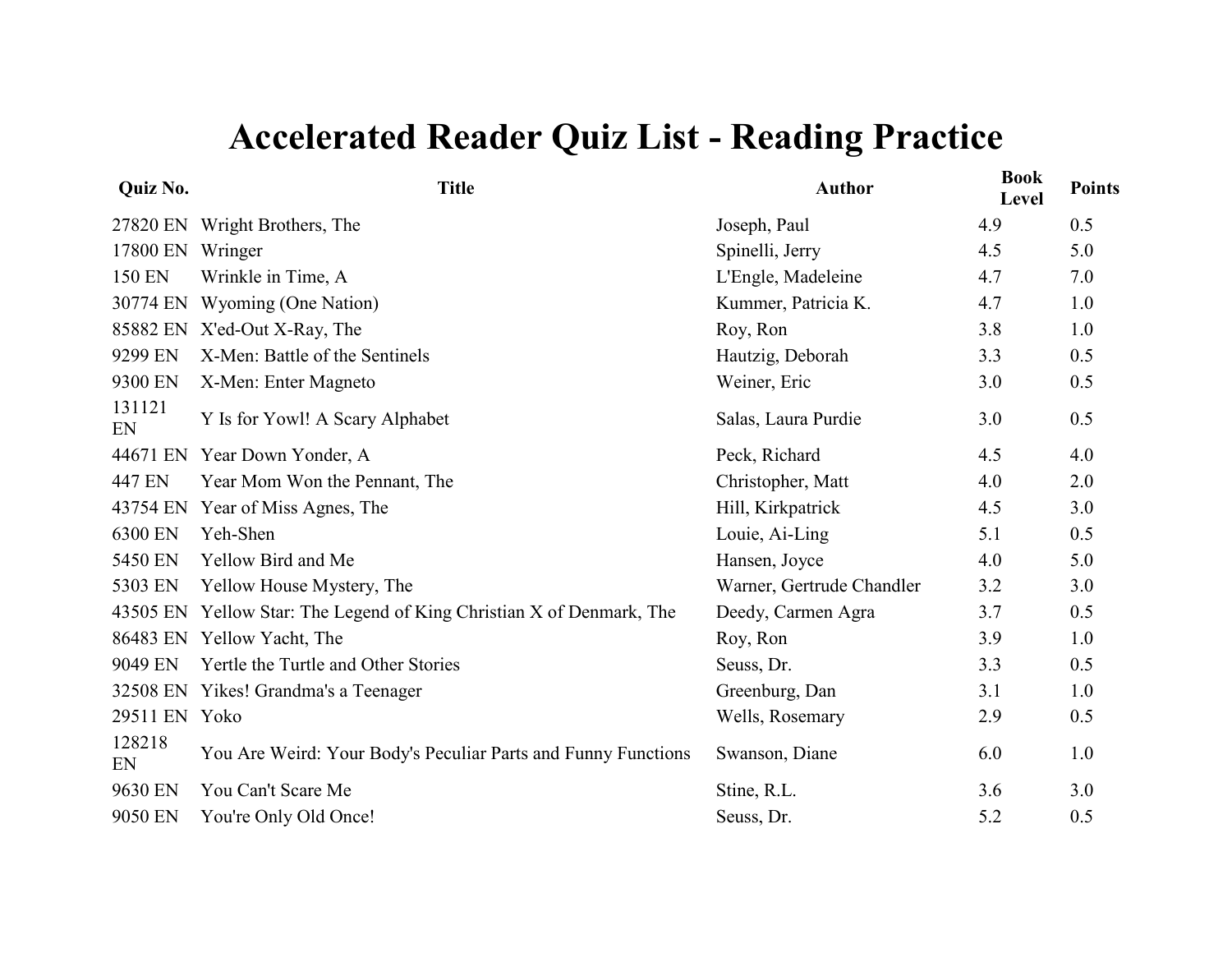| Quiz No.     | <b>Title</b>                                     | <b>Author</b>          | <b>Book</b><br>Level | <b>Points</b> |
|--------------|--------------------------------------------------|------------------------|----------------------|---------------|
|              | 14853 EN You Want Women to Vote, Lizzie Stanton? | Fritz, Jean            | 6.4                  | 3.0           |
| 114111<br>EN | You Wish                                         | Lethcoe, Jason         | 6.2                  | 6.0           |
| 100 EN       | Young Fu of the Upper Yangtze                    | Lewis, Elizabeth       | 6.4                  | 10.0          |
|              | 77134 EN Young Man and the Sea, The              | Philbrick, Rodman      | 4.5                  | 5.0           |
|              | 29325 EN Young Pioneers                          | Lane, Rose Wilder      | 4.9                  | 4.0           |
| 5400 EN      | <b>Young Razzle</b>                              | Tunis, John R.         | 6.3                  | 6.0           |
|              | 56296 EN Your Bones                              | DeGezelle, Terri       | 3.3                  | 0.5           |
|              | 56297 EN Your Brain                              | DeGezelle, Terri       | 3.4                  | 0.5           |
|              | 56298 EN Your Heart                              | DeGezelle, Terri       | 3.7                  | 0.5           |
|              | 56299 EN Your Lungs                              | Ylvisaker, Anne        | 3.3                  | 0.5           |
| 9643 EN      | Your Mother Was a Neanderthal                    | Scieszka, Jon          | 3.7                  | 1.0           |
|              | 13842 EN Your Skin and Mine                      | Showers, Paul          | 3.4                  | 0.5           |
| 449 EN       | Yours Turly, Shirley                             | Martin, Ann M.         | 3.8                  | 4.0           |
| 107345<br>EN | Yuck! Stuck in the Muck                          | Demas, Corinne         | 1.3                  | 0.5           |
| 32502 EN     | Zap! I'm a Mind Reader                           | Greenburg, Dan         | 3.0                  | 1.0           |
| 64293 EN     | Zathura: A Space Adventure                       | Van Allsburg, Chris    | 3.8                  | 0.5           |
| 450 EN       | Zebra Wall, The                                  | Henkes, Kevin          | 4.8                  | 3.0           |
| 51002 EN     | Zebras: Striped Grass-Grazers                    | Schaefer, Lola M.      | 2.8                  | 0.5           |
| 6600 EN      | Zebras (Zoobooks)                                | Wood, Linda C.         | 5.0                  | 0.5           |
| 250 EN       | Zeely                                            | Hamilton, Virginia     | 4.6                  | 4.0           |
| 19250 EN     | Zelda and Ivy                                    | Kvasnosky, Laura McGee | 3.0                  | 0.5           |
| 107273       | Zelda and Ivy: The Runaways                      | Kvasnosky, Laura McGee | 3.0                  | 0.5           |